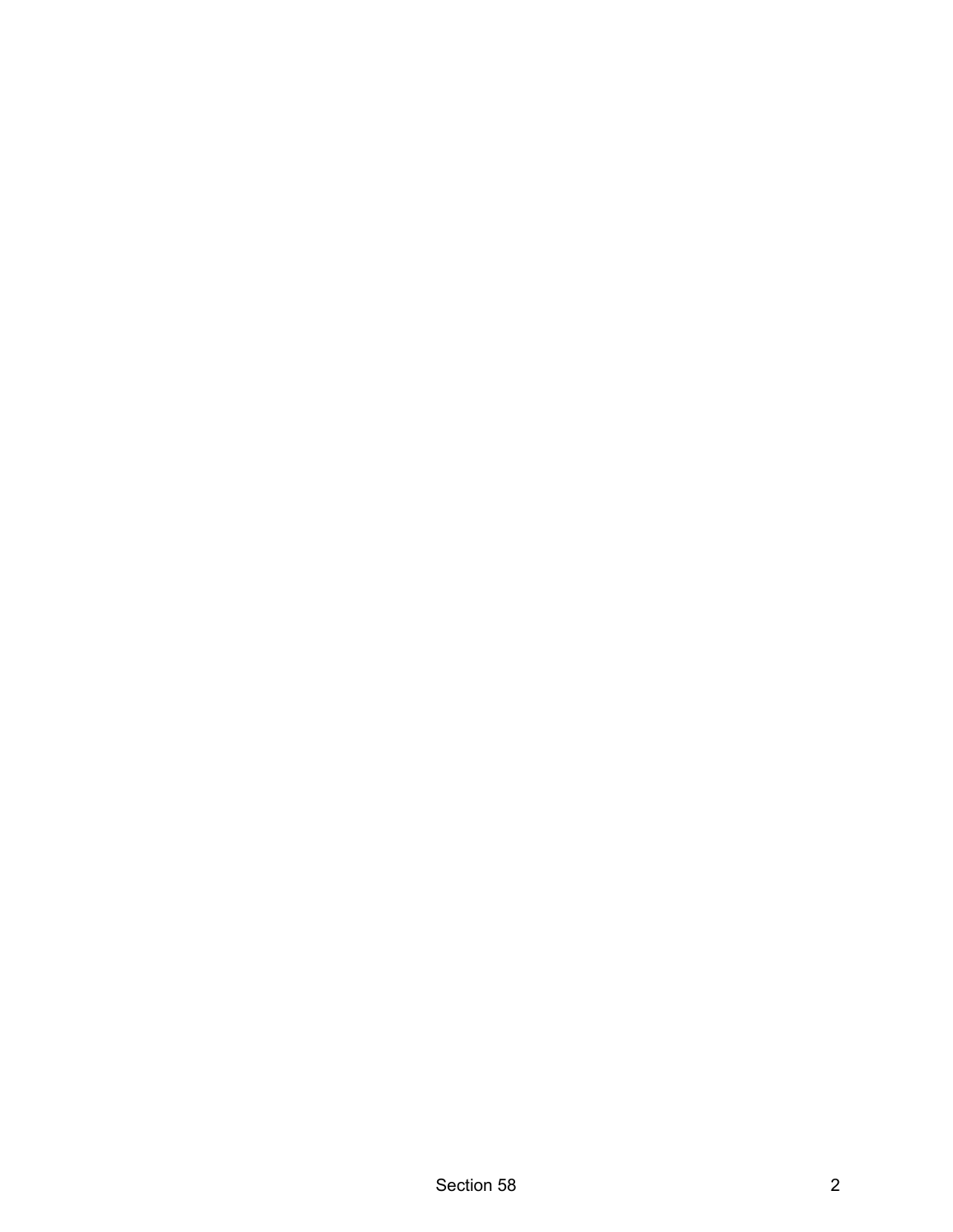#### **DEPARTMENTAL SUMMARY BY FUND**

#### **FISCAL 2019 OPERATING BUDGET**

| No.<br>Department |              |       |                               |             |               |             |               |            |
|-------------------|--------------|-------|-------------------------------|-------------|---------------|-------------|---------------|------------|
|                   | Water        |       |                               |             |               |             |               | 28         |
|                   |              |       |                               |             |               |             |               |            |
|                   |              |       |                               | Fiscal 2017 | Fiscal 2018   | Fiscal 2018 | Fiscal 2019   | Increase   |
|                   |              |       |                               | Actual      | Original      | Estimated   | Proposed      | or         |
| No.               | Fund         | Class | Description                   | Obligations | Appropriation | Obligations | <b>Budget</b> | (Decrease) |
| (1)               | (2)          | (3)   | (4)                           | (5)         | (6)           | (7)         | (8)           | (9)        |
|                   |              |       |                               |             |               |             |               |            |
| 02                |              | 100   | <b>Employee Compensation</b>  |             |               |             |               |            |
|                   | Water        | a)    | <b>Personal Services</b>      | 102,685,334 | 116,470,294   | 116,470,294 | 119,823,412   | 3,353,118  |
|                   |              | b)    | <b>Employee Benefits</b>      |             |               |             |               |            |
|                   |              | 200   | <b>Purchase of Services</b>   | 144,328,351 | 157,471,521   | 157,471,521 | 173,643,500   | 16,171,979 |
|                   |              | 300   | <b>Materials and Supplies</b> | 38,587,151  | 45,384,615    | 45,384,615  | 47,266,000    | 1,881,385  |
|                   |              | 400   | Equipment                     | 2,120,159   | 3,550,178     | 3,550,178   | 6,817,000     | 3,266,822  |
|                   |              | 500   | Contributions, etc.           | 7,352,193   | 600,000       | 600,000     | 671,000       | 71,000     |
|                   |              | 800   | Payments to Other Funds       | 65,700,000  | 71,000,000    | 71,000,000  | 71,000,000    |            |
|                   |              |       | Total                         | 360,773,188 | 394,476,608   | 394,476,608 | 419,220,912   | 24,744,304 |
| 69                |              | 100   | <b>Employee Compensation</b>  |             |               |             |               |            |
|                   | Water        | a)    | <b>Personal Services</b>      |             |               |             |               |            |
|                   | Residual     | b)    | <b>Employee Benefits</b>      |             |               |             |               |            |
|                   |              | 200   | Purchase of Services          |             |               |             |               |            |
|                   |              | 300   | <b>Materials and Supplies</b> |             |               |             |               |            |
|                   |              | 400   | Equipment                     |             |               |             |               |            |
|                   |              |       |                               |             |               |             |               |            |
|                   |              | 500   | Contributions, etc.           |             |               |             |               |            |
|                   |              | 800   | Payments to Other Funds       | 33,187,061  | 37,000,000    | 37,000,000  | 37,000,000    |            |
|                   |              |       | Total                         | 33,187,061  | 37,000,000    | 37,000,000  | 37,000,000    |            |
|                   |              | 100   | Employee Compensation         |             |               |             |               |            |
|                   |              | a)    | <b>Personal Services</b>      |             |               |             |               |            |
|                   |              | b)    | <b>Employee Benefits</b>      |             |               |             |               |            |
|                   |              | 200   | <b>Purchase of Services</b>   |             |               |             |               |            |
|                   |              | 300   | <b>Materials and Supplies</b> |             |               |             |               |            |
|                   |              | 400   | Equipment                     |             |               |             |               |            |
|                   |              | 500   | Contributions, etc.           |             |               |             |               |            |
|                   |              | 800   | Payments to Other Funds       |             |               |             |               |            |
|                   |              |       | Total                         |             |               |             |               |            |
|                   |              |       |                               |             |               |             |               |            |
|                   |              | 100   | <b>Employee Compensation</b>  |             |               |             |               |            |
|                   |              | a)    | <b>Personal Services</b>      |             |               |             |               |            |
|                   |              | b)    | <b>Employee Benefits</b>      |             |               |             |               |            |
|                   |              | 200   | <b>Purchase of Services</b>   |             |               |             |               |            |
|                   |              | 300   | <b>Materials and Supplies</b> |             |               |             |               |            |
|                   |              | 400   | Equipment                     |             |               |             |               |            |
|                   |              | 500   | Contributions, etc.           |             |               |             |               |            |
|                   |              | 800   | Payments to Other Funds       |             |               |             |               |            |
|                   |              |       | Total                         |             |               |             |               |            |
|                   |              | 100   | <b>Employee Compensation</b>  |             |               |             |               |            |
|                   |              | a)    | <b>Personal Services</b>      |             |               |             |               |            |
|                   |              | b)    | <b>Employee Benefits</b>      |             |               |             |               |            |
|                   |              | 200   | Purchase of Services          |             |               |             |               |            |
|                   |              |       |                               |             |               |             |               |            |
|                   |              | 300   | <b>Materials and Supplies</b> |             |               |             |               |            |
|                   |              | 400   | Equipment                     |             |               |             |               |            |
|                   |              | 500   | Contributions, etc.           |             |               |             |               |            |
|                   |              | 800   | Payments to Other Funds       |             |               |             |               |            |
|                   |              |       | Total                         |             |               |             |               |            |
|                   |              | 100   | <b>Employee Compensation</b>  |             |               |             |               |            |
|                   |              | a)    | <b>Personal Services</b>      | 102,685,334 | 116,470,294   | 116,470,294 | 119,823,412   | 3,353,118  |
|                   |              | b)    | <b>Employee Benefits</b>      |             |               |             |               |            |
|                   | Departmental | 200   | Purchase of Services          | 144,328,351 | 157,471,521   | 157,471,521 | 173,643,500   | 16,171,979 |
|                   | Total        | 300   | <b>Materials and Supplies</b> | 38,587,151  | 45,384,615    | 45,384,615  | 47,266,000    | 1,881,385  |
|                   | All Funds    | 400   | Equipment                     | 2,120,159   | 3,550,178     | 3,550,178   | 6,817,000     | 3,266,822  |
|                   |              | 500   | Contributions, etc.           | 7,352,193   | 600,000       | 600,000     | 671,000       | 71,000     |
|                   |              | 800   | Payments to Other Funds       | 98,887,061  | 108,000,000   | 108,000,000 | 108,000,000   |            |
|                   |              |       | Total                         | 393,960,249 | 431,476,608   | 431,476,608 | 456,220,912   | 24,744,304 |
|                   |              |       |                               |             |               |             |               |            |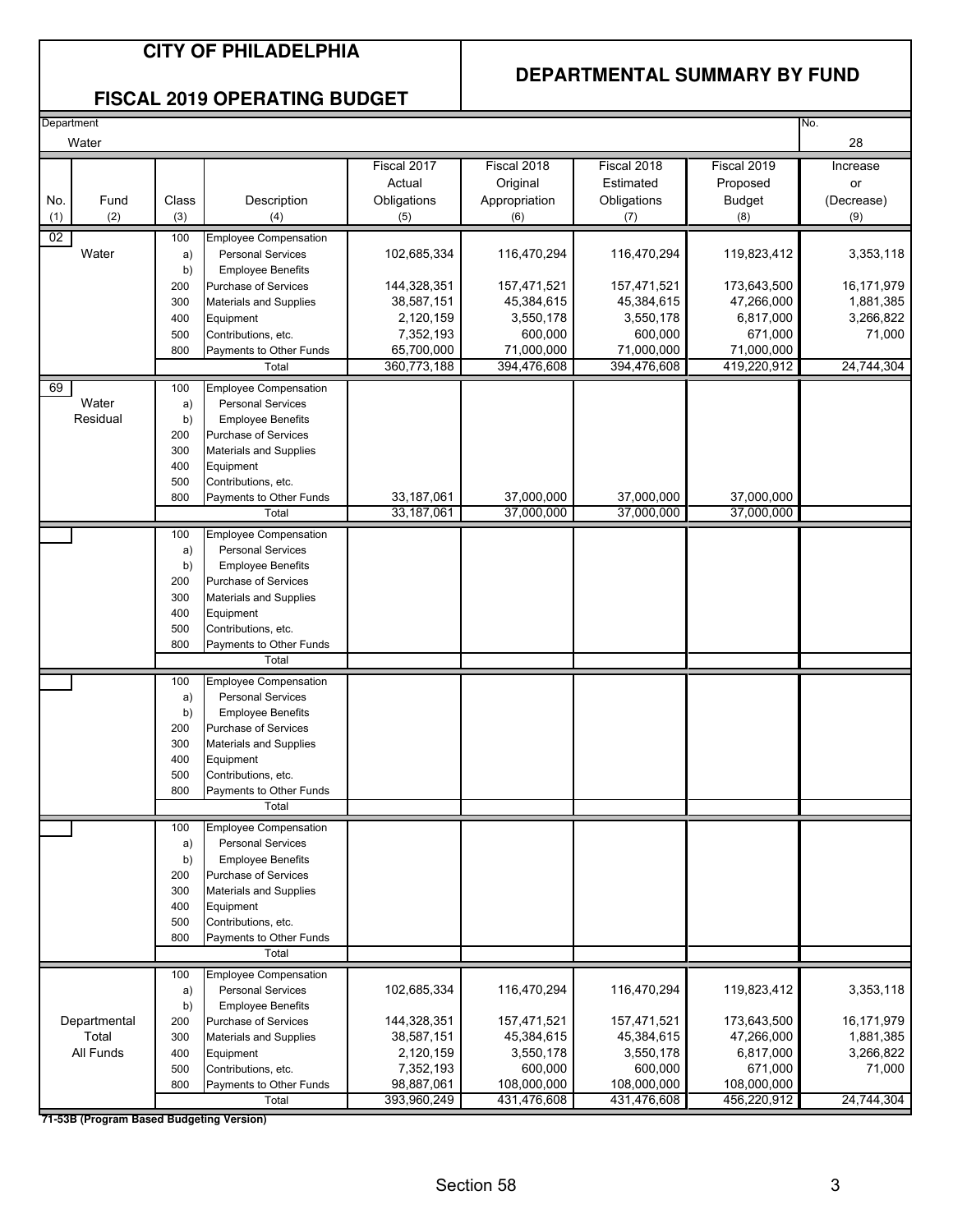#### **FISCAL 2019 OPERATING BUDGET**

## **CITY OF PHILADELPHIA DEPARTMENTAL SUMMARY INCREASES AND DECREASES**

| Department                                                             |           |            |           |        |         | No.        |
|------------------------------------------------------------------------|-----------|------------|-----------|--------|---------|------------|
| Water                                                                  |           |            |           |        |         | 28         |
|                                                                        | Class     | Class      | Class     | Class  | Other   |            |
| <b>Budget Comments</b>                                                 | 100       | 200        | 300/400   | 500    | Classes | Total      |
| (1)                                                                    | (2)       | (3)        | (4)       | (5)    | (6)     | (7)        |
| <b>Total Water Operating Fund (020)</b>                                | 3,353,118 | 16,171,979 | 5,148,207 | 71,000 |         | 24,744,304 |
|                                                                        |           |            |           |        |         |            |
| Class 100                                                              |           |            |           |        |         |            |
| Increase due to 34 new full-time positions related to                  |           |            |           |        |         |            |
| regulatory requirements (CO&A), transfer of 82                         |           |            |           |        |         |            |
| positions from PWD captial budget, funding of                          |           |            |           |        |         |            |
| staffing level changes, and DC33 contract                              | 2,497,430 |            |           |        |         | 2,497,430  |
| Increase due to estimated separation cost for DROP                     |           |            |           |        |         |            |
| employees and credential based pay (\$0.4) and                         |           |            |           |        |         |            |
| Increase in demand for seasonal employees (\$0.45)                     | 855,688   |            |           |        |         | 855,688    |
| Class 200                                                              |           |            |           |        |         |            |
| Increase in contracted services related to regulatory                  |           |            |           |        |         |            |
| requirements (CO&A). Costs include increases to                        |           |            |           |        |         |            |
| PWD Grant, additional consultant support and                           |           |            |           |        |         |            |
| continued maintenance and improvements to existing                     |           |            |           |        |         |            |
| green infrastructure sites                                             |           | 12,862,800 |           |        |         | 12,862,800 |
| Digester cleaning at Southwest and Northeast                           |           |            |           |        |         |            |
| Wastewater Treatment plants                                            |           | 750,000    |           |        |         | 750,000    |
| Increases in contracted services for COGEN facility                    |           |            |           |        |         |            |
| lease and maintenance                                                  |           | 580,000    |           |        |         | 580,000    |
| Process Control Computers Hardware Upgrade and                         |           |            |           |        |         |            |
| installation at Water Treatment Plants                                 |           | 500,000    |           |        |         | 500,000    |
| Implementation of Cloud technology in Merged call                      |           |            |           |        |         |            |
| centers                                                                |           | 470,000    |           |        |         | 470,000    |
| Upgrade to Category 6 wire for telephone systems at                    |           |            |           |        |         |            |
| Northeast Plant (200k), Southeast Plant (200K) and<br><b>BRC (50k)</b> |           | 450,000    |           |        |         | 450,000    |
| Increases in contracted services for BRC facility lease                |           |            |           |        |         |            |
| and maintenance                                                        |           | 300,000    |           |        |         | 300,000    |
| Other                                                                  |           | 259,179    |           |        |         | 259,179    |
|                                                                        |           |            |           |        |         |            |
| <b>Class 300/400</b>                                                   |           |            |           |        |         |            |
| Increase due to chemical usage and FY2019 cost                         |           |            |           |        |         |            |
| increases                                                              |           |            | 1,200,000 |        |         | 1,200,000  |
| Green Stormwater installation and repairs                              |           |            | 400,000   |        |         | 400,000    |
| Other                                                                  |           |            | 288,207   |        |         | 288,207    |
| Increase in purchase of Vehicles due to City-wide                      |           |            |           |        |         |            |
| policy change                                                          |           |            | 3,100,000 |        |         | 3,100,000  |
| Other                                                                  |           |            | 160,000   |        |         | 160,000    |
| Class 500                                                              |           |            |           |        |         |            |
| Increase for sponsorships to support the Departments                   |           |            |           |        |         |            |
| mission in Public Engagement                                           |           |            |           | 71,000 |         | 71,000     |
|                                                                        |           |            |           |        |         |            |
|                                                                        |           |            |           |        |         |            |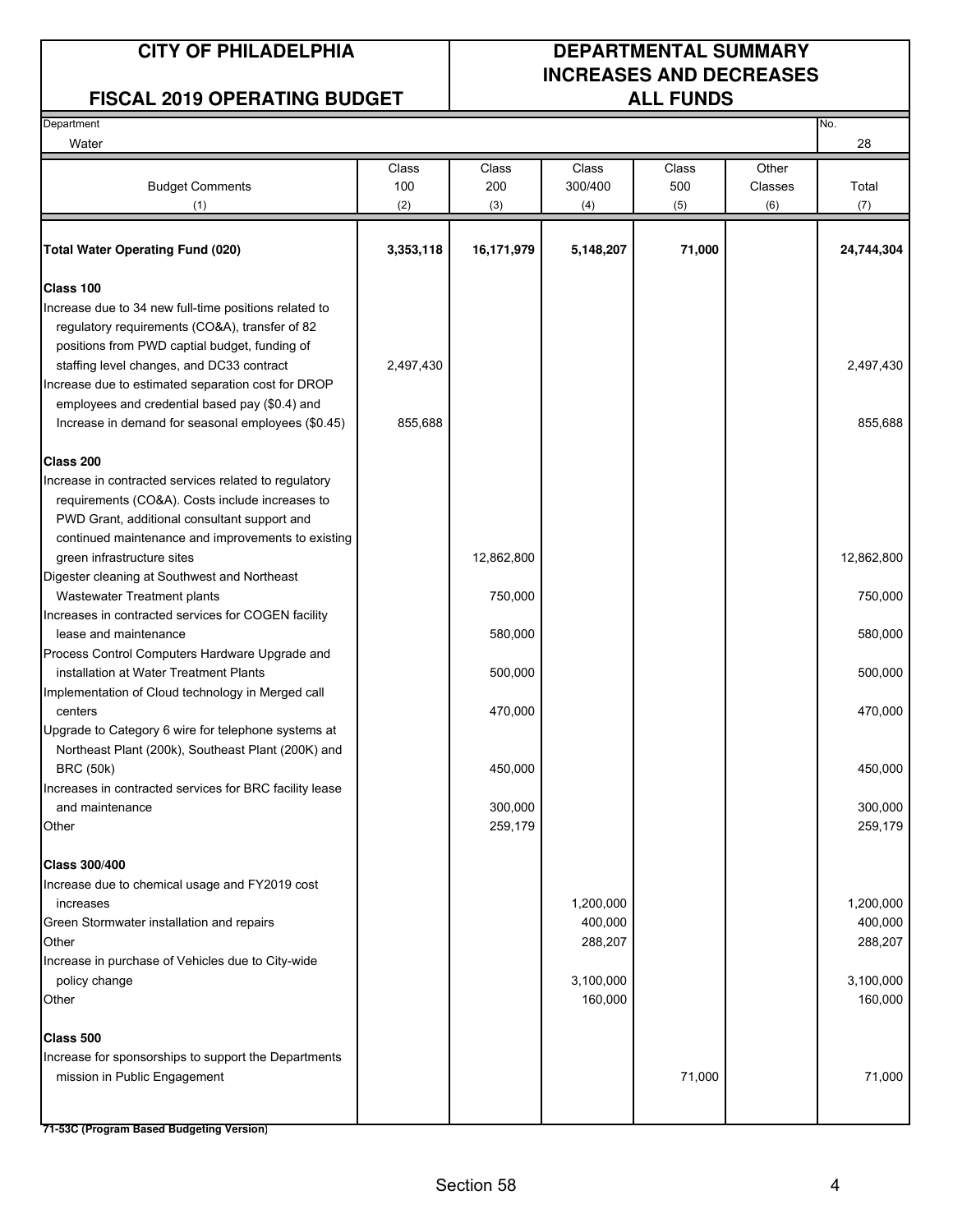#### **CITY OF PHILADELPHIA DEPARTMENTAL SUMMARY**

## **PERSONAL SERVICES**

|                | Department                                                         |           |             |                 |             | No.       |                 |             |                 |                 |
|----------------|--------------------------------------------------------------------|-----------|-------------|-----------------|-------------|-----------|-----------------|-------------|-----------------|-----------------|
|                | Water                                                              |           |             |                 |             |           |                 | 28          |                 |                 |
|                |                                                                    |           | Fiscal 2017 |                 | Fiscal 2018 |           |                 | Fiscal 2019 | Increase        | Increase        |
| Line           |                                                                    | Actual    | Actual      | <b>Budgeted</b> | Estimated   | Increment | <b>Budgeted</b> | Department  | (Decrease)      | (Decrease)      |
| No.            | Category                                                           | Positions | Obligations | Positions       | Obligations | Run-PPE   | Positions       | Request     | in Pos.         | in Requirements |
|                |                                                                    | 6/30/17   |             |                 |             | 11/26/17  |                 |             | (Col. 8 less 5) | (Col. 9 less 6) |
| (1)            | (2)                                                                | (3)       | (4)         | (5)             | (6)         | (7)       | (8)             | (9)         | (10)            | (11)            |
|                | A. Summary by Object Classification - All Funds                    |           |             |                 |             |           |                 |             |                 |                 |
| 1              | Lump Sum                                                           |           | 257,560     |                 | 1,031,971   |           |                 | 1,397,000   |                 | 365,029         |
| $\overline{2}$ | Full Time                                                          | 1,829     | 85,234,674  | 2,072           | 97,716,973  | 1,864     | 2,188           | 99,343,352  | 116             | 1,626,379       |
| 3              | Bonus, Gross Adj.                                                  |           | 1,505,675   |                 |             |           |                 |             |                 |                 |
| 4              | PT, Temp/Seas, Bd, SCG                                             |           | 1,260,186   |                 | 1,861,141   |           |                 | 2,077,000   |                 | 215,859         |
| 5              | Overtime                                                           |           | 13,416,612  |                 | 15,035,182  |           |                 | 16,171,000  |                 | 1,135,818       |
| 6              | <b>Holiday Overtime</b>                                            |           | 435,294     |                 | 545,514     |           |                 | 552,060     |                 | 6,546           |
| $\overline{7}$ | Shift/Stress                                                       |           | 233,980     |                 | 279,513     |           |                 | 283,000     |                 | 3,487           |
| 8              | H&L, IOD, LT-Sick                                                  |           | 341,351     |                 |             |           |                 |             |                 |                 |
| 9              |                                                                    |           |             |                 |             |           |                 |             |                 |                 |
|                | Total                                                              | 1,829     | 102,685,332 | 2,072           | 116,470,294 | 1,864     | 2,188           | 119,823,412 | 116             | 3,353,118       |
|                | B. Summary of Uniformed Personnel Included in Above - All Funds    |           |             |                 |             |           |                 |             |                 |                 |
| 1              | Lump Sum                                                           |           |             |                 |             |           |                 |             |                 |                 |
| $\overline{2}$ | Full Time - Uniform                                                |           |             |                 |             |           |                 |             |                 |                 |
| 3              | Bonus, Gross Adj.                                                  |           |             |                 |             |           |                 |             |                 |                 |
| 4              | PT, Temp/Seas, Bd, SCG                                             |           |             |                 |             |           |                 |             |                 |                 |
| 5              | Overtime - Uniform                                                 |           |             |                 |             |           |                 |             |                 |                 |
| 6              | Unused Uniform Leave                                               |           |             |                 |             |           |                 |             |                 |                 |
| 7              | Shift/Stress                                                       |           |             |                 |             |           |                 |             |                 |                 |
| 8              | H&L, IOD, LT-Sick                                                  |           |             |                 |             |           |                 |             |                 |                 |
| 9              |                                                                    |           |             |                 |             |           |                 |             |                 |                 |
|                | Total                                                              |           |             |                 |             |           |                 |             |                 |                 |
|                | C. Summary by Object Classification - General Fund                 |           |             |                 |             |           |                 |             |                 |                 |
| $\mathbf{1}$   | Lump Sum                                                           |           |             |                 |             |           |                 |             |                 |                 |
| $\overline{2}$ | <b>Full Time</b>                                                   |           |             |                 |             |           |                 |             |                 |                 |
| 3              | Bonus, Gross Adj.                                                  |           |             |                 |             |           |                 |             |                 |                 |
| 4              | PT, Temp/Seas, Bd, SCG                                             |           |             |                 |             |           |                 |             |                 |                 |
| 5              | Overtime                                                           |           |             |                 |             |           |                 |             |                 |                 |
| 6              | <b>Holiday Overtime</b>                                            |           |             |                 |             |           |                 |             |                 |                 |
| 7              | Shift/Stress                                                       |           |             |                 |             |           |                 |             |                 |                 |
| 8              | H&L, IOD, LT-Sick                                                  |           |             |                 |             |           |                 |             |                 |                 |
| 9              |                                                                    |           |             |                 |             |           |                 |             |                 |                 |
|                | Total                                                              |           |             |                 |             |           |                 |             |                 |                 |
|                | D. Summary of Uniformed Personnel Included in Above - General Fund |           |             |                 |             |           |                 |             |                 |                 |
| 1              | Lump Sum                                                           |           |             |                 |             |           |                 |             |                 |                 |
| $\overline{2}$ | Full Time - Uniform                                                |           |             |                 |             |           |                 |             |                 |                 |
| 3              | Bonus, Gross Adj.                                                  |           |             |                 |             |           |                 |             |                 |                 |
| 4              | PT, Temp/Seas, Bd, SCG                                             |           |             |                 |             |           |                 |             |                 |                 |
| 5              | Overtime - Uniform                                                 |           |             |                 |             |           |                 |             |                 |                 |
| 6              | <b>Unused Uniform Leave</b>                                        |           |             |                 |             |           |                 |             |                 |                 |
| $\overline{7}$ | Shift/Stress                                                       |           |             |                 |             |           |                 |             |                 |                 |
| 8              | H&L, IOD, LT-Sick                                                  |           |             |                 |             |           |                 |             |                 |                 |
| 9              |                                                                    |           |             |                 |             |           |                 |             |                 |                 |
|                | Total                                                              |           |             |                 |             |           |                 |             |                 |                 |
|                | 71-53D (Program Based Budgeting Version)                           |           |             |                 |             |           |                 |             |                 |                 |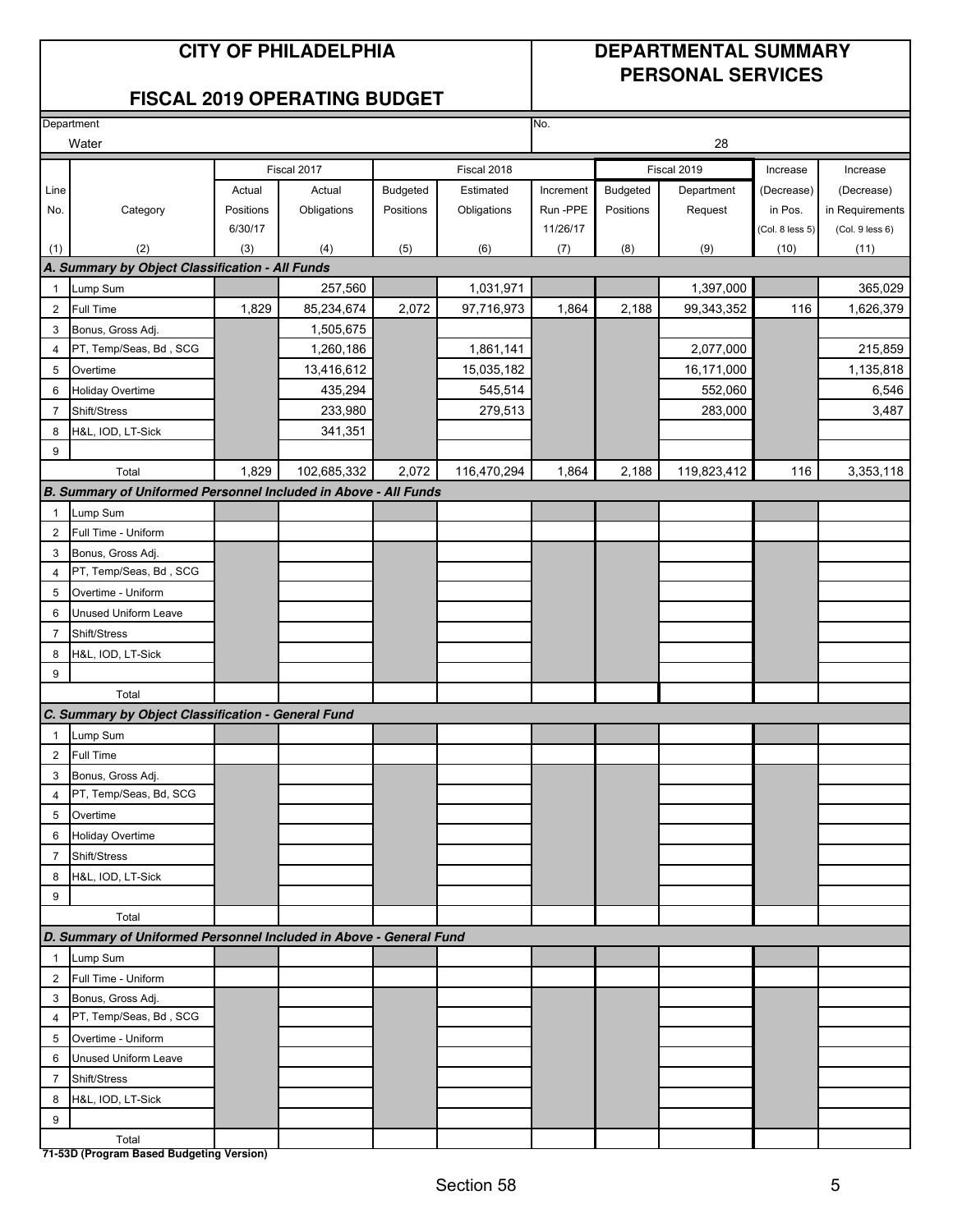|                   | <b>CITY OF PHILADELPHIA</b>                                                                                                                                                                                                                                                                                                                                                                                                      |                                               |                             |                                    |                 |                 |
|-------------------|----------------------------------------------------------------------------------------------------------------------------------------------------------------------------------------------------------------------------------------------------------------------------------------------------------------------------------------------------------------------------------------------------------------------------------|-----------------------------------------------|-----------------------------|------------------------------------|-----------------|-----------------|
|                   | <b>FISCAL 2019 OPERATING BUDGET</b>                                                                                                                                                                                                                                                                                                                                                                                              |                                               |                             | <b>PROGRAM SUMMARY - ALL FUNDS</b> |                 |                 |
| Department        |                                                                                                                                                                                                                                                                                                                                                                                                                                  | No.                                           | Program                     |                                    |                 | No.             |
| Water             |                                                                                                                                                                                                                                                                                                                                                                                                                                  | 28                                            |                             | Human Resources and Administration |                 | 06              |
|                   |                                                                                                                                                                                                                                                                                                                                                                                                                                  |                                               | <b>Program Description</b>  |                                    |                 |                 |
| services for PWD. | This program supports the continued development of a talented and diverse PWD workforce by utilizing human resource planning (such as<br>personnel recruitment, placement, career development and safety programs) and administrative services that are consistent with the long-<br>term needs of the PWD and with the City's goals for diversity. This program also manages the building facilities, machine shop and security |                                               |                             |                                    |                 |                 |
|                   |                                                                                                                                                                                                                                                                                                                                                                                                                                  |                                               | <b>Program Objectives</b>   |                                    |                 |                 |
|                   | Ensure that personnel recruitment, placement, training, career development and safety programs are consistent with long-term needs of<br>the Department and the City's goals for diversity and inclusion.<br>. Coordinate labor management initiatives and employee relations programs with PWD's long-range operational plans.<br>• Coordinate personnel functions with initiatives in workforce and management planning.       |                                               |                             |                                    |                 |                 |
|                   |                                                                                                                                                                                                                                                                                                                                                                                                                                  |                                               | <b>Performance Measures</b> |                                    |                 |                 |
|                   |                                                                                                                                                                                                                                                                                                                                                                                                                                  |                                               | Fiscal 2017                 | Fiscal 2018                        | Fiscal 2018     | Fiscal 2019     |
|                   | Description                                                                                                                                                                                                                                                                                                                                                                                                                      |                                               | Year-End                    | Target                             | Year-to-Date    | Target          |
|                   |                                                                                                                                                                                                                                                                                                                                                                                                                                  |                                               |                             |                                    | 9/30/17         |                 |
|                   | (1)                                                                                                                                                                                                                                                                                                                                                                                                                              |                                               | (2)<br>11%                  | (3)<br>< 10%                       | (4)<br>10%      | (5)<br>< 10%    |
| Comments:         | Departmental vacancy rate (%)<br>The vacancy rate is derived by taking the number of vacant positions and dividing it by the total number of approved budgeted positions.                                                                                                                                                                                                                                                        |                                               |                             |                                    |                 |                 |
|                   |                                                                                                                                                                                                                                                                                                                                                                                                                                  |                                               |                             |                                    |                 |                 |
|                   |                                                                                                                                                                                                                                                                                                                                                                                                                                  |                                               | <b>Summary by Fund</b>      |                                    |                 |                 |
|                   |                                                                                                                                                                                                                                                                                                                                                                                                                                  | Fiscal 2017                                   | Fiscal 2018                 | Fiscal 2018                        | Fiscal 2019     | Increase        |
| Fund              | Fund                                                                                                                                                                                                                                                                                                                                                                                                                             | Actual                                        | Original                    | Estimated                          | Proposed        | or              |
| No.               |                                                                                                                                                                                                                                                                                                                                                                                                                                  | Obligations                                   | Appropriations              | Obligations                        | <b>Budget</b>   | (Decrease)      |
| (1)               | (2)                                                                                                                                                                                                                                                                                                                                                                                                                              | (3)                                           | (4)                         | (5)                                | (6)             | (7)             |
| 02                | Water                                                                                                                                                                                                                                                                                                                                                                                                                            | 13,106,613                                    | 17,935,643                  | 17,935,643                         | 17,070,000      | (865, 643)      |
|                   |                                                                                                                                                                                                                                                                                                                                                                                                                                  |                                               |                             |                                    |                 |                 |
|                   |                                                                                                                                                                                                                                                                                                                                                                                                                                  |                                               |                             |                                    |                 |                 |
|                   | Total                                                                                                                                                                                                                                                                                                                                                                                                                            | 13,106,613                                    | 17,935,643                  |                                    |                 |                 |
|                   |                                                                                                                                                                                                                                                                                                                                                                                                                                  | <b>Summary of Full Time Positions by Fund</b> |                             | 17,935,643                         | 17,070,000      | (865, 643)      |
| Fund              |                                                                                                                                                                                                                                                                                                                                                                                                                                  | <b>Actual Positions</b>                       | Fiscal 2018                 | Increment Run                      | Fiscal 2019     | Inc. $/$ (Dec.) |
| No.               | Fund                                                                                                                                                                                                                                                                                                                                                                                                                             | 6/30/17                                       | <b>Budgeted</b>             | PPE 11/26/17                       | <b>Budgeted</b> | (Col. 6 less 4) |
| (1)               | (2)                                                                                                                                                                                                                                                                                                                                                                                                                              | (3)                                           | (4)                         | (5)                                | (6)             | (7)             |
| 02                | Water                                                                                                                                                                                                                                                                                                                                                                                                                            | 150                                           | 184                         | 162                                | 184             |                 |
|                   |                                                                                                                                                                                                                                                                                                                                                                                                                                  |                                               |                             |                                    |                 |                 |
|                   |                                                                                                                                                                                                                                                                                                                                                                                                                                  |                                               |                             |                                    |                 |                 |
|                   |                                                                                                                                                                                                                                                                                                                                                                                                                                  |                                               |                             |                                    |                 |                 |
|                   |                                                                                                                                                                                                                                                                                                                                                                                                                                  |                                               |                             |                                    |                 |                 |
|                   | <b>Total Full Time</b>                                                                                                                                                                                                                                                                                                                                                                                                           | 150                                           | 184                         | 162                                | 184             |                 |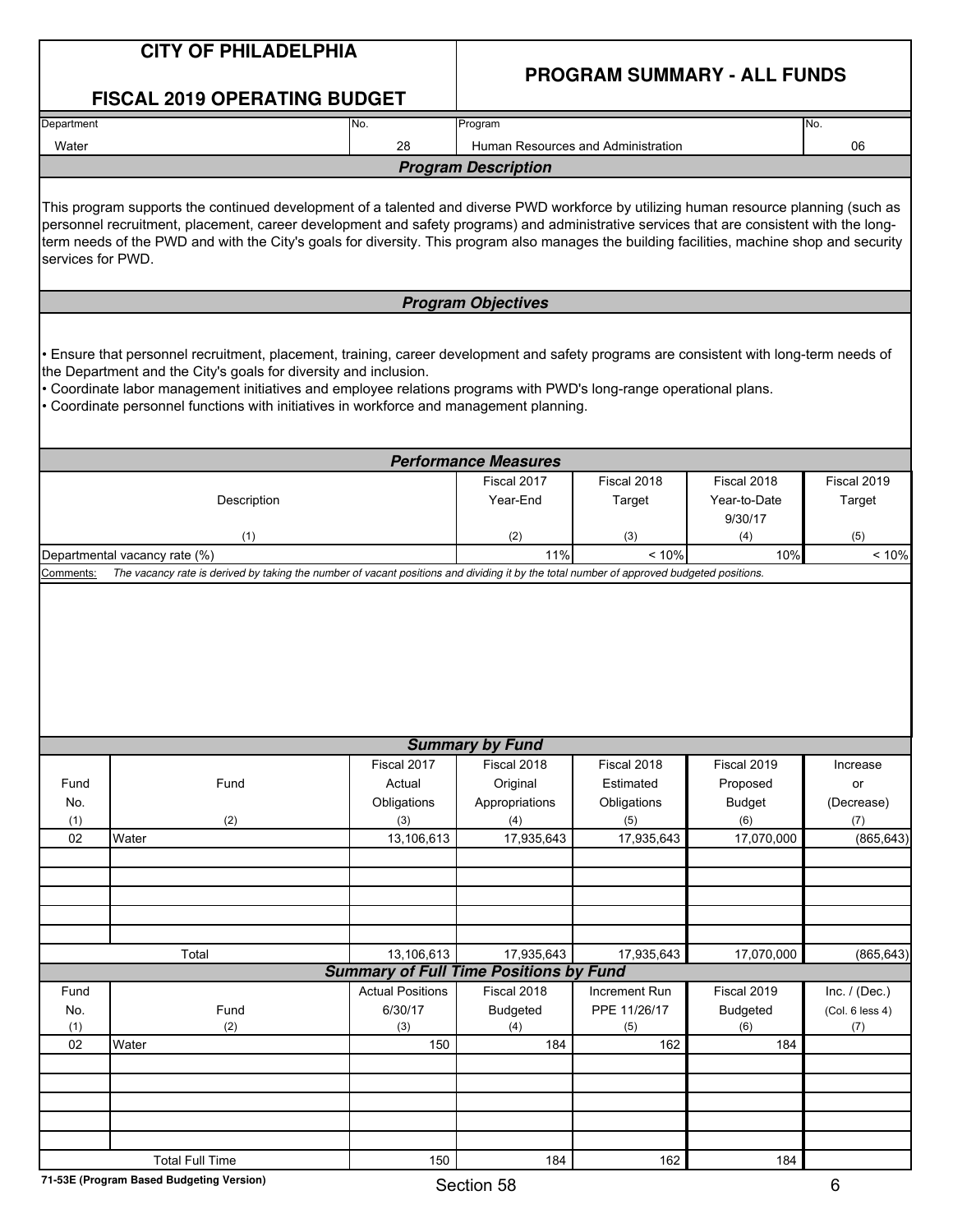#### **FISCAL 2019 OPERATING BUDGET**

# **PROGRAM SUMMARY - ALL FUNDS**

| Department   |                              | No.         | Program                                             |                                    | No.             |                     |
|--------------|------------------------------|-------------|-----------------------------------------------------|------------------------------------|-----------------|---------------------|
| Water        |                              | 28          |                                                     | Human Resources and Administration |                 | 06                  |
|              |                              |             | <b>Selected Associated Non-Tax Revenues by Fund</b> |                                    |                 |                     |
|              |                              | Fiscal 2017 | Fiscal 2018                                         | Fiscal 2018                        | Fiscal 2019     | Increase            |
| Fund         | Fund                         | Actual      | Original                                            | Estimate                           | Proposed        | or                  |
| No.          |                              | Revenues    | <b>Budget</b>                                       |                                    | <b>Budget</b>   | (Decrease)          |
| (1)          | (2)                          | (3)         | (4)                                                 | (5)                                | (6)             | (7)                 |
|              |                              |             |                                                     |                                    |                 |                     |
|              |                              |             |                                                     |                                    |                 |                     |
|              |                              |             |                                                     |                                    |                 |                     |
|              |                              |             |                                                     |                                    |                 |                     |
|              |                              |             | <b>Selected Associated Capital Projects</b>         |                                    |                 |                     |
| Dept.        |                              | Carry       | Fiscal 2018                                         | Fiscal 2018                        | Fiscal 2019     | Fiscal 2019         |
| Where        | Description                  | Forward     | Original Approp.                                    | Original Approp.                   | Proposed Budget | Proposed Bdgt       |
| Appropriated |                              |             | (GO Only)                                           | (All Other Sources)                | (GO Only)       | (All Other Sources) |
| (1)          | (2)                          | (3)         | (4)                                                 | (5)                                | (6)             | (7)                 |
|              |                              |             |                                                     |                                    |                 |                     |
|              |                              |             |                                                     |                                    |                 |                     |
|              |                              |             |                                                     |                                    |                 |                     |
|              |                              |             |                                                     |                                    |                 |                     |
|              |                              |             |                                                     |                                    |                 |                     |
|              |                              |             |                                                     |                                    |                 |                     |
|              |                              |             |                                                     |                                    |                 |                     |
|              |                              |             |                                                     |                                    |                 |                     |
|              |                              |             |                                                     |                                    |                 |                     |
|              |                              |             |                                                     |                                    |                 |                     |
|              |                              |             |                                                     |                                    |                 |                     |
|              |                              |             |                                                     |                                    |                 |                     |
|              |                              |             |                                                     |                                    |                 |                     |
|              |                              |             |                                                     |                                    |                 |                     |
|              |                              |             | <b>Selected Associated Operating Costs</b>          |                                    |                 |                     |
| Dept.        |                              | Fiscal 2017 | Fiscal 2018                                         | Fiscal 2018                        | Fiscal 2019     | Increase            |
| Where        | Description                  | Calculated  | Calculated                                          | Calculated                         | Calculated      | or                  |
| Appropriated |                              | Obligations | Appropriations                                      | Obligations                        | <b>Budget</b>   | (Decrease)          |
| (1)          | (2)                          | (3)         | (4)                                                 | (5)                                | (6)             | (7)                 |
| Finance      | Employee Benefits - Civilian | 3,066,010   | 3,861,962                                           | 3,861,962                          | 3,617,928       | (244, 034)          |
| Finance      | Employee Benefits - Uniform  |             |                                                     |                                    |                 |                     |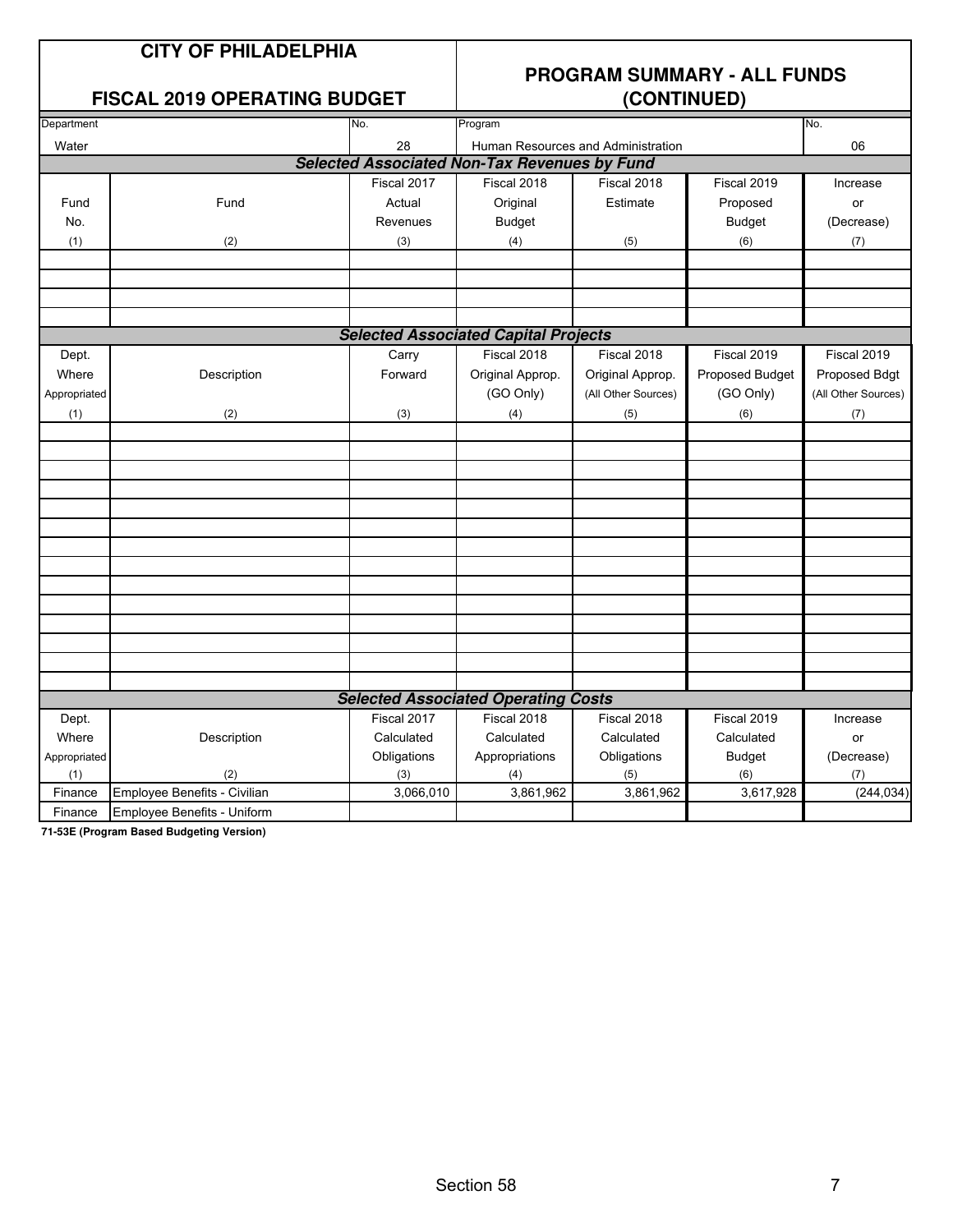|              | <b>CITY OF PHILADELPHIA</b><br><b>FISCAL 2019 OPERATING BUDGET</b> |             | <b>PROGRAM SUMMARY</b>                              |                                    |                 |            |  |
|--------------|--------------------------------------------------------------------|-------------|-----------------------------------------------------|------------------------------------|-----------------|------------|--|
| Department   |                                                                    | No.         | Program                                             |                                    |                 | No.        |  |
| Water        |                                                                    | 28          |                                                     | Human Resources and Administration |                 | 06         |  |
| Fund         |                                                                    | No.         |                                                     |                                    |                 |            |  |
| Water        |                                                                    | 02          |                                                     |                                    |                 |            |  |
|              |                                                                    |             | <b>Summary by Class</b>                             |                                    |                 |            |  |
|              |                                                                    | Fiscal 2017 | Fiscal 2018                                         | Fiscal 2018                        | Fiscal 2019     | Increase   |  |
| Class        | Description                                                        | Actual      | Original                                            | Estimated                          | Proposed        | or         |  |
|              |                                                                    | Obligations | Appropriations                                      | Obligations                        | <b>Budget</b>   | (Decrease) |  |
| (1)          | (2)                                                                | (3)         | (4)                                                 | (5)                                | (6)             | (7)        |  |
| 100          | <b>Employee Compensation</b>                                       |             |                                                     |                                    |                 |            |  |
| a)           | <b>Personal Services</b>                                           | 7,948,131   | 9,851,135                                           | 9,851,135                          | 9,459,000       | (392, 135) |  |
| b)           | <b>Employee Benefits</b>                                           |             |                                                     |                                    |                 |            |  |
| 200          | <b>Purchase of Services</b>                                        | 3,710,260   | 6,176,100                                           | 6,176,100                          | 5,650,000       | (526, 100) |  |
| 300          | Materials and Supplies                                             | 664,311     | 1,152,218                                           | 1,152,218                          | 1,128,000       | (24, 218)  |  |
| 400          | Equipment                                                          | 783,911     | 656,190                                             | 656,190                            | 733,000         | 76,810     |  |
| 500          | Contributions, Indemnities and Taxes                               |             | 100,000                                             | 100,000                            | 100,000         |            |  |
| 700          | <b>Debt Service</b>                                                |             |                                                     |                                    |                 |            |  |
| 800          | Payments to Other Funds                                            |             |                                                     |                                    |                 |            |  |
| 900          | Advances and Misc. Payments                                        |             |                                                     |                                    |                 |            |  |
|              | Total                                                              | 13,106,613  | 17,935,643                                          | 17,935,643                         | 17,070,000      | (865, 643) |  |
|              |                                                                    |             | <b>Summary of Positions</b>                         |                                    |                 |            |  |
|              |                                                                    | Actual      | Fiscal 2018                                         | Increment                          | Fiscal 2019     | Increase   |  |
|              |                                                                    | Positions   | <b>Budgeted</b>                                     | Run                                | <b>Budgeted</b> | or         |  |
| Code         | Category                                                           | 6/30/17     | Positions                                           | PPE 11/26/17                       | Positions       | (Decrease) |  |
| (1)          | (2)                                                                | (3)         | (4)                                                 | (5)                                | (6)             | (7)        |  |
| 101          | Full Time - Civilian                                               | 150         | 184                                                 | 162                                | 184             |            |  |
| 105          | Full Time - Uniform                                                |             |                                                     |                                    |                 |            |  |
|              | Total                                                              | 150         | 184                                                 | 162                                | 184             |            |  |
|              |                                                                    |             | <b>Selected Associated Non-Tax Revenues by Type</b> |                                    |                 |            |  |
|              |                                                                    | Fiscal 2017 | Fiscal 2018                                         | Fiscal 2018                        | Fiscal 2019     | Increase   |  |
|              | Description                                                        | Actual      | Original                                            | Estimate                           | Proposed        | or         |  |
|              |                                                                    | Revenues    | <b>Budget</b>                                       |                                    | <b>Budget</b>   | (Decrease) |  |
|              | (1)                                                                | (2)         | (3)                                                 | (4)                                | (5)             | (6)        |  |
| Local        |                                                                    |             |                                                     |                                    |                 |            |  |
| Federal      |                                                                    |             |                                                     |                                    |                 |            |  |
| <b>State</b> |                                                                    |             |                                                     |                                    |                 |            |  |
|              | <b>Other Governments</b>                                           |             |                                                     |                                    |                 |            |  |
| Other Funds  |                                                                    |             |                                                     |                                    |                 |            |  |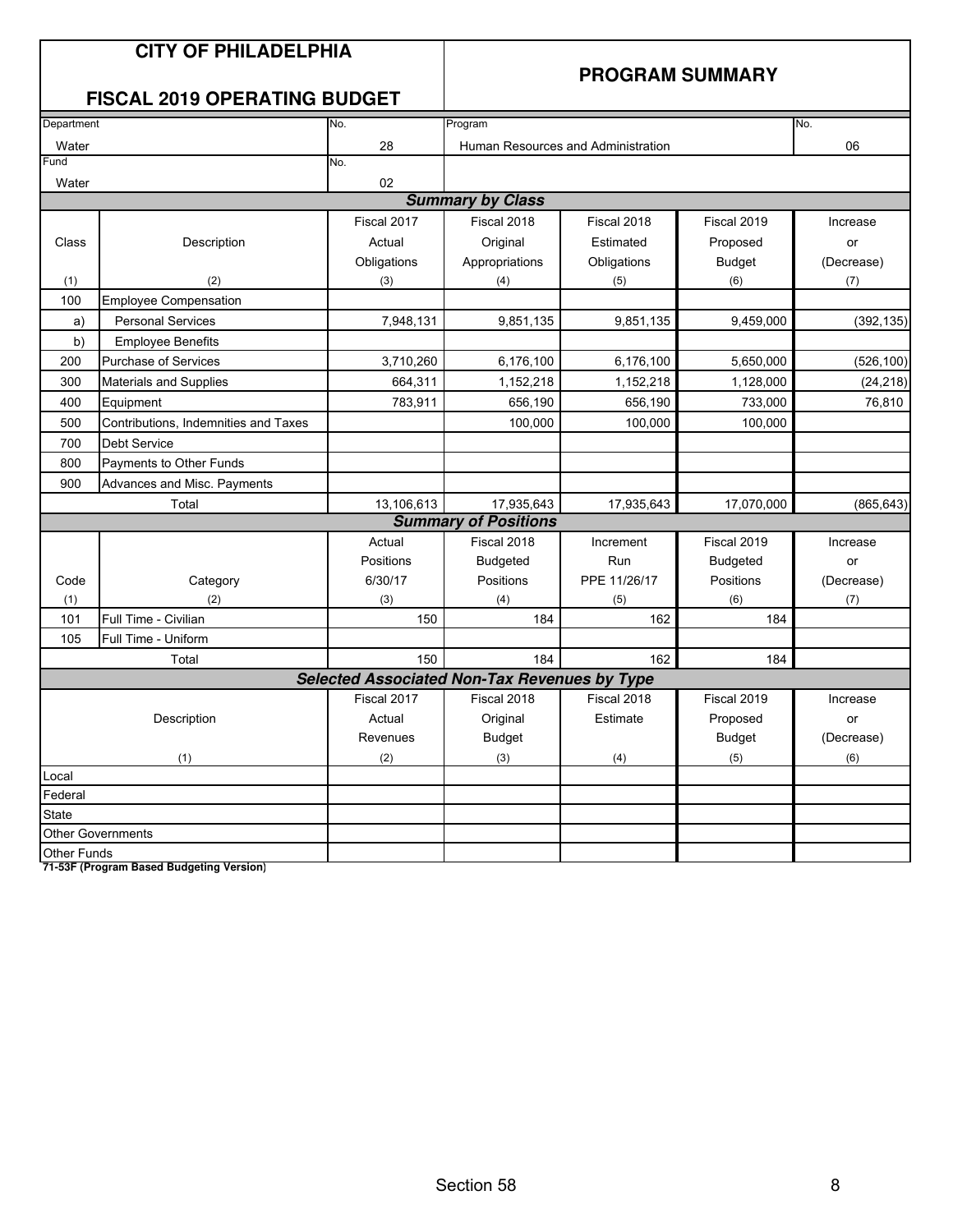# **LIST OF POSITIONS**

### FISCAL 2019 OPERATING BUDGET BY PROGRAM

| Department              |       |                                                                    |                 | No.            | Program         |                |                                    |         | No.                 |
|-------------------------|-------|--------------------------------------------------------------------|-----------------|----------------|-----------------|----------------|------------------------------------|---------|---------------------|
| Water                   |       |                                                                    |                 | 28             |                 |                | Human Resources and Administration |         | 06                  |
| Fund                    |       |                                                                    |                 | No.            |                 |                |                                    |         |                     |
| Water                   |       |                                                                    |                 | 02             |                 |                |                                    |         |                     |
|                         |       |                                                                    |                 | Fiscal         | Fiscal          |                | Fiscal                             |         | Increase            |
|                         |       |                                                                    | Salary          | 2017           | 2018            | Increment      | 2019                               | Annual  | (Decrease)          |
| Line                    | Class | Title                                                              | Range           | Actual Pos.    | <b>Budgeted</b> | Run -PPE       | <b>Budgeted</b>                    | Salary  | (Col. 8             |
| No.                     | Code  |                                                                    | (in dollars)    | 6/30/17        | Positions       | 11/26/17       | Positions                          | 7/1/18  | less Col. 6)        |
| (1)                     | (2)   | (3)                                                                | (4)             | (5)            | (6)             | (7)            | (8)                                | (9)     | (10)                |
|                         |       | <b>ADMINISTRATIVE SERVICES</b>                                     |                 |                |                 |                |                                    |         |                     |
| 1                       |       | 2L09 Administrative Services Supervisor - Non Conf.                | 38,708-49,761   | -1             | 1               | 1              |                                    |         | (1)                 |
| $\overline{\mathbf{c}}$ |       | 2L20 Administrative Officer                                        | 49,321-63,412   |                |                 |                | 1                                  | 63,412  | $\mathbf{1}$        |
| 3                       |       | 1A04 Clerk III                                                     | 38,634-42,156   | 1              | 1               |                | 2                                  | 86,762  | $\mathbf{1}$        |
| 4                       |       | 2B02 Collection Customer Representative                            | 38,634-42,156   | 1              | 1               |                |                                    |         | (1)                 |
| 5                       |       | 1A12 Clerk Typist II                                               | 32,688-35,342   |                |                 | 1              | 1                                  | 33,391  | $\mathbf{1}$        |
| 6                       |       | 3A18 Construction Projects Technician 2                            | 47,390-52,235   | 1              |                 |                |                                    |         |                     |
| 7                       | 1F39  | Departmental Inventory Manager                                     | 51,871-66,683   | 1              | 1               | -1             | 1                                  | 68,108  |                     |
| 8                       |       | 7A03 Semi-Skilled Laborer                                          | 35,282-38,348   | $\overline{2}$ | 3               | $\mathbf{1}$   | 2                                  | 78,880  | (1)                 |
|                         |       |                                                                    |                 | $\overline{7}$ | $\overline{7}$  | 6              | $\overline{7}$                     | 330,553 |                     |
|                         |       |                                                                    |                 |                |                 |                |                                    |         |                     |
|                         |       | <b>SAFETY</b>                                                      |                 |                |                 |                |                                    |         |                     |
| 9                       |       | 2L01 Administrative Technician                                     | 33,277-42,793   |                | 1               |                | 1                                  | 42,793  |                     |
| 10                      |       | 1A04 Clerk 3                                                       | 38,634-42,156   | 1              |                 | 1              |                                    |         |                     |
| 11                      |       | 4J60 Industrial Hygienist                                          | 58,456-75,151   |                | 1               |                | 1                                  | 75,151  |                     |
| 12                      |       | 1A12 Clerk Typist 2                                                | 32,688-35,342   |                |                 | 1              | 1                                  | 31,057  | 1                   |
| 13                      |       | 2H77 Occupational Safety Administrator 1                           | 54,941-70,622   |                |                 |                |                                    | 70,622  | $\mathbf{1}$        |
| 14                      |       | 2H78 Occupational Safety Administrator 2                           | 62,578-80,457   |                | 1               |                |                                    |         | (1)                 |
| 15                      |       | 2H26 Occupational Safety Technician                                | 47,390-52,235   | 3              | 3               | 3              | 3                                  | 155,938 |                     |
| 16                      | 2H27  | Safety and Risk Administrator                                      | 45,277-58,196   | 1              | 1               | -1             | 1                                  | 59,504  |                     |
| 17                      |       | 3G32 Science Technician                                            | 41,745-45,749   |                | 1               | $\mathbf 1$    |                                    |         | (1)                 |
|                         |       |                                                                    |                 | 5              | 8               | $\overline{7}$ | 8                                  | 435,065 |                     |
|                         |       |                                                                    |                 |                |                 |                |                                    |         |                     |
| 18                      |       | <b>TRAINING</b><br>2L17 Administrative Specialist 2 - Confidential | 49,321-63,412   |                | 1               | 1              | 1                                  | 51,186  |                     |
| 19                      |       | 2L31 Administrative Specialist I - Non Confidential                | 37,764-48,548   | 1              |                 |                |                                    |         |                     |
| 20                      |       | 1A04 Clerk 3                                                       | 38,634-42,156   |                | 1               |                |                                    |         |                     |
| 21                      |       | 2L06 Administrative Trainee 1                                      | 34, 109-43, 864 |                |                 |                |                                    | 43,864  | (1)<br>$\mathbf{1}$ |
| 22                      |       | 2H90 Human Resources Professional 1                                | 35,099-49,761   | $\mathbf{1}$   | 2               | 1              | 1                                  | 49,761  | (1)                 |
| 23                      |       | 2H31 Instructor                                                    | 43,718-48,038   |                | 1               |                | 1                                  | 46,866  |                     |
| 24                      |       | 2L03 Management Trainee                                            | 35,099-45,126   | -1             |                 |                |                                    |         |                     |
| 25                      |       | 2H91 Human Resource Professional 2                                 | 49,321-63,412   |                |                 | -1             | 1                                  | 63,412  | 1                   |
| 26                      |       | 2H33 Administrative Assistant                                      | 38,708-49,761   |                |                 | -1             |                                    |         |                     |
| 27                      |       | 7H02 Public Works Maintenance Trainee                              | 34,021-36,916   |                | 6               |                | 6                                  | 216,096 |                     |
|                         |       |                                                                    |                 | 3              | 11              | 5              | 11                                 | 471,185 |                     |
|                         |       |                                                                    |                 |                |                 |                |                                    |         |                     |
|                         |       |                                                                    |                 |                |                 |                |                                    |         |                     |
|                         |       |                                                                    |                 |                |                 |                |                                    |         |                     |
|                         |       |                                                                    |                 |                |                 |                |                                    |         |                     |
|                         |       |                                                                    |                 |                |                 |                |                                    |         |                     |
|                         |       |                                                                    |                 |                |                 |                |                                    |         |                     |
|                         |       |                                                                    |                 |                |                 |                |                                    |         |                     |
|                         |       |                                                                    |                 |                |                 |                |                                    |         |                     |
|                         |       |                                                                    |                 |                |                 |                |                                    |         |                     |
|                         |       |                                                                    |                 |                |                 |                |                                    |         |                     |
|                         |       | 71-53I (Program Based Budgeting Version)                           |                 |                |                 |                |                                    |         |                     |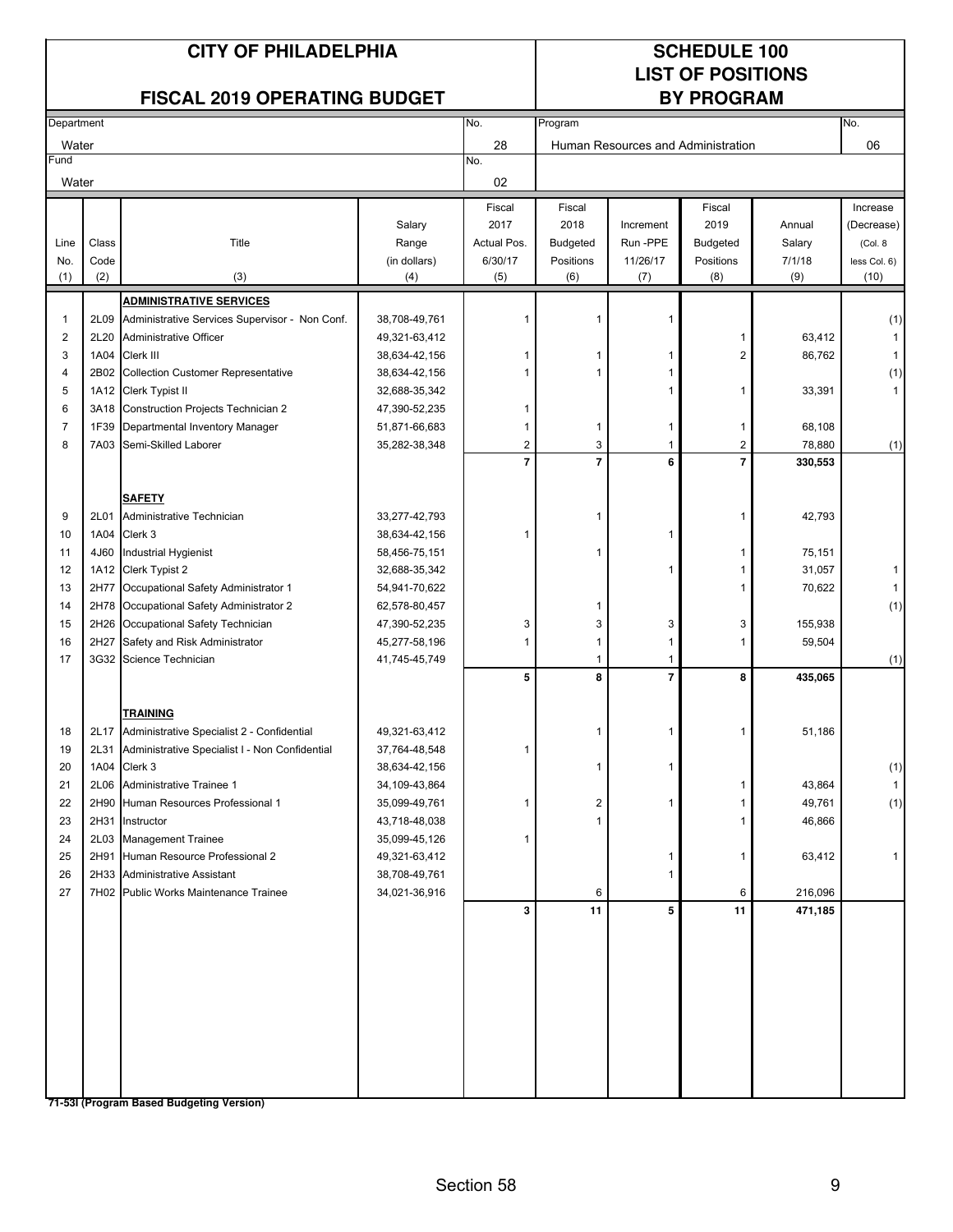# **LIST OF POSITIONS**

| Department |       |                                                |                 | No.            | Program                  |                                    |                |           | No.            |
|------------|-------|------------------------------------------------|-----------------|----------------|--------------------------|------------------------------------|----------------|-----------|----------------|
| Water      |       |                                                |                 | 28             |                          | Human Resources and Administration |                |           | 06             |
| Fund       |       |                                                |                 | No.            |                          |                                    |                |           |                |
| Water      |       |                                                |                 | 02             |                          |                                    |                |           |                |
|            |       |                                                |                 | Fiscal         | Fiscal                   |                                    | Fiscal         |           | Increase       |
|            |       |                                                | Salary          | 2017           | 2018                     | Increment                          | 2019           | Annual    | (Decrease)     |
| Line       | Class | Title                                          | Range           | Actual Pos.    | <b>Budgeted</b>          | Run-PPE                            | Budgeted       | Salary    | (Col. 8)       |
| No.        | Code  |                                                | (in dollars)    | 6/30/17        | Positions                | 11/26/17                           | Positions      | 7/1/18    | less Col. 6)   |
| (1)        | (2)   | (3)                                            | (4)             | (5)            | (6)                      | (7)                                | (8)            | (9)       | (10)           |
|            |       | <b>PERSONNEL</b>                               |                 |                |                          |                                    |                |           |                |
| 28         | 2L11  | Administrative Assistant - Confidential        | 38,708-49,761   | 1              |                          | $\mathbf{1}$                       | 1              | 50,586    |                |
| 29         | 2L20  | Administrative Officer                         | 49,321-63,412   | 1              | 1                        | $\sqrt{2}$                         | 1              | 61,154    |                |
| 30         |       | 1A03 Clerk 2                                   | 32,688-35,342   |                |                          |                                    | 1              | 34,480    | 1              |
| 31         | 2L32  | Administrative Specialist 2 - Non-Confidential | 48,116-61,866   | 1              | 1                        | 1                                  | 1              | 64,837    |                |
| 32         | 1A04  | Clerk 3                                        | 38,634-42,156   | $\overline{2}$ | $\overline{2}$           | $\overline{2}$                     | 4              | 171,364   | 2              |
| 33         | 1A11  | Clerk Typist 1                                 | 30,043-32,081   | $\overline{2}$ |                          | 1                                  |                |           |                |
| 34         |       | 1A12 Clerk Typist 2                            | 32,688-35,342   |                | 2                        | 1                                  | 1              | 85,682    | (1)            |
| 35         |       | 2H12 Departmental Human Resources Manager 2    | 62,578-80,457   |                | 1                        |                                    |                | 80,457    |                |
| 36         |       | 2H13 Departmental Human Resources Manager 3    | 71,597-92,059   | 1              | 1                        | 1                                  |                | 93,884    |                |
| 37         |       | 1A20 Executive Secretary                       | 33, 131-42, 595 |                | 1                        |                                    |                |           | (1)            |
| 38         |       | 7N71 Grounds & Facilities Maintenance Worker 1 | 34,021-36,916   | $\overline{2}$ |                          |                                    |                |           |                |
| 39         |       | 2H90 Human Resources Professional 1            | 35,099-49,761   |                |                          | $\overline{2}$                     | 2              | 128,074   | $\overline{2}$ |
| 40         |       | 2H91 Human Resources Professional 2            | 49,321-63,412   | 3              | 5                        |                                    | 1              | 63,412    | (4)            |
| 41         |       | L016 Labor Relations Specialist                | 70,000-81,000   |                | 1                        |                                    | 1              | 81,000    |                |
| 42         |       | 2L03 Management Trainee                        | 35,099-45,126   | -1             | 1                        | $\overline{c}$                     | 1              | 42,299    |                |
| 43         | 2H58  | Sen. Departmental Human Resources Associate    | 54,941-70,622   |                | 1                        |                                    | 2              | 141,244   | 1              |
| 44         | 1A37  | Service Representative                         | 35,282-38,348   | $\mathbf{1}$   | $\overline{2}$           | $\mathbf{1}$                       | 1              | 37,420    | (1)            |
| 45         |       | 7H02 Public Works Maintenance Trainee          | 34,021-36,916   |                |                          | 2                                  |                |           |                |
|            |       |                                                |                 | 17             | 19                       | 16                                 | 19             | 1,135,893 |                |
|            |       |                                                |                 |                |                          |                                    |                |           |                |
|            |       | <b>MACHINE SHOP</b>                            |                 |                |                          |                                    |                |           |                |
| 46         |       | 7D11 Custodial Worker 1                        | 31,468-33,772   |                |                          | 1                                  |                |           |                |
| 47         |       | 7J15 Machinery and Equipment Mechanic          | 42,674-46,830   | 1              | 1                        | 1                                  | 1              | 46,830    |                |
| 48         |       | 7J05 Machinist                                 | 42,674-46,830   | 3              | 3                        | 3                                  | 3              | 143,057   |                |
| 49         |       | 7J07 Machinist Group Leader                    | 47,390-52,235   |                | 1                        | $\mathbf{1}$                       | 1              | 53,659    |                |
| 50         | 7A03  | Semiskilled Laborer                            | 35,282-38,348   | 1              | 1                        | $\mathbf{1}$                       | 1              | 39,373    |                |
| 51         | 7J40  | Welder                                         | 42,674-46,830   | 1              | 1                        | 1                                  | 1              | 48,055    |                |
|            |       |                                                |                 | $\overline{7}$ | $\overline{\phantom{a}}$ | 8                                  | $\overline{7}$ | 330,975   |                |
|            |       |                                                |                 |                |                          |                                    |                |           |                |
|            |       | <b>SECURITY</b>                                |                 |                |                          |                                    |                |           |                |
| 52         |       | 6D03 Municipal Guard                           | 36,332-39,539   | 13             | 19                       | 13                                 |                |           | (19)           |
| 53         |       | 6D21 Security Officer I                        | 38,634-42,156   | 3              | 3                        | 3                                  | 22             | 959,640   | 19             |
| 54         |       | 6D22 Security Officer II                       | 41,745-45,749   | 4              | 4                        | 4                                  | 4              | 186,995   |                |
| 55         |       | 6D23 Security Officer III                      | 44,891-49,386   | 1              | 1                        | $\mathbf{1}$                       | $\mathbf{1}$   | 51,211    |                |
|            |       |                                                |                 | 21             | 27                       | 21                                 | 27             | 1,197,846 |                |
|            |       |                                                |                 |                |                          |                                    |                |           |                |
|            |       |                                                |                 |                |                          |                                    |                |           |                |
|            |       |                                                |                 |                |                          |                                    |                |           |                |
|            |       |                                                |                 |                |                          |                                    |                |           |                |
|            |       |                                                |                 |                |                          |                                    |                |           |                |
|            |       |                                                |                 |                |                          |                                    |                |           |                |
|            |       |                                                |                 |                |                          |                                    |                |           |                |
|            |       |                                                |                 |                |                          |                                    |                |           |                |
|            |       |                                                |                 |                |                          |                                    |                |           |                |
|            |       | 71-53I (Program Based Budgeting Version)       |                 |                |                          |                                    |                |           |                |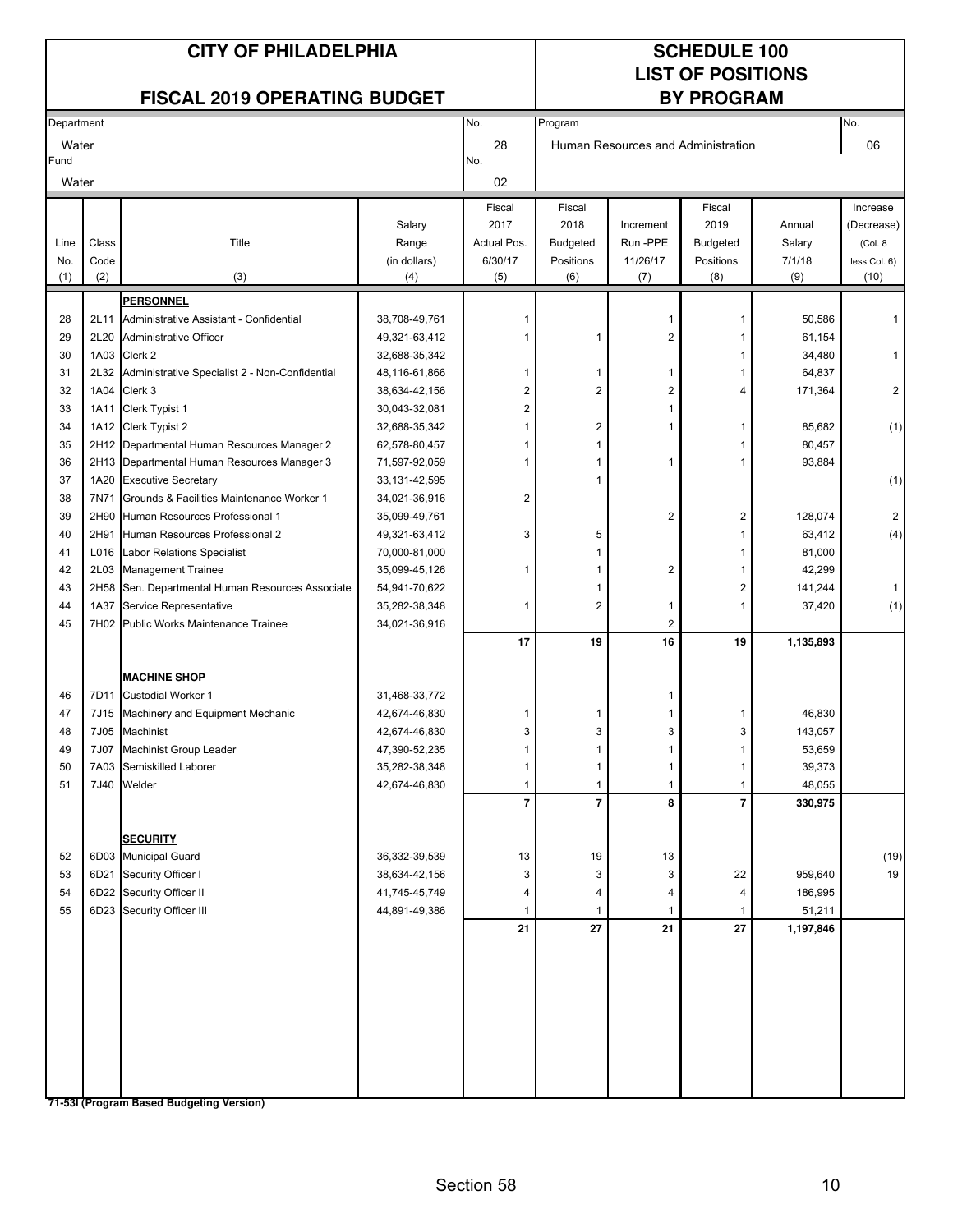# **LIST OF POSITIONS**

| Department |                  |                                                     |               | No.            | Program                 |                         |                                    | No.       |              |
|------------|------------------|-----------------------------------------------------|---------------|----------------|-------------------------|-------------------------|------------------------------------|-----------|--------------|
| Water      |                  |                                                     |               | 28             |                         |                         | Human Resources and Administration |           | 06           |
| Fund       |                  |                                                     |               | No.            |                         |                         |                                    |           |              |
| Water      |                  |                                                     |               | 02             |                         |                         |                                    |           |              |
|            |                  |                                                     |               | Fiscal         | Fiscal                  |                         | Fiscal                             |           | Increase     |
|            |                  |                                                     | Salary        | 2017           | 2018                    | Increment               | 2019                               | Annual    | (Decrease)   |
| Line       | Class            | Title                                               | Range         | Actual Pos.    | <b>Budgeted</b>         | Run-PPE                 | <b>Budgeted</b>                    | Salary    | (Col. 8      |
| No.        | Code             |                                                     | (in dollars)  | 6/30/17        | Positions               | 11/26/17                | Positions                          | 7/1/18    | less Col. 6) |
| (1)        | (2)              | (3)                                                 | (4)           | (5)            | (6)                     | (7)                     | (8)                                | (9)       | (10)         |
|            |                  | <b>FACILITIES MANAGEMENT</b>                        |               |                |                         |                         |                                    |           |              |
| 56         |                  | 2L09 Administrative Services Supervisor - Non Conf. | 38,708-49,761 | $\mathbf 1$    | 1                       | $\mathbf{1}$            | 1                                  | 51,386    |              |
| 57         |                  | 7H35 Brick Mason                                    | 40,709-44,533 | 3              | $\overline{\mathbf{c}}$ | 3                       | $\overline{c}$                     | 90,389    |              |
| 58         |                  | 7H06 Building Maintenance Group Leader              | 47,390-52,235 | $\overline{2}$ | $\overline{\mathbf{c}}$ | $\overline{\mathbf{c}}$ | $\mathbf 2$                        | 106,318   |              |
| 59         |                  | 7H05 Building Maintenance Mechanic                  | 41,745-45,749 | 5              | 8                       | 6                       | 8                                  | 368,020   |              |
| 60         |                  | 7H62 Building Maintenance Superintendent 1          | 47,231-60,725 | $\overline{2}$ | 2                       | 2                       | $\overline{c}$                     | 123,900   |              |
| 61         | 7H31             | <b>Cement Finisher</b>                              | 40,709-44,533 | $\overline{7}$ | 9                       | 8                       | 9                                  | 405,437   |              |
| 62         |                  | 1A04 Clerk 3                                        | 38,634-42,156 | 1              | 1                       |                         |                                    |           | (1)          |
| 63         |                  | 1A22 Clerical Supervisor 2                          | 40,709-44,533 |                |                         | 1                       | $\mathbf{1}$                       | 45,158    | 1            |
| 64         |                  | 1A12 Clerk Typist 1                                 | 32,688-35,342 |                |                         | 1                       |                                    |           |              |
| 65         |                  | 1A12 Clerk Typist 2                                 | 32,688-35,342 |                | 1                       |                         | 1                                  | 34,480    |              |
| 66         |                  | 7D11 Custodial Worker I                             | 31,468-33,772 | 3              | 3                       | 2                       | 3                                  | 100,562   |              |
| 67         |                  | 7D12 Custodial Worker II                            | 34,021-36,916 |                | 1                       | 1                       | 1                                  | 37,165    |              |
| 68         |                  | 1D41 Data Service Support Clerk                     | 35,282-38,348 |                | 1                       | 1                       | 1                                  | 37,165    |              |
| 69         |                  | 7K02 Electrician II                                 | 42,674-46,830 |                | 1                       | $\mathbf{1}$            | 1                                  | 43,686    |              |
| 70         |                  | 7C13 Heavy Equipment Operator I (EMW)               | 41,745-45,749 | 5              | 6                       | 5                       | 6                                  | 275,285   |              |
|            | 7J01             |                                                     |               |                |                         | $\mathbf{1}$            |                                    |           | 1            |
| 71<br>72   |                  | <b>HVAC Mechanic 1</b><br><b>HVAC Mechanic 2</b>    | 40,709-44,533 | 3              | 3                       | 3                       | 1<br>3                             | 42,236    |              |
|            | 7J02             |                                                     | 44,891-49,386 |                |                         |                         |                                    | 148,635   |              |
| 73         | 7J03             | <b>HVAC Mechanic Group Leader</b>                   | 47,390-52,235 |                | 1                       | 1                       | 1                                  | 53,459    |              |
| 74         | 7K17             | Industrial Electrician 2                            | 48,822-53,847 |                | 1                       |                         | 1                                  | 52,534    |              |
| 75         |                  | 7H08 Locksmith                                      | 40,709-44,533 | 1              | 1                       | 1                       | 1                                  | 42,924    |              |
| 76         |                  | 7J15 Machinery and Equipment Mechanic               | 42,674-46,830 | 1              | 1                       | 1                       | 1                                  | 47,472    |              |
| 77         |                  | 7H39 Masonry Group Leader                           | 46,085-50,736 | 4              | 4                       | 4                       | 4                                  | 206,700   |              |
| 78         |                  | 7H43 Painter I                                      | 40,709-44,533 | 6              | 6                       | 6                       | 6                                  | 267,943   |              |
| 79         |                  | 7H45 Painting Group Leader                          | 44,891-49,386 | 1              | 1                       | 1                       | 1                                  | 50,611    |              |
| 80         |                  | 7H28 Plumbing & Heating Maintenance Group Leader    | 47,390-52,235 | 1              | 1                       | 1                       | 1                                  | 50,960    |              |
| 81         |                  | 7H22 Plumbing & Heating Maintenance Worker          | 42,674-46,830 | 4              | 4                       | 5                       | 4                                  | 191,503   |              |
| 82         | 7H <sub>51</sub> | Roofer                                              | 41,745-45,749 | 4              | 4                       | 4                       | 4                                  | 182,447   |              |
| 83         |                  | 7H53 Roofing Group Leader                           | 46,085-50,736 | 1              | 1                       | $\mathbf{1}$            | 1                                  | 51,561    |              |
| 84         |                  | 7A03 Semiskilled Laborer                            | 35,282-38,348 | 10             | 11                      | 10 <sup>1</sup>         | 11                                 | 426,891   |              |
| 85         |                  | 7H02 Public Works Maintenance Trainee               | 34,021-36,916 |                | 2                       | $\mathbf{1}$            | 1                                  | 36,120    | (1)          |
| 86         |                  | 7J32 Water Maintenance Superintendent               | 54,941-70,622 |                | 1                       | 1                       | 1                                  | 72,447    |              |
| 87         |                  | 7B01 Water Operations Repair Helper                 | 35,282-38,348 | 6              | 6                       | 6                       | 6                                  | 229,343   |              |
|            |                  |                                                     |               | 76             | 86                      | 81                      | 86                                 | 3,872,737 |              |
|            |                  |                                                     |               |                |                         |                         |                                    |           |              |
|            |                  |                                                     |               |                |                         |                         |                                    |           |              |
|            |                  |                                                     |               |                |                         |                         |                                    |           |              |
|            |                  |                                                     |               |                |                         |                         |                                    |           |              |
|            |                  |                                                     |               |                |                         |                         |                                    |           |              |
|            |                  |                                                     |               |                |                         |                         |                                    |           |              |
|            |                  |                                                     |               |                |                         |                         |                                    |           |              |
|            |                  |                                                     |               |                |                         |                         |                                    |           |              |
|            |                  |                                                     |               |                |                         |                         |                                    |           |              |
|            |                  |                                                     |               |                |                         |                         |                                    |           |              |
|            |                  |                                                     |               |                |                         |                         |                                    |           |              |
|            |                  | 71-53I (Program Based Budgeting Version)            |               |                |                         |                         |                                    |           |              |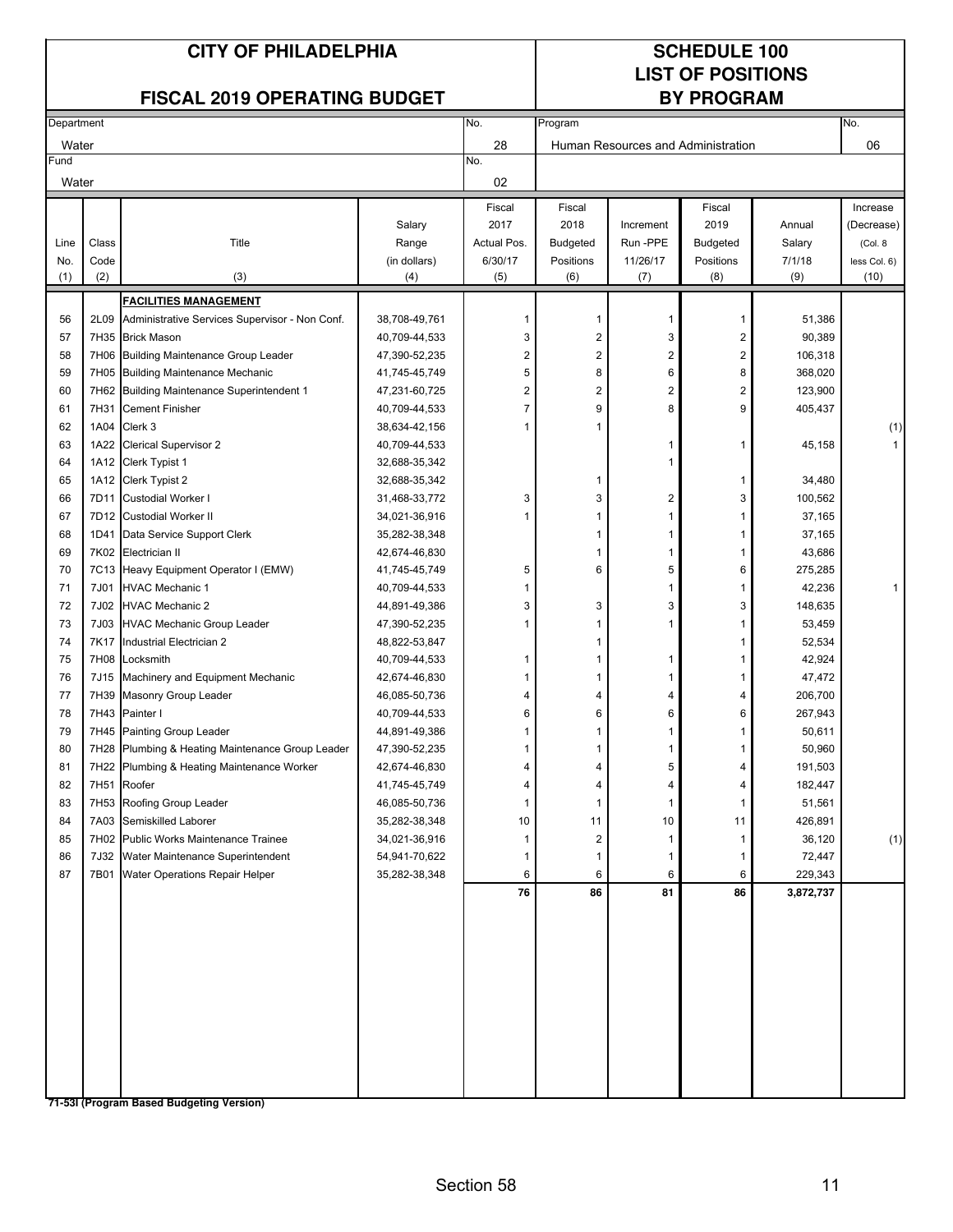# **LIST OF POSITIONS**

| No.<br>No.<br>Department<br>Program |                  |                                                     |                 |                         |                 |                                    |           |           |              |
|-------------------------------------|------------------|-----------------------------------------------------|-----------------|-------------------------|-----------------|------------------------------------|-----------|-----------|--------------|
| Water                               |                  |                                                     |                 | 28                      |                 | Human Resources and Administration |           |           | 06           |
| Fund                                |                  |                                                     |                 | No.                     |                 |                                    |           |           |              |
| Water                               |                  |                                                     |                 | 02                      |                 |                                    |           |           |              |
|                                     |                  |                                                     |                 | Fiscal                  | Fiscal          |                                    | Fiscal    |           | Increase     |
|                                     |                  |                                                     | Salary          | 2017                    | 2018            | Increment                          | 2019      | Annual    | (Decrease)   |
| Line                                | $\textsf{Class}$ | Title                                               | Range           | Actual Pos.             | <b>Budgeted</b> | Run -PPE                           | Budgeted  | Salary    | (Col. 8      |
| No.                                 | Code             |                                                     | (in dollars)    | 6/30/17                 | Positions       | 11/26/17                           | Positions | 7/1/18    | less Col. 6) |
| (1)                                 | (2)              | (3)                                                 | (4)             | (5)                     | (6)             | (7)                                | (8)       | (9)       | (10)         |
|                                     |                  | <b>EXECUTIVE &amp; GENERAL SUPPORT</b>              |                 |                         |                 |                                    |           |           |              |
| 88                                  |                  | 2L11 Administrative Assistant - Confidential        | 38,708-49,761   |                         |                 |                                    | 1         | 49,761    | 1            |
| 89                                  |                  | 2L31 Administrative Specialist I - Non Confidential | 37,764-48,548   |                         | 1               |                                    |           |           | (1)          |
| 90                                  |                  | 2L01 Administrative Technician                      | 33,277-42,793   | 1                       |                 | 1                                  | 1         | 43,618    | $\mathbf{1}$ |
| 91                                  |                  | A398 Assistant Managing Director                    | 50,606-65,058   | $\overline{\mathbf{c}}$ | 6               | 4                                  | 6         | 456,000   |              |
| 92                                  |                  | W040 Wage Compliance Supervisor                     | 48,000          |                         |                 | $\mathbf{1}$                       |           |           |              |
| 93                                  |                  | 1A04 Clerk 3                                        | 38,634-42,156   | 1                       | 1               | 1                                  | 1         | 41,123    |              |
| 94                                  |                  | 1A12 Clerk Typist 2                                 | 32,688-35,342   |                         |                 |                                    |           |           |              |
| 95                                  |                  | C350 Commissioner                                   | 98,531-153,084  | 1                       | 1               | 1                                  | 1         | 157,500   |              |
| 96                                  | 2L06             | Administrative Trainee 1                            | 34,109-43,864   |                         |                 |                                    | 1         | 43,864    | $\mathbf{1}$ |
| 97                                  | 1D41             | Data Services Support Clerk                         | 35,282-38,348   |                         | 1               | 1                                  |           |           | (1)          |
| 98                                  |                  | D250 Deputy Commissioner                            | 121,411-130,913 | 3                       | 5               | 4                                  | 5         | 583,164   |              |
| 99                                  | E801             | <b>Executive Assistant</b>                          | 60,000          |                         |                 |                                    | 1         | 60,000    | $\mathbf{1}$ |
| 100                                 |                  | 2L18 Executive Assistant                            | 62,578-80,457   | 1                       | 1               | 1                                  | 1         | 81,682    |              |
| 101                                 | 1A20             | <b>Executive Secretary</b>                          | 33,131-42,595   |                         | 1               | 1                                  |           |           | (1)          |
| 102                                 |                  | E800 Executive Secretary                            | 49,680          | 1                       | 1               | 1                                  |           |           | (1)          |
| 103                                 | L016             | Labor Relation Specialist                           | 70,000          | 1                       |                 | 1                                  |           |           |              |
| 104                                 | 2E34             | Minority Business Enterprise Coordinator            | 62,578-80,457   | 1                       | 1               | 1                                  | 1         | 81,282    |              |
|                                     |                  |                                                     |                 | 14                      | 19              | ${\bf 18}$                         | 19        | 1,597,994 |              |
|                                     |                  |                                                     |                 |                         |                 |                                    |           |           |              |
|                                     |                  |                                                     |                 |                         |                 |                                    |           |           |              |
|                                     |                  | <b>Program Total</b>                                |                 | 150                     | 184             | 162                                | 184       | 9,372,247 |              |
|                                     |                  |                                                     |                 |                         |                 |                                    |           |           |              |
|                                     |                  |                                                     |                 |                         |                 |                                    |           |           |              |
|                                     |                  |                                                     |                 |                         |                 |                                    |           |           |              |
|                                     |                  |                                                     |                 |                         |                 |                                    |           |           |              |
|                                     |                  |                                                     |                 |                         |                 |                                    |           |           |              |
|                                     |                  |                                                     |                 |                         |                 |                                    |           |           |              |
|                                     |                  |                                                     |                 |                         |                 |                                    |           |           |              |
|                                     |                  |                                                     |                 |                         |                 |                                    |           |           |              |
|                                     |                  |                                                     |                 |                         |                 |                                    |           |           |              |
|                                     |                  |                                                     |                 |                         |                 |                                    |           |           |              |
|                                     |                  |                                                     |                 |                         |                 |                                    |           |           |              |
|                                     |                  |                                                     |                 |                         |                 |                                    |           |           |              |
|                                     |                  |                                                     |                 |                         |                 |                                    |           |           |              |
|                                     |                  |                                                     |                 |                         |                 |                                    |           |           |              |
|                                     |                  |                                                     |                 |                         |                 |                                    |           |           |              |
|                                     |                  |                                                     |                 |                         |                 |                                    |           |           |              |
|                                     |                  |                                                     |                 |                         |                 |                                    |           |           |              |
|                                     |                  |                                                     |                 |                         |                 |                                    |           |           |              |
|                                     |                  |                                                     |                 |                         |                 |                                    |           |           |              |
|                                     |                  |                                                     |                 |                         |                 |                                    |           |           |              |
|                                     |                  |                                                     |                 |                         |                 |                                    |           |           |              |
|                                     |                  |                                                     |                 |                         |                 |                                    |           |           |              |
|                                     |                  |                                                     |                 |                         |                 |                                    |           |           |              |
|                                     |                  | 71-53I (Program Based Budgeting Version)            |                 |                         |                 |                                    |           |           |              |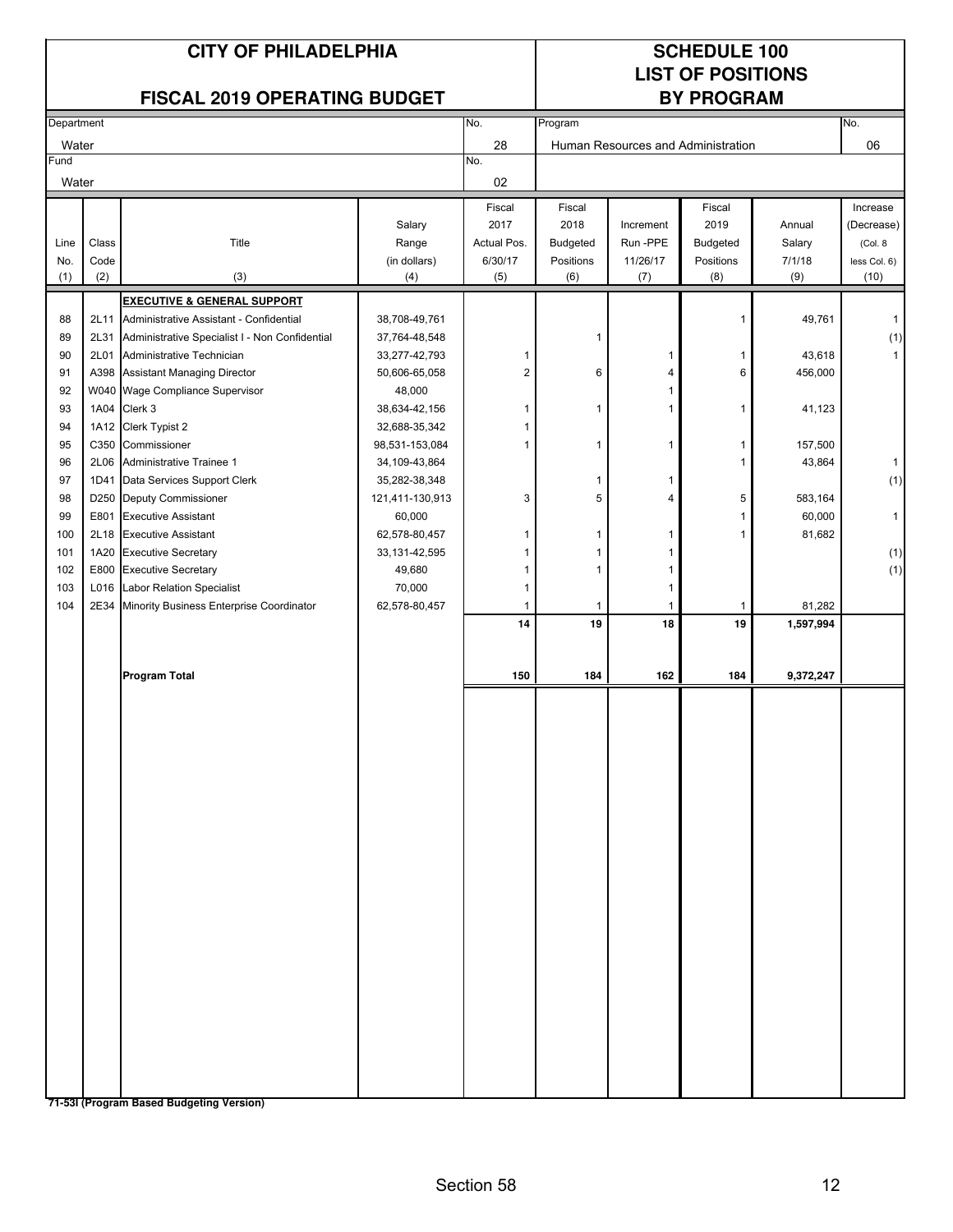|                    |                                               | <b>CITY OF PHILADELPHIA</b><br><b>FISCAL 2019 OPERATING BUDGET</b>                                                                                                 |                     |                             |                                        |                                                 |                                                       |                                         | <b>SCHEDULE 100</b><br><b>LIST OF POSITIONS</b><br><b>BY PROGRAM</b> |                                                                         |                                                   |
|--------------------|-----------------------------------------------|--------------------------------------------------------------------------------------------------------------------------------------------------------------------|---------------------|-----------------------------|----------------------------------------|-------------------------------------------------|-------------------------------------------------------|-----------------------------------------|----------------------------------------------------------------------|-------------------------------------------------------------------------|---------------------------------------------------|
| Department         |                                               |                                                                                                                                                                    |                     |                             | No.                                    | Program                                         |                                                       |                                         |                                                                      |                                                                         | No.                                               |
| Water              |                                               |                                                                                                                                                                    |                     |                             | 28                                     |                                                 |                                                       | Human Resources and Administration      |                                                                      |                                                                         | 06                                                |
| Fund               |                                               |                                                                                                                                                                    |                     |                             | No.                                    |                                                 |                                                       |                                         |                                                                      |                                                                         |                                                   |
| Water              |                                               |                                                                                                                                                                    |                     |                             | 02                                     |                                                 |                                                       |                                         |                                                                      |                                                                         |                                                   |
| Line<br>No.<br>(1) | Class<br>Code<br>(2)                          | Title<br>(3)                                                                                                                                                       |                     |                             | Salary<br>Range<br>(in dollars)<br>(4) | Fiscal<br>2017<br>Actual Pos.<br>6/30/17<br>(5) | Fiscal<br>2018<br><b>Budgeted</b><br>Positions<br>(6) | Increment<br>Run-PPE<br>11/26/17<br>(7) | Fiscal<br>2019<br><b>Budgeted</b><br>Positions<br>(8)                | Annual<br>Salary<br>7/1/18<br>(9)                                       | Inc.<br>(Dec.)<br>(Col. 8<br>less Col. 6)<br>(10) |
|                    | 101<br>111<br>121<br>161<br>171<br>172<br>100 | <b>Total Full Time</b><br><b>Total Part Time</b><br>Temporary<br>Regular Overtime<br><b>Holiday Overtime</b><br>Shift Differential<br>Lump Sum Separation Payments |                     |                             |                                        | 150                                             | 184                                                   | 162                                     | 184                                                                  | 9,372,247<br>32,000<br>56,000<br>864,000<br>36,000<br>18,000<br>155,000 |                                                   |
|                    |                                               | <b>Total Gross Requirements</b>                                                                                                                                    |                     |                             |                                        | 150                                             | 184                                                   | 162                                     | 184                                                                  | 10,533,247                                                              |                                                   |
|                    |                                               | Plus: Earned Increment                                                                                                                                             |                     |                             |                                        |                                                 |                                                       |                                         |                                                                      | 31,116                                                                  |                                                   |
|                    |                                               | Plus: Longevity                                                                                                                                                    |                     |                             |                                        |                                                 |                                                       |                                         |                                                                      | 3,851                                                                   |                                                   |
|                    |                                               | Less: (Vacancy Allowance)                                                                                                                                          |                     |                             |                                        |                                                 |                                                       |                                         |                                                                      | (1, 109, 214)                                                           |                                                   |
|                    |                                               |                                                                                                                                                                    |                     | <b>Total Budget Request</b> |                                        |                                                 |                                                       |                                         |                                                                      | 9,459,000                                                               |                                                   |
|                    |                                               |                                                                                                                                                                    |                     |                             | <b>Summary of Personal Services</b>    |                                                 |                                                       |                                         |                                                                      |                                                                         |                                                   |
|                    |                                               |                                                                                                                                                                    |                     | Fiscal 2017                 |                                        | Fiscal 2018                                     |                                                       |                                         | Fiscal 2019                                                          | Inc. $/$ (Dec.)                                                         | Inc. $/$ (Dec.)                                   |
| Line<br>No.        |                                               | Category                                                                                                                                                           | Actual<br>Positions | Actual<br>Obligations       | <b>Budgeted</b><br>Positions           | Estimated<br>Obligations                        | Increment<br>Run-PPE                                  | <b>Budgeted</b><br>Positions            | Department<br>Request                                                | in Require.<br>(Col. 9                                                  | in Bud. Pos.<br>(Col. 8                           |
|                    |                                               |                                                                                                                                                                    | 6/30/17             |                             |                                        |                                                 | 11/26/17                                              |                                         |                                                                      | less Col. 6)                                                            | less Col. 5)                                      |
| (1)                |                                               | (2)                                                                                                                                                                | (3)                 | (4)                         | (5)                                    | (6)                                             | (7)                                                   | (8)                                     | (9)                                                                  | (10)                                                                    | (11)                                              |
| $\mathbf{1}$       | Lump Sum                                      |                                                                                                                                                                    |                     | 29,934                      |                                        | 40,000                                          |                                                       |                                         | 155,000                                                              | 115,000                                                                 |                                                   |
| $\overline{2}$     |                                               | Full Time - Civilian                                                                                                                                               | 150                 | 7,032,133                   | 184                                    | 8,857,710                                       | 162                                                   | 184                                     | 8,298,000                                                            | (559, 710)                                                              |                                                   |
| 3                  |                                               | Full Time - Uniform                                                                                                                                                |                     |                             |                                        |                                                 |                                                       |                                         |                                                                      |                                                                         |                                                   |
| 4                  |                                               | Bonus, Gross Adj.                                                                                                                                                  |                     | 121,702                     |                                        |                                                 |                                                       |                                         |                                                                      |                                                                         |                                                   |
| 5                  |                                               | PT, Temp/Seas, Bd, SCG                                                                                                                                             |                     | 23,852                      |                                        | 93,300                                          |                                                       |                                         | 88,000                                                               | (5,300)                                                                 |                                                   |
| 6                  |                                               | Overtime - Civilian                                                                                                                                                |                     | 671,283                     |                                        | 806,565                                         |                                                       |                                         | 864,000                                                              | 57,435                                                                  |                                                   |
| $\overline{7}$     |                                               | Overtime - Uniform                                                                                                                                                 |                     |                             |                                        |                                                 |                                                       |                                         |                                                                      |                                                                         |                                                   |
| 8                  |                                               | Holiday Overtime - Civilian                                                                                                                                        |                     | 36,828                      |                                        | 35,535                                          |                                                       |                                         | 36,000                                                               | 465                                                                     |                                                   |
| 9                  |                                               | Unused Uniform Leave                                                                                                                                               |                     |                             |                                        |                                                 |                                                       |                                         |                                                                      |                                                                         |                                                   |
| 10                 | Shift/Stress                                  |                                                                                                                                                                    |                     | 15,138                      |                                        | 18,025                                          |                                                       |                                         | 18,000                                                               | (25)                                                                    |                                                   |
| 11                 |                                               | H&L, IOD, LT-Sick                                                                                                                                                  |                     | 17,261                      |                                        |                                                 |                                                       |                                         |                                                                      |                                                                         |                                                   |
| 12                 |                                               |                                                                                                                                                                    |                     |                             |                                        |                                                 |                                                       |                                         |                                                                      |                                                                         |                                                   |
|                    |                                               | Total                                                                                                                                                              | 150                 | 7,948,131                   | 184                                    | 9,851,135                                       | 162                                                   | 184                                     | 9,459,000                                                            | (392, 135)                                                              |                                                   |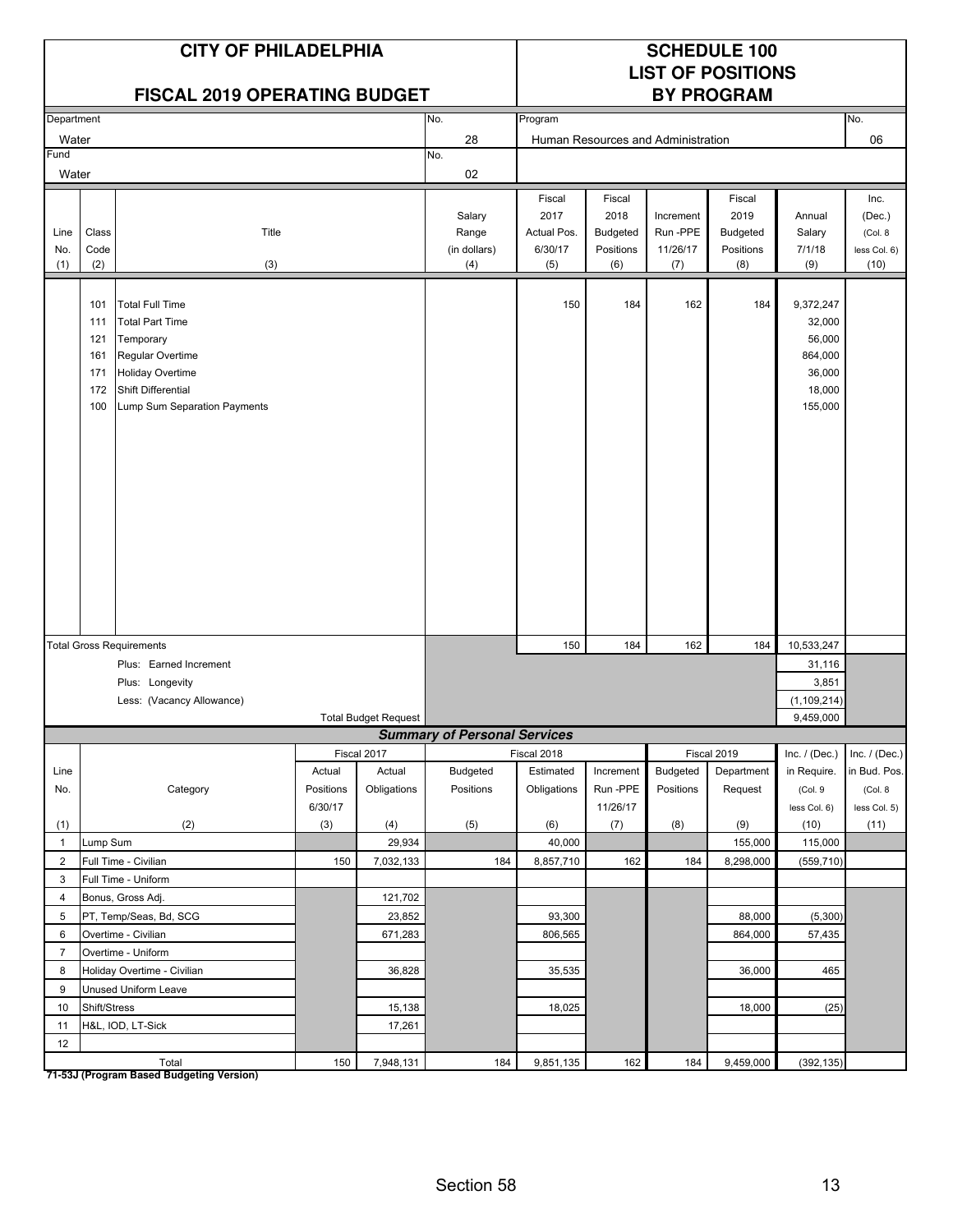### **FISCAL 2019 OPERATING BUDGET**

# **PURCHASE OF SERVICES**

| Department |                                                  | No.                                        | Program        |                                    |              | No.        |
|------------|--------------------------------------------------|--------------------------------------------|----------------|------------------------------------|--------------|------------|
| Water      |                                                  | 28                                         |                | Human Resources and Administration |              | 06         |
| Fund       |                                                  | No.                                        |                |                                    |              |            |
| Water      |                                                  | 02                                         |                |                                    |              |            |
|            |                                                  | Fiscal 2017                                | Fiscal 2018    | Fiscal 2018                        | Fiscal 2019  | Increase   |
| Code       | Description                                      | Actual                                     | Original       | Estimated                          | Departmental | or         |
|            |                                                  | Obligations                                | Appropriations | Obligations                        | Request      | (Decrease) |
| (1)        | (2)                                              | (3)                                        | (4)            | (5)                                | (6)          | (7)        |
|            |                                                  | <b>Schedule 200 - Purchase of Services</b> |                |                                    |              |            |
| 201        | Cleaning & Laundering                            | 3,597                                      | 2,000          | 2,000                              | 2,000        |            |
| 202        | <b>Janitorial Services</b>                       |                                            | 4.000          | 4,000                              |              | (4,000)    |
| 205        | Refuse, Garbage, Silt and Sludge Removal         |                                            |                |                                    |              |            |
| 209        | Telephone & Communication                        |                                            |                |                                    |              |            |
| 210        | <b>Postal Services</b>                           | 52,103                                     | 120,000        | 120,000                            | 92,000       | (28,000)   |
| 211        | Transportation                                   | 42,791                                     | 74,000         | 74,000                             | 76,000       | 2,000      |
| 215        | Licenses, Permits & Inspection Charges           | 1,464                                      | 5,000          | 5,000                              | 7,000        | 2,000      |
| 216        | Commercial off the Shelf Software Licenses       |                                            |                |                                    |              |            |
| 220        | <b>Electric Current</b>                          |                                            |                |                                    |              |            |
| 221        | <b>Gas Services</b>                              |                                            |                |                                    |              |            |
| 222        | Steam for Heating                                |                                            |                |                                    |              |            |
| 230        | Meals (non-travel) & Official Entertaining       |                                            | 1,050          | 1,050                              | 1,000        | (50)       |
| 231        | <b>Overtime Meals</b>                            |                                            |                |                                    |              |            |
| 240        | <b>Advertising &amp; Promotional Activities</b>  | 100                                        | 4,900          | 4,900                              | 5,000        | 100        |
| 250        | <b>Professional Services</b>                     | 1,343,420                                  | 2,639,000      | 2,639,000                          | 2,550,000    | (89,000)   |
| 251        | Professional Svcs. - Information Technology      | 28,087                                     |                |                                    |              |            |
| 252        | Accounting & Auditing Services                   |                                            |                |                                    |              |            |
| 253        | <b>Legal Services</b>                            |                                            |                |                                    |              |            |
| 254        | Mental Health & Intellectual Disability Services |                                            |                |                                    |              |            |
| 255        | <b>Dues</b>                                      | 118,511                                    | 135,950        | 135,950                            | 102,000      | (33,950)   |
| 256        | Seminar & Training Sessions                      | 16,471                                     | 71,200         | 71,200                             | 54,000       | (17, 200)  |
| 257        | Architectural & Engineering Services             | 400,000                                    | 400,000        | 400,000                            | 400,000      |            |
| 258        | <b>Court Reporters</b>                           |                                            |                |                                    |              |            |
| 259        | <b>Arbitration Fees</b>                          |                                            |                |                                    |              |            |
| 260        | Repair & Maintenance Charges                     | 1,497,328                                  | 2,484,000      | 2,484,000                          | 2,140,000    | (344,000)  |
| 261        | Repaving, Repairing & Resurfacing Streets        |                                            |                |                                    |              |            |
| 262        | Demolition of Buildings                          |                                            |                |                                    |              |            |
| 264        | Abatement of Nuisances                           |                                            |                |                                    |              |            |
| 265        | Rehabilitation of Property                       |                                            |                |                                    |              |            |
| 266        | Maint. & Support - Comp. Hardware & Software     | 78,604                                     |                |                                    |              |            |
| 275        | Juror Fees                                       |                                            |                |                                    |              |            |
| 276        | Juror Expenses                                   |                                            |                |                                    |              |            |
| 277        | <b>Witness Fees</b>                              |                                            |                |                                    |              |            |
| 280        | Insurance & Official Bonds                       | 26,911                                     | 120,000        | 120,000                            | 79,000       | (41,000)   |
| 282        | Lease Purchase - Computer Systems                |                                            |                |                                    |              |            |
| 283        | Lease Purchase - Vehicles                        |                                            |                |                                    |              |            |
| 284        | Ground & Building Rental                         |                                            |                |                                    |              |            |
| 285        | Rents - Other                                    | 100,873                                    | 100,000        | 100,000                            | 127,000      | 27,000     |
| 286        | Rental of Parking Spaces                         |                                            |                |                                    |              |            |
| 290        | Payments for Care of Individuals                 |                                            |                |                                    |              |            |
| 295        | <b>Imprest Advances</b>                          |                                            |                |                                    |              |            |
| 298        | Payments for Burials & Graves                    |                                            |                |                                    |              |            |
| 299        | Other Expenses (not otherwise classified)        |                                            | 15,000         | 15,000                             | 15,000       |            |
|            |                                                  |                                            |                |                                    |              |            |
|            |                                                  |                                            |                |                                    |              |            |
|            |                                                  |                                            |                |                                    |              |            |
|            | Total                                            | 3,710,260                                  | 6,176,100      | 6,176,100                          | 5,650,000    | (526, 100) |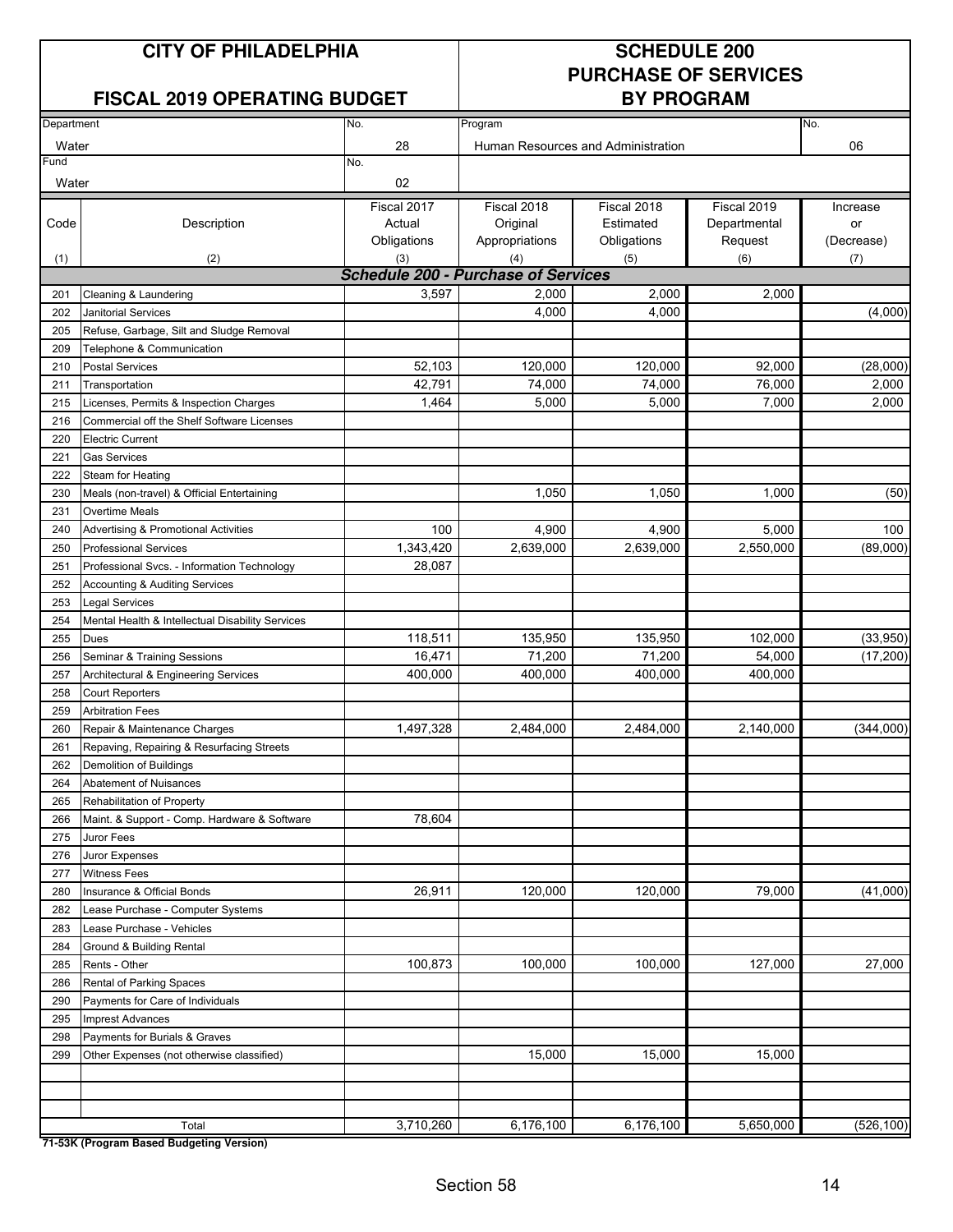#### **FISCAL 2019 OPERATING BUDGET BY PROGRAM**

## **CITY OF PHILADELPHIA SCHEDULE 300 - 400 MATERIALS, SUPPLIES & EQUIPMENT**

| Department |                                                       | No.                                            | Program                                      |                                    |              | No.        |
|------------|-------------------------------------------------------|------------------------------------------------|----------------------------------------------|------------------------------------|--------------|------------|
| Water      |                                                       | 28                                             |                                              | Human Resources and Administration |              | 06         |
| Fund       |                                                       | No.                                            |                                              |                                    |              |            |
| Water      |                                                       | 02                                             |                                              |                                    |              |            |
|            |                                                       | Fiscal 2017                                    | Fiscal 2018                                  | Fiscal 2018                        | Fiscal 2019  | Increase   |
| Code       | Description                                           | Actual                                         | Original                                     | Estimated                          | Departmental | or         |
|            |                                                       | Obligations                                    | Appropriations                               | Obligations                        | Request      | (Decrease) |
| (1)        | (2)                                                   | (3)                                            | (4)                                          | (5)                                | (6)          | (7)        |
|            |                                                       | <b>Schedule 300 - Materials &amp; Supplies</b> |                                              |                                    |              |            |
| 301        | Agricultural & Botanical                              |                                                |                                              |                                    |              |            |
| 302        | Animal, Livestock & Marine                            |                                                |                                              |                                    |              |            |
| 303        | Bakeshop, Dining Room & Kitchen                       |                                                |                                              |                                    |              |            |
| 304        | Books & Other Publications                            | 6,435                                          | 31,489                                       | 31,489                             | 19,000       | (12, 489)  |
| 305        | <b>Building &amp; Construction</b>                    | 217,442                                        | 410,018                                      | 410,018                            | 410,000      | (18)       |
| 306        | <b>Library Materials</b>                              |                                                |                                              |                                    |              |            |
| 307        | <b>Chemicals &amp; Gases</b>                          | 2,621                                          | 5,000                                        | 5,000                              | 5,000        |            |
| 308        | Dry Goods, Notions & Wearing Apparel                  | 59.488                                         | 86.900                                       | 86.900                             | 77,000       | (9,900)    |
| 309        | Cordage & Fibers                                      |                                                |                                              |                                    |              |            |
| 310        | Electrical & Communication                            | 88,397                                         | 133.840                                      | 133,840                            | 135,000      | 1,160      |
| 311        | General Equipment & Machinery                         | 9,100                                          | 22,660                                       | 22.660                             | 22,000       | (660)      |
| 312        | Fire Fighting & Safety                                | 5,618                                          | 30,515                                       | 30,515                             | 40,000       | 9,485      |
| 313        | Food                                                  |                                                |                                              |                                    |              |            |
| 314        | Fuel - Heating & Cooling                              | 4,400                                          | 10.000                                       | 10.000                             | 10,000       |            |
| 316        | General Hardware & Minor Tools                        | 56,398                                         | 34,990                                       | 34,990                             | 40,000       | 5,010      |
| 317        | <b>Hospital &amp; Laboratory</b>                      | 14,333                                         | 20,000                                       | 20,000                             | 18,000       | (2,000)    |
| 318        | Janitorial, Laundry & Household                       | 18,202                                         | 10,711                                       | 10,711                             | 15,000       | 4,289      |
| 320        | Office Materials & Supplies                           | 72,416                                         | 131,595                                      | 131,595                            | 122,000      | (9, 595)   |
| 322        | Small Power Tools & Hand Tools                        | 26,046                                         | 30,000                                       | 30,000                             | 30,000       |            |
| 323        | Plumbing, AC & Space Heating                          | 45,392                                         | 90,000                                       | 90,000                             | 80,000       | (10,000)   |
| 324        | Precision, Photographic & Artists                     | 21,043                                         | 55,000                                       | 55,000                             | 45,000       | (10,000)   |
| 325        | Printing                                              | 11,887                                         | 49,500                                       | 49,500                             | 40,000       | (9,500)    |
| 326        | Recreational & Educational                            | 2,725                                          |                                              |                                    | 20,000       | 20,000     |
| 328        | Vehicle Parts & Accessories                           | 957                                            |                                              |                                    |              |            |
| 335        | Lubricants                                            |                                                |                                              |                                    |              |            |
| 340        | #2 Diesel Fuel                                        |                                                |                                              |                                    |              |            |
| 341        | Compressed Natural Gas (CNG)                          |                                                |                                              |                                    |              |            |
| 342        | Liquid Propane Gas (LPG)                              |                                                |                                              |                                    |              |            |
| 345        | Gasoline                                              |                                                |                                              |                                    |              |            |
| 399        | Other Materials & Supplies (not otherwise classified) | 1,411                                          |                                              |                                    |              |            |
|            |                                                       |                                                |                                              |                                    |              |            |
|            | Total                                                 | 664,311                                        | 1,152,218<br><b>Schedule 400 - Equipment</b> | 1,152,218                          | 1,128,000    | (24, 218)  |
| 405        | Construction, Dredging & Conveying                    |                                                |                                              |                                    |              |            |
| 410        | Electrical, Lighting & Communications                 |                                                |                                              |                                    |              |            |
| 411        | General Equipment & Machinery                         |                                                | 5,150                                        | 5,150                              | 5,000        | (150)      |
| 412        | Fire Fighting & Emergency                             |                                                |                                              |                                    |              |            |
| 417        | Hospital & Laboratory                                 |                                                | 10,000                                       | 10,000                             | 40,000       | 30,000     |
| 420        | Office Equipment                                      |                                                | 2,000                                        | 2,000                              | 2,000        |            |
| 423        | Plumbing, AC & Space Heating                          | 18,222                                         | 66,000                                       | 66,000                             | 66,000       |            |
| 424        | Precision, Photographic & Artists                     | 1,659                                          | 17,950                                       | 17,950                             | 12,000       | (5,950)    |
| 426        | Recreational & Educational                            |                                                |                                              |                                    |              |            |
| 427        |                                                       |                                                |                                              |                                    |              |            |
| 428        | Computer Equipment & Peripherals<br>Vehicles          |                                                |                                              |                                    |              |            |
| 430        | Furniture & Furnishings                               | 759,980                                        | 553,090                                      | 553,090                            | 606,000      | 52,910     |
| 499        | Other Equipment (not otherwise classified)            | 4,050                                          | 2,000                                        | 2,000                              | 2,000        |            |
|            |                                                       |                                                |                                              |                                    |              |            |
|            | Total                                                 | 783,911                                        | 656,190                                      | 656,190                            | 733,000      | 76,810     |
|            |                                                       |                                                |                                              |                                    |              |            |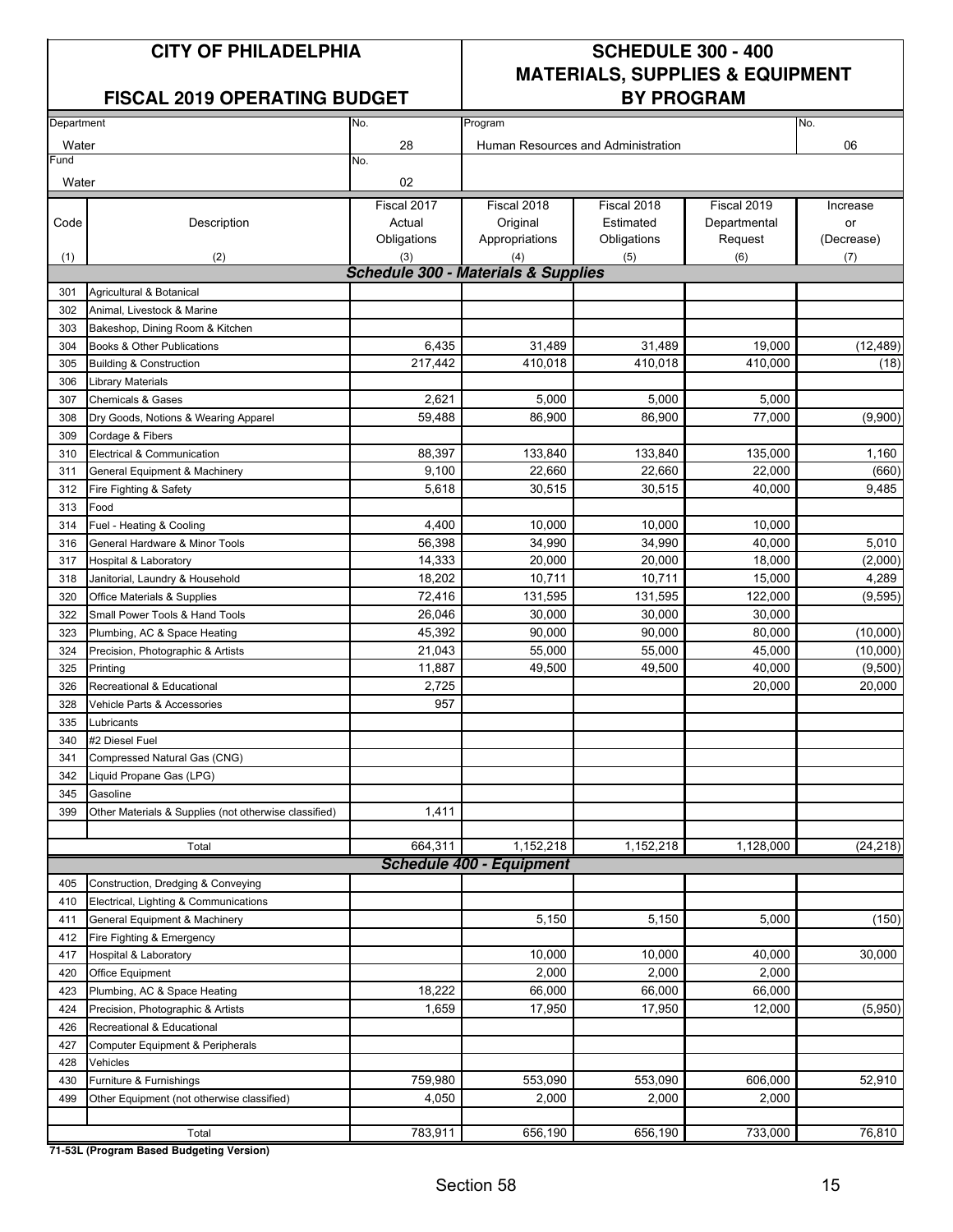## **SCHEDULE 500 - 700 - 800 - 900**

|            | <b>FISCAL 2019 OPERATING BUDGET</b>                  |             | <b>BY PROGRAM</b>                                               |                                    |              |            |  |  |
|------------|------------------------------------------------------|-------------|-----------------------------------------------------------------|------------------------------------|--------------|------------|--|--|
| Department |                                                      | No.         | Program                                                         |                                    |              | No.        |  |  |
| Water      |                                                      | 28          |                                                                 | Human Resources and Administration |              | 06         |  |  |
| Fund       |                                                      | No.         |                                                                 |                                    |              |            |  |  |
| Water      |                                                      | 02          |                                                                 |                                    |              |            |  |  |
|            |                                                      | Fiscal 2017 | Fiscal 2018                                                     | Fiscal 2018                        | Fiscal 2019  | Increase   |  |  |
| Code       | Description                                          | Actual      | Original                                                        | Estimated                          | Departmental | or         |  |  |
|            |                                                      | Obligations | Appropriations                                                  | Obligations                        | Request      | (Decrease) |  |  |
| (1)        | (2)                                                  | (3)         | (4)                                                             | (5)                                | (6)          | (7)        |  |  |
|            |                                                      |             | <b>Schedule 500 - Contributions, Indemnities &amp; Taxes</b>    |                                    |              |            |  |  |
| 501        | Celebrations                                         |             |                                                                 |                                    |              |            |  |  |
| 504        | <b>Meritorious Awards</b>                            |             | 100,000                                                         | 100,000                            | 100,000      |            |  |  |
| 505        | Contributions to Educational & Recreational Org.     |             |                                                                 |                                    |              |            |  |  |
| 506        | Payments to Prisoners                                |             |                                                                 |                                    |              |            |  |  |
| 512        | Refunds                                              |             |                                                                 |                                    |              |            |  |  |
| 513        | Indemnities                                          |             |                                                                 |                                    |              |            |  |  |
| 515        | Taxes                                                |             |                                                                 |                                    |              |            |  |  |
| 517        | Contributions to Other Govt. Agencies and Non-Profit |             |                                                                 |                                    |              |            |  |  |
|            | Org. not Educational or Recreational                 |             |                                                                 |                                    |              |            |  |  |
|            |                                                      |             |                                                                 |                                    |              |            |  |  |
|            |                                                      |             |                                                                 |                                    |              |            |  |  |
|            |                                                      |             |                                                                 |                                    |              |            |  |  |
|            |                                                      |             |                                                                 |                                    |              |            |  |  |
|            |                                                      |             |                                                                 |                                    |              |            |  |  |
|            |                                                      |             |                                                                 |                                    |              |            |  |  |
|            | Total                                                |             | 100,000                                                         | 100,000                            | 100,000      |            |  |  |
|            |                                                      |             | <b>Schedule 700 - Debt Services</b>                             |                                    |              |            |  |  |
| 701        | Interest on City Debt - Long Term                    |             |                                                                 |                                    |              |            |  |  |
| 702        | Principal Payments on City Debt - Long Term          |             |                                                                 |                                    |              |            |  |  |
| 703        | Interest on City Debt - Short Term                   |             |                                                                 |                                    |              |            |  |  |
| 704        | Sinking Fund Reserve Payment                         |             |                                                                 |                                    |              |            |  |  |
| 705        | <b>Commitment Fee Expense</b>                        |             |                                                                 |                                    |              |            |  |  |
| 706        | Arbitrage Payments                                   |             |                                                                 |                                    |              |            |  |  |
|            |                                                      |             |                                                                 |                                    |              |            |  |  |
|            |                                                      |             |                                                                 |                                    |              |            |  |  |
|            | Total                                                |             |                                                                 |                                    |              |            |  |  |
|            |                                                      |             | <b>Schedule 800 - Payments to Other Funds</b>                   |                                    |              |            |  |  |
| 801        | Payments to General Fund                             |             |                                                                 |                                    |              |            |  |  |
| 803        | Payments to Water Fund                               |             |                                                                 |                                    |              |            |  |  |
| 804        | Payments to Capital Projects Fund                    |             |                                                                 |                                    |              |            |  |  |
| 805        | Payments to Special Funds                            |             |                                                                 |                                    |              |            |  |  |
| 806        | Payments to Bond Fund                                |             |                                                                 |                                    |              |            |  |  |
| 807        | Payments to Other Funds                              |             |                                                                 |                                    |              |            |  |  |
| 809        | Payments to Aviation Fund                            |             |                                                                 |                                    |              |            |  |  |
| 812        | Payments to Grants Revenue Fund                      |             |                                                                 |                                    |              |            |  |  |
|            |                                                      |             |                                                                 |                                    |              |            |  |  |
|            |                                                      |             |                                                                 |                                    |              |            |  |  |
|            | Total                                                |             |                                                                 |                                    |              |            |  |  |
|            |                                                      |             | <b>Schedule 900 - Advances and Other Miscellaneous Payments</b> |                                    |              |            |  |  |
| 901        | Advances to Create Working Capital Funds             |             |                                                                 |                                    |              |            |  |  |
| 902        | Miscellaneous Advances                               |             |                                                                 |                                    |              |            |  |  |
|            |                                                      |             |                                                                 |                                    |              |            |  |  |
|            |                                                      |             |                                                                 |                                    |              |            |  |  |
|            | Total                                                |             |                                                                 |                                    |              |            |  |  |
|            |                                                      |             |                                                                 |                                    |              |            |  |  |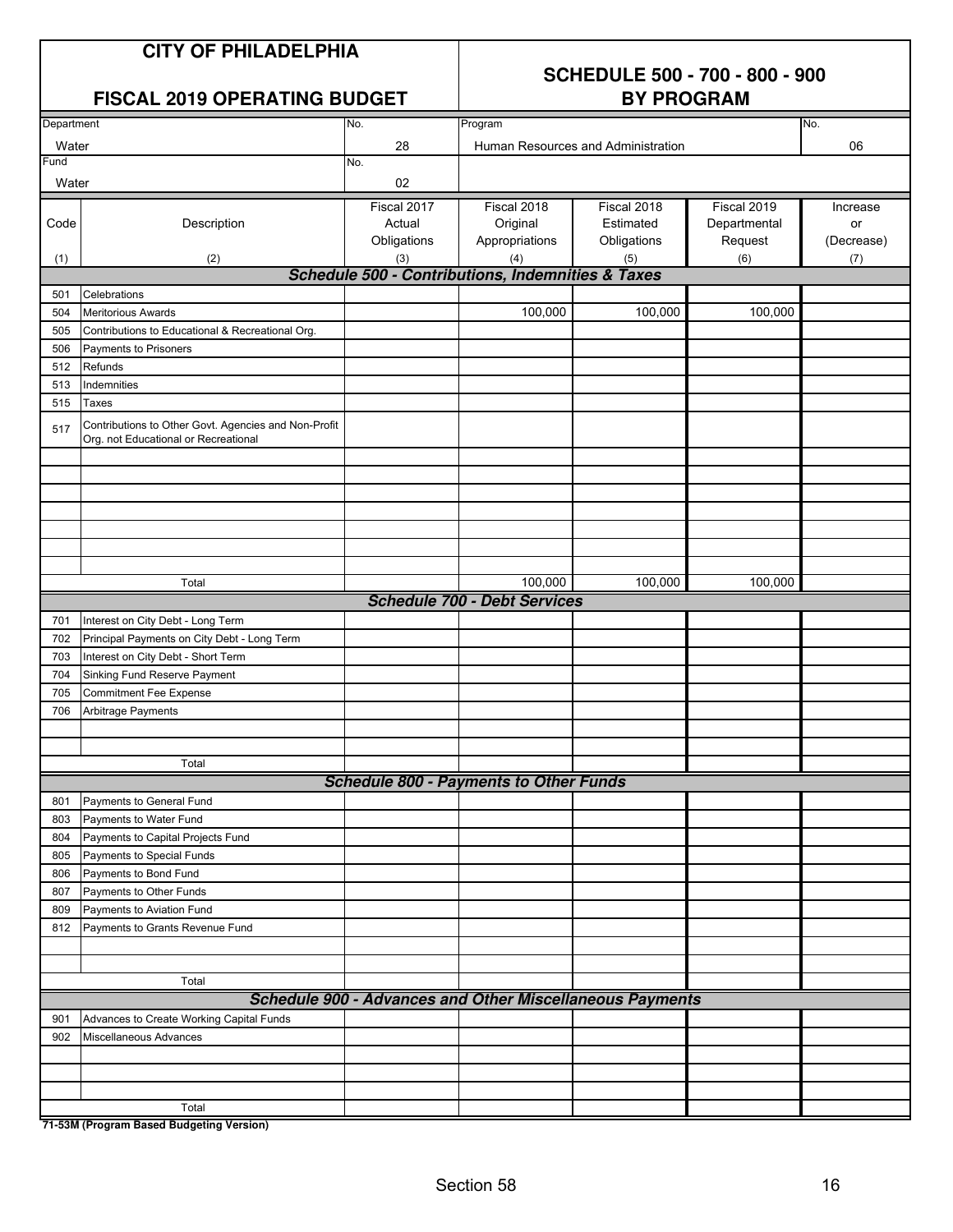#### **CITY OF PHILADELPHIA SUPPORTING DETAIL: PROFESSIONAL SERVICES AND** FISCAL 2019 OPERATING BUDGET **CARE OF INDIVIDUALS, BY PROGRAM**

| Department |                                            |             | No.           | Program       |                                    |                                                | No.                           |  |
|------------|--------------------------------------------|-------------|---------------|---------------|------------------------------------|------------------------------------------------|-------------------------------|--|
| Water      |                                            |             | 28            |               | Human Resources and Administration |                                                | 06                            |  |
| Fund       |                                            |             | No.           |               |                                    |                                                |                               |  |
| Water      |                                            |             | 02            |               |                                    |                                                |                               |  |
|            |                                            |             | Fiscal 2017   | Fiscal 2018   | Fiscal 2018                        | Fiscal 2019                                    | Increase                      |  |
|            |                                            |             | Actual        | Original      | Estimated                          | Department                                     | or                            |  |
| Class      | Description                                |             | Obligations   | Appropriation | Obligations                        | Request                                        | (Decrease)                    |  |
| (1)        | (2)                                        |             | (3)           | (4)           | (5)                                | (6)                                            | (7)                           |  |
| 250s       | Professional Services (250-254, 257-259)   |             | 1,771,507     | 3,039,000     | 3,039,000                          | 2,950,000                                      | (89,000)                      |  |
| 290        | Payments for Care of Individuals           |             |               |               |                                    |                                                |                               |  |
| Minor      | Name of Contractor                         | Fiscal 2017 | Fiscal 2018   | Fiscal 2018   | Fiscal 2019                        | Describe purpose or scope of                   |                               |  |
| Object     | or Provider                                | Actual      | Original      | Estimated     | Department                         |                                                | service provided. Include, if |  |
| Code       |                                            | Obligations | Appropriation | Obligations   | Request                            | applicable, unit cost of service.              |                               |  |
| 250        | AAA School of Trucking                     | 25,000      | 32,000        |               |                                    | Career Advancement for HEO                     |                               |  |
|            |                                            |             |               |               |                                    | Job Class                                      |                               |  |
| 250        | All Seasons Landscaping Co Inc             | 7,600       | 18,000        | 9,000         |                                    | 9,000 Landscaping Services                     |                               |  |
| 250        | Alleer Training & Consulting               |             |               |               |                                    | eadership Development (Managers)               |                               |  |
| 250        | All-State Career                           |             |               |               |                                    | <b>CDL Training</b>                            |                               |  |
| 250        | American Natl Red Cross & Its Constituents |             |               |               |                                    | CPR, First Aid, AED training                   |                               |  |
| 250        | American Trainco LLC                       | 25,000      | 32,000        | 32,000        |                                    | Skilled Trades training                        |                               |  |
| 250        | <b>Buck &amp; Associates</b>               |             |               |               |                                    | <b>Instrumentation Tech Training</b>           |                               |  |
| 250        | CAPT                                       | 12,750      |               |               |                                    | eadership Assessment for Team                  |                               |  |
|            |                                            |             |               |               |                                    | Development                                    |                               |  |
| 250        | Cascade Water Services Inc                 | 4,760       | 12,000        | 12,000        |                                    | 12,000 WaterTreatment for Boiler and Chiller   |                               |  |
| 250        | CDM Smith, Inc.                            |             |               |               |                                    | <b>Succession Planning</b>                     |                               |  |
| 250        | Chesapeake Region Safety Council           |             |               |               |                                    | Safety Training Orientation                    |                               |  |
| 250        | Coastal Training Technologies Corp.        |             |               |               |                                    | <b>Training Education Resources</b>            |                               |  |
| 250        | Commonwealth of Pennsylvania               |             |               |               |                                    | PADEP Education for Water/                     |                               |  |
|            |                                            |             |               |               |                                    | wastewater                                     |                               |  |
| 250        | Community College of Philadelphia          | 32,000      | 49,700        | 32,000        |                                    | 45,000 Apprenticeship Program                  |                               |  |
| 250        | Dale Carnegie                              |             | 32,000        |               |                                    | Professional Development Training              |                               |  |
| 250        | Diversified Search (Trsf-Div7)             |             |               |               |                                    | Executive Search                               |                               |  |
| 250        | <b>Drexel University</b>                   | 400         |               |               |                                    | Fall 2016 Career Fair                          |                               |  |
| 250        | Envirosim USA LLC                          |             |               |               |                                    | Microsoft Training                             |                               |  |
| 250        | Fiber Optic.Com                            |             |               |               |                                    | Pump Installation Technical Training           |                               |  |
| 250        | <b>Future Media Concept</b>                | 14,156      |               |               |                                    | Confidential Surveillance &                    |                               |  |
|            |                                            |             |               |               |                                    | <b>Investigation Services</b>                  |                               |  |
| 250        | <b>Future Media Concepts</b>               |             |               | 32,000        |                                    | AutoCAD Training                               |                               |  |
| 250        | Health Advocate Inc.                       | 32,000      | 32,000        | 32,000        |                                    | 32,000 Employee Assistance Programs            |                               |  |
| 250        | Healthmark Inc.                            | 130,239     | 375,000       | 375,000       |                                    | 375,000 Baseline Medical Program/              |                               |  |
|            |                                            |             |               |               |                                    | <b>Medical Exams</b>                           |                               |  |
| 250        | Human Management Services, Inc.            |             |               |               |                                    | Employee Assistance Programs                   |                               |  |
| 250        | I.T.T.I. Welder Training & Certification   |             |               |               |                                    | Welder Training & Certification                |                               |  |
| 250        | <b>IMX Medical Management Services</b>     |             |               |               |                                    | Orthopedic Safety Program                      |                               |  |
| 250        | Industrial Trainers of America Inc         | 26,978      |               | 32,000        |                                    | Mechanical & Electrical Safety                 |                               |  |
|            |                                            |             |               |               |                                    | <b>Skills Training</b>                         |                               |  |
| 250        | Innovyze Inc                               |             |               |               |                                    | <b>Training Consultant</b>                     |                               |  |
| 250        | Irvin L. Gemora                            | 20,000      |               |               |                                    | <b>PACP Training</b>                           |                               |  |
| 250        | 32,000<br>Jastech Development Services Inc |             | 32,000        | 32,000        |                                    | 32,000 Youth advocate Program                  |                               |  |
| 250        | 165,200<br><b>JEVS Human Services</b>      |             | 164,800       | 164,000       |                                    | 165,000 Apprenticeship skilled trades training |                               |  |
| 250        | Keystone Intelligence Network, Inc.        |             |               |               |                                    | Background Search                              |                               |  |
| 250        | Kimberly A. Ferguson                       | 32,000      | 32,000        | 32,000        |                                    | Leadership Assessment                          |                               |  |
|            | Subtotal Class 250 (pg 1)                  | 560,083     | 811,500       | 784,000       | 670,000                            |                                                |                               |  |
|            |                                            |             |               |               |                                    |                                                |                               |  |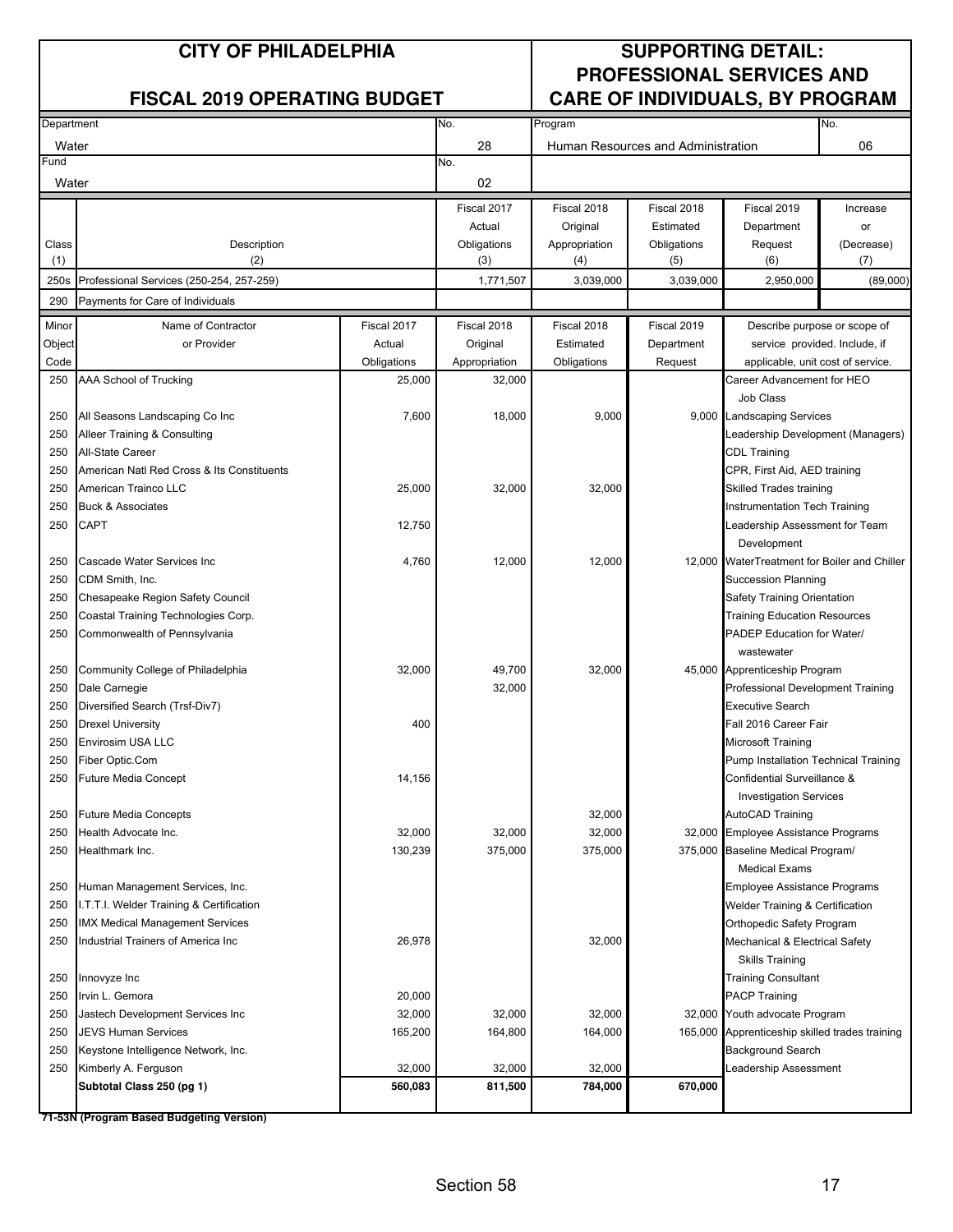#### **CITY OF PHILADELPHIA SUPPORTING DETAIL: PROFESSIONAL SERVICES AND** FISCAL 2019 OPERATING BUDGET **CARE OF INDIVIDUALS, BY PROGRAM**

| Department   |                                                      |                | No.                | Program              |                                    | No.                                                        |                   |
|--------------|------------------------------------------------------|----------------|--------------------|----------------------|------------------------------------|------------------------------------------------------------|-------------------|
| Water        |                                                      |                | 28                 |                      | Human Resources and Administration |                                                            | 06                |
| Fund         |                                                      |                | No.                |                      |                                    |                                                            |                   |
| Water        |                                                      |                | 02                 |                      |                                    |                                                            |                   |
|              |                                                      |                |                    |                      |                                    |                                                            |                   |
|              |                                                      |                | Fiscal 2017        | Fiscal 2018          | Fiscal 2018                        | Fiscal 2019                                                | Increase          |
|              |                                                      |                | Actual             | Original             | Estimated                          | Department                                                 | or                |
| Class<br>(1) | Description<br>(2)                                   |                | Obligations<br>(3) | Appropriation<br>(4) | Obligations<br>(5)                 | Request<br>(6)                                             | (Decrease)<br>(7) |
| 250s         | Professional Services (250-254, 257-259)             |                | 1,771,507          | 3,039,000            | 3,039,000                          | 2,950,000                                                  | (89,000)          |
|              |                                                      |                |                    |                      |                                    |                                                            |                   |
| 290          | Payments for Care of Individuals                     |                |                    |                      |                                    |                                                            |                   |
| Minor        | Name of Contractor                                   | Fiscal 2017    | Fiscal 2018        | Fiscal 2018          | Fiscal 2019                        | Describe purpose or scope of                               |                   |
| Object       | or Provider                                          | Actual         | Original           | Estimated            | Department                         | service provided. Include, if                              |                   |
| Code         |                                                      | Obligations    | Appropriation      | Obligations          | Request                            | applicable, unit cost of service.                          |                   |
| 250          | Know It All Intelligence Group                       | 32,000         | 100,000            | 32,000               |                                    | Confidential Surveillance &                                |                   |
|              |                                                      |                |                    |                      |                                    | <b>Investigation Services</b>                              |                   |
| 250          | Knowledge Solutions International                    |                |                    |                      |                                    | Computer Training                                          |                   |
| 250          | Labor Arbitration Institution                        | 2,250<br>8,000 |                    |                      |                                    | Labor law & Arbitration Conference                         |                   |
| 250          | Leadership Incorporated                              |                |                    |                      |                                    | Personal Leadership & Time                                 |                   |
|              |                                                      |                |                    |                      |                                    | Mgmt. Training                                             |                   |
| 250          | Leadership Institute Inc                             | 32,000         | 32,000             |                      |                                    | First / Second Level Supervisory                           |                   |
|              |                                                      |                |                    |                      |                                    | Training                                                   |                   |
| 250          | Leasot Academy                                       | 32,000         | 32,000             |                      |                                    | Act 235 Security Training                                  |                   |
| 250          | Llewellyn Technology                                 |                |                    |                      |                                    | On-site Technical Trades Training                          |                   |
| 250          | M & M Lawn Care East Inc.                            | 3,600          | 64,000             | 15,000               | 15,000                             | Design Consultant (Manuals)                                |                   |
| 250          | Mark O'Connor                                        |                |                    | 32,000               |                                    | HR Consulting/Supervisor training                          |                   |
| 250          | McVeigh Performance Management                       |                |                    |                      |                                    | Leadership Training                                        |                   |
| 250          | Med-Tex Services Inc.                                | 100,000        | 200,000            | 200,000              |                                    | <b>Safety Consultant</b>                                   |                   |
| 250          | Mike Nelson Consulting LLC                           | 31,500         | 32,000             | 32,000               |                                    | On-site Technical Trades Training                          |                   |
| 250          | ONLC                                                 |                |                    | 32,000               | Microsoft training                 |                                                            |                   |
| 250          | Penn State University                                |                | 32,000             |                      |                                    | Continuing Education & Prof.<br>Develop. for Engineers     |                   |
| 250          |                                                      |                |                    |                      |                                    |                                                            |                   |
| 250          | Philadelphia Youth Network<br><b>Pluralsight LLC</b> | 8,123          | 249,000<br>8,000   | 249,000<br>8,000     |                                    | 249,000 Powercorp                                          |                   |
| 250          | Progressive Business Publications                    | 295            |                    |                      |                                    | 8,000 "Pluralsight E Learning"<br><b>Training Bulletin</b> |                   |
| 250          | Schumaker and Company Inc                            | 300,000        | 200,000            | 120,000              |                                    | Customer service field ops auditor                         |                   |
| 250          | SE Chapter (American Red Cross)                      |                |                    |                      |                                    | CPR & First Aid Training                                   |                   |
| 250          | Signature Safety LLC                                 |                | 20,000             |                      |                                    | Safety Training Orientation                                |                   |
| 250          | Skillpath Incorporated                               | 199            |                    |                      |                                    | <b>Discipline Training</b>                                 |                   |
| 250          | Smith & Solomon Commerical Driver Training           |                |                    |                      |                                    | <b>Commercial Driver Training</b>                          |                   |
| 250          | Spring House Computer School                         | 30,840         | 32,000             |                      |                                    | Microsoft Training                                         |                   |
| 250          | Springhouse                                          |                |                    | 32,000               |                                    | Writing and Project Management                             |                   |
|              |                                                      |                |                    |                      |                                    | training                                                   |                   |
| 250          | State of Delaware                                    | 70,000         | 85,500             | 70,000               |                                    | Water/Wastewater Treatment                                 |                   |
|              |                                                      |                |                    |                      |                                    | Training & CEU                                             |                   |
| 250          | Sterling Infosystems Inc                             | 30,000         | 32,000             | 40,000               |                                    | 40,000 Background Search                                   |                   |
| 250          | Strategic Maintenance Solutions, Inc.                | 32,000         |                    |                      |                                    | <b>Training Services</b>                                   |                   |
| 250          | Teresa R. Vollmer                                    | 32,000         | 32,000             | 32,000               |                                    | 32,000 Review and Survey Consultant                        |                   |
| 250          | <b>Total Equipment Training</b>                      | 30,000         | 32,000             |                      |                                    | <b>Equipment Safety Training</b>                           |                   |
| 250          | Townscapes Incorporated                              | 8,530          | 25,000             |                      |                                    | Landscaping Services                                       |                   |
| 250          | To be Determined 1                                   |                | 100,000            |                      |                                    | <b>Excel Service Consulting</b>                            |                   |
| 250          | To be Determined 2                                   |                |                    |                      |                                    | 250,000 Consultant Security Training                       |                   |
| 250          | To be Determined 3                                   |                |                    |                      |                                    | Landscaping Services                                       |                   |
|              | Subtotal Class 250 (pg 2)                            | 783,337        | 1,307,500          | 894,000              | 594,000                            |                                                            |                   |
|              |                                                      |                |                    |                      |                                    |                                                            |                   |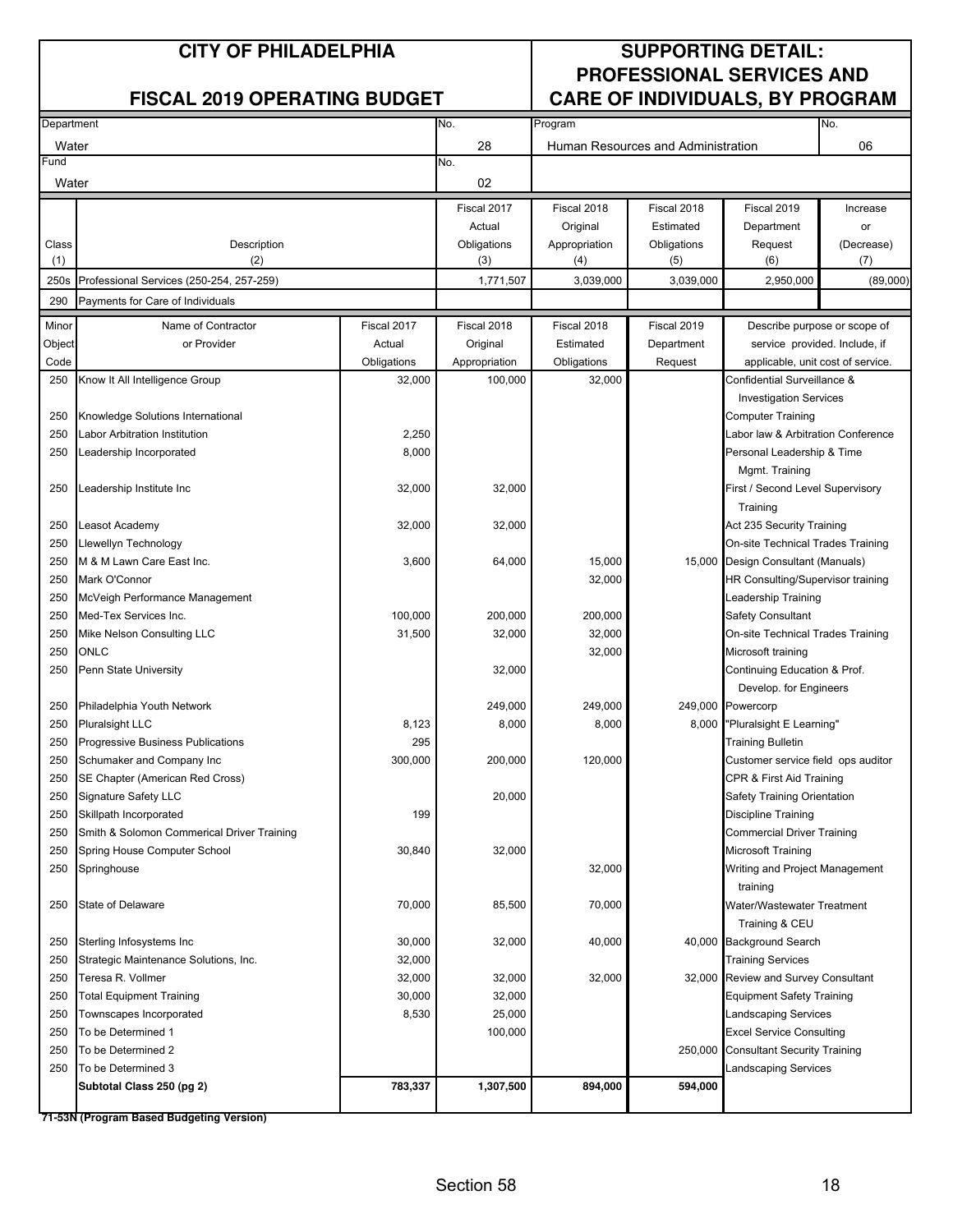#### No. No. 28 06 Water Human Resources and Administration No. 02 Fiscal 2017 Fiscal 2018 Fiscal 2018 Fiscal 2019 Increase Actual Original Estimated Department or Class **Obligation** Class Obligations **Class** Appropriation Obligations Request (Decrease) (1) (1) (3) (4) (5) (6) (6) (7) 250s 1,771,507 3,039,000 3,039,000 2,950,000 (89,000) Professional Services (250-254, 257-259) 290 Minor Name of Contractor **Fiscal 2017** Fiscal 2018 Fiscal 2018 Fiscal 2019 Fiscal 2019 Object **or Provider Actual Constructer Constructer** Constructer Constructer Constructer Constructer Constructer Code | Collegations | Collegations | Appropriation | Obligations | Request 250 To be Determined 4 100,000 50,000 300,000 250 To be Determined 5 250,000 100,000 150,000 150,000 150,000 150,000 150,000 150,000 150,000 150,000 150,000 1 250 To be Determined 6 250 To be Determined 7 70,000 250 To be Determined 8 100,000 250 To be Determined 9 250 To be Determined 9 250 To be Determined 9 250 To be Determined 9 250 To be Determined 10 100,000 250 To be Determined 11 32,000 32,000 250 To be Determined 12 32,000 250 To be Determined 13 32,000 250 To be Determined 14 20,000 20,000 20,000 20,000 20,000 20,000 20,000 20,000 20,000 20,000 20,000 20,000 20,000 20,000 20,000 20,000 20,000 20,000 20,000 20,000 20,000 20,000 20,000 20,000 20,000 20,000 20,000 20,000 20 250 To be Determined 15 32,000 250 To be Determined 16 20,000 32,000 250 To be Determined 17 250 To be Determined 18 250 To be Determined 19 100,000 and the Determined 19 100,000 and the Determined 19 100,000 and the Determined 19 100,000 and the Determined 19 100,000 and the Determined 19 100,000 and the Determined 19 100,000 and the De 250 To be Determined 20 32,000 250 To be Determined 21 32,000 32,000 32,000 32,000 32,000 32,000 32,000 32,000 32,000 32,000 32,000 32,000 32,000 32,000 32,000 32,000 32,000 32,000 32,000 32,000 32,000 32,000 32,000 32,000 32,000 32,000 32,000 32,000 32 250 To be Determined 22 32,000 32,000 32,000 32,000 32,000 32,000 32,000 32,000 32,000 32,000 32,000 32,000 32,000 32,000 32,000 32,000 32,000 32,000 32,000 32,000 32,000 32,000 32,000 32,000 32,000 32,000 32,000 32,000 32 250 To be Determined 23 **32,000** 32,000 32,000 250 To be Determined 24 32,000 250 To be Determined 25 32,000 250 To be Determined 26 623,000 and the set of the set of the set of the set of the set of the set of the set of the set of the set of the set of the set of the set of the set of the set of the set of the set of the set of **Total Class 250 1,343,420 2,639,000 2,639,000 2,550,000** 251 Online Consulting Inc 8,087 251 Signature Safety LLC 20,000 **Total Class 251 28,087** 257 Nelson Worldwide Inc 400,000 400,000 400,000 400,000 **Total Class 257 400,000 400,000 400,000 400,000** Fund **Water CITY OF PHILADELPHIA SUPPORTING DETAIL: PROFESSIONAL SERVICES AND FISCAL 2019 OPERATING BUDGET CARE OF INDIVIDUALS, BY PROGRAM** Department Program **Program** Program Program **Program** Program Program Program Program Program Program Program Program Program Program Program Program Program Program Program Program Program Program Program Program Program Safety Training Description (2) Payments for Care of Individuals Describe purpose or scope of service provided. Include, if applicable, unit cost of service. 32,000 Certified Operator Training Training for Electrician to Industrial Training Consultant Unit Requested Training Video Design Consultant Confidential Surveillance & CDL Training development Supervisory Training & Development Other Professional Services Electrician Investigation Services Stormwater Infrast. Maint. Training 32,000 Microsoft training Career advancement training Auto CAD training Professional development training Instrumentation technician training Green City Clean Waters Green Skilled Mechanical Training Skilled Electrical Training 20,000 PACP training Leadership Development & eLearning Act 235 & Security Training Space Planning-ARA Bldg Training Services Training Services PE Continuing Education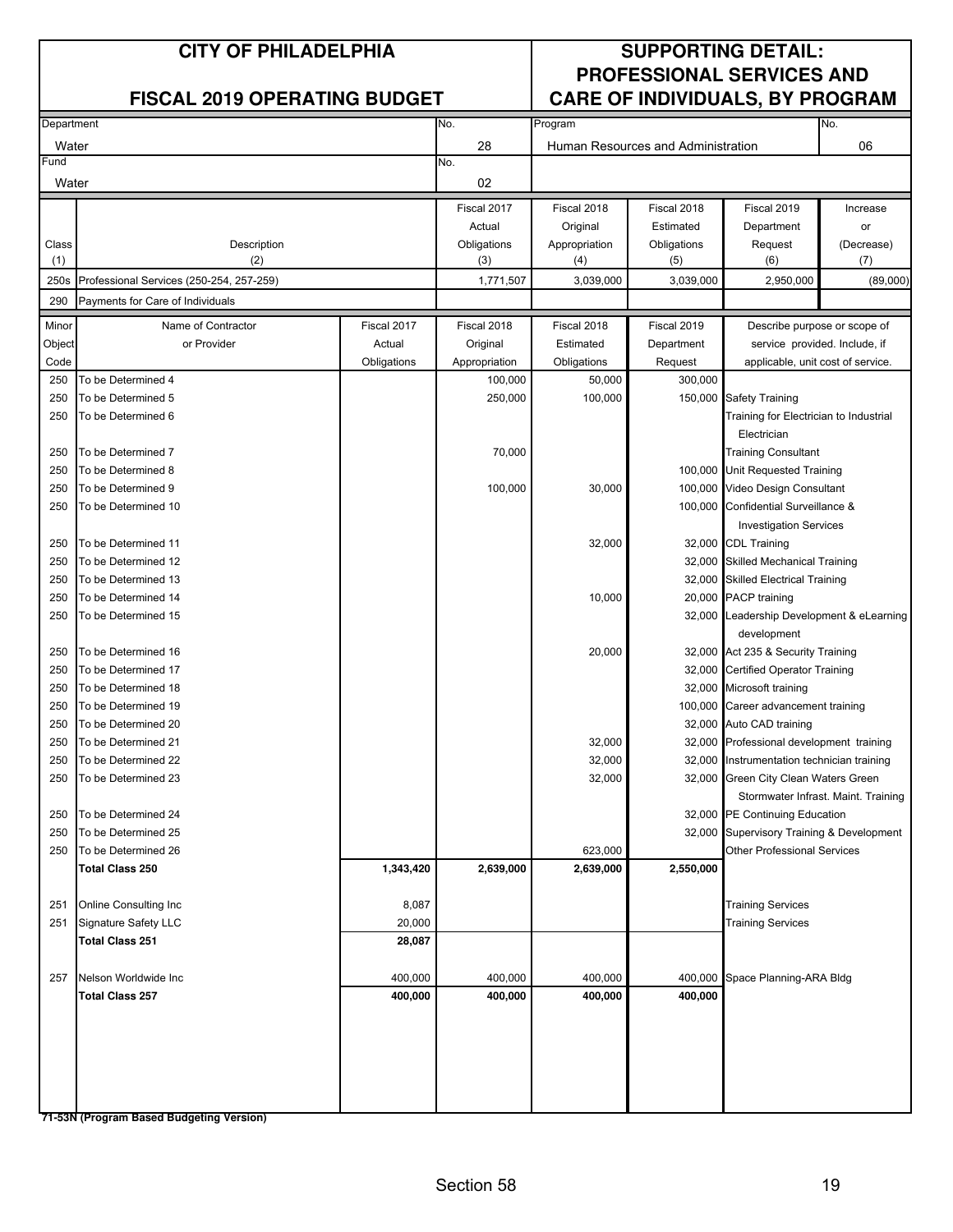#### **CITY OF PHILADELPHIA SUPPORTING DETAIL:**

#### **FISCAL 2019 OPERATING BUDGET**

# **CLASSES OTHER THAN**

| Department |                                      |             | No.<br>Program |             |                                    |                                   | No.                                |
|------------|--------------------------------------|-------------|----------------|-------------|------------------------------------|-----------------------------------|------------------------------------|
| Water      |                                      |             | 28             |             | Human Resources and Administration |                                   | 06                                 |
| Fund       |                                      |             | No.            |             |                                    |                                   |                                    |
| Water      |                                      |             | 02             |             |                                    |                                   |                                    |
| Minor      | Name of Contractor                   | Fiscal 2017 | Fiscal 2018    | Fiscal 2018 | Fiscal 2019                        |                                   | Describe purpose or scope of       |
| Object     | or Provider                          | Actual      | Original       | Estimated   | Department                         |                                   | service provided. Include, if      |
| Code       |                                      | Obligations | Appropriation  | Obligations | Request                            | applicable, unit cost of service. |                                    |
| 210        | Pitney Bowes Bank Inc.               | 20,000      | 108,000        | 88,000      | 60,000                             | Rental & Maint. Mail. Equip.      |                                    |
| 210        | United Parcel Services Inc.          | 32,000      | 12,000         | 32,000      | 32,000                             | <b>Postal Services</b>            |                                    |
| 210        | Other                                | 103         |                |             |                                    | <b>Postal Services</b>            |                                    |
|            | <b>Total Class 210</b>               | 52,103      | 120,000        | 120,000     | 92,000                             |                                   |                                    |
|            |                                      |             |                |             |                                    |                                   |                                    |
| 211        | SP Plus Corporation                  | 30,000      | 40,000         | 40,000      |                                    | 40,000 Parking Facility Mgmt.     |                                    |
| 211        | Other                                | 12,791      | 34,000         | 34,000      | 36,000                             | Training & transportation         |                                    |
|            | <b>Total Class 211</b>               | 42,791      | 74,000         | 74,000      | 76,000                             |                                   |                                    |
|            |                                      |             |                |             |                                    |                                   |                                    |
| 255        | AMWA                                 | 14,199      | 25,000         | 15,000      |                                    | 15,000 Dues/Memberships           |                                    |
| 255        | Manko/Gold/Katcher/Fox Llp           | 10,000      | 10,000         | 10,000      | 10,000                             | <b>Memberships</b>                |                                    |
| 255        | <b>NACWA</b>                         | 52,840      | 55,000         | 61,000      | 61,000                             | Membership Nat'l Water Assn.      |                                    |
| 255        | Other                                | 9,472       | 13,950         | 49,950      | 16,000                             | Dues/Memberships                  |                                    |
| 255        | US Water Alliance                    | 32,000      | 32,000         |             |                                    | Dues/Memberships                  |                                    |
|            | Total Class 255                      | 118,511     | 135,950        | 135,950     | 102,000                            |                                   |                                    |
|            |                                      |             |                |             |                                    |                                   |                                    |
| 260        | Audio Video Repair Incorporated      | 28,540      | 163,600        | 88,000      |                                    | 88,000 Repair CCTV Equipment      |                                    |
| 260        | Charles W Romano Company             | 154,137     | 415,800        | 303,000     |                                    | 303,000 Equip. Maint. & Repair    |                                    |
| 260        | Devine Brothers Inc                  | 3,754       | 71,500         |             |                                    | <b>Mechanical Contractors</b>     |                                    |
| 260        | General Asphalt Paving Co Of Phila   | 767,284     | 663,750        | 800,000     | 800,000                            | Paving                            |                                    |
| 260        | H & H Heating & Air Conditioning Inc | 54,223      | 82,400         | 300,000     | 300,000                            | <b>HVAC Repair</b>                |                                    |
| 260        | J.J.D. Urethane Co. Inc.             | 32,000      | 50,750         | 35,000      |                                    | 35,000 Roofing Systems            |                                    |
| 260        | Municipal Maintenance Company        | 303,177     | 512,900        | 350,000     | 350,000                            | Installation of Water Equip.      |                                    |
| 260        | Northeast Fence And Iron Works       |             | 77,250         | 25,000      | 25,000                             | Fence Repairs & Maintenance       |                                    |
| 260        | Phila & Penn Fire Protection Co Inc  | 31,968      | 93,000         | 50,000      | 50,000                             | Fire Protection Systems Rep.      |                                    |
| 260        | Set Rite Corp.                       | 26,799      | 82,400         | 30,000      | 30,000                             |                                   | Overhead Door & Loading Dock Equip |
| 260        | Wayman Fire Protection Inc           | 12,944      | 133,900        | 30,000      | 30,000                             | <b>Fire Protection Systems</b>    |                                    |
| 260        | West Roofing Systems Inc             |             | 50,750         |             |                                    | Roofing Systems                   |                                    |
| 260        | Xerox Corporation                    | 21,769      | 85,000         | 23,000      | 23,000                             | Xerox Copier Leasing              |                                    |
| 260        | Other                                | 60,733      | 1,000          | 450,000     | 106,000                            | Repair & Maintenance              |                                    |
|            | <b>Total Class 260</b>               | 1,497,328   | 2,484,000      | 2,484,000   | 2,140,000                          |                                   |                                    |
| 280        | The Graham Company                   | 26,911      | 50,000         | 79,000      | 79,000                             | Insurance & Official Bonds        |                                    |
| 280        | Factory Mutual Insurance Company     |             | 50,000         |             |                                    | Insurance & Official Bonds        |                                    |
| 280        | Other                                |             | 20,000         | 41,000      |                                    | Insurance & Official Bonds        |                                    |
|            | <b>Total Class 280</b>               | 26,911      | 120,000        | 120,000     | 79,000                             |                                   |                                    |
|            |                                      |             |                |             |                                    |                                   |                                    |
| 285        | <b>Xerox Corporation</b>             | 85,933      | 81,000         | 85,000      |                                    | 111,000 Xerox Copier Leasing      |                                    |
| 285        | Other                                | 14,940      | 19,000         | 15,000      | 16,000                             | Rental of Equipments              |                                    |
|            | <b>Total Class 285</b>               | 100,873     | 100,000        | 100,000     | 127,000                            |                                   |                                    |
|            |                                      |             |                |             |                                    |                                   |                                    |
|            |                                      |             |                |             |                                    |                                   |                                    |
|            |                                      |             |                |             |                                    |                                   |                                    |
|            |                                      |             |                |             |                                    |                                   |                                    |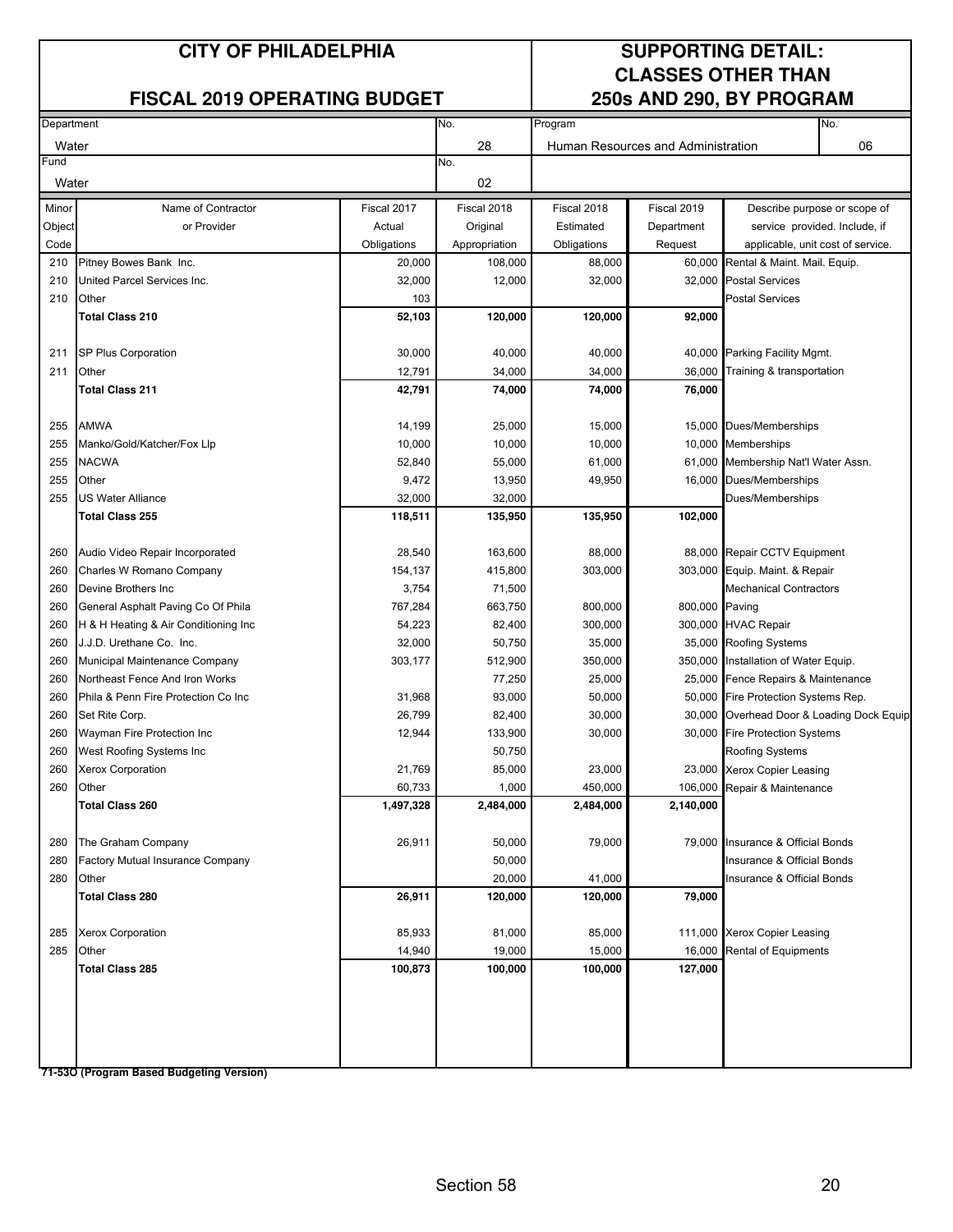#### **CITY OF PHILADELPHIA SUPPORTING DETAIL:**

#### **FISCAL 2019 OPERATING BUDGET**

# **CLASSES OTHER THAN**

| Department |                                     |             | No.           | No.<br>Program |                                    |                                             |                               |
|------------|-------------------------------------|-------------|---------------|----------------|------------------------------------|---------------------------------------------|-------------------------------|
| Water      |                                     |             | 28            |                | Human Resources and Administration |                                             | 06                            |
| Fund       |                                     |             | No.           |                |                                    |                                             |                               |
| Water      |                                     |             | 02            |                |                                    |                                             |                               |
| Minor      | Name of Contractor                  | Fiscal 2017 | Fiscal 2018   | Fiscal 2018    | Fiscal 2019                        |                                             | Describe purpose or scope of  |
| Object     | or Provider                         | Actual      | Original      | Estimated      | Department                         |                                             | service provided. Include, if |
| Code       |                                     | Obligations | Appropriation | Obligations    | Request                            | applicable, unit cost of service.           |                               |
| 305        | Abstract Overhead Door Comp. Inc    |             | 2,000         |                |                                    | Door Repair                                 |                               |
| 305        | <b>Bustleton Services Inc.</b>      |             | 30,900        | 15,000         |                                    | 15,000 Building and Construction            |                               |
| 305        | <b>Continental Flooring Company</b> |             | 15,480        | 30,000         |                                    | 30,000 Flooring Supplies                    |                               |
| 305        | Donato Spaventa & Sons Inc          | 58,829      | 89,900        | 80,000         |                                    | 80,000 Building and Construction Contractor |                               |
| 305        | George F Kempf Supply Company       |             | 25,750        |                |                                    | Drywall,Steel Studs,Insulation              |                               |
| 305        | Pennsylvania Steel Co Inc           | 8,475       | 60,600        | 40,000         |                                    | 40,000 Building Supplies                    |                               |
| 305        | Sherwin Williams Company            | 20,193      | 35,900        | 30,000         | 30,000                             | <b>Paint Supplies</b>                       |                               |
| 305        | <b>Stelwagon Roofing Supply</b>     | 79,913      | 70,000        | 90,000         | 90,000                             | <b>Roofing Supplies</b>                     |                               |
| 305        | Other                               | 50,032      | 79,488        | 125,018        | 125,000                            | Building & construction                     |                               |
|            | <b>Total Class 305</b>              | 217,442     | 410,018       | 410,018        | 410,000                            |                                             |                               |
|            |                                     |             |               |                |                                    |                                             |                               |
| 308        | American Uniform Sales Inc          | 94          | 35,500        | 15,000         |                                    | 15,000 Uniform Apparel                      |                               |
| 308        | Lehigh Valley Safety Supply Co Inc  | 53,000      | 46,400        | 62,000         | 62,000                             | Safety Shoes                                |                               |
| 308        | Other                               | 6,394       | 5,000         | 9,900          |                                    | Uniforms                                    |                               |
|            | <b>Total Class 308</b>              | 59,488      | 86,900        | 86,900         | 77,000                             |                                             |                               |
|            |                                     |             |               |                |                                    |                                             |                               |
| 310        | Audio Video Repair Incorporated     | 72,626      | 98,000        | 77,000         | 77,000                             | <b>CCTV Photo Parts</b>                     |                               |
| 310        | <b>Colonial Electrical Supply</b>   | 12,539      | 30,000        | 56,000         | 56,000                             | <b>Electrical Supplies</b>                  |                               |
| 310        | Other                               | 3,232       | 5,840         | 840            | 2,000                              | <b>Electrical Supplies</b>                  |                               |
|            | <b>Total Class 310</b>              | 88,397      | 133,840       | 133,840        | 135,000                            |                                             |                               |
|            |                                     |             |               |                |                                    |                                             |                               |
| 312        | <b>Arbill Industries</b>            |             | 30,000        | 30,000         | 36,000                             | Safety Products - Non Apparel               |                               |
| 312        | Other                               | 5,618       | 515           | 515            | 4,000                              | <b>Safety Products</b>                      |                               |
|            | <b>Total Class 312</b>              | 5,618       | 30,515        | 30,515         | 40,000                             |                                             |                               |
|            |                                     |             |               |                |                                    |                                             |                               |
| 317        | Mancine Optical Company Inc         | 13,633      | 20,000        | 9,000          |                                    | 9,000 Prescription Glasses                  |                               |
| 317        | Other                               | 700         |               | 11,000         | 9,000                              | Hospital & Labortory                        |                               |
|            | <b>Total Class 317</b>              | 14,333      | 20,000        | 20,000         | 18,000                             |                                             |                               |
|            |                                     |             |               |                |                                    |                                             |                               |
| 320        | Staples Contract & Commercial       | 49,550      | 102,000       | 104,000        |                                    | 104,000 Office Supplies                     |                               |
| 320        | Other                               | 22,866      | 29,595        | 27,595         |                                    | 18,000 Office Supplies                      |                               |
|            | <b>Total Class 320</b>              | 72,416      | 131,595       | 131,595        | 122,000                            |                                             |                               |
|            |                                     |             |               |                |                                    |                                             |                               |
| 323        | Ferguson Enterprises                | 32,350      | 55,000        | 45,000         | 45,000                             | <b>Heating and AC Supplies</b>              |                               |
| 323        | United Refrigeration Inc            | 10,750      | 35,000        | 35,000         |                                    | 35,000 Plumbing/AC and Space Heating        |                               |
| 323        | <b>Other</b>                        | 2,292       |               | 10,000         |                                    | Heating and AC Supplies                     |                               |
|            | <b>Total Class 323</b>              | 45,392      | 90,000        | 90,000         | 80,000                             |                                             |                               |
|            |                                     |             |               |                |                                    |                                             |                               |
| 324        | Innovative Printing Systems Inc.    | 21,043      | 50,000        | 45,000         | 45,000                             | Printer Ribbons & Cartridges                |                               |
| 324        | To Be Determined                    |             | 5,000         | 10,000         |                                    | <b>Printing Supplies</b>                    |                               |
|            | <b>Total Class 324</b>              | 21,043      | 55,000        | 55,000         | 45,000                             |                                             |                               |
|            |                                     |             |               |                |                                    |                                             |                               |
| 411        | To Be Determined                    |             | 5,150         | 5,150          | 5,000                              | Machine Shop Equip Replacement              |                               |
|            | Total Class 411                     |             | 5,150         | 5,150          | 5,000                              |                                             |                               |
|            |                                     |             |               |                |                                    |                                             |                               |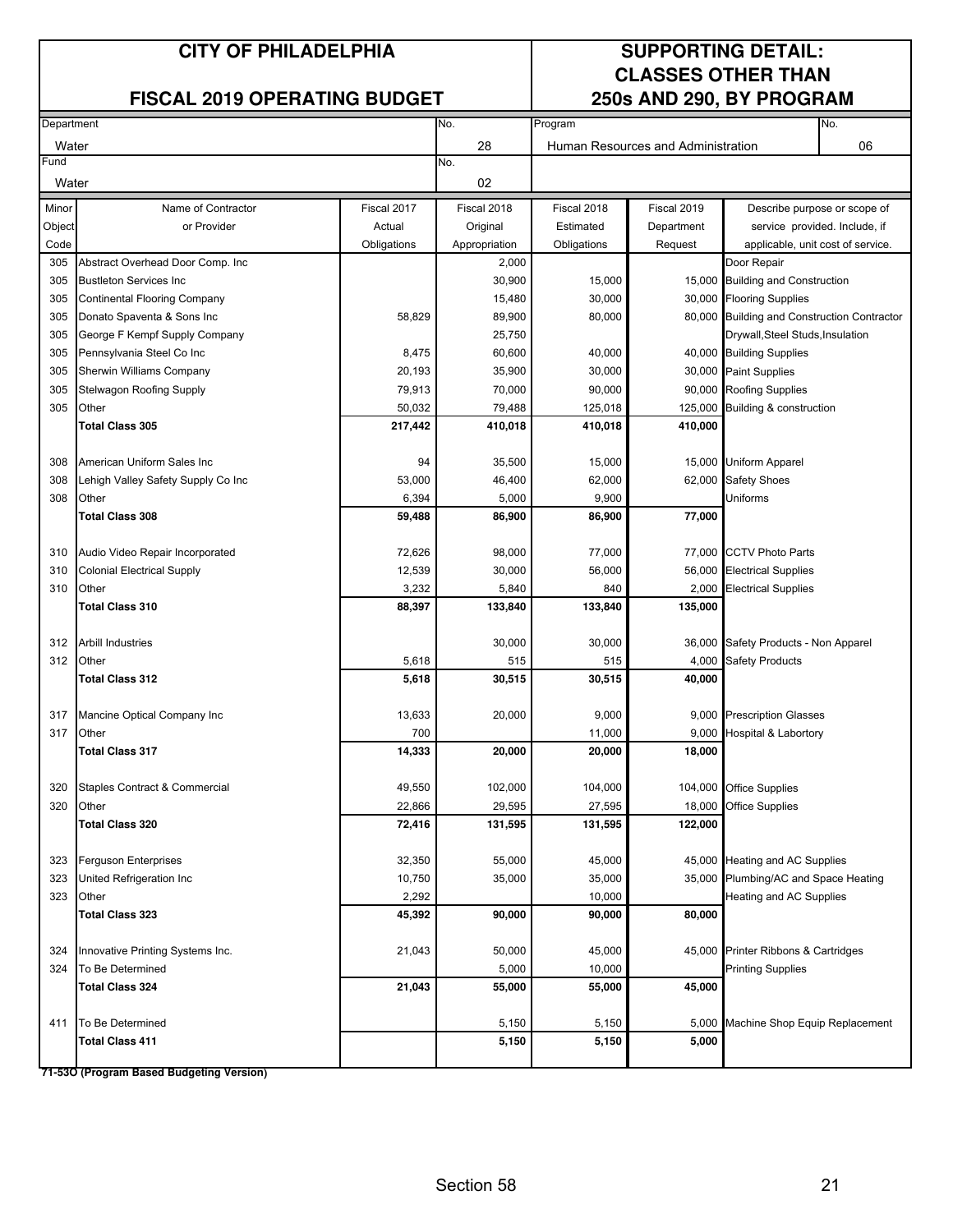#### **FISCAL 2019 OPERATING BUDGET**

## **CITY OF PHILADELPHIA SUPPORTING DETAIL: CLASSES OTHER THAN**

| Department |                                    |             | No.           | Program     |                                    |                                                             | No.                               |
|------------|------------------------------------|-------------|---------------|-------------|------------------------------------|-------------------------------------------------------------|-----------------------------------|
| Water      |                                    |             | 28            |             | Human Resources and Administration |                                                             | 06                                |
| Fund       |                                    |             | No.           |             |                                    |                                                             |                                   |
| Water      |                                    |             | $02\,$        |             |                                    |                                                             |                                   |
| Minor      | Name of Contractor                 | Fiscal 2017 | Fiscal 2018   | Fiscal 2018 | Fiscal 2019                        |                                                             | Describe purpose or scope of      |
| Object     | or Provider                        | Actual      | Original      | Estimated   | Department                         |                                                             | service provided. Include, if     |
| Code       |                                    | Obligations | Appropriation | Obligations | Request                            |                                                             | applicable, unit cost of service. |
| 417        | Physio Control Systems Inc         |             | 10,000        | 10,000      | 40,000                             | Maint., Repair, and Inspection of<br>Physio-Control Devices |                                   |
|            | <b>Total Class 417</b>             |             | 10,000        | 10,000      | 40,000                             |                                                             |                                   |
|            |                                    |             |               |             |                                    |                                                             |                                   |
| 423        | Furguson Enterprises Inc.          | 17,722      | 66,000        | 66,000      |                                    | 66,000 Plumbing/AC/Heating                                  |                                   |
| 423        | Other                              | 500         |               |             |                                    | Plumbing/AC/Heating                                         |                                   |
|            | <b>Total Class 423</b>             | 18,222      | 66,000        | 66,000      | 66,000                             |                                                             |                                   |
| 430        | Transamerican Office Furniture Inc | 752,132     | 550,000       | 550,000     |                                    | 575,000 Office Furniture                                    |                                   |
| 430        | Other                              | 7,848       | 3,090         | 3,090       |                                    | 31,000 Furniture                                            |                                   |
|            | <b>Total Class 430</b>             | 759,980     | 553,090       | 553,090     | 606,000                            |                                                             |                                   |
|            |                                    |             |               |             |                                    |                                                             |                                   |
|            |                                    |             |               |             |                                    |                                                             |                                   |
|            |                                    |             |               |             |                                    |                                                             |                                   |
|            |                                    |             |               |             |                                    |                                                             |                                   |
|            |                                    |             |               |             |                                    |                                                             |                                   |
|            |                                    |             |               |             |                                    |                                                             |                                   |
|            |                                    |             |               |             |                                    |                                                             |                                   |
|            |                                    |             |               |             |                                    |                                                             |                                   |
|            |                                    |             |               |             |                                    |                                                             |                                   |
|            |                                    |             |               |             |                                    |                                                             |                                   |
|            |                                    |             |               |             |                                    |                                                             |                                   |
|            |                                    |             |               |             |                                    |                                                             |                                   |
|            |                                    |             |               |             |                                    |                                                             |                                   |
|            |                                    |             |               |             |                                    |                                                             |                                   |
|            |                                    |             |               |             |                                    |                                                             |                                   |
|            |                                    |             |               |             |                                    |                                                             |                                   |
|            |                                    |             |               |             |                                    |                                                             |                                   |
|            |                                    |             |               |             |                                    |                                                             |                                   |
|            |                                    |             |               |             |                                    |                                                             |                                   |
|            |                                    |             |               |             |                                    |                                                             |                                   |
|            |                                    |             |               |             |                                    |                                                             |                                   |
|            |                                    |             |               |             |                                    |                                                             |                                   |
|            |                                    |             |               |             |                                    |                                                             |                                   |
|            |                                    |             |               |             |                                    |                                                             |                                   |
|            |                                    |             |               |             |                                    |                                                             |                                   |
|            |                                    |             |               |             |                                    |                                                             |                                   |
|            |                                    |             |               |             |                                    |                                                             |                                   |
|            |                                    |             |               |             |                                    |                                                             |                                   |
|            |                                    |             |               |             |                                    |                                                             |                                   |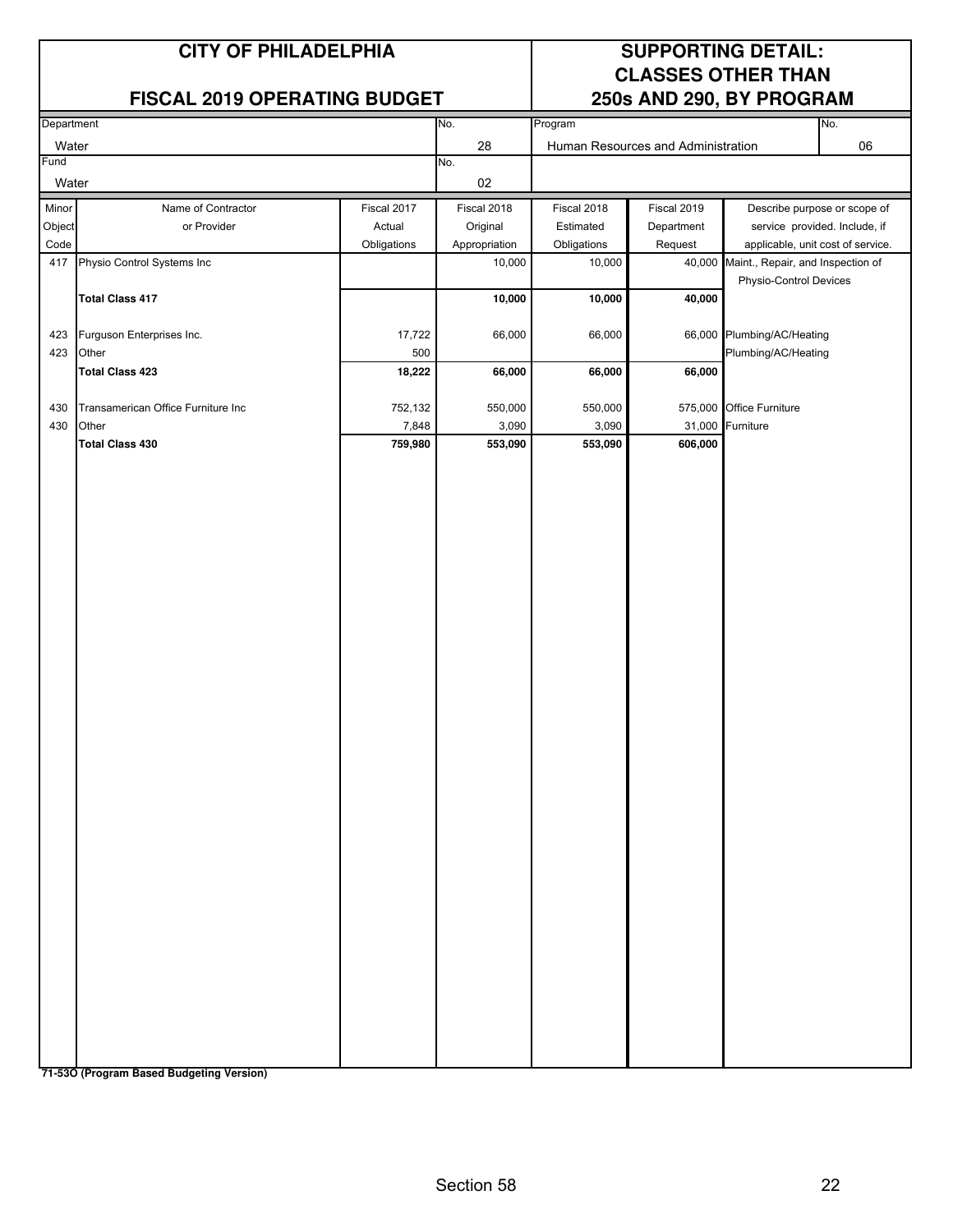|                    | <b>CITY OF PHILADELPHIA</b><br><b>FISCAL 2019 OPERATING BUDGET</b>                                                                                                                                                                                                                                                                                                                                                                                                                                      |                                                              | <b>PROGRAM SUMMARY - ALL FUNDS</b>               |                                                |                                                 |                                     |  |  |  |
|--------------------|---------------------------------------------------------------------------------------------------------------------------------------------------------------------------------------------------------------------------------------------------------------------------------------------------------------------------------------------------------------------------------------------------------------------------------------------------------------------------------------------------------|--------------------------------------------------------------|--------------------------------------------------|------------------------------------------------|-------------------------------------------------|-------------------------------------|--|--|--|
| Department         |                                                                                                                                                                                                                                                                                                                                                                                                                                                                                                         | No.                                                          | Program                                          |                                                |                                                 | No.                                 |  |  |  |
| Water              |                                                                                                                                                                                                                                                                                                                                                                                                                                                                                                         | 28                                                           | Finance                                          |                                                |                                                 | 07                                  |  |  |  |
|                    |                                                                                                                                                                                                                                                                                                                                                                                                                                                                                                         |                                                              | <b>Program Description</b>                       |                                                |                                                 |                                     |  |  |  |
|                    | This program is charged with overseeing the PWD's financial, accounting and budgetary functions, including overseeing the PWD's budget<br>and accounting for PWD financial activities; achieving an affordable and fair rate structure through a transparent rate-making process; and<br>issuing PWD Financial Reports. In addition, the program processes PWD expenditures and completes all preparation and follow -up<br>documentation related to federal and state grants for the Water Department. |                                                              |                                                  |                                                |                                                 |                                     |  |  |  |
|                    |                                                                                                                                                                                                                                                                                                                                                                                                                                                                                                         |                                                              | <b>Program Objectives</b>                        |                                                |                                                 |                                     |  |  |  |
|                    | Ensure timely administration of operating and capital budgets, PWD invoicing, and the timely completion of all financial reports.<br>• Maintain PWD five-year financial plan to ensure financial resiliency and maintain existing credit ratings.                                                                                                                                                                                                                                                       |                                                              |                                                  |                                                |                                                 |                                     |  |  |  |
|                    |                                                                                                                                                                                                                                                                                                                                                                                                                                                                                                         |                                                              | <b>Performance Measures</b>                      |                                                |                                                 |                                     |  |  |  |
|                    | Description<br>(1)                                                                                                                                                                                                                                                                                                                                                                                                                                                                                      |                                                              | Fiscal 2017<br>Year-End<br>(2)                   | Fiscal 2018<br>Target<br>(3)                   | Fiscal 2018<br>Year-to-Date<br>9/30/17<br>(4)   | Fiscal 2019<br>Target<br>(5)        |  |  |  |
|                    | Maintain current credit ratings (A+ / A1 / A+)                                                                                                                                                                                                                                                                                                                                                                                                                                                          |                                                              | A+, A1, A+                                       | A+, A1, A+                                     | N/A                                             | A+, A1, A+                          |  |  |  |
| Comments:          | This is an annual measure. The Water Department aims to ensure that the current creditworthiness of the Department does not decline.                                                                                                                                                                                                                                                                                                                                                                    |                                                              |                                                  |                                                |                                                 |                                     |  |  |  |
|                    | Achieve targeted debt and liquidity metrics as defined by the<br>Department's Financial Plan                                                                                                                                                                                                                                                                                                                                                                                                            |                                                              | 100%                                             | 100%                                           | N/A                                             | 100%                                |  |  |  |
| Comments:          | This is an annual measure. This measure assesses whether PWD is achieving its targeted debt and liquidity metrics as defined by the PWD's Financial Plan.                                                                                                                                                                                                                                                                                                                                               |                                                              |                                                  |                                                |                                                 |                                     |  |  |  |
|                    |                                                                                                                                                                                                                                                                                                                                                                                                                                                                                                         |                                                              |                                                  |                                                |                                                 |                                     |  |  |  |
|                    |                                                                                                                                                                                                                                                                                                                                                                                                                                                                                                         | Fiscal 2017                                                  | <b>Summary by Fund</b>                           |                                                |                                                 |                                     |  |  |  |
| Fund<br>No.<br>(1) | Fund<br>(2)                                                                                                                                                                                                                                                                                                                                                                                                                                                                                             | Actual<br>Obligations<br>(3)                                 | Fiscal 2018<br>Original<br>Appropriations<br>(4) | Fiscal 2018<br>Estimated<br>Obligations<br>(5) | Fiscal 2019<br>Proposed<br><b>Budget</b><br>(6) | Increase<br>or<br>(Decrease)<br>(7) |  |  |  |
| 02                 | Water                                                                                                                                                                                                                                                                                                                                                                                                                                                                                                   | 98,822,136                                                   | 97,051,414                                       | 97,051,414                                     | 107,201,000                                     | 10,149,586                          |  |  |  |
| 69                 | <b>Water Residual</b>                                                                                                                                                                                                                                                                                                                                                                                                                                                                                   | 33,187,061                                                   | 37,000,000                                       | 37,000,000                                     | 37,000,000                                      |                                     |  |  |  |
|                    |                                                                                                                                                                                                                                                                                                                                                                                                                                                                                                         |                                                              |                                                  |                                                |                                                 |                                     |  |  |  |
|                    |                                                                                                                                                                                                                                                                                                                                                                                                                                                                                                         |                                                              |                                                  |                                                |                                                 |                                     |  |  |  |
|                    | Total                                                                                                                                                                                                                                                                                                                                                                                                                                                                                                   | 132,009,197<br><b>Summary of Full Time Positions by Fund</b> | 134,051,414                                      | 134,051,414                                    | 144,201,000                                     | 10,149,586                          |  |  |  |
| Fund               |                                                                                                                                                                                                                                                                                                                                                                                                                                                                                                         | <b>Actual Positions</b>                                      | Fiscal 2018                                      | Increment Run                                  | Fiscal 2019                                     | Inc. $/$ (Dec.)                     |  |  |  |
| No.<br>(1)         | Fund<br>(2)                                                                                                                                                                                                                                                                                                                                                                                                                                                                                             | 6/30/17<br>(3)                                               | <b>Budgeted</b><br>(4)                           | PPE 11/26/17<br>(5)                            | <b>Budgeted</b><br>(6)                          | (Col. 6 less 4)<br>(7)              |  |  |  |
| 02                 | Water                                                                                                                                                                                                                                                                                                                                                                                                                                                                                                   | 45                                                           | 51                                               | 43                                             | 56                                              | 5                                   |  |  |  |
| 69                 | <b>Water Residual</b>                                                                                                                                                                                                                                                                                                                                                                                                                                                                                   |                                                              |                                                  |                                                |                                                 |                                     |  |  |  |
|                    |                                                                                                                                                                                                                                                                                                                                                                                                                                                                                                         |                                                              |                                                  |                                                |                                                 |                                     |  |  |  |
|                    |                                                                                                                                                                                                                                                                                                                                                                                                                                                                                                         |                                                              |                                                  |                                                |                                                 |                                     |  |  |  |
|                    |                                                                                                                                                                                                                                                                                                                                                                                                                                                                                                         |                                                              |                                                  |                                                |                                                 |                                     |  |  |  |
|                    | <b>Total Full Time</b>                                                                                                                                                                                                                                                                                                                                                                                                                                                                                  | 45                                                           | 51                                               | 43                                             | 56                                              | 5                                   |  |  |  |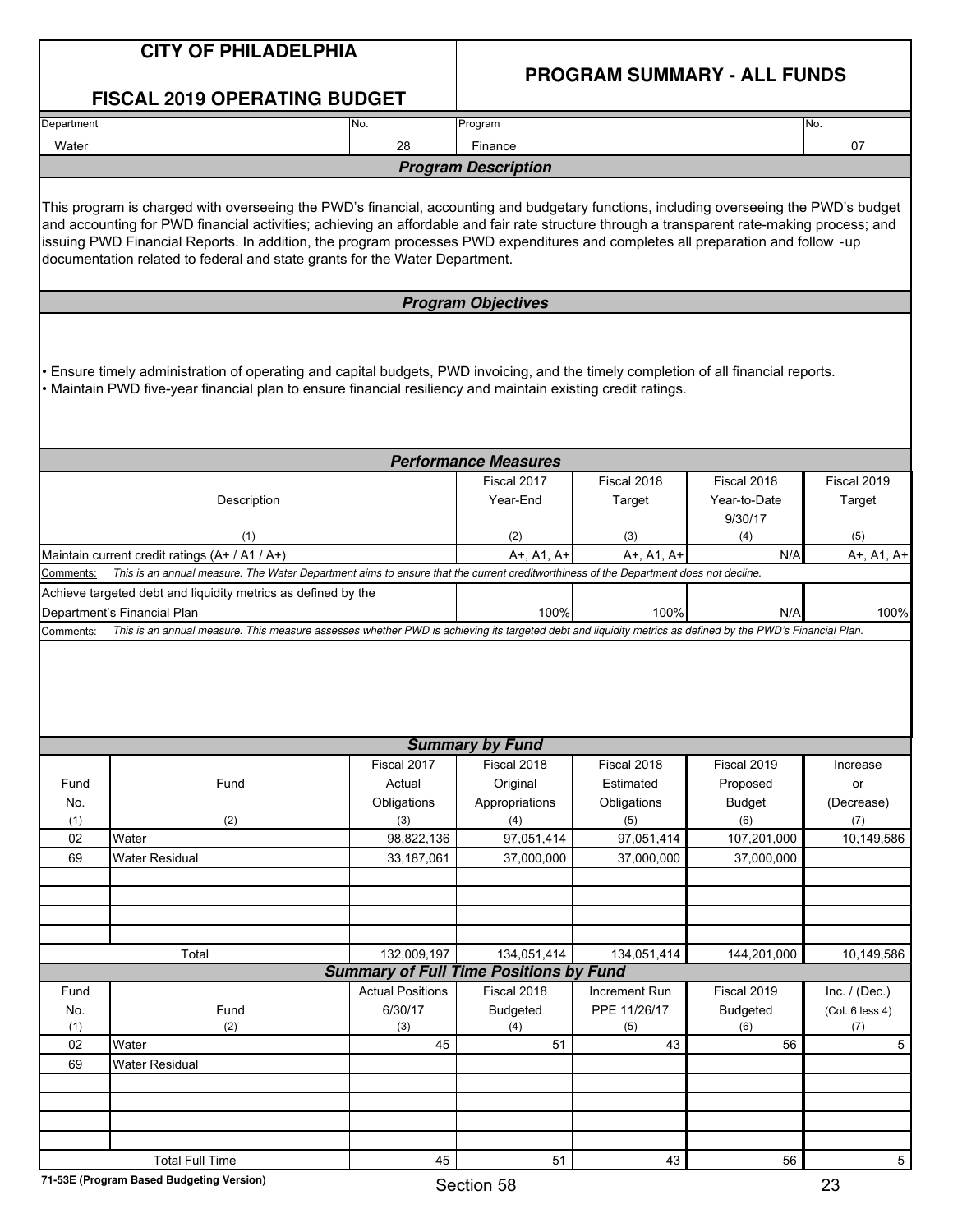#### **FISCAL 2019 OPERATING BUDGET**

## **PROGRAM SUMMARY - ALL FUNDS**

| Department   |                                    | No.         | Program                                             |                     |                 | No.                 |
|--------------|------------------------------------|-------------|-----------------------------------------------------|---------------------|-----------------|---------------------|
| Water        |                                    | 28          | Finance                                             |                     |                 | 07                  |
|              |                                    |             | <b>Selected Associated Non-Tax Revenues by Fund</b> |                     |                 |                     |
|              |                                    | Fiscal 2017 | Fiscal 2018                                         | Fiscal 2018         | Fiscal 2019     | Increase            |
| Fund         | Fund                               | Actual      | Original                                            | Estimate            | Proposed        | or                  |
| No.          |                                    | Revenues    | <b>Budget</b>                                       |                     | <b>Budget</b>   | (Decrease)          |
| (1)          | (2)                                | (3)         | (4)                                                 | (5)                 | (6)             | (7)                 |
| 02           | Water                              | 91,896,649  | 98,298,191                                          | 98,298,191          | 80,021,562      | (18, 276, 629)      |
| 69           | <b>Water Residual</b>              | 33,312,117  | 37,050,000                                          | 37,050,000          | 37,050,000      |                     |
|              |                                    |             |                                                     |                     |                 |                     |
|              |                                    |             |                                                     |                     |                 |                     |
|              |                                    |             | <b>Selected Associated Capital Projects</b>         |                     |                 |                     |
| Dept.        |                                    | Carry       | Fiscal 2018                                         | Fiscal 2018         | Fiscal 2019     | Fiscal 2019         |
| Where        | Description                        | Forward     | Original Approp.                                    | Original Approp.    | Proposed Budget | Proposed Bdgt       |
| Appropriated |                                    |             | (GO Only)                                           | (All Other Sources) | (GO Only)       | (All Other Sources) |
| (1)          | (2)                                | (3)         | (4)                                                 | (5)                 | (6)             | (7)                 |
|              |                                    |             |                                                     |                     |                 |                     |
|              |                                    |             |                                                     |                     |                 |                     |
|              |                                    |             |                                                     |                     |                 |                     |
|              |                                    |             |                                                     |                     |                 |                     |
|              |                                    |             |                                                     |                     |                 |                     |
|              |                                    |             |                                                     |                     |                 |                     |
|              |                                    |             |                                                     |                     |                 |                     |
|              |                                    |             |                                                     |                     |                 |                     |
|              |                                    |             |                                                     |                     |                 |                     |
|              |                                    |             |                                                     |                     |                 |                     |
|              |                                    |             |                                                     |                     |                 |                     |
|              |                                    |             |                                                     |                     |                 |                     |
|              |                                    |             |                                                     |                     |                 |                     |
|              |                                    |             |                                                     |                     |                 |                     |
|              |                                    |             | <b>Selected Associated Operating Costs</b>          |                     |                 |                     |
| Dept.        |                                    | Fiscal 2017 | Fiscal 2018                                         | Fiscal 2018         | Fiscal 2019     | Increase            |
| Where        | Description                        | Calculated  | Calculated                                          | Calculated          | Calculated      | or                  |
| Appropriated |                                    | Obligations | Appropriations                                      | Obligations         | <b>Budget</b>   | (Decrease)          |
| (1)          | (2)                                | (3)         | (4)                                                 | (5)                 | (6)             | (7)                 |
| Finance      | Employee Benefits - Civilian       | 1,137,517   | 1,269,695                                           | 1,269,695           | 1,344,188       | 74,493              |
| Finance      | <b>Employee Benefits - Uniform</b> |             |                                                     |                     |                 |                     |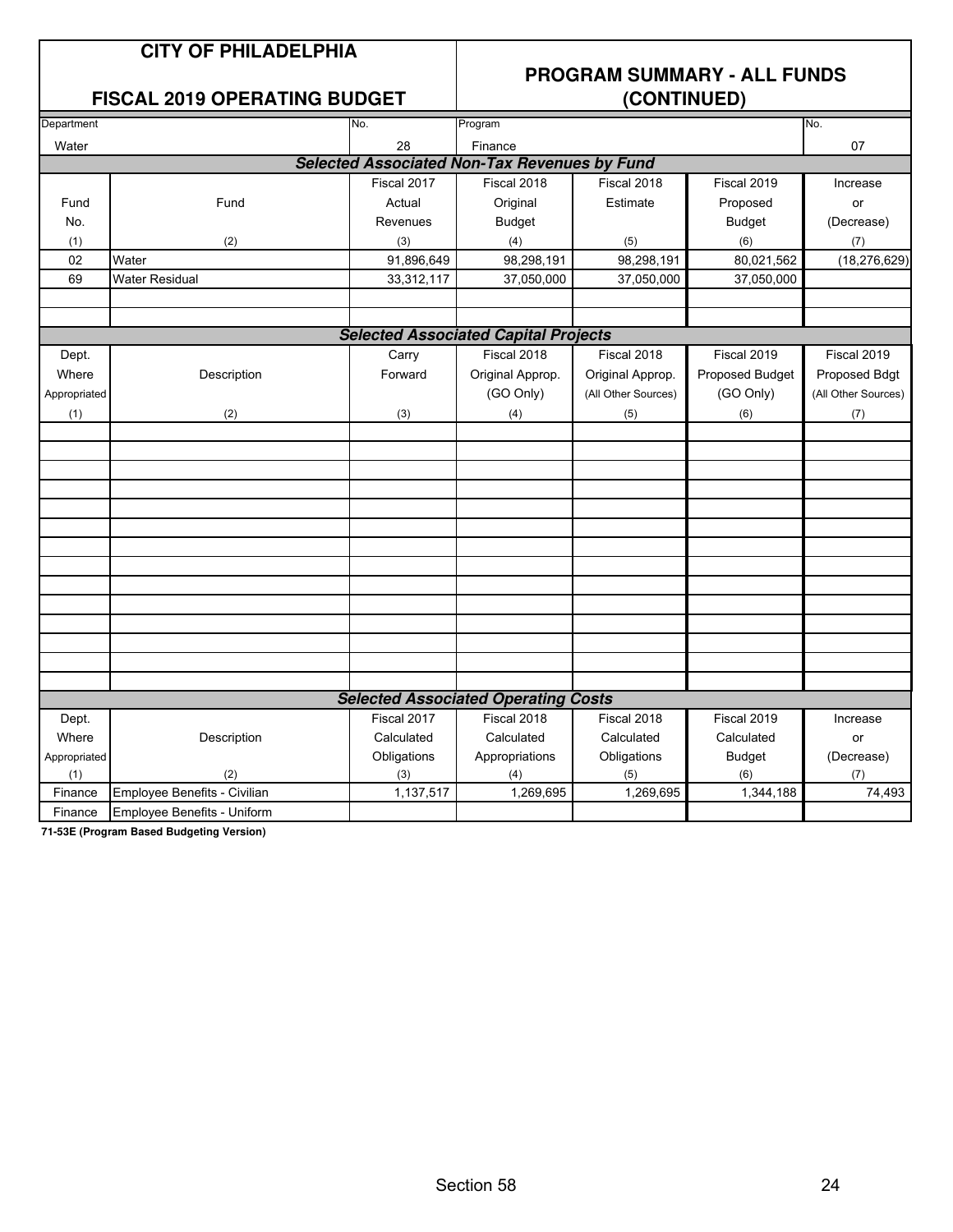#### **PROGRAM SUMMARY**

## **FISCAL 2019 OPERATING BUDGET**

| Department         |                                      | No.                                                 | Program                     |              |                 | No.            |
|--------------------|--------------------------------------|-----------------------------------------------------|-----------------------------|--------------|-----------------|----------------|
| Water              |                                      | 28                                                  | Finance                     |              |                 | 07             |
| Fund               |                                      | No.                                                 |                             |              |                 |                |
| Water              |                                      | 02                                                  |                             |              |                 |                |
|                    |                                      |                                                     | <b>Summary by Class</b>     |              |                 |                |
|                    |                                      | Fiscal 2017                                         | Fiscal 2018                 | Fiscal 2018  | Fiscal 2019     | Increase       |
| Class              | Description                          | Actual                                              | Original                    | Estimated    | Proposed        | or             |
|                    |                                      | Obligations                                         | Appropriations              | Obligations  | <b>Budget</b>   | (Decrease)     |
| (1)                | (2)                                  | (3)                                                 | (4)                         | (5)          | (6)             | (7)            |
| 100                | <b>Employee Compensation</b>         |                                                     |                             |              |                 |                |
| a)                 | <b>Personal Services</b>             | 2,725,589                                           | 3,051,659                   | 3,051,659    | 3,219,000       | 167,341        |
| b)                 | <b>Employee Benefits</b>             |                                                     |                             |              |                 |                |
| 200                | Purchase of Services                 | 23,384,056                                          | 22,886,650                  | 22,886,650   | 32,865,000      | 9,978,350      |
| 300                | Materials and Supplies               | 60,298                                              | 96,305                      | 96,305       | 65,000          | (31, 305)      |
| 400                | Equipment                            |                                                     | 16,800                      | 16,800       | 42,000          | 25.200         |
| 500                | Contributions, Indemnities and Taxes | 6,952,193                                           |                             |              | 10,000          | 10,000         |
| 700                | <b>Debt Service</b>                  |                                                     |                             |              |                 |                |
| 800                | Payments to Other Funds              | 65,700,000                                          | 71,000,000                  | 71,000,000   | 71,000,000      |                |
| 900                | Advances and Misc. Payments          |                                                     |                             |              |                 |                |
|                    | Total                                | 98,822,136                                          | 97,051,414                  | 97,051,414   | 107,201,000     | 10,149,586     |
|                    |                                      |                                                     | <b>Summary of Positions</b> |              |                 |                |
|                    |                                      | Actual                                              | Fiscal 2018                 | Increment    | Fiscal 2019     | Increase       |
|                    |                                      | Positions                                           | <b>Budgeted</b>             | Run          | <b>Budgeted</b> | or             |
| Code               | Category                             | 6/30/17                                             | Positions                   | PPE 11/26/17 | Positions       | (Decrease)     |
| (1)                | (2)                                  | (3)                                                 | (4)                         | (5)          | (6)             | (7)            |
| 101                | Full Time - Civilian                 | 45                                                  | 51                          | 43           | 56              | 5              |
| 105                | Full Time - Uniform                  |                                                     |                             |              |                 |                |
|                    | Total                                | 45                                                  | 51                          | 43           | 56              | 5              |
|                    |                                      | <b>Selected Associated Non-Tax Revenues by Type</b> |                             |              |                 |                |
|                    |                                      | Fiscal 2017                                         | Fiscal 2018                 | Fiscal 2018  | Fiscal 2019     | Increase       |
|                    | Description                          | Actual                                              | Original                    | Estimate     | Proposed        | or             |
|                    |                                      | Revenues                                            | <b>Budget</b>               |              | <b>Budget</b>   | (Decrease)     |
|                    | (1)                                  | (2)                                                 | (3)                         | (4)          | (5)             | (6)            |
| Local              |                                      | 91,103,547                                          | 97,298,191                  | 97,298,191   | 79,021,562      | (18, 276, 629) |
| Federal            |                                      |                                                     |                             |              |                 |                |
| <b>State</b>       |                                      |                                                     |                             |              |                 |                |
|                    | <b>Other Governments</b>             | 793,102                                             | 1,000,000                   | 1,000,000    | 1,000,000       |                |
| <b>Other Funds</b> |                                      |                                                     |                             |              |                 |                |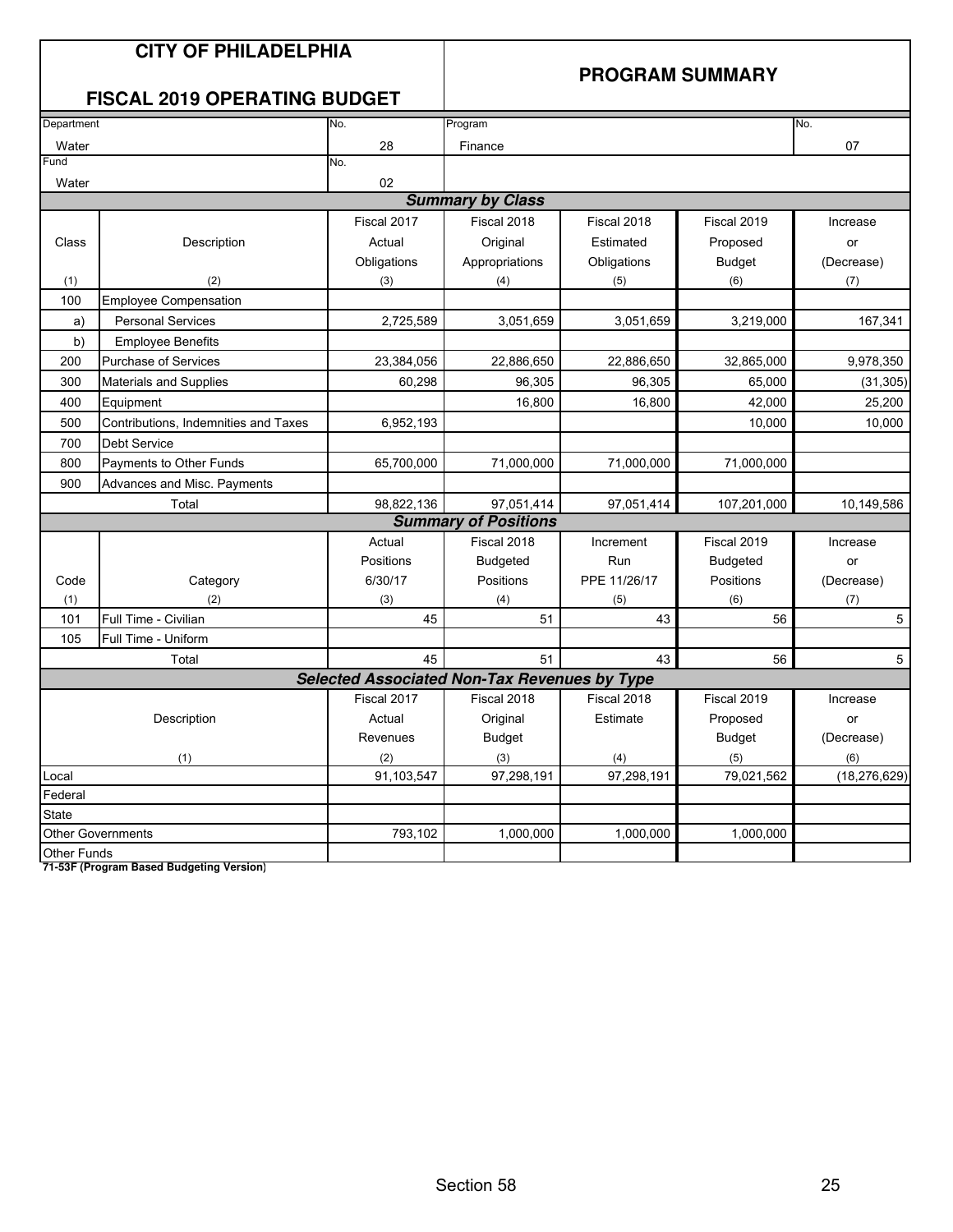# **LIST OF POSITIONS**

|            |                  | <b>FISCAL 2019 OPERATING BUDGET</b>                                             |                         |                |                         | <b>BY PROGRAM</b> |                 |           |              |
|------------|------------------|---------------------------------------------------------------------------------|-------------------------|----------------|-------------------------|-------------------|-----------------|-----------|--------------|
| Department |                  |                                                                                 |                         | No.            | Program                 |                   |                 |           | No.          |
| Water      |                  |                                                                                 |                         | 28             | Finance                 |                   |                 |           | 07           |
| Fund       |                  |                                                                                 |                         | No.            |                         |                   |                 |           |              |
| Water      |                  |                                                                                 |                         | 02             |                         |                   |                 |           |              |
|            |                  |                                                                                 |                         | Fiscal         | Fiscal                  |                   | Fiscal          |           | Increase     |
|            |                  |                                                                                 | Salary                  | 2017           | 2018                    | Increment         | 2019            | Annual    | (Decrease)   |
| Line       | Class            | Title                                                                           | Range                   | Actual Pos.    | <b>Budgeted</b>         | Run-PPE           | <b>Budgeted</b> | Salary    | (Col. 8      |
| No.        | Code             |                                                                                 | (in dollars)            | 6/30/17        | Positions               | 11/26/17          | Positions       | 7/1/18    | less Col. 6) |
| (1)        | (2)              | (3)                                                                             | (4)                     | (5)            | (6)                     | (7)               | (8)             | (9)       | (10)         |
|            |                  | <b>FINANCIAL &amp; RATE ANALYSIS</b>                                            |                         |                |                         |                   |                 |           |              |
| 1          | 1B10             | <b>Account Clerk</b>                                                            | 36,332-39,539           | 2              | $\overline{\mathbf{c}}$ |                   |                 |           | (2)          |
| 2          | 2F22             | Research and Information Analyst 2                                              | 50,606-65,058           |                |                         |                   | 2               | 130,116   | 2            |
| 3          | 2A05             | Accountant/Rev. Examiner/Contr. Auditor Trainee                                 | 40,231-45,260           |                |                         | 1                 | 1               | 42,744    |              |
| 4          | 2L32             | Administrative Specialist 2-Non Confidential                                    | 48,116-61,866           | 2              | 2                       | 1                 |                 | 53,268    | (1)          |
| 5          | 2L31             | Administrative Specialist I-Non Confidential                                    | 37,764-48,548           |                |                         | 1                 |                 |           |              |
| 6          | 2L01             | Administrative Technician                                                       | 33,277-42,793           | 1              |                         | 1                 | 1               | 44,018    |              |
| 7          |                  | A512 Assistant Deputy Commissioner                                              | 142,526-154,500         |                |                         |                   |                 | 154,500   |              |
| 8          |                  | A398 Assistant Managing Director                                                | 79,000                  | 1              |                         |                   |                 |           |              |
| 9          |                  | 2C06 Budget Officer II                                                          | 62,578-80,457           | 1              |                         | 1                 | 1               | 82,082    |              |
| 10         | 2A67             | <b>Contract Audit Supervisor</b>                                                | 62,578-80,457           | 1              | 1                       |                   |                 |           | (1)          |
| 11         | 2F69             | <b>Contract Coordinator</b>                                                     | 54,941-70,622           | 1              | 1                       |                   |                 |           | (1)          |
| 12         | 2A19             | Departmental Accounting Systems Specialist                                      | 48,116-61,866           | 1              | 1                       | 1                 | 1               | 57,569    |              |
| 13         | 2E08             | Departmental Procurement Specialist                                             | 41,652-53,556           | $\overline{2}$ | 3                       | 2                 | 3               | 164,943   |              |
| 14         | D <sub>250</sub> | Deputy Commissioner-Finance                                                     | 116,133-168,920         | 1              |                         | 1                 |                 | 155,250   |              |
| 15         | 2L18             | <b>Executive Assistant</b>                                                      | 62,578-80,457           | 1              |                         | 2                 |                 | 80,877    |              |
| 16         | 2F26             | <b>Fiscal Analyst 2</b>                                                         | 54,941-70,622           |                |                         |                   | 2               | 141,244   | 1            |
| 17         | 2F08             | Management Analyst 3                                                            | 62,578-80,457           |                |                         |                   |                 |           | (1)          |
| 18         | 2L03             | <b>Management Trainee</b>                                                       | 35,099-45,126           |                |                         |                   | 2               | 90,252    | $\mathbf{1}$ |
| 19         | 2E07             | <b>Procurement Specification Analyst</b>                                        | 48,116-61,866           |                |                         | 1                 | 1               | 63,491    |              |
| 20         | 2F33             | <b>Utility Financial Analyst</b>                                                | 50,606-65,058           |                |                         | 2                 | 2               | 131,733   |              |
| 21<br>22   | 2A50<br>2F34     | <b>Utility Financial Services Manager</b>                                       | 79,754-102,541          | 1              | 1<br>$\overline{2}$     | 1                 | 1<br>3          | 103,166   |              |
| 23         |                  | <b>Utility Financial Services Supervisor</b><br>W040 Wage Compliance Supervisor | 67,091-86,256<br>47,500 | 3<br>1         |                         | 3                 |                 | 258,447   | 1            |
|            |                  |                                                                                 |                         | 20             | 23                      | 18                | 24              | 1,753,700 | $\mathbf{1}$ |
|            |                  | <b>ACCOUNTING</b>                                                               |                         |                |                         |                   |                 |           |              |
| 24         |                  | 1B10 Account Clerk                                                              | 36,332-39,539           | 8              | 9                       | 9                 | 13              | 499,950   | 4            |
| 25         |                  | 2A06 Accountant                                                                 | 40,637-52,251           | 2              | $\overline{2}$          | $\overline{c}$    | 1               | 51,214    | (1)          |
| 26         |                  | 2A05 Accountant/Rev. Examiner/Contr. Auditor Trainee                            | 40,231-45,260           |                |                         |                   |                 | 45,260    | 1            |
| 27         | 2A07             | <b>Accounting Supervisor</b>                                                    | 51,871-66,683           |                | 1                       | 1                 | 1               | 59,284    |              |
| 28         |                  | 2A08 Accounting Transactions Supervisor                                         | 58,456-75,151           | 2              | 2                       | 1                 | 2               | 152,352   |              |
| 29         |                  | 2L10 Administrative Assistant-Non Confidential                                  | 37,764-48,548           | 1              | 1                       |                   | 1               | 50,173    |              |
| 30         |                  | A512 Assistant Deputy Commissioner                                              | 120,000                 | 1              | 1                       | 1                 | 1               | 120,000   |              |
| 31         |                  | 1A04 Clerk 3                                                                    | 38,634-42,156           | 4              | 4                       | 4                 | 5               | 216,260   | 1            |
| 32         | 1A12             | Clerk Typist 2 (OAR)                                                            | 32,688-35,342           | 1              | 1                       | 1                 | 1               | 34,662    |              |
| 33         |                  | 1B29 Contract Clerk                                                             | 44,891-49,386           |                | 1                       |                   | 1               | 48,181    |              |
| 34         | 2A19             | Departmental Accounting Systems Specialist                                      | 48,116-61,866           | 2              | 2                       | 2                 | 2               | 126,132   |              |
| 35         | 2E08             | Departmental Procurement Specialist                                             | 41,652-53,556           | 1              |                         | 1                 |                 |           |              |
| 36         | 2A33             | <b>Fiscal Officer</b>                                                           | 71,597-92,059           | 1              | 1                       | 1                 | 1               | 93,284    |              |
| 37         | 1B28             | Payroll and Investigations Supervisor                                           | 43,296-55,668           | 1              | 1                       | 1                 |                 | 57,210    |              |
| 38         | 2F33             | <b>Utility Financial Analyst</b>                                                | 50,606-65,058           | 1              | 1                       |                   |                 |           | (1)          |
| 39         |                  | 2A50 Utility Financial Services Manager                                         | 79,754-102,541          |                | 1                       | 1                 | 1               | 103,766   |              |
|            |                  |                                                                                 |                         | 25             | 28                      | 25                | 32              | 1,657,727 | 4            |
|            |                  |                                                                                 |                         |                |                         |                   |                 |           |              |
|            |                  | Program Total                                                                   |                         | 45             | 51                      | 43                | 56              | 3,411,427 | 5            |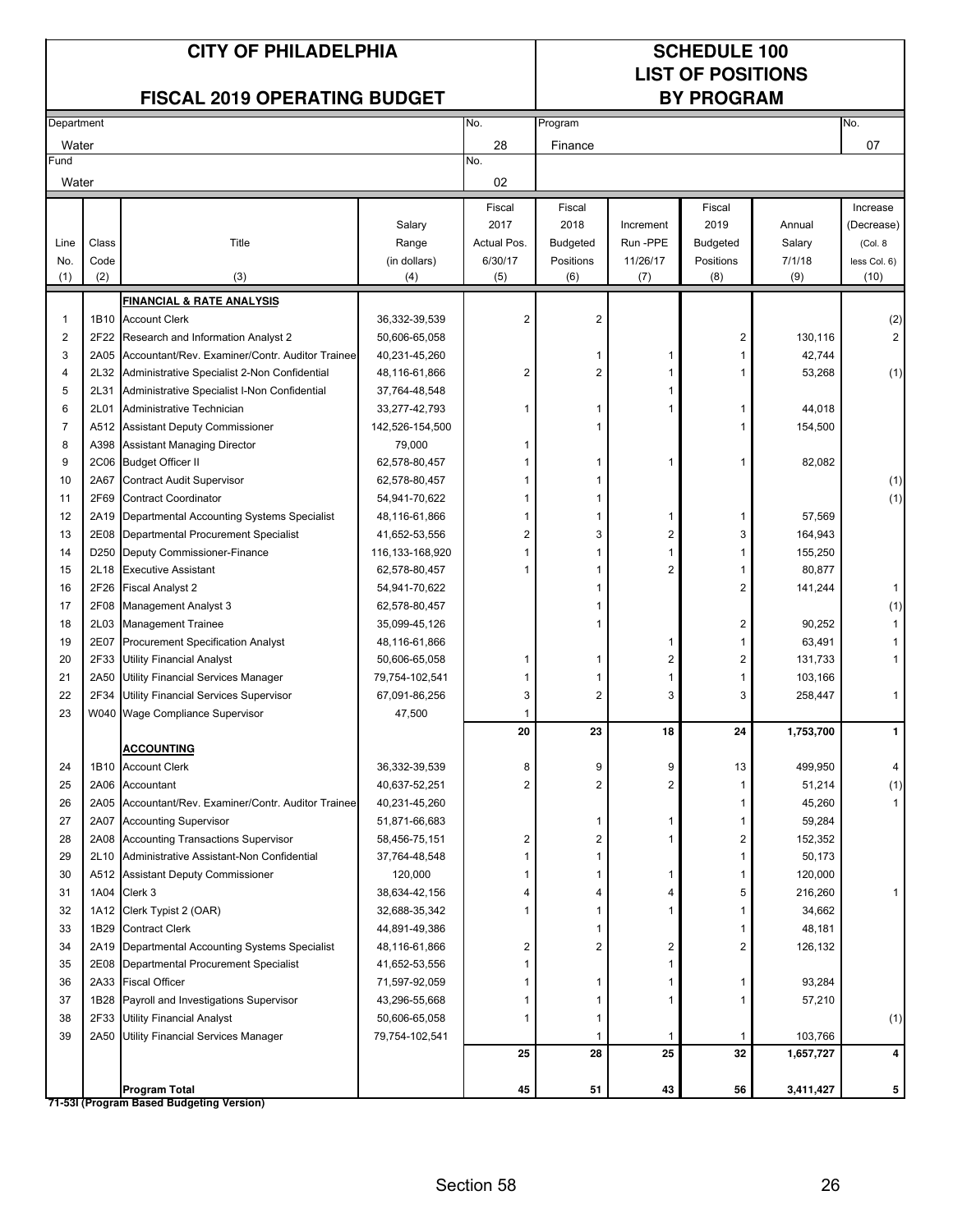|                    |                                 | <b>CITY OF PHILADELPHIA</b><br><b>FISCAL 2019 OPERATING BUDGET</b>                               |           |                             |                                        |                                                 | <b>SCHEDULE 100</b><br><b>LIST OF POSITIONS</b><br><b>BY PROGRAM</b> |                                          |                                                       |                                                  |                                                   |
|--------------------|---------------------------------|--------------------------------------------------------------------------------------------------|-----------|-----------------------------|----------------------------------------|-------------------------------------------------|----------------------------------------------------------------------|------------------------------------------|-------------------------------------------------------|--------------------------------------------------|---------------------------------------------------|
| Department         |                                 |                                                                                                  |           |                             | No.                                    | Program                                         |                                                                      |                                          |                                                       |                                                  | No.                                               |
| Water              |                                 |                                                                                                  |           |                             | 28                                     | Finance                                         |                                                                      |                                          |                                                       |                                                  | 07                                                |
| Fund               |                                 |                                                                                                  |           |                             | No.                                    |                                                 |                                                                      |                                          |                                                       |                                                  |                                                   |
| Water              |                                 |                                                                                                  |           |                             | 02                                     |                                                 |                                                                      |                                          |                                                       |                                                  |                                                   |
| Line<br>No.<br>(1) | Class<br>Code<br>(2)            | Title<br>(3)                                                                                     |           |                             | Salary<br>Range<br>(in dollars)<br>(4) | Fiscal<br>2017<br>Actual Pos.<br>6/30/17<br>(5) | Fiscal<br>2018<br><b>Budgeted</b><br>Positions<br>(6)                | Increment<br>Run -PPE<br>11/26/17<br>(7) | Fiscal<br>2019<br><b>Budgeted</b><br>Positions<br>(8) | Annual<br>Salary<br>7/1/18<br>(9)                | Inc.<br>(Dec.)<br>(Col. 8<br>less Col. 6)<br>(10) |
|                    | 101<br>121<br>161<br>100<br>181 | <b>Total Full Time</b><br>Temporary<br>Regular Overtime<br>Lump Sum Separation Payments<br>Shift |           |                             |                                        | 45                                              | 51                                                                   | 43                                       | 56                                                    | 3,411,427<br>50,000<br>70,000<br>15,000<br>1,000 | 5                                                 |
|                    |                                 | <b>Total Gross Requirements</b>                                                                  |           |                             |                                        | 45                                              | 51                                                                   | 43                                       | 56                                                    | 3,547,427                                        | 5                                                 |
|                    |                                 | Plus: Earned Increment                                                                           |           |                             |                                        |                                                 |                                                                      |                                          |                                                       | 20,784                                           |                                                   |
|                    |                                 | Plus: Longevity                                                                                  |           |                             |                                        |                                                 |                                                                      |                                          |                                                       | 1,239                                            |                                                   |
|                    |                                 | Less: (Vacancy Allowance)                                                                        |           |                             |                                        |                                                 |                                                                      |                                          |                                                       | (350, 450)                                       |                                                   |
|                    |                                 |                                                                                                  |           | <b>Total Budget Request</b> |                                        |                                                 |                                                                      |                                          |                                                       | 3,219,000                                        |                                                   |
|                    |                                 |                                                                                                  |           |                             | <b>Summary of Personal Services</b>    |                                                 |                                                                      |                                          |                                                       |                                                  |                                                   |
|                    |                                 |                                                                                                  |           | Fiscal 2017                 |                                        | Fiscal 2018                                     |                                                                      |                                          | Fiscal 2019                                           | Inc. $/$ (Dec.)                                  | Inc. $/$ (Dec.)                                   |
| Line               |                                 |                                                                                                  | Actual    | Actual                      | Budgeted                               | Estimated                                       | Increment                                                            | Budgeted                                 | Department                                            | in Require.                                      | in Bud. Pos.                                      |
| No.                |                                 | Category                                                                                         | Positions | Obligations                 | Positions                              | Obligations                                     | Run -PPE                                                             | Positions                                | Request                                               | (Col.9                                           | (Col. 8                                           |
|                    |                                 |                                                                                                  | 6/30/17   |                             |                                        |                                                 | 11/26/17                                                             |                                          |                                                       | less Col. 6)                                     | less Col. 5)                                      |
| (1)                |                                 | (2)                                                                                              | (3)       | (4)                         | (5)                                    | (6)                                             | (7)                                                                  | (8)                                      | (9)                                                   | (10)                                             | (11)                                              |
| $\mathbf{1}$       | Lump Sum                        |                                                                                                  |           | 8,268                       |                                        | 15,000                                          |                                                                      |                                          | 15,000                                                |                                                  |                                                   |
| $\overline{2}$     |                                 | Full Time - Civilian                                                                             | 45        | 2,608,984                   | 51                                     | 2,912,144                                       | 43                                                                   | 56                                       | 3,083,000                                             | 170,856                                          | $5\phantom{.0}$                                   |
| 3                  |                                 | Full Time - Uniform                                                                              |           |                             |                                        |                                                 |                                                                      |                                          |                                                       |                                                  |                                                   |
| $\overline{4}$     |                                 | Bonus, Gross Adj.                                                                                |           | 18,740                      |                                        |                                                 |                                                                      |                                          |                                                       |                                                  |                                                   |
| 5                  |                                 | PT, Temp/Seas, Bd, SCG                                                                           |           | 36,375                      |                                        | 50,000                                          |                                                                      |                                          | 50,000                                                |                                                  |                                                   |
| 6                  |                                 | Overtime - Civilian                                                                              |           | 53,214                      |                                        | 74,000                                          |                                                                      |                                          | 70,000                                                | (4,000)                                          |                                                   |
| $\overline{7}$     |                                 | Overtime - Uniform                                                                               |           |                             |                                        |                                                 |                                                                      |                                          |                                                       |                                                  |                                                   |
| 8                  |                                 | Holiday Overtime - Civilian                                                                      |           |                             |                                        |                                                 |                                                                      |                                          |                                                       |                                                  |                                                   |
| 9                  |                                 | Unused Uniform Leave                                                                             |           |                             |                                        |                                                 |                                                                      |                                          |                                                       |                                                  |                                                   |
| 10                 | Shift/Stress                    |                                                                                                  |           | 8                           |                                        | 515                                             |                                                                      |                                          | 1,000                                                 | 485                                              |                                                   |
| 11                 |                                 | H&L, IOD, LT-Sick                                                                                |           |                             |                                        |                                                 |                                                                      |                                          |                                                       |                                                  |                                                   |
| 12                 |                                 | Total                                                                                            | 45        | 2,725,589                   | 51                                     | 3,051,659                                       | 43                                                                   | 56                                       | 3,219,000                                             | 167,341                                          | 5 <sup>5</sup>                                    |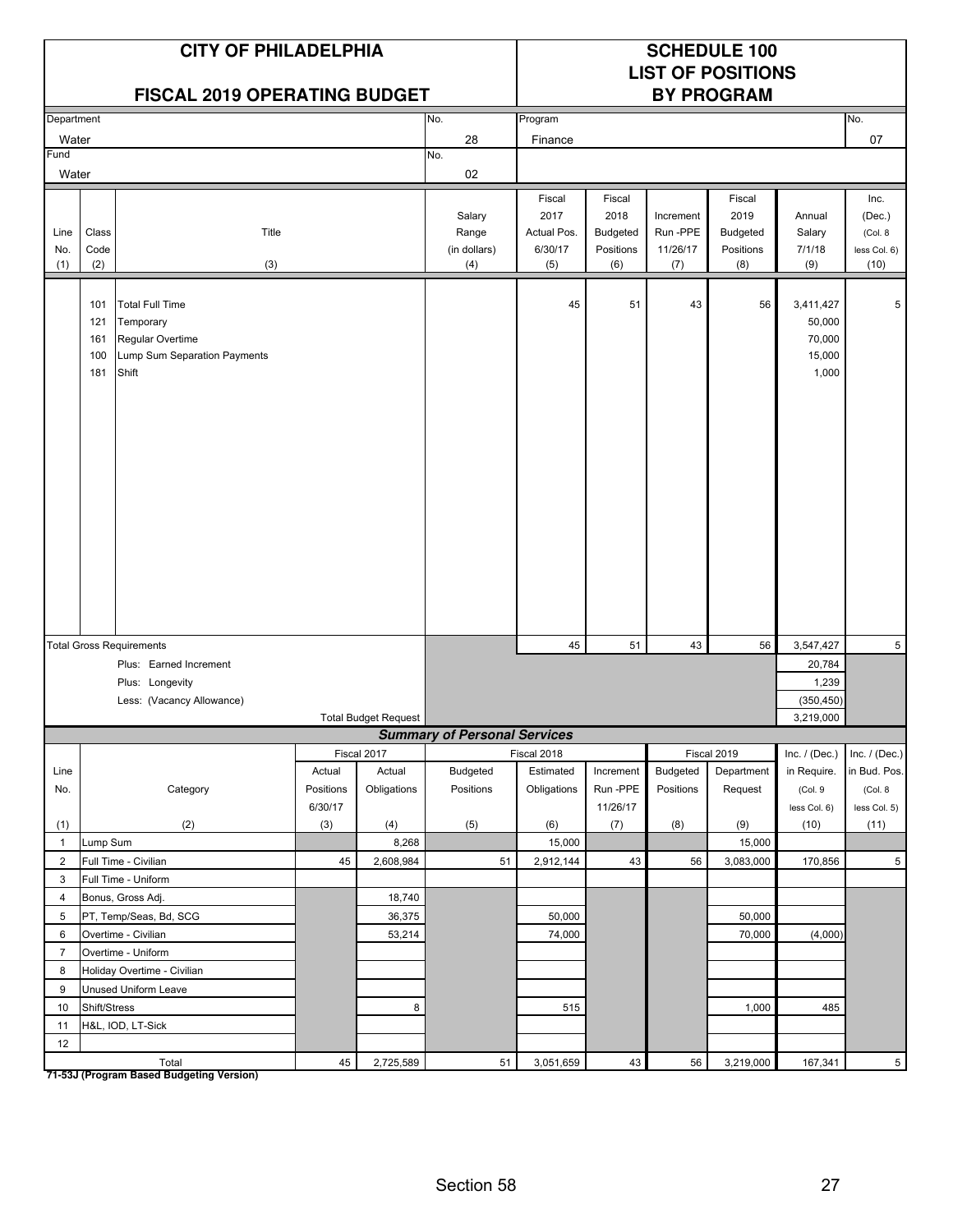# **PURCHASE OF SERVICES**

| Department |                                                          | No.         | Program                                    |             |              | No.        |
|------------|----------------------------------------------------------|-------------|--------------------------------------------|-------------|--------------|------------|
| Water      |                                                          | 28          | Finance                                    |             | 07           |            |
| Fund       |                                                          | No.         |                                            |             |              |            |
| Water      |                                                          | 02          |                                            |             |              |            |
|            |                                                          | Fiscal 2017 | Fiscal 2018                                | Fiscal 2018 | Fiscal 2019  | Increase   |
| Code       | Description                                              | Actual      | Original                                   | Estimated   | Departmental | or         |
|            |                                                          | Obligations | Appropriations                             | Obligations | Request      | (Decrease) |
| (1)        | (2)                                                      | (3)         | (4)                                        | (5)         | (6)          | (7)        |
|            |                                                          |             | <b>Schedule 200 - Purchase of Services</b> |             |              |            |
| 201        | Cleaning & Laundering                                    |             |                                            |             |              |            |
| 202        | <b>Janitorial Services</b>                               |             |                                            |             |              |            |
| 205        | Refuse, Garbage, Silt and Sludge Removal                 | 8,813       | 35,000                                     | 35,000      | 35,000       |            |
| 209        | Telephone & Communication                                |             |                                            |             |              |            |
| 210        | <b>Postal Services</b>                                   | 547         |                                            |             |              |            |
| 211        | Transportation                                           | 5,928       | 34,500                                     | 34,500      | 35,000       | 500        |
| 215        | Licenses, Permits & Inspection Charges                   | 625         | 5,000                                      | 5,000       | 100,000      | 95,000     |
| 216        | Commercial off the Shelf Software Licenses               |             |                                            |             |              |            |
| 220        | <b>Electric Current</b>                                  |             |                                            |             |              |            |
| 221        | <b>Gas Services</b>                                      |             |                                            |             |              |            |
| 222        | Steam for Heating                                        |             |                                            |             |              |            |
| 230        | Meals (non-travel) & Official Entertaining               |             |                                            |             |              |            |
| 231        | <b>Overtime Meals</b>                                    |             |                                            |             |              |            |
| 240        | <b>Advertising &amp; Promotional Activities</b>          |             |                                            |             |              |            |
| 250        | <b>Professional Services</b>                             | 22,377,865  | 21,399,000                                 | 21,399,000  | 31,304,000   | 9,905,000  |
| 251        | Professional Svcs. - Information Technology              | 80,118      |                                            |             |              |            |
| 252        | Accounting & Auditing Services                           | 10,000      | 75,000                                     | 75,000      | 70,000       | (5,000)    |
| 253        | Legal Services                                           | 385,513     | 570,000                                    | 570,000     | 570,000      |            |
| 254        |                                                          |             |                                            |             |              |            |
| 255        | Mental Health & Intellectual Disability Services<br>Dues | 1,335       | 5,100                                      | 5,100       |              | (5, 100)   |
|            |                                                          | 93,931      | 233,250                                    | 233,250     | 222,000      |            |
| 256        | Seminar & Training Sessions                              |             |                                            |             |              | (11, 250)  |
| 257        | Architectural & Engineering Services                     |             |                                            |             |              |            |
| 258        | <b>Court Reporters</b>                                   | 9,000       | 20,000                                     | 20,000      | 20,000       |            |
| 259        | <b>Arbitration Fees</b>                                  | 219,106     | 500,000                                    | 500,000     | 500,000      |            |
| 260        | Repair & Maintenance Charges                             | 169,741     | 3,800                                      | 3,800       | 3,000        | (800)      |
| 261        | Repaving, Repairing & Resurfacing Streets                |             |                                            |             |              |            |
| 262        | Demolition of Buildings                                  |             |                                            |             |              |            |
| 264        | Abatement of Nuisances                                   | 18,500      |                                            |             |              |            |
| 265        | Rehabilitation of Property                               |             |                                            |             |              |            |
| 266        | Maint. & Support - Comp. Hardware & Software             |             |                                            |             |              |            |
| 275        | Juror Fees                                               |             |                                            |             |              |            |
| 276        | Juror Expenses                                           |             |                                            |             |              |            |
| 277        | <b>Witness Fees</b>                                      |             |                                            |             |              |            |
| 280        | Insurance & Official Bonds                               |             |                                            |             |              |            |
| 282        | Lease Purchase - Computer Systems                        |             | 4,000                                      | 4,000       | 4,000        |            |
| 283        | Lease Purchase - Vehicles                                |             |                                            |             |              |            |
| 284        | Ground & Building Rental                                 |             |                                            |             |              |            |
| 285        | Rents - Other                                            | 3,034       | 2,000                                      | 2,000       | 2,000        |            |
| 286        | Rental of Parking Spaces                                 |             |                                            |             |              |            |
| 290        | Payments for Care of Individuals                         |             |                                            |             |              |            |
| 295        | <b>Imprest Advances</b>                                  |             |                                            |             |              |            |
| 298        | Payments for Burials & Graves                            |             |                                            |             |              |            |
| 299        | Other Expenses (not otherwise classified)                |             |                                            |             |              |            |
|            |                                                          |             |                                            |             |              |            |
|            |                                                          |             |                                            |             |              |            |
|            |                                                          | 23,384,056  | 22,886,650                                 | 22,886,650  | 32,865,000   | 9,978,350  |
|            | Total<br>71-53K (Program Based Budgeting Version)        |             |                                            |             |              |            |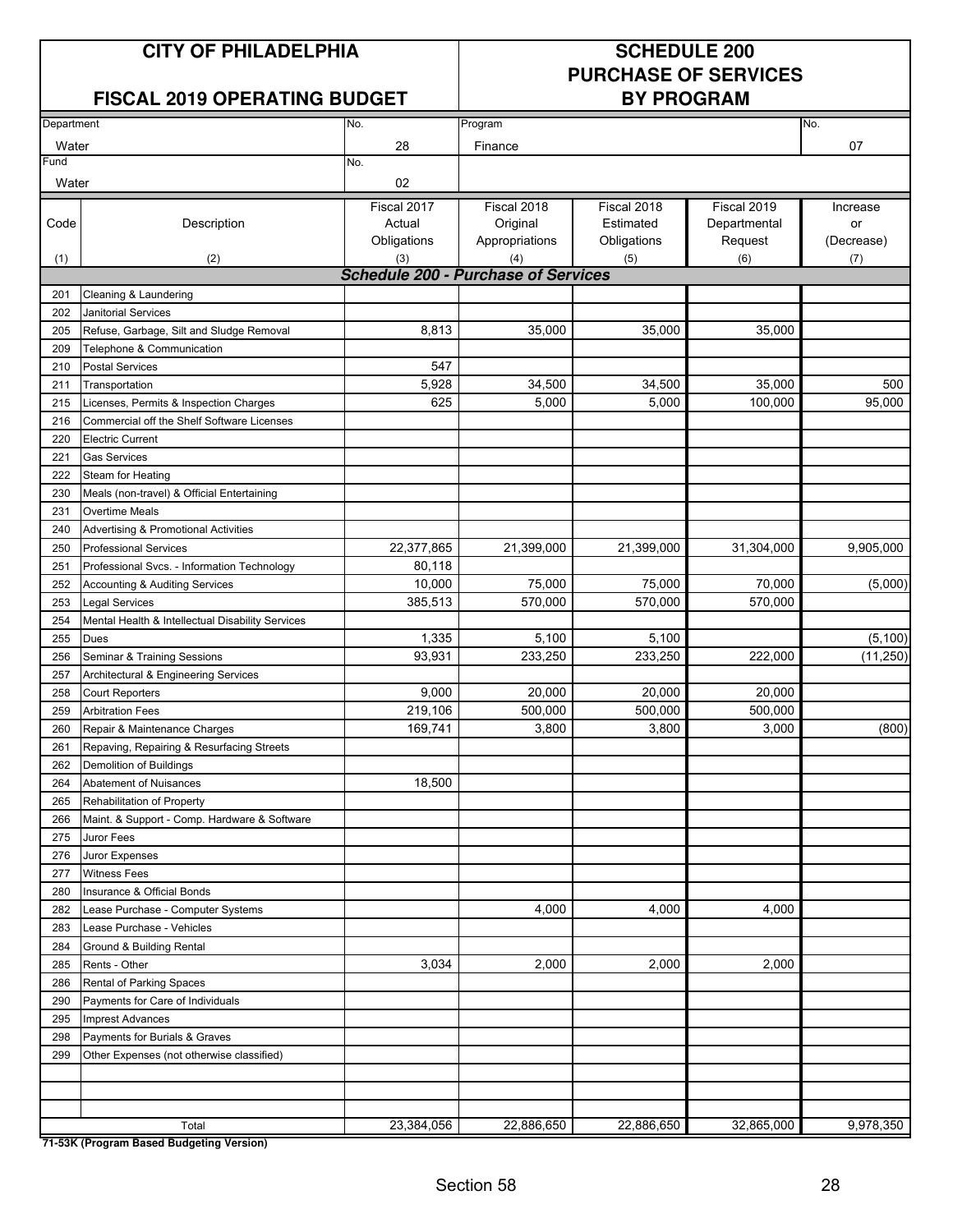#### **FISCAL 2019 OPERATING BUDGET BY PROGRAM**

## **CITY OF PHILADELPHIA SCHEDULE 300 - 400 MATERIALS, SUPPLIES & EQUIPMENT**

| Department |                                                       | No.                                            | Program                         |             |              | No.        |
|------------|-------------------------------------------------------|------------------------------------------------|---------------------------------|-------------|--------------|------------|
| Water      |                                                       | 28                                             | Finance                         |             |              | 07         |
| Fund       |                                                       | No.                                            |                                 |             |              |            |
| Water      |                                                       | 02                                             |                                 |             |              |            |
|            |                                                       | Fiscal 2017                                    | Fiscal 2018                     | Fiscal 2018 | Fiscal 2019  | Increase   |
| Code       | Description                                           | Actual                                         | Original                        | Estimated   | Departmental | or         |
|            |                                                       | Obligations                                    | Appropriations                  | Obligations | Request      | (Decrease) |
| (1)        | (2)                                                   | (3)                                            | (4)                             | (5)         | (6)          | (7)        |
|            |                                                       | <b>Schedule 300 - Materials &amp; Supplies</b> |                                 |             |              |            |
| 301        | Agricultural & Botanical                              |                                                |                                 |             |              |            |
| 302        | Animal, Livestock & Marine                            |                                                |                                 |             |              |            |
| 303        | Bakeshop, Dining Room & Kitchen                       |                                                |                                 |             |              |            |
| 304        | Books & Other Publications                            | 2,881                                          | 5,515                           | 5,515       | 6,000        | 485        |
| 305        | <b>Building &amp; Construction</b>                    | 225                                            |                                 |             |              |            |
| 306        | <b>Library Materials</b>                              |                                                |                                 |             |              |            |
| 307        | <b>Chemicals &amp; Gases</b>                          |                                                |                                 |             |              |            |
| 308        | Dry Goods, Notions & Wearing Apparel                  |                                                |                                 |             |              |            |
| 309        | Cordage & Fibers                                      |                                                |                                 |             |              |            |
| 310        | Electrical & Communication                            |                                                | 5,400                           | 5,400       | 5,000        | (400)      |
| 311        | General Equipment & Machinery                         | 1,636                                          | 5,000                           | 5,000       | 5,000        |            |
| 312        | Fire Fighting & Safety                                |                                                |                                 |             |              |            |
| 313        | Food                                                  |                                                |                                 |             |              |            |
| 314        | Fuel - Heating & Cooling                              |                                                |                                 |             |              |            |
| 316        | General Hardware & Minor Tools                        |                                                |                                 |             |              |            |
| 317        | Hospital & Laboratory                                 |                                                |                                 |             |              |            |
| 318        | Janitorial, Laundry & Household                       |                                                |                                 |             |              |            |
| 320        | Office Materials & Supplies                           | 5,945                                          | 63,060                          | 63,060      | 32,000       | (31,060)   |
| 322        | Small Power Tools & Hand Tools                        |                                                | 1,015                           | 1,015       | 1,000        | (15)       |
| 323        | Plumbing, AC & Space Heating                          |                                                |                                 |             |              |            |
| 324        | Precision, Photographic & Artists                     | 49,611                                         | 15,300                          | 15,300      | 15,000       | (300)      |
| 325        | Printing                                              |                                                | 1,015                           | 1,015       | 1,000        | (15)       |
| 326        | Recreational & Educational                            |                                                |                                 |             |              |            |
| 328        | Vehicle Parts & Accessories                           |                                                |                                 |             |              |            |
| 335        | Lubricants                                            |                                                |                                 |             |              |            |
| 340        | #2 Diesel Fuel                                        |                                                |                                 |             |              |            |
| 341        | Compressed Natural Gas (CNG)                          |                                                |                                 |             |              |            |
| 342        | Liquid Propane Gas (LPG)                              |                                                |                                 |             |              |            |
| 345        | Gasoline                                              |                                                |                                 |             |              |            |
| 399        | Other Materials & Supplies (not otherwise classified) |                                                |                                 |             |              |            |
|            |                                                       |                                                |                                 |             |              |            |
|            | Total                                                 | 60,298                                         | 96,305                          | 96,305      | 65,000       | (31, 305)  |
|            |                                                       |                                                | <b>Schedule 400 - Equipment</b> |             |              |            |
| 405        | Construction, Dredging & Conveying                    |                                                |                                 |             |              |            |
| 410        | Electrical, Lighting & Communications                 |                                                | 2,000                           | 2,000       | 2,000        |            |
| 411        | General Equipment & Machinery                         |                                                |                                 |             |              |            |
| 412        | Fire Fighting & Emergency                             |                                                |                                 |             |              |            |
| 417        | Hospital & Laboratory                                 |                                                |                                 |             |              |            |
| 420        | Office Equipment                                      |                                                | 9,500                           | 9,500       | 35,000       | 25,500     |
| 423        | Plumbing, AC & Space Heating                          |                                                |                                 |             |              |            |
| 424        | Precision, Photographic & Artists                     |                                                | 300                             | 300         |              | (300)      |
| 426        | Recreational & Educational                            |                                                |                                 |             |              |            |
| 427        | Computer Equipment & Peripherals                      |                                                |                                 |             |              |            |
| 428        | Vehicles                                              |                                                |                                 |             |              |            |
| 430        | Furniture & Furnishings                               |                                                | 5,000                           | 5,000       | 5,000        |            |
| 499        | Other Equipment (not otherwise classified)            |                                                |                                 |             |              |            |
|            |                                                       |                                                |                                 |             |              |            |
|            | Total                                                 |                                                | 16,800                          | 16,800      | 42,000       | 25,200     |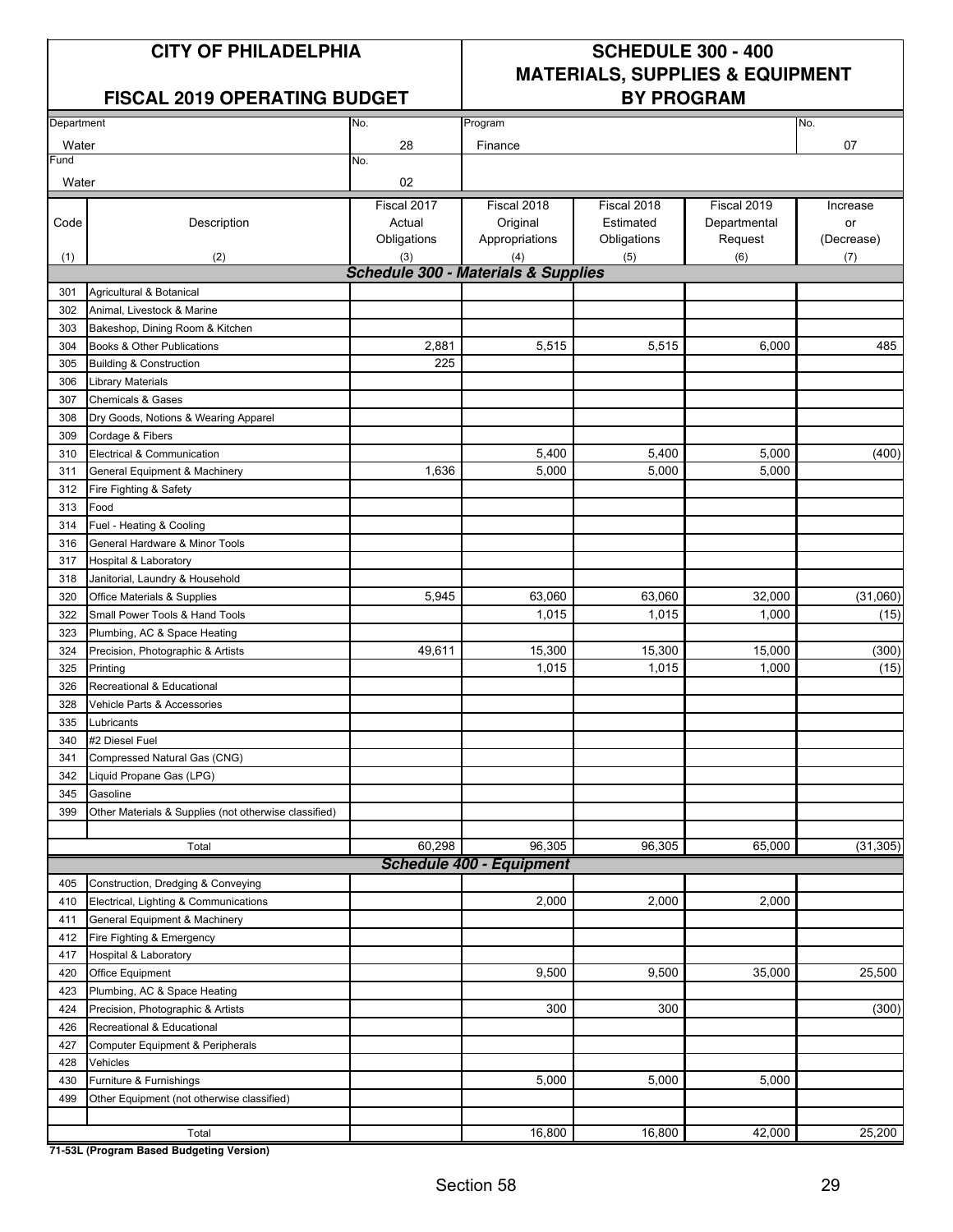#### **SCHEDULE 500 - 700 - 800 - 900 BY PROGRAM**

| <b>FISCAL 2019 OPERATING BUDGET</b> |  |  |
|-------------------------------------|--|--|
|-------------------------------------|--|--|

| Department |                                                                                              | No.         | Program                                           |                                                                 |              | No.        |
|------------|----------------------------------------------------------------------------------------------|-------------|---------------------------------------------------|-----------------------------------------------------------------|--------------|------------|
| Water      |                                                                                              | 28          | Finance                                           | 07                                                              |              |            |
| Fund       |                                                                                              | No.         |                                                   |                                                                 |              |            |
| Water      |                                                                                              | 02          |                                                   |                                                                 |              |            |
|            |                                                                                              | Fiscal 2017 | Fiscal 2018                                       | Fiscal 2018                                                     | Fiscal 2019  | Increase   |
| Code       | Description                                                                                  | Actual      | Original                                          | Estimated                                                       | Departmental | or         |
|            |                                                                                              | Obligations | Appropriations                                    | Obligations                                                     | Request      | (Decrease) |
| (1)        | (2)                                                                                          | (3)         | (4)                                               | (5)                                                             | (6)          | (7)        |
|            |                                                                                              |             | Schedule 500 - Contributions, Indemnities & Taxes |                                                                 |              |            |
| 501        | Celebrations                                                                                 |             |                                                   |                                                                 |              |            |
| 504        | <b>Meritorious Awards</b>                                                                    |             |                                                   |                                                                 |              |            |
| 505        | Contributions to Educational & Recreational Org.                                             |             |                                                   |                                                                 |              |            |
| 506        | Payments to Prisoners                                                                        |             |                                                   |                                                                 |              |            |
| 512        | Refunds                                                                                      |             |                                                   |                                                                 |              |            |
| 513        | Indemnities                                                                                  | 6,952,193   |                                                   |                                                                 |              |            |
| 515        | Taxes                                                                                        |             |                                                   |                                                                 |              |            |
| 517        | Contributions to Other Govt. Agencies and Non-Profit<br>Org. not Educational or Recreational |             |                                                   |                                                                 | 10,000       | 10,000     |
|            |                                                                                              |             |                                                   |                                                                 |              |            |
|            |                                                                                              |             |                                                   |                                                                 |              |            |
|            |                                                                                              |             |                                                   |                                                                 |              |            |
|            |                                                                                              |             |                                                   |                                                                 |              |            |
|            |                                                                                              |             |                                                   |                                                                 |              |            |
|            |                                                                                              |             |                                                   |                                                                 |              |            |
|            |                                                                                              |             |                                                   |                                                                 |              |            |
|            | Total                                                                                        | 6,952,193   |                                                   |                                                                 | 10,000       | 10,000     |
|            |                                                                                              |             | <b>Schedule 700 - Debt Services</b>               |                                                                 |              |            |
| 701        | Interest on City Debt - Long Term                                                            |             |                                                   |                                                                 |              |            |
| 702        | Principal Payments on City Debt - Long Term                                                  |             |                                                   |                                                                 |              |            |
| 703        | Interest on City Debt - Short Term                                                           |             |                                                   |                                                                 |              |            |
| 704        | Sinking Fund Reserve Payment                                                                 |             |                                                   |                                                                 |              |            |
| 705        | <b>Commitment Fee Expense</b>                                                                |             |                                                   |                                                                 |              |            |
| 706        | Arbitrage Payments                                                                           |             |                                                   |                                                                 |              |            |
|            |                                                                                              |             |                                                   |                                                                 |              |            |
|            |                                                                                              |             |                                                   |                                                                 |              |            |
|            | Total                                                                                        |             |                                                   |                                                                 |              |            |
|            |                                                                                              |             | <b>Schedule 800 - Payments to Other Funds</b>     |                                                                 |              |            |
| 801        | Payments to General Fund                                                                     | 14,020,602  | 11,000,000                                        | 11,000,000                                                      | 11,000,000   |            |
| 803        | Payments to Water Fund                                                                       |             |                                                   |                                                                 |              |            |
| 804        | Payments to Capital Projects Fund                                                            | 22,302,330  | 23,000,000                                        | 23,000,000                                                      | 23,000,000   |            |
| 805        | Payments to Special Funds                                                                    |             |                                                   |                                                                 |              |            |
| 806        | Payments to Bond Fund                                                                        |             |                                                   |                                                                 |              |            |
| 807        | Payments to Other Funds                                                                      |             |                                                   |                                                                 |              |            |
| 809        | Payments to Aviation Fund                                                                    |             |                                                   |                                                                 |              |            |
| 811        | Payments to Water Fund                                                                       | 29,377,068  | 37,000,000                                        | 37,000,000                                                      | 37,000,000   |            |
| 812        | Payments to Grants Revenue Fund                                                              |             |                                                   |                                                                 |              |            |
|            |                                                                                              |             |                                                   |                                                                 |              |            |
|            | Total                                                                                        | 65,700,000  | 71,000,000                                        | 71,000,000                                                      | 71,000,000   |            |
|            |                                                                                              |             |                                                   | <b>Schedule 900 - Advances and Other Miscellaneous Payments</b> |              |            |
| 901        | Advances to Create Working Capital Funds                                                     |             |                                                   |                                                                 |              |            |
| 902        | Miscellaneous Advances                                                                       |             |                                                   |                                                                 |              |            |
|            |                                                                                              |             |                                                   |                                                                 |              |            |
|            |                                                                                              |             |                                                   |                                                                 |              |            |
|            |                                                                                              |             |                                                   |                                                                 |              |            |
|            | Total<br>71-52M (Drogram Racod Rudgeting Vorsion)                                            |             |                                                   |                                                                 |              |            |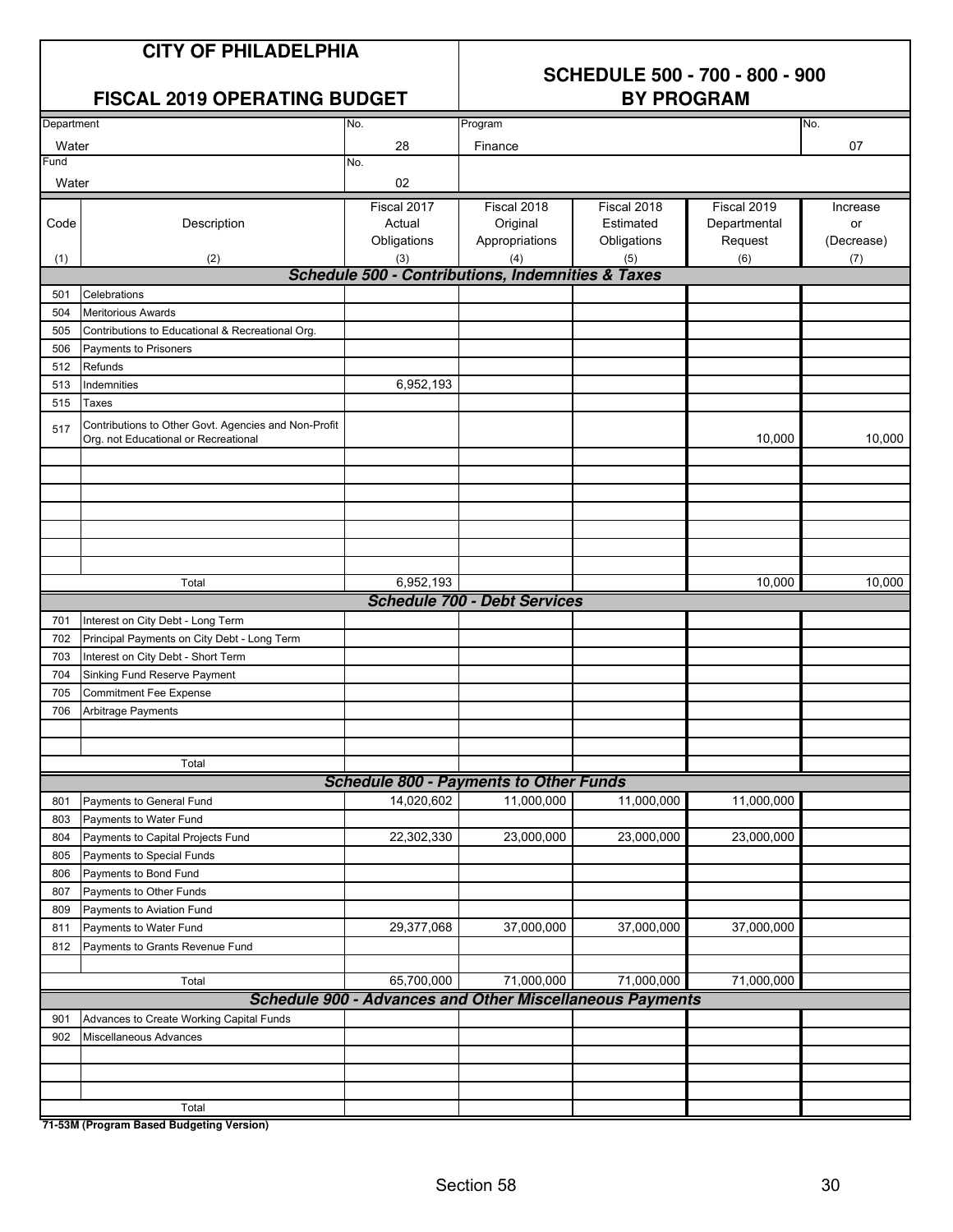#### **CITY OF PHILADELPHIA SUPPORTING DETAIL: PROFESSIONAL SERVICES AND** FISCAL 2019 OPERATING BUDGET **CARE OF INDIVIDUALS, BY PROGRAM**

| Department |                                               |             | No.<br>Program |               |             |                                             | No.                                |
|------------|-----------------------------------------------|-------------|----------------|---------------|-------------|---------------------------------------------|------------------------------------|
| Water      |                                               |             | 28             | Finance       |             |                                             | 07                                 |
| Fund       |                                               |             | No.            |               |             |                                             |                                    |
| Water      |                                               |             | 02             |               |             |                                             |                                    |
|            |                                               |             | Fiscal 2017    | Fiscal 2018   | Fiscal 2018 | Fiscal 2019                                 | Increase                           |
|            |                                               |             | Actual         | Original      | Estimated   | Department                                  | or                                 |
| Class      | Description                                   |             | Obligations    | Appropriation | Obligations | Request                                     | (Decrease)                         |
| (1)        | (2)                                           |             | (3)            | (4)           | (5)         | (6)                                         | (7)                                |
| 250s       | Professional Services (250-254, 257-259)      |             | 23,001,484     | 22,564,000    | 22.564.000  | 32,464,000                                  | 9,900,000                          |
|            |                                               |             |                |               |             |                                             |                                    |
| 290        | Payments for Care of Individuals              |             |                |               |             |                                             |                                    |
| Minor      | Name of Contractor                            | Fiscal 2017 | Fiscal 2018    | Fiscal 2018   | Fiscal 2019 | Describe purpose or scope of                |                                    |
| Object     | or Provider                                   | Actual      | Original       | Estimated     | Department  | service provided. Include, if               |                                    |
| Code       |                                               | Obligations | Appropriation  | Obligations   | Request     | applicable, unit cost of service.           |                                    |
| 250        | Acacia Financial Group                        | 25,000      | 50,000         | 75,000        | 75,000      | <b>Financial Advisor</b>                    |                                    |
| 250        | Black & Veatch (1520308)                      | 598,979     | 200,000        | 200,000       |             | Bond Feasibility Analysis, FCA              |                                    |
|            |                                               |             |                |               |             | Support and Wholesale Analysis              |                                    |
| 250        | Black & Veatch (1520308)                      |             |                | 1,522,000     |             | 1,522,000 Cost of Service, Bond Reports,    |                                    |
|            |                                               |             |                |               |             | <b>Wholesale Support</b>                    |                                    |
| 250        | Citigroup Global Markets (Direct Expenditure) | 22,636      |                |               |             | Remarketing Agent Fees - 1997b,             |                                    |
|            |                                               |             |                |               |             | Moved to TD Bank                            |                                    |
| 250        | City of Philadelphia                          | 11,053      |                |               |             | Reimbursement for Bank charges              |                                    |
| 250        | Clifton Larson Allen                          | 50,000      | 75,000         | 75,000        |             | 75,000 Internal Control                     |                                    |
| 250        | Eneroc INC / Direct Energy                    |             | 100,000        | 100,000       |             | 100,000 Energy Plan                         |                                    |
| 250        | Estrada Hinojosa and Oxford Advisors          | 25,000      | 25,000         |               |             | <b>Financial Advisor</b>                    |                                    |
| 250        | Fitch (Direct Expenditure)                    | 5,000       | 15,000         | 15,000        |             | 15,000 Rating Agency Surveillance Fees      |                                    |
| 250        | Hawkins Delafield & Wood LLP                  |             | 60,000         | 60,000        |             | 60,000 Invest. Portfolio Arbitrage Analyses |                                    |
| 250        | Iron Mountain (Direct Expenditure)            | 1,417       | 25,000         | 25,000        |             | 25,000 Document Management Support          |                                    |
| 250        | James O'Shaughnessy                           | 32,000      |                |               |             | <b>Accounting Services</b>                  |                                    |
| 250        | Milligan & Company (New Contract #)           |             |                |               |             | 100,000 General Accounting Assistance       |                                    |
| 250        | Moody's (Direct Expenditure)                  |             | 15,000         | 15,000        |             | 15,000 Rating Agency Surveillance Fees      |                                    |
| 250        | <b>PAID</b>                                   |             | 170,000        | 170,000       |             | 170,000 Public Affairs Program - Business   |                                    |
|            |                                               |             |                |               |             |                                             |                                    |
|            |                                               |             |                |               |             | Assistance Program                          |                                    |
| 250        | <b>PAID</b>                                   |             | 170,000        | 170,000       |             | 170,000 Public Affairs Program - GSI        |                                    |
|            |                                               |             |                |               |             | Soak-It-Up Adoption Program                 |                                    |
| 250        | <b>PAID</b>                                   | 17,064,621  | 15,000,000     | 15,000,000    |             | 25,000,000 Regulatory Compliance Program -  |                                    |
|            |                                               |             |                |               |             |                                             | Stormwater Management Includes     |
|            |                                               |             |                |               |             | Marcellus Shale Grant                       |                                    |
| 250        | <b>PFM Asset Management</b>                   | 35,000      |                |               |             | <b>Accounting Services</b>                  |                                    |
| 250        | PNC Bank (Direct Expenditure)                 | 167,420     | 180,000        | 180,000       |             | 180,000 Zip Check, On-line Fees (PWD Share) |                                    |
| 250        | Public Financial Management Inc.              | 94,228      | 150,000        | 200,000       |             | 200,000 Financial Advisor                   |                                    |
| 250        | Public Financial Management Inc.              | 75,000      | 50,000         |               |             | <b>Financial Advisor</b>                    |                                    |
| 250        | Raftelis Financial Consultants Inc.           |             | 100,000        | 100,000       |             | Management Audit, Implementation            |                                    |
|            |                                               |             |                |               |             | Work (b2 system)                            |                                    |
| 250        | Raftelis Financial Consultants Inc.           | 2,804,363   | 2,100,000      | 2,100,000     |             | 2,200,000 IWRAP Implementation Costs.       |                                    |
|            |                                               |             |                |               |             |                                             | Bond Engineering/Affordable Rates, |
|            |                                               |             |                |               |             | Reporting                                   |                                    |
| 250        | Review and Survey - Accounting Services (JO)  |             | 32,000         | 32,000        |             | Review and Survey - Accounting              |                                    |
|            |                                               |             |                |               |             | Services (JO)                               |                                    |
| 250        | S&P (Direct Expenditure)                      | 3,500       | 10,000         | 10,000        |             | 10,000 Rating Agency Surveillance Fees      |                                    |
| 250        | <b>SEPTA</b>                                  | 842,500     |                |               |             | Southern Depot Stormwater Refit             |                                    |
|            | Subtotal Class 250 (pg 1)                     | 21,857,716  | 18,527,000     | 20,049,000    | 29,917,000  |                                             |                                    |
|            |                                               |             |                |               |             |                                             |                                    |
|            |                                               |             |                |               |             |                                             |                                    |
|            |                                               |             |                |               |             |                                             |                                    |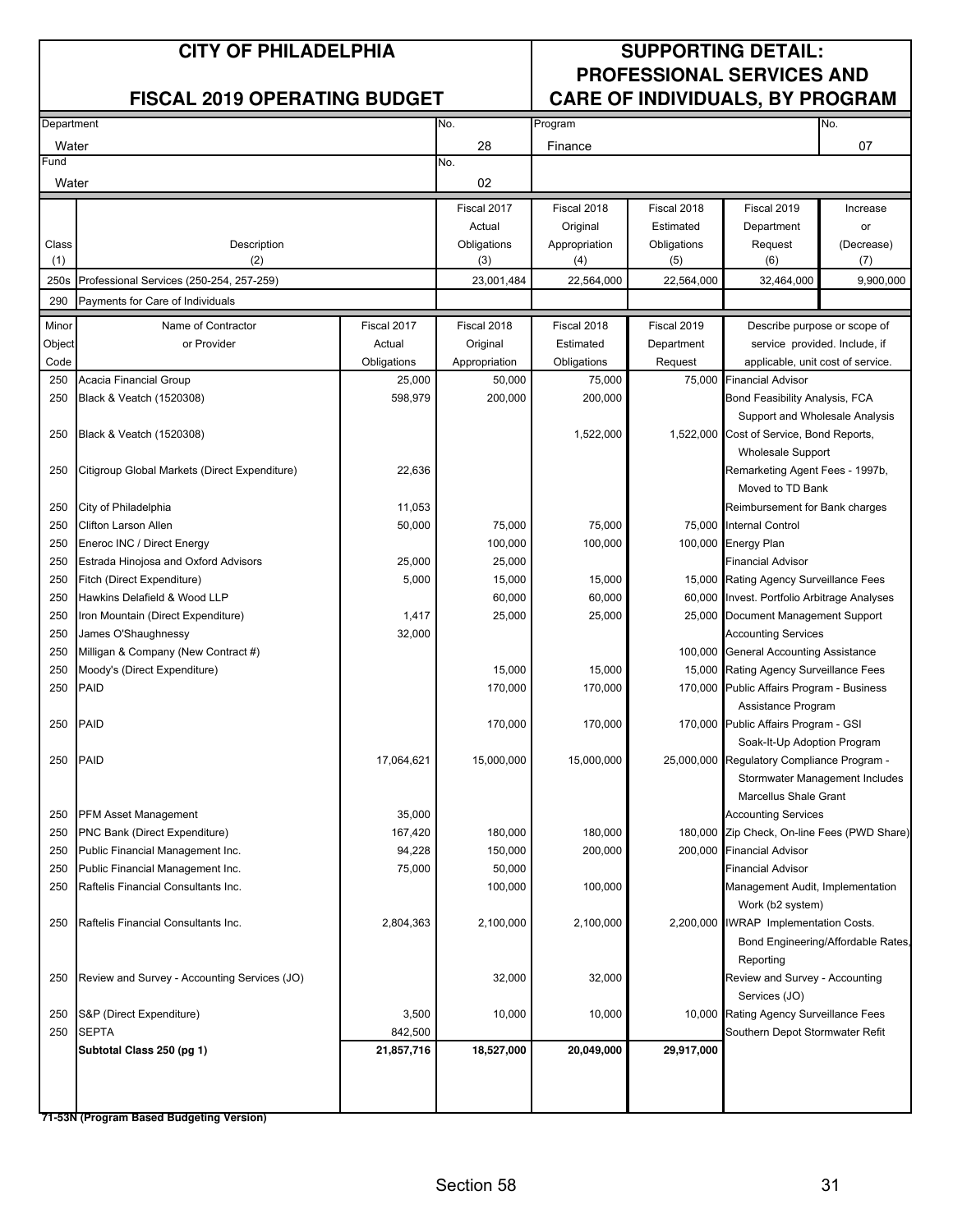#### **CITY OF PHILADELPHIA SUPPORTING DETAIL: PROFESSIONAL SERVICES AND** FISCAL 2019 OPERATING BUDGET **CARE OF INDIVIDUALS, BY PROGRAM**

| Department |                                                                            |                   | No.                | Program           |             |                                                          | No.                          |
|------------|----------------------------------------------------------------------------|-------------------|--------------------|-------------------|-------------|----------------------------------------------------------|------------------------------|
| Water      |                                                                            |                   | 28                 | Finance           |             |                                                          | 07                           |
| Fund       |                                                                            |                   | No.                |                   |             |                                                          |                              |
| Water      |                                                                            |                   | 02                 |                   |             |                                                          |                              |
|            |                                                                            |                   | Fiscal 2017        | Fiscal 2018       | Fiscal 2018 | Fiscal 2019                                              | Increase                     |
|            |                                                                            |                   | Actual             | Original          | Estimated   | Department                                               | or                           |
| Class      | Description                                                                |                   | Obligations        | Appropriation     | Obligations | Request                                                  | (Decrease)                   |
| (1)        | (2)                                                                        |                   | (3)                | (4)               | (5)         | (6)                                                      | (7)                          |
| 250s       | Professional Services (250-254, 257-259)                                   |                   | 23,081,602         | 22,564,000        | 22,564,000  | 32,464,000                                               | 9,900,000                    |
| 290        | Payments for Care of Individuals                                           |                   |                    |                   |             |                                                          |                              |
| Minor      | Name of Contractor                                                         | Fiscal 2017       | Fiscal 2018        | Fiscal 2018       | Fiscal 2019 |                                                          | Describe purpose or scope of |
| Object     | or Provider                                                                | Actual            | Original           | Estimated         | Department  | service provided. Include, if                            |                              |
| Code       |                                                                            | Obligations       | Appropriation      | Obligations       | Request     | applicable, unit cost of service.                        |                              |
| 250        | SS & C TECHNOLOGIES                                                        | 11,199            | 20,000             | 20,000            |             | 20,000 Debt Manager Software                             |                              |
|            |                                                                            |                   |                    |                   |             | (CTO contract - PWD Share)                               |                              |
| 250        | <b>SWAP Financial Group</b>                                                | 22,000            | 70,000             | 70,000            |             | 70,000 SWAP Consultants for Treasurer                    |                              |
|            |                                                                            |                   |                    |                   |             | (CTO contract - PWD Share)                               |                              |
| 250        | <b>Talson Solutions LLC</b>                                                | 32,000            |                    |                   |             | <b>Audit Services</b>                                    |                              |
| 250        | <b>TD Bank</b>                                                             |                   | 155,000            | 155,000           |             | 155,000 New Remarketing Agent (replace Citi)             |                              |
| 250        | UAC (#160062)                                                              |                   |                    | 60,000            |             | 60,000 SMIP / GARP OEO report                            |                              |
| 250        | US Bank, N.A. (Direct Expenditure)                                         | 55,875            | 75,000             | 75,000            |             | 80,000 Trustee Fees                                      |                              |
| 250        | Zelenkofske Axelrod LLC                                                    | 399,075           | 600,000            | 600,000           |             | 500,000 Accounting Services                              |                              |
| 250        | Zelenkofske Axelrod LLC (#1820280)                                         |                   |                    | 50,000            |             | 50,000 Central Finance Cntrct (PWD share)                |                              |
| 250        | To Be Determined 1                                                         |                   | 300,000            | 300,000           |             | 300,000 Experts-wholesale Arbitration                    |                              |
| 250        | To Be Determined 2                                                         |                   | 130,000            | 20,000            |             | 120,000 Consulting Services for Accounting               |                              |
|            |                                                                            |                   |                    |                   |             | & Finance Matters                                        |                              |
| 250<br>250 | To Be Determined 3<br>To Be Determined 4                                   |                   | 1,522,000          |                   |             | Cost of Service FY18                                     |                              |
|            |                                                                            |                   |                    |                   |             | 32,000 Review and Survey - Accounting<br>Services (JO)   |                              |
|            | <b>Total Class 250</b>                                                     | 22,377,865        | 21,399,000         | 21,399,000        | 31,304,000  |                                                          |                              |
|            |                                                                            |                   |                    |                   |             |                                                          |                              |
| 251        | Iron Mountain                                                              | 80,118            |                    |                   |             | PWD AP Workflow Automation                               |                              |
|            | <b>Total Class 251</b>                                                     | 80,118            |                    |                   |             |                                                          |                              |
| 252        | Withumsmith + Brown                                                        | 10,000            |                    |                   |             | Audit of grants                                          |                              |
| 252        | To Be Determined 5                                                         |                   | 75,000             | 75,000            |             | 70,000 Audit of grants                                   |                              |
|            | <b>Total Class 252</b>                                                     | 10,000            | 75,000             | 75,000            | 70,000      |                                                          |                              |
|            |                                                                            |                   |                    |                   |             |                                                          |                              |
| 253        | Ahmad & Zaffar                                                             |                   | 25,000             | 25,000            |             | 25,000 PWD's Tax Exempt Bonds Review                     |                              |
| 253        | Andre Dasant                                                               | 30,513            |                    |                   |             | Rate Hearing Legal Services                              |                              |
| 253<br>253 | <b>Ballard Spahr</b><br>Beveridge & Diamond, P.C. -Special Counsel Richard | 130,000<br>50,000 | 100,000<br>120,000 | 100,000           |             | 100,000 Legal Services - GBO<br>$120,000$ CO + Agreement |                              |
| 253        | <b>GREENBERG TRAUIG, LLP</b>                                               | 100,000           | 75,000             | 120,000<br>75,000 |             | 75,000 Disclosure Services                               |                              |
| 253        | Marjorie Stern Jacobs Esq                                                  | 75,000            | 75,000             | 75,000            |             | 75,000 Legal Services                                    |                              |
| 253        | To Be Determined 6                                                         |                   | 175,000            | 175,000           |             | 175,000 Cost of Service & Rates RFP                      |                              |
|            |                                                                            |                   |                    |                   |             | for Legal Representation                                 |                              |
|            | Total Class 253                                                            | 385,513           | 570,000            | 570,000           | 570,000     |                                                          |                              |
|            |                                                                            |                   |                    |                   |             |                                                          |                              |
| 258        | Strehlow & Associate Inc.                                                  | 9,000             | 20,000             | 20,000            | 20,000      | <b>Court Reporting</b>                                   |                              |
|            | <b>Total Class 258</b>                                                     | 9,000             | 20,000             | 20,000            | 20,000      |                                                          |                              |
|            |                                                                            |                   |                    |                   |             |                                                          |                              |
| 259        | First Judicial District (Direct Expenditure)                               | 219,106           | 500,000            | 500,000           |             | 500,000 Court Filing Fees for Deling. Accts.             |                              |
|            | <b>Total Class 259</b>                                                     | 219,106           | 500,000            | 500,000           | 500,000     |                                                          |                              |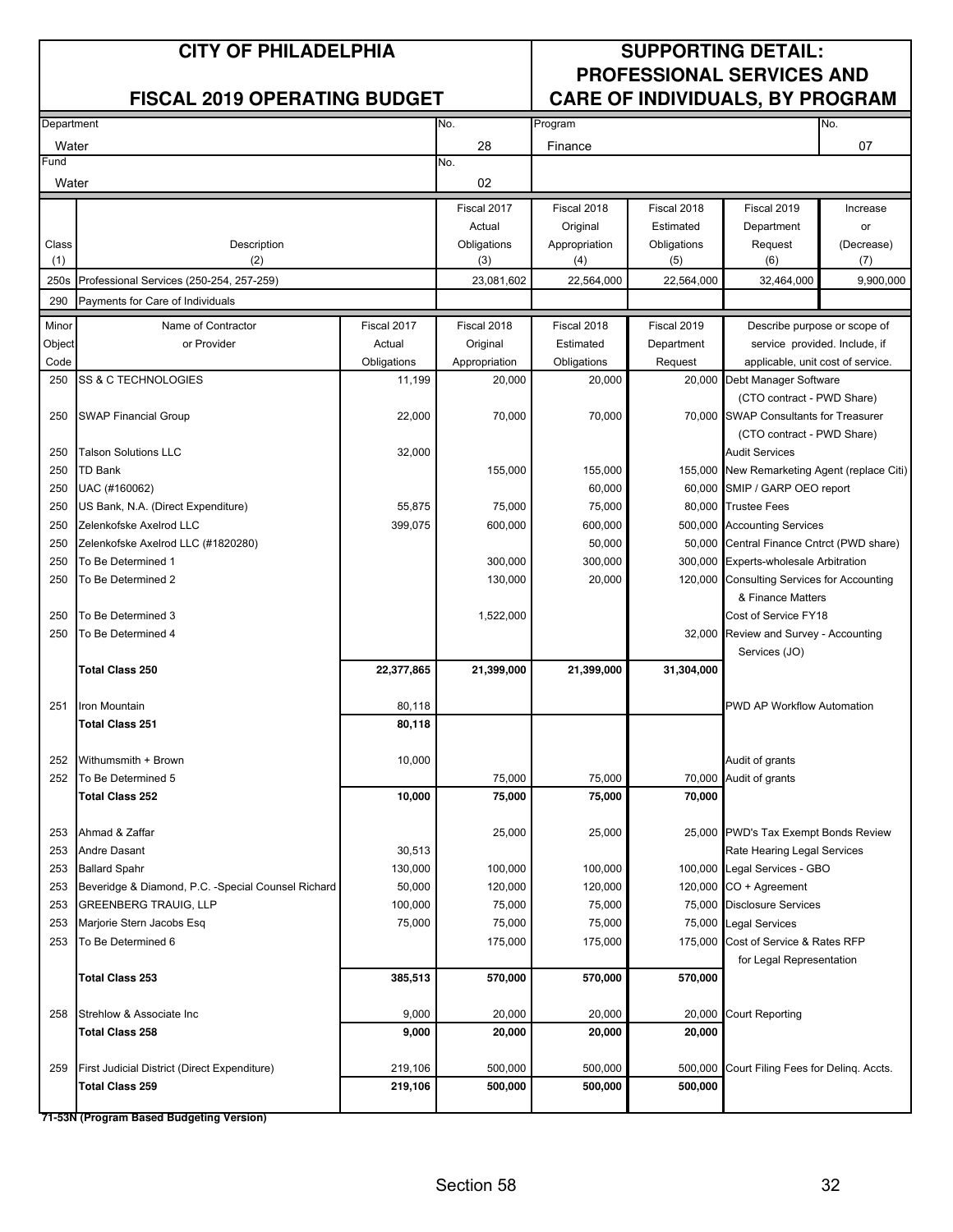#### **FISCAL 2019 OPERATING BUDGET**

## **CITY OF PHILADELPHIA SUPPORTING DETAIL: CLASSES OTHER THAN**

| Department        |                                |             | No.           | Program     |             | No.                               |
|-------------------|--------------------------------|-------------|---------------|-------------|-------------|-----------------------------------|
|                   |                                |             |               |             |             |                                   |
| Water             |                                |             | 28            | Finance     |             | $07\,$                            |
| Fund              |                                |             | No.           |             |             |                                   |
| Water             |                                |             | $02\,$        |             |             |                                   |
| Minor             | Name of Contractor             | Fiscal 2017 | Fiscal 2018   | Fiscal 2018 | Fiscal 2019 | Describe purpose or scope of      |
| Object            | or Provider                    | Actual      | Original      | Estimated   | Department  | service provided. Include, if     |
| $\textsf{Code}{}$ |                                | Obligations | Appropriation | Obligations | Request     | applicable, unit cost of service. |
| 320               | Staples Contract & Commericial | 5,000       | 32,000        | 32,000      | 32,000      | Office Supplies                   |
| 320               | Other                          | 945         | 31,060        | 31,060      |             | Office Supplies                   |
|                   | <b>Total Class 320</b>         | 5,945       | 63,060        | 63,060      | 32,000      |                                   |
|                   |                                |             |               |             |             |                                   |
|                   |                                |             |               |             |             |                                   |
|                   |                                |             |               |             |             |                                   |
|                   |                                |             |               |             |             |                                   |
|                   |                                |             |               |             |             |                                   |
|                   |                                |             |               |             |             |                                   |
|                   |                                |             |               |             |             |                                   |
|                   |                                |             |               |             |             |                                   |
|                   |                                |             |               |             |             |                                   |
|                   |                                |             |               |             |             |                                   |
|                   |                                |             |               |             |             |                                   |
|                   |                                |             |               |             |             |                                   |
|                   |                                |             |               |             |             |                                   |
|                   |                                |             |               |             |             |                                   |
|                   |                                |             |               |             |             |                                   |
|                   |                                |             |               |             |             |                                   |
|                   |                                |             |               |             |             |                                   |
|                   |                                |             |               |             |             |                                   |
|                   |                                |             |               |             |             |                                   |
|                   |                                |             |               |             |             |                                   |
|                   |                                |             |               |             |             |                                   |
|                   |                                |             |               |             |             |                                   |
|                   |                                |             |               |             |             |                                   |
|                   |                                |             |               |             |             |                                   |
|                   |                                |             |               |             |             |                                   |
|                   |                                |             |               |             |             |                                   |
|                   |                                |             |               |             |             |                                   |
|                   |                                |             |               |             |             |                                   |
|                   |                                |             |               |             |             |                                   |
|                   |                                |             |               |             |             |                                   |
|                   |                                |             |               |             |             |                                   |
|                   |                                |             |               |             |             |                                   |
|                   |                                |             |               |             |             |                                   |
|                   |                                |             |               |             |             |                                   |
|                   |                                |             |               |             |             |                                   |
|                   |                                |             |               |             |             |                                   |
|                   |                                |             |               |             |             |                                   |
|                   |                                |             |               |             |             |                                   |
|                   |                                |             |               |             |             |                                   |
|                   |                                |             |               |             |             |                                   |
|                   |                                |             |               |             |             |                                   |
|                   |                                |             |               |             |             |                                   |
|                   |                                |             |               |             |             |                                   |
|                   |                                |             |               |             |             |                                   |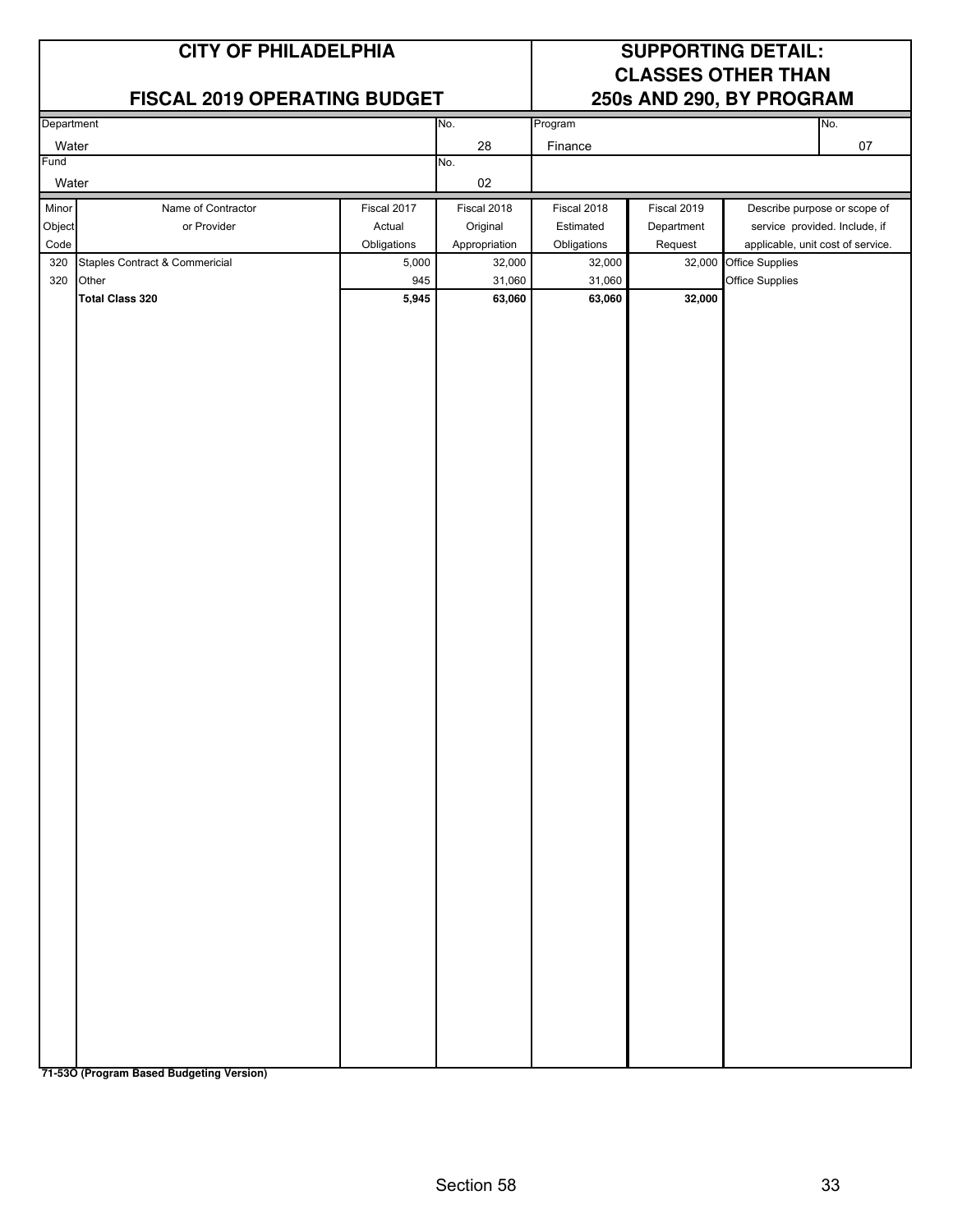#### **PROGRAM SUMMARY**

## **FISCAL 2019 OPERATING BUDGET**

|                          | 1 IUUAL 40 I J<br>$V = U \cup U$     |             |                                                     |              |                 |            |
|--------------------------|--------------------------------------|-------------|-----------------------------------------------------|--------------|-----------------|------------|
| Department               |                                      | No.         | Program                                             |              |                 | No.        |
| Water                    |                                      | 28          | Finance                                             |              |                 | 07         |
| Fund                     |                                      | No.         |                                                     |              |                 |            |
| <b>Water Residual</b>    |                                      | 69          |                                                     |              |                 |            |
|                          |                                      |             | <b>Summary by Class</b>                             |              |                 |            |
|                          |                                      | Fiscal 2017 | Fiscal 2018                                         | Fiscal 2018  | Fiscal 2019     | Increase   |
| Class                    | Description                          | Actual      | Original                                            | Estimated    | Proposed        | or         |
|                          |                                      | Obligations | Appropriations                                      | Obligations  | <b>Budget</b>   | (Decrease) |
| (1)                      | (2)                                  | (3)         | (4)                                                 | (5)          | (6)             | (7)        |
| 100                      | <b>Employee Compensation</b>         |             |                                                     |              |                 |            |
| a)                       | <b>Personal Services</b>             |             |                                                     |              |                 |            |
| b)                       | <b>Employee Benefits</b>             |             |                                                     |              |                 |            |
| 200                      | <b>Purchase of Services</b>          |             |                                                     |              |                 |            |
| 300                      | Materials and Supplies               |             |                                                     |              |                 |            |
| 400                      | Equipment                            |             |                                                     |              |                 |            |
| 500                      | Contributions, Indemnities and Taxes |             |                                                     |              |                 |            |
| 700                      | <b>Debt Service</b>                  |             |                                                     |              |                 |            |
| 800                      | Payments to Other Funds              | 33,187,061  | 37,000,000                                          | 37,000,000   | 37,000,000      |            |
| 900                      | Advances and Misc. Payments          |             |                                                     |              |                 |            |
|                          | Total                                | 33,187,061  | 37,000,000                                          | 37,000,000   | 37,000,000      |            |
|                          |                                      |             | <b>Summary of Positions</b>                         |              |                 |            |
|                          |                                      | Actual      | Fiscal 2018                                         | Increment    | Fiscal 2019     | Increase   |
|                          |                                      | Positions   | <b>Budgeted</b>                                     | Run          | <b>Budgeted</b> | or         |
| Code                     | Category                             | 6/30/17     | Positions                                           | PPE 11/26/17 | Positions       | (Decrease) |
| (1)                      | (2)                                  | (3)         | (4)                                                 | (5)          | (6)             | (7)        |
| 101                      | Full Time - Civilian                 |             |                                                     |              |                 |            |
| 105                      | Full Time - Uniform                  |             |                                                     |              |                 |            |
|                          | Total                                |             |                                                     |              |                 |            |
|                          |                                      |             | <b>Selected Associated Non-Tax Revenues by Type</b> |              |                 |            |
|                          |                                      | Fiscal 2017 | Fiscal 2018                                         | Fiscal 2018  | Fiscal 2019     | Increase   |
|                          | Description                          | Actual      | Original                                            | Estimate     | Proposed        | or         |
|                          |                                      | Revenues    | <b>Budget</b>                                       |              | <b>Budget</b>   | (Decrease) |
|                          | (1)                                  | (2)         | (3)                                                 | (4)          | (5)             | (6)        |
| Local                    |                                      | 33,312,117  | 37,050,000                                          | 37,050,000   | 37,050,000      |            |
| Federal                  |                                      |             |                                                     |              |                 |            |
| State                    |                                      |             |                                                     |              |                 |            |
| <b>Other Governments</b> |                                      |             |                                                     |              |                 |            |
| <b>Other Funds</b>       |                                      |             |                                                     |              |                 |            |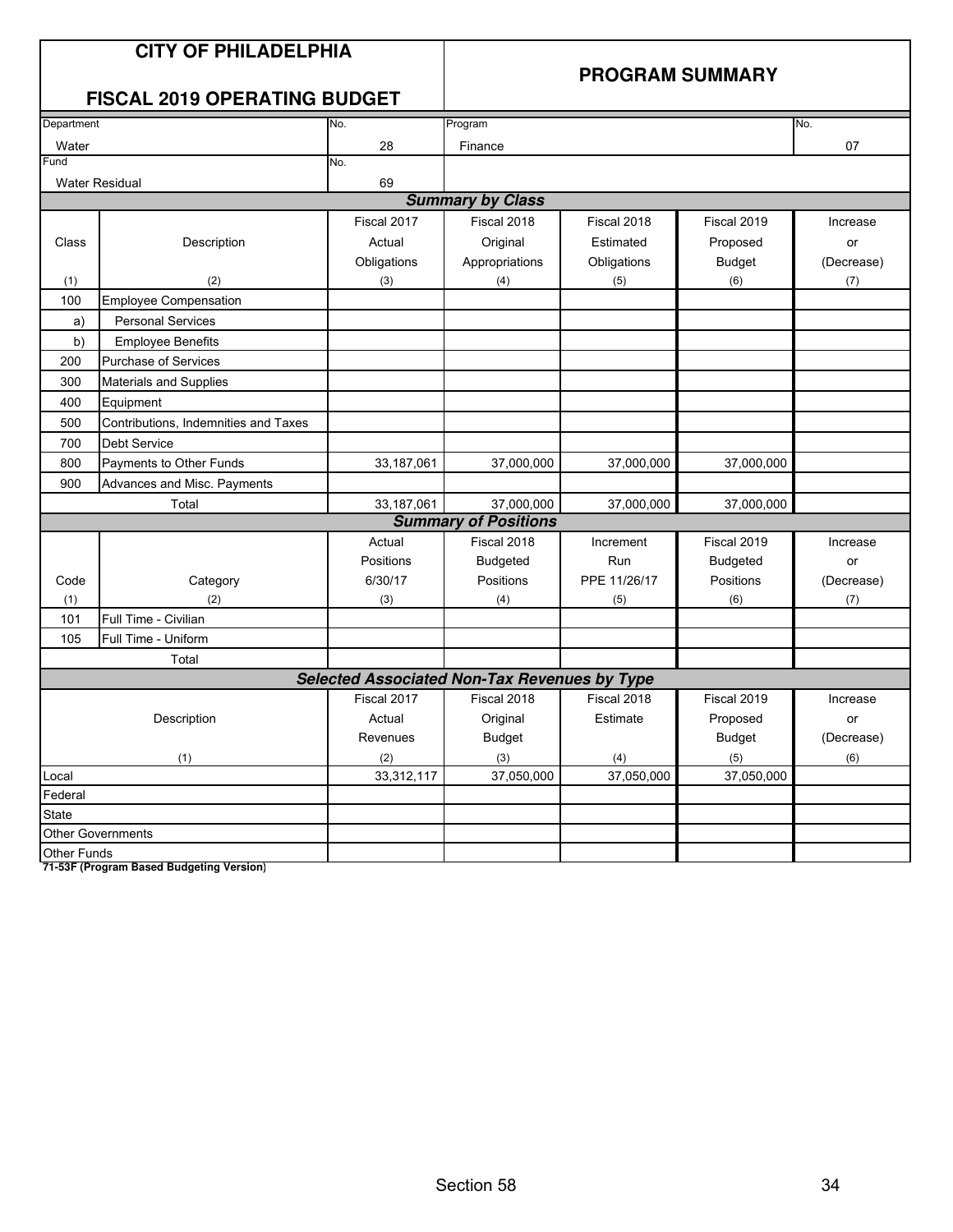## **SCHEDULE 500 - 700 - 800 - 900**

| <b>FISCAL 2019 OPERATING BUDGET</b> |                                                                                              |                                                                               | <b>BY PROGRAM</b>                   |             |              |            |  |
|-------------------------------------|----------------------------------------------------------------------------------------------|-------------------------------------------------------------------------------|-------------------------------------|-------------|--------------|------------|--|
| Department                          |                                                                                              | No.                                                                           | Program                             |             |              | No.        |  |
| Water                               |                                                                                              | 28                                                                            | Finance                             |             |              | 07         |  |
| Fund                                |                                                                                              | No.                                                                           |                                     |             |              |            |  |
|                                     | <b>Water Residual</b>                                                                        | 69                                                                            |                                     |             |              |            |  |
|                                     |                                                                                              | Fiscal 2017                                                                   | Fiscal 2018                         | Fiscal 2018 | Fiscal 2019  | Increase   |  |
| Code                                | Description                                                                                  | Actual                                                                        | Original                            | Estimated   | Departmental | or         |  |
|                                     |                                                                                              | Obligations                                                                   | Appropriations                      | Obligations | Request      | (Decrease) |  |
| (1)                                 | (2)                                                                                          | (3)                                                                           | (4)                                 | (5)         | (6)          | (7)        |  |
|                                     |                                                                                              | <b>Schedule 500 - Contributions, Indemnities &amp; Taxes</b>                  |                                     |             |              |            |  |
| 501                                 | Celebrations                                                                                 |                                                                               |                                     |             |              |            |  |
| 504                                 | <b>Meritorious Awards</b>                                                                    |                                                                               |                                     |             |              |            |  |
| 505                                 | Contributions to Educational & Recreational Org.                                             |                                                                               |                                     |             |              |            |  |
| 506                                 | Payments to Prisoners                                                                        |                                                                               |                                     |             |              |            |  |
| 512                                 | Refunds                                                                                      |                                                                               |                                     |             |              |            |  |
| 513                                 | Indemnities                                                                                  |                                                                               |                                     |             |              |            |  |
| 515                                 | Taxes                                                                                        |                                                                               |                                     |             |              |            |  |
| 517                                 | Contributions to Other Govt. Agencies and Non-Profit<br>Org. not Educational or Recreational |                                                                               |                                     |             |              |            |  |
|                                     |                                                                                              |                                                                               |                                     |             |              |            |  |
|                                     |                                                                                              |                                                                               |                                     |             |              |            |  |
|                                     |                                                                                              |                                                                               |                                     |             |              |            |  |
|                                     |                                                                                              |                                                                               |                                     |             |              |            |  |
|                                     |                                                                                              |                                                                               |                                     |             |              |            |  |
|                                     |                                                                                              |                                                                               |                                     |             |              |            |  |
|                                     | Total                                                                                        |                                                                               |                                     |             |              |            |  |
|                                     |                                                                                              |                                                                               | <b>Schedule 700 - Debt Services</b> |             |              |            |  |
| 701                                 | Interest on City Debt - Long Term                                                            |                                                                               |                                     |             |              |            |  |
| 702                                 | Principal Payments on City Debt - Long Term                                                  |                                                                               |                                     |             |              |            |  |
| 703                                 | Interest on City Debt - Short Term                                                           |                                                                               |                                     |             |              |            |  |
| 704                                 | Sinking Fund Reserve Payment                                                                 |                                                                               |                                     |             |              |            |  |
| 705                                 | <b>Commitment Fee Expense</b>                                                                |                                                                               |                                     |             |              |            |  |
| 706                                 | Arbitrage Payments                                                                           |                                                                               |                                     |             |              |            |  |
|                                     |                                                                                              |                                                                               |                                     |             |              |            |  |
|                                     |                                                                                              |                                                                               |                                     |             |              |            |  |
|                                     | Total                                                                                        |                                                                               |                                     |             |              |            |  |
|                                     |                                                                                              | <b>Schedule 800 - Payments to Other Funds</b>                                 |                                     |             |              |            |  |
| 801                                 | Payments to General Fund                                                                     | 1,886,455                                                                     | 4,000,000                           | 4,000,000   | 4,000,000    |            |  |
| 803                                 | Payments to Water Fund                                                                       |                                                                               |                                     |             |              |            |  |
| 804                                 | Payments to Capital Projects Fund                                                            | 31,300,606                                                                    | 33,000,000                          | 33,000,000  | 33,000,000   |            |  |
| 805                                 | Payments to Special Funds                                                                    |                                                                               |                                     |             |              |            |  |
| 806                                 | Payments to Bond Fund                                                                        |                                                                               |                                     |             |              |            |  |
| 807                                 | Payments to Other Funds                                                                      |                                                                               |                                     |             |              |            |  |
| 809                                 | Payments to Aviation Fund                                                                    |                                                                               |                                     |             |              |            |  |
| 812                                 | Payments to Grants Revenue Fund                                                              |                                                                               |                                     |             |              |            |  |
|                                     |                                                                                              |                                                                               |                                     |             |              |            |  |
|                                     |                                                                                              |                                                                               |                                     |             | 37,000,000   |            |  |
|                                     | Total                                                                                        | 33,187,061<br><b>Schedule 900 - Advances and Other Miscellaneous Payments</b> | 37,000,000                          | 37,000,000  |              |            |  |
|                                     |                                                                                              |                                                                               |                                     |             |              |            |  |
| 901<br>902                          | Advances to Create Working Capital Funds<br>Miscellaneous Advances                           |                                                                               |                                     |             |              |            |  |
|                                     |                                                                                              |                                                                               |                                     |             |              |            |  |
|                                     |                                                                                              |                                                                               |                                     |             |              |            |  |
|                                     |                                                                                              |                                                                               |                                     |             |              |            |  |
|                                     | Total                                                                                        |                                                                               |                                     |             |              |            |  |
|                                     |                                                                                              |                                                                               |                                     |             |              |            |  |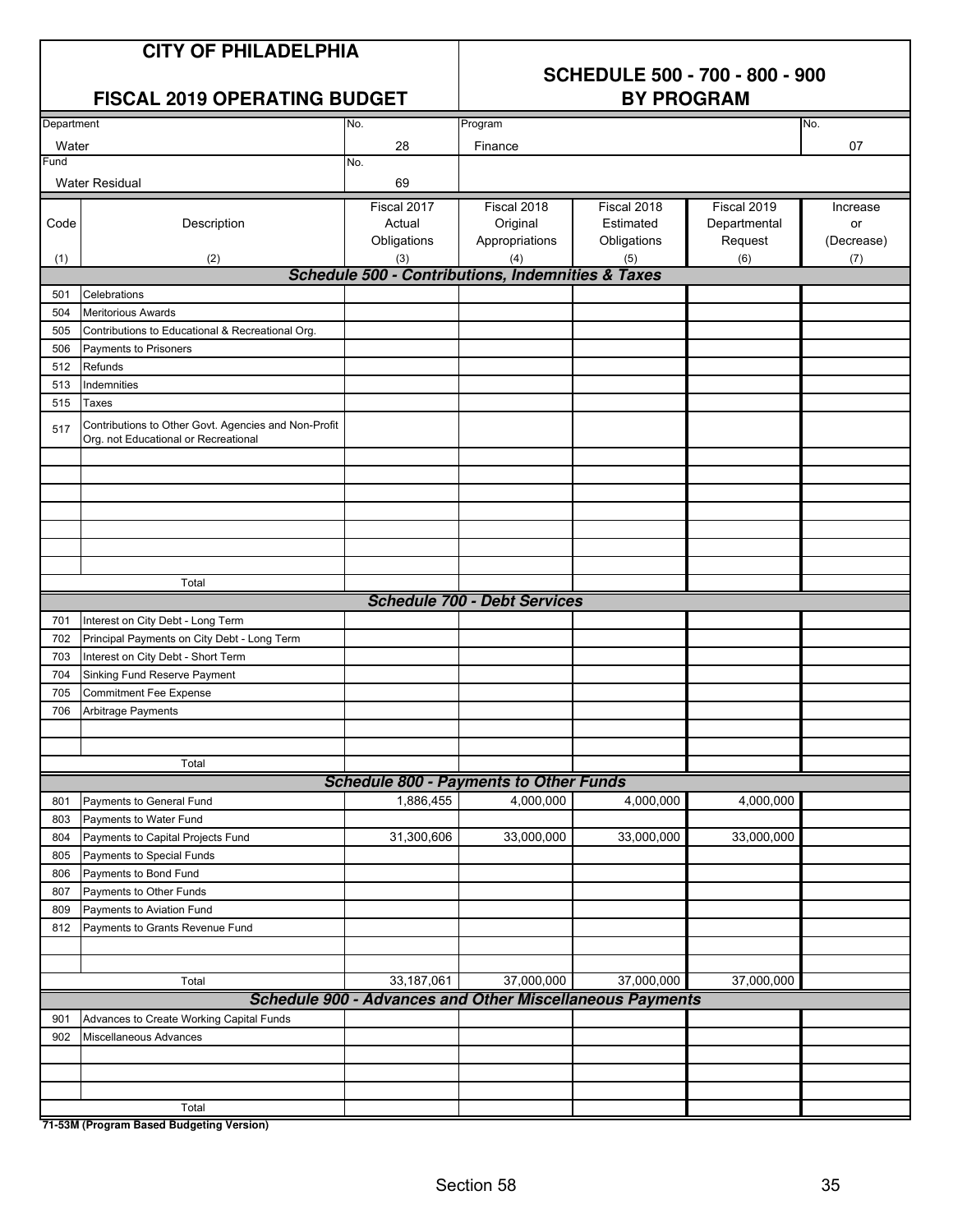|            | <b>CITY OF PHILADELPHIA</b>                                                                                                                                                                                                                                                                                                                                        | <b>PROGRAM SUMMARY - ALL FUNDS</b>            |                                            |                     |                         |                        |
|------------|--------------------------------------------------------------------------------------------------------------------------------------------------------------------------------------------------------------------------------------------------------------------------------------------------------------------------------------------------------------------|-----------------------------------------------|--------------------------------------------|---------------------|-------------------------|------------------------|
|            | <b>FISCAL 2019 OPERATING BUDGET</b>                                                                                                                                                                                                                                                                                                                                |                                               |                                            |                     |                         |                        |
| Department |                                                                                                                                                                                                                                                                                                                                                                    | No.                                           | Program                                    |                     |                         | No.                    |
| Water      |                                                                                                                                                                                                                                                                                                                                                                    | 28                                            | <b>Engineering &amp; Construction</b>      |                     |                         | 08                     |
|            |                                                                                                                                                                                                                                                                                                                                                                    |                                               | <b>Program Description</b>                 |                     |                         |                        |
|            | This program provides technical support to the Operations Program. It prepares and implements the capital budget program which includes<br>design, project control and construction management for new and existing assets. The program ensures the renewal and replacement of<br>the PWD's conveyance and collector systems, as well as its treatment facilities. |                                               |                                            |                     |                         |                        |
|            |                                                                                                                                                                                                                                                                                                                                                                    |                                               | <b>Program Objectives</b>                  |                     |                         |                        |
|            | Manage and maintain PWD's renewal and replacement program of the conveyance and collector's system.<br>. Optimize and/or maintain the resources required to renew the Department's treatment facilities to ensure reliability.                                                                                                                                     |                                               |                                            |                     |                         |                        |
|            |                                                                                                                                                                                                                                                                                                                                                                    |                                               | <b>Performance Measures</b><br>Fiscal 2017 | Fiscal 2018         | Fiscal 2018             | Fiscal 2019            |
|            | Description                                                                                                                                                                                                                                                                                                                                                        |                                               | Year-End                                   | Target              | Year-to-Date<br>9/30/17 | Target                 |
|            | (1)                                                                                                                                                                                                                                                                                                                                                                |                                               | (2)                                        | (3)                 | (4)                     | (5)                    |
|            | Miles of sewers renewed<br>This is an annual measure. This measure identifies the number of miles of sewer replaced in PWD's collectors system.                                                                                                                                                                                                                    |                                               |                                            | $\geq 8$            | N/A                     | $\geq 10$              |
| Comments:  | Miles of water mains renewed                                                                                                                                                                                                                                                                                                                                       |                                               | 19                                         | $\geq 30$           | N/A                     | $\geq 32$              |
| Comments:  | This is an annual measure. This measure identifies the number of miles of water mains replaced in PWD's conveyance system.                                                                                                                                                                                                                                         |                                               |                                            |                     |                         |                        |
|            | Percent of capital budget encumbered                                                                                                                                                                                                                                                                                                                               |                                               | 100%                                       | $\geq 95\%$         | N/A                     | $\geq 95\%$            |
| Comments:  | This is an annual measure. This measure determines the percent of capital budget dollars encumbered and is a percentage of the Department's overall                                                                                                                                                                                                                |                                               |                                            |                     |                         |                        |
|            | capital budget, including Collectors, Conveyance, Treatment Plants, and Engineering and Material Support.                                                                                                                                                                                                                                                          |                                               |                                            |                     |                         |                        |
|            |                                                                                                                                                                                                                                                                                                                                                                    |                                               | <b>Summary by Fund</b>                     |                     |                         |                        |
|            |                                                                                                                                                                                                                                                                                                                                                                    | Fiscal 2017                                   | Fiscal 2018                                | Fiscal 2018         | Fiscal 2019             | Increase               |
| Fund       | Fund                                                                                                                                                                                                                                                                                                                                                               | Actual                                        | Original                                   | Estimated           | Proposed                | or                     |
| No.<br>(1) | (2)                                                                                                                                                                                                                                                                                                                                                                | Obligations                                   | Appropriations                             | Obligations         | <b>Budget</b><br>(6)    | (Decrease)<br>(7)      |
| 02         | Water                                                                                                                                                                                                                                                                                                                                                              | (3)<br>1,602,432                              | (4)<br>3,131,091                           | (5)<br>3,131,091    | 4,573,352               | 1,442,261              |
|            |                                                                                                                                                                                                                                                                                                                                                                    |                                               |                                            |                     |                         |                        |
|            |                                                                                                                                                                                                                                                                                                                                                                    |                                               |                                            |                     |                         |                        |
|            |                                                                                                                                                                                                                                                                                                                                                                    |                                               |                                            |                     |                         |                        |
|            |                                                                                                                                                                                                                                                                                                                                                                    |                                               |                                            |                     |                         |                        |
|            | Total                                                                                                                                                                                                                                                                                                                                                              | 1,602,432                                     | 3,131,091                                  | 3,131,091           | 4,573,352               | 1,442,261              |
|            |                                                                                                                                                                                                                                                                                                                                                                    | <b>Summary of Full Time Positions by Fund</b> |                                            |                     |                         |                        |
| Fund       |                                                                                                                                                                                                                                                                                                                                                                    | <b>Actual Positions</b>                       | Fiscal 2018                                | Increment Run       | Fiscal 2019             | Inc. $/$ (Dec.)        |
| No.<br>(1) | Fund<br>(2)                                                                                                                                                                                                                                                                                                                                                        | 6/30/17<br>(3)                                | <b>Budgeted</b><br>(4)                     | PPE 11/26/17<br>(5) | <b>Budgeted</b><br>(6)  | (Col. 6 less 4)<br>(7) |
| 02         | Water                                                                                                                                                                                                                                                                                                                                                              | 26                                            | 33                                         | 22                  | 104                     | 71                     |
|            |                                                                                                                                                                                                                                                                                                                                                                    |                                               |                                            |                     |                         |                        |
|            |                                                                                                                                                                                                                                                                                                                                                                    |                                               |                                            |                     |                         |                        |
|            |                                                                                                                                                                                                                                                                                                                                                                    |                                               |                                            |                     |                         |                        |
|            |                                                                                                                                                                                                                                                                                                                                                                    |                                               |                                            |                     |                         |                        |
|            | <b>Total Full Time</b>                                                                                                                                                                                                                                                                                                                                             | 26                                            | 33                                         | 22                  | 104                     | 71                     |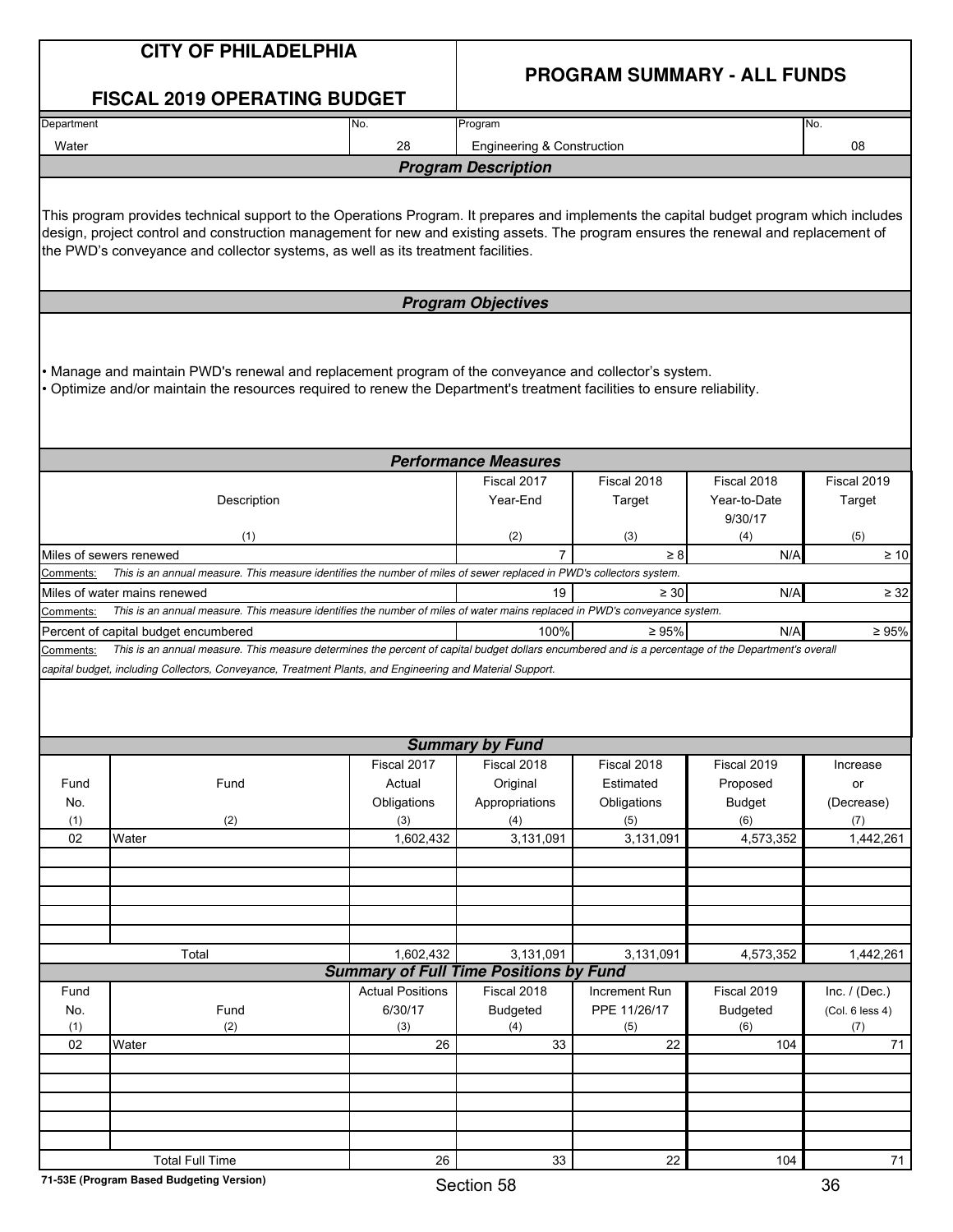#### **FISCAL 2019 OPERATING BUDGET**

### **PROGRAM SUMMARY - ALL FUNDS**

| Department   |                                         | No.         | Program                                             |                     |                 | No.                 |
|--------------|-----------------------------------------|-------------|-----------------------------------------------------|---------------------|-----------------|---------------------|
| Water        |                                         | 28          | <b>Engineering &amp; Construction</b>               |                     |                 | 08                  |
|              |                                         |             | <b>Selected Associated Non-Tax Revenues by Fund</b> |                     |                 |                     |
|              |                                         | Fiscal 2017 | Fiscal 2018                                         | Fiscal 2018         | Fiscal 2019     | Increase            |
| Fund         | Fund                                    | Actual      | Original                                            | Estimate            | Proposed        | or                  |
| No.          |                                         | Revenues    | <b>Budget</b>                                       |                     | <b>Budget</b>   | (Decrease)          |
| (1)          | (2)                                     | (3)         | (4)                                                 | (5)                 | (6)             | (7)                 |
|              |                                         |             |                                                     |                     |                 |                     |
|              |                                         |             |                                                     |                     |                 |                     |
|              |                                         |             |                                                     |                     |                 |                     |
|              |                                         |             |                                                     |                     |                 |                     |
|              |                                         |             | <b>Selected Associated Capital Projects</b>         |                     |                 |                     |
| Dept.        |                                         | Carry       | Fiscal 2018                                         | Fiscal 2018         | Fiscal 2019     | Fiscal 2019         |
| Where        | Description                             | Forward     | Original Approp.                                    | Original Approp.    | Proposed Budget | Proposed Bdgt       |
| Appropriated |                                         |             | (GO Only)                                           | (All Other Sources) | (GO Only)       | (All Other Sources) |
| (1)          | (2)                                     | (3)         | (4)                                                 | (5)                 | (6)             | (7)                 |
| Water        | <b>Engineering and Material Support</b> | 67,373,000  |                                                     | 50,698,000          |                 | 31,645,000          |
|              |                                         |             |                                                     |                     |                 |                     |
|              |                                         |             |                                                     |                     |                 |                     |
|              |                                         |             |                                                     |                     |                 |                     |
|              |                                         |             |                                                     |                     |                 |                     |
|              |                                         |             |                                                     |                     |                 |                     |
|              |                                         |             |                                                     |                     |                 |                     |
|              |                                         |             |                                                     |                     |                 |                     |
|              |                                         |             |                                                     |                     |                 |                     |
|              |                                         |             |                                                     |                     |                 |                     |
|              |                                         |             |                                                     |                     |                 |                     |
|              |                                         |             |                                                     |                     |                 |                     |
|              |                                         |             |                                                     |                     |                 |                     |
|              |                                         |             |                                                     |                     |                 |                     |
|              |                                         |             | <b>Selected Associated Operating Costs</b>          |                     |                 |                     |
| Dept.        |                                         | Fiscal 2017 | Fiscal 2018                                         | Fiscal 2018         | Fiscal 2019     | Increase            |
| Where        | Description                             | Calculated  | Calculated                                          | Calculated          | Calculated      | or                  |
| Appropriated |                                         | Obligations | Appropriations                                      | Obligations         | <b>Budget</b>   | (Decrease)          |
| (1)          | (2)                                     | (3)         | (4)                                                 | (5)                 | (6)             | (7)                 |
| Finance      | Employee Benefits - Civilian            | 487,699     | 739,814                                             | 739,814             | 1,176,481       | 436,668             |
| Finance      | Employee Benefits - Uniform             |             |                                                     |                     |                 |                     |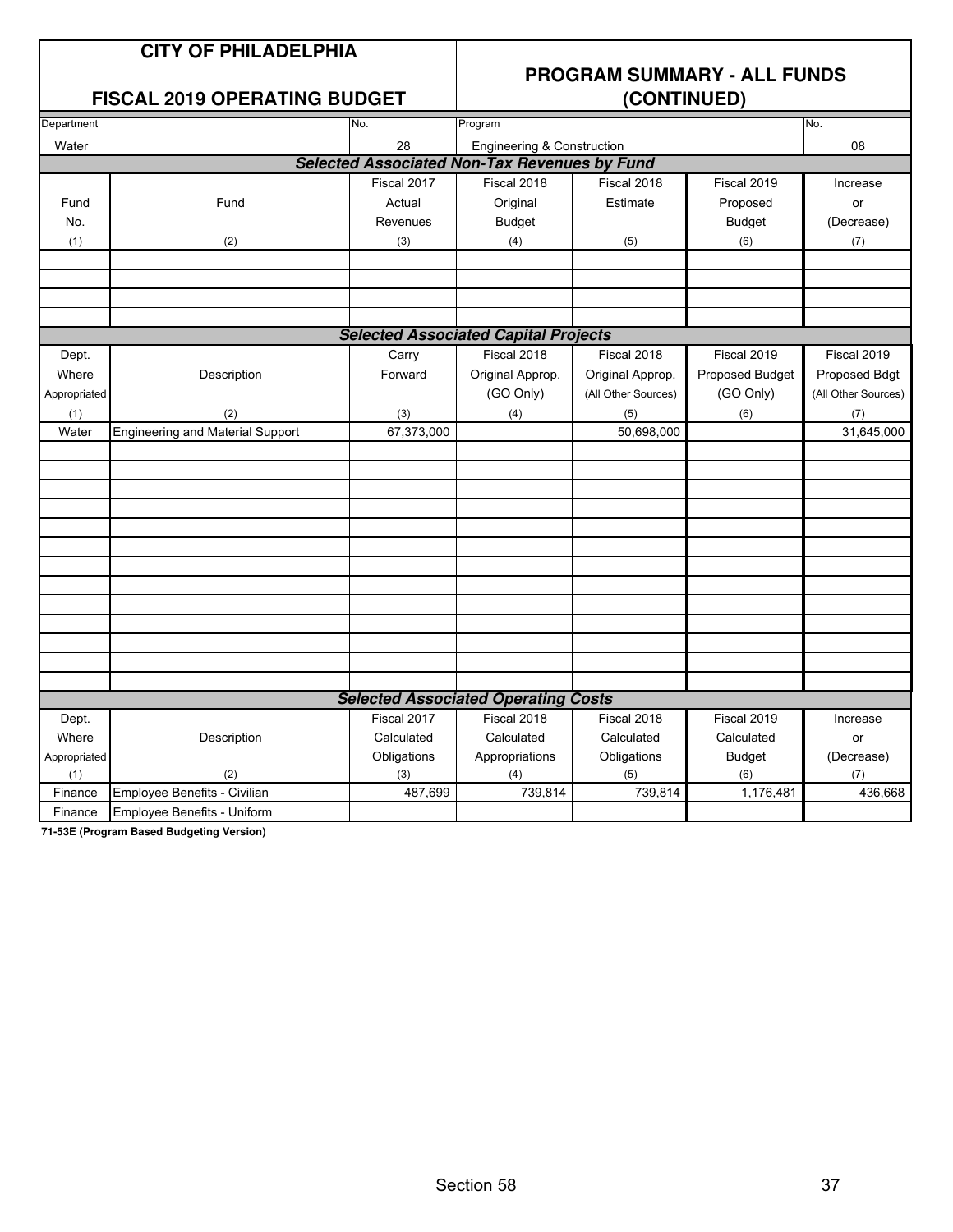|               | <b>CITY OF PHILADELPHIA</b><br><b>FISCAL 2019 OPERATING BUDGET</b> |             | <b>PROGRAM SUMMARY</b>                              |              |                 |            |  |  |
|---------------|--------------------------------------------------------------------|-------------|-----------------------------------------------------|--------------|-----------------|------------|--|--|
|               |                                                                    |             |                                                     |              |                 |            |  |  |
| Department    |                                                                    | No.         | Program                                             | No.          |                 |            |  |  |
| Water<br>Fund |                                                                    | 28<br>No.   | Engineering & Construction                          |              |                 | 08         |  |  |
| Water         |                                                                    | 02          |                                                     |              |                 |            |  |  |
|               |                                                                    |             | <b>Summary by Class</b>                             |              |                 |            |  |  |
|               |                                                                    | Fiscal 2017 | Fiscal 2018                                         | Fiscal 2018  | Fiscal 2019     | Increase   |  |  |
| Class         | Description                                                        | Actual      | Original                                            | Estimated    | Proposed        | or         |  |  |
|               |                                                                    | Obligations | Appropriations                                      | Obligations  | <b>Budget</b>   | (Decrease) |  |  |
| (1)           | (2)                                                                | (3)         | (4)                                                 | (5)          | (6)             | (7)        |  |  |
| 100           | <b>Employee Compensation</b>                                       |             |                                                     |              |                 |            |  |  |
| a)            | <b>Personal Services</b>                                           | 1,187,885   | 1,848,821                                           | 1,848,821    | 2,855,352       | 1,006,531  |  |  |
| b)            | <b>Employee Benefits</b>                                           |             |                                                     |              |                 |            |  |  |
| 200           | <b>Purchase of Services</b>                                        | 346,543     | 1,027,500                                           | 1,027,500    | 1,342,000       | 314,500    |  |  |
| 300           | <b>Materials and Supplies</b>                                      | 46,355      | 193,420                                             | 193,420      | 141,000         | (52, 420)  |  |  |
| 400           | Equipment                                                          | 21,649      | 61,350                                              | 61,350       | 235,000         | 173,650    |  |  |
| 500           | Contributions, Indemnities and Taxes                               |             |                                                     |              |                 |            |  |  |
| 700           | <b>Debt Service</b>                                                |             |                                                     |              |                 |            |  |  |
| 800           | Payments to Other Funds                                            |             |                                                     |              |                 |            |  |  |
| 900           | Advances and Misc. Payments                                        |             |                                                     |              |                 |            |  |  |
|               | Total                                                              | 1,602,432   | 3,131,091                                           | 3,131,091    | 4,573,352       | 1,442,261  |  |  |
|               |                                                                    |             | <b>Summary of Positions</b>                         |              |                 |            |  |  |
|               |                                                                    | Actual      | Fiscal 2018                                         | Increment    | Fiscal 2019     | Increase   |  |  |
|               |                                                                    | Positions   | <b>Budgeted</b>                                     | Run          | <b>Budgeted</b> | or         |  |  |
| Code          | Category                                                           | 6/30/17     | Positions                                           | PPE 11/26/17 | Positions       | (Decrease) |  |  |
| (1)           | (2)                                                                | (3)         | (4)                                                 | (5)          | (6)             | (7)        |  |  |
| 101           | Full Time - Civilian                                               | 26          | 33                                                  | 22           | 104             | 71         |  |  |
| 105           | Full Time - Uniform                                                |             |                                                     |              |                 |            |  |  |
|               | Total                                                              | 26          | 33                                                  | 22           | 104             | 71         |  |  |
|               |                                                                    |             | <b>Selected Associated Non-Tax Revenues by Type</b> |              |                 |            |  |  |
|               |                                                                    | Fiscal 2017 | Fiscal 2018                                         | Fiscal 2018  | Fiscal 2019     | Increase   |  |  |
|               | Description                                                        | Actual      | Original                                            | Estimate     | Proposed        | or         |  |  |
|               |                                                                    | Revenues    | <b>Budget</b>                                       |              | <b>Budget</b>   | (Decrease) |  |  |
|               | (1)                                                                | (2)         | (3)                                                 | (4)          | (5)             | (6)        |  |  |
| Local         |                                                                    |             |                                                     |              |                 |            |  |  |
| Federal       |                                                                    |             |                                                     |              |                 |            |  |  |
| State         |                                                                    |             |                                                     |              |                 |            |  |  |
|               | <b>Other Governments</b>                                           |             |                                                     |              |                 |            |  |  |
| Other Funds   |                                                                    |             |                                                     |              |                 |            |  |  |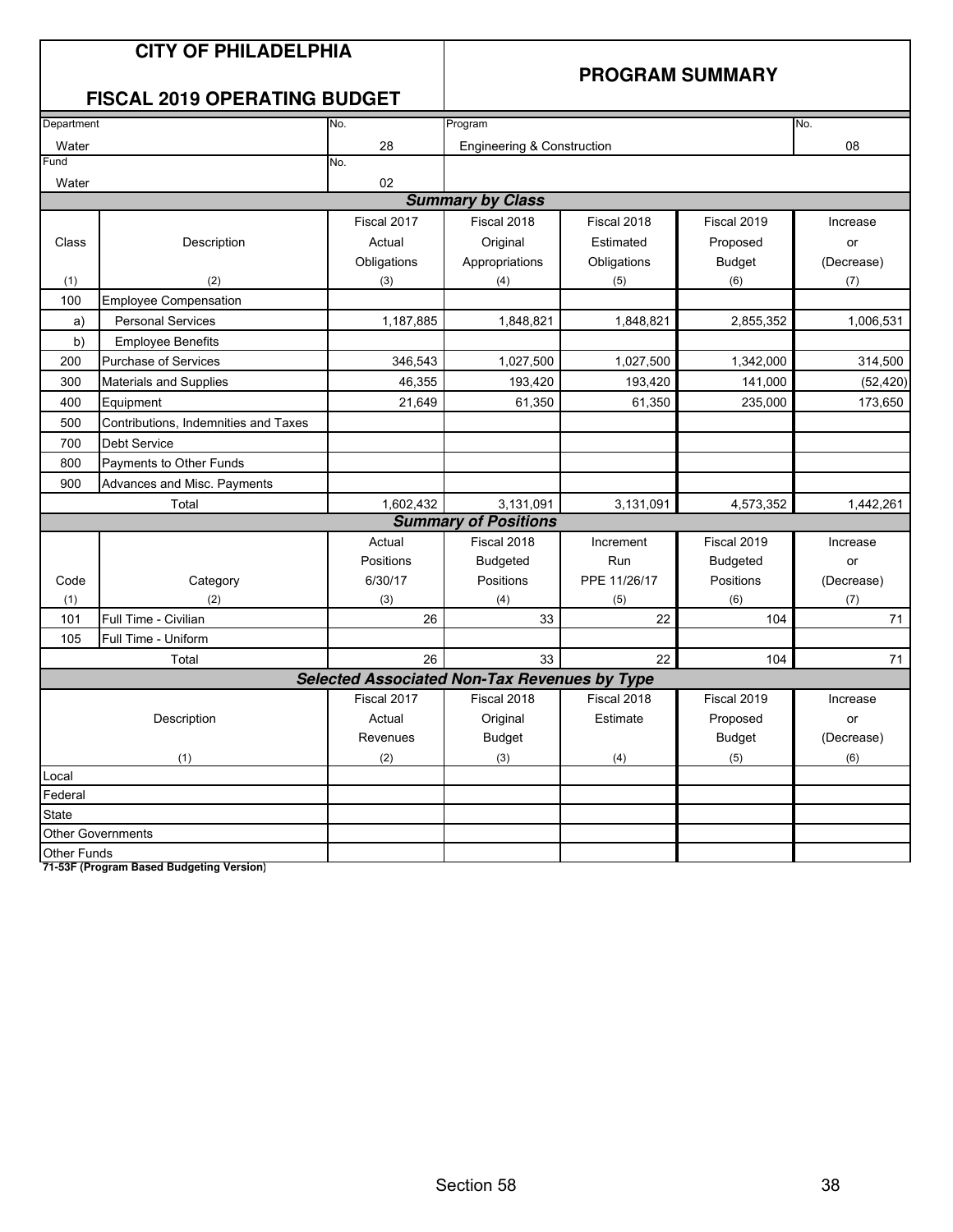### **LIST OF POSITIONS**

#### **FISCAL 2019 OPERATING BUDGET**

|                         | Department |                                           | No.                            | Program        |                          |                            |           | No.       |                         |
|-------------------------|------------|-------------------------------------------|--------------------------------|----------------|--------------------------|----------------------------|-----------|-----------|-------------------------|
| Water                   |            |                                           |                                | 28             |                          | Engineering & Construction |           |           | 08                      |
| Fund                    |            |                                           |                                | No.            |                          |                            |           |           |                         |
| Water                   |            |                                           |                                | 02             |                          |                            |           |           |                         |
|                         |            |                                           |                                | Fiscal         | Fiscal                   |                            | Fiscal    |           | Increase                |
|                         |            |                                           | Salary                         | 2017           | 2018                     | Increment                  | 2019      | Annual    | (Decrease)              |
| Line                    | Class      | Title                                     | Range                          | Actual Pos.    | <b>Budgeted</b>          | Run-PPE                    | Budgeted  | Salary    | (Col. 8                 |
| No.                     | Code       |                                           | (in dollars)                   | 6/30/17        | Positions                | 11/26/17                   | Positions | 7/1/18    | less Col. 6)            |
| (1)                     | (2)        | (3)                                       | (4)                            | (5)            | (6)                      | (7)                        | (8)       | (9)       | (10)                    |
|                         |            | <b>PROJECTS CONTROL</b>                   |                                |                |                          |                            |           |           |                         |
| $\mathbf 1$             |            | 1A12 Clerk Typist 2                       | 32,688-35,342                  | 1              |                          |                            |           |           |                         |
| $\overline{\mathbf{c}}$ | 3B71       | <b>Construction Engineer 1</b>            | 62,578-80,457                  | 1              | 2                        | 2                          | 2         | 153,825   |                         |
| 3                       | 3A17       | Construction Projects Technician I        | 44,891-49,386                  | 1              | 6                        | $\overline{2}$             | 4         | 190,576   | (2)                     |
| $\overline{4}$          | 3A18       | Construction Projects Technician II       | 47,390-52,235                  | 1              | 1                        |                            | 1         |           |                         |
| 5                       | 6G28       | Construction Trades Inspector             | 48,822-53,847                  | 1              |                          | 1                          | 1         | 51,739    | 1                       |
| 6                       | 2F69       | <b>Contract Coordinator</b>               | 54,941-70,622                  | 1              |                          |                            |           |           |                         |
| 7                       | 3B79       | Design Construction Progect Manager       | 86,941-92,059                  |                |                          |                            | 1         | 89,500    | $\mathbf{1}$            |
| 8                       | 3A01       | <b>Engineering Aide I</b>                 | 35,282-38,348                  | 3              | 1                        | 3                          | 3         | 110,390   | $\overline{c}$          |
| 9                       |            | 3A02 Engineering Aide II                  | 38,634-42,156                  | 3              | 5                        | 2                          | 3         | 125,510   |                         |
| 10                      |            | 3A03 Engineering Aide III                 |                                | 3              | 1                        | $\overline{\mathbf{c}}$    | 2         | 93,288    | (2)<br>$\mathbf{1}$     |
| 11                      |            | <b>Engineering Technician II</b>          | 42,674-46,830<br>46,085-50,736 | $\overline{2}$ | 2                        | $\overline{2}$             | 2         | 103,723   |                         |
|                         | 3A12       |                                           |                                |                |                          |                            |           |           |                         |
| 12                      | 3A02       | <b>Enginnering Aide 2</b>                 | 38,634-42,156                  |                |                          |                            | 1         | 39,410    | 1                       |
| 13                      | 3E23       | <b>GIS Manager</b>                        | 71,597-92,059                  |                | 1                        |                            | 1         | 92,059    |                         |
| 14                      | 3E20       | <b>GIS Specialist I</b>                   | 42,240-54,311                  |                |                          |                            | 2         | 108,622   | 2                       |
| 15                      | 3E21       | <b>GIS Specialist II</b>                  | 48,116-61,866                  |                | 4                        |                            | 2         | 123,732   | (2)                     |
| 16                      | 3E22       | <b>GIS Specialist III</b>                 | 61,052-78,495                  |                | $\overline{2}$           |                            | 2         | 156,870   |                         |
| 17                      | 3B04       | Graduate Civil Engineer                   | 52,251-52,251                  | 1              | 1                        |                            |           |           | (1)                     |
| 18                      | 3B60       | Graduate Environmental Engineer           | 52,251                         |                |                          | 1                          | 1         | 52,251    | 1                       |
| 19                      | 3B22       | <b>Mechanical Engineer 2</b>              | 54,983-61,866                  | 1              |                          |                            |           |           |                         |
|                         |            |                                           |                                | 19             | 26                       | 16                         | 28        | 1,491,495 | $\mathbf 2$             |
|                         |            |                                           |                                |                |                          |                            |           |           |                         |
|                         |            | <b>DESIGN</b>                             |                                |                |                          |                            |           |           |                         |
| 20                      |            | 2L04 Administrative Technicial Trainee    | 34,244-44,026                  |                |                          |                            | 1         | 39,135    |                         |
| 21                      |            | 3D06 Architectural Projects Coordinator 3 | 65,454-84,152                  |                |                          |                            | 1         | 74,803    |                         |
| 22                      |            | 3D10 Architectural Projects Coordinator 4 | 57,030-73,317                  |                |                          |                            | 1         | 65,174    |                         |
| 23                      |            | 1A04 Clerk 3                              | 38,634-42,156                  | 1              | 1                        | 1                          | 2         | 78,820    |                         |
| 24                      | 3B06       | <b>Construction Projects Tech 1</b>       | 54,983-61,866                  |                |                          |                            | 5         | 292,123   | 5                       |
| 25                      | 3B11       | <b>Electrical Engineer 1</b>              | 50,466-56,777                  |                |                          |                            | 1         | 53,622    | 1                       |
| 26                      |            | 3A02 Engineering Aide 2                   | 38,634-42,156                  |                |                          |                            | 1         | 39,410    | 1                       |
| 27                      | 3A13       | <b>Engineering Plans Design Supv</b>      | 49,321-63,412                  |                |                          |                            | 2         | 112,733   | $\overline{\mathbf{c}}$ |
| 28                      | 3B74       | <b>Engineering Specialist</b>             | 57,030-73,317                  | 6              | 6                        | 5                          | 8         | 521,388   | $\overline{\mathbf{c}}$ |
| 29                      | 3B81       | <b>Engineering Supervisor 1</b>           | 62,578-80,457                  |                |                          |                            | 7         | 500,623   | $\overline{7}$          |
| 30                      | 3B82       | <b>Engineering Supervisor 2</b>           | 71,597-92,059                  |                |                          |                            | 2         | 163,656   | $\overline{\mathbf{c}}$ |
| 31                      | 3B76       | <b>Engineering Supervisor 3</b>           | 86,941-92,059                  |                |                          |                            | 1         | 89,500    | 1                       |
| 32                      |            | 3B63 Environmental Engineer 3             | 62,578-80,457                  |                |                          |                            | 1         | 71,518    | 1                       |
| 33                      | 3B04       | <b>Graduate Civil Engineer</b>            | 52,251-52,251                  |                |                          |                            | 3         | 156,753   | 3                       |
| 34                      | 7L03       | Office Equipment Operator                 | 35,282-38,348                  |                |                          |                            | 1         | 35,917    | 1                       |
| 35                      | 3B78       | Project Design Engineer                   | 74,798-84,152                  |                |                          |                            | 1         | 79,475    | 1                       |
| 36                      | 3B75       | Staff Engineer 1                          | 61,052-78,495                  |                |                          |                            | 5         | 348,868   | 5                       |
| 37                      | 3B78       | Staff Engineer 2 (I&C)                    | 74,798-84,152                  |                |                          |                            | 2         | 158,950   | 2                       |
| 38                      | 3B83       | Water Engineering Project Asst. Manager   | 76,487-98,337                  |                |                          |                            | 2         | 174,824   | 2                       |
|                         |            |                                           |                                | $\overline{7}$ | $\overline{\phantom{a}}$ | 6                          | 47        | 3,057,289 | 40                      |
|                         |            |                                           |                                |                |                          |                            |           |           |                         |
|                         |            | 71-53I (Program Based Budgeting Version)  |                                |                |                          |                            |           |           |                         |
|                         |            |                                           |                                |                |                          |                            |           |           |                         |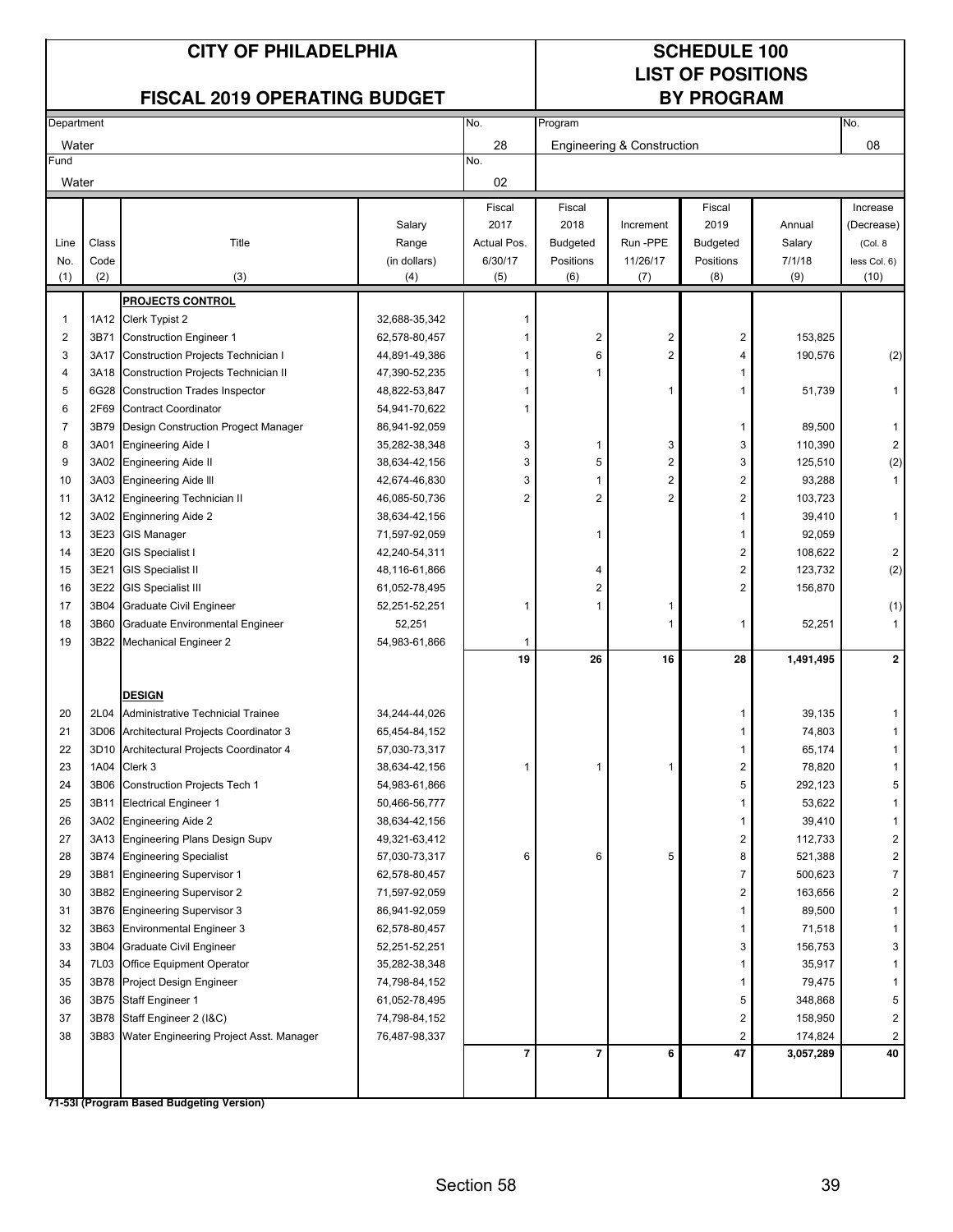# **LIST OF POSITIONS**

#### **FISCAL 2019 OPERATING BUDGET**

|       | Department |                                              |               | No.<br>Program |           |                            |           |           | No.                     |
|-------|------------|----------------------------------------------|---------------|----------------|-----------|----------------------------|-----------|-----------|-------------------------|
| Water |            |                                              |               | 28             |           | Engineering & Construction |           |           | 08                      |
| Fund  |            |                                              |               | No.            |           |                            |           |           |                         |
| Water |            |                                              |               | 02             |           |                            |           |           |                         |
|       |            |                                              |               | Fiscal         | Fiscal    |                            | Fiscal    |           | Increase                |
|       |            |                                              | Salary        | 2017           | 2018      | Increment                  | 2019      | Annual    | (Decrease)              |
| Line  | Class      | Title                                        | Range         | Actual Pos.    | Budgeted  | Run -PPE                   | Budgeted  | Salary    | (Col. 8                 |
| No.   | Code       |                                              | (in dollars)  | 6/30/17        | Positions | 11/26/17                   | Positions | 7/1/18    | less Col. 6)            |
| (1)   | (2)        | (3)                                          | (4)           | (5)            | (6)       | (7)                        | (8)       | (9)       | (10)                    |
|       |            | <b>CONSTRUCTION</b>                          |               |                |           |                            |           |           |                         |
| 39    |            | 2L20 Administrative Officer                  | 49,321-63,412 |                |           |                            | 1         | 56,367    | 1                       |
| 40    |            | 3B06 Civil Engineer 2                        | 54,983-61,866 |                |           |                            | 1         | 58,425    | $\mathbf{1}$            |
| 41    |            | 3A19 Construction Engineer 1                 | 53,934-59,646 |                |           |                            | 1         | 55,405    | $\mathbf{1}$            |
| 42    |            | 3A17 Construction Projects Tech 1            | 44,891-49,386 |                |           |                            | 5         | 229,943   | 5                       |
| 43    |            | 3A19 Construction Projects Tech 3            | 53,934-59,646 |                |           |                            | 2         | 110,810   | $\overline{\mathbf{c}}$ |
| 44    |            | 6G28 Construction Trades Inspector           | 48,822-53,847 |                |           |                            | 3         | 150,248   | 3                       |
| 45    |            | 3B83 Water Engineering Project Asst. Manager | 76,487-98,337 |                |           |                            | 1         | 87,412    | $\mathbf{1}$            |
|       |            |                                              |               |                |           |                            | 14        | 748,608   | ${\bf 14}$              |
|       |            |                                              |               |                |           |                            |           |           |                         |
|       |            | <b>SURVEY</b>                                |               |                |           |                            |           |           |                         |
| 46    |            | 1A04 Clerk 3                                 | 38,634-42,156 |                |           |                            | 1         | 39,410    | $\mathbf{1}$            |
| 47    |            | 1A12 Clerk Typist 2                          | 32,688-35,342 |                |           |                            | 1         | 33,186    | $\mathbf{1}$            |
| 48    |            | 3A02 Engineering Aide 2                      | 38,634-42,156 |                |           |                            | 5         | 197,050   | 5                       |
| 49    |            | 3A11 Engineering Technician 1                | 43,718-48,038 |                |           |                            | 4         | 179,036   | 4                       |
| 50    |            | 3A12 Engineering Technician 2                | 46,085-50,736 |                |           |                            | 1         | 47,230    | $\mathbf{1}$            |
| 51    | 3B04       | <b>Graduate Civil Engineer</b>               | 52,251-52,251 |                |           |                            | 2         | 104,502   | $\sqrt{2}$              |
| 52    |            | 3F04 Surveyor 1                              | 39,205-50,400 |                |           |                            | 1         | 44,803    | $\mathbf{1}$            |
|       |            |                                              |               |                |           |                            | 15        | 645,216   | 15                      |
|       |            |                                              |               |                |           |                            |           |           |                         |
|       |            |                                              |               |                |           |                            |           |           |                         |
|       |            | <b>Program Total</b>                         |               | 26             | 33        | 22                         | 104       | 5,942,608 | 71                      |
|       |            |                                              |               |                |           |                            |           |           |                         |
|       |            |                                              |               |                |           |                            |           |           |                         |
|       |            |                                              |               |                |           |                            |           |           |                         |
|       |            |                                              |               |                |           |                            |           |           |                         |
|       |            |                                              |               |                |           |                            |           |           |                         |
|       |            |                                              |               |                |           |                            |           |           |                         |
|       |            |                                              |               |                |           |                            |           |           |                         |
|       |            |                                              |               |                |           |                            |           |           |                         |
|       |            |                                              |               |                |           |                            |           |           |                         |
|       |            |                                              |               |                |           |                            |           |           |                         |
|       |            |                                              |               |                |           |                            |           |           |                         |
|       |            |                                              |               |                |           |                            |           |           |                         |
|       |            |                                              |               |                |           |                            |           |           |                         |
|       |            |                                              |               |                |           |                            |           |           |                         |
|       |            |                                              |               |                |           |                            |           |           |                         |
|       |            |                                              |               |                |           |                            |           |           |                         |
|       |            |                                              |               |                |           |                            |           |           |                         |
|       |            |                                              |               |                |           |                            |           |           |                         |
|       |            |                                              |               |                |           |                            |           |           |                         |
|       |            |                                              |               |                |           |                            |           |           |                         |
|       |            |                                              |               |                |           |                            |           |           |                         |
|       |            |                                              |               |                |           |                            |           |           |                         |
|       |            | 71-53I (Program Based Budgeting Version)     |               |                |           |                            |           |           |                         |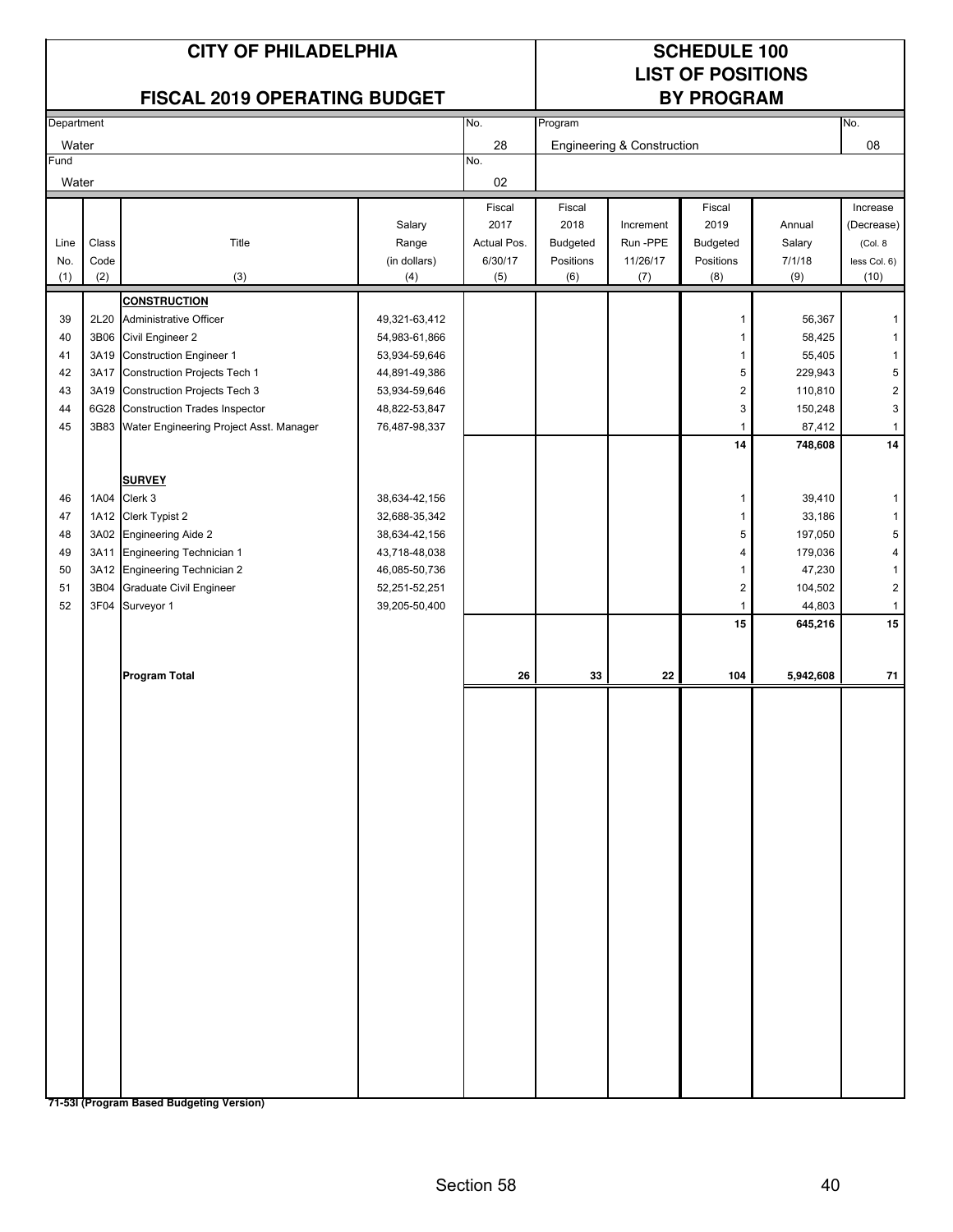| <b>CITY OF PHILADELPHIA</b><br><b>FISCAL 2019 OPERATING BUDGET</b> |                          |                                                                                         |           | <b>SCHEDULE 100</b><br><b>LIST OF POSITIONS</b><br><b>BY PROGRAM</b> |                                        |                                                 |                                                       |                                         |                                                |                                         |                                                   |
|--------------------------------------------------------------------|--------------------------|-----------------------------------------------------------------------------------------|-----------|----------------------------------------------------------------------|----------------------------------------|-------------------------------------------------|-------------------------------------------------------|-----------------------------------------|------------------------------------------------|-----------------------------------------|---------------------------------------------------|
| Department                                                         |                          |                                                                                         |           |                                                                      | No.                                    | Program                                         |                                                       |                                         |                                                |                                         | No.                                               |
| Water                                                              |                          |                                                                                         |           |                                                                      | 28                                     |                                                 | <b>Engineering &amp; Construction</b>                 |                                         |                                                |                                         | 08                                                |
| Fund                                                               |                          |                                                                                         |           |                                                                      | No.                                    |                                                 |                                                       |                                         |                                                |                                         |                                                   |
| Water                                                              |                          |                                                                                         |           |                                                                      | 02                                     |                                                 |                                                       |                                         |                                                |                                         |                                                   |
| Line<br>No.<br>(1)                                                 | Class<br>Code<br>(2)     | Title<br>(3)                                                                            |           |                                                                      | Salary<br>Range<br>(in dollars)<br>(4) | Fiscal<br>2017<br>Actual Pos.<br>6/30/17<br>(5) | Fiscal<br>2018<br><b>Budgeted</b><br>Positions<br>(6) | Increment<br>Run-PPE<br>11/26/17<br>(7) | Fiscal<br>2019<br>Budgeted<br>Positions<br>(8) | Annual<br>Salary<br>7/1/18<br>(9)       | Inc.<br>(Dec.)<br>(Col. 8<br>less Col. 6)<br>(10) |
|                                                                    | 101<br>121<br>161<br>100 | <b>Total Full Time</b><br>Temporary<br>Regular Overtime<br>Lump Sum Separation Payments |           |                                                                      |                                        | 26                                              | 33                                                    | 22                                      | 104                                            | 5,942,608<br>130,000<br>22,000<br>5,000 | 71                                                |
|                                                                    |                          | <b>Total Gross Requirements</b>                                                         |           |                                                                      |                                        | 26                                              | 33                                                    | 22                                      | 104                                            | 6,099,608                               | 71                                                |
|                                                                    |                          | Plus: Earned Increment                                                                  |           |                                                                      |                                        |                                                 |                                                       |                                         |                                                | 7,983                                   |                                                   |
|                                                                    |                          | Plus: Longevity                                                                         |           |                                                                      |                                        |                                                 |                                                       |                                         |                                                | 133                                     |                                                   |
|                                                                    |                          | Less: (Vacancy Allowance)                                                               |           |                                                                      |                                        |                                                 |                                                       |                                         |                                                | (3, 252, 372)                           |                                                   |
|                                                                    |                          |                                                                                         |           | <b>Total Budget Request</b>                                          |                                        |                                                 |                                                       |                                         |                                                | 2,855,352                               |                                                   |
|                                                                    |                          |                                                                                         |           |                                                                      | <b>Summary of Personal Services</b>    |                                                 |                                                       |                                         |                                                |                                         |                                                   |
|                                                                    |                          |                                                                                         |           | Fiscal 2017                                                          |                                        | Fiscal 2018                                     |                                                       |                                         | Fiscal 2019                                    | Inc. $/$ (Dec.)                         | Inc. $/$ (Dec.)                                   |
| Line                                                               |                          |                                                                                         | Actual    | Actual                                                               | Budgeted                               | Estimated                                       | Increment                                             | Budgeted                                | Department                                     | in Require.                             | in Bud. Pos.                                      |
| No.                                                                |                          | Category                                                                                | Positions | Obligations                                                          | Positions                              | Obligations                                     | Run-PPE                                               | Positions                               | Request                                        | (Col.9                                  | (Col. 8                                           |
|                                                                    |                          |                                                                                         | 6/30/17   |                                                                      |                                        |                                                 | 11/26/17                                              |                                         |                                                | less Col. 6)                            | less Col. 5)                                      |
| (1)                                                                |                          | (2)                                                                                     | (3)       | (4)                                                                  | (5)                                    | (6)                                             | (7)                                                   | (8)                                     | (9)                                            | (10)                                    | (11)                                              |
| $\mathbf{1}$<br>$\overline{2}$                                     | Lump Sum                 | Full Time - Civilian                                                                    | 26        | 2,415<br>1,118,576                                                   | 33                                     | 5,000<br>1,696,821                              | 22                                                    | 104                                     | 5,000<br>2,698,352                             | 1,001,531                               | 71                                                |
| 3                                                                  |                          | Full Time - Uniform                                                                     |           |                                                                      |                                        |                                                 |                                                       |                                         |                                                |                                         |                                                   |
| $\overline{4}$                                                     |                          | Bonus, Gross Adj.                                                                       |           | 9,155                                                                |                                        |                                                 |                                                       |                                         |                                                |                                         |                                                   |
| 5                                                                  |                          | PT, Temp/Seas, Bd, SCG                                                                  |           | 56,803                                                               |                                        | 130,000                                         |                                                       |                                         | 130,000                                        |                                         |                                                   |
| 6                                                                  |                          | Overtime - Civilian                                                                     |           | 926                                                                  |                                        | 17,000                                          |                                                       |                                         | 22,000                                         | 5,000                                   |                                                   |
| $\overline{7}$                                                     |                          | Overtime - Uniform                                                                      |           |                                                                      |                                        |                                                 |                                                       |                                         |                                                |                                         |                                                   |
| 8                                                                  |                          | Holiday Overtime - Civilian                                                             |           |                                                                      |                                        |                                                 |                                                       |                                         |                                                |                                         |                                                   |
| 9                                                                  |                          | Unused Uniform Leave                                                                    |           |                                                                      |                                        |                                                 |                                                       |                                         |                                                |                                         |                                                   |
| 10                                                                 | Shift/Stress             |                                                                                         |           | 10                                                                   |                                        |                                                 |                                                       |                                         |                                                |                                         |                                                   |
| 11                                                                 |                          | H&L, IOD, LT-Sick                                                                       |           |                                                                      |                                        |                                                 |                                                       |                                         |                                                |                                         |                                                   |
| 12                                                                 |                          |                                                                                         |           |                                                                      |                                        |                                                 |                                                       |                                         |                                                |                                         |                                                   |
|                                                                    |                          | Total                                                                                   | $26\,$    | 1,187,885                                                            | 33                                     | 1,848,821                                       | 22                                                    | 104                                     | 2,855,352                                      | 1,006,531                               | 71                                                |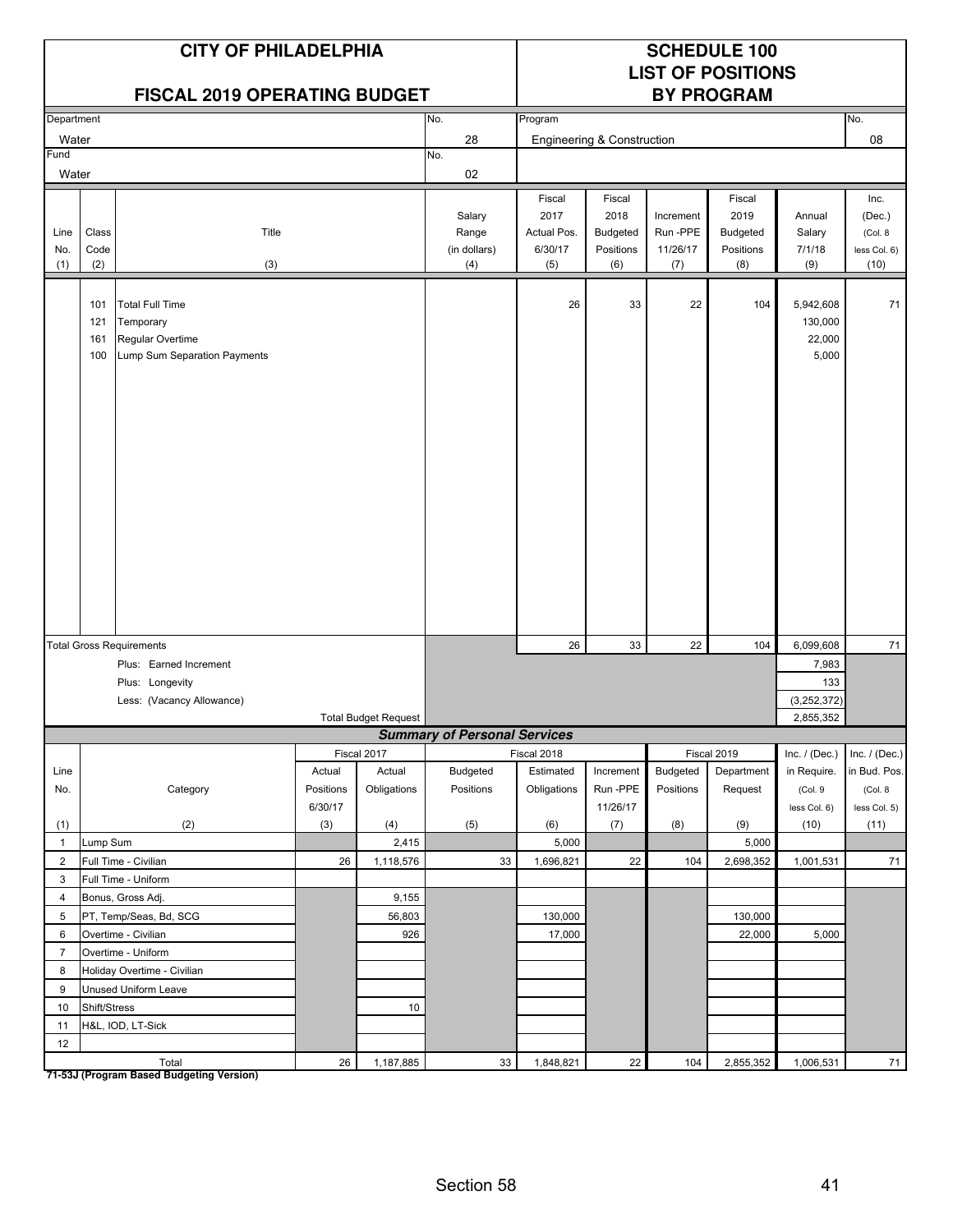#### **FISCAL 2019 OPERATING BUDGET**

### **PURCHASE OF SERVICES**

| Department |                                                  | No.                                        | Program                    |             |              | No.        |  |  |  |
|------------|--------------------------------------------------|--------------------------------------------|----------------------------|-------------|--------------|------------|--|--|--|
| Water      |                                                  | 28                                         | Engineering & Construction |             |              | 08         |  |  |  |
| Fund       |                                                  | No.                                        |                            |             |              |            |  |  |  |
| Water      |                                                  | 02                                         |                            |             |              |            |  |  |  |
|            |                                                  | Fiscal 2017                                | Fiscal 2018                | Fiscal 2018 | Fiscal 2019  | Increase   |  |  |  |
| Code       | Description                                      | Actual                                     | Original                   | Estimated   | Departmental | or         |  |  |  |
|            |                                                  | Obligations                                | Appropriations             | Obligations | Request      | (Decrease) |  |  |  |
| (1)        | (2)                                              | (3)                                        | (4)                        | (5)         | (6)          | (7)        |  |  |  |
|            |                                                  | <b>Schedule 200 - Purchase of Services</b> |                            |             |              |            |  |  |  |
| 201        | Cleaning & Laundering                            | 420                                        | 1,500                      | 1,500       | 2,000        | 500        |  |  |  |
| 202        | Janitorial Services                              |                                            |                            |             |              |            |  |  |  |
| 205        | Refuse, Garbage, Silt and Sludge Removal         |                                            |                            |             |              |            |  |  |  |
| 209        | Telephone & Communication                        |                                            |                            |             |              |            |  |  |  |
| 210        | <b>Postal Services</b>                           |                                            |                            |             |              |            |  |  |  |
| 211        | Transportation                                   | 11,226                                     | 24,000                     | 24,000      | 24,000       |            |  |  |  |
| 215        | Licenses, Permits & Inspection Charges           | 69,758                                     | 83,500                     | 83,500      | 272,000      | 188,500    |  |  |  |
| 216        | Commercial off the Shelf Software Licenses       |                                            |                            |             |              |            |  |  |  |
| 220        | <b>Electric Current</b>                          |                                            |                            |             |              |            |  |  |  |
| 221        | <b>Gas Services</b>                              |                                            |                            |             |              |            |  |  |  |
| 222        | Steam for Heating                                |                                            |                            |             |              |            |  |  |  |
| 230        | Meals (non-travel) & Official Entertaining       |                                            |                            |             |              |            |  |  |  |
| 231        | Overtime Meals                                   |                                            |                            |             |              |            |  |  |  |
| 240        | Advertising & Promotional Activities             | 230,033                                    | 300,000                    | 300,000     | 350,000      | 50,000     |  |  |  |
| 250        | <b>Professional Services</b>                     |                                            | 500,000                    | 500,000     | 362,000      | (138,000)  |  |  |  |
| 251        | Professional Svcs. - Information Technology      |                                            |                            |             |              |            |  |  |  |
| 252        | Accounting & Auditing Services                   |                                            |                            |             |              |            |  |  |  |
| 253        | <b>Legal Services</b>                            |                                            |                            |             |              |            |  |  |  |
| 254        | Mental Health & Intellectual Disability Services |                                            |                            |             |              |            |  |  |  |
| 255        | <b>Dues</b>                                      | 3,855                                      | 7,500                      | 7,500       | 8,000        | 500        |  |  |  |
| 256        | Seminar & Training Sessions                      | 18,553                                     | 38,000                     | 38,000      | 46,000       | 8,000      |  |  |  |
| 257        | Architectural & Engineering Services             |                                            | 45,000                     | 45,000      | 250,000      | 205,000    |  |  |  |
| 258        | <b>Court Reporters</b>                           |                                            |                            |             |              |            |  |  |  |
| 259        | <b>Arbitration Fees</b>                          |                                            |                            |             |              |            |  |  |  |
| 260        | Repair & Maintenance Charges                     | 12,698                                     | 28,000                     | 28,000      | 28,000       |            |  |  |  |
| 261        | Repaving, Repairing & Resurfacing Streets        |                                            |                            |             |              |            |  |  |  |
| 262        | Demolition of Buildings                          |                                            |                            |             |              |            |  |  |  |
| 264        | Abatement of Nuisances                           |                                            |                            |             |              |            |  |  |  |
| 265        | Rehabilitation of Property                       |                                            |                            |             |              |            |  |  |  |
| 266        | Maint. & Support - Comp. Hardware & Software     |                                            |                            |             |              |            |  |  |  |
| 275        | Juror Fees                                       |                                            |                            |             |              |            |  |  |  |
| 276        | Juror Expenses                                   |                                            |                            |             |              |            |  |  |  |
| 277        | <b>Witness Fees</b>                              |                                            |                            |             |              |            |  |  |  |
| 280        | Insurance & Official Bonds                       |                                            |                            |             |              |            |  |  |  |
| 282        | Lease Purchase - Computer Systems                |                                            |                            |             |              |            |  |  |  |
| 283        | Lease Purchase - Vehicles                        |                                            |                            |             |              |            |  |  |  |
| 284        | Ground & Building Rental                         |                                            |                            |             |              |            |  |  |  |
| 285        | Rents - Other                                    |                                            |                            |             |              |            |  |  |  |
| 286        | Rental of Parking Spaces                         |                                            |                            |             |              |            |  |  |  |
| 290        | Payments for Care of Individuals                 |                                            |                            |             |              |            |  |  |  |
| 295        | <b>Imprest Advances</b>                          |                                            |                            |             |              |            |  |  |  |
| 298        | Payments for Burials & Graves                    |                                            |                            |             |              |            |  |  |  |
| 299        | Other Expenses (not otherwise classified)        |                                            |                            |             |              |            |  |  |  |
|            |                                                  |                                            |                            |             |              |            |  |  |  |
|            |                                                  |                                            |                            |             |              |            |  |  |  |
|            |                                                  |                                            |                            |             |              | 314,500    |  |  |  |
|            | Total                                            | 346,543                                    | 1,027,500                  | 1,027,500   | 1,342,000    |            |  |  |  |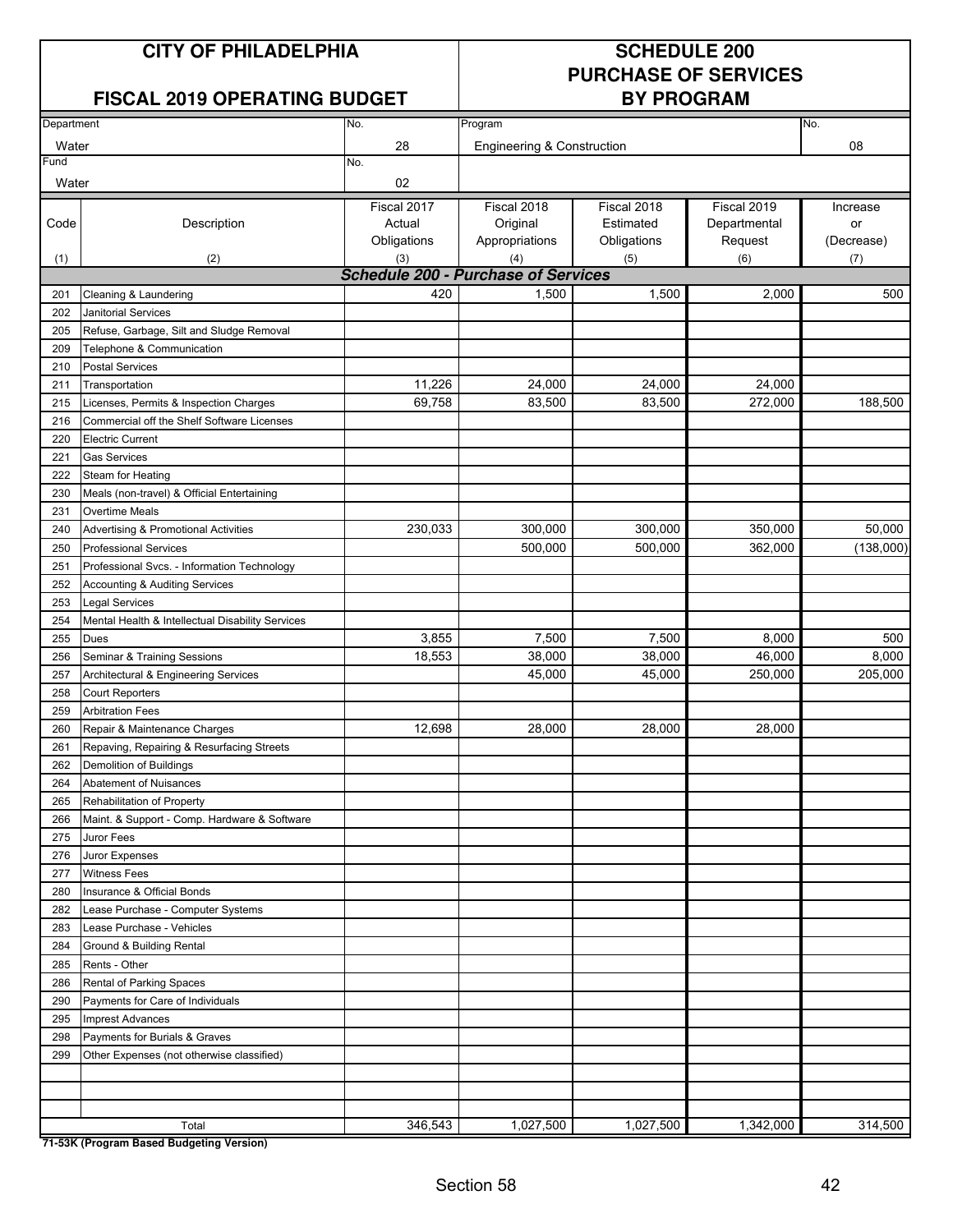#### FISCAL 2019 OPERATING BUDGET **BY PROGRAM**

### **CITY OF PHILADELPHIA SCHEDULE 300 - 400 MATERIALS, SUPPLIES & EQUIPMENT**

|            |                                                       |                                                |                                 |             | No.          |            |
|------------|-------------------------------------------------------|------------------------------------------------|---------------------------------|-------------|--------------|------------|
| Department |                                                       | No.                                            | Program                         |             |              |            |
| Water      |                                                       | 28                                             | Engineering & Construction      |             |              | 08         |
| Fund       |                                                       | No.                                            |                                 |             |              |            |
| Water      |                                                       | 02                                             |                                 |             |              |            |
|            |                                                       | Fiscal 2017                                    | Fiscal 2018                     | Fiscal 2018 | Fiscal 2019  | Increase   |
| Code       | Description                                           | Actual                                         | Original                        | Estimated   | Departmental | or         |
|            |                                                       | Obligations                                    | Appropriations                  | Obligations | Request      | (Decrease) |
| (1)        | (2)                                                   | (3)                                            | (4)                             | (5)         | (6)          | (7)        |
|            |                                                       | <b>Schedule 300 - Materials &amp; Supplies</b> |                                 |             |              |            |
| 301        | Agricultural & Botanical                              |                                                |                                 |             |              |            |
| 302        | Animal. Livestock & Marine                            |                                                |                                 |             |              |            |
| 303        | Bakeshop, Dining Room & Kitchen                       |                                                |                                 |             |              |            |
| 304        | Books & Other Publications                            | 3,356                                          | 20,120                          | 20,120      | 26,000       | 5,880      |
| 305        | <b>Building &amp; Construction</b>                    | 244                                            | 515                             | 515         |              | (515)      |
| 306        | <b>Library Materials</b>                              |                                                |                                 |             |              |            |
| 307        | <b>Chemicals &amp; Gases</b>                          |                                                |                                 |             |              |            |
| 308        | Dry Goods, Notions & Wearing Apparel                  |                                                |                                 |             |              |            |
| 309        | Cordage & Fibers                                      |                                                |                                 |             |              |            |
| 310        | Electrical & Communication                            | 118                                            | 515                             | 515         | 1,000        | 485        |
| 311        | General Equipment & Machinery                         |                                                |                                 |             |              |            |
| 312        | Fire Fighting & Safety                                | 123                                            |                                 |             |              |            |
| 313        | Food                                                  |                                                |                                 |             |              |            |
| 314        | Fuel - Heating & Cooling                              |                                                |                                 |             |              |            |
| 316        | General Hardware & Minor Tools                        | 633                                            | 515                             | 515         | 1,000        | 485        |
| 317        | <b>Hospital &amp; Laboratory</b>                      |                                                |                                 |             |              |            |
| 318        | Janitorial, Laundry & Household                       |                                                |                                 |             |              |            |
| 320        | Office Materials & Supplies                           | 9,389                                          | 21,650                          | 21,650      | 24,000       | 2,350      |
| 322        | Small Power Tools & Hand Tools                        |                                                | 515                             | 515         |              | (515)      |
| 323        | Plumbing, AC & Space Heating                          |                                                |                                 |             |              |            |
| 324        | Precision, Photographic & Artists                     | 10,837                                         | 41,500                          | 41,500      | 26,000       | (15,500)   |
| 325        | Printing                                              | 21,655                                         | 108,090                         | 108,090     | 63,000       | (45,090)   |
| 326        | Recreational & Educational                            |                                                |                                 |             |              |            |
| 328        | Vehicle Parts & Accessories                           |                                                |                                 |             |              |            |
| 335        | Lubricants                                            |                                                |                                 |             |              |            |
| 340        | #2 Diesel Fuel                                        |                                                |                                 |             |              |            |
| 341        | Compressed Natural Gas (CNG)                          |                                                |                                 |             |              |            |
| 342        | Liquid Propane Gas (LPG)                              |                                                |                                 |             |              |            |
| 345        | Gasoline                                              |                                                |                                 |             |              |            |
| 399        | Other Materials & Supplies (not otherwise classified) |                                                |                                 |             |              |            |
|            |                                                       |                                                |                                 |             |              |            |
|            | Total                                                 | 46,355                                         | 193,420                         | 193,420     | 141,000      | (52, 420)  |
|            |                                                       |                                                | <b>Schedule 400 - Equipment</b> |             |              |            |
| 405        | Construction, Dredging & Conveying                    |                                                |                                 |             |              |            |
| 410        | Electrical, Lighting & Communications                 |                                                |                                 |             |              |            |
| 411        | General Equipment & Machinery                         | 396                                            |                                 |             |              |            |
| 412        | Fire Fighting & Emergency                             |                                                |                                 |             |              |            |
| 417        | Hospital & Laboratory                                 |                                                |                                 |             |              |            |
| 420        | Office Equipment                                      |                                                |                                 |             |              |            |
|            | Plumbing, AC & Space Heating                          |                                                |                                 |             |              |            |
| 423        |                                                       | 13,475                                         | 33,150                          |             |              | 177,850    |
| 424        | Precision, Photographic & Artists                     |                                                |                                 | 33,150      | 211,000      |            |
| 426        | Recreational & Educational                            |                                                |                                 |             |              |            |
| 427        | Computer Equipment & Peripherals                      |                                                |                                 |             |              |            |
| 428        | Vehicles                                              |                                                |                                 |             |              |            |
| 430        | Furniture & Furnishings                               | 7,778                                          | 28,200                          | 28,200      | 24,000       | (4,200)    |
| 499        | Other Equipment (not otherwise classified)            |                                                |                                 |             |              |            |
|            | Total                                                 | 21,649                                         | 61,350                          | 61,350      | 235,000      | 173,650    |
|            |                                                       |                                                |                                 |             |              |            |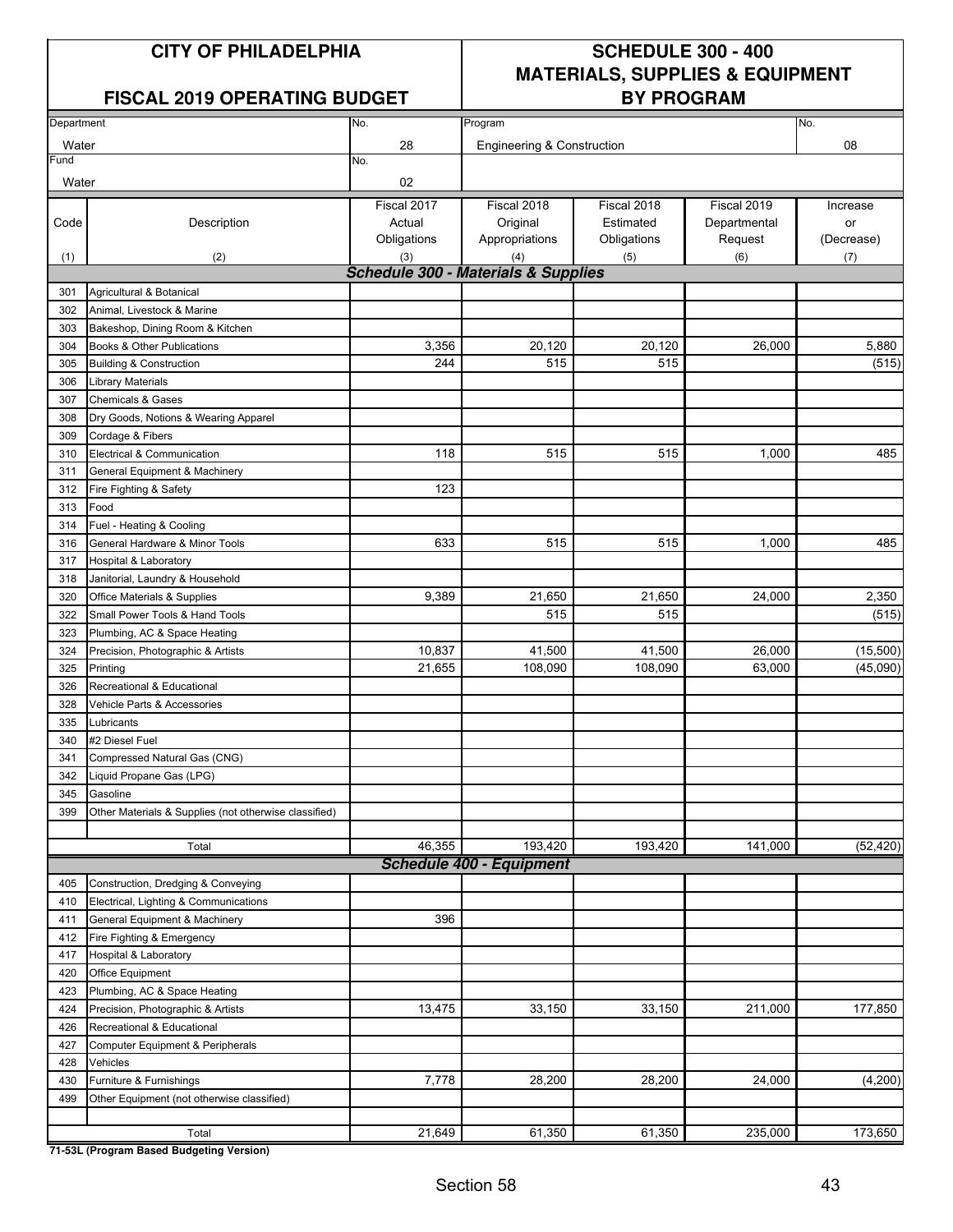|               | <b>CITY OF PHILADELPHIA</b>                |             | <b>SUPPORTING DETAIL:</b><br>PROFESSIONAL SERVICES AND<br><b>CARE OF INDIVIDUALS, BY PROGRAM</b> |                            |             |                                   |            |
|---------------|--------------------------------------------|-------------|--------------------------------------------------------------------------------------------------|----------------------------|-------------|-----------------------------------|------------|
| Department    | FISCAL 2019 OPERATING BUDGET               |             | No.                                                                                              | Program                    |             |                                   | No.        |
|               |                                            |             |                                                                                                  |                            |             |                                   |            |
| Water<br>Fund |                                            |             | 28<br>No.                                                                                        | Engineering & Construction |             |                                   | 08         |
| Water         |                                            |             | 02                                                                                               |                            |             |                                   |            |
|               |                                            |             | Fiscal 2017                                                                                      | Fiscal 2018                | Fiscal 2018 | Fiscal 2019                       | Increase   |
|               |                                            |             | Actual                                                                                           | Original                   | Estimated   | Department                        | or         |
| Class         | Description                                |             | Obligations                                                                                      | Appropriation              | Obligations | Request                           | (Decrease) |
| (1)           | (2)                                        |             | (3)                                                                                              | (4)                        | (5)         | (6)                               | (7)        |
| 250s          | Professional Services (250-254, 257-259)   |             |                                                                                                  | 545,000                    | 545,000     | 612,000                           | 67,000     |
| 290           | Payments for Care of Individuals           |             |                                                                                                  |                            |             |                                   |            |
| Minor         | Name of Contractor                         | Fiscal 2017 | Fiscal 2018                                                                                      | Fiscal 2018                | Fiscal 2019 | Describe purpose or scope of      |            |
| Object        | or Provider                                | Actual      | Original                                                                                         | Estimated                  | Department  | service provided. Include, if     |            |
| Code          |                                            | Obligations | Appropriation                                                                                    | Obligations                | Request     | applicable, unit cost of service. |            |
| 250           | CIPPlanner                                 |             |                                                                                                  |                            | 127,000     | Cipit Real Time Viewer Consulting |            |
|               |                                            |             |                                                                                                  |                            |             | Work                              |            |
| 250           | To Be Determined                           |             | 500,000                                                                                          | 500,000                    | 235,000     | One Call Marking Service          |            |
|               | <b>Total Class 250</b>                     |             | 500,000                                                                                          | 500,000                    | 362,000     |                                   |            |
|               |                                            |             |                                                                                                  |                            |             |                                   |            |
| 257           | To Be Determined<br><b>Total Class 257</b> |             | 45,000<br>45,000                                                                                 | 45,000<br>45,000           | 250,000     | 250,000 Engineering Services      |            |
|               |                                            |             |                                                                                                  |                            |             |                                   |            |
|               |                                            |             |                                                                                                  |                            |             |                                   |            |
|               |                                            |             |                                                                                                  |                            |             |                                   |            |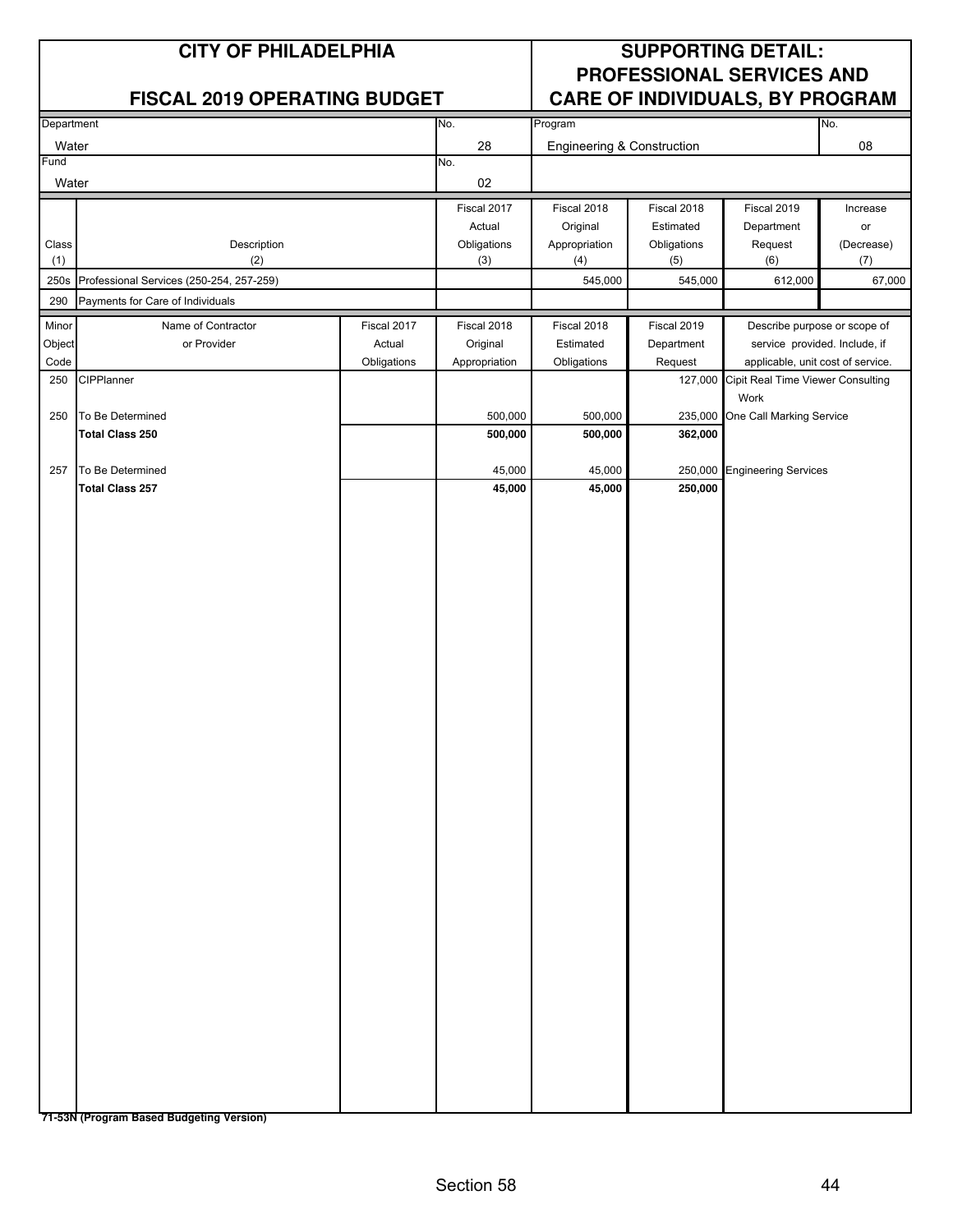#### **FISCAL 2019 OPERATING BUDGET**

# **CLASSES OTHER THAN**

| Department     |                                    |             | No.           | Program                    |             | No.                                                                                |
|----------------|------------------------------------|-------------|---------------|----------------------------|-------------|------------------------------------------------------------------------------------|
| Water          |                                    |             | 28            | Engineering & Construction |             | 08                                                                                 |
| Fund           |                                    |             | No.           |                            |             |                                                                                    |
| Water          |                                    |             | 02            |                            |             |                                                                                    |
| Minor          | Name of Contractor                 | Fiscal 2017 | Fiscal 2018   | Fiscal 2018                | Fiscal 2019 | Describe purpose or scope of                                                       |
|                | or Provider                        | Actual      |               | Estimated                  | Department  | service provided. Include, if                                                      |
| Object<br>Code |                                    |             | Original      |                            |             |                                                                                    |
|                | 215 CIPPlanner                     | Obligations | Appropriation | Obligations                | Request     | applicable, unit cost of service.<br>183,000 Purchase 10 Add'l Cipit User Licenses |
| 215            | Pennsylvania One Call System, Inc. | 52,976      | 75,000        | 83,500                     |             | 89,000 Communications network                                                      |
| 215            | Other                              | 16,782      | 8,500         |                            |             | License Permit & Inspection Charges                                                |
|                | <b>Total Class 215</b>             | 69,758      | 83,500        | 83,500                     | 272,000     |                                                                                    |
|                |                                    |             |               |                            |             |                                                                                    |
| 240            | Philadelphia Media Network LLC     | 146,068     | 240,000       | 240,000                    |             | 280,000 Printing Services                                                          |
| 240            | Philadelphia Tribune               | 67,661      | 60,000        | 60,000                     |             | 70,000 Printing Services                                                           |
| 240            | Other                              | 16,304      |               |                            |             | <b>Printing Reproduction</b>                                                       |
|                | <b>Total Class 240</b>             | 230,033     | 300,000       | 300,000                    | 350,000     |                                                                                    |
|                |                                    |             |               |                            |             |                                                                                    |
| 325            | BluEdge                            |             |               | 35,000                     |             | 35,000 Bondline Printing Services                                                  |
| 325            | Ridgways Inc.                      | 6,266       | 40,000        | 5,000                      |             | 25,000 Printing Services                                                           |
| 325            | <b>Quality Litigation Services</b> |             | 60,000        | 60,000                     |             | <b>Printing Services</b>                                                           |
| 325            | Other                              | 15,389      | 8,090         | 8,090                      |             | 3,000 Printing Reproduction                                                        |
|                | <b>Total Class 325</b>             | 21,655      | 108,090       | 108,090                    | 63,000      |                                                                                    |
|                |                                    |             |               |                            |             |                                                                                    |
|                |                                    |             |               |                            |             |                                                                                    |
|                |                                    |             |               |                            |             |                                                                                    |
|                |                                    |             |               |                            |             |                                                                                    |
|                |                                    |             |               |                            |             |                                                                                    |
|                |                                    |             |               |                            |             |                                                                                    |
|                |                                    |             |               |                            |             |                                                                                    |
|                |                                    |             |               |                            |             |                                                                                    |
|                |                                    |             |               |                            |             |                                                                                    |
|                |                                    |             |               |                            |             |                                                                                    |
|                |                                    |             |               |                            |             |                                                                                    |
|                |                                    |             |               |                            |             |                                                                                    |
|                |                                    |             |               |                            |             |                                                                                    |
|                |                                    |             |               |                            |             |                                                                                    |
|                |                                    |             |               |                            |             |                                                                                    |
|                |                                    |             |               |                            |             |                                                                                    |
|                |                                    |             |               |                            |             |                                                                                    |
|                |                                    |             |               |                            |             |                                                                                    |
|                |                                    |             |               |                            |             |                                                                                    |
|                |                                    |             |               |                            |             |                                                                                    |
|                |                                    |             |               |                            |             |                                                                                    |
|                |                                    |             |               |                            |             |                                                                                    |
|                |                                    |             |               |                            |             |                                                                                    |
|                |                                    |             |               |                            |             |                                                                                    |
|                |                                    |             |               |                            |             |                                                                                    |
|                |                                    |             |               |                            |             |                                                                                    |
|                |                                    |             |               |                            |             |                                                                                    |
|                |                                    |             |               |                            |             |                                                                                    |
|                |                                    |             |               |                            |             |                                                                                    |
|                |                                    |             |               |                            |             |                                                                                    |
|                |                                    |             |               |                            |             |                                                                                    |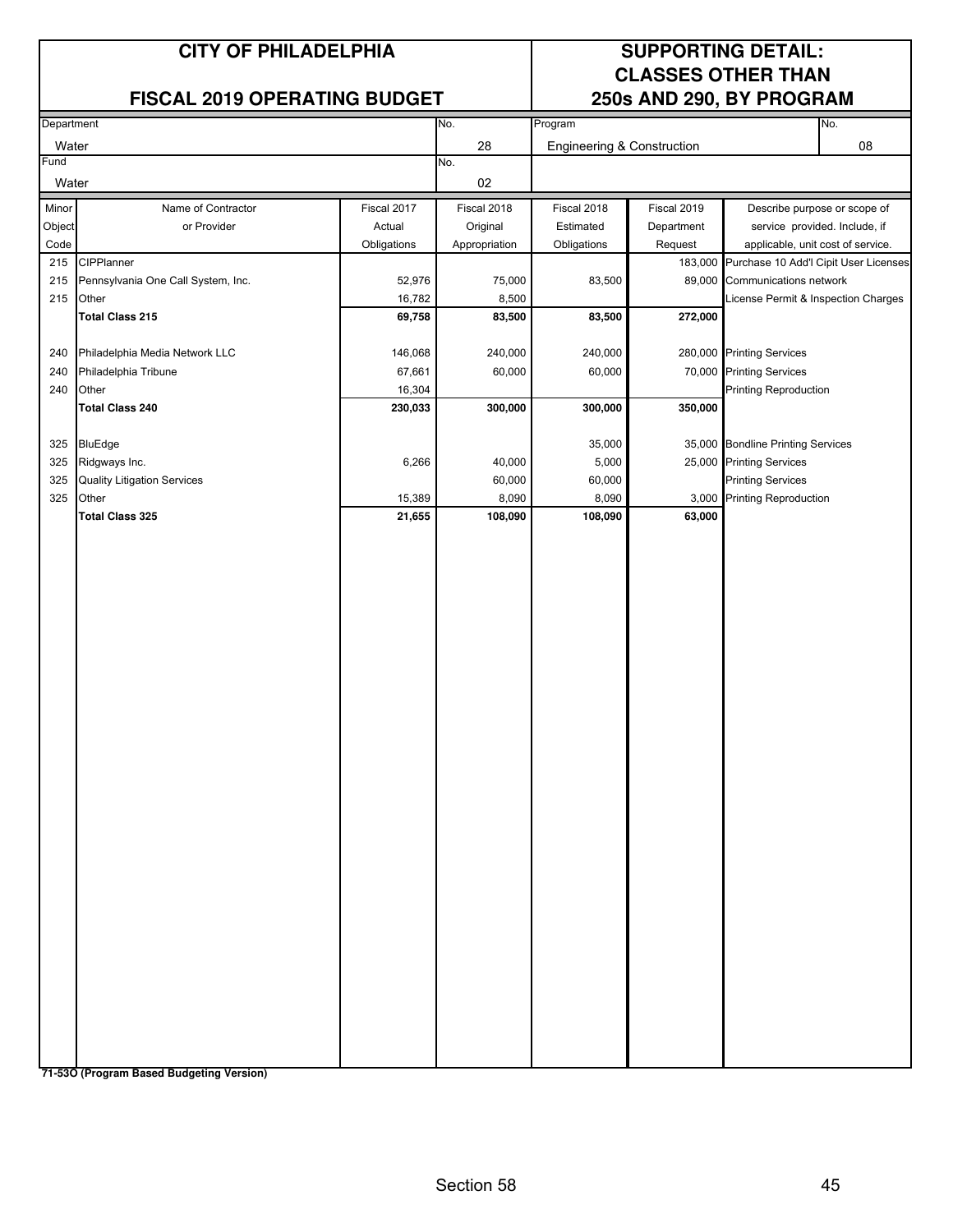#### **PROGRAM SUMMARY - ALL FUNDS**

|                                                                 | <b>FISCAL 2019 OPERATING BUDGET</b>                                                                                                                                                                                                                                                                                                                                                                                                                                                                                                                                                                                                              |                         |                                                              |                          |                                        |                       |
|-----------------------------------------------------------------|--------------------------------------------------------------------------------------------------------------------------------------------------------------------------------------------------------------------------------------------------------------------------------------------------------------------------------------------------------------------------------------------------------------------------------------------------------------------------------------------------------------------------------------------------------------------------------------------------------------------------------------------------|-------------------------|--------------------------------------------------------------|--------------------------|----------------------------------------|-----------------------|
| Department                                                      |                                                                                                                                                                                                                                                                                                                                                                                                                                                                                                                                                                                                                                                  | No.                     | Program                                                      |                          |                                        | No.                   |
| Water                                                           |                                                                                                                                                                                                                                                                                                                                                                                                                                                                                                                                                                                                                                                  | 28                      | Operations                                                   |                          |                                        | 09                    |
|                                                                 |                                                                                                                                                                                                                                                                                                                                                                                                                                                                                                                                                                                                                                                  |                         | <b>Program Description</b>                                   |                          |                                        |                       |
|                                                                 | This program manages integrated water and wastewater services that meet or exceed all state and federal regulatory requirements to protect and preserve<br>Philadelphia's water resources. It operates, maintains, repairs and improves the water systems necessary to purvey dependable potable drinking water while<br>ensuring appropriate quality, pressure and volume. It also operates, maintains, repairs and improves the wastewater systems necessary to efficiently collect<br>and treat wastewater and stormwater to protect and improve the environment.                                                                             |                         |                                                              |                          |                                        |                       |
|                                                                 |                                                                                                                                                                                                                                                                                                                                                                                                                                                                                                                                                                                                                                                  |                         | <b>Program Objectives</b>                                    |                          |                                        |                       |
| requirements.                                                   | • Operate, maintain, repair and improve the water system necessary to purvey potable water in compliance with the Safe Drinking Water Act and the<br>Partnership for Safe Water Goals and at adequate quantities and pressures to supply the city of Philadelphia, wholesale customers, and firefighting<br>· Operate, maintain, repair, and improve the wastewater system necessary to efficiently collect and treat wastewater and stormwater from the city of<br>Philadelphia and wholesale customers in compliance with the Clean Water Act.<br>• Comply with all federal and state regulations relating to water and wastewater management. |                         |                                                              |                          |                                        |                       |
|                                                                 |                                                                                                                                                                                                                                                                                                                                                                                                                                                                                                                                                                                                                                                  |                         | <b>Performance Measures</b>                                  |                          |                                        |                       |
|                                                                 | Description                                                                                                                                                                                                                                                                                                                                                                                                                                                                                                                                                                                                                                      |                         | Fiscal 2017<br>Year-End                                      | Fiscal 2018<br>Target    | Fiscal 2018<br>Year-to-Date<br>9/30/17 | Fiscal 2019<br>Target |
|                                                                 | (1)                                                                                                                                                                                                                                                                                                                                                                                                                                                                                                                                                                                                                                              |                         | (2)                                                          | (3)                      | (4)                                    | (5)                   |
|                                                                 | Millions of gallons of treated water                                                                                                                                                                                                                                                                                                                                                                                                                                                                                                                                                                                                             |                         | 82,846                                                       | meet cust. demand        | 22.249                                 | meet cust. demand     |
| Comments:                                                       | PWD's target is to always meet customers' demand.                                                                                                                                                                                                                                                                                                                                                                                                                                                                                                                                                                                                |                         |                                                              |                          |                                        |                       |
|                                                                 | % time Phila's drinking water met or surpassed state & fed. standards                                                                                                                                                                                                                                                                                                                                                                                                                                                                                                                                                                            |                         | 100%                                                         | 100%                     | 100%                                   | 100%<br>1,110         |
| 1,052<br>229<br>Miles of pipeline surveyed for leakage<br>1,110 |                                                                                                                                                                                                                                                                                                                                                                                                                                                                                                                                                                                                                                                  |                         |                                                              |                          |                                        |                       |
| Comments:                                                       | Water main breaks repaired<br>PWD's target is to repair all water main breaks.                                                                                                                                                                                                                                                                                                                                                                                                                                                                                                                                                                   |                         | 655                                                          | 905                      | 105                                    | 905                   |
|                                                                 | Avg. time to repair a water main break upon crew arrival at site (hrs)                                                                                                                                                                                                                                                                                                                                                                                                                                                                                                                                                                           |                         | 6.7                                                          | 8.0                      | 6.1                                    | 8.0                   |
| Comments:                                                       | PWD's service-level agreement is 8.0 hours.                                                                                                                                                                                                                                                                                                                                                                                                                                                                                                                                                                                                      |                         |                                                              |                          |                                        |                       |
|                                                                 | Percent of hydrants available                                                                                                                                                                                                                                                                                                                                                                                                                                                                                                                                                                                                                    |                         | 99.6%                                                        | 99.7%                    | 99.4%                                  | 99.7%                 |
|                                                                 | Number of storm inlets cleaned/year                                                                                                                                                                                                                                                                                                                                                                                                                                                                                                                                                                                                              |                         | 107,784                                                      | 100,000                  | 27,505                                 | 100,000               |
| Comments:                                                       | This is the number of inlets cleaned each quarter in PWD's system, which contains over 79,000 inlets.                                                                                                                                                                                                                                                                                                                                                                                                                                                                                                                                            |                         |                                                              |                          |                                        |                       |
|                                                                 | Wastewater treatment met or surpasses state & fed. standards/mo.                                                                                                                                                                                                                                                                                                                                                                                                                                                                                                                                                                                 |                         | 100%                                                         | 100%                     | 100%                                   | 100%                  |
| Comments:                                                       | This is calculated by taking the number of days out of compliance and dividing it by days of the month or quarter.                                                                                                                                                                                                                                                                                                                                                                                                                                                                                                                               |                         |                                                              |                          |                                        |                       |
|                                                                 |                                                                                                                                                                                                                                                                                                                                                                                                                                                                                                                                                                                                                                                  |                         | <b>Summary by Fund</b>                                       |                          |                                        |                       |
|                                                                 |                                                                                                                                                                                                                                                                                                                                                                                                                                                                                                                                                                                                                                                  | Fiscal 2017             | Fiscal 2018                                                  | Fiscal 2018              | Fiscal 2019                            | Increase              |
| Fund<br>No.                                                     | Fund                                                                                                                                                                                                                                                                                                                                                                                                                                                                                                                                                                                                                                             | Actual<br>Obligations   | Original<br>Appropriations                                   | Estimated<br>Obligations | Proposed<br>Budget                     | or<br>(Decrease)      |
| (1)                                                             | (2)                                                                                                                                                                                                                                                                                                                                                                                                                                                                                                                                                                                                                                              | (3)                     | (4)                                                          | (5)                      | (6)                                    | (7)                   |
| 02                                                              | Water                                                                                                                                                                                                                                                                                                                                                                                                                                                                                                                                                                                                                                            | 198,670,457             | 225,989,707                                                  | 225,989,707              | 237,966,500                            | 11,976,793            |
|                                                                 |                                                                                                                                                                                                                                                                                                                                                                                                                                                                                                                                                                                                                                                  |                         |                                                              |                          |                                        |                       |
|                                                                 |                                                                                                                                                                                                                                                                                                                                                                                                                                                                                                                                                                                                                                                  |                         |                                                              |                          |                                        |                       |
|                                                                 |                                                                                                                                                                                                                                                                                                                                                                                                                                                                                                                                                                                                                                                  |                         |                                                              |                          |                                        |                       |
|                                                                 |                                                                                                                                                                                                                                                                                                                                                                                                                                                                                                                                                                                                                                                  |                         |                                                              |                          |                                        |                       |
|                                                                 |                                                                                                                                                                                                                                                                                                                                                                                                                                                                                                                                                                                                                                                  |                         |                                                              |                          |                                        |                       |
|                                                                 | Total                                                                                                                                                                                                                                                                                                                                                                                                                                                                                                                                                                                                                                            | 198,670,457             | 225,989,707<br><b>Summary of Full Time Positions by Fund</b> | 225,989,707              | 237,966,500                            | 11,976,793            |
| Fund                                                            |                                                                                                                                                                                                                                                                                                                                                                                                                                                                                                                                                                                                                                                  | <b>Actual Positions</b> | Fiscal 2018                                                  | Increment Run            | Fiscal 2019                            | Inc. $/$ (Dec.)       |
| No.                                                             | Fund                                                                                                                                                                                                                                                                                                                                                                                                                                                                                                                                                                                                                                             | 6/30/17                 | <b>Budgeted</b>                                              | PPE 11/26/17             | <b>Budgeted</b>                        | (Col. 6 less 4)       |
| (1)                                                             | (2)                                                                                                                                                                                                                                                                                                                                                                                                                                                                                                                                                                                                                                              | (3)                     | (4)                                                          | (5)                      | (6)                                    | (7)                   |
| 02                                                              | Water                                                                                                                                                                                                                                                                                                                                                                                                                                                                                                                                                                                                                                            | 1,368                   | 1,500                                                        | 1,373                    | 1,522                                  | 22                    |
|                                                                 |                                                                                                                                                                                                                                                                                                                                                                                                                                                                                                                                                                                                                                                  |                         |                                                              |                          |                                        |                       |
|                                                                 |                                                                                                                                                                                                                                                                                                                                                                                                                                                                                                                                                                                                                                                  |                         |                                                              |                          |                                        |                       |
|                                                                 |                                                                                                                                                                                                                                                                                                                                                                                                                                                                                                                                                                                                                                                  |                         |                                                              |                          |                                        |                       |
|                                                                 |                                                                                                                                                                                                                                                                                                                                                                                                                                                                                                                                                                                                                                                  |                         |                                                              |                          |                                        |                       |
|                                                                 | <b>Total Full Time</b>                                                                                                                                                                                                                                                                                                                                                                                                                                                                                                                                                                                                                           | 1,368                   | 1,500                                                        | 1,373                    | 1,522                                  | 22                    |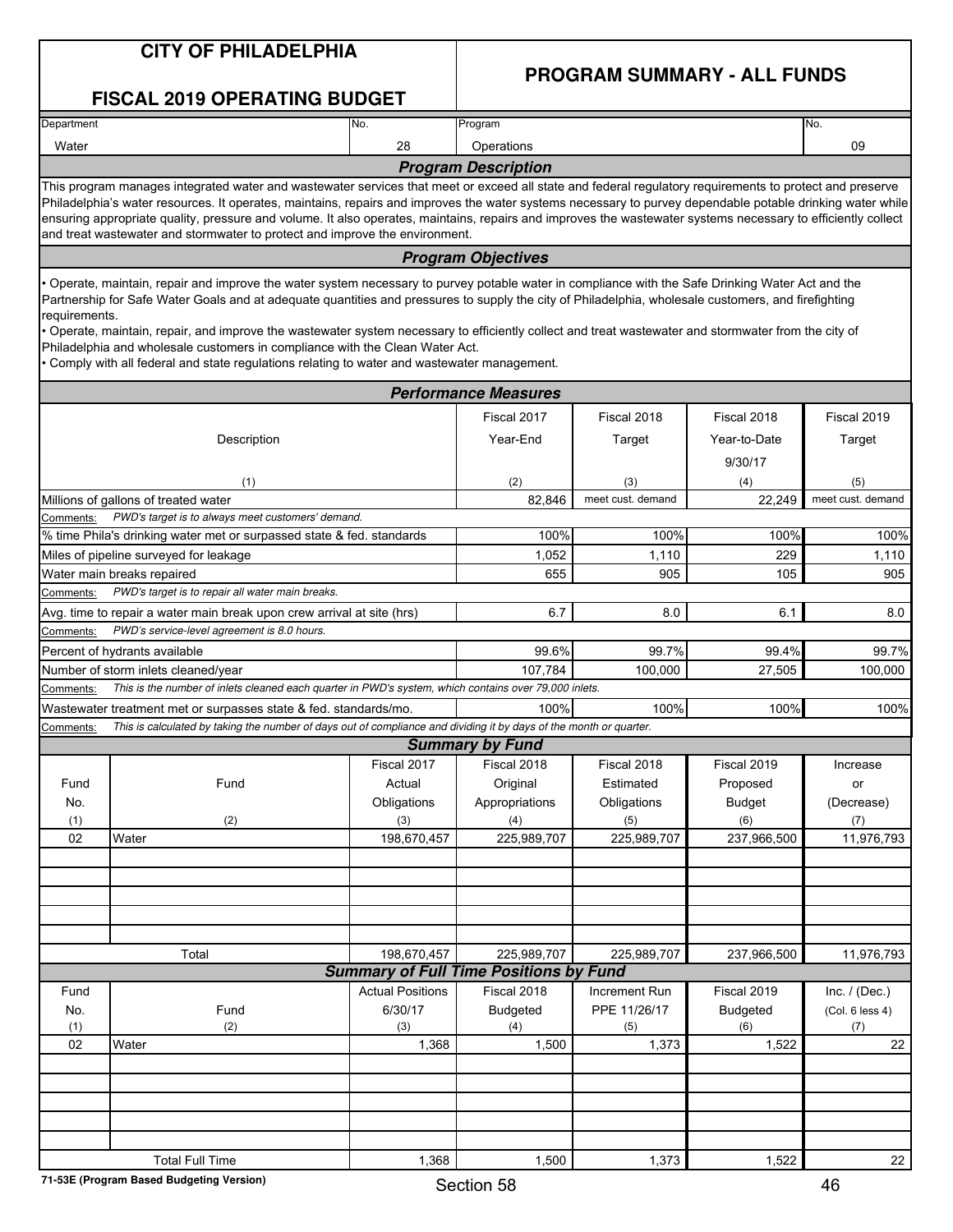#### **FISCAL 2019 OPERATING BUDGET**

### **PROGRAM SUMMARY - ALL FUNDS**

| Department                                  |                                   | No.         | Program                                             |                     |                 | No.                 |  |  |  |
|---------------------------------------------|-----------------------------------|-------------|-----------------------------------------------------|---------------------|-----------------|---------------------|--|--|--|
| Water                                       |                                   | 28          | Operations                                          |                     |                 | 09                  |  |  |  |
|                                             |                                   |             | <b>Selected Associated Non-Tax Revenues by Fund</b> |                     |                 |                     |  |  |  |
|                                             |                                   | Fiscal 2017 | Fiscal 2018                                         | Fiscal 2018         | Fiscal 2019     | Increase            |  |  |  |
| Fund                                        | Fund                              | Actual      | Original                                            | Estimate            | Proposed        | or                  |  |  |  |
| No.                                         |                                   | Revenues    | <b>Budget</b>                                       |                     | <b>Budget</b>   | (Decrease)          |  |  |  |
| (1)                                         | (2)                               | (3)         | (4)                                                 | (5)                 | (6)             | (7)                 |  |  |  |
|                                             |                                   |             |                                                     |                     |                 |                     |  |  |  |
|                                             |                                   |             |                                                     |                     |                 |                     |  |  |  |
|                                             |                                   |             |                                                     |                     |                 |                     |  |  |  |
|                                             |                                   |             |                                                     |                     |                 |                     |  |  |  |
| <b>Selected Associated Capital Projects</b> |                                   |             |                                                     |                     |                 |                     |  |  |  |
| Dept.                                       |                                   | Carry       | Fiscal 2018                                         | Fiscal 2018         | Fiscal 2019     | Fiscal 2019         |  |  |  |
| Where                                       | Description                       | Forward     | Original Approp.                                    | Original Approp.    | Proposed Budget | Proposed Bdgt       |  |  |  |
| Appropriated                                |                                   |             | (GO Only)                                           | (All Other Sources) | (GO Only)       | (All Other Sources) |  |  |  |
| (1)                                         | (2)                               | (3)         | (4)                                                 | (5)                 | (6)             | (7)                 |  |  |  |
| Water                                       | Improvements to Collector System  | 169,284,000 |                                                     | 107,900,000         |                 | 113,000,000         |  |  |  |
| Water                                       | Improvements to Conveyance System | 96,343,000  |                                                     | 75,060,000          |                 | 89,060,000          |  |  |  |
| Water                                       | Improvements to Treat. Facilities | 89,186,000  |                                                     | 120,000,000         |                 | 120,000,000         |  |  |  |
|                                             |                                   |             |                                                     |                     |                 |                     |  |  |  |
|                                             |                                   |             |                                                     |                     |                 |                     |  |  |  |
|                                             |                                   |             |                                                     |                     |                 |                     |  |  |  |
|                                             |                                   |             |                                                     |                     |                 |                     |  |  |  |
|                                             |                                   |             |                                                     |                     |                 |                     |  |  |  |
|                                             |                                   |             |                                                     |                     |                 |                     |  |  |  |
|                                             |                                   |             |                                                     |                     |                 |                     |  |  |  |
|                                             |                                   |             |                                                     |                     |                 |                     |  |  |  |
|                                             |                                   |             |                                                     |                     |                 |                     |  |  |  |
|                                             |                                   |             |                                                     |                     |                 |                     |  |  |  |
|                                             |                                   |             |                                                     |                     |                 |                     |  |  |  |
|                                             |                                   |             | <b>Selected Associated Operating Costs</b>          |                     |                 |                     |  |  |  |
| Dept.                                       |                                   | Fiscal 2017 | Fiscal 2018                                         | Fiscal 2018         | Fiscal 2019     | Increase            |  |  |  |
| Where                                       | Description                       | Calculated  | Calculated                                          | Calculated          | Calculated      | <b>or</b>           |  |  |  |
| Appropriated                                |                                   | Obligations | Appropriations                                      | Obligations         | <b>Budget</b>   | (Decrease)          |  |  |  |
| (1)                                         | (2)                               | (3)         | (4)                                                 | (5)                 | (6)             | (7)                 |  |  |  |
| Finance                                     | Employee Benefits - Civilian      | 26,209,917  | 28,903,075                                          | 28,903,075          | 29,527,228      | 624,153             |  |  |  |
| Finance                                     | Employee Benefits - Uniform       |             |                                                     |                     |                 |                     |  |  |  |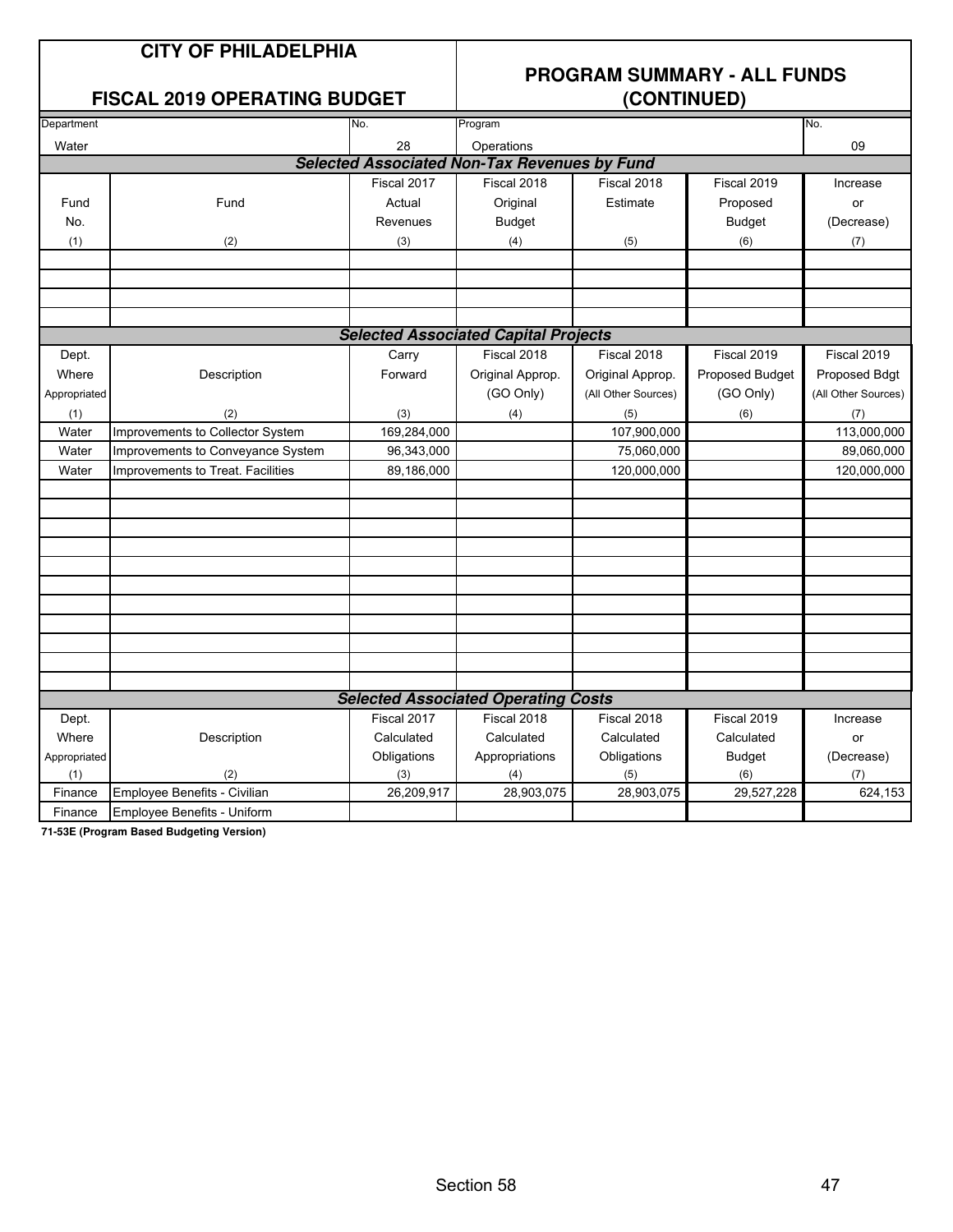#### **PROGRAM SUMMARY**

### **FISCAL 2019 OPERATING BUDGET**

| Department  |                                      | No.                                                 | Program                     |              |                 | No.        |
|-------------|--------------------------------------|-----------------------------------------------------|-----------------------------|--------------|-----------------|------------|
| Water       |                                      | 28                                                  | Operations                  |              |                 | 09         |
| Fund        |                                      | No.                                                 |                             |              |                 |            |
| Water       |                                      | 02                                                  |                             |              |                 |            |
|             |                                      |                                                     | <b>Summary by Class</b>     |              |                 |            |
|             |                                      | Fiscal 2017                                         | Fiscal 2018                 | Fiscal 2018  | Fiscal 2019     | Increase   |
| Class       | Description                          | Actual                                              | Original                    | Estimated    | Proposed        | or         |
|             |                                      | Obligations                                         | Appropriations              | Obligations  | <b>Budget</b>   | (Decrease) |
| (1)         | (2)                                  | (3)                                                 | (4)                         | (5)          | (6)             | (7)        |
| 100         | <b>Employee Compensation</b>         |                                                     |                             |              |                 |            |
| a)          | <b>Personal Services</b>             | 74,937,545                                          | 81,757,427                  | 81,757,427   | 84,552,000      | 2,794,573  |
| b)          | <b>Employee Benefits</b>             |                                                     |                             |              |                 |            |
| 200         | <b>Purchase of Services</b>          | 86,663,823                                          | 100,275,685                 | 100,275,685  | 105,099,500     | 4,823,815  |
| 300         | <b>Materials and Supplies</b>        | 36,104,116                                          | 41,974,698                  | 41,974,698   | 43,462,000      | 1,487,302  |
| 400         | Equipment                            | 964,973                                             | 1,981,897                   | 1,981,897    | 4,853,000       | 2,871,103  |
| 500         | Contributions, Indemnities and Taxes |                                                     |                             |              |                 |            |
| 700         | <b>Debt Service</b>                  |                                                     |                             |              |                 |            |
| 800         | Payments to Other Funds              |                                                     |                             |              |                 |            |
| 900         | Advances and Misc. Payments          |                                                     |                             |              |                 |            |
|             | Total                                | 198,670,457                                         | 225,989,707                 | 225,989,707  | 237,966,500     | 11,976,793 |
|             |                                      |                                                     | <b>Summary of Positions</b> |              |                 |            |
|             |                                      | Actual                                              | Fiscal 2018                 | Increment    | Fiscal 2019     | Increase   |
|             |                                      | Positions                                           | <b>Budgeted</b>             | Run          | <b>Budgeted</b> | or         |
| Code        | Category                             | 6/30/17                                             | Positions                   | PPE 11/26/17 | Positions       | (Decrease) |
| (1)         | (2)                                  | (3)                                                 | (4)                         | (5)          | (6)             | (7)        |
| 101         | Full Time - Civilian                 | 1,368                                               | 1,500                       | 1,373        | 1,522           | 22         |
| 105         | Full Time - Uniform                  |                                                     |                             |              |                 |            |
|             | Total                                | 1,368                                               | 1,500                       | 1,373        | 1,522           | 22         |
|             |                                      | <b>Selected Associated Non-Tax Revenues by Type</b> |                             |              |                 |            |
|             |                                      | Fiscal 2017                                         | Fiscal 2018                 | Fiscal 2018  | Fiscal 2019     | Increase   |
|             | Description                          | Actual                                              | Original                    | Estimate     | Proposed        | or         |
|             |                                      | Revenues                                            | <b>Budget</b>               |              | <b>Budget</b>   | (Decrease) |
|             | (1)                                  | (2)                                                 | (3)                         | (4)          | (5)             | (6)        |
| Local       |                                      |                                                     |                             |              |                 |            |
| Federal     |                                      |                                                     |                             |              |                 |            |
| State       |                                      |                                                     |                             |              |                 |            |
|             | <b>Other Governments</b>             |                                                     |                             |              |                 |            |
| Other Funds |                                      |                                                     |                             |              |                 |            |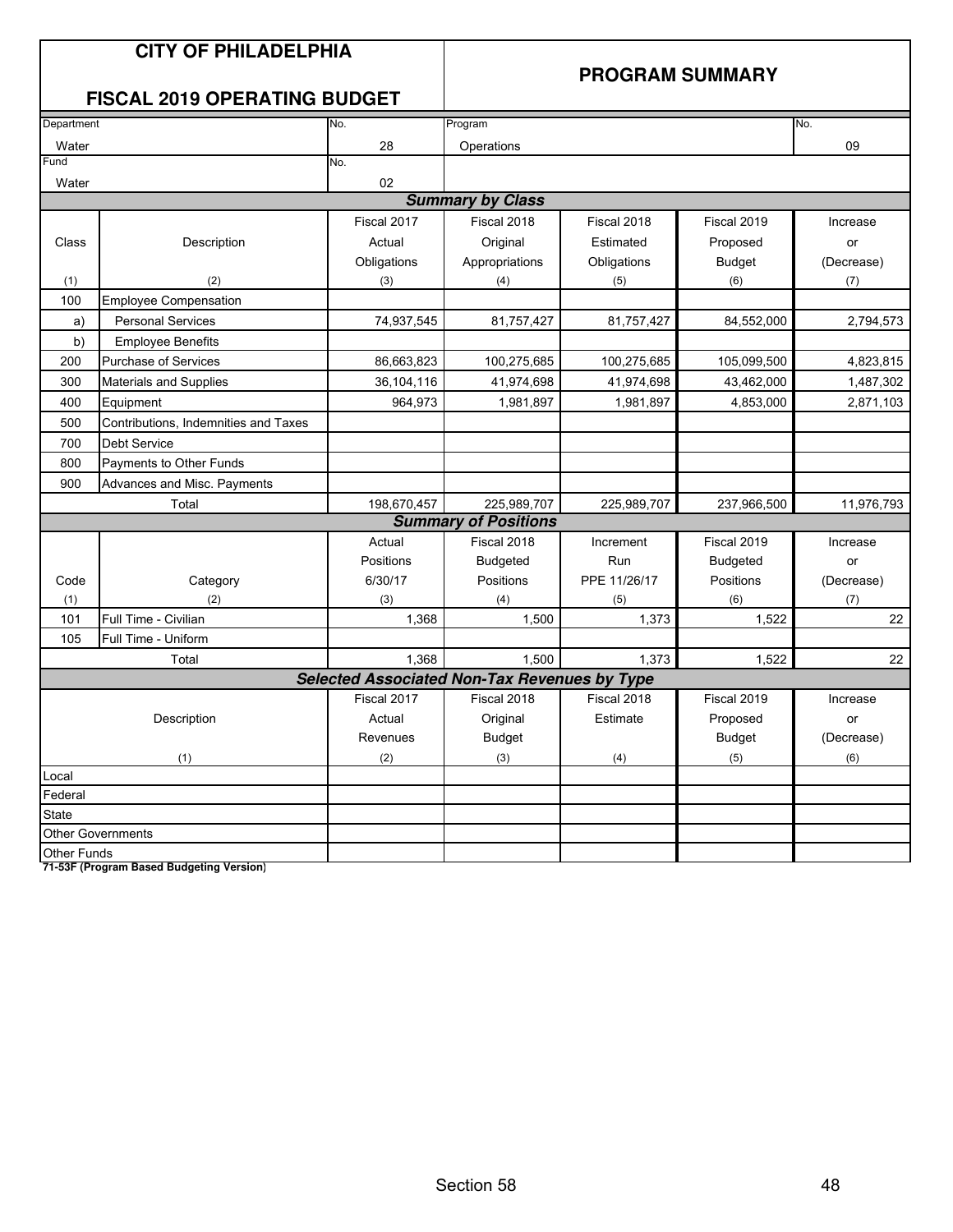### **LIST OF POSITIONS**

#### **FISCAL 2019 OPERATING BUDGET**

| Department              |              |                                                |                 | No.              | Program                 |                |                 |         | No.                 |
|-------------------------|--------------|------------------------------------------------|-----------------|------------------|-------------------------|----------------|-----------------|---------|---------------------|
| Water                   |              |                                                |                 | 28               | Operations              |                |                 |         | 09                  |
| Fund                    |              |                                                |                 | No.              |                         |                |                 |         |                     |
| Water                   |              |                                                |                 | 02               |                         |                |                 |         |                     |
|                         |              |                                                |                 | Fiscal           | Fiscal                  |                | Fiscal          |         | Increase            |
|                         |              |                                                | Salary          | 2017             | 2018                    | Increment      | 2019            | Annual  | (Decrease)          |
| Line                    | Class        | Title                                          | Range           | Actual Pos.      | <b>Budgeted</b>         | Run-PPE        | <b>Budgeted</b> | Salary  | (Col. 8)            |
| No.                     | Code         |                                                | (in dollars)    | 6/30/17          | Positions               | 11/26/17       | Positions       | 7/1/18  | less Col. 6)        |
| (1)                     | (2)          | (3)                                            | (4)             | (5)              | (6)                     | (7)            | (8)             | (9)     | (10)                |
|                         |              | <b>TREATMENT HEADQUARTERS</b>                  |                 |                  |                         |                |                 |         |                     |
| $\mathbf 1$             | 2L32         | Administrative Specialist 2 Non-Confidential   | 48,116-61,866   | 2                | 2                       | 2              | 2               | 125,096 |                     |
| $\overline{\mathbf{c}}$ | 3B63         | <b>Environmental Engineer III</b>              | 62,578-80,457   |                  | 1                       | 1              | 1               | 81,282  |                     |
| 3                       | 1A20         | <b>Executive Secretary</b>                     | 33, 131-42, 595 | 1                | 1                       | 1              | 1               | 44,220  |                     |
| $\overline{4}$          |              | 3G32 Science Technician                        | 41,745-45,749   | 1                | 1                       | 1              | 1               | 46,974  |                     |
| 5                       |              | 3C28 Water Treatment Plant Manager             | 83,312-107,108  | $\boldsymbol{2}$ | $\overline{c}$          | $\overline{2}$ | 2               | 217,666 |                     |
|                         |              |                                                |                 | $\overline{7}$   | $\overline{7}$          | $\overline{7}$ | $\overline{7}$  | 515,238 |                     |
|                         |              |                                                |                 |                  |                         |                |                 |         |                     |
|                         |              | SAMUEL S. BAXTER WATER TREATMENT PLANT         |                 |                  |                         |                |                 |         |                     |
| 6                       | 2L01         | Administrative Technician                      | 33,277-42,793   |                  | 1                       |                | 1               | 42,793  |                     |
| 7                       | 3G31         | <b>Chemical Technician Supervisor</b>          | 38,708-49,761   | 1                | 1                       | 1              | 1               | 50,586  |                     |
| 8                       | 3B05         | Civil Engineer 1                               | 50,466-56,777   |                  |                         |                |                 | 56,777  | $\mathbf{1}$        |
| 9                       | 1A04         | Clerk 3                                        | 38,634-42,156   | 1                |                         |                |                 |         |                     |
| 10                      | 6G28         | <b>Construction Trade Inspector</b>            | 48,822-53,847   |                  |                         |                |                 |         |                     |
| 11                      | 7D11         | <b>Custodial Worker 1</b>                      | 31,468-33,772   | 2                | 2                       | 2              | 2               | 68,420  |                     |
| 12                      | 1D41         |                                                |                 | 1                | 1                       | 1              |                 | 39,973  |                     |
|                         |              | Data Services Support Clerk                    | 35,282-38,348   | 1                | 1                       |                |                 |         |                     |
| 13                      | 7K01<br>7K02 | Electrician 1                                  | 40,709-44,533   |                  |                         | 1              | 1               |         | (1)<br>$\mathbf{1}$ |
| 14<br>15                | 7K63         | Electrician 2                                  | 42,674-46,830   |                  |                         |                |                 | 44,897  |                     |
|                         |              | Electronic Technician 1                        | 42,674-46,830   | 2                | $\overline{\mathbf{c}}$ |                |                 | 45,688  | (1)                 |
| 16                      | 7K64         | Electronic Technician 2                        | 47,390-52,235   |                  | 3                       | 3              | 5               | 267,295 | 2                   |
| 17                      | 7K68         | Electronic Technician Group Leader             | 50,371-55,592   | 1                | 1                       |                |                 | 56,817  |                     |
| 18                      | 7B13         | Emergency Water Distribution Repair Helper     | 38,634-42,156   |                  |                         |                |                 |         |                     |
| 19                      |              | 3B74 Engineering Specialist                    | 57,030-73,317   | 1                |                         |                |                 |         |                     |
| 20                      | 3B63         | <b>Environmental Engineer 3</b>                | 62,578-80,457   |                  | 1                       |                |                 |         | (1)                 |
| 21                      | 3B64         | <b>Environmental Engineer 4</b>                | 76,487-98,337   | 1                | 2                       |                | 1               | 99,079  | (1)                 |
| 22                      | 3B04         | Graduate Civil Engineer                        | 52,251          |                  |                         |                |                 |         |                     |
| 23                      |              | 7C13 Heavy Equipment Operator I                | 41,745-45,749   | 1                | 1                       | 1              | 1               | 46,574  |                     |
| 24                      | 7K15         | Industrial Electrician 1                       | 49, 191-50, 736 |                  | 1                       | 2              |                 | 51,562  |                     |
| 25                      |              | 7K17 Industrial Electrician 2                  | 48,822-53,847   | 1                | 3                       | 1              | 3               | 164,616 |                     |
| 26                      |              | 7K18 Industrial Electrician Group Leader       | 52,034-57,480   | 1                | 1                       | 1              | 1               | 59,105  |                     |
| 27<br>28                | 7J35<br>7J34 | Industrial Process Machinery Mec. Group Leader | 47,390-52,235   | 1                | 1<br>7                  | 1              | 1<br>7          | 53,459  |                     |
|                         |              | Industrial Process Machinery Mechanic          | 43,718-48,038   | 5                |                         | 4              |                 | 346,414 |                     |
| 29                      | 7K81         | Instrumentation Technician I                   | 40,709-44,533   | 1                |                         | 2              |                 |         |                     |
| 30                      | 7A06         | Labor Crew Chief 1                             | 40,709-44,533   |                  | 1                       | 1              | 1               | 42,882  |                     |
| 31                      | 7J15         | Machinery & Equipment Mechanic                 | 42,674-46,830   | 1                |                         | 1              | 1               | 46,597  |                     |
| 32                      |              | 6D03 Municipal Guard                           | 36,332-39,539   | 2                | 2                       | 2              | 2               | 79,904  |                     |
| 33                      |              | 7H02 Public Works Maintenance Trainee          | 34,021-36,916   | 1                |                         | 1              |                 |         |                     |
| 34                      |              | 3G32 Science Technician                        | 41,745-45,749   | 6                | 6                       | 5              | 6               | 274,679 |                     |
| 35                      | 1E58         | Scientific Applications Systems Analyst        | 61,052-78,495   |                  | 1                       | 1              | 1               | 79,720  |                     |
| 36                      | 7A03         | Semiskilled Laborer                            | 35,282-38,348   | 3                | 2                       | 2              | 2               | 76,309  |                     |
| 37                      | 1F06         | <b>Stores Worker</b>                           | 36,332-39,539   |                  | 1                       | 1              | 1               | 41,164  |                     |
| 38                      | 7H01         | <b>Trades Helper</b>                           | 35,282-38,348   |                  | 1                       |                |                 |         | (1)                 |
| 39                      | 7J32         | Water Maintenance Superintendent               | 54,941-70,622   | 1                | 1                       | 1              | 1               | 66,038  |                     |
| 40                      | <b>7J33</b>  | Water Maintenance Supervisor                   | 47,231-60,725   | 1                | 1                       | 1              | 1               | 62,150  |                     |
|                         |              | 71-53I (Program Based Budgeting Version)       |                 |                  |                         |                |                 |         |                     |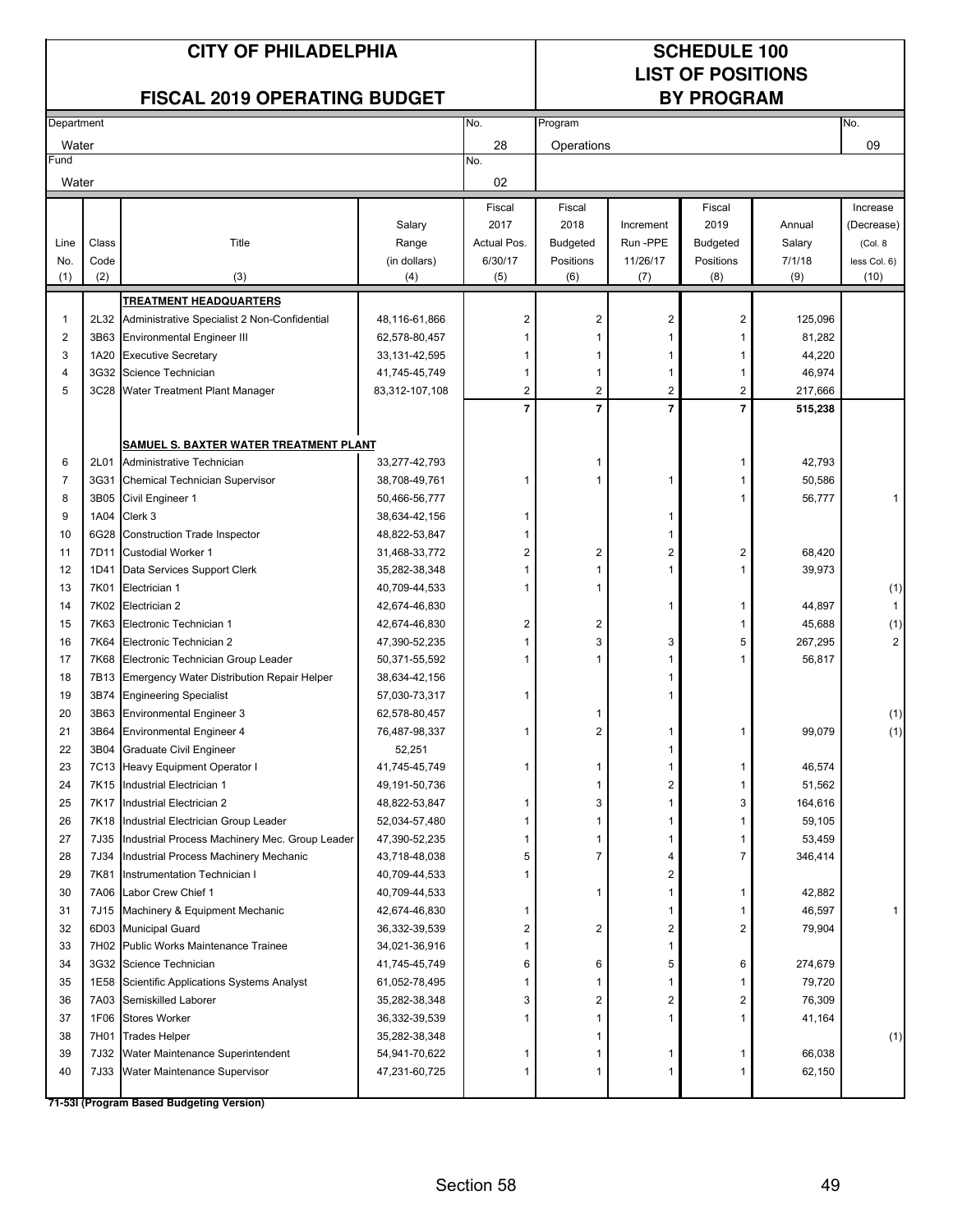### **LIST OF POSITIONS**

#### **FISCAL 2019 OPERATING BUDGET**

| Department |             |                                                  |                     | No.            | Program                      |                      |           |                  | No.                    |
|------------|-------------|--------------------------------------------------|---------------------|----------------|------------------------------|----------------------|-----------|------------------|------------------------|
| Water      |             |                                                  |                     | 28             | Operations                   |                      |           |                  | 09                     |
| Fund       |             |                                                  |                     | No.            |                              |                      |           |                  |                        |
| Water      |             |                                                  |                     | 02             |                              |                      |           |                  |                        |
|            |             |                                                  |                     | Fiscal         | Fiscal                       |                      | Fiscal    |                  | Increase               |
|            |             |                                                  |                     | 2017           | 2018                         |                      | 2019      | Annual           |                        |
| Line       | Class       | Title                                            | Salary              | Actual Pos.    |                              | Increment<br>Run-PPE | Budgeted  |                  | (Decrease)<br>(Col. 8) |
| No.        | Code        |                                                  | Range               | 6/30/17        | <b>Budgeted</b><br>Positions | 11/26/17             | Positions | Salary<br>7/1/18 |                        |
| (1)        | (2)         | (3)                                              | (in dollars)<br>(4) | (5)            | (6)                          | (7)                  | (8)       | (9)              | less Col. 6)<br>(10)   |
|            |             |                                                  |                     |                |                              |                      |           |                  |                        |
|            |             | SAMUEL S. BAXTER WATER TREATMENT PLANT (cont'd)  |                     |                |                              |                      |           |                  |                        |
| 41         | 7B01        | Water Operations Repair Helper                   | 35,282-38,348       |                | 2                            | 1                    | 1         | 38,348           | (1)                    |
| 42         |             | 3B59 Water Plant Assistant Manager               | 67,091-86,256       |                |                              |                      | 1         | 86,256           |                        |
| 43         |             | 7E46 Water Treatment Plant Operations Crew Chief | 43,718-48,038       | 5              | 5                            | 5                    | 5         | 243,947          |                        |
| 44         |             | 7E45 Water Treatment Plant Operator              | 39,670-43,331       | 3              | 4                            | 3<br>52              | 4         | 174,464          |                        |
|            |             |                                                  |                     | 49             | 56                           |                      | 56        | 2,806,513        |                        |
|            |             | QUEEN LANE WATER TREATMENT PLANT                 |                     |                |                              |                      |           |                  |                        |
| 45         |             |                                                  | 38,708-49,761       | 1              | 1                            | 1                    | 1         | 50,853           |                        |
|            | 1A04        | 3G31 Chemical Technician Supervisor              |                     |                | 1                            | 1                    | 1         |                  |                        |
| 46         |             | Clerk 3<br>1A12 Clerk Typist II                  | 38,634-42,156       |                | 1                            | 1                    |           | 42,981           |                        |
| 47         |             |                                                  | 32,688-35,342       |                |                              | -1                   | 1         | 34,134           |                        |
| 48         | 7D11        | <b>Custodial Worker 1</b>                        | 31,468-33,772       |                | 1                            |                      | 1         | 32,149           |                        |
| 49         | 7K01        | Electrician 1                                    | 40,709-44,533       | $\overline{2}$ | $\overline{c}$               | 1                    | 2         | 91,082           |                        |
| 50         |             | 7K02 Electrician 2                               | 42,674-46,830       | $\mathbf 1$    | 1                            | 1                    | 1         | 47,655           |                        |
| 51         | 7K64        | Electronic Technician 2                          | 47,390-52,235       | 3              | 3                            | 3                    | 3         | 159,777          |                        |
| 52         | 7K68        | Electronic Technician Group Leader               | 50,371-55,592       |                | 1                            | 1                    | 1         | 56,817           |                        |
| 53         | 3B74        | <b>Engineering Specialist</b>                    | 57,030-73,317       |                | 1                            | 1                    |           |                  | (1)                    |
| 54         | 3B63        | Environmental Engineer 3                         | 62,578-80,457       |                |                              |                      | 1         | 80,457           |                        |
| 55         | 3B64        | <b>Environmental Engineer 4</b>                  | 76,487-98,337       |                | 1                            | 1                    | 1         | 100,162          |                        |
| 56         | <b>7C11</b> | <b>Equipment Operator I</b>                      | 36,332-39,539       |                | 1                            | 1                    |           | 40,998           |                        |
| 57         | 3B60        | <b>Graduate Environmental Engineer</b>           | 52,251              |                |                              |                      | 1         | 52,251           |                        |
| 58         | 7K17        | Industrial Electrician 2                         | 48,822-53,847       | 1              | 1                            | 1                    | 1         | 54,872           |                        |
| 59         |             | 7K18 Industrial Electrician Group Leader         | 52,034-57,480       |                | 1                            | 1                    | 1         | 58,905           |                        |
| 60         | 7J34        | Industrial Process Machinery Mechanic            | 43,718-48,038       | 5              | 5                            | 5                    | 5         | 244,963          |                        |
| 61         | 7J35        | Industrial Process Mechanic Group Leader         | 47,390-52,235       | 1              | 1                            | 1                    | 1         | 53,659           |                        |
| 62         | 7K81        | Instrumentation Technician I                     | 40,709-44,533       |                | 1                            | 1                    | 1         | 45,158           |                        |
| 63         | 7A06        | Labor Crew Chief I                               | 40,709-44,533       | 1              | 1                            | 1                    | 1         | 43,644           |                        |
| 64         | 1E07        | Local Area Network Administrator                 | 57,030-73,317       |                | 1                            |                      |           | 74,942           |                        |
| 65         |             | 7J15 Machinery & Equipment Mechanic              | 42,674-46,830       | 3              | 3                            | 3                    | 3         | 139,117          |                        |
| 66         |             | 6D03 Municipal Guard                             | 36,332-39,539       | 2              | 2                            | 2                    | 2         | 81,129           |                        |
| 67         | 7E58        | Reservoirs Maintenance Supervisor                | 44,891-49,386       |                | 1                            | $\mathbf{1}$         | 1         | 51,177           |                        |
| 68         |             | 3G32 Science Technician                          | 41,745-45,749       | 5              | 5                            | 5                    | 5         | 231,159          |                        |
| 69         | 7A03        | Semiskilled Laborer                              | 35,282-38,348       | 3              | 3                            | 3                    | 3         | 111,751          |                        |
| 70         | 1F06        | <b>Stores Worker</b>                             | 36,332-39,539       |                | 1                            | 1                    | 1         | 40,964           |                        |
| 71         | 7J32        | Water Maintenance Superintendent                 | 54,941-70,622       |                | 1                            | -1                   | 1         | 71,847           |                        |
| 72         | 7J33        | Water Maintenance Supervisor                     | 47,231-60,725       |                | 1                            | -1                   | 1         | 61,767           |                        |
| 73         | 7B01        | Water Operations Repair Helper                   | 35,282-38,348       | 2              | 3                            | 3                    | 3         | 114,454          |                        |
| 74         |             | 3B59 Water Plant Assistant Manager               | 67,091-86,256       |                | 1                            | -1                   |           |                  | (1)                    |
| 75         |             | 7E46 Water Treatment Plant Operations Crew Chief | 43,718-48,038       | 5              | 5                            | 4                    | 5         | 244,295          |                        |
| 76         |             | 7E45 Water Treatment Plant Operator              | 39,670-43,331       | 3              | 4                            | 3                    | 4         | 174,305          |                        |
|            |             |                                                  |                     | 52             | 55                           | 52                   | 55        | 2,687,424        |                        |
|            |             |                                                  |                     |                |                              |                      |           |                  |                        |
|            |             |                                                  |                     |                |                              |                      |           |                  |                        |
|            |             |                                                  |                     |                |                              |                      |           |                  |                        |
|            |             | 71-53I (Program Based Budgeting Version)         |                     |                |                              |                      |           |                  |                        |
|            |             |                                                  |                     |                |                              |                      |           |                  |                        |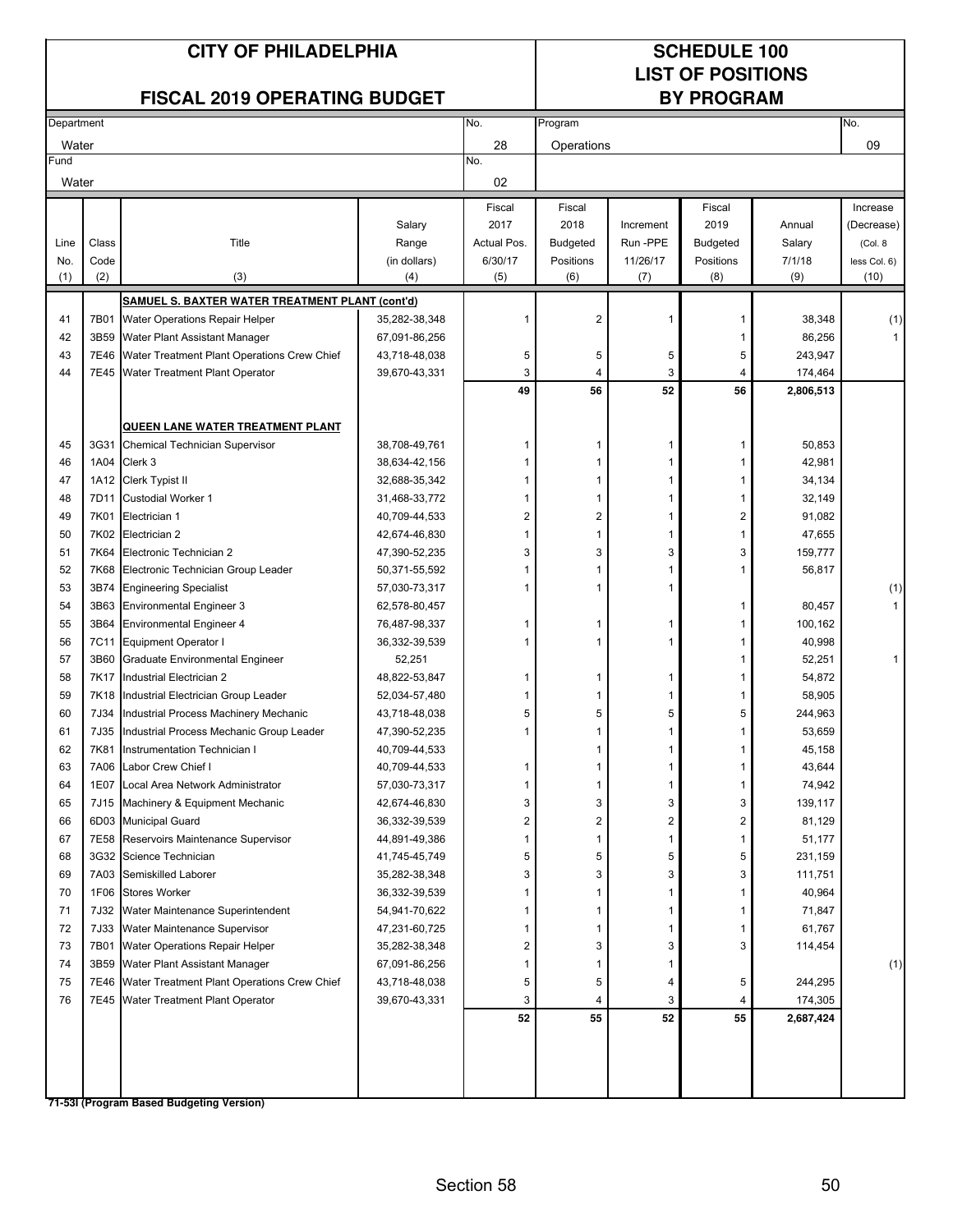### **LIST OF POSITIONS**

|            |       | <b>FISCAL 2019 OPERATING BUDGET</b>          |                                |                         |                 |           | <b>BY PROGRAM</b> |                    |                         |
|------------|-------|----------------------------------------------|--------------------------------|-------------------------|-----------------|-----------|-------------------|--------------------|-------------------------|
| Department |       |                                              |                                | No.                     | Program         |           |                   |                    | No.                     |
| Water      |       |                                              |                                | 28                      | Operations      |           |                   |                    | 09                      |
| Fund       |       |                                              |                                | No.                     |                 |           |                   |                    |                         |
| Water      |       |                                              |                                | 02                      |                 |           |                   |                    |                         |
|            |       |                                              |                                | Fiscal                  | Fiscal          |           | Fiscal            |                    | Increase                |
|            |       |                                              | Salary                         | 2017                    | 2018            | Increment | 2019              | Annual             | (Decrease)              |
| Line       | Class | Title                                        | Range                          | Actual Pos.             | <b>Budgeted</b> | Run-PPE   | Budgeted          | Salary             | (Col. 8                 |
| No.        | Code  |                                              | (in dollars)                   | 6/30/17                 | Positions       | 11/26/17  | Positions         | 7/1/18             | less Col. 6)            |
| (1)        | (2)   | (3)                                          | (4)                            | (5)                     | (6)             | (7)       | (8)               | (9)                | (10)                    |
|            |       | <b>BELMONT WATER TREATMENT PLANT</b>         |                                |                         |                 |           |                   |                    |                         |
| 77         |       | 1B10 Account Clerk                           | 36,332-39,539                  |                         | 1               |           |                   | 41,164             |                         |
| 78         | 2L01  | Administrative Technician                    | 33,277-42,793                  |                         |                 |           |                   | 44,285             | 1                       |
| 79         | 3G31  | Chemical Technician Supervisor               | 38,708-49,761                  |                         |                 |           |                   | 49,761             |                         |
| 80         |       | 1A04 Clerk 3                                 | 38,634-42,156                  |                         |                 |           |                   |                    | (1)                     |
| 81         |       | 7D11 Custodial Worker 1                      | 31,468-33,772                  |                         |                 | 2         |                   | 33,535             |                         |
| 82         | 7K01  | Electrician 1                                | 40,709-44,533                  |                         |                 |           | 2                 | 86,894             | $\overline{\mathbf{c}}$ |
| 83         |       | 7K02 Electrician 2                           | 42,674-46,830                  | 1                       | 1               | 1         |                   |                    | (1)                     |
| 84         |       | 7K63 Electronic Technician 1                 | 42,674-46,830                  | 1                       | 2               |           |                   |                    | (2)                     |
| 85         |       | 7K64 Electronic Technician 2                 | 47,390-52,235                  | 3                       | 3               | 3         | 3                 | 160,377            |                         |
| 86         | 7K68  | Electronic Technician Group Leader           | 50,371-55,592                  |                         |                 |           |                   | 56,817             |                         |
| 87         | 3B74  | <b>Engineering Specialist</b>                | 57,030-73,317                  |                         |                 | 1         |                   |                    |                         |
| 88         | 3B61  | <b>Environmental Engineer 1</b>              | 50,466-56,777                  |                         |                 |           |                   | 56,777             | 1                       |
| 89         | 3B63  | <b>Environmental Engineer 3</b>              | 62,578-80,457                  |                         | 1               |           |                   | 80,457             |                         |
| 90         | 3B64  | <b>Environmental Engineer 4</b>              | 76,487-98,337                  |                         | 1               | 1         |                   | 99,162             |                         |
| 91         |       | 7C11 Equipment Operator I                    | 36,332-39,539                  |                         | 1               | 1         |                   | 37,931             |                         |
| 92         | 3B60  | Graduate Environmental Engineer              | 52,251-52,251                  |                         | 1               | 1         |                   |                    | (1)                     |
| 93         |       | 7K15 Industrial Electrician 1                | 49, 191-50, 736                | 2                       |                 | 2         |                   | 51,562             | $\mathbf{1}$            |
| 94         |       | 7K17 Industrial Electrician 2                | 48,822-53,847                  |                         | 3               | 1         | 3                 | 164,616            |                         |
| 95         |       | 7K18 Industrial Electrician Group Leader     | 52,034-57,480                  | 1                       | 1               |           |                   | 59,105             |                         |
| 96         | 7J34  | Industrial Process Machinery Mechanic        | 43,718-48,038                  | 4                       | 5               | 4         | 6                 | 296,927            | 1                       |
| 97         | 7J35  | Industrial Process Mechanic Group Leader     | 47,390-52,235                  | 1                       | 1               | 1         |                   | 53,549             |                         |
| 98         | 7K81  | Instrumentation Technician 1                 | 40,709-44,533                  | 2                       |                 | 2         |                   |                    |                         |
| 99         | 7A06  | Labor Crew Chief I                           | 40,709-44,533                  |                         | 1               | 1         |                   | 46,158             |                         |
| 100        | 7J15  | Machinery & Equipment Mechanic               | 42,674-46,830                  | 3                       | 1               | 3         |                   | 46,589             |                         |
| 101        | 6D03  | <b>Municipal Guard</b>                       | 36,332-39,539                  |                         | $\overline{2}$  |           | 2                 | 40,364             |                         |
| 102        |       | 3G32 Science Technician                      | 41,745-45,749                  | 5                       | 6               | 5         | 5                 | 232,665            | (1)                     |
| 103        |       | 1E58 Scientific Applications Systems Analyst | 61,052-78,495                  | 1                       | 1               |           |                   | 79,520             |                         |
| 104        |       | 7A03 Semiskilled Laborer                     | 35,282-38,348                  |                         |                 | 1         |                   |                    | (1)                     |
| 105        | 1F06  | <b>Stores Worker</b>                         | 36,332-39,539                  |                         |                 |           | 1                 | 38,575             |                         |
| 106        |       | 7J32 Water Maintenance Superintendent        | 54,941-70,622                  |                         | 1               | 1         | 2                 | 144,894            | 1                       |
| 107        | 7B01  | 7J33 Water Maintenance Supervisor            | 47,231-60,725                  | 1                       | 1               | 1         |                   | 62,150             |                         |
| 108<br>109 | 7E46  | Water Operations Repair Helper               | 35,282-38,348                  | 3                       | 4               | 3         | 4                 | 151,031<br>246,163 |                         |
| 110        |       | Water Treatment Plant Operations Crew Chief  | 43,718-48,038<br>39,670-43,331 | 5<br>3                  | 5<br>4          | 5<br>4    | 5<br>4            | 172,734            |                         |
|            |       | 7E45 Water Treatment Plant Operator          |                                | 50                      | 53              | 51        | 53                | 2,633,761          |                         |
|            |       |                                              |                                |                         |                 |           |                   |                    |                         |
|            |       | <u>LOAD CONTROL</u>                          |                                |                         |                 |           |                   |                    |                         |
| 111        | 3B05  | Civil Engineer 1                             | 50,466-56,777                  | $\overline{\mathbf{c}}$ | 1               | 1         |                   | 56,777             |                         |
| 112        | 3B06  | Civil Engineer 2                             | 54,983-61,866                  |                         | 1               | 1         |                   | 61,866             |                         |
| 113        | 1D41  | Data Services Support Clerk                  | 35,282-38,348                  | 1                       | 1               | 1         |                   | 38,869             |                         |
| 114        | 7K67  | <b>Electronic Equipment Supervisor</b>       | 49,321-63,412                  |                         | 1               | 1         |                   | 64,637             |                         |
| 115        |       | 7K63 Electronic Technician 1                 | 42,674-46,830                  |                         | 2               | 1         | 2                 | 92,030             |                         |
| 116        |       | 7K64 Electronic Technician 2                 | 47,390-52,235                  | 3                       | 4               | 2         | 4                 | 203,840            |                         |
|            |       |                                              |                                |                         |                 |           |                   |                    |                         |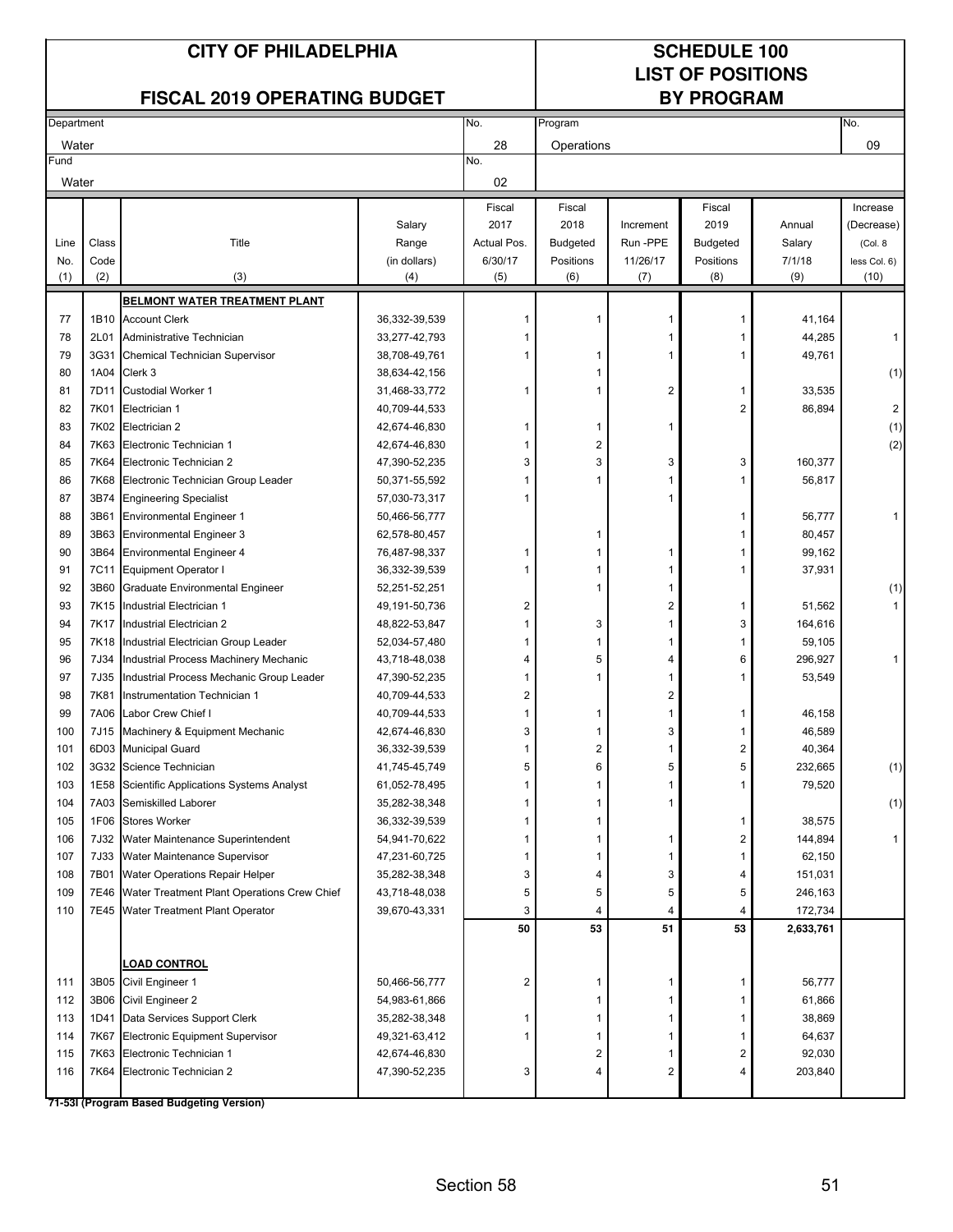### **LIST OF POSITIONS**

| <b>FISCAL 2019 OPERATING BUDGET</b> |       |                                                                          |                                | <b>BY PROGRAM</b>       |                 |           |                         |                    |                     |
|-------------------------------------|-------|--------------------------------------------------------------------------|--------------------------------|-------------------------|-----------------|-----------|-------------------------|--------------------|---------------------|
| Department                          |       |                                                                          |                                | No.                     | Program         |           |                         |                    | No.                 |
| Water                               |       |                                                                          |                                | 28                      | Operations      |           |                         |                    | 09                  |
| Fund                                |       |                                                                          |                                | No.                     |                 |           |                         |                    |                     |
| Water                               |       |                                                                          |                                | 02                      |                 |           |                         |                    |                     |
|                                     |       |                                                                          |                                | Fiscal                  | Fiscal          |           | Fiscal                  |                    | Increase            |
|                                     |       |                                                                          | Salary                         | 2017                    | 2018            | Increment | 2019                    | Annual             | (Decrease)          |
| Line                                | Class | Title                                                                    | Range                          | Actual Pos.             | <b>Budgeted</b> | Run-PPE   | <b>Budgeted</b>         | Salary             | (Col. 8             |
| No.                                 | Code  |                                                                          | (in dollars)                   | 6/30/17                 | Positions       | 11/26/17  | Positions               | 7/1/18             | less Col. 6)        |
| (1)                                 | (2)   | (3)                                                                      | (4)                            | (5)                     | (6)             | (7)       | (8)                     | (9)                | (10)                |
|                                     |       | <b>LOAD CONTROL (cont'd)</b>                                             |                                |                         |                 |           |                         |                    |                     |
| 117                                 | 7K68  | Electronic Technician Group Leader                                       | 50,371-55,592                  | $\overline{\mathbf{c}}$ | 2               | 3         | $\overline{2}$          | 111,815            |                     |
| 118                                 | 3A01  | <b>Engineering Aide 1</b>                                                | 35,282-38,348                  |                         |                 | 1         |                         |                    |                     |
| 119                                 | 3A02  | <b>Engineering Aide 2</b>                                                | 38,634-42,156                  |                         | 1               |           | 1                       | 41,128             |                     |
| 120                                 | 3A03  | <b>Engineering Aide 3</b>                                                | 42,674-46,830                  | 1                       | 1               | 1         |                         |                    | (1)                 |
| 121                                 | 3B74  | <b>Engineering Specialist</b>                                            | 57,030-73,317                  | 3                       | 3               | 3         | 4                       | 222,026            | $\mathbf{1}$        |
| 122                                 | 3A11  | <b>Engineering Technician 1</b>                                          | 43,718-48,038                  |                         |                 |           | 1                       | 46,866             |                     |
| 123                                 | 3B04  | <b>Graduate Civil Engineer</b>                                           | 52,251                         |                         |                 | 1         |                         |                    |                     |
| 124                                 | 3B60  | Graduate Environmental Engineer                                          | 52,251                         |                         | 1               |           | 1                       | 52,251             |                     |
| 125                                 | 3B47  | Water Transport Engineer 1                                               | 62,578-80,457                  | 4                       | 4               | 4         | 4                       | 326,528            |                     |
| 126                                 | 3B48  | Water Transport Engineer 2                                               | 71,597-92,059                  |                         | 1               |           | 1                       | 92,059             |                     |
| 127                                 | 7E61  | Water Transport System Operator                                          | 47,390-52,235                  | 4                       | 4               | 4         | 4                       | 213,836            |                     |
|                                     |       |                                                                          |                                | 22                      | 28              | 24        | 28                      | 1,624,528          |                     |
|                                     |       |                                                                          |                                |                         |                 |           |                         |                    |                     |
|                                     |       | <b>DISTRIBUTION</b>                                                      |                                |                         |                 |           |                         |                    |                     |
| 128                                 | 2L08  | Admin Srvcs Supervisor - Confidential                                    | 38,708-49,761                  | 1                       |                 | 1         | 1                       | 42,668             | $\mathbf{1}$        |
| 129                                 | 2L09  | Admin Srvcs Supervisor - Non-Confidential                                | 38,708-49,761                  |                         | 1               |           |                         |                    | (1)                 |
| 130                                 | 1A21  | <b>Clerical Supervisor I</b>                                             | 36,332-39,539                  | 1                       | 1               | 1         | 1                       | 39,293             |                     |
| 131                                 |       | 1A04 Clerk 3                                                             | 38,634-42,156                  | 1                       | 1               | 1         | 1                       | 43,181             |                     |
| 132                                 | 1A11  | Clerk Typist I                                                           | 30,043-32,081                  | 3                       |                 | 3         | 2                       | 61,547             | 2                   |
| 133                                 |       | 1A12 Clerk Typist II                                                     | 32,688-35,342                  | $\overline{\mathbf{c}}$ | 1               | 3         | $\overline{\mathbf{c}}$ | 69,823             | $\mathbf{1}$        |
| 134                                 | 1D41  | Data Services Support Clerk                                              | 35,282-38,348                  | 2                       | 2               | 1         | 1                       | 38,973             | (1)                 |
| 135                                 |       | 7B14 Emergency Water Distribution Crew Chief                             | 41,745-45,749                  | 4                       | 4               | 4         | 4                       | 187,501            |                     |
| 136                                 | 7B13  | Emergency Water Distribution Repair Worker                               | 38,634-42,156                  | 24                      | 24              | 24        | 24                      | 1,032,932          |                     |
| 137                                 |       | 3A12 Engineering Technician II                                           | 46,085-50,736                  | -1                      | 1               | 1         | 1                       | 51,561             |                     |
| 138<br>139                          | 7C11  | <b>Equipment Operator I</b>                                              | 36,332-39,539                  | 20                      | 24<br>6         | 23        | 24                      | 885,089<br>133,580 |                     |
| 140                                 |       | 7C12 Equipment Operator II (TA)<br>7C13 Heavy Equipment Operator I (EMW) | 39,670-43,331<br>41,745-45,749 | 4<br>17                 | 15              | 4<br>16   | 3<br>16                 | 752,764            | (3)<br>$\mathbf{1}$ |
| 141                                 |       | 7C14 Heavy Equipment Operator II (EMW)                                   | 43,718-48,038                  | 2                       | 2               | 2         | 2                       | 99,125             |                     |
| 142                                 |       | 7A03 Semi-Skilled Laborer                                                | 35,282-38,348                  | 5                       | 1               | 5         | 1                       | 39,163             |                     |
| 143                                 |       | 7C29 Tractor Trailer Operator                                            | 41,745-45,749                  | 8                       | 9               | 8         | 8                       | 377,741            | (1)                 |
| 144                                 | 6F11  | <b>Utility Representative</b>                                            | 38,634-42,156                  | 5                       | 4               | 4         | 4                       | 174,125            |                     |
| 145                                 |       | 7B05 Water Conveyance Supervisor                                         | 49,321-63,412                  | 11                      | 12              | 12        | 12                      | 748,112            |                     |
| 146                                 |       | 7B06 Water Conveyance Systems Ass't Sup.                                 | 54,941-70,622                  | 3                       | 3               | 3         | 3                       | 216,691            |                     |
| 147                                 | 7B07  | Water Conveyance Systems Superintendent                                  | 71,597-92,059                  | -1                      | 1               | 1         | 1                       | 93,884             |                     |
| 148                                 |       | 7B03 Water Distribution Crew Chief                                       | 41,745-45,749                  | 21                      | 23              | 22        | 20                      | 933,817            | (3)                 |
| 149                                 |       | 7B02 Water Distribution Repair Worker                                    | 37,483-40,848                  | 64                      | 67              | 70        | 71                      | 2,941,854          | 4                   |
| 150                                 | 7B11  | Water Main Equipment Mechanic                                            | 38,634-42,156                  |                         |                 | 4         | 4                       | 172,891            |                     |
| 151                                 | 7B01  | Water Operations Repair Helper                                           | 35,282-38,348                  | 37                      | 56              | 33        | 59                      | 2,225,312          | 3                   |
| 152                                 | 7E45  | Water Treatment Plant Operator                                           | 39,670-43,331                  |                         |                 | 1         |                         |                    |                     |
| 153                                 | 7J40  | Welder                                                                   | 42,674-46,830                  | -1                      | 1               | 1         |                         | 44,611             |                     |
|                                     |       |                                                                          |                                | 242                     | 263             | 248       | 266                     | 11,406,238         | 3                   |
|                                     |       |                                                                          |                                |                         |                 |           |                         |                    |                     |
|                                     |       |                                                                          |                                |                         |                 |           |                         |                    |                     |
|                                     |       | 71-531 (Program Rased Rudgeting Version)                                 |                                |                         |                 |           |                         |                    |                     |
|                                     |       |                                                                          |                                |                         |                 |           |                         |                    |                     |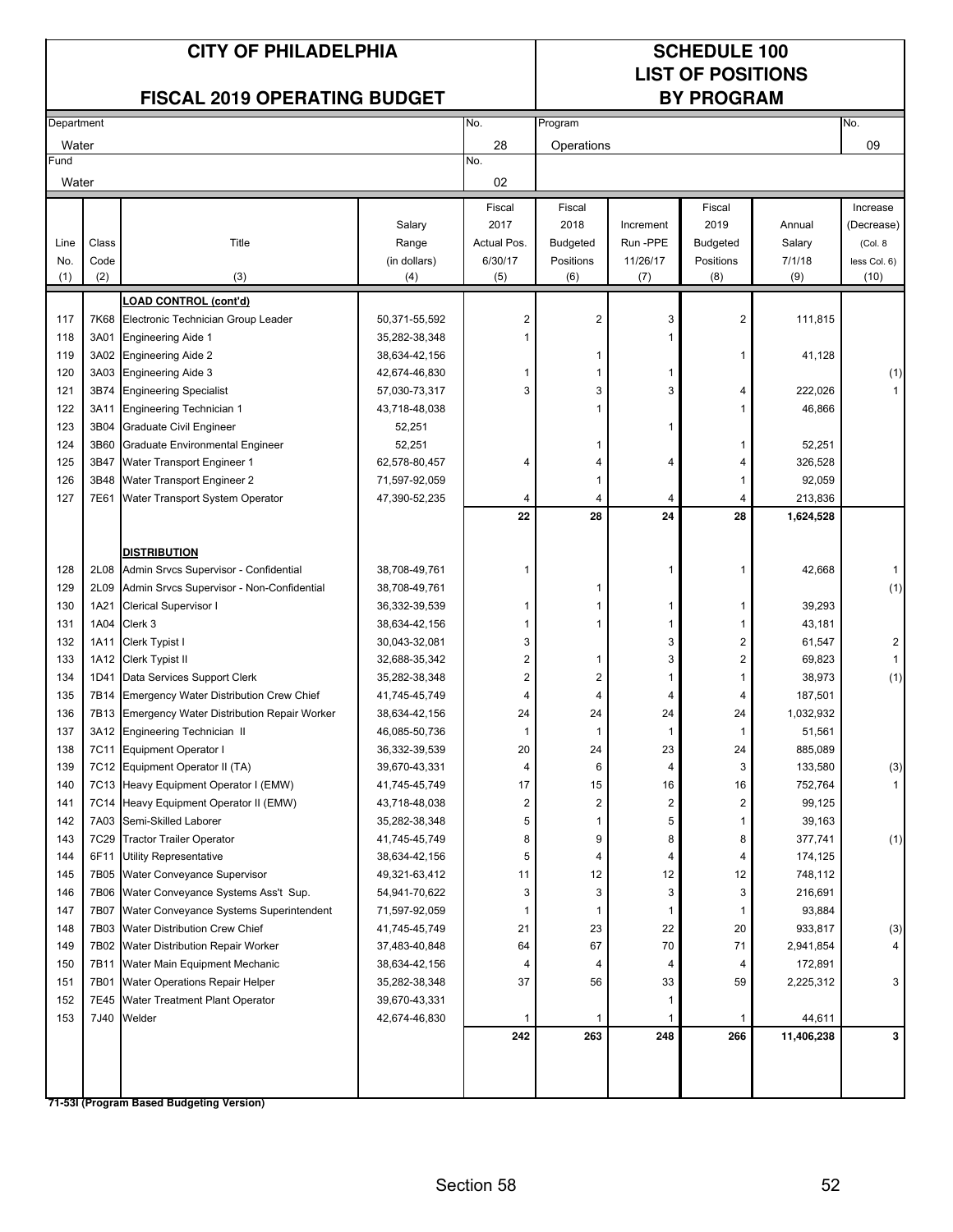### **LIST OF POSITIONS**

| <b>FISCAL 2019 OPERATING BUDGET</b> |              |                                                |                                | <b>BY PROGRAM</b>       |                         |                         |                 |           |                     |
|-------------------------------------|--------------|------------------------------------------------|--------------------------------|-------------------------|-------------------------|-------------------------|-----------------|-----------|---------------------|
| Department                          |              |                                                |                                | No.                     | Program                 |                         |                 |           | No.                 |
| Water                               |              |                                                |                                | 28                      | Operations              |                         |                 |           | 09                  |
| Fund                                |              |                                                |                                | No.                     |                         |                         |                 |           |                     |
| Water                               |              |                                                |                                | 02                      |                         |                         |                 |           |                     |
|                                     |              |                                                |                                | Fiscal                  | Fiscal                  |                         | Fiscal          |           | Increase            |
|                                     |              |                                                | Salary                         | 2017                    | 2018                    | Increment               | 2019            | Annual    | (Decrease)          |
| Line                                | Class        | Title                                          | Range                          | Actual Pos.             | <b>Budgeted</b>         | Run -PPE                | <b>Budgeted</b> | Salary    | (Col. 8             |
| No.                                 | Code         |                                                | (in dollars)                   | 6/30/17                 | Positions               | 11/26/17                | Positions       | 7/1/18    | less Col. 6)        |
| (1)                                 | (2)          | (3)                                            | (4)                            | (5)                     | (6)                     | (7)                     | (8)             | (9)       | (10)                |
|                                     |              | <b>PUMPING</b>                                 |                                |                         |                         |                         |                 |           |                     |
| 154                                 | 1A03         | Clerk 2                                        | 32,688-35,342                  |                         | $\overline{c}$          |                         |                 |           | (2)                 |
| 155                                 | 1A04         | Clerk 3                                        | 38,634-42,156                  | -1                      | 1                       | 1                       | 1               | 43,181    |                     |
| 156                                 |              | 1A12 Clerk Typist 2                            | 32,688-35,342                  | 1                       |                         | 1                       | 1               | 34,436    | $\mathbf{1}$        |
| 157                                 | 7D11         | <b>Custodial Worker 1</b>                      | 31,468-33,772                  | $\boldsymbol{2}$        | $\overline{c}$          | 2                       | 2               | 67,303    |                     |
| 158                                 | 1D41         | Data Service Support Clerk                     | 35,282-38,348                  | 1                       |                         | 1                       | 1               | 36,570    | $\mathbf{1}$        |
| 159                                 | 7K01         | Electrician 1                                  | 40,709-44,533                  | 3                       |                         | 4                       | 5               | 213,025   | 5                   |
| 160                                 | 7K02         | Electrician 2                                  | 42,674-46,830                  | 3                       |                         | 3                       | 4               | 188,247   | 4                   |
| 161                                 | 7K63         | Electronic Technician 1                        | 42,674-46,830                  |                         | 1                       |                         |                 |           | (1)                 |
| 162                                 | 7K64         | Electronic Technician 2                        | 47,390-52,235                  |                         | 4                       |                         |                 |           | (4)                 |
| 163                                 | 7K15         | Industrial Electrician 1                       | 49, 191-50, 736                | $\overline{\mathbf{c}}$ | 1                       | 2                       | $\mathbf 1$     | 50,920    |                     |
| 164                                 | 7K17         | Industrial Electrician 2                       | 48,822-53,847                  | $\overline{2}$          | 3                       | $\overline{\mathbf{c}}$ | $\overline{c}$  | 110,145   | (1)                 |
| 165                                 | 7K18         | Industrial Electrician Group Leader            | 52,034-57,480                  | $\overline{2}$          | $\overline{2}$          | $\overline{\mathbf{c}}$ | $\overline{2}$  | 117,010   |                     |
| 166                                 | 7J34         | Industrial Process Machinery Mechanic          | 43,718-48,038                  | 13                      | 13                      | 14                      | 13              | 636,832   |                     |
| 167                                 | 7J35         | Industrial Process Mechanic Group Leader       | 47,390-52,235                  | $\overline{2}$          | $\overline{\mathbf{c}}$ | 2                       | $\overline{2}$  | 106,318   |                     |
| 168                                 | 7J15         | Machinery & Equipment Mechanic                 | 42,674-46,830                  | 3                       | 3                       | $\overline{\mathbf{c}}$ | 3               | 141,644   |                     |
| 169                                 |              | 7H02 Public Works Maintenance Trainee          | 34,021-36,916                  |                         | $\overline{\mathbf{c}}$ |                         |                 |           | (2)                 |
| 170                                 | 7E51         | <b>Pumping Station Operator</b>                | 40,709-44,533                  | 8                       | 8                       | 8                       | 8               | 356,649   |                     |
| 171                                 | 7H01         | Trades Helper (E)                              | 35,282-38,348                  | $\overline{2}$          | $\mathbf{1}$            | 1                       |                 |           | (1)                 |
| 172                                 | 7H01         | Trades Helper (M)                              | 35,282-38,348                  |                         | 2                       |                         | 2               | 74,826    |                     |
| 173                                 | 7B06         | Water Conveyance Systems Ast. Superintendent   | 54,941-70,622                  | 2                       | $\overline{c}$          | 2                       | $\overline{2}$  | 137,159   |                     |
| 174                                 | 7B07         | Water Conveyance Systems Superintendent        | 71,597-92,059                  | $\mathbf 1$             | $\mathbf{1}$            | 1                       | 1               | 93,884    |                     |
|                                     |              |                                                |                                | 48                      | 50                      | 48                      | 50              | 2,408,148 |                     |
|                                     |              |                                                |                                |                         |                         |                         |                 |           |                     |
| 175                                 | 2L09         | <b>CUSTOMER SERVICE</b>                        |                                | 1                       | 1                       |                         |                 |           |                     |
|                                     |              | Admin Services Supervisor Non-Confidential     | 38,708-49,761                  |                         |                         | 1                       | 1               | 50,986    |                     |
| 176                                 | 2L01         | Administrative Technician                      | 33,277-42,793                  |                         |                         |                         | 1               | 42,793    | $\mathbf{1}$        |
| 177<br>178                          | 6E05<br>6E07 | Claims Adjuster 1<br>Claims Adjuster 2         | 42,674-46,830                  | 1                       | 1                       | 1                       |                 |           | (1)<br>$\mathbf{1}$ |
| 179                                 | 1A22         |                                                | 47,390-52,235                  |                         |                         |                         | 2<br>1          | 105,718   |                     |
| 180                                 | 1A04         | <b>Clerical Supervisor 2</b><br>Clerk 3        | 40,709-44,533<br>38,634-42,156 | 1                       | 1<br>1                  | 1                       |                 | 43,447    | (1)                 |
| 181                                 | 1A11         | Clerk Typist 1                                 | 30,043-32,081                  | 4                       | 5                       | 1                       | $\overline{2}$  | 31,114    | (3)                 |
| 182                                 | 1A12         | Clerk Typist 2                                 | 32,688-35,342                  |                         | 1                       |                         | 2               | 68,960    | $\mathbf{1}$        |
| 183                                 | 3B04         | Graduate Civil Engineer                        | 52,251                         | 1                       |                         |                         |                 |           |                     |
| 184                                 | 1A37         | Service Representative                         | 35,282-38,348                  |                         |                         | 1                       | $\mathbf{1}$    | 37,384    | $\mathbf{1}$        |
| 185                                 | 6F11         | <b>Utility Representative</b>                  | 38,634-42,156                  | $\boldsymbol{2}$        | $\overline{\mathbf{c}}$ |                         |                 |           | (2)                 |
| 186                                 | 7B08         | Water Field Customer Service Assistant Manager | 49,321-63,412                  |                         | 1                       | 1                       | 1               | 60,527    |                     |
| 187                                 | 7B09         | Water Field Customer Service Manager           | 54,941-70,622                  |                         | 1                       | 1                       | 1               | 72,047    |                     |
| 188                                 | 7B15         | Water Field Customer Service Representative    | 40,709-44,533                  | 6                       | 6                       | 6                       | 7               | 318,791   | $\mathbf{1}$        |
| 189                                 | 7B16         | Water Field Customer Service Supervisor        | 44,891-49,386                  | 3                       | 3                       | 3                       | 3               | 151,432   |                     |
| 190                                 |              | 7B01 Water Operations Repair Helper            | 35,282-38,348                  | 6                       | 6                       | 6                       | 8               | 300,635   | $\mathbf{2}$        |
|                                     |              |                                                |                                | 29                      | 30                      | 23                      | 30              | 1,283,833 |                     |
|                                     |              |                                                |                                |                         |                         |                         |                 |           |                     |
|                                     |              |                                                |                                |                         |                         |                         |                 |           |                     |
|                                     |              |                                                |                                |                         |                         |                         |                 |           |                     |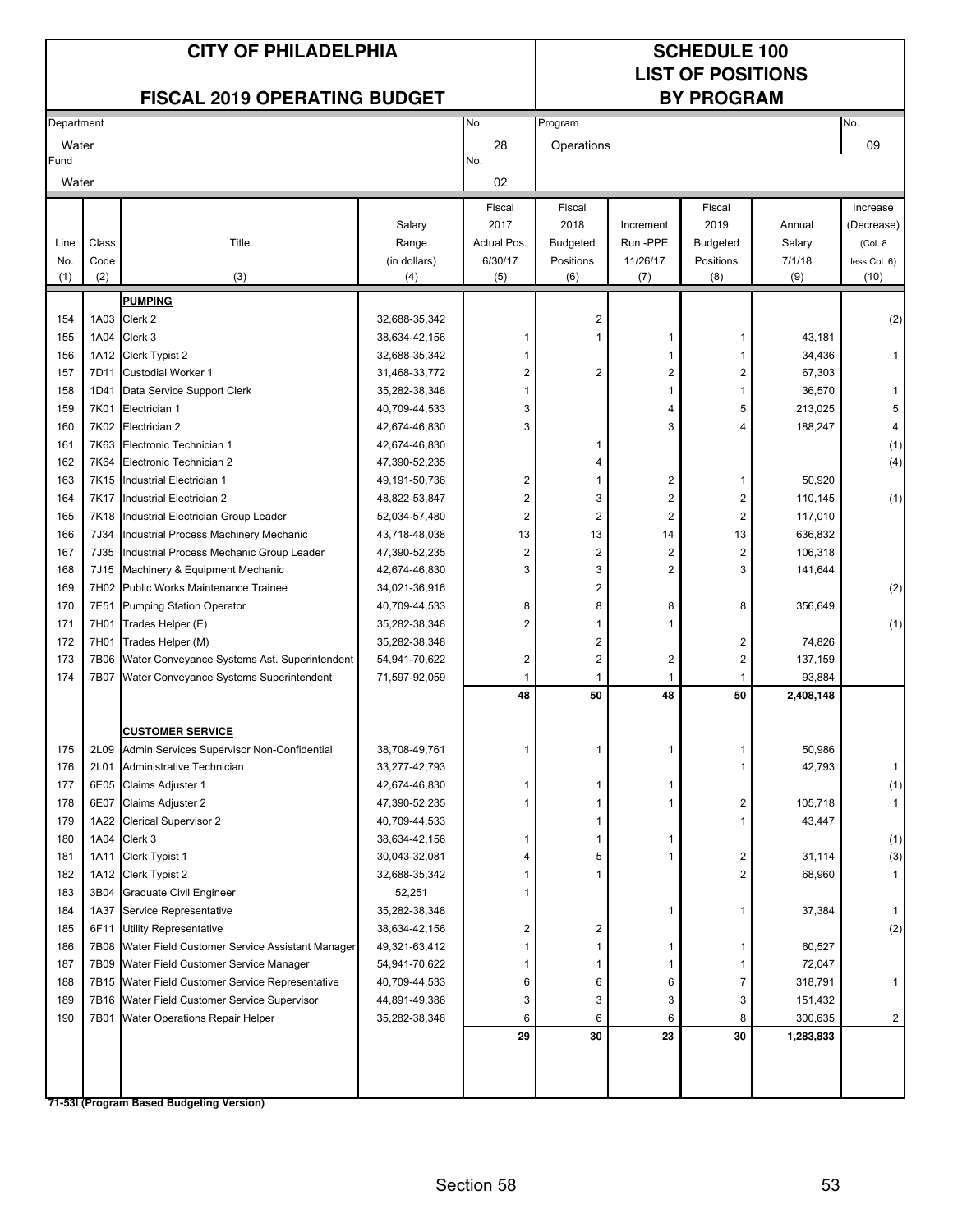### **LIST OF POSITIONS**

|            |       | <b>FISCAL 2019 OPERATING BUDGET</b>            |               |                  | <b>BY PROGRAM</b>       |           |                         |                      |                   |  |
|------------|-------|------------------------------------------------|---------------|------------------|-------------------------|-----------|-------------------------|----------------------|-------------------|--|
| Department |       |                                                |               | No.              | Program                 |           |                         |                      | No.               |  |
| Water      |       |                                                |               | 28               | Operations              |           |                         |                      | 09                |  |
| Fund       |       |                                                |               | No.              |                         |           |                         |                      |                   |  |
| Water      |       |                                                |               | 02               |                         |           |                         |                      |                   |  |
|            |       |                                                |               | Fiscal           | Fiscal                  |           | Fiscal                  |                      | Increase          |  |
|            |       |                                                | Salary        | 2017             | 2018                    | Increment | 2019                    | Annual               | (Decrease)        |  |
| Line       | Class | Title                                          | Range         | Actual Pos.      | <b>Budgeted</b>         | Run-PPE   | <b>Budgeted</b>         | Salary               | (Col. 8           |  |
| No.        | Code  |                                                | (in dollars)  | 6/30/17          | Positions               | 11/26/17  | Positions               | 7/1/18               | less Col. 6)      |  |
| (1)        | (2)   | (3)                                            | (4)           | (5)              | (6)                     | (7)       | (8)                     | (9)                  | (10)              |  |
|            |       | <b>METERING</b>                                |               |                  |                         |           |                         |                      |                   |  |
| 191        | 2L09  | Administrative Services Supervisor             | 38,708-49,761 |                  | 1                       |           | 1                       | 49,761               |                   |  |
| 192        | 2L01  | Administrative Technician                      | 33,277-42,793 | 1                | 1                       | 1         | 1                       | 44,818               |                   |  |
| 193        | 6E07  | Claims Adjuster 2                              | 47,390-52,235 |                  | 2                       |           |                         |                      | (2)               |  |
| 194        | 1A04  | Clerk 3                                        | 38,634-42,156 | $\boldsymbol{2}$ | 2                       | 1         | 1                       | 42,490               | (1)               |  |
| 195        | 1A12  | Clerk Typist 2                                 | 32,688-35,342 |                  |                         | 1         | 1                       | 36,367               | 1                 |  |
| 196        | 1D41  | Data Services Support Clerk                    | 35,282-38,348 | 6                | 5                       | 6         | 6                       | 225,558              | 1                 |  |
| 197        | 6F71  | <b>Meter Reader</b>                            | 36,332-39,539 | $\overline{2}$   | 2                       | 2         | $\overline{\mathbf{c}}$ | 82,129               |                   |  |
| 198        | 6F74  | Meter Reader Supervisor II                     | 36,084-46,392 | 1                | 1                       | 1         | 1                       | 48,217               |                   |  |
| 199        | 1A37  | Service Representative                         | 35,282-38,348 |                  | 1                       | 1         | 1                       | 39,173               |                   |  |
| 200        | 7B08  | Water Field Customer Service Assistant Manager | 49,321-63,412 | 2                | $\overline{2}$          | 2         | $\overline{\mathbf{c}}$ | 128,900              |                   |  |
| 201        | 7B09  | Water Field Customer Service Manager           | 54,941-70,622 | 1                | 1                       | 1         | 1                       | 72,047               |                   |  |
| 202        | 7B15  | Water Field Customer Service Representative    | 40,709-44,533 | 19               | 19                      | 22        | 23                      | 1,032,718            |                   |  |
| 203        | 7J64  | Water Meter Repair Supervisor                  | 46,085-50,736 | 5                | 5                       | 5         | 5                       | 259,124              |                   |  |
| 204        | 7J61  | Water Meter Service Worker                     | 36,332-39,539 | 3                | 3                       |           |                         |                      | (3)               |  |
| 205        | 7B01  | Water Operations Repair Helper                 | 35,282-38,348 | 5<br>50          | 6<br>51                 | 4<br>47   | 6<br>51                 | 225,041<br>2,286,342 |                   |  |
|            |       |                                                |               |                  |                         |           |                         |                      |                   |  |
|            |       | DELINQUENCY & RESTORATION SERVICES             |               |                  |                         |           |                         |                      |                   |  |
| 206        | 1A22  | <b>Clerical Supervisor II</b>                  | 40,709-44,533 | 1                | 1                       | 1         | 1                       | 45,558               |                   |  |
| 207        | 2B02  | <b>Collection Customer Representative</b>      | 38,634-42,156 | $\overline{2}$   | $\overline{\mathbf{c}}$ | 2         | 2                       | 86,479               |                   |  |
| 208        | 1A37  | Service Representative                         | 35,282-38,348 | 2                | 3                       | 3         | 3                       | 116,495              |                   |  |
| 209        | 7B02  | Water Distribution Repair Worker               | 37,483-40,848 |                  | 1                       | 1         | 1                       | 41,673               |                   |  |
| 210        | 7B08  | Water Field Customer Service Assistant Manager | 49,321-63,412 |                  | 2                       | 1         | 2                       | 56,504               |                   |  |
| 211        | 7B09  | Water Field Customer Service Manager           | 54,941-70,622 |                  | 1                       | 1         | 1                       | 71,847               |                   |  |
| 212        | 7B15  | Water Field Customer Service Representative    | 40,709-44,533 | 24               | 30                      | 27        | 30                      | 1,351,034            |                   |  |
| 213        |       | 7B16 Water Field Customer Service Supervisor   | 44,891-49,386 | 5                | 6                       | 6         | 6                       | 300,436              |                   |  |
| 214        |       | 7B01 Water Operations Repair Helper            | 35,282-38,348 | 8                | 4                       | 3         | 4                       | 154,283              |                   |  |
| 215        |       | 6F75 Water Revenue Utility Field Manager       | 49,321-63,412 | 1                |                         | 1         |                         |                      |                   |  |
|            |       |                                                |               | 46               | 50                      | 46        | 50                      | 2,224,309            |                   |  |
|            |       | <b>MATERIALS MANAGEMENT</b>                    |               |                  |                         |           |                         |                      |                   |  |
| 216        | 2L01  | Administrative Technician                      | 33,277-42,793 | 1                | 1                       | 1         | 1                       | 43,818               |                   |  |
| 217        | 1A04  | Clerk 3                                        | 38,634-42,156 | 1                |                         | 1         | 1                       | 41,169               | $\mathbf{1}$      |  |
| 218        |       | 1A12 Clerk Typist 2                            | 32,688-35,342 |                  | 2                       |           |                         |                      | $\left( 2\right)$ |  |
| 219        | 1D41  | Data Services Support Clerk                    | 35,282-38,348 | 2                | $\mathbf{1}$            | 2         | $\overline{c}$          | 77,737               |                   |  |
| 220        | 1F39  | Departmental Inventory Manager                 | 51,871-66,683 |                  | 1                       | 1         | 1                       | 68,108               |                   |  |
| 221        | 1F30  | Inventory Control Technician                   | 42,674-46,830 | 5                | 6                       | 6         | 6                       | 287,331              |                   |  |
| 222        | 7A03  | Semiskilled Laborer                            | 35,282-38,348 |                  | 1                       |           | 1                       | 37,413               |                   |  |
| 223        | 7B21  | Sewer Maintenance Inspector                    | 38,634-42,156 |                  |                         | 1         |                         |                      |                   |  |
| 224        | 1F10  | <b>Stores Manager</b>                          | 44,891-49,386 | 2                | $\overline{\mathbf{c}}$ | 2         | $\overline{c}$          | 101,621              |                   |  |
| 225        | 1F08  | <b>Stores Supervisor</b>                       | 40,709-44,533 | 7                | 7                       | 7         | 7                       | 312,396              |                   |  |
| 226        | 1F06  | <b>Stores Worker</b>                           | 36,332-39,539 | 21               | 21                      | 21        | 21                      | 824,453              |                   |  |
| 227        |       | 7B01 Water Operations Repair Helper            | 35,282-38,348 | 1                |                         |           |                         |                      |                   |  |
|            |       |                                                |               | 41               | 42                      | 42        | 42                      | 1,794,046            |                   |  |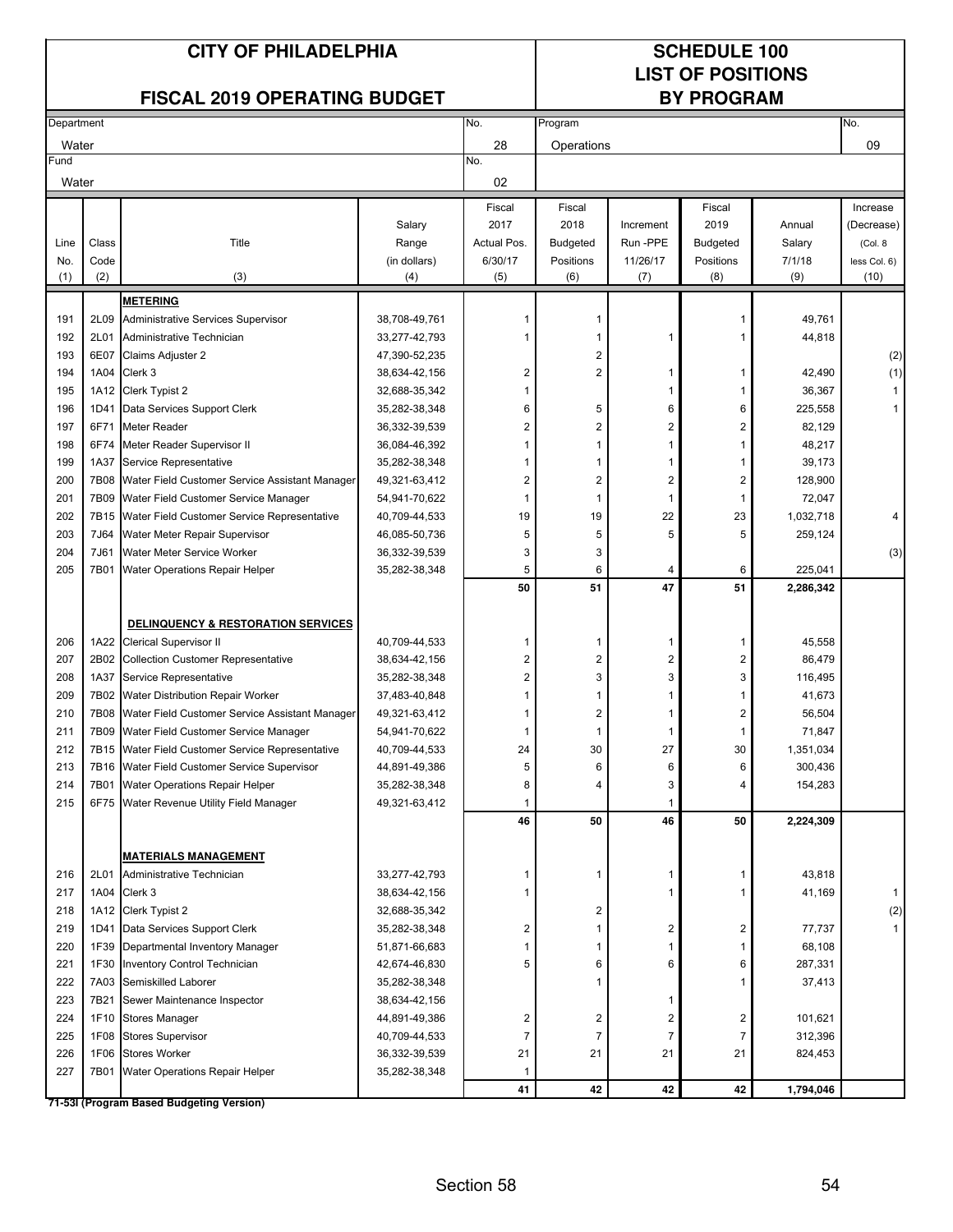### **LIST OF POSITIONS**

|            |       | <b>FISCAL 2019 OPERATING BUDGET</b>                                              |                                |                         |                 |                | <b>BY PROGRAM</b> |                    |              |
|------------|-------|----------------------------------------------------------------------------------|--------------------------------|-------------------------|-----------------|----------------|-------------------|--------------------|--------------|
| Department |       |                                                                                  |                                | No.                     | Program         |                |                   |                    | No.          |
| Water      |       |                                                                                  |                                | 28                      | Operations      |                |                   |                    | 09           |
| Fund       |       |                                                                                  |                                | No.                     |                 |                |                   |                    |              |
| Water      |       |                                                                                  |                                | 02                      |                 |                |                   |                    |              |
|            |       |                                                                                  |                                | Fiscal                  | Fiscal          |                | Fiscal            |                    | Increase     |
|            |       |                                                                                  | Salary                         | 2017                    | 2018            | Increment      | 2019              | Annual             | (Decrease)   |
| Line       | Class | Title                                                                            | Range                          | Actual Pos.             | <b>Budgeted</b> | Run-PPE        | <b>Budgeted</b>   | Salary             | (Col. 8)     |
| No.        | Code  |                                                                                  | (in dollars)                   | 6/30/17                 | Positions       | 11/26/17       | Positions         | 7/1/18             | less Col. 6) |
| (1)        | (2)   | (3)                                                                              | (4)                            | (5)                     | (6)             | (7)            | (8)               | (9)                | (10)         |
|            |       | NORTHEAST WATER POLLUTION CONTROL PLANT                                          |                                |                         |                 |                |                   |                    |              |
| 228        | 2L09  | Administrative Services Supervisor - Non Conf.                                   | 38,708-49,761                  |                         | 1               |                |                   | 49,761             |              |
| 229        |       | 7H06 Building Maintenance Group                                                  | 47,390-52,235                  | 1                       | 1               | 1              |                   | 53,409             |              |
| 230        |       | 7H05 Building Maintenance Mechanic                                               | 41,745-45,749                  | 4                       | 4               | 4              | 4                 | 180,500            |              |
| 231        |       | 1A04 Clerk 3                                                                     | 38,634-42,156                  | 2                       | 2               | 2              | 2                 | 85,671             |              |
| 232        |       | 7D11 Custodial Worker 1                                                          | 31,468-33,772                  | 5                       | 5               | 5              | 5                 | 174,384            |              |
| 233        |       | 1D41 Data Services Support Clerk                                                 | 35,282-38,348                  | 1                       | 1               |                |                   | 37,926             |              |
| 234        | 7K01  | Electrician 1                                                                    | 40,709-44,533                  | 1                       |                 | 1              |                   |                    |              |
| 235        |       | 7K02 Electrician 2                                                               | 42,674-46,830                  | 3                       | 3               | 1              | 1                 | 47,655             | (2)          |
| 236        | 7K63  | Electronic Technician 1                                                          | 42,674-46,830                  | $\overline{\mathbf{c}}$ |                 | 1              |                   |                    |              |
| 237        | 7K64  | Electronic Technician 2                                                          | 47,390-52,235                  | 4                       | 6               | 4              | 6                 | 319,754            |              |
| 238        | 7K68  | Electronic Technician Group Leader                                               | 50,371-55,592                  | 1                       | 1               | 1              |                   | 56,617             |              |
| 239        | 3B74  | <b>Engineering Specialist</b>                                                    | 57,030-73,317                  |                         |                 |                | 2                 | 73,942             | 1            |
| 240        | 3B61  | <b>Environmental Engineer 1</b>                                                  | 50,466-56,777                  |                         |                 |                |                   |                    | (1)          |
| 241        | 3B62  | <b>Environmental Engineer 2</b>                                                  | 54,983-61,866                  |                         |                 | 1              |                   | 61,866             |              |
| 242        |       | 3B64 Environmental Engineer 4                                                    | 76,487-98,337                  | 1                       |                 |                |                   | 99,162             |              |
| 243        |       | 7C11 Equipment Operator 1                                                        | 36,332-39,539                  |                         |                 | 1              |                   |                    |              |
| 244        |       | 7C12 Equipment Operator 2                                                        | 39,670-43,331                  |                         | 1               |                |                   | 42,274             |              |
| 245        |       | 3B60 Graduate Environmental Engineer                                             | 52,251                         | 1                       |                 |                |                   | 52,251             | $\mathbf{1}$ |
| 246        | 7N72  | Grounds Maintenance Worker 2                                                     | 37,483-40,848                  | 1                       | 1               | 1              |                   |                    | (1)          |
| 247        |       | 7C14 Heavy Equipment Operator 2                                                  | 43,718-48,038                  | 1                       | 2               | 1              | 2                 | 69,754             |              |
| 248        |       | 7J02 HVAC Mechanic 2                                                             | 44,891-49,386                  | 6                       | 6               | 5              | 6                 | 298,294            |              |
| 249        | 7J03  | <b>HVAC Mechanic Group Leader</b>                                                | 47,390-52,235                  | 1                       | 1               | 1              | 1                 | 53,059             |              |
| 250        | 7K15  | Industrial Electrician 1                                                         | 49, 191-50, 736                | 1                       | 1               | 3              | 3                 | 152,261            | 2            |
| 251        | 7K17  | Industrial Electrician 2                                                         | 48,822-53,847                  | 2                       | 3               | $\overline{2}$ | 3                 | 164,018            |              |
| 252        | 7K18  | Industrial Electrician Group Leader                                              | 52,034-57,480                  | 1                       | 2               | 1              | 2                 | 117,810            |              |
| 253        | 7J34  | Industrial Process Machinery Mechanic                                            | 43,718-48,038                  | 14                      | 14              | 14             | 17                | 830,622            | 3            |
| 254        | 7J35  | Industrial Process Mechanic Group Leader                                         | 47,390-52,235                  | 4                       |                 |                |                   | 214,153            |              |
| 255        | 7K81  | Instrumentation Technician I                                                     | 40,709-44,533                  | $\mathbf{1}$            | 3               |                | 3                 | 130,341            |              |
| 256        | 7A06  | Labor Crew Chief I                                                               | 40,709-44,533                  | 2                       | 1               | 1              | 1                 | 45,158             |              |
| 257        |       | 7J15 Machinery and Equipment Mechanic                                            | 42,674-46,830                  | 10                      | 14              | 9              | 11                | 512,034            | (3)          |
| 258        | 7J05  | Machinist                                                                        | 42,674-46,830                  | 1                       | 2               | 1              | 2                 | 94,910             |              |
| 259        | 7J07  | <b>Machinist Group Leader</b>                                                    | 47,390-52,235                  | 1                       | 1               | 1              |                   | 53,176             |              |
| 260        |       | 7E44 Maintenance Coordinating Supervisor                                         | 50,371-55,592                  | 1                       | 1               |                |                   | 54,236             |              |
| 261        |       | 7E43 Maintenance Coordinator                                                     | 47,390-52,235                  | 3                       | 3               | 2              | 3                 | 107,001            |              |
| 262        |       | 1D55 Network Support Specialist                                                  | 44, 173-56, 777                |                         | 1               | 1              |                   | 58,202             |              |
| 263        |       | 7H43 Painter I                                                                   | 40,709-44,533                  |                         | 1               | 1              |                   | 45,325             |              |
| 264        |       | 7H02 Public Works Maintenance Trainee<br>Scientific Applications Systems Analyst | 34,021-36,916                  |                         | 1               | 1              |                   |                    |              |
| 265        | 1E58  |                                                                                  | 61,052-78,495                  | 6                       | 8               | 1              |                   | 80,120             |              |
| 266<br>267 | 7A03  | Semiskilled Laborer<br>7J32 Water Maintenance Superintendent                     | 35,282-38,348                  | 1                       | 1               | 6              | 8                 | 313,563            |              |
| 268        | 7J33  |                                                                                  | 54,941-70,622<br>47,231-60,725 | 3                       | 3               | 1              | 3                 | 72,447             |              |
| 269        | 7B01  | Water Maintenance Supervisor<br><b>Water Operations Repair Helper</b>            | 35,282-38,348                  | 3                       | 4               | 3<br>6         | 5                 | 186,217<br>182,479 |              |
| 270        |       | 3B59 Water Plant Assistant Manager                                               | 67,091-86,256                  |                         | 1               |                |                   | 86,256             |              |
|            |       |                                                                                  |                                |                         |                 |                |                   |                    |              |
|            |       |                                                                                  |                                |                         |                 |                |                   |                    |              |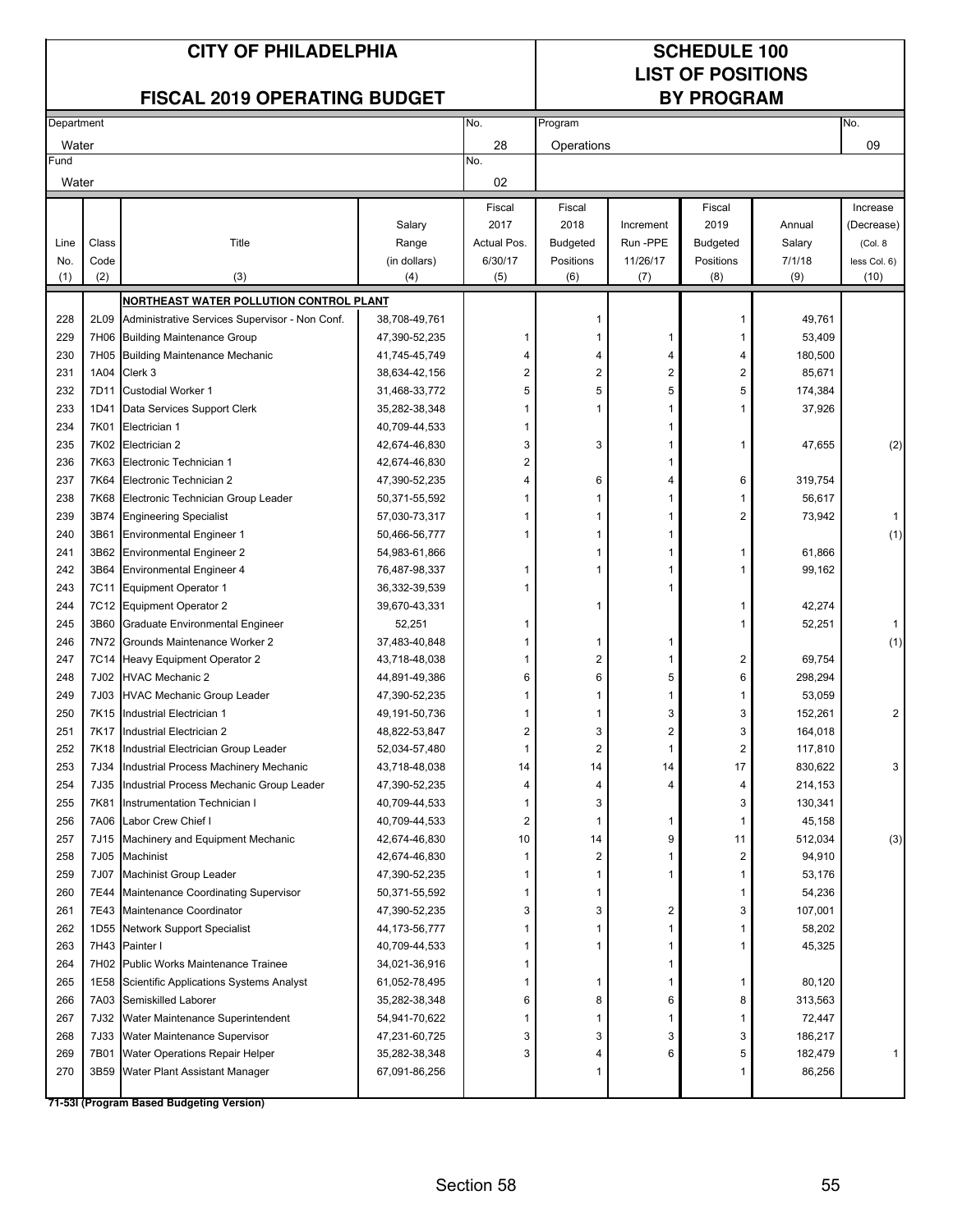### **LIST OF POSITIONS**

|            |              | <b>FISCAL 2019 OPERATING BUDGET</b>                                  |                                |                         |                 |                | <b>BY PROGRAM</b> |           |                |
|------------|--------------|----------------------------------------------------------------------|--------------------------------|-------------------------|-----------------|----------------|-------------------|-----------|----------------|
| Department |              |                                                                      |                                | No.                     | Program         |                |                   |           | No.            |
| Water      |              |                                                                      |                                | 28                      | Operations      |                |                   |           | 09             |
| Fund       |              |                                                                      |                                | No.                     |                 |                |                   |           |                |
| Water      |              |                                                                      |                                | 02                      |                 |                |                   |           |                |
|            |              |                                                                      |                                | Fiscal                  | Fiscal          |                | Fiscal            |           | Increase       |
|            |              |                                                                      | Salary                         | 2017                    | 2018            | Increment      | 2019              | Annual    | (Decrease)     |
| Line       | Class        | Title                                                                | Range                          | Actual Pos.             | <b>Budgeted</b> | Run-PPE        | Budgeted          | Salary    | (Col. 8        |
| No.        | Code         |                                                                      | (in dollars)                   | 6/30/17                 | Positions       | 11/26/17       | Positions         | 7/1/18    | less Col. 6)   |
| (1)        | (2)          | (3)                                                                  | (4)                            | (5)                     | (6)             | (7)            | (8)               | (9)       | (10)           |
|            |              | NORTHEAST WATER POLLUTION CONTROL PLANT (cont'd)                     |                                |                         |                 |                |                   |           |                |
| 271        | 7E49         | Water Pollution Control Plant Op. Supervisor                         | 47,231-60,725                  | 1                       |                 |                |                   | 62,550    |                |
| 272        | 7E46         | Water Treatment Plant Operations Crew Chief                          | 43,718-48,038                  | 6                       | 5               | 5              | 4                 | 196,730   | (1)            |
| 273        |              | 7E45 Water Treatment Plant Operator                                  | 39,670-43,331                  | 14                      | 18              | 14             | 18                | 790,338   |                |
|            |              |                                                                      |                                | 117                     | 132             | 112            | 132               | 6,306,225 |                |
|            |              |                                                                      |                                |                         |                 |                |                   |           |                |
|            |              | SOUTHWEST WATER POLLUTION CONTROL PLANT                              |                                |                         |                 |                |                   |           |                |
| 274        |              | 2L09 Administrative Services Supervisor (Non-Conf.)                  | 37,708-49,761                  | 1                       |                 |                |                   | 50,786    |                |
| 275        |              | 7H06 Building Maintenance Group Leader                               | 47,390-52,235                  | 1                       |                 |                |                   | 52,317    |                |
| 276        |              | 7H05 Building Maintenance Mechanic                                   | 41,745-45,749                  | 4                       | 4               | 4              | 4                 | 182,603   |                |
| 277        |              | 1A12 Clerk Typist II                                                 | 32,688-35,342                  | $\overline{\mathbf{c}}$ | 4               | 2              | 2                 | 72,734    | (2)            |
| 278        | 7D11         | <b>Custodial Worker I</b>                                            | 31,468-33,772                  | 4                       | Δ               | 4              | 4                 | 134,489   |                |
| 279        |              | 7D12 Custodial Worker II                                             | 34,021-36,916                  | 1                       |                 |                | 2                 | 75,482    | $\mathbf{1}$   |
| 280        |              | 7D14 Custodial Worker Supervisor I                                   | 42,674-46,830                  | 1                       |                 |                |                   | 46,688    |                |
| 281        | 1D41         | Data Services Support Clerk                                          | 35,282-38,348                  | $\overline{\mathbf{c}}$ |                 | 2              | 2                 | 76,408    | 2              |
| 282        | 7K01         | Electrician I                                                        | 40,709-44,533                  | 4                       | 2               | 5              | 2                 | 87,792    |                |
| 283        | 7K02         | Electrician II                                                       | 42,674-46,830                  | $\overline{\mathbf{c}}$ | $\overline{2}$  | 1              |                   | 184,524   | $\overline{2}$ |
| 284        | 7K68         | Electronic Technician Group Leader                                   | 50,371-55,592                  | $\overline{\mathbf{c}}$ | $\overline{2}$  | 2              | 2                 | 113,300   |                |
| 285        | 7K64         | Electronic Technician II                                             | 47,390-52,235                  | 6                       | 6               | 6              | 6                 | 318,947   |                |
| 286        |              | 3A02 Engineering Aide II                                             | 38,634-42,156                  | 1                       |                 |                |                   | 42,981    |                |
| 287<br>288 | 3B74<br>3B62 | <b>Engineering Specialist</b>                                        | 57,030-73,317<br>54,983-61,866 | $\overline{\mathbf{c}}$ |                 | 2              | 2                 | 147,311   | $\mathbf{1}$   |
| 289        | 3B64         | <b>Environmental Engineer II</b><br><b>Environmental Engineer IV</b> | 76,487-98,337                  | 1                       |                 |                |                   | 98,337    | (1)            |
| 290        |              | 7C13 Heavy Equipment Operator I                                      | 41,745-45,749                  | $\overline{\mathbf{c}}$ | $\overline{2}$  | 2              | 2                 | 92,322    |                |
| 291        |              | 7C14 Heavy Equipment Operator II                                     | 43,718-48,038                  | 1                       | 1               |                |                   | 48,663    |                |
| 292        | 7J03         | <b>HVAC Mechanic Group Leader</b>                                    | 47,390-52,235                  | 1                       |                 |                | 2                 | 53,492    | 1              |
| 293        |              | 7J02 HVAC Mechanic II                                                | 44,891-49,386                  | 8                       | 8               | 7              | 8                 | 392,441   |                |
| 294        |              | 7K18 Industrial Electrician Group Leader                             | 52,034-57,480                  | $\overline{2}$          | 2               | $\overline{2}$ | $\overline{2}$    | 117,010   |                |
| 295        |              | 7K15 Industrial Electrician I                                        | 49,191-50,736                  |                         | 2               | 2              |                   | 51,049    | (1)            |
| 296        |              | 7K17 Industrial Electrician II                                       | 48,822-53,847                  | 1                       | 4               | 2              | 3                 | 163,718   | (1)            |
| 297        |              | 7J34 Industrial Process Machinery Mechanic                           | 43,718-48,038                  | 8                       | 7               | 7              | 10                | 483,950   | 3              |
| 298        |              | 7J35 Industrial Process Mechanic Group Leader                        | 47,390-52,235                  | 3                       | 3               | 3              | 3                 | 159,977   |                |
| 299        |              | 7K81 Instrumentation Technician I                                    | 40,709-44,533                  | 1                       | 1               |                |                   | 44,928    |                |
| 300        |              | 7A06 Labor Crew Chief I                                              | 40,709-44,533                  | 1                       | 1               |                |                   | 43,447    |                |
| 301        | 7A07         | Labor Crew Chief II                                                  | 37,398-48,080                  | 1                       | 1               | 1              |                   | 49,105    |                |
| 302        | 1E07         | <b>LAN Administrator</b>                                             | 57,030-73,317                  | 1                       | 1               | 1              |                   | 74,942    |                |
| 303        | 7J15         | Machinery and Equipment Mechanic                                     | 42,674-46,830                  | 9                       | 10              | 9              | 7                 | 324,595   | (3)            |
| 304        | 7J05         | Machinist                                                            | 42,674-46,830                  | 1                       | 1               | 1              |                   | 47,455    |                |
| 305        | 7E44         | Maintenance Coordinating Supervisor                                  | 50,371-55,592                  | 1                       | 1               | 1              |                   | 57,084    |                |
| 306        | 7E43         | Maintenance Coordinator (E)                                          | 47,390-52,235                  | 2                       | 2               | 2              | 3                 | 159,477   |                |
| 307        |              | 1D55 Network Support Specialist                                      | 44, 173-56, 777                | 1                       | 1               | 1              |                   | 52,143    |                |
| 308        |              | 1E78 Programmer Analyst Project Leader                               | 61,052-78,495                  | 1                       |                 |                |                   | 79,920    |                |
|            |              |                                                                      |                                |                         |                 |                |                   |           |                |
|            |              |                                                                      |                                |                         |                 |                |                   |           |                |
|            |              |                                                                      |                                |                         |                 |                |                   |           |                |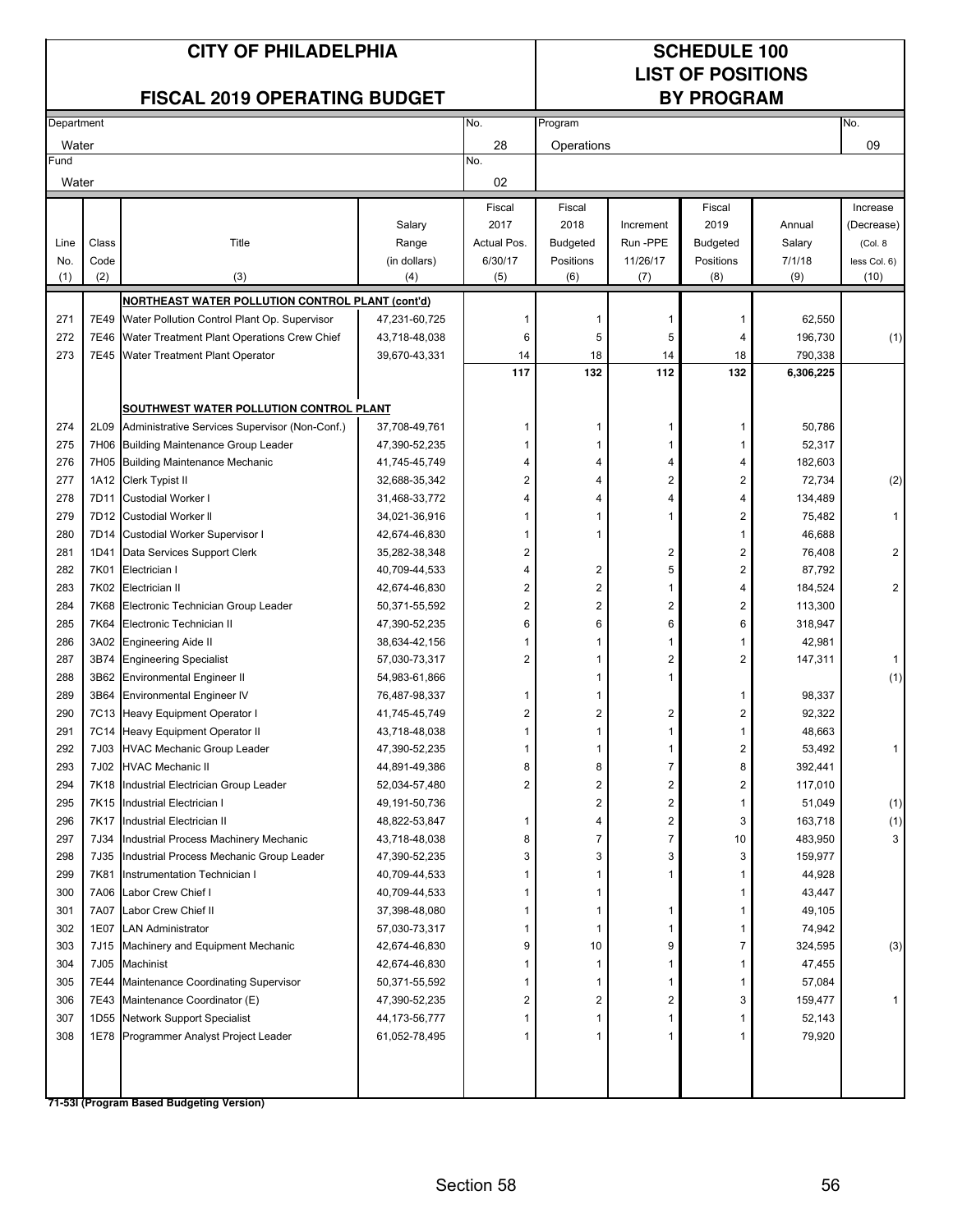### **LIST OF POSITIONS**

|            |             | <b>FISCAL 2019 OPERATING BUDGET</b>                               |                                |                |                 |           | <b>BY PROGRAM</b> |                     |                |
|------------|-------------|-------------------------------------------------------------------|--------------------------------|----------------|-----------------|-----------|-------------------|---------------------|----------------|
| Department |             |                                                                   |                                | No.            | Program         |           |                   |                     | No.            |
| Water      |             |                                                                   |                                | 28             | Operations      |           |                   |                     | 09             |
| Fund       |             |                                                                   |                                | No.            |                 |           |                   |                     |                |
| Water      |             |                                                                   |                                | 02             |                 |           |                   |                     |                |
|            |             |                                                                   |                                | Fiscal         | Fiscal          |           | Fiscal            |                     | Increase       |
|            |             |                                                                   | Salary                         | 2017           | 2018            | Increment | 2019              | Annual              | (Decrease)     |
| Line       | Class       | Title                                                             | Range                          | Actual Pos.    | <b>Budgeted</b> | Run-PPE   | <b>Budgeted</b>   | Salary              | (Col. 8)       |
| No.        | Code        |                                                                   | (in dollars)                   | 6/30/17        | Positions       | 11/26/17  | Positions         | 7/1/18              | less Col. 6)   |
| (1)        | (2)         | (3)                                                               | (4)                            | (5)            | (6)             | (7)       | (8)               | (9)                 | (10)           |
|            |             | SOUTHWEST WATER POLLUTION CONTROL PLANT (cont'd)                  |                                |                |                 |           |                   |                     |                |
| 309        |             | 7A03 Semiskilled Laborer                                          | 35,282-38,348                  | 9              | 9               | 8         | 9                 | 352,508             |                |
| 310        | 7H01        | <b>Trades Helper</b>                                              | 34,421-37,413                  |                |                 |           | 1                 | 37,413              | 1              |
| 311        | 7J32        | Water Maintenance Superintendent                                  | 54,941-70,622                  | 1              | 1               | 1         | 1                 | 72,447              |                |
| 312        | <b>7J33</b> | Water Maintenance Supervisor                                      | 47,231-60,725                  | 3              | 3               | 3         | 3                 | 186,267             |                |
| 313        | 7B01        | Water Operations Repair Helper                                    | 35,282-38,348                  | $\overline{2}$ | 2               | 2         | 1                 | 38,531              | (1)            |
| 314        | 3B59        | Water Plant Assistant Manager                                     | 67,091-86,256                  | 1              | 1               | 1         |                   | 87,281              |                |
| 315        | 7E49        | Water Pollution Control Plant Op. Supervisor                      | 47,231-60,725                  | 1              | 1               | 1         | 1                 | 61,950              |                |
| 316        |             | 7E46 Water Treatment Plant Operations Crew Chief                  | 43,718-48,038                  | 5              | 5               | 5         | 5                 | 242,997             |                |
| 317        | 7E45        | Water Treatment Plant Operator                                    | 39,670-43,331                  | 18             | 20              | 17        | 19                | 829,575             | (1)            |
| 318        | 7J40        | Welder                                                            | 42,674-46,830                  | -1<br>120      | 1<br>125        | 116       | 127               | 46,688<br>6,136,072 | $\overline{2}$ |
|            |             |                                                                   |                                |                |                 |           |                   |                     |                |
|            |             | <b>SOUTHEAST WATER POLLUTION CONTROL PLANT</b>                    |                                |                |                 |           |                   |                     |                |
| 319        | 2L09        | Administrative Services Supervisor                                | 33,277-42,793                  |                |                 |           | 1                 | 42,793              | 1              |
| 320        | 2L01        | Administrative Technician                                         | 33,277-42,793                  | 1              | 1               | 1         |                   |                     | (1)            |
| 321        |             | 7H06 Building Maintenance Group Leader                            | 47,390-52,235                  | 1              | 1               | 1         | 1                 | 50,430              |                |
| 322        | 7H05        | <b>Building Maintenance Mechanic</b>                              | 41,745-45,749                  | 5              | 5               | 5         | 5                 | 229,312             |                |
| 323        | 1A12        | Clerk Typist II                                                   | 32,688-35,342                  |                | 1               | 1         |                   | 35,266              |                |
| 324        |             | 7D13 Custodial Work Crew Chief                                    | 38,634-42,156                  | 1              | 1               | 1         | 1                 | 43,181              |                |
| 325        | 7D11        | <b>Custodial Worker 1</b>                                         | 31,468-33,772                  | 2              | 2               | 2         | 2                 | 68,420              |                |
| 326        |             | 7D12 Custodial Worker II                                          | 34,021-36,916                  | 1              | 1               | 1         | 1                 | 37,541              |                |
| 327        | 1D41        | Data Services Support Clerk                                       | 35,282-38,348                  | 1              | 1               | 1         | 1                 | 39,173              |                |
| 328        | 7K01        | Electrician I                                                     | 40,709-44,533                  | 1              | 1               | 1         | 2                 | 42,659              | 1              |
| 329        | 7K68        | Electronic Technician Group Leader                                | 50,371-55,592                  | 1              |                 | 1         | 1                 | 57,217              |                |
| 330        | 7K64        | Electronic Technician II                                          | 47,390-52,235                  | 3              | 3               | 3         | 3                 | 160,310             |                |
| 331<br>332 |             | 3B64 Environmental Engineer IV<br>7C13 Heavy Equipment Operator I | 76,487-98,337<br>41,745-45,749 | 1              |                 | 1         |                   | 99,962              |                |
| 333        |             | 7C14 Heavy Equipment Operator 2                                   | 42,652-46,886                  |                |                 |           | 1                 | 46,886              | (1)<br>1       |
| 334        | 7J03        | <b>HVAC Mechanic Group Leader</b>                                 | 47,390-52,235                  | 1              | 1               | 1         | 1                 | 53,259              |                |
| 335        | 7J01        | <b>HVAC Mechanic I</b>                                            | 40,709-44,533                  | 1              |                 | 1         | 1                 | 42,554              | 1              |
| 336        | 7J02        | <b>HVAC Mechanic II</b>                                           | 44,891-49,386                  | 2              | 2               | 2         | 2                 | 100,404             |                |
| 337        | 7K18        | Industrial Electrician Group Leader II                            | 52,034-57,480                  |                | 1               |           | 1                 | 56,078              |                |
| 338        | 7K17        | Industrial Electrician II                                         | 48,822-53,847                  |                | 2               | 1         | 2                 | 110,944             |                |
| 339        |             | 7K15 Industrial Electrician I                                     | 49,191-50,736                  |                | 1               | 1         | 1                 | 52,161              |                |
| 340        | 7J35        | Industrial Process Mechanic Group Leader                          | 47,390-52,235                  | 1              | 1               | 1         | 1                 | 53,659              |                |
| 341        | 7J34        | Industrial Process Machinery Mechanic                             | 43,718-48,038                  | 3              | 3               | 4         | 4                 | 195,567             | 1              |
| 342        | 7K81        | Instrumentation Technician I                                      | 40,709-44,533                  | 2              |                 | 2         | 2                 | 87,497              | 1              |
| 343        | 7J15        | Machinery and Equipment Mechanic                                  | 42,674-46,830                  | 3              | 3               | 2         | 2                 | 95,110              | (1)            |
| 344        |             | 7E44 Maintenance Coordinating Supervisor                          | 50,371-55,592                  |                |                 | 1         | 1                 | 56,817              |                |
| 345        | 7E43        | Maintenance Coordinator                                           | 47,390-52,235                  |                |                 | 1         |                   | 53,059              |                |
| 346        |             | 1D54 Network Support Associate                                    | 37,764-48,548                  |                | 1               | 1         |                   |                     | (1)            |
| 347<br>348 |             | 1D55 Network Support Specialist<br>3G32 Science Technician        | 44,173-56,777<br>41,745-45,749 | 1              | 1<br>1          | 1<br>1    | 2                 | 116,404<br>47,374   | 1              |
|            |             |                                                                   |                                |                |                 |           |                   |                     |                |
|            |             |                                                                   |                                |                |                 |           |                   |                     |                |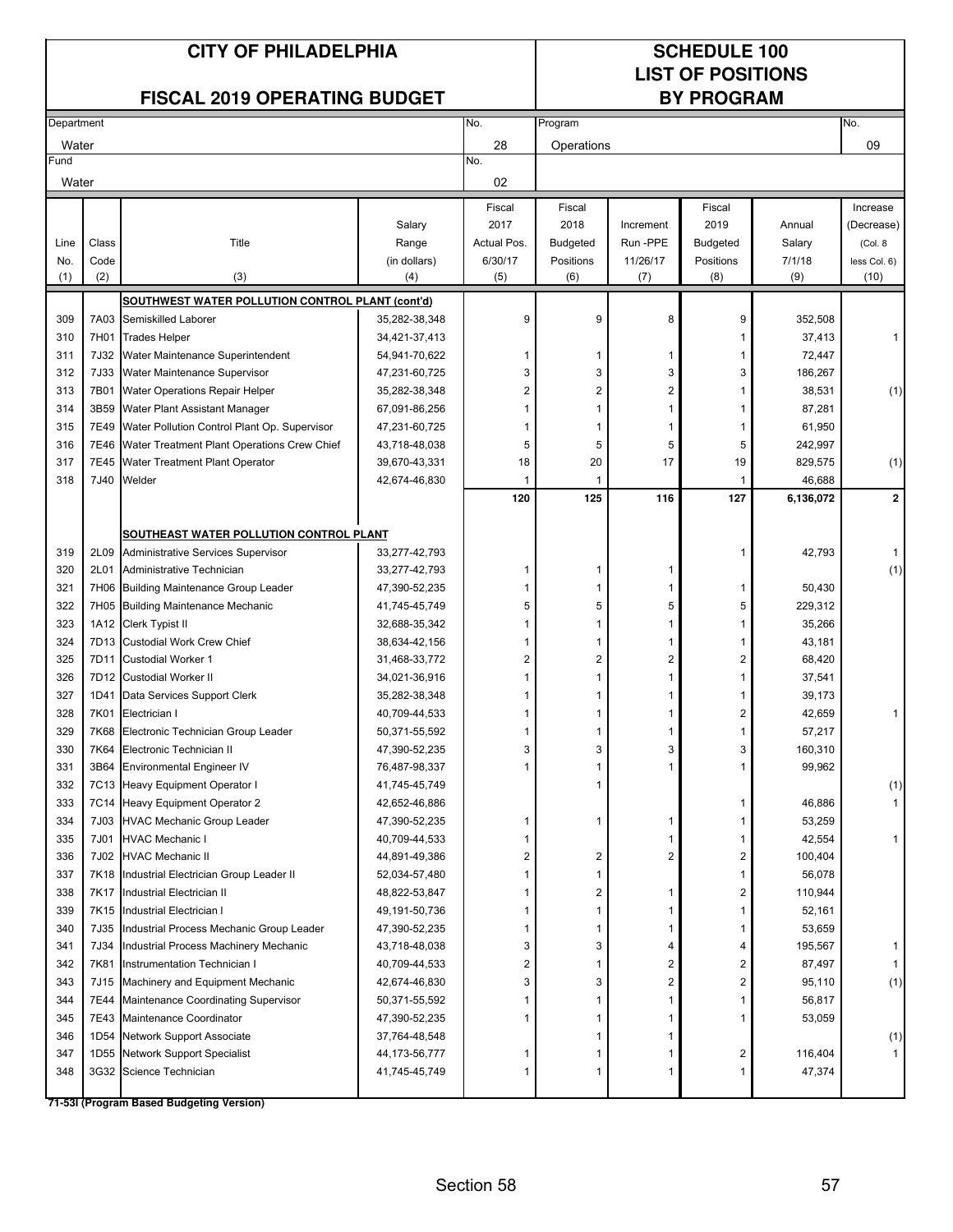### **LIST OF POSITIONS**

|            |             | <b>FISCAL 2019 OPERATING BUDGET</b>                 |                                |                         | <b>BY PROGRAM</b>       |                         |                 |                   |              |
|------------|-------------|-----------------------------------------------------|--------------------------------|-------------------------|-------------------------|-------------------------|-----------------|-------------------|--------------|
| Department |             |                                                     |                                | No.                     | Program                 |                         |                 |                   | No.          |
| Water      |             |                                                     |                                | 28                      | Operations              |                         |                 |                   | 09           |
| Fund       |             |                                                     |                                | No.                     |                         |                         |                 |                   |              |
| Water      |             |                                                     |                                | 02                      |                         |                         |                 |                   |              |
|            |             |                                                     |                                | Fiscal                  | Fiscal                  |                         | Fiscal          |                   | Increase     |
|            |             |                                                     | Salary                         | 2017                    | 2018                    | Increment               | 2019            | Annual            | (Decrease)   |
| Line       | Class       | Title                                               | Range                          | Actual Pos.             | <b>Budgeted</b>         | Run-PPE                 | <b>Budgeted</b> | Salary            | (Col. 8      |
| No.        | Code        |                                                     | (in dollars)                   | 6/30/17                 | Positions               | 11/26/17                | Positions       | 7/1/18            | less Col. 6) |
| (1)        | (2)         | (3)                                                 | (4)                            | (5)                     | (6)                     | (7)                     | (8)             | (9)               | (10)         |
|            |             | SOUTHEAST WATER POLLUTION CONTROL PLANT (cont'd)    |                                |                         |                         |                         |                 |                   |              |
| 349        | 1E58        | Scientific Applications Systems Analyst             | 61,052-78,495                  |                         | 1                       |                         | 1               | 78,495            |              |
| 350        | 7A03        | Semiskilled Laborer                                 | 35,282-38,348                  | $\overline{2}$          | 4                       | 3                       | 3               | 117,095           | (1)          |
| 351        | 7H01        | <b>Trades Helper</b>                                | 35,282-38,348                  |                         | 1                       |                         |                 |                   | (1)          |
| 352        |             | 7H02 Public Works Maintenance Trainee               | 34,021-36,916                  | 2                       |                         | 2                       |                 |                   |              |
| 353        | <b>7J33</b> | Water Maintenance Supervisor                        | 47,231-60,725                  | 1                       | 1                       | 1                       | 1               | 62,550            |              |
| 354        | 7B01        | Water Operations Repair Helper                      | 35,282-38,348                  | $\overline{\mathbf{c}}$ | $\overline{c}$          | 1                       |                 | 38,348            | (1)          |
| 355        | 3B59        | Water Plant Assistant Manager                       | 67,091-86,256                  | 1                       | $\mathbf{1}$            | 1                       |                 | 87,281            |              |
| 356        | 7J32        | Water Maintenance Superintendent                    | 54,941-70,622                  | 1                       | 1                       | 1                       |                 | 71,880            |              |
| 357        | 7E49        | Water Pollution Control Plant Oper. Supervisor      | 47,231-60,725                  | -1                      | 1                       | 1                       | 1               | 62,150            |              |
| 358        | 7E46        | Water Treatment Plant Operations Crew Chief         | 43,718-48,038                  | 4                       | 5                       | 5                       | 5               | 246,116           |              |
| 359        | 7E45        | Water Treatment Plant Operator                      | 39,670-43,331                  | 10                      | 10                      | 9                       | 10              | 442,801           |              |
|            |             |                                                     |                                | 64                      | 67                      | 63                      | 67              | 3,280,753         |              |
|            |             |                                                     |                                |                         |                         |                         |                 |                   |              |
|            |             | <b>SEWER MAINTENANCE</b>                            |                                |                         |                         |                         |                 |                   |              |
| 360        |             | 7H35 Brick Mason                                    | 40,709-44,533                  | 21                      | 23                      | 20                      | 22              | 990,459           | (1)          |
| 361        | 1A22        | <b>Clerical Supevisor II</b>                        | 40,709-44,533                  | -1                      | 1                       | 1                       |                 |                   | (1)          |
| 362        | 1A03        | Clerk II                                            | 32,688-35,342                  | 1                       | 1                       | 1                       | 1               | 36,167            |              |
| 363        | 1A04        | Clerk III                                           | 38,634-42,156                  | 1                       | 1                       | 1                       | 1               | 43,381            |              |
| 364        | 1A11        | Clerk Typist I                                      | 30,043-32,081                  | 1                       | 3                       |                         | 1               | 31,299            | (2)          |
| 365        | 1A12        | Clerk Typist II                                     | 32,688-35,342                  | 1                       |                         | 2                       | 1               | 67,526            | $\mathbf{1}$ |
| 366        | 7D11        | <b>Custodial Worker I</b>                           | 31,468-33,772                  | 5                       | 5                       | 5                       | 5               | 170,815           |              |
| 367        | 1D41        | Data Services Support Clerk                         | 35,282-38,348                  | -1                      |                         | 1                       | 1               | 38,973            | $\mathbf{1}$ |
| 368        | 7C11        | <b>Equipment Operator I</b>                         | 36,332-39,539                  | 23                      | 24                      | 21                      | 25              | 1,000,893         | 1            |
| 369        | 7B31        | <b>Excavation Crew Chief</b>                        | 43,718-48,038                  | 4                       | 5                       | 5                       | 5               | 240,360           |              |
| 370        | 6F12        | <b>Field Representative Supervisor</b>              | 43,718-48,038                  | 2                       | $\overline{2}$          | 2                       | 2               | 96,388            |              |
| 371        |             | 7C13 Heavy Equipment Operator I (C)                 | 41,745-45,749                  | 15                      | 15                      | 14                      | 15              | 684,582           |              |
| 372        |             | 7C14 Heavy Equipment Operator II                    | 43,718-48,038                  | 12                      | 13                      | 13                      | 15              | 740,160           | 2            |
| 373        | 2L10        | <b>Administrative Assistant</b>                     | 37,764-48,548                  |                         |                         |                         | -1              | 48,548            | $\mathbf{1}$ |
| 374        |             | 3G32 Science Technician<br>7A03 Semiskilled Laborer | 41,745-45,749                  | 1                       | $\overline{\mathbf{c}}$ | 1                       | -1              | 46,574            | (1)          |
| 375<br>376 | 1A37        | Service Representative                              | 35,282-38,348<br>35,282-38,348 | 21                      | 20<br>1                 | 17<br>1                 | 18<br>1         | 704,509<br>39,173 | (2)          |
| 377        | 7B24        | Sewer Maintenance Crew Chief I                      | 41,745-45,749                  | 26                      | 26                      | 27                      | 29              | 1,353,587         | 3            |
| 378        | 7B21        | Sewer Maintenance Inspector                         | 38,634-42,156                  | 18                      | 21                      | 18                      | 26              | 1,104,718         | 5            |
| 379        | 7N21        | Tree Maintenance Worker                             | 40,709-44,533                  | 2                       | 4                       | 2                       | $\overline{2}$  | 90,056            | (2)          |
| 380        | 6F11        | <b>Utility Representative</b>                       | 38,634-42,156                  | 5                       | 9                       | 5                       | 9               | 390,641           |              |
| 381        | 7B05        | Water Conveyance Supervisor                         | 49,321-63,412                  | 11                      | 11                      | 11                      | 11              | 704,712           |              |
| 382        | 7B06        | Water Conveyance Systems Ast. Superintendent        | 54,941-70,622                  | 2                       | 3                       | $\overline{\mathbf{c}}$ | 3               | 215,691           |              |
| 383        | 7B07        | Water Conveyance Systems Superintendent             | 71,597-92,059                  |                         | 1                       | 1                       | 1               | 81,119            |              |
| 384        | 7B01        | Water Operations Repair Helper                      | 38,634-42,156                  | 17                      | 18                      | 19                      | 23              | 863,209           | 5            |
|            |             |                                                     |                                | 193                     | 209                     | 190                     | 219             | 9,783,541         | 10           |
|            |             |                                                     |                                |                         |                         |                         |                 |                   |              |
|            |             |                                                     |                                |                         |                         |                         |                 |                   |              |
|            |             |                                                     |                                |                         |                         |                         |                 |                   |              |
|            |             |                                                     |                                |                         |                         |                         |                 |                   |              |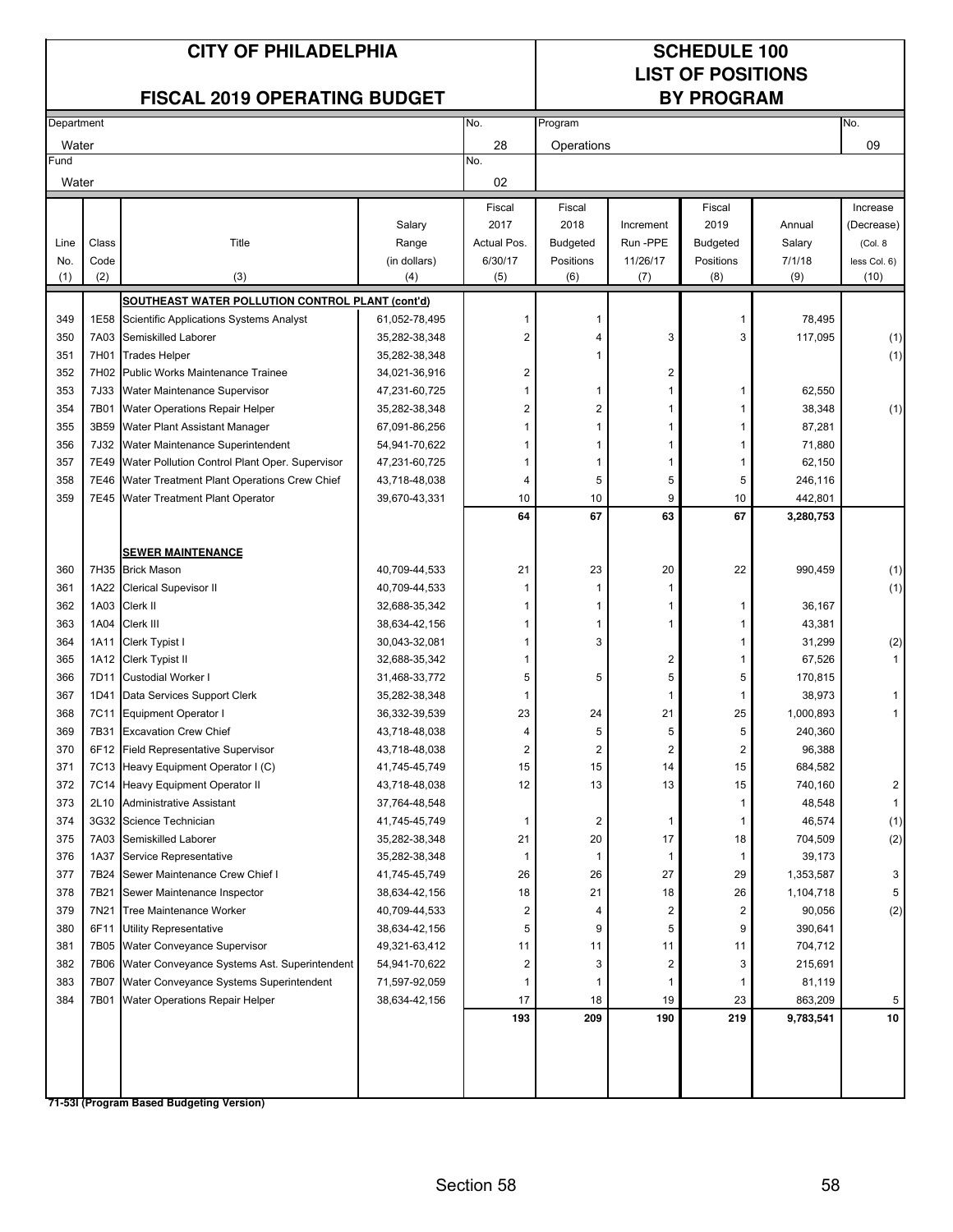### **LIST OF POSITIONS**

|            |       | <b>FISCAL 2019 OPERATING BUDGET</b>                 |                                |                         |                              |                              | <b>BY PROGRAM</b>        |                      |                              |
|------------|-------|-----------------------------------------------------|--------------------------------|-------------------------|------------------------------|------------------------------|--------------------------|----------------------|------------------------------|
| Department |       |                                                     |                                | No.                     | Program                      |                              |                          |                      | No.                          |
| Water      |       |                                                     |                                | 28                      | Operations                   |                              |                          |                      | 09                           |
| Fund       |       |                                                     |                                | No.                     |                              |                              |                          |                      |                              |
| Water      |       |                                                     |                                | 02                      |                              |                              |                          |                      |                              |
|            |       |                                                     |                                | Fiscal                  | Fiscal                       |                              | Fiscal                   |                      | Increase                     |
|            |       |                                                     | Salary                         | 2017                    | 2018                         | Increment                    | 2019                     | Annual               | (Decrease)                   |
| Line       | Class | Title                                               | Range                          | Actual Pos.             | <b>Budgeted</b>              | Run -PPE                     | <b>Budgeted</b>          | Salary               | (Col. 8                      |
| No.        | Code  |                                                     | (in dollars)                   | 6/30/17                 | Positions                    | 11/26/17                     | Positions                | 7/1/18               | less Col. 6)                 |
| (1)        | (2)   | (3)                                                 | (4)                            | (5)                     | (6)                          | (7)                          | (8)                      | (9)                  | (10)                         |
|            |       | <b>INLET CLEANING</b>                               |                                |                         |                              |                              |                          |                      |                              |
| 385        | 2L01  | Administrative Technician                           | 33,277-42,793                  |                         |                              |                              | $\overline{\phantom{a}}$ | 44,218               |                              |
| 386        | 1A11  | Clerk Typist I                                      | 30,043-32,081                  | 1                       |                              |                              |                          |                      | (1)                          |
| 387        |       | 1A12 Clerk Typist II                                | 32,688-35,342                  |                         |                              | 1                            | 1                        | 33,321               | $\mathbf{1}$                 |
| 388        | 7D11  | <b>Custodial Worker I</b>                           | 31,468-33,772                  | 2                       | $\overline{\mathbf{c}}$      | 2                            | 2                        | 69,193               |                              |
| 389        | 1D41  | Data Services Support Clerk                         | 35,282-38,348                  |                         | 4                            | 4                            | 4                        | 157,893              |                              |
| 390        | 2E08  | Departmental Procurement Specialist                 | 41,652-53,556                  | 1                       | 1                            | 1                            | 1                        | 55,181               |                              |
| 391        | 7C11  | Equipment Operator I                                | 36,332-39,539                  | $\overline{\mathbf{c}}$ | $\overline{2}$               | $\overline{\mathbf{c}}$      | $\overline{2}$           | 81,179               |                              |
| 392        |       | 7C13 Heavy Equipment Operator I (C)                 | 41,745-45,749                  | 34                      | 36                           | 32                           | 38                       | 1,750,010            | $\boldsymbol{2}$             |
| 393        | 7B34  | Inlet Cleaning Supervisor                           | 41,652-53,556                  | $\overline{\mathbf{c}}$ | $\overline{2}$               | $\overline{c}$               | $\overline{2}$           | 109,162              |                              |
| 394        | 7A06  | Labor Crew Chief I                                  | 40,709-44,533                  | 6                       | 6                            | $\overline{7}$               | 7                        | 314,909              | $\mathbf{1}$                 |
| 395        | 7A07  | Labor Crew Chief II                                 | 37,398-48,080                  | 5                       | 5                            | 5                            | 5                        | 247,092              |                              |
| 396        | 7H02  | Public Works Maintenance Trainee                    | 34,021-36,916                  | 1                       | $\overline{1}$               |                              | 1                        | 36,016               |                              |
| 397        | 7A03  | Semiskilled Laborer                                 | 35,282-38,348                  | 28                      | 34                           | 27                           | 34                       | 1,330,531            |                              |
| 398        | 7B21  | Sewer Maintenance Inspector                         | 38,634-42,156                  |                         | 1                            |                              | -1                       | 41,128               |                              |
| 399        | 7B05  | Water Conveyance Supervisor                         | 49,321-63,412                  | 1                       |                              | 1                            | -1                       | 65,237               |                              |
| 400        | 7B06  | Water Conveyance Sys. Asst. Superintendent          | 54,941-70,622                  | 1                       | 1                            | 1                            | -1                       | 72,047               |                              |
| 401        | 7B01  | Water Operations Repair Helper                      | 35,282-38,348                  | 10<br>99                | 8<br>106                     | 11<br>97                     | 10<br>111                | 376,210<br>4,783,327 | $\overline{\mathbf{c}}$<br>5 |
|            |       |                                                     |                                |                         |                              |                              |                          |                      |                              |
|            |       | <b>FLOW CONTROL</b>                                 |                                |                         |                              |                              |                          |                      |                              |
| 402        | 1A04  | Clerk III                                           | 38,634-42,156                  | 1                       | 1                            | 1                            | 1                        | 41,210               |                              |
| 403        | 1A12  | Clerk Typist II                                     | 32,688-35,342                  | 1                       | $\overline{2}$               | 1                            | 2                        | 75,134               |                              |
| 404        | 1D41  | Data Services Support Clerk                         | 35,282-38,348                  |                         |                              |                              | 1                        | 37,413               | 1                            |
| 405        | 7K01  | Electrician I                                       | 40,709-44,533                  |                         |                              | 1                            |                          | 41,867               |                              |
| 406        | 7K02  | Electrician II                                      | 42,674-46,830                  |                         |                              |                              |                          | 45,688               | $\mathbf{1}$                 |
| 407        | 7K67  | Electronic Equipment Supervisor                     | 49,321-63,412                  | 2                       | 2                            | 2                            | 2                        | 129,274              |                              |
| 408        | 7K68  | Electronic Technician Group Leader                  | 50,371-55,592                  | 2                       | 3                            | 2                            | 3                        | 169,851              |                              |
| 409        | 7K63  | Electronic Technician I                             | 42,674-46,830                  |                         |                              | 3                            | 3                        | 132,430              | 3                            |
| 410        | 7K64  | Electronic Technician II                            | 47,390-52,235                  | 17                      | 21                           | 16                           | 23                       | 1,220,698            | $\overline{2}$               |
| 411        |       | 7K18 Industrial Electrician Group Leader            | 52,034-57,480                  | 1                       | 1                            | 1                            | -1                       | 59,105               |                              |
| 412        |       | 7K15 Industrial Electrician I                       | 49, 191-50, 736                | 3                       | 3                            | 4                            | 3                        | 153,007              |                              |
| 413        | 7K17  | Industrial Electrician II                           | 48,822-53,847                  |                         | 2                            |                              | -1                       | 52,534               | (1)                          |
| 414        | 7J35  | Industrial Process Machinery Mec. Group Leader      | 47,390-52,235                  | 2                       | $\overline{\mathbf{c}}$      | 2                            | 2                        | 106,718              |                              |
| 415        | 7J34  | Industrial Process Machinery Mechanic               | 43,718-48,038                  | $\overline{7}$          | 6                            | $\overline{7}$               | 6                        | 294,719              |                              |
| 416        | 7K81  | Instrumentation Technician I                        | 40,709-44,533                  | 10                      | $\overline{7}$               | 9                            | 7                        | 310,449              |                              |
| 417        | 7B40  | Interceptor Service Worker I                        | 36,332-39,539                  | 7                       | 11                           | 5                            | 11                       | 438,588              |                              |
| 418        | 7B41  | Interceptor Service Worker II                       | 39,670-43,331                  | 6                       | 6                            | 6                            | 6                        | 264,499              |                              |
| 419        | 7B43  | Interceptor Services Supervisor                     | 37,398-48,080                  | 2                       | $\overline{2}$               | 2                            | $\overline{2}$           | 98,210               |                              |
| 420        | 7J15  | Machinery and Equipment Mechanic                    | 42,674-46,830                  | 8                       | 8                            | 8                            | 8                        | 377,056              |                              |
| 421        |       | 7H02 Public Works Maintenance Trainee               | 34,021-36,916                  |                         | 5                            | 5                            | 5                        | 176,719              |                              |
| 422<br>423 | 7B21  | 7A03 Semiskilled Laborer                            | 35,282-38,348                  | 1                       | $\overline{\mathbf{c}}$<br>1 | 1<br>$\overline{\mathbf{c}}$ | -1                       |                      | (2)                          |
| 424        | 7H01  | Sewer Maintenance Inspector<br><b>Trades Helper</b> | 38,634-42,156<br>35,282-38,348 |                         |                              |                              |                          | 41,937               |                              |
|            |       |                                                     |                                |                         |                              |                              |                          |                      |                              |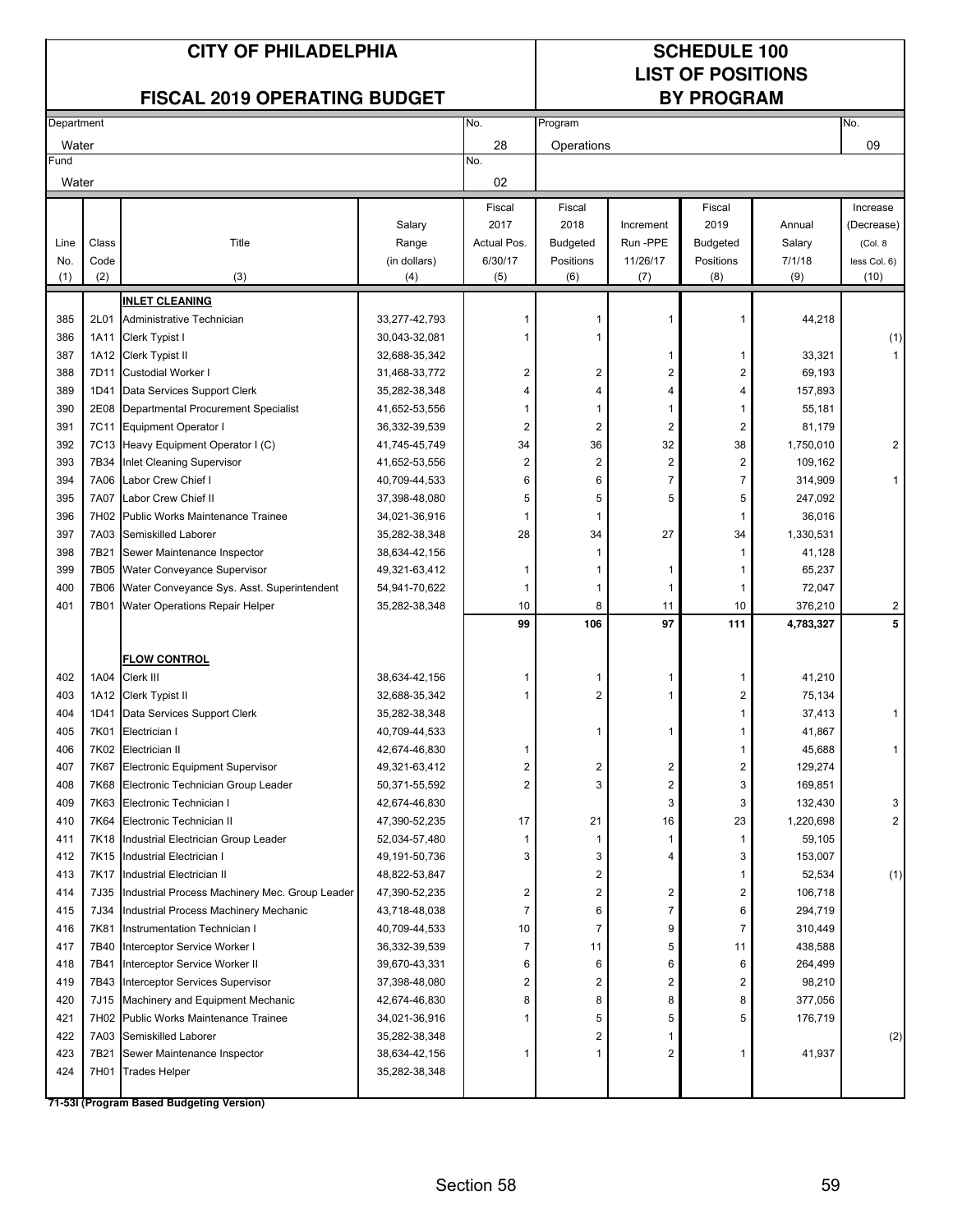### **LIST OF POSITIONS**

#### **FISCAL 2019 OPERATING BUDGET**

| <b>Department</b> |              |                                                                             |                                | No.            | Program                 |                         |                         |                    | No.          |
|-------------------|--------------|-----------------------------------------------------------------------------|--------------------------------|----------------|-------------------------|-------------------------|-------------------------|--------------------|--------------|
| Water             |              |                                                                             |                                | 28             | Operations              |                         |                         |                    | 09           |
| Fund              |              |                                                                             |                                | No.            |                         |                         |                         |                    |              |
| Water             |              |                                                                             |                                | 02             |                         |                         |                         |                    |              |
|                   |              |                                                                             |                                | Fiscal         | Fiscal                  |                         | Fiscal                  |                    | Increase     |
|                   |              |                                                                             | Salary                         | 2017           | 2018                    | Increment               | 2019                    | Annual             | (Decrease)   |
| Line              | Class        | Title                                                                       | Range                          | Actual Pos.    | <b>Budgeted</b>         | Run -PPE                | <b>Budgeted</b>         | Salary             | (Col. 8      |
| No.               | Code         |                                                                             | (in dollars)                   | 6/30/17        | Positions               | 11/26/17                | Positions               | 7/1/18             | less Col. 6) |
| (1)               | (2)          | (3)                                                                         | (4)                            | (5)            | (6)                     | (7)                     | (8)                     | (9)                | (10)         |
|                   |              | <b>FLOW CONTROL (cont'd)</b>                                                |                                |                |                         |                         |                         |                    |              |
| 425               | 7B06         | Water Conveyance Systems Asst. Superintendent                               | 54,941-70,622                  | $\overline{c}$ | 2                       | $\overline{\mathbf{c}}$ | $\overline{\mathbf{c}}$ | 144,294            |              |
| 426               | 7B07         | Water Conveyance Systems Superinendent                                      | 71,597-92,059                  | 1              | 1                       | $\mathbf{1}$            | 1                       | 93,484             |              |
| 427               | 7B01         | Water Operations Repair Helper                                              | 35,282-38,348                  | 2              | 1                       | 4                       | -1                      | 37,115             |              |
|                   |              |                                                                             |                                | 77             | 90                      | 85                      | 94                      | 4,541,997          | 4            |
|                   |              |                                                                             |                                |                |                         |                         |                         |                    |              |
|                   |              | <b>COLLECTOR SYSTEM SUPPORT</b>                                             |                                |                |                         |                         |                         |                    |              |
| 428               | 2L31         | Administrative Specialist I                                                 | 37,764-48,548                  | 1              |                         |                         |                         |                    |              |
| 429               | 2L32         | Administrative Specialist II                                                | 48,116-61,866                  |                | 1                       | 1                       | 1                       | 63,591             |              |
| 430               | 3C27         | <b>Chief Water Transport Operations Engineer</b>                            | 83,312-107,108                 | 1              | 1                       | 1                       | 1                       | 107,933            |              |
| 431               | 3B74         | <b>Engineering Specialist</b>                                               | 57,030-73,317                  | 1              | 1                       | 1                       | 1                       | 74,142             |              |
| 432               | 3B61         | <b>Environmental Engineer I</b>                                             | 50,466-56,777                  |                | 1                       | 1                       |                         |                    | (1)          |
| 433               | 3B62         | <b>Environmental Engineer II</b>                                            | 54,983-61,866                  | 1              | 1                       | 1                       | 2                       | 123,732            |              |
| 434               | 3B60         | Graduate Enviromental Engineer                                              | 52,251-52,251                  | 1              | 1                       |                         | 1                       | 52,251             |              |
| 435               | 1E58         | Scientific Applications Systems Analyst                                     | 61,052-78,495                  | 1              | 1                       | 1                       | 1                       | 79,520             |              |
| 436               | 3B47         | Water Transport Engineer I                                                  | 62,578-80,457                  | 2              | $\overline{\mathbf{c}}$ | $\boldsymbol{2}$        | $\overline{\mathbf{c}}$ | 159,408            |              |
| 437               | 3B48         | Water Transport Engineer II                                                 | 71,597-92,059                  | 1              | $\overline{c}$          | $\mathbf{1}$            | $\mathbf 2$             | 187,768            |              |
| 438               | 1E15         | <b>Web Developer</b>                                                        | 65, 166-73, 317                | 1              | 1                       | $\mathbf{1}$            | $\mathbf{1}$            | 74,142             |              |
|                   |              |                                                                             |                                | 10             | 12                      | 10                      | 12                      | 922,487            |              |
|                   |              |                                                                             |                                |                |                         |                         |                         |                    |              |
|                   |              | <b>INDUSTRIAL WASTE</b>                                                     |                                |                |                         |                         |                         |                    |              |
| 439               | 2L16         | Administrative Specialist I, Confidential                                   | 38,708-49,761                  |                |                         |                         | 1                       | 49,761             | 1            |
| 440               | 1A04         | Clerk III                                                                   | 38,634-42,156                  | 2              | $\overline{\mathbf{c}}$ | $\overline{\mathbf{c}}$ | $\overline{2}$          | 87,162             |              |
| 441               | 3A17         | Construction Projects Technician I                                          | 44,891-49,386                  | 1              |                         | $\mathbf{1}$            |                         |                    |              |
| 442               | 3A18         | Construction Projects Technician II                                         | 47,390-52,235                  |                | 1                       |                         | 2                       | 96,362             | 1            |
| 443               | 3A19         | <b>Construction Projects Technician III</b>                                 | 53,934-59,646                  | 1              | 1                       | 1                       | 1                       | 58,849             |              |
| 444               | 3B74         | <b>Engineering Specialist</b>                                               | 57,030-73,317                  | 2              | 1                       | 2                       | 1                       | 149,051            |              |
| 445               | 3B62         | <b>Environmental Engineer II</b>                                            | 54,983-61,866                  | 1              | $\overline{\mathbf{c}}$ | $\mathbf{1}$            | 3                       | 185,754            | 1            |
| 446               | 3B63         | <b>Environmental Engineer III</b>                                           | 62,578-80,457                  | $\overline{2}$ | $\overline{2}$          | $\boldsymbol{2}$        | 2                       | 162,947            |              |
| 447               | 3B64         | <b>Environmental Engineer IV</b>                                            | 76,487-98,337                  | 1              | 1                       | 1                       |                         | 99,362             |              |
| 448               | 3B61         | <b>Environmental Engineer I</b>                                             | 50,466-56,777                  |                |                         |                         |                         |                    | (1)          |
| 449               | 3B60         | <b>Graduate Environmental Engineer</b>                                      | 52,251-52,251                  | 1              |                         | 1                       |                         |                    |              |
| 450               |              | 3A73 Industrial Waste Control Supervisor                                    | 54,941-70,622                  | 3              | 3                       | 3                       | 3                       | 216,774            |              |
| 451               | 3A71         | Industrial Waste Control Technician I                                       | 46,085-50,736                  | 4              | 4                       | 4                       |                         |                    | (4)          |
| 452               |              | 3A72 Industrial Waste Control Technician II                                 | 54,947-60,832                  | 6              | 6                       | 6                       | 10                      | 621,607            | 4            |
|                   |              |                                                                             |                                | 24             | 24                      | 24                      | 26                      | 1,727,629          | $\mathbf 2$  |
|                   |              |                                                                             |                                |                |                         |                         |                         |                    |              |
|                   |              | PLUMBING REPAIR PROGRAM                                                     |                                |                |                         |                         |                         |                    |              |
| 453<br>454        | 2L09<br>2L01 | Administrative Services Supervisor (Non-Conf.)<br>Administrative Technician | 38,708-49,761                  | 1              | 1                       | 1                       | 1                       | 49,761             |              |
|                   |              |                                                                             | 33,277-42,793                  |                | 1                       | 1                       |                         |                    | (1)          |
| 455<br>456        | 1A04         | Clerk III                                                                   | 38,634-42,156                  | 4              | 4                       |                         | 1                       | 43,381             |              |
| 457               | 1A37         | 6G28 Construction Trades Inspector<br>Service Representative                | 48,822-53,847<br>35,282-38,348 | 4              | 3                       | 4<br>3                  | 4<br>3                  | 218,289<br>112,400 |              |
| 458               |              | 7B09 Water Field Customer Service Manager                                   | 54,941-70,622                  | 1              | 1                       | 1                       | -1                      | 72,047             |              |
|                   |              |                                                                             |                                | 11             | 10                      | 10                      | 10                      | 495,878            |              |
|                   |              | 71-53I (Program Based Budgeting Version)                                    |                                |                |                         |                         |                         |                    |              |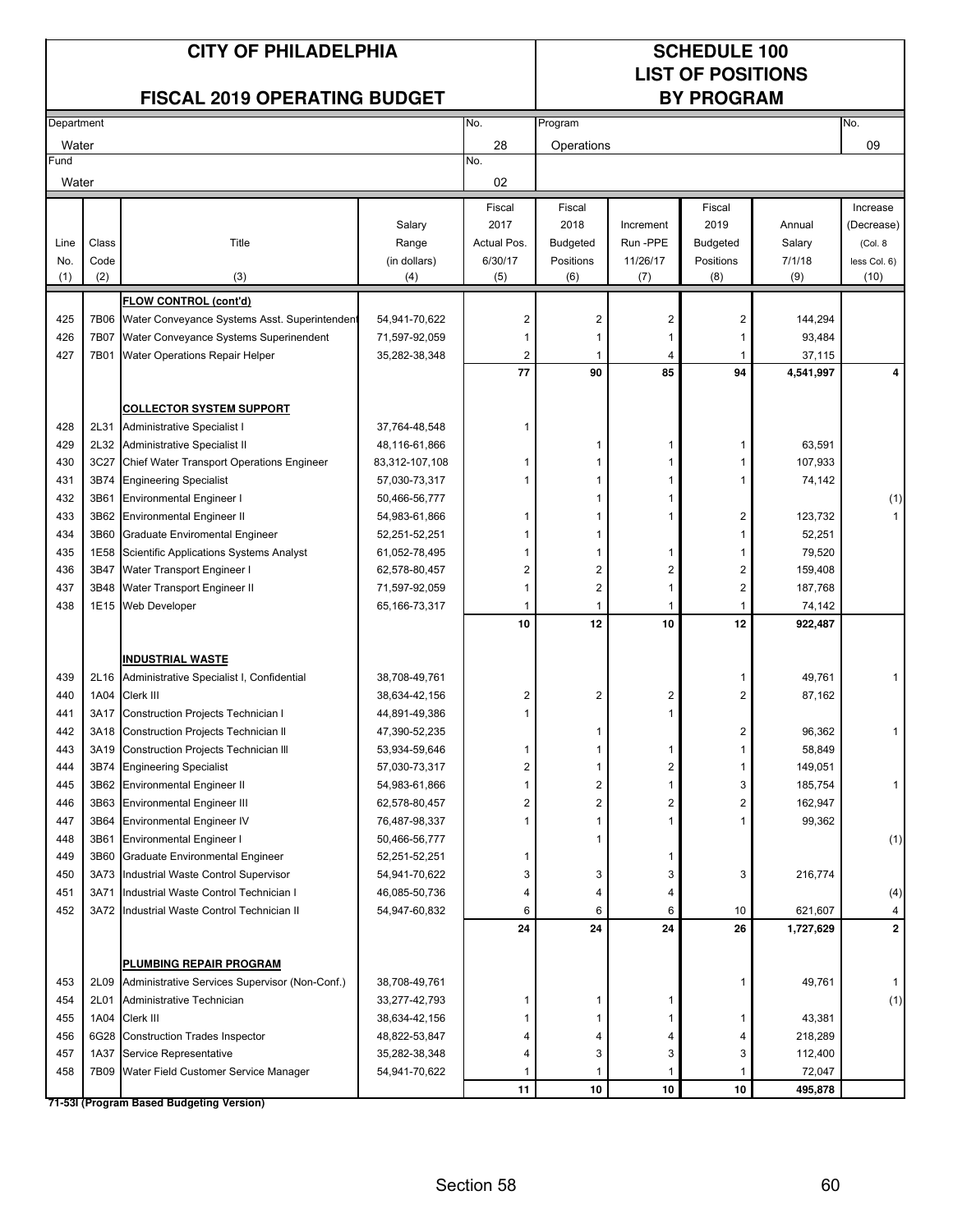### **LIST OF POSITIONS**

| <b>FISCAL 2019 OPERATING BUDGET</b> |                  |                                                      |                |                         | <b>BY PROGRAM</b>       |           |                 |            |              |  |  |
|-------------------------------------|------------------|------------------------------------------------------|----------------|-------------------------|-------------------------|-----------|-----------------|------------|--------------|--|--|
| Department                          |                  |                                                      |                | No.                     | Program                 |           |                 |            | No.          |  |  |
| Water                               |                  |                                                      |                | 28                      | Operations              |           |                 |            | 09           |  |  |
| Fund                                |                  |                                                      |                | No.                     |                         |           |                 |            |              |  |  |
| Water                               |                  |                                                      |                | 02                      |                         |           |                 |            |              |  |  |
|                                     |                  |                                                      |                | Fiscal                  | Fiscal                  |           | Fiscal          |            | Increase     |  |  |
|                                     |                  |                                                      | Salary         | 2017                    | 2018                    | Increment | 2019            | Annual     | (Decrease)   |  |  |
| Line                                | Class            | Title                                                | Range          | Actual Pos.             | <b>Budgeted</b>         | Run-PPE   | <b>Budgeted</b> | Salary     | (Col. 8)     |  |  |
| No.                                 | Code             |                                                      | (in dollars)   | 6/30/17                 | Positions               | 11/26/17  | Positions       | 7/1/18     | less Col. 6) |  |  |
| (1)                                 | (2)              | (3)                                                  | (4)            | (5)                     | (6)                     | (7)       | (8)             | (9)        | (10)         |  |  |
|                                     |                  | <b>OPERATIONS ADMINISTRATION</b>                     |                |                         |                         |           |                 |            |              |  |  |
| 459                                 | 2L10             | Administrative Assistant (Non-Confidential)          | 37,764-48,548  | 1                       | 1                       | 1         | 1               | 49,773     |              |  |  |
| 460                                 | 2L32             | Administrative Specialist II (Non-Confidential)      | 48,116-61,866  | 3                       | 3                       | 3         | 3               | 189,540    |              |  |  |
| 461                                 | 2L01             | Administrative Technician                            | 33,277-42,793  |                         |                         | 1         |                 |            |              |  |  |
| 462                                 | 3C27             | Chief Water Transport Operations Engineer            | 83,312-107,108 | 1                       | 1                       | 1         |                 | 108,133    |              |  |  |
| 463                                 | 3B05             | Civil Engineer 1                                     | 50,466-56,777  |                         |                         |           |                 |            |              |  |  |
| 464                                 | 3B06             | Civil Engineer 2                                     | 54,983-61,866  |                         | 1                       | 1         |                 | 61,866     |              |  |  |
| 465                                 | 2A67             | <b>Contracts Audit Supervisor</b>                    | 62,578-80,457  |                         |                         |           |                 |            |              |  |  |
| 466                                 | D <sub>250</sub> | Deputy Water Commissioner                            | 135,000        |                         |                         | 1         |                 | 135,000    |              |  |  |
| 467                                 | 3B74             | <b>Engineering Specialist</b>                        | 57,030-73,317  |                         |                         |           |                 |            | (1)          |  |  |
| 468                                 | 3B81             | <b>Engineering Supervisor 1</b>                      | 62,578-80,457  |                         |                         | 1         | 1               | 80,717     |              |  |  |
| 469                                 | 3B64             | Environmental Engineer IV                            | 76,487-98,337  |                         | 1                       | 1         |                 | 100,162    |              |  |  |
| 470                                 | 2L18             | <b>Executive Assistant</b>                           | 62,578-80,457  |                         | $\overline{2}$          | 1         | 2               | 163,364    |              |  |  |
| 471                                 | 3E22             | Geographic Information System Specialist 3           | 61,052-78,495  |                         |                         | 1         |                 | 79,120     |              |  |  |
| 472                                 | 3B04             | Graduate Civil Engineer                              | 52,251-52,251  |                         |                         |           |                 |            | (1)          |  |  |
| 473                                 | 7N49             | Parks Operations Director                            | 83,312-107,108 |                         |                         | 1         |                 |            |              |  |  |
| 474                                 | 1E76             | Programmer Analyst II                                | 48,116-61,866  |                         | 1                       | 1         |                 | 63,491     |              |  |  |
| 475                                 | 1E78             | Project Analyst Project Leader                       | 61,052-78,495  |                         | 1                       | 1         |                 | 79,403     |              |  |  |
| 476                                 | 2F33             | <b>Utility Financial Analyst</b>                     | 50,606-65,058  |                         | 1                       |           | 1               | 65,058     |              |  |  |
| 477                                 | 3C08             | Water Engineering Assistant Manager                  | 87,100-111,982 | $\overline{\mathbf{c}}$ | $\overline{\mathbf{c}}$ | 2         | 2               | 227,414    |              |  |  |
| 478                                 | 2M79             | Water Operations Administration Manager              | 76,487-98,337  | 1                       | 1                       | 1         | 1               | 99,595     |              |  |  |
|                                     |                  | GREEN STORMWATER INFRASTRUCTURE MAINTENANCE          |                | 17                      | 19                      | 19        | 18              | 1,502,636  | (1)          |  |  |
| 479                                 | 2L10             | <b>Adminstrative Assistant</b>                       | 37,764-48,548  |                         |                         |           |                 | 48,548     |              |  |  |
| 480                                 | 3B05             | Civil Engineer I (Transfer from OoW)                 | 50,466-56,777  |                         |                         |           |                 |            | (1)          |  |  |
| 481                                 | 3B74             | <b>Engineering Specialist</b>                        | 57,030-73,317  |                         |                         | 1         |                 | 73,317     | $\mathbf{1}$ |  |  |
| 482                                 |                  | 7K64 Electronic Technician 2 (S)                     | 44,887-49,476  |                         |                         |           |                 |            | (1)          |  |  |
| 483                                 |                  | 3H14 Envir. Scientist Supervisor (Transfer from OoW) | 62,578-80,457  |                         |                         |           |                 | 81,149     |              |  |  |
| 484                                 |                  | 3H13 Environmental Scientist II (Transfer from OoW)  | 48,116-61,866  |                         | 3                       | 1         | 1               | 62,153     | (2)          |  |  |
| 485                                 |                  | 3B62 Environmental Engineer II                       | 54,983-61,866  |                         |                         | 1         | 1               | 62,231     |              |  |  |
| 486                                 |                  | 3H14 Environmental Science Supervisor                | 62,578-80,457  |                         |                         | 1         | 1               | 81,149     | 1            |  |  |
| 487                                 | 7N71             | Grounds and Facilities Maintenance Worker 1 (S)      | 34,021-36,916  |                         | 2                       | 1         | 3               | 107,154    | 1            |  |  |
| 488                                 | 7N72             | Grounds Maintenance Worker 2                         | 37,483-40,848  |                         | 1                       |           | 3               | 116,073    | 2            |  |  |
| 489                                 |                  | 7N73 Grounds Maintenance Worker Crew Chief           | 40,709-44,533  |                         | 1                       |           | 2               | 84,364     | $\mathbf{1}$ |  |  |
| 490                                 |                  | 7C13 Heavy Equipment Operator 1 (S)                  | 41,745-45,739  |                         | 1                       |           |                 |            | (1)          |  |  |
| 491                                 |                  | 7C14 Heavy Equipment Operator 2 (S)                  | 43,718-48,038  |                         | 1                       |           |                 |            | (1)          |  |  |
| 492                                 |                  | 7A06 Labor Crew Chief                                | 40,709-44,533  |                         | 1                       |           |                 |            | (1)          |  |  |
| 493                                 |                  | 7N74 Park & Rec Grounds Maintenance Supervisor       | 43,296-55,668  |                         | 1                       |           | 1               | 55,668     |              |  |  |
| 494                                 |                  | 7N29 Park Projects Technician (S)                    | 43,718-48,038  |                         | 2                       |           |                 | 45,501     | (1)          |  |  |
| 495                                 |                  | 3A18 Construction Project Technician II              | 47,390-52,235  |                         |                         | 1         |                 | 51,285     | 1            |  |  |
| 496                                 |                  | 7N79 Parks Operations Director                       | 83,312-107,108 |                         | 1                       |           |                 | 107,108    |              |  |  |
| 497                                 |                  | 7A03 Semiskilled Laborer (S)                         | 35,282-38,348  |                         | 3                       |           |                 |            | (3)          |  |  |
|                                     |                  |                                                      |                |                         | 21                      | 7         | 18              | 975,700    | (3)          |  |  |
|                                     |                  |                                                      |                |                         |                         |           |                 |            |              |  |  |
|                                     |                  | <b>Program Total</b>                                 |                | 1,368                   | 1,500                   | 1,373     | 1,522           | 72,126,625 | 22           |  |  |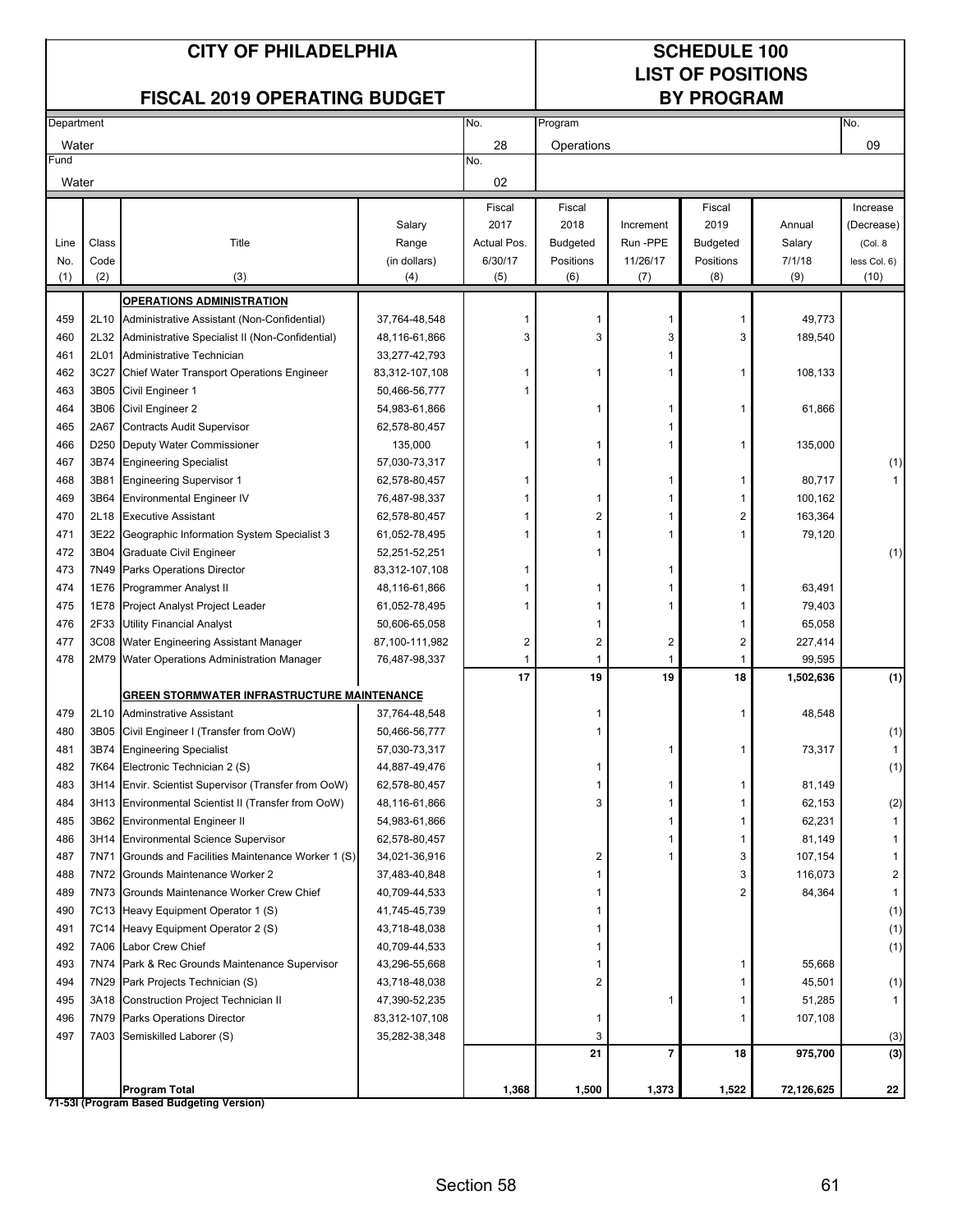|                     | <b>CITY OF PHILADELPHIA</b><br><b>FISCAL 2019 OPERATING BUDGET</b> |                                                                                                                                                                           |                  |                             |                                        |                                                 |                                                       |                                         | <b>SCHEDULE 100</b><br><b>LIST OF POSITIONS</b><br><b>BY PROGRAM</b> |                                                                                  |                                                   |
|---------------------|--------------------------------------------------------------------|---------------------------------------------------------------------------------------------------------------------------------------------------------------------------|------------------|-----------------------------|----------------------------------------|-------------------------------------------------|-------------------------------------------------------|-----------------------------------------|----------------------------------------------------------------------|----------------------------------------------------------------------------------|---------------------------------------------------|
| Department          |                                                                    |                                                                                                                                                                           |                  |                             | No.                                    | Program                                         |                                                       |                                         |                                                                      |                                                                                  | No.                                               |
| Water               |                                                                    |                                                                                                                                                                           |                  |                             | 28                                     | Operations                                      |                                                       |                                         |                                                                      |                                                                                  | 09                                                |
| Fund                |                                                                    |                                                                                                                                                                           |                  |                             | No.                                    |                                                 |                                                       |                                         |                                                                      |                                                                                  |                                                   |
| Water               |                                                                    |                                                                                                                                                                           |                  |                             | 02                                     |                                                 |                                                       |                                         |                                                                      |                                                                                  |                                                   |
| Line<br>No.<br>(1)  | Class<br>Code<br>(2)                                               | Title<br>(3)                                                                                                                                                              |                  |                             | Salary<br>Range<br>(in dollars)<br>(4) | Fiscal<br>2017<br>Actual Pos.<br>6/30/17<br>(5) | Fiscal<br>2018<br><b>Budgeted</b><br>Positions<br>(6) | Increment<br>Run-PPE<br>11/26/17<br>(7) | Fiscal<br>2019<br>Budgeted<br>Positions<br>(8)                       | Annual<br>Salary<br>7/1/18<br>(9)                                                | Inc.<br>(Dec.)<br>(Col. 8<br>less Col. 6)<br>(10) |
|                     | 101<br>121<br>161<br>171<br>172<br>100<br>162                      | <b>Total Full Time</b><br>Temporary<br>Regular Overtime<br><b>Holiday Overtime</b><br>Shift Differential<br>Lump Sum Separation Payments<br>Overtime - Shift Differential |                  |                             |                                        | 1,368                                           | 1,500                                                 | 1,373                                   | 1,522                                                                | 72,126,625<br>619,000<br>14,455,000<br>477,000<br>251,000<br>1,003,000<br>24,000 | 22                                                |
|                     |                                                                    | <b>Total Gross Requirements</b>                                                                                                                                           |                  |                             |                                        | 1,368                                           | 1,500                                                 | 1,373                                   | 1,522                                                                | 88,955,625                                                                       | 22                                                |
|                     |                                                                    | Plus: Earned Increment                                                                                                                                                    |                  |                             |                                        |                                                 |                                                       |                                         |                                                                      | 273,737                                                                          |                                                   |
|                     |                                                                    | Plus: Longevity                                                                                                                                                           |                  |                             |                                        |                                                 |                                                       |                                         |                                                                      | 46,147                                                                           |                                                   |
|                     |                                                                    | Less: (Vacancy Allowance)                                                                                                                                                 |                  |                             |                                        |                                                 |                                                       |                                         |                                                                      | (4,723,509)                                                                      |                                                   |
|                     |                                                                    |                                                                                                                                                                           |                  | <b>Total Budget Request</b> |                                        |                                                 |                                                       |                                         |                                                                      | 84,552,000                                                                       |                                                   |
|                     |                                                                    |                                                                                                                                                                           |                  |                             | <b>Summary of Personal Services</b>    |                                                 |                                                       |                                         |                                                                      |                                                                                  |                                                   |
|                     |                                                                    |                                                                                                                                                                           |                  | Fiscal 2017                 |                                        | Fiscal 2018                                     |                                                       |                                         | Fiscal 2019                                                          | Inc. $/$ (Dec.)                                                                  | Inc. $/$ (Dec.)                                   |
| Line                |                                                                    |                                                                                                                                                                           | Actual           | Actual                      | <b>Budgeted</b>                        | Estimated                                       | Increment                                             | Budgeted                                | Department                                                           | in Require.                                                                      | in Bud. Pos.                                      |
| No.                 |                                                                    | Category                                                                                                                                                                  | Positions        | Obligations                 | Positions                              | Obligations                                     | Run-PPE                                               | Positions                               | Request                                                              | (Col. 9                                                                          | (Col. 8                                           |
|                     |                                                                    | (2)                                                                                                                                                                       | 6/30/17<br>$(3)$ |                             |                                        |                                                 | 11/26/17                                              |                                         |                                                                      | less Col. 6)<br>(10)                                                             | less Col. 5)<br>(11)                              |
| (1)<br>$\mathbf{1}$ | Lump Sum                                                           |                                                                                                                                                                           |                  | (4)<br>183,030              | (5)                                    | (6)<br>779,971                                  | (7)                                                   | (8)                                     | (9)<br>1,003,000                                                     | 223,029                                                                          |                                                   |
| $\overline{2}$      |                                                                    | Full Time - Civilian                                                                                                                                                      | 1,368            | 60,114,488                  | 1,500                                  | 66,291,457                                      | 1,373                                                 | 1,522                                   | 67,723,000                                                           | 1,431,543                                                                        | 22                                                |
| $\mathbf{3}$        |                                                                    | Full Time - Uniform                                                                                                                                                       |                  |                             |                                        |                                                 |                                                       |                                         |                                                                      |                                                                                  |                                                   |
| 4                   |                                                                    | Bonus, Gross Adj.                                                                                                                                                         |                  | 1,140,568                   |                                        |                                                 |                                                       |                                         |                                                                      |                                                                                  |                                                   |
| 5                   |                                                                    | PT, Temp/Seas, Bd, SCG                                                                                                                                                    |                  | 370,607                     |                                        | 443,200                                         |                                                       |                                         | 619,000                                                              | 175,800                                                                          |                                                   |
| 6                   |                                                                    | Overtime - Civilian                                                                                                                                                       |                  | 12,227,967                  |                                        | 13,524,335                                      |                                                       |                                         | 14,479,000                                                           | 954,665                                                                          |                                                   |
| $\overline{7}$      |                                                                    | Overtime - Uniform                                                                                                                                                        |                  |                             |                                        |                                                 |                                                       |                                         |                                                                      |                                                                                  |                                                   |
| 8                   |                                                                    | Holiday Overtime - Civilian                                                                                                                                               |                  | 364,952                     |                                        | 470,727                                         |                                                       |                                         | 477,000                                                              | 6,273                                                                            |                                                   |
| 9                   |                                                                    | Unused Uniform Leave                                                                                                                                                      |                  |                             |                                        |                                                 |                                                       |                                         |                                                                      |                                                                                  |                                                   |
| 10                  | Shift/Stress                                                       |                                                                                                                                                                           |                  | 212,357                     |                                        | 247,737                                         |                                                       |                                         | 251,000                                                              | 3,263                                                                            |                                                   |
| 11                  |                                                                    | H&L, IOD, LT-Sick                                                                                                                                                         |                  | 323,576                     |                                        |                                                 |                                                       |                                         |                                                                      |                                                                                  |                                                   |
| 12                  |                                                                    |                                                                                                                                                                           |                  |                             |                                        |                                                 |                                                       |                                         |                                                                      |                                                                                  |                                                   |
|                     |                                                                    | Total                                                                                                                                                                     | 1,368            | 74,937,545                  | 1,500                                  | 81,757,427                                      | 1,373                                                 | 1,522                                   | 84,552,000                                                           | 2,794,573                                                                        | 22                                                |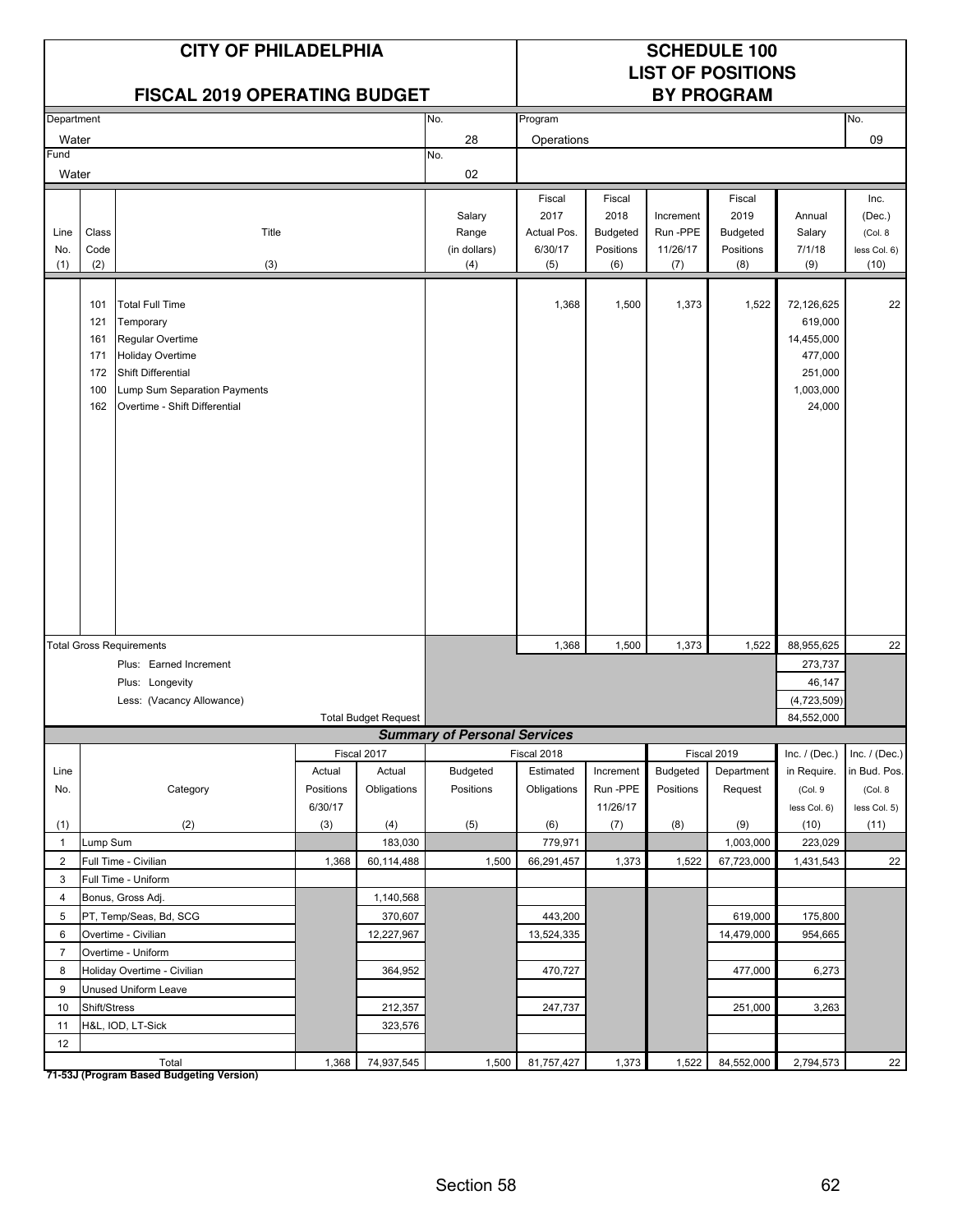#### **FISCAL 2019 OPERATING BUDGET**

### **PURCHASE OF SERVICES**

| Department |                                                  | No.                                        | Program        |             |              | No.        |
|------------|--------------------------------------------------|--------------------------------------------|----------------|-------------|--------------|------------|
| Water      |                                                  | 28                                         | Operations     |             |              | 09         |
| Fund       |                                                  | No.                                        |                |             |              |            |
| Water      |                                                  | 02                                         |                |             |              |            |
|            |                                                  | Fiscal 2017                                | Fiscal 2018    | Fiscal 2018 | Fiscal 2019  | Increase   |
| Code       | Description                                      | Actual                                     | Original       | Estimated   | Departmental | or         |
|            |                                                  | Obligations                                | Appropriations | Obligations | Request      | (Decrease) |
| (1)        | (2)                                              | (3)                                        | (4)            | (5)         | (6)          | (7)        |
|            |                                                  | <b>Schedule 200 - Purchase of Services</b> |                |             |              |            |
| 201        | Cleaning & Laundering                            | 33,126                                     | 53,850         | 53,850      | 56,000       | 2,150      |
| 202        | <b>Janitorial Services</b>                       | 9,230                                      | 28,550         | 28,550      | 34,000       | 5,450      |
| 205        | Refuse, Garbage, Silt and Sludge Removal         | 3,915,392                                  | 4,267,000      | 4,267,000   | 3,752,000    | (515,000)  |
| 209        | Telephone & Communication                        |                                            |                |             | 450,000      | 450,000    |
| 210        | <b>Postal Services</b>                           | 188                                        | 8,450          | 8,450       | 16,000       | 7,550      |
| 211        | Transportation                                   | 11,763                                     | 68,100         | 68,100      | 72,000       | 3,900      |
| 215        | Licenses, Permits & Inspection Charges           | 31,111                                     | 87,000         | 87,000      | 137,000      | 50,000     |
| 216        | Commercial off the Shelf Software Licenses       | 75,036                                     | 47,500         | 47,500      | 58,000       | 10,500     |
| 220        | <b>Electric Current</b>                          | 18,223,846                                 | 24,313,500     | 24,313,500  | 24,612,000   | 298,500    |
| 221        | <b>Gas Services</b>                              | 3,176,528                                  | 5,593,650      | 5,593,650   | 5,347,000    | (246, 650) |
| 222        | Steam for Heating                                |                                            |                |             |              |            |
| 230        | Meals (non-travel) & Official Entertaining       | 350                                        | 950            | 950         | 1,000        | 50         |
| 231        | <b>Overtime Meals</b>                            |                                            |                |             |              |            |
| 240        | Advertising & Promotional Activities             |                                            |                |             |              |            |
| 250        | <b>Professional Services</b>                     | 3,618,394                                  | 7,958,657      | 7,958,657   | 9,658,000    | 1,699,343  |
| 251        | Professional Svcs. - Information Technology      |                                            |                |             |              |            |
| 252        | <b>Accounting &amp; Auditing Services</b>        |                                            |                |             |              |            |
| 253        | <b>Legal Services</b>                            | 170,000                                    | 500,000        | 500,000     | 435,000      | (65,000)   |
| 254        | Mental Health & Intellectual Disability Services |                                            |                |             |              |            |
| 255        | <b>Dues</b>                                      | 12,809                                     | 65,590         | 65,590      | 63,000       | (2,590)    |
| 256        | Seminar & Training Sessions                      | 64,966                                     | 275,420        | 275,420     | 284,000      | 8,580      |
| 257        | Architectural & Engineering Services             | 260,000                                    | 543,290        | 543,290     | 96,000       | (447, 290) |
| 258        | <b>Court Reporters</b>                           |                                            |                |             |              |            |
| 259        | <b>Arbitration Fees</b>                          |                                            |                |             |              |            |
| 260        | Repair & Maintenance Charges                     | 8,408,498                                  | 10,804,795     | 10,804,795  | 11,429,500   | 624,705    |
| 261        | Repaving, Repairing & Resurfacing Streets        | 3,877,522                                  | 2,563,000      | 2,563,000   | 3,548,000    | 985,000    |
| 262        | Demolition of Buildings                          |                                            |                |             |              |            |
| 264        | <b>Abatement of Nuisances</b>                    | 11,285,445                                 | 10,500,000     | 10,500,000  | 10,500,000   |            |
| 265        | Rehabilitation of Property                       |                                            |                |             |              |            |
| 266        | Maint. & Support - Comp. Hardware & Software     | 707,018                                    | 662,130        | 662,130     | 1,584,000    | 921,870    |
| 275        | Juror Fees                                       |                                            |                |             |              |            |
| 276        | Juror Expenses                                   |                                            |                |             |              |            |
| 277        | <b>Witness Fees</b>                              |                                            |                |             |              |            |
| 280        | Insurance & Official Bonds                       | 40,033                                     | 42,000         | 42,000      | 46,000       | 4,000      |
| 281        | Lease Payments - PMA                             | 30,654,997                                 | 30,732,258     | 30,732,258  | 31,665,000   | 932,742    |
| 282        | Lease Purchase - Computer Systems                | 291                                        | 1,995          | 1,995       |              | (1,995)    |
| 283        | Lease Purchase - Vehicles                        |                                            |                |             |              |            |
| 284        | Ground & Building Rental                         |                                            |                |             |              |            |
| 285        | Rents - Other                                    | 2,087,280                                  | 1,158,000      | 1,158,000   | 1,256,000    | 98,000     |
| 286        | Rental of Parking Spaces                         |                                            |                |             |              |            |
| 290        | Payments for Care of Individuals                 |                                            |                |             |              |            |
| 295        | <b>Imprest Advances</b>                          |                                            |                |             |              |            |
| 298        | Payments for Burials & Graves                    |                                            |                |             |              |            |
| 299        | Other Expenses (not otherwise classified)        |                                            |                |             |              |            |
|            |                                                  |                                            |                |             |              |            |
|            |                                                  |                                            |                |             |              |            |
|            | Total                                            | 86,663,823                                 | 100,275,685    | 100,275,685 | 105,099,500  | 4,823,815  |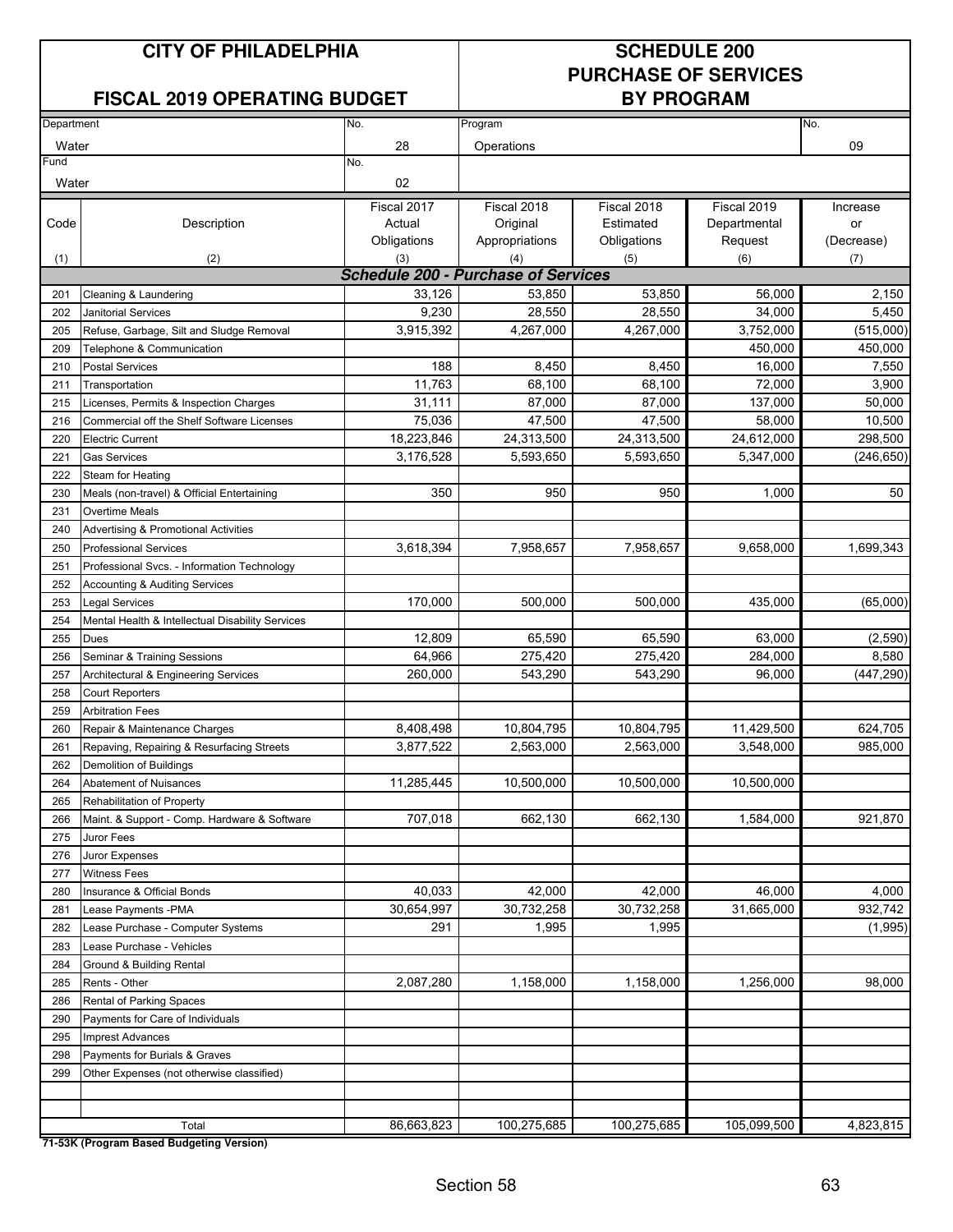#### FISCAL 2019 OPERATING BUDGET **BY PROGRAM**

### **CITY OF PHILADELPHIA SCHEDULE 300 - 400 MATERIALS, SUPPLIES & EQUIPMENT**

| Department |                                                       | No.                                            | Program                         |             |              | No.        |
|------------|-------------------------------------------------------|------------------------------------------------|---------------------------------|-------------|--------------|------------|
| Water      |                                                       | 28                                             |                                 |             |              | 09         |
| Fund       |                                                       | No.                                            | Operations                      |             |              |            |
|            |                                                       | 02                                             |                                 |             |              |            |
| Water      |                                                       |                                                |                                 |             |              |            |
|            |                                                       | Fiscal 2017                                    | Fiscal 2018                     | Fiscal 2018 | Fiscal 2019  | Increase   |
| Code       | Description                                           | Actual                                         | Original                        | Estimated   | Departmental | or         |
|            |                                                       | Obligations                                    | Appropriations                  | Obligations | Request      | (Decrease) |
| (1)        | (2)                                                   | (3)                                            | (4)                             | (5)         | (6)          | (7)        |
|            |                                                       | <b>Schedule 300 - Materials &amp; Supplies</b> |                                 |             |              |            |
| 301        | Agricultural & Botanical                              | 3,110                                          | 51,906                          | 51,906      | 67,000       | 15,094     |
| 302        | Animal, Livestock & Marine                            |                                                |                                 |             |              |            |
| 303        | Bakeshop, Dining Room & Kitchen                       |                                                |                                 |             |              |            |
| 304        | Books & Other Publications                            | 2,948                                          | 25,433                          | 25,433      | 26,000       | 567        |
| 305        | <b>Building &amp; Construction</b>                    | 1,899,899                                      | 1,950,079                       | 1,950,079   | 2,073,000    | 122,921    |
| 306        | <b>Library Materials</b>                              |                                                |                                 |             |              |            |
| 307        | <b>Chemicals &amp; Gases</b>                          | 18,596,604                                     | 21,872,905                      | 21,872,905  | 23,022,000   | 1,149,095  |
| 308        | Dry Goods, Notions & Wearing Apparel                  | 458,152                                        | 350.884                         | 350,884     | 351,000      | 116        |
| 309        | Cordage & Fibers                                      | 1,191                                          | 6,440                           | 6,440       | 43,000       | 36,560     |
| 310        | Electrical & Communication                            | 1,787,503                                      | 2,007,480                       | 2,007,480   | 2,158,500    | 151,020    |
| 311        | General Equipment & Machinery                         | 4,599,832                                      | 4,841,754                       | 4,841,754   | 5,101,000    | 259,246    |
| 312        | Fire Fighting & Safety                                | 1,790,990                                      | 1,766,486                       | 1,766,486   | 1,756,000    | (10, 486)  |
| 313        | Food                                                  |                                                |                                 |             |              |            |
| 314        | Fuel - Heating & Cooling                              | 75,073                                         | 313,577                         | 313,577     | 325,000      | 11,423     |
| 316        | General Hardware & Minor Tools                        | 407,614                                        | 663,930                         | 663.930     | 604.500      | (59, 430)  |
| 317        | <b>Hospital &amp; Laboratory</b>                      | 28,425                                         | 37,900                          | 37,900      | 45,000       | 7,100      |
| 318        | Janitorial, Laundry & Household                       | 362,913                                        | 267,742                         | 267,742     | 269,000      | 1,258      |
| 320        | Office Materials & Supplies                           | 106,051                                        | 164,933                         | 164,933     | 153,000      | (11, 933)  |
| 322        | Small Power Tools & Hand Tools                        | 360,846                                        | 497,922                         | 497,922     | 450,000      | (47, 922)  |
| 323        | Plumbing, AC & Space Heating                          | 3,581,627                                      | 3,885,690                       | 3,885,690   | 3,771,000    | (114, 690) |
| 324        | Precision, Photographic & Artists                     | 1,826,089                                      | 1,813,955                       | 1,813,955   | 1,903,000    | 89,045     |
| 325        | Printing                                              | 37,264                                         | 116,338                         | 116,338     | 110,000      | (6, 338)   |
| 326        | Recreational & Educational                            | 5,389                                          | 1,030                           | 1,030       | 1,000        | (30)       |
| 328        | Vehicle Parts & Accessories                           | 52,493                                         | 66,377                          | 66,377      | 68,000       | 1,623      |
| 335        | Lubricants                                            | 45,572                                         | 94,630                          | 94,630      | 94,000       | (630)      |
| 340        | #2 Diesel Fuel                                        | 9,900                                          | 352,500                         | 352,500     | 313,000      | (39, 500)  |
| 341        | Compressed Natural Gas (CNG)                          |                                                |                                 |             |              |            |
| 342        | Liquid Propane Gas (LPG)                              | 48,444                                         | 50,377                          | 50,377      | 44,000       | (6, 377)   |
| 345        | Gasoline                                              |                                                | 332,500                         | 332,500     | 293,000      | (39, 500)  |
| 399        | Other Materials & Supplies (not otherwise classified) | 16,187                                         | 441,930                         | 441,930     | 421,000      | (20, 930)  |
|            |                                                       |                                                |                                 |             |              |            |
|            | Total                                                 | 36,104,116                                     | 41,974,698                      | 41,974,698  | 43,462,000   | 1,487,302  |
|            |                                                       |                                                | <b>Schedule 400 - Equipment</b> |             |              |            |
| 405        | Construction, Dredging & Conveying                    | 1,113                                          | 3,550                           | 3,550       | 10,000       | 6,450      |
| 410        | Electrical, Lighting & Communications                 | 11,000                                         | 447,579                         | 447,579     | 369,000      | (78, 579)  |
| 411        | General Equipment & Machinery                         | 311,950                                        | 831,050                         | 831,050     | 669,000      | (162,050)  |
| 412        | Fire Fighting & Emergency                             | 37,273                                         | 35,603                          | 35,603      | 30,000       | (5,603)    |
| 417        | Hospital & Laboratory                                 | 1,772                                          | 3,000                           | 3,000       | 8,000        | 5,000      |
| 420        | <b>Office Equipment</b>                               | 4,981                                          | 15,063                          | 15,063      | 13,000       | (2,063)    |
| 423        | Plumbing, AC & Space Heating                          | 61,581                                         | 182,993                         | 182,993     | 107,000      | (75, 993)  |
| 424        | Precision, Photographic & Artists                     | 35,513                                         | 120,073                         | 120,073     | 162,000      | 41,927     |
| 426        | Recreational & Educational                            |                                                |                                 |             |              |            |
| 427        | Computer Equipment & Peripherals                      | 255,116                                        | 50,100                          | 50,100      | 51,000       | 900        |
| 428        | Vehicles                                              |                                                |                                 |             | 3,100,000    | 3,100,000  |
| 430        | Furniture & Furnishings                               | 213,485                                        | 230,836                         | 230,836     | 243,000      | 12,164     |
| 499        | Other Equipment (not otherwise classified)            | 31,189                                         | 62,050                          | 62,050      | 91,000       | 28,950     |
|            |                                                       |                                                |                                 |             |              |            |
|            | Total                                                 | 964,973                                        | 1,981,897                       | 1,981,897   | 4,853,000    | 2,871,103  |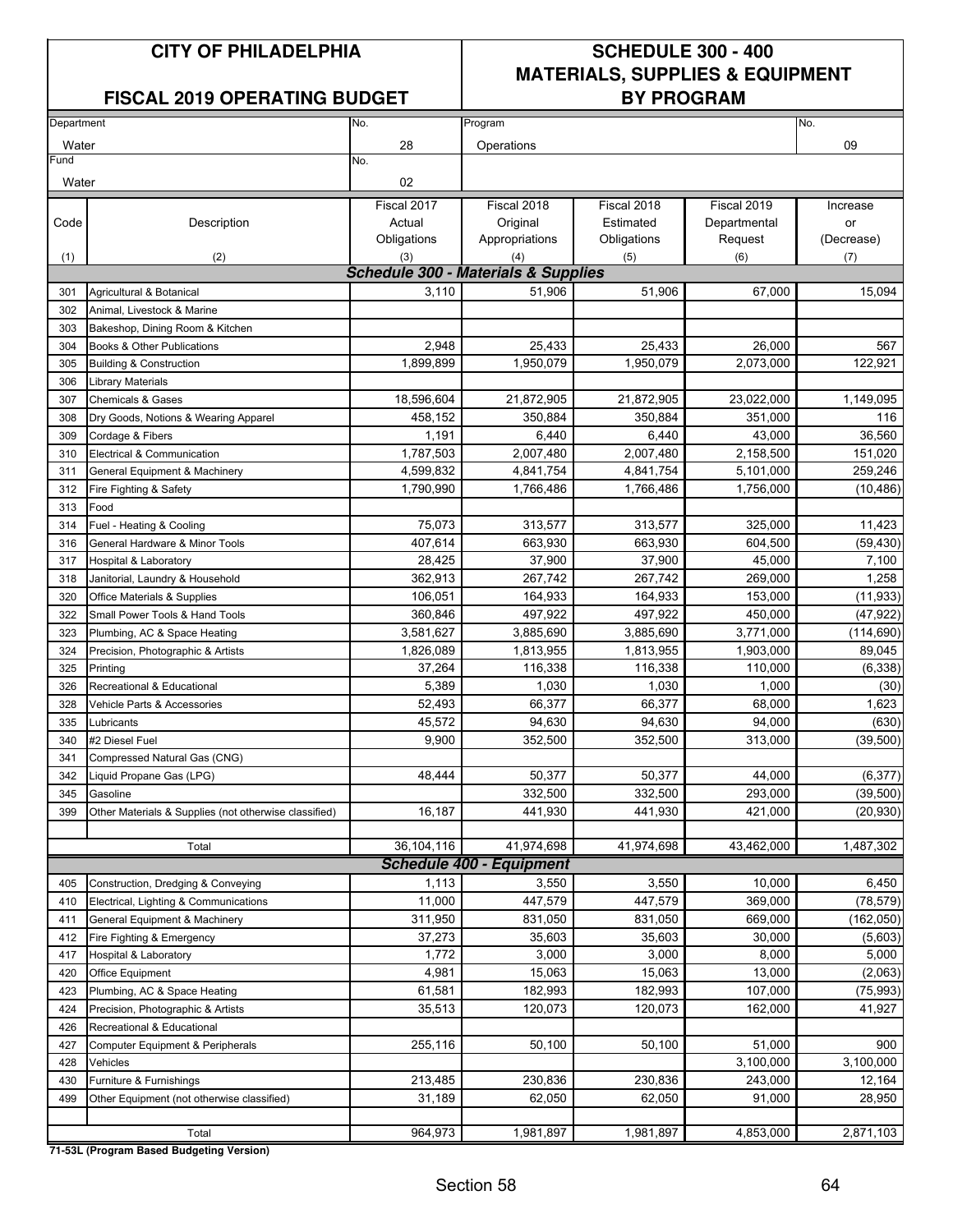#### **CITY OF PHILADELPHIA SUPPORTING DETAIL: PROFESSIONAL SERVICES AND** FISCAL 2019 OPERATING BUDGET **CARE OF INDIVIDUALS, BY PROGRAM**

| Department   |                                                 |                    | No.                | Program              |                    |                                         | No.               |
|--------------|-------------------------------------------------|--------------------|--------------------|----------------------|--------------------|-----------------------------------------|-------------------|
| Water        |                                                 |                    | 28                 |                      |                    |                                         | 09                |
| Fund         |                                                 |                    | No.                | Operations           |                    |                                         |                   |
| Water        |                                                 |                    | 02                 |                      |                    |                                         |                   |
|              |                                                 |                    |                    |                      |                    |                                         |                   |
|              |                                                 |                    | Fiscal 2017        | Fiscal 2018          | Fiscal 2018        | Fiscal 2019                             | Increase          |
|              |                                                 |                    | Actual             | Original             | Estimated          | Department                              | or                |
| Class<br>(1) | Description<br>(2)                              |                    | Obligations<br>(3) | Appropriation<br>(4) | Obligations<br>(5) | Request<br>(6)                          | (Decrease)<br>(7) |
|              |                                                 |                    |                    |                      |                    |                                         |                   |
| 250s         | Professional Services (250-254, 257-259)        |                    | 4,048,393          | 9,001,947            | 9,001,947          | 10,189,000                              | 1,187,053         |
| 290          | Payments for Care of Individuals                |                    |                    |                      |                    |                                         |                   |
| Minor        | Name of Contractor                              | Fiscal 2017        | Fiscal 2018        | Fiscal 2018          | Fiscal 2019        | Describe purpose or scope of            |                   |
| Object       | or Provider                                     | Actual             | Original           | Estimated            | Department         | service provided. Include, if           |                   |
| Code         |                                                 | Obligations        | Appropriation      | Obligations          | Request            | applicable, unit cost of service.       |                   |
| 250          | AKRF, Inc.                                      |                    | 3,250,000          | 2,614,000            |                    | 3,500,000 Green City Clean Waters Green |                   |
|              |                                                 |                    |                    |                      |                    | Stormwater Infrastructure               |                   |
|              |                                                 |                    |                    |                      |                    | Maintenance Support                     |                   |
| 250          | All Seasons Landscaping Co Inc                  | 28,614             | 21,100             | 16,000               |                    | 19,000 Natural Area Planting Services   |                   |
| 250          | Camp, Dresser & Mckee                           | 525,000            | 325,000            | 325,000              |                    | 325,000 Watershed, P&R, Coll.Support -  |                   |
|              |                                                 |                    |                    |                      |                    | CSO/DRBC/DSS, etc (FC)                  |                   |
| 250          | Cascade Water Services Inc                      | 11,885             | 22,500             | 21,000               |                    | 18,000 Water Treatment Service          |                   |
| 250          | Cortrol Services, Ltd.                          | 338,842            | 424,457            | 424,457              |                    | 424,000 Corrosion Control - LC          |                   |
| 250          | <b>CSL Services</b>                             | 1,650,000          | 1,850,000          | 1,850,000            |                    | 1,850,000 Flow Monitoring (FC)          |                   |
| 250          | D Electric Service Inc.                         | 57,855             | 126,250            | 126,250              |                    | 140,000 Predictive Maintenance          |                   |
| 250          | Donald Schlenger And Associates LLC             | 250,000            | 300,000            |                      |                    | AMR / AMI Planning                      |                   |
| 250          | Eastern Engineering (Nisit Dararotana)          |                    |                    | 260,000              |                    | 260,000 Hydraulic Measurement & Leak    |                   |
|              |                                                 |                    |                    |                      |                    | Detection - L.C.                        |                   |
| 250          | Echologies LLC                                  | 61,790             |                    | 90,200               |                    | 170,000 Water Main Leaks Detection      |                   |
| 250          | Enornoc, Inc                                    | 55,000             |                    |                      |                    | Secure Best Value: Gas, Steam, Fuel     |                   |
| 250          | Independence Constructors Corp.                 | 103,914            | 40,650             | 78,000               |                    | 88,000 Consulting                       |                   |
| 250          | Industrial Commercial Cleaning                  | 30,652             | 72,000             | 46,000               |                    | 45,000 Cleaning Services                |                   |
| 250          | Jim Cantz / Al Morrone                          |                    | 32,000             | 32,000               |                    | 32,000 Training/Support services for    |                   |
|              |                                                 |                    |                    |                      |                    | electronic components                   |                   |
| 250          | M & M Lawn Care East Inc                        | 27,429             | 124,900            | 121,750              |                    | 110,000 Landscaping Services            |                   |
| 250          | Michael Baker Inc                               |                    |                    | 675,000              |                    | 965,000 Green City Clean Waters Green   |                   |
|              |                                                 |                    |                    |                      |                    | Stormwater Infrastructure               |                   |
|              |                                                 |                    |                    |                      |                    | Maintenance Support                     |                   |
| 250          | Philadelphia Municipal Authority                | 56,784             |                    |                      |                    | Metering                                |                   |
|              | 250 Powercorps                                  |                    | 246,000            |                      |                    | Green City Clean Waters Green           |                   |
|              |                                                 |                    |                    |                      |                    | Stormwater Infrastructure               |                   |
|              |                                                 |                    |                    |                      |                    | Maintenance Support                     |                   |
| 250          | Pure Technologies Us Inc.                       | 157,500            |                    | 157,500              |                    | 635,000 Transmission System Condition   |                   |
|              |                                                 |                    |                    |                      |                    | Assessment - LC                         |                   |
| 250          | Rob's Towing Service                            | 29,900             | 32,000             | 37,000               |                    | 38,000 Towing Services                  |                   |
| 250          | Schnader, Harrison, Segeal, Lewis, LLP          | 27,619             |                    |                      |                    | Legal for Lead Cases                    |                   |
| 250          | Sci-Tek                                         |                    |                    | 150,000              |                    | 175,000 Green City Clean Waters Green   |                   |
|              |                                                 |                    |                    |                      |                    | Stormwater Infrastructure               |                   |
|              |                                                 |                    |                    |                      |                    | Maintenance Support                     |                   |
| 250          | Townscapes Incorporated                         | 86,123             | 175,000            | 147,000              |                    | 167,000 Landscaping Services            |                   |
| 250          | TTIEnvironmental, Inc.                          | 32,000             | 32,000             | 32,000               |                    | 32,000 OSHA Training                    |                   |
| 250          | <b>USDA</b>                                     | 70,000             | 60,000             | 70,000               |                    | 70,000 Animal Management Services - THQ |                   |
| 250          | Water Department, Others                        | 8,337              |                    |                      |                    | Petty Cash and Others                   |                   |
| 250          | Weeds Incorporated<br>Subtotal Class 250 (pg 1) | 9,150<br>3,618,394 | 8,000<br>7,141,857 | 17,000<br>7,290,157  | 9,080,000          | 17,000 Industrial Weed Control          |                   |
|              |                                                 |                    |                    |                      |                    |                                         |                   |
|              |                                                 |                    |                    |                      |                    |                                         |                   |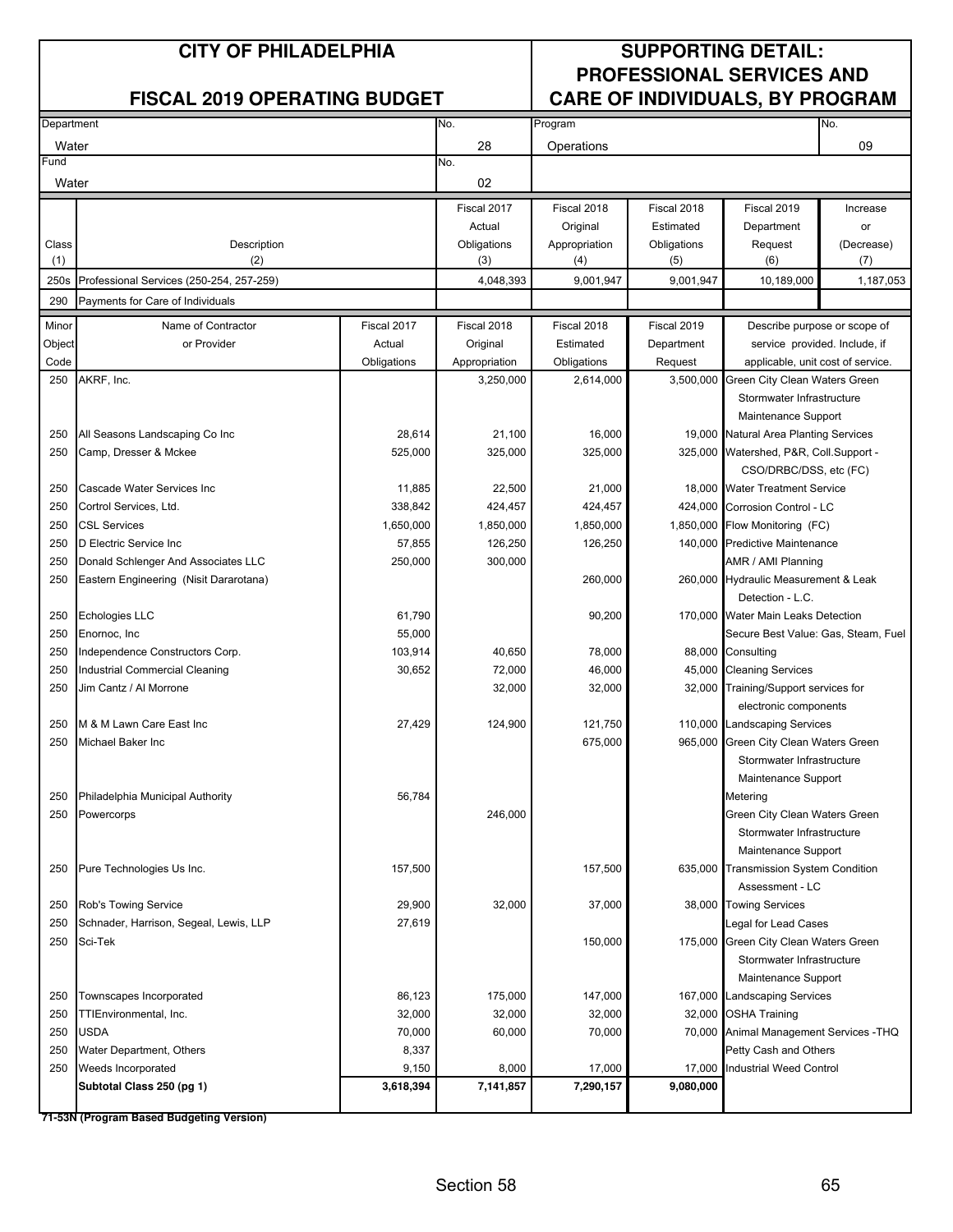#### **CITY OF PHILADELPHIA SUPPORTING DETAIL: PROFESSIONAL SERVICES AND FISCAL 2019 OPERATING BUDGET CARE OF INDIVIDUALS, BY PROGRAM**

| Department |                                              |             | No.           | Program       |             |                                         | No.                           |
|------------|----------------------------------------------|-------------|---------------|---------------|-------------|-----------------------------------------|-------------------------------|
| Water      |                                              |             | 28            | Operations    |             |                                         | 09                            |
| Fund       |                                              |             | No.           |               |             |                                         |                               |
| Water      |                                              |             | 02            |               |             |                                         |                               |
|            |                                              |             | Fiscal 2017   | Fiscal 2018   | Fiscal 2018 | Fiscal 2019                             | Increase                      |
|            |                                              |             | Actual        | Original      | Estimated   | Department                              | or                            |
| Class      | Description                                  |             | Obligations   | Appropriation | Obligations | Request                                 | (Decrease)                    |
| (1)        | (2)                                          |             | (3)           | (4)           | (5)         | (6)                                     | (7)                           |
| 250s       | Professional Services (250-254, 257-259)     |             | 4,048,393     | 9,001,947     | 9,001,947   | 10,189,000                              | 1,187,053                     |
| 290        | Payments for Care of Individuals             |             |               |               |             |                                         |                               |
| Minor      | Name of Contractor                           | Fiscal 2017 | Fiscal 2018   | Fiscal 2018   | Fiscal 2019 |                                         | Describe purpose or scope of  |
| Object     | or Provider                                  | Actual      | Original      | Estimated     | Department  |                                         | service provided. Include, if |
| Code       |                                              | Obligations | Appropriation | Obligations   | Request     | applicable, unit cost of service.       |                               |
| 250        | To Be Determined 1                           |             | 25,000        | 10,000        | 10,000      | Turf Cuts & Turf Management             |                               |
| 250        | To Be Determined 2                           |             | 500,000       |               |             | CCTV Inspections(FC)                    |                               |
| 250        | To Be Determined 3                           |             | 62,750        | 75,000        |             | 51,000 Tree & Stump Removal             |                               |
| 250        | To Be Determined 4                           |             | 46,000        | 48,000        |             | 48,000 Baseline Medical for ERT Members |                               |
|            |                                              |             |               |               |             | - THQ                                   |                               |
| 250        | To Be Determined 5                           |             | 27,300        |               |             | Standard Op. Procedures Consultant      |                               |
|            |                                              |             |               |               |             | Services - THQ                          |                               |
| 250        | To Be Determined 6                           |             | 33,250        | 20,000        |             | 35,000 Instrument Repairs               |                               |
| 250        | To Be Determined 7                           |             |               | 150,000       |             | 300,000 AMR / AMI Planning              |                               |
| 250        | To Be Determined 8                           |             |               | 124,000       |             | 129,000 Green City Clean Waters Green   |                               |
|            |                                              |             |               |               |             | Stormwater Infrastructure               |                               |
|            |                                              |             |               |               |             | Maintenance Support                     |                               |
| 250        | To Be Determined 9                           |             | 5,000         | 5,000         |             | 5,000 Training - Basic Leak Detection   |                               |
|            |                                              |             |               |               |             | & Correlator                            |                               |
| 250        | To Be Determined 10                          |             | 117,500       |               |             | Green City Clean Waters Green           |                               |
|            |                                              |             |               |               |             | Stormwater Infrastructure               |                               |
|            |                                              |             |               |               |             | Maintenance Support                     |                               |
| 250        | To Be Determined 11                          |             |               | 236,500       |             | <b>Professional Services</b>            |                               |
|            | <b>Total Class 250</b>                       | 3,618,394   | 7,958,657     | 7,958,657     | 9,658,000   |                                         |                               |
|            |                                              |             |               |               |             |                                         |                               |
| 253        | Schnader, Harrison, Segeal, Lewis, LLP       | 170,000     | 500,000       | 500,000       | 435,000     | Legal for Lead Cases                    |                               |
|            | <b>Total Class 253</b>                       | 170,000     | 500,000       | 500,000       | 435,000     |                                         |                               |
| 257        | Eastern Engineering (Nisit Dararotana)       | 260,000     | 260,000       | 260,000       |             | Hydraulic Measurement & Leak            |                               |
|            |                                              |             |               |               |             | Detection - L.C.                        |                               |
| 257        | Echologics                                   |             | 61,790        | 61,790        |             | Water Main Leak Detection,              |                               |
|            |                                              |             |               |               |             | Monitoring, & Assessment                |                               |
| 257        | Dooleys                                      |             |               | 32,000        |             | 32,000 Green City Clean Waters Green    |                               |
|            |                                              |             |               |               |             | Stormwater Infrastructure               |                               |
|            |                                              |             |               |               |             | Maintenance Support                     |                               |
| 257        | Pure Tech (The Pressure Pipe Inspection Co.) |             | 157,500       | 125,500       |             | Transmission System Condition           |                               |
|            |                                              |             |               |               |             | Assessment - LC                         |                               |
| 257        | To Be Determined 12                          |             | 64,000        | 64,000        | 64,000      | <b>Engineering Studies</b>              |                               |
|            | <b>Total Class 257</b>                       | 260,000     | 543,290       | 543,290       | 96,000      |                                         |                               |
|            |                                              |             |               |               |             |                                         |                               |
|            |                                              |             |               |               |             |                                         |                               |
|            |                                              |             |               |               |             |                                         |                               |
|            |                                              |             |               |               |             |                                         |                               |
|            |                                              |             |               |               |             |                                         |                               |
|            |                                              |             |               |               |             |                                         |                               |
|            |                                              |             |               |               |             |                                         |                               |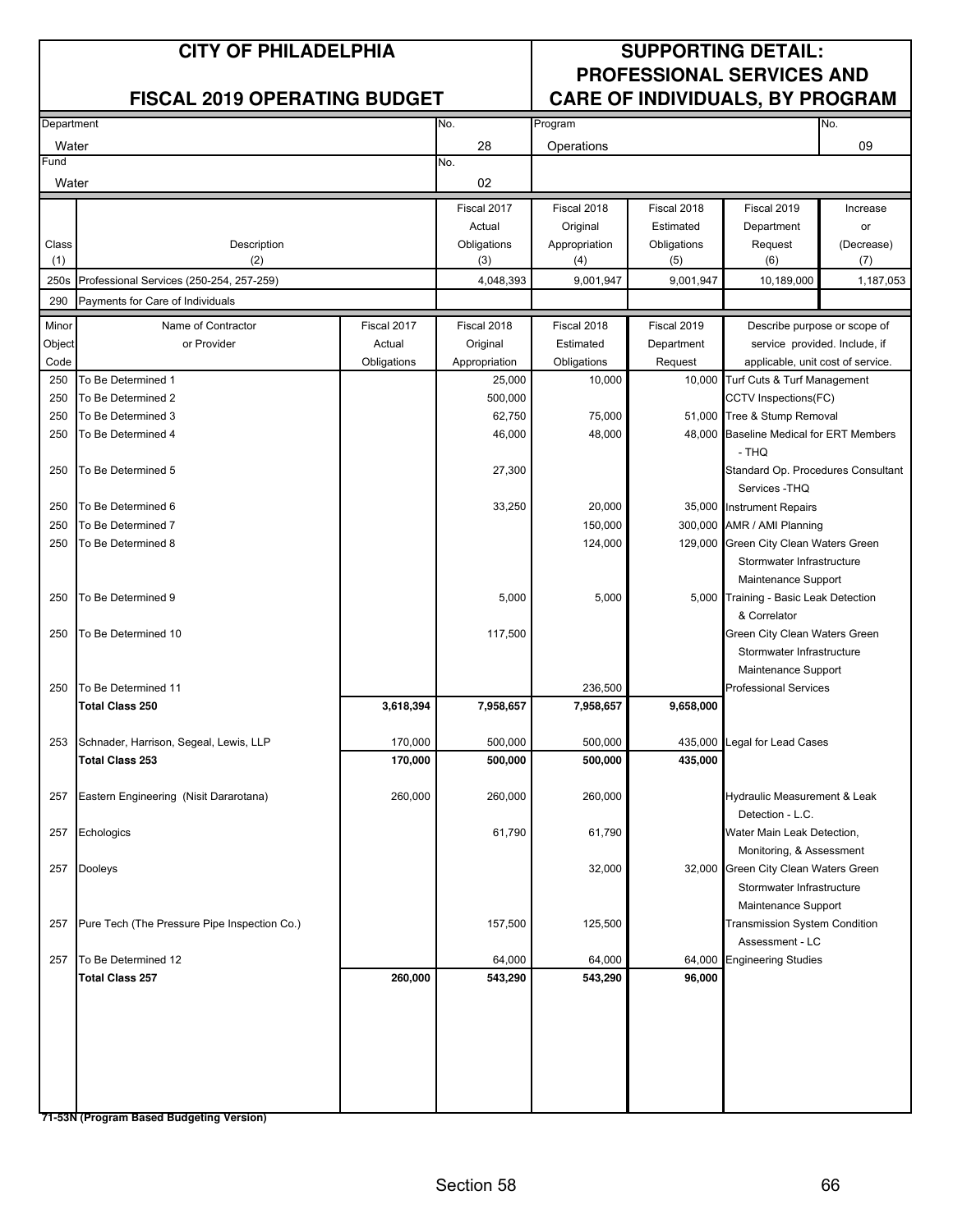#### **FISCAL 2019 OPERATING BUDGET**

# **CLASSES OTHER THAN**

| Department |                                            |             | No.           | Program     |                     | No.                                                       |
|------------|--------------------------------------------|-------------|---------------|-------------|---------------------|-----------------------------------------------------------|
| Water      |                                            |             | 28            | Operations  |                     | 09                                                        |
| Fund       |                                            |             | No.           |             |                     |                                                           |
| Water      |                                            |             | 02            |             |                     |                                                           |
| Minor      | Name of Contractor                         | Fiscal 2017 | Fiscal 2018   | Fiscal 2018 | Fiscal 2019         | Describe purpose or scope of                              |
| Object     | or Provider                                | Actual      | Original      | Estimated   | Department          | service provided. Include, if                             |
| Code       |                                            | Obligations | Appropriation | Obligations | Request             | applicable, unit cost of service.                         |
| 201        | Aardvark Pest Management Inc               | 31,870      | 50,850        | 48,600      |                     | 49,000 Pest Control                                       |
| 201        | Home Paramount Pest Control Inc            |             |               | 2,450       |                     | 4,000 Pest Control                                        |
| 201        | T U C S Cleaning Service Inc               | 1,136       | 1,000         | 2,800       |                     | 3,000 Carpet Cleaning                                     |
| 201        | Other                                      | 120         | 2,000         |             |                     | <b>Pest Control</b>                                       |
|            | <b>Total Class 201</b>                     | 33,126      | 53,850        | 53,850      | 56,000              |                                                           |
| 205        | <b>Britton Industries Inc.</b>             | 148,200     | 185,000       | 185,000     |                     | 185,000 Construction Debris Disposal                      |
| 205        | Clean Venture Incorporated                 | 150,063     | 202,500       | 213,000     |                     | 213,000 Hazardous Waste Removal                           |
| 205        | Hays Tug & Launch Service Inc              | 2,862,031   | 2,950,000     | 2,950,000   |                     | 2,400,000 Manage & Operate Sludge Barges                  |
| 205        | Mobile Dredging & Pumping Company          |             | 9,500         |             |                     | 30,000 Cleaning Flocculation                              |
| 205        | Richard S Burns & Co Inc                   | 60,000      | 60,000        | 60,000      |                     | 60,000 Construction Debris Disposal                       |
| 205        | Waste Management Of Pennsylvania Inc       | 695,098     | 860,000       | 859,000     |                     | 864,000 Recycling Compactor Mthly Rental<br>& Pick-up Svc |
|            | <b>Total Class 205</b>                     | 3,915,392   | 4,267,000     | 4,267,000   | 3,752,000           |                                                           |
|            |                                            |             |               |             |                     |                                                           |
| 215        | Commonwealth Of Pennsylvania               | 27,047      | 71,750        | 77,750      |                     | 134,000 Licenses/Permits                                  |
| 215        | Commonwealth Register                      | 72          | 15,250        |             |                     | Licenses/Permits                                          |
| 215        | Other                                      | 3,992       |               | 9,250       |                     | 3,000 Licenses/Permits                                    |
|            | <b>Total Class 215</b>                     | 31,111      | 87,000        | 87,000      | 137,000             |                                                           |
|            |                                            |             |               |             |                     |                                                           |
| 220        | <b>Direct Energy Business LLC</b>          | 15,165,000  | 20,140,000    | 20,679,000  | 20,679,000 Electric |                                                           |
| 220        | Peco Energy Company                        | 3,030,000   | 4,073,500     | 3,591,500   | 3,890,000 Electric  |                                                           |
| 220        | Phila Authority For Industrial Development | 23,846      | 100,000       | 43,000      |                     | 43,000 Electric                                           |
| 220        | Other                                      | 5,000       |               |             |                     | Electric                                                  |
|            | <b>Total Class 220</b>                     | 18,223,846  | 24,313,500    | 24,313,500  | 24,612,000          |                                                           |
| 221        | Philadelphia Gas Works                     | 1,320,000   | 5,063,650     | 4,714,650   |                     | 4,468,000 Natural Gas Supply                              |
| 221        | South Jersey Energy Company                | 1,856,528   | 530,000       | 879,000     | 879,000             | <b>Natural Gas Supply</b>                                 |
|            | <b>Total Class 221</b>                     | 3,176,528   | 5,593,650     | 5,593,650   | 5,347,000           |                                                           |
|            |                                            |             |               |             |                     |                                                           |
| 260        | A. M. Electric, Inc.                       | 132,630     | 50,000        | 67,000      |                     | 67,000 Public Works Electrical                            |
| 260        | ABB Service Inc.                           | 153,237     | 740,000       | 483,000     |                     | 234,000 Repair and Maintenance                            |
| 260        | American Crane & Equp. Corp.               |             |               | 15,000      |                     | 48,000 Overhead Crane Inspection                          |
| 260        | Anderson Construction Services Inc.        | 183,017     | 380,000       | 306,500     |                     | 270,000 Repairs to Structural Concrete Leaks              |
| 260        | Audio Video Repair Incorporated            | 180,534     | 327,000       | 134,000     |                     | 176,000 Closed Circuit Television Equipment               |
| 260        | Bearing & Drive Solutions Inc.             | 220,862     | 415,000       | 365,000     |                     | 368,000 Repair and Maintenance Supplies                   |
| 260        | Burke Brothers Landscape/Design            |             | 25,000        | 20,000      |                     | 20,000 Landscaping Contractor                             |
| 260        | Cannon                                     |             |               | 1,000       |                     | 1,000 Copier maintenance                                  |
| 260        | Charles W Romano Company                   | 432,798     | 919,000       | 553,000     |                     | 652,400 Calibration, Electric Repair Service,             |
|            |                                            |             |               |             |                     | Instrument Repair Service, UPS                            |
|            |                                            |             |               |             |                     | Repair, High Volt. Maintenance                            |
| 260        | <b>Clean Ventures</b>                      |             | 25,000        | 44,000      |                     | 44,000 Environmental Contractor                           |
| 260        | <b>CPR Restoration</b>                     | 14,499      | 97,000        | 100,000     | 125,000             | <b>Restoration Services</b>                               |
|            | <b>Subtotal Class 260</b>                  | 1,317,577   | 2,978,000     | 2,088,500   | 2,005,400           |                                                           |
|            |                                            |             |               |             |                     |                                                           |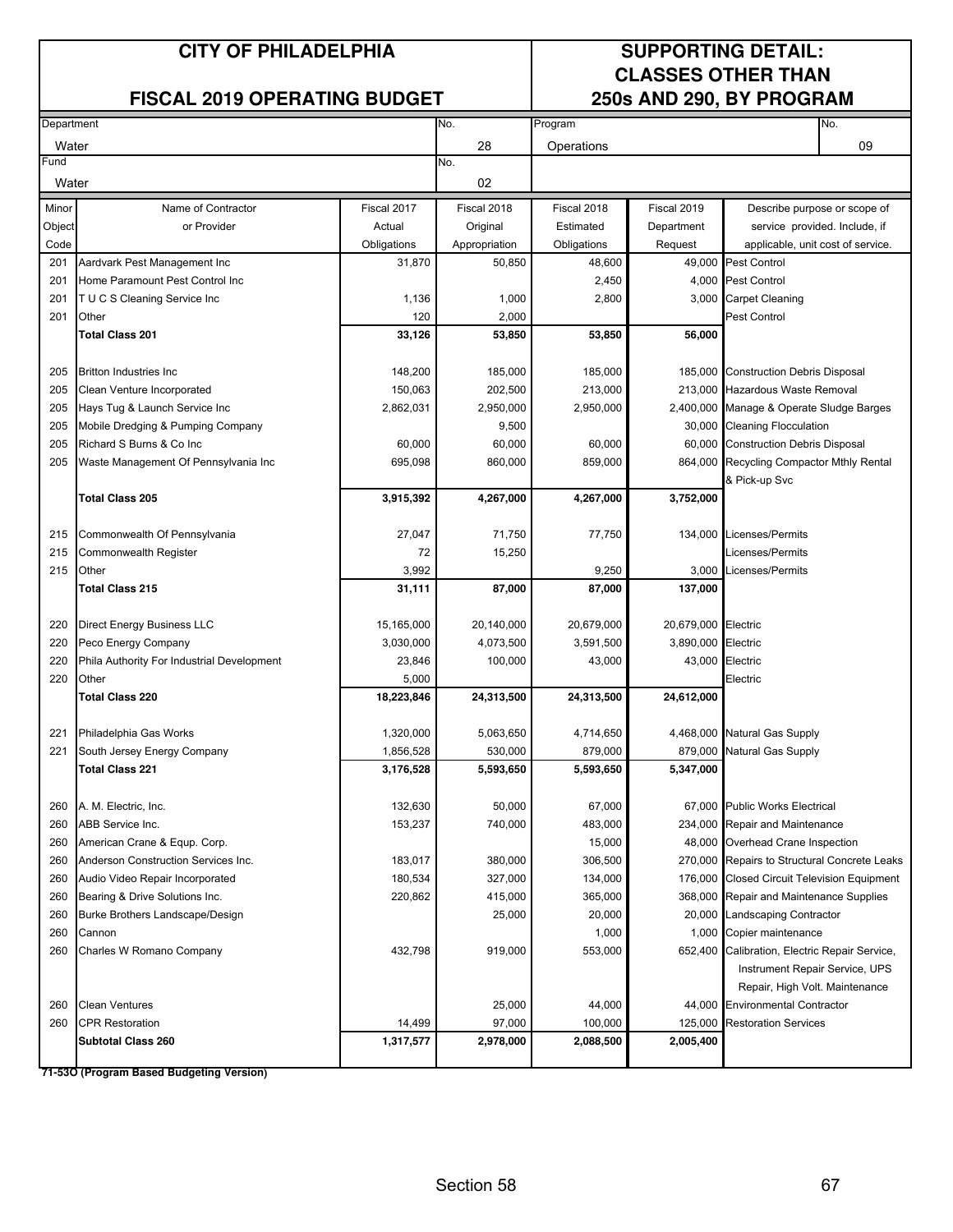#### **FISCAL 2019 OPERATING BUDGET**

## **CLASSES OTHER THAN**

| Department |                                            |             | No.           | Program     |                | No.                                            |
|------------|--------------------------------------------|-------------|---------------|-------------|----------------|------------------------------------------------|
| Water      |                                            |             | 28            | Operations  |                | 09                                             |
| Fund       |                                            |             | No.           |             |                |                                                |
| Water      |                                            |             | 02            |             |                |                                                |
| Minor      | Name of Contractor                         | Fiscal 2017 | Fiscal 2018   | Fiscal 2018 | Fiscal 2019    | Describe purpose or scope of                   |
| Object     | or Provider                                | Actual      | Original      | Estimated   | Department     | service provided. Include, if                  |
| Code       |                                            | Obligations | Appropriation | Obligations | Request        | applicable, unit cost of service.              |
| 260        | <b>CUES</b>                                |             |               | 117,000     |                | 135,000 Heavy Duty Equip. and Veh. Repair      |
|            |                                            |             |               |             |                | <b>CCTV Vehicles</b>                           |
| 260        | Delaware County Fire Restoration Inc.      | 13,149      | 97,000        | 100,000     |                | 125,000 Restoration Services                   |
| 260        | Devine Brothers Inc.                       | 662,501     | 191,000       | 254,000     |                | 324,000 A/C Maint. & Repairs for OIT, Variable |
|            |                                            |             |               |             |                | Frequency Drive (Service)                      |
| 260        | Eagle Industrial Hygiene                   |             | 25,000        | 25,000      |                | 25,000 Environmental Contractor                |
| 260        | Electric Power Systems Inc.                |             | 40,000        |             |                | Repair and Maintenance Supplies                |
| 260        | <b>Elliot Lewis</b>                        |             |               | 22,000      |                | 10,000 Variable Freq Drive repairs/Parts       |
| 260        | <b>Elliot Lewis</b>                        |             |               | 65,000      |                | 190,000 Automatic Tempreture control           |
| 260        | FM Generator Inc.                          |             | 35,000        | 8,000       |                | 9,000 Electrical Emergency Generator           |
|            |                                            |             |               |             |                | Maint & Repair Svc                             |
| 260        | G M H Associates Of America Inc.           | 32,467      | 40,000        | 40,000      |                | 40,000 Inspec. & Repair of Sluice Tidegates    |
| 260        | General Asphalt Paving Co. of Philadelphia | 585,932     | 354,000       | 232,000     |                | 247,000 Mech Repair Parts, Boilers, HVAC       |
| 260        | <b>Gessler Construction</b>                |             |               | 100,000     | 100,000 Paving |                                                |
| 260        | Graham & Sons Restoration LLC              | 59,660      | 97,000        | 100,000     |                | 125,000 Water Damage Restoration               |
| 260        | H A Dehart & Son                           | 116,000     | 125,000       | 125,000     |                | 150,000 Heavy Duty Equip. and Veh. Repair      |
| 260        | Hach Company                               | 21,371      | 47,000        | 55,000      |                | 59,000 Hach Company Parts                      |
| 260        | <b>HSQ Technology</b>                      | 99,168      | 119,000       | 148,200     |                | 148,200 HSQ Parts                              |
| 260        | Interline Brands Inc.                      | 30,949      | 63,000        | 78,300      |                | 79,000 Repair and Maintenance Supplies         |
| 260        | J J Clark Inc.                             | 36,957      | 75,000        | 73,000      |                | 62,000 Fork Lift Repairs                       |
| 260        | Jim & Sons Electric                        | 3,015       | 50,000        | 25,000      |                | 25,000 Electrical Outlets & Fixtures           |
| 260        | Lower Bucks Servpro of Levittown           | 4,000       | 97,000        |             |                | <b>Water Damage Restoration</b>                |
| 260        | <b>Mardinly Industrial Power</b>           | 61,361      | 27,500        | 52,500      |                | 85,500 Electrical Emergency Generations        |
|            |                                            |             |               |             |                | Maintenance & Repair Service                   |
| 260        | <b>Mark Cement Contractors</b>             |             | 25,000        | 25,000      |                | 25,000 Masonry Contractor                      |
| 260        | Mcvac Environmental Services Inc.          |             | 550,000       | 500,000     |                | 500,000 Repair and Maintenance Supplies        |
| 260        | Michael J. McGrory Restoration Inc.        | 437,491     | 97,000        | 100,000     |                | 70,000 Repair and Maintenance Supplies         |
| 260        | Mobile Dredging & Pumping Company          | 347,645     | 900,000       | 600,000     |                | 1,200,000 Repair and Maintenance Supplies      |
| 260        | Mts Masonry                                |             | 25,000        | 25,000      |                | 25,000 Masonry Contractor                      |
| 260        | Municipal Maintenance Company              | 1,179,199   | 755,000       | 837,000     |                | 819,000 Mechanical Repair Service              |
| 260        | National Forensic Consultant, Inc.         | 1,850       | 50,000        | 40,000      |                | 40,000 Structural Contractor                   |
| 260        | National Restoration & Facilities Service  | 73,105      | 97,000        | 100,000     |                | 125,000 Water Damage Restoration               |
| 260        | Northeast Fence And Iron Works             | 29,080      | 60,000        | 40,000      |                | 40,000 Chain Link Fence Maintenance            |
| 260        | Omega Restoration Inc.                     | 5,853       | 97,000        | 100,000     |                | 70,000 Repair and Maintenance Supplies         |
| 260        | Otis Elevator Co                           | 103,747     | 83,000        | 85,000      |                | 113,000 Elevator/Escalator Maint & Repair Svc  |
| 260        | P & R Industries Inc.                      | 647,933     | 490,000       | 303,000     |                | 275,500 Inspection/Repair Service for          |
|            |                                            |             |               |             |                | <b>Chemical Storage Tanks</b>                  |
| 260        | Philadelphia Mixer Solutions Ltd.          |             | 75,000        | 68,000      |                | 85,000 Fluid, mixers, and agitators            |
| 260        | Pipe and Plant Solutions (CCTV Inspection) |             |               | 500,000     |                | 500,000 CCTV Inspection service                |
| 260        | Pollution Solutions of New Jersey LLC      | 277,746     | 657,000       | 357,000     |                | 357,000 Skimmer Vessel Management,             |
|            |                                            |             |               |             |                | Operation and Maintenance                      |
| 260        | Property Recovery 911                      |             | 85,000        | 100,000     |                | 125,000 Water Damage Restoration               |
| 260        | Rolyn Companies, Inc.                      | 52,363      | 5,000         | 100,000     | 70,000         | <b>Water Damage Restoration</b>                |
|            | <b>Subtotal Class 260</b>                  | 4,882,542   | 5,533,500     | 5,500,000   | 6,378,200      |                                                |
|            |                                            |             |               |             |                |                                                |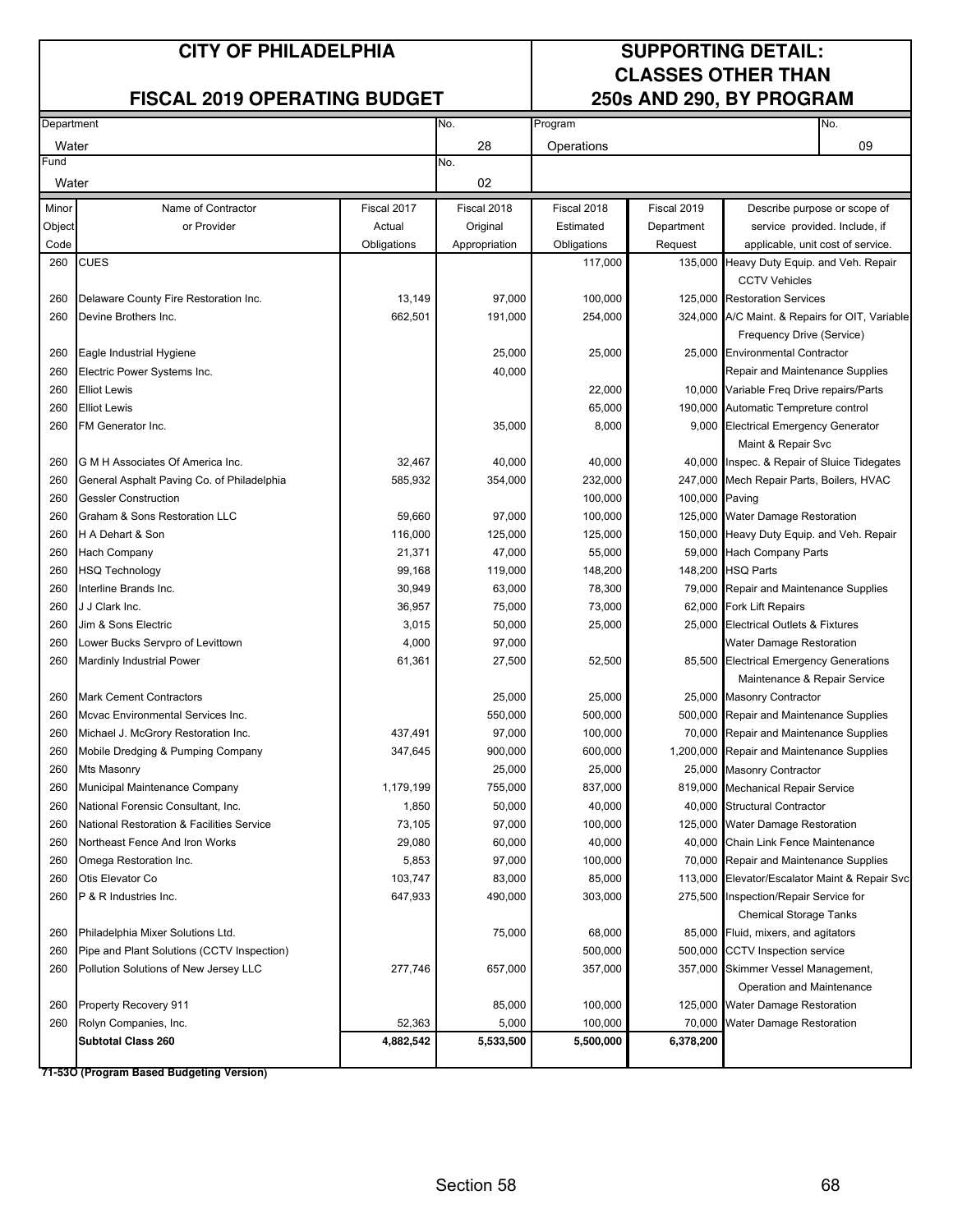#### **FISCAL 2019 OPERATING BUDGET**

## **CLASSES OTHER THAN**

| Department |                                                            |                    | No.                | Program            |             | No.                                          |
|------------|------------------------------------------------------------|--------------------|--------------------|--------------------|-------------|----------------------------------------------|
| Water      |                                                            |                    | 28                 | Operations         |             | 09                                           |
| Fund       |                                                            |                    | No.                |                    |             |                                              |
| Water      |                                                            |                    | 02                 |                    |             |                                              |
| Minor      | Name of Contractor                                         | Fiscal 2017        | Fiscal 2018        | Fiscal 2018        | Fiscal 2019 | Describe purpose or scope of                 |
| Object     | or Provider                                                | Actual             | Original           | Estimated          | Department  | service provided. Include, if                |
| Code       |                                                            | Obligations        | Appropriation      | Obligations        | Request     | applicable, unit cost of service.            |
| 260        | Royal Water Damage Restoration                             | 101,225            | 97,000             | 100,000            |             | 125,000 Water Damage Restoration             |
| 260        | Royersford Foundry & Machine Co Inc.                       | 31,764             | 34,200             | 37,600             | 37,000      | Repair and Maintenance Services              |
| 260        | Servpro of Society Hill                                    | 60,717             | 97,000             | 100,000            | 70,000      | <b>Water Damage Restoration</b>              |
| 260        | Servpro of Spring Garden/Fairmount                         | 3,847              | 97,000             | 100,000            | 70,000      | <b>Water Damage Restoration</b>              |
| 260        | Set Rite Corp.                                             | 29,200             | 35,500             | 108,000            | 100,000     | Gate maintenance                             |
| 260        | Solutionwerks Inc.                                         | 455,806            | 600,000            | 315,000            | 315,000     | Repair Parts Oxygen Generation &             |
|            |                                                            |                    |                    |                    |             | <b>Activated Sludge System</b>               |
| 260        | Strickland Electric Inc                                    |                    |                    | 50,000             |             | 50,000 Electrical contractor                 |
| 260        | Tantala Associates LLC                                     | 4,575              | 50,000             | 40,000             |             | 40,000 Repair and Maintenance Supplies       |
| 260        | <b>Terex Services</b>                                      |                    | 74,000             | 56,000             |             | 56,000 Maintenance and Inspection            |
| 260        | Thyssenkrupp Elevator Co                                   |                    | 13,000             |                    |             | Elevator, Escalator and Dumbwaiter           |
|            |                                                            |                    |                    |                    |             | Maintenance & Repair Ser                     |
| 260        | Time & Parking Controls LLC                                | 14,160             | 25,000             | 8,000              |             | 8,000 Repair and Maintenance Supplies        |
| 260        | Transformer Services Inc.                                  | 47,685             | 55,500             | 98,000             |             | 103,000 Transformer Testing                  |
| 260        | <b>Tybella Mansonry &amp; Chimney</b>                      |                    |                    | 25,000             |             | 25,000 Masonry Contractor                    |
| 260        | US Municipal Supply Inc.                                   | 203,836            | 117,000            |                    |             | Video Pipeline Inspection                    |
| 260        | Willier Electric Motor Co Inc.                             | 378,316            | 436,000            | 431,000            |             | 436,000 Purchase of Electric Motors          |
| 260        | Workhorse Landscaping                                      | 4,500              | 25,000             | 20,000             |             | 20,000 Landscaping Contractor                |
| 260        | <b>Xerox Corporation</b>                                   | 51,449             | 64,200             | 66,100             |             | 66,100 Printer ink/Copier Maint              |
| 260        | Xylem Dewatering Solutions Inc.                            |                    | 15,000             |                    |             | Inspection and Maintenance                   |
| 260        | To Be Determined                                           |                    | 337,995            | 1,327,595          | 910,000     | Maintenance & Repair Services                |
| 260        | Other                                                      | 821,299            | 119,900            | 334,000            | 614,800     | Maintenance & Repair Services                |
|            | <b>Total Class 260</b>                                     | 8,408,498          | 10,804,795         | 10,804,795         | 11,429,500  |                                              |
| 261        | Carusone Construction Inc.                                 | 1,274,594          | 1,015,000          | 1,150,000          |             | 1,150,000 Repaving Repair                    |
| 261        | J P C Group Inc.                                           | 1,877,588          | 1,548,000          | 1,413,000          |             | 2,398,000 Repair & Replacement of Green City |
| 261        | Mobile Dredging & Pumping Company                          |                    |                    |                    |             | Repaving Repair                              |
| 261        | Other                                                      | 725,340            |                    |                    |             | Repaving Repair                              |
|            | Total Class 261                                            | 3,877,522          | 2,563,000          | 2,563,000          | 3,548,000   |                                              |
|            |                                                            |                    |                    |                    |             |                                              |
| 264        | <b>Bart Emanuel</b>                                        | 426,103            | 425,000            | 475,000            |             | 435,000 Plumbing Repair Programs             |
| 264        | Best Choice Plumbing Inc.                                  | 844,303            | 640,000            | 765,000<br>690,000 |             | 775,000 Plumbing Repair Programs             |
| 264        | Burke Plumbing & Heating Inc.<br><b>Buzz Duzz Plumbing</b> | 621,953<br>595,851 | 565,000<br>575,000 | 605,000            |             | 700,000 Plumbing Repair Programs             |
| 264        | Clements Brothers Incorporated                             | 458,500            | 475,000            | 325,000            |             | 610,000 Plumbing Repair Programs             |
| 264        |                                                            | 375,000            | 450,000            |                    |             | 325,000 Plumbing Repair Programs             |
| 264        | <b>Coffelt Contracting LLC</b>                             | 375,000            |                    | 275,000            |             | 275,000 Plumbing Repair Programs             |
| 264        | Daniels, Inc.                                              |                    | 100,000            | 425,000            |             | 385,000 Plumbing Repair Programs             |
| 264        | DMC Environmental Group Inc.                               | 470,489            | 475,000            | 275,000            | 275,000     | <b>Plumbing Repair Programs</b>              |
| 264        | Edward Hughes and Son Incorporated                         | 658,647            | 540,000            | 680,000            | 685,000     | <b>Plumbing Repair Programs</b>              |
| 264        | Excel Plumbing & Heating & Air Conditioning                | 704,685            | 550,000            | 680,000            | 685,000     | Plumbing Repair Programs                     |
| 264        | Guaranteed Plumbing Inc.                                   | 605,201            | 500,000            | 605,000            | 610,000     | <b>Plumbing Repair Programs</b>              |
| 264        | In A Flash Plumbing and Heating Inc.                       | 708,407            | 697,500            | 715,000            | 725,000     | Plumbing Repair Programs                     |
| 264        | Jack Edmondson Inc.                                        | 627,931            | 540,000            | 350,000            | 350,000     | Plumbing Repair Programs                     |
|            | <b>Subtotal Class 264</b>                                  | 7,472,070          | 6,532,500          | 6,865,000          | 6,835,000   |                                              |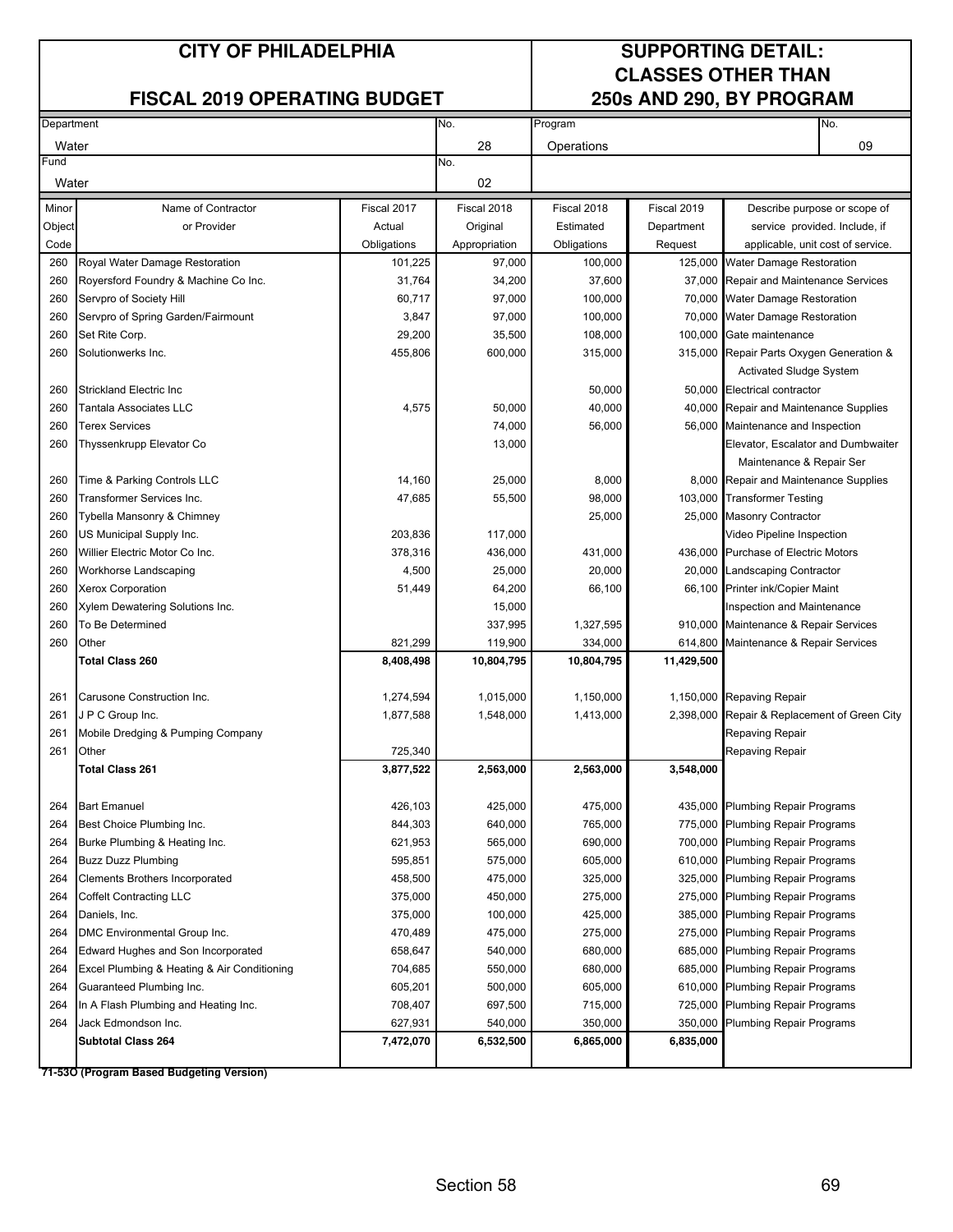#### **FISCAL 2019 OPERATING BUDGET**

# **CLASSES OTHER THAN**

| Department |                                         |                   | No.              | Program           |              | No.                                     |
|------------|-----------------------------------------|-------------------|------------------|-------------------|--------------|-----------------------------------------|
| Water      |                                         |                   | 28               | Operations        |              | 09                                      |
| Fund       |                                         |                   | No.              |                   |              |                                         |
| Water      |                                         |                   | 02               |                   |              |                                         |
| Minor      | Name of Contractor                      | Fiscal 2017       | Fiscal 2018      | Fiscal 2018       | Fiscal 2019  | Describe purpose or scope of            |
| Object     | or Provider                             | Actual            | Original         | Estimated         | Department   | service provided. Include, if           |
| Code       |                                         | Obligations       | Appropriation    | Obligations       | Request      | applicable, unit cost of service.       |
| 264        | John Ciervo Plumbing and Heating        | 620,797           | 590,000          | 505,000           | 510,000      | <b>Plumbing Repair Programs</b>         |
| 264        | Luzerne V McAllister Plumbing & Heating | 769,290           | 540,000          | 630,000           |              | 635,000 Plumbing Repair Programs        |
| 264        | Mr. D's Plumbing Co Inc.                | 863,540           | 597,500          | 790,000           |              | 800,000 Plumbing Repair Programs        |
| 264        | Plumbing Works Inc.                     | 275,000           | 475,000          | 275,000           | 275,000      | <b>Plumbing Repair Programs</b>         |
| 264        | <b>Price Contracting LLC</b>            | 275,000           | 525,000          | 300,000           | 300,000      | <b>Plumbing Repair Programs</b>         |
| 264        | Reliable Plumbing Heating Inc.          | 629,023           | 640,000          | 630,000           | 635,000      | <b>Plumbing Repair Programs</b>         |
| 264        | Society Hill Restoration                | 100,000           | 100,000          | 230,000           |              | 235,000 Plumbing Repair Programs        |
| 264        | Trenchless Line Company LLC             | 5,725             |                  |                   |              | Plumbing Repair Programs                |
| 264        | Other                                   | 275,000           | 500,000          | 275,000           | 275,000      | Plumbing Repair Programs                |
|            | <b>Total Class 264</b>                  | 11,285,445        | 10,500,000       | 10,500,000        | 10,500,000   |                                         |
| 266        | ABB Service Inc.                        | 286,795           | 183,000          | 212,730           |              | 1,094,000 Maintenance and Support       |
| 266        | <b>Emerson Process Management</b>       | 288,763           | 145,000          | 145,000           | 135,000      | Maintenance and Support                 |
| 266        | Shingle & Gibb Co                       | 121,268           | 326,750          | 289,000           |              | 335,000 Supervision & Tech Service      |
| 266        | Other                                   | 10,192            | 7,380            | 15,400            | 20,000       | Maintenance and Support                 |
|            | <b>Total Class 266</b>                  | 707,018           | 662,130          | 662,130           | 1,584,000    |                                         |
|            |                                         |                   |                  |                   |              |                                         |
| 281        | Philadelphia Municipal Authority        | 30,654,997        | 30,732,258       | 30,732,258        | 31,665,000   | Lease Payment                           |
|            | <b>Total Class 281</b>                  | 30,654,997        | 30,732,258       | 30,732,258        | 31,665,000   |                                         |
|            |                                         |                   |                  |                   |              |                                         |
| 285        | Geppert Brothers Incorporated           | 257,650           | 464,000          | 376,700           | 415,000      | Rent Hydraulic Backhoe                  |
| 285        | Mobile Dredging & Pumping Company       | 1,754,319         | 364,000          | 445,000           | 431,000      | Rents                                   |
| 285        | Safety Kleen Systems Inc.               | 8,831             | 10,000           | 13,300            | 14,100       | Rental & Service for Circulating,       |
|            |                                         |                   |                  |                   |              | Immersion & Aqueous Bio remed.          |
|            |                                         |                   |                  |                   |              | Parts Washing Machines                  |
| 285        | Vehicle Leasing Associates LLC          |                   | 61,500           | 25,000            |              | Rental of Vehicles                      |
| 285        | <b>Xerox Corporation</b>                | 46,489            | 84,550           | 141,100           |              | 238,500 Copier supplies                 |
| 285        | <b>Xylem Water Solutions</b>            | 16,702            | 88,000           | 98,000            |              | 98,000 Pump Rental                      |
| 285        | Other                                   | 3,289             | 85,950           | 58,900            | 59,400       | Rents                                   |
|            | Total Class 285                         | 2,087,280         | 1,158,000        | 1,158,000         | 1,256,000    |                                         |
| 305        | Altomare Precast Inc.                   | 134,750           | 250,000          | 135,000           |              | 135,000 Slab concrete                   |
| 305        | <b>American Forest Products</b>         | 37,209            | 124,500          | 64,000            |              | 65,000 Construction Supplies            |
| 305        | <b>Castor Materials</b>                 | 24,484            | 16,500           | 25,000            |              | 25,000 Supplies                         |
| 305        | Donato Spaventa & Sons Incorporated     | 517,088           | 386,750          | 265,000           |              | 271,000 Concrete / Masonry              |
| 305        | East Jordan Iron Works                  | 150,584           | 100,000          | 150,000           |              | 150,000 Manhole Covers                  |
| 305        | George F Kempf Supply Company           |                   | 5,000            | 3,000             |              | 10,000 Construction Supplies            |
| 305        | James Doorcheck Incorporated            | 188,011           | 288,250          | 250,079           |              | 245,000 Lock parts, Doors & Windows     |
| 305        | <b>Metal Stock</b>                      | 83,169            |                  | 74,000            | 79,000 Steel |                                         |
|            | Northeast Fence And Iron Works          |                   |                  | 42,000            | 42,000       |                                         |
| 305<br>305 | Pennsylvania Steel Co Inc.              | 64,039            | 31,000<br>54,100 | 9,000             | 14,000       | <b>Chain Link Fence</b><br><b>Steel</b> |
| 305        | Sherwin Williams Company                |                   | 63,850           |                   | 73,500       | Paint                                   |
| 305        | T D P S Materials                       | 82,341<br>544,779 | 589,900          | 72,500<br>695,000 | 700,000      | <b>Asphalt Products</b>                 |
|            | <b>Subtotal Class 305</b>               | 1,826,454         | 1,909,850        | 1,784,579         | 1,809,500    |                                         |
|            |                                         |                   |                  |                   |              |                                         |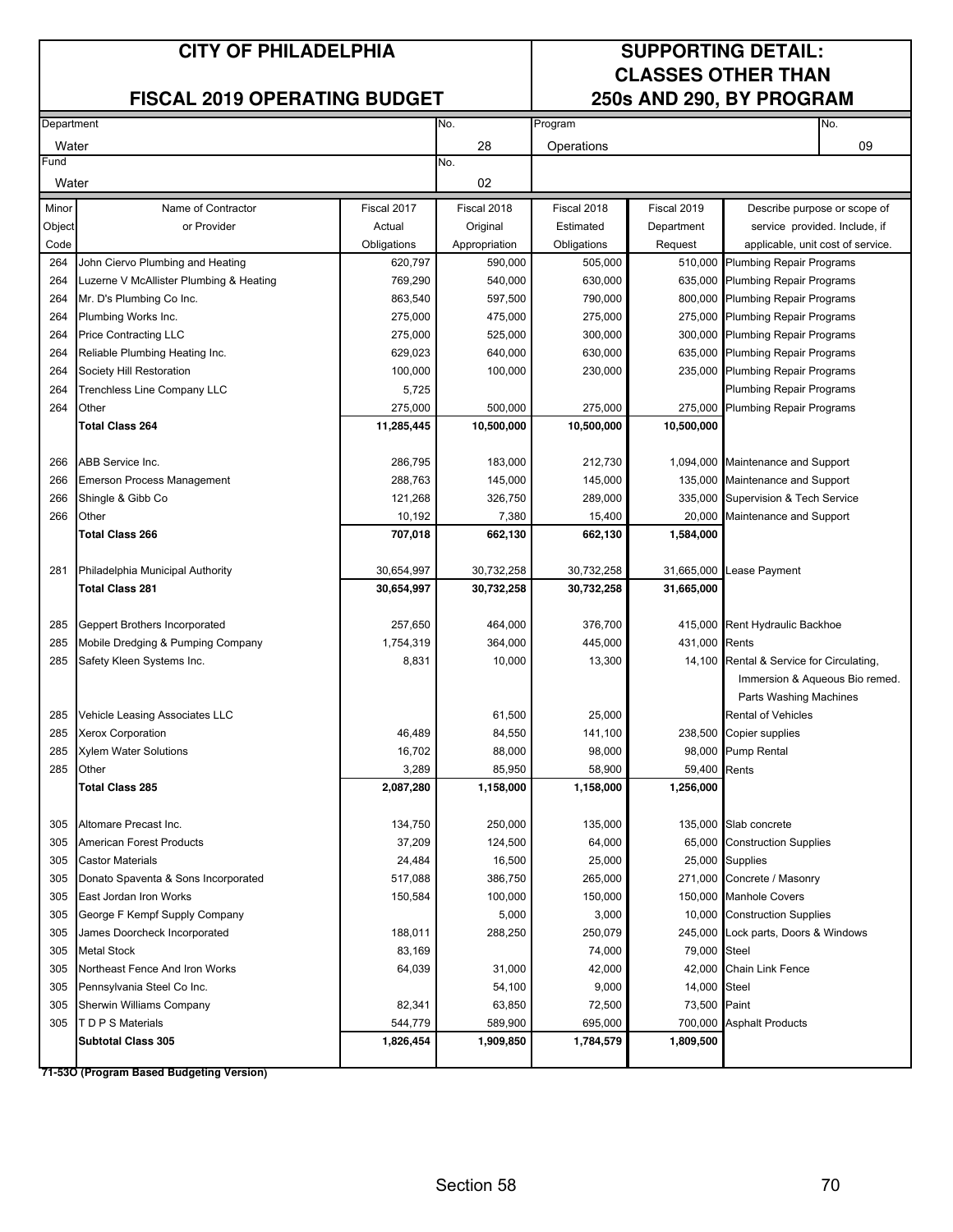#### **FISCAL 2019 OPERATING BUDGET**

# **CLASSES OTHER THAN**

| Department |                                          |             | No.           | Program     |               | No.                                       |  |  |
|------------|------------------------------------------|-------------|---------------|-------------|---------------|-------------------------------------------|--|--|
| Water      |                                          |             | 28            | Operations  |               | 09                                        |  |  |
| Fund       |                                          |             | No.           |             |               |                                           |  |  |
| Water      |                                          |             | 02            |             |               |                                           |  |  |
| Minor      | Name of Contractor                       | Fiscal 2017 | Fiscal 2018   | Fiscal 2018 | Fiscal 2019   | Describe purpose or scope of              |  |  |
| Object     | or Provider                              | Actual      | Original      | Estimated   | Department    | service provided. Include, if             |  |  |
| Code       |                                          | Obligations | Appropriation | Obligations | Request       | applicable, unit cost of service.         |  |  |
| 305        | Tague Lumber Incorporated                | 31,765      | 19,000        | 49,500      |               | 52,500 Lumber                             |  |  |
| 305        | Paik Inc                                 |             |               | 30,000      |               | 30,000 Building Supplies                  |  |  |
| 305        | Other                                    | 41,680      | 21,229        | 86,000      | 181,000       | <b>Construction Supplies</b>              |  |  |
|            | <b>Total Class 305</b>                   | 1,899,899   | 1,950,079     | 1,950,079   | 2,073,000     |                                           |  |  |
|            |                                          |             |               |             |               |                                           |  |  |
| 307        | Air Gas                                  |             |               | 15,000      | 15,000 Freon  |                                           |  |  |
| 307        | <b>Buckmans Inc</b>                      | 145,691     | 281,030       | 188,030     |               | 155,365 Calcium Hypochlorite              |  |  |
| 307        | Cabot Norit Americans Inc                | 1,025,540   | 103,680       | 2,663,280   |               | 1,310,700 Water Treatment Chemicals       |  |  |
| 307        | Carmeuse Lime Inc                        | 969,535     | 1,065,630     | 1,043,938   |               | 1,086,942 Water Treatment Chemicals       |  |  |
| 307        | Carus Chemical Co                        | 1,494,348   | 2,246,896     | 1,346,185   |               | 1,040,714 Water Treatment Chemicals       |  |  |
| 307        | Craft Oil Corporation                    | 49,536      | 40,000        | 40,000      |               | 40,000 Hydraulic oil, grease couplings    |  |  |
| 307        | Dart Seasonal Products Inc               | 12,935      | 70,000        | 16,420      |               | 16,397 Water Treatment Chemicals          |  |  |
| 307        | Kemira Water Solutions Inc               | 5,559,632   | 6,925,820     | 6,389,093   |               | 7,438,750 Water Treatment Chemicals       |  |  |
| 307        | Kuehne Chemical Company Inc              | 6,110,706   | 7,717,726     | 6,930,733   |               | 6,922,818 Water Treatment Chemicals       |  |  |
| 307        | Matheson Tri Gas Inc                     |             | 20,750        | 23,000      |               | 23,000 Gases / Rock Salt                  |  |  |
| 307        | Mosaic Crop Nutrition LLC                |             |               | 90,000      |               | 60,000 Water Treatment Chemicals          |  |  |
| 307        | Polydyne Inc                             | 218,730     | 227,093       | 224,168     |               | 203,932 Water Treatment Chemicals         |  |  |
| 307        | Praxair                                  | 13,214      | 1,500         | 27,000      |               | 27,000 Gas/Ox/Accet                       |  |  |
| 307        | Shannon Chemical Corp                    | 322,307     | 410,000       | 661,789     |               | 956,755 Water Treatment Chemicals         |  |  |
| 307        | Solvay Fluorides LLC                     | 399,360     | 496,059       | 419,867     |               | 241,813 Water Treatment Chemicals         |  |  |
| 307        | Tanner Inc                               |             |               |             |               | 1,207,900 Ammonium Hydroxide              |  |  |
| 307        | Thatcher Co of New York                  | 1,167,595   | 1,200,000     | 75,000      |               | 68,000 Water Treatment Chemicals          |  |  |
| 307        | Univar USA Inc                           | 1,040,655   | 1,045,585     | 1,607,802   |               | 1,260,200 Insecticides and Rodenticides   |  |  |
| 307        | To Be Determined                         |             |               | 15,000      |               | 20,000 Water Treatment Chemicals          |  |  |
| 307        | Other                                    | 66,820      | 21,136        | 96,600      | 926,714       | <b>Water Treatment Chemicals</b>          |  |  |
|            | <b>Total Class 307</b>                   | 18,596,604  | 21,872,905    | 21,872,905  | 23,022,000    |                                           |  |  |
|            |                                          |             |               |             |               |                                           |  |  |
| 308        | Airgas                                   | 815         | 400           | 1,000       |               | 1,000 Filter Masks                        |  |  |
| 308        | <b>Arbill Industries</b>                 | 86,809      | 53,250        | 89,000      |               | 88,500 Uniforms / Arc Flash Clothing      |  |  |
| 308        | Saf T Gard                               | 91,689      | 105,395       | 78,500      | 80,900 Gloves |                                           |  |  |
| 308        | Uniform Gear INC                         |             |               |             |               | Uniforms                                  |  |  |
| 308        | Uniforms Manufacturing Company Inc       | 134,249     | 156,639       | 76,000      |               | 76,000 Uniforms                           |  |  |
| 308        | Other                                    | 144,590     | 35,200        | 106,384     | 104,600       | Uniforms                                  |  |  |
|            | Total Class 308                          | 458,152     | 350,884       | 350,884     | 351,000       |                                           |  |  |
| 310        | A C Radio Supply Incorporated            | 26,292      | 41,950        | 73,350      |               | 83,000 Electronic Components              |  |  |
| 310        | Audio Video Repair Incorporated          | 135,836     | 74,750        | 71,000      |               | 136,000 Closed Circuit TV Parts           |  |  |
| 310        | <b>Billows Electric Supply Co Inc.</b>   | 104,918     | 352,000       | 135,500     |               | 133,000 Electrical Supplies               |  |  |
| 310        | <b>Colonial Electrical Supply</b>        | 633,890     | 292,401       | 560,000     |               | 583,000 Electrical Supplies               |  |  |
| 310        | Dynamatic                                |             |               | 275,000     |               | 275,000 Variable Speed Drive for IPS Pump |  |  |
| 310        | Electrical Sys & Construction Supply Inc | 70,933      | 568,500       | 50,000      |               | 35,000 Control Parts                      |  |  |
| 310        | Ferguson Enterprises                     |             |               | 110,000     |               | 110,000 Actuators Parts                   |  |  |
| 310        | Graybar Electric Company Incorporated    | 248,963     | 128,000       | 99,000      | 130,000       | Square D Industrial Contract              |  |  |
|            | <b>Subtotal Class 310</b>                | 1,220,832   | 1,457,601     | 1,373,850   | 1,485,000     |                                           |  |  |
|            |                                          |             |               |             |               |                                           |  |  |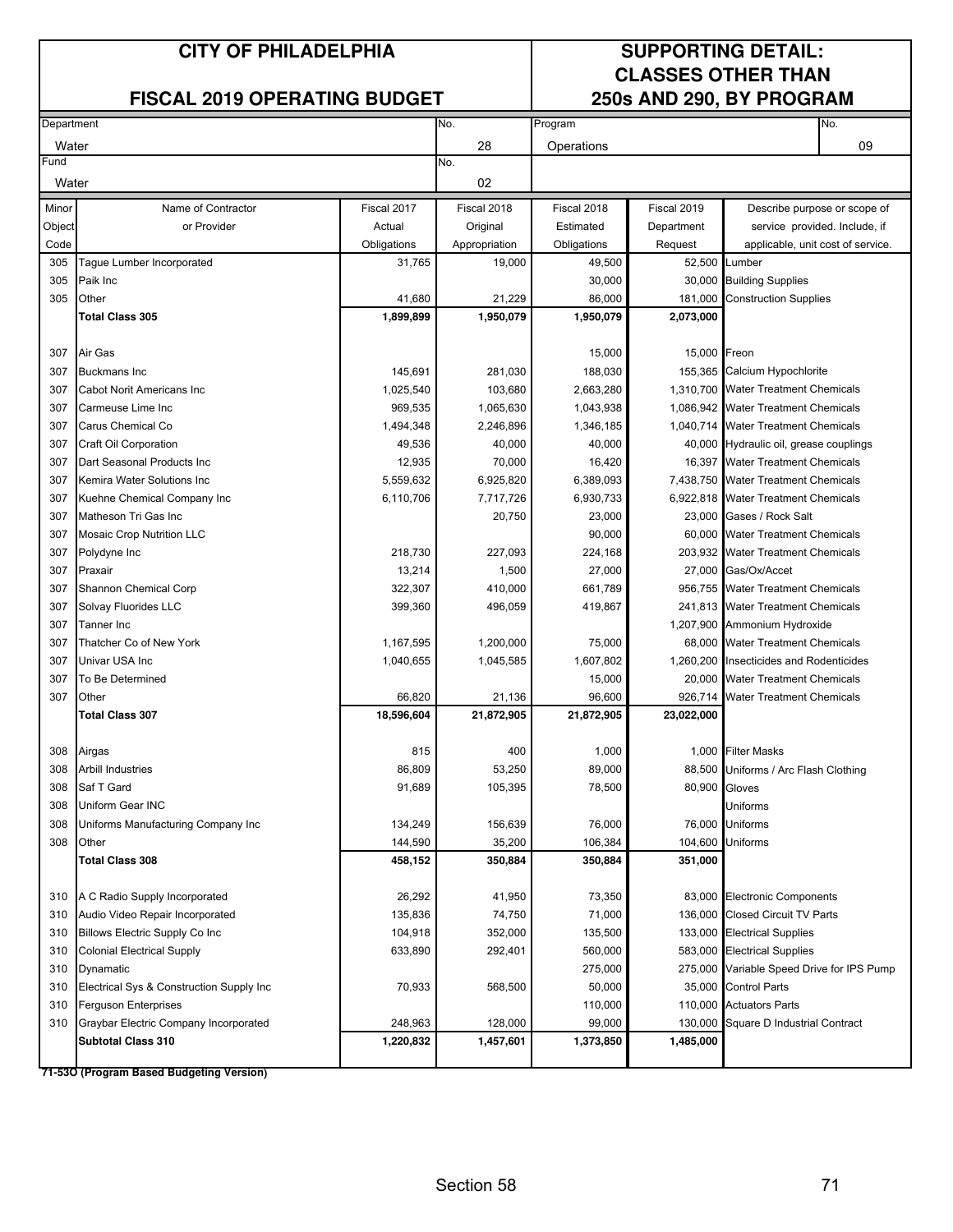#### **FISCAL 2019 OPERATING BUDGET**

# **CLASSES OTHER THAN**

| Department |                                           |             | No.           | Program     |               | No.                                        |
|------------|-------------------------------------------|-------------|---------------|-------------|---------------|--------------------------------------------|
| Water      |                                           |             | 28            | Operations  |               | 09                                         |
| Fund       |                                           |             | No.           |             |               |                                            |
| Water      |                                           |             | 02            |             |               |                                            |
| Minor      | Name of Contractor                        | Fiscal 2017 | Fiscal 2018   | Fiscal 2018 | Fiscal 2019   | Describe purpose or scope of               |
| Object     | or Provider                               | Actual      | Original      | Estimated   | Department    | service provided. Include, if              |
| Code       |                                           | Obligations | Appropriation | Obligations | Request       | applicable, unit cost of service.          |
| 310        | Lindley Electric Supply Company           | 48,284      | 97,800        | 61,000      |               | 87,000 Industrial Cutler Hammer            |
| 310        | North Star Electrical Supply Co Inc.      | 29,992      | 11,500        | 30,000      |               | 30,000 Electrical Supplies                 |
| 310        | R F Design & Integration Inc.             | 17,779      | 16,000        | 24,000      |               | 24,000 Harris and Motorola Radio Parts     |
| 310        | Rumsey Electric Co                        | 65,123      | 375,750       | 148,030     |               | 100,000 Street lighting                    |
| 310        | Warehouse Battery Outlet Inc.             | 11,299      | 22,400        | 11,500      |               | 13,000 Dry Cell Batteries                  |
| 310        | Other                                     | 394,194     | 26,429        | 302,500     |               | 339,500 Electrical Supplies                |
| 310        | To Be Determined                          |             |               | 50,000      | 80,000        | <b>Valve Actuators Parts</b>               |
| 310        | To Be Determined                          |             |               | 6,600       |               | Security components                        |
|            | <b>Total Class 310</b>                    | 1,787,503   | 2,007,480     | 2,007,480   | 2,158,500     |                                            |
|            |                                           |             |               |             |               |                                            |
| 311        | Bearing & Drive Solutions Inc.            | 1,645,302   | 273,000       | 1,282,000   |               | 1,332,000 Automotive Tools                 |
| 311        | Bowen Calhoun & Associates Inc.           |             | 10,000        | 10,000      |               | 20,000 Sludge Gas Equipment Parts          |
| 311        | Charles W Romano Company                  | 289,297     | 397,600       | 340,500     |               | 358,000 Calibration, Air Compressor Parts  |
| 311        | <b>Cherry Valley Tractor Sales</b>        | 2,155       | 4,000         | 2,000       |               | 2,000 Weed Wacker Parts                    |
| 311        | Devine Brothers Inc.                      | 68,000      | 57,000        | 155,000     |               | 180,000 A/C Maintenance & Repairs for OIT  |
| 311        | <b>Ferguson Enterprises</b>               | 302,903     | 556,500       | 351,000     |               | 365,000 Plumbing supplies                  |
| 311        | G P Jager & Assocs                        |             |               | 85,000      |               | 90,000 Final Sedimentation Tank Parts      |
| 311        | G P Jager Inc.                            | 115,062     | 260,000       | 92,500      |               | 75,000 Final Sedimentation Tank Parts      |
| 311        | G. M. H.                                  |             |               | 100,000     |               | 100,000 Tow-behinds-Dri-prime Diesel Pumps |
| 311        | General Asphalt Paving Co of Philadelphia | 1,302,467   | 1,315,000     | 1,263,754   |               | 1,346,000 Mechanical Repair Part           |
| 311        | Granturk Equipment Company Inc.           |             | 53,354        | 100,000     | 100,000 Parts |                                            |
| 311        | D S C Holdings LLC                        | 208,321     | 207,500       | 206,000     |               | 220,000 Automotive Tools                   |
| 311        | Instrumentation Technical Services Inc.   | 25,832      | 41,000        | 31,500      |               | 32,000 Parts for Gas Monitoring            |
| 311        | J. T. Seeley & Company Inc.               | 12,466      | 645,000       | 40,000      | 15,000        | Parts                                      |
| 311        | Kapp Asssociates                          |             |               | 299,000     | 326,000       | Sanitaire Aeration tank Parts              |
| 311        | Mackell Incorporated                      | 32,093      | 276,000       | 60,000      |               | 62,000 Pump parts repair                   |
| 311        | Pruyn Bearings Company                    |             | 79,000        | 10,000      |               | 25,000 Bearings, Mech Seals, Parts:        |
|            |                                           |             |               |             |               | var-speed drive bar screen, pump           |
| 311        | Xylem Water Solutions USA Inc.            | 118,638     | 175,200       | 136,500     |               | 117,500 Pumping & filtration equipment     |
| 311        | Other                                     | 477,296     | 27,350        | 194,500     |               | 164,500 Repair & maintenance supplies      |
| 311        | To Be Determined                          |             | 464,250       | 82,500      |               | 171,000 Repair & maintenance supplies      |
|            | <b>Total Class 311</b>                    | 4,599,832   | 4,841,754     | 4,841,754   | 5,101,000     |                                            |
|            |                                           |             |               |             |               |                                            |
| 312        | 503 Corporation                           |             | 32,000        | 25,500      |               | 22,500 Safety Equipment                    |
| 312        | <b>Arbill Industries</b>                  | 18,941      | 24,750        | 55,000      |               | 52,000 Tripod for Lifeline                 |
| 312        | Atlas Flasher & Supply Company Inc.       | 296,056     | 245,859       | 202,000     |               | 202,000 Cones and barricades               |
| 312        | <b>Ferguson Enterprises</b>               | 1,342,531   | 1,228,000     | 1,228,500   |               | 1,228,500 Fire Equipment                   |
| 312        | Safeware Incorporated                     | 29,499      | 120,177       | 104,000     |               | 96,000 Fire Rope and safety material       |
| 312        | Sensor & Decontamination Inc.             |             | 70,000        |             |               | Rubber boots                               |
| 312        | <b>Traffic Safety</b>                     | 255         | 200           | 4,000       |               | 4,000 Cones                                |
| 312        | To Be Determined                          |             |               | 10,000      | 11,000        | Rugging Lifting Equipment                  |
| 312        | Other                                     | 103,708     | 45,500        | 137,486     | 140,000       | <b>Safety Equipment</b>                    |
|            | Total Class 312                           | 1,790,990   | 1,766,486     | 1,766,486   | 1,756,000     |                                            |
|            |                                           |             |               |             |               |                                            |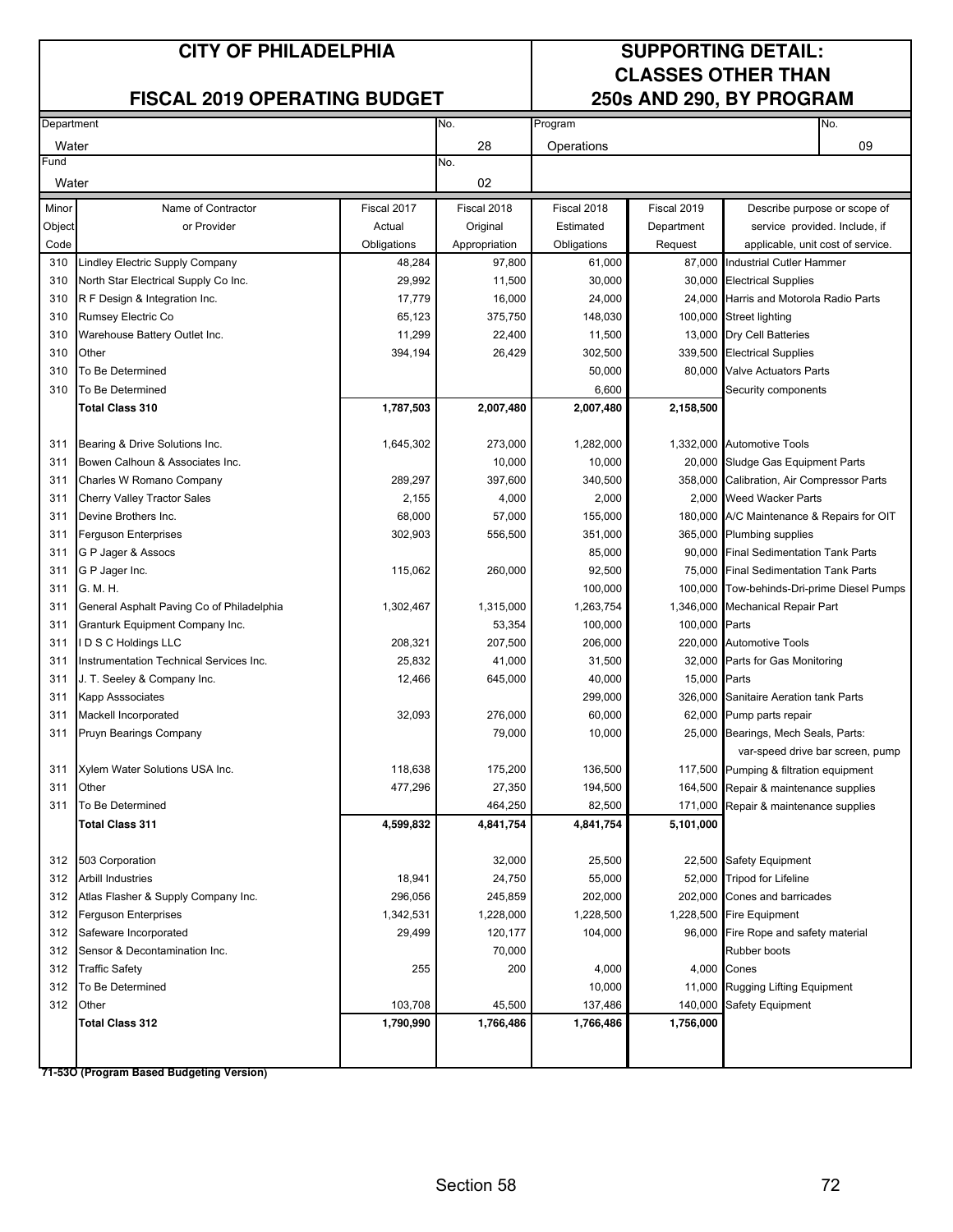### **FISCAL 2019 OPERATING BUDGET**

# **CLASSES OTHER THAN**

| Department |                                                                              |             | No.           | Program           |               | No.                                 |
|------------|------------------------------------------------------------------------------|-------------|---------------|-------------------|---------------|-------------------------------------|
| Water      |                                                                              |             | 28            | Operations        |               | 09                                  |
| Fund       |                                                                              |             | No.           |                   |               |                                     |
| Water      |                                                                              |             | 02            |                   |               |                                     |
| Minor      | Name of Contractor                                                           | Fiscal 2017 | Fiscal 2018   | Fiscal 2018       | Fiscal 2019   | Describe purpose or scope of        |
| Object     | or Provider                                                                  | Actual      | Original      | Estimated         | Department    | service provided. Include, if       |
| Code       |                                                                              | Obligations | Appropriation | Obligations       | Request       | applicable, unit cost of service.   |
| 314        | Centralia Coal Sales Company                                                 | 31,673      | 123,000       | 86,000            |               | 89,000 Fuel Oil                     |
| 314        | East River Energy Inc.                                                       | 16,000      | 107,577       | 60,000            |               | 63,000 Fuel Oil                     |
| 314        | Mansfield Oil Company of Gainesville Inc.                                    | 27,400      | 73,000        | 108,000           |               | 113,000 Heating Oil                 |
| 314        | Other                                                                        |             | 10,000        | 50,000            |               | 50,000 Fuel Oil                     |
| 314        | To Be Determined                                                             |             |               | 9,577             |               | 10,000 Fuel Oil                     |
|            | <b>Total Class 314</b>                                                       | 75,073      | 313,577       | 313,577           | 325,000       |                                     |
| 316        | Airgas                                                                       | 29,196      | 10,000        | 26,000            |               | 33,000 Welding Supplies             |
| 316        | Austin Hardware & Supply Inc.                                                |             | 1,000         | 9,000             |               | 14,000 Hardware & Supplies          |
| 316        | Fastenal Company                                                             | 209,744     | 263,065       | 263,065           |               | 217,500 HVAC Supplies               |
| 316        |                                                                              |             | 34,300        | 10,700            |               | 7,000 Washers/Fasteners             |
| 316        | Grayson Industries Inc.                                                      | 130,865     | 276,715       | 229,000           |               | 219,000 Hardware                    |
| 316        | Independent Hardware Incorporated<br>James Doorcheck Incorporated            | 11,840      | 42,650        | 36,000            |               | 36,000 Hardware                     |
| 316        | To Be Determined                                                             |             | 950           | 40,000            | 40,000        | General Hardware & minor tools      |
| 316        | Other                                                                        | 25,969      | 35,250        |                   |               |                                     |
|            | <b>Total Class 316</b>                                                       | 407,614     | 663,930       | 50,165<br>663,930 | 604,500       | 38,000 Hardware & Supplies          |
|            |                                                                              |             |               |                   |               |                                     |
| 318        | Accommodation Mollen Inc.                                                    | 22,640      | 56,825        | 31,000            |               | 31,000 Receptacles                  |
| 318        | <b>Airwick Professional Products</b>                                         | 50,333      | 60,600        | 47,000            |               | 46,000 Supplies                     |
| 318        | All American Poly                                                            | 8,558       | 60,000        | 11,000            |               | 11,000 Bags, Paper and Plastic      |
| 318        | Camden Bag & Paper Co LLC                                                    |             | 8,450         | 16,000            |               | 16,000 Soaps & Detergents           |
| 318        | South Jersey Paper Products                                                  | 53,449      | 42,400        | 42,500            |               | 43,000 Waste Receptacles and Liners |
| 318        | Other                                                                        | 227,933     | 39,467        | 120,242           | 122,000       | <b>Janitorial Supplies</b>          |
|            | <b>Total Class 318</b>                                                       | 362,913     | 267,742       | 267,742           | 269,000       |                                     |
|            |                                                                              |             |               |                   |               |                                     |
| 320        | Staples Contract & Commercial                                                | 79,960      | 138,183       | 108,883           |               | 96,500 Office Supplies              |
| 320        | Other                                                                        | 26,091      | 26,750        | 56,050            | 56,500        | <b>Office Supplies</b>              |
|            | Total Class 320                                                              | 106,051     | 164,933       | 164,933           | 153,000       |                                     |
| 321        | <b>Badger Meter Incorporated</b>                                             | 16,187      | 200,000       | 150,000           |               | 150,000 Water meter parts           |
| 321        | Sensus USA Inc.                                                              |             | 200,000       | 172,930           |               | 150,000 Meter Service               |
| 321        | Other                                                                        |             | 41,930        | 119,000           |               | 121,000 Meter Service               |
|            | <b>Total Class 321</b>                                                       | 16,187      | 441,930       | 441,930           | 421,000       |                                     |
| 322        | Cole-Parmer Instrument Company                                               | 51,845      | 38,300        | 55,000            | 52,000 Tools  |                                     |
| 322        | <b>Colonial Electrical Supply</b>                                            | 31,638      | 35,500        | 23,000            |               | 18,000 Electrical Supplies          |
| 322        | D L Electronics Incorporated                                                 | 69,588      | 88,885        | 88,885            |               | 62,000 Electrical Supplies          |
| 322        |                                                                              | 3,203       | 22,625        |                   |               |                                     |
| 322        | Donato Spaventa & Sons Incorporated                                          | 83,633      | 120,000       | 2,750<br>122,000  | 123,000 Tools | 2,750 Fuel, Moto, Mix               |
| 322        | <b>Exeter Supply Company Incorporated</b>                                    | 47,615      | 99,237        | 101,250           | 110,750 Tools |                                     |
| 322        | Independent Hardware Incorporated<br>Moulton Ladder And Scaffold Company LLC | 19,084      | 52,375        | 28,700            | 30,500 Tools  |                                     |
| 322        | Other                                                                        | 54,240      | 41,000        | 76,337            | 51,000        | Tools                               |
|            | <b>Total Class 322</b>                                                       | 360,846     | 497,922       | 497,922           | 450,000       |                                     |
|            |                                                                              |             |               |                   |               |                                     |
|            |                                                                              |             |               |                   |               |                                     |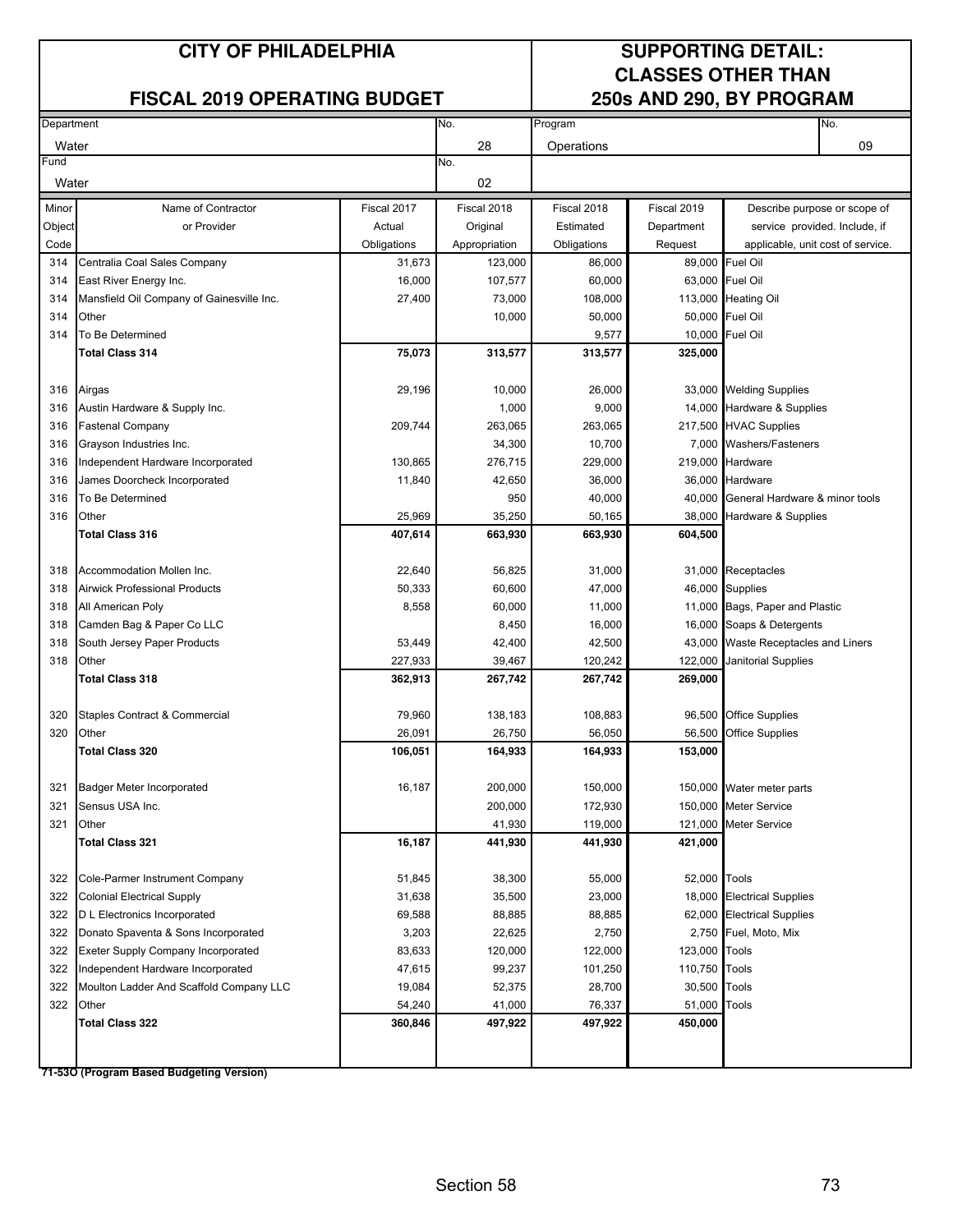### **FISCAL 2019 OPERATING BUDGET**

# **CLASSES OTHER THAN**

| Department |                                          | No.         | Program       |             |             | No.                                          |    |
|------------|------------------------------------------|-------------|---------------|-------------|-------------|----------------------------------------------|----|
| Water      |                                          |             | 28            | Operations  |             |                                              | 09 |
| Fund       |                                          |             | No.           |             |             |                                              |    |
| Water      |                                          |             | 02            |             |             |                                              |    |
| Minor      | Name of Contractor                       | Fiscal 2017 | Fiscal 2018   | Fiscal 2018 | Fiscal 2019 | Describe purpose or scope of                 |    |
| Object     | or Provider                              | Actual      | Original      | Estimated   | Department  | service provided. Include, if                |    |
| Code       |                                          | Obligations | Appropriation | Obligations | Request     | applicable, unit cost of service.            |    |
| 323        | <b>Bandy Company</b>                     | 37,599      | 75,000        | 38,000      |             | 38,000 Plumbing Supplies and Repair          |    |
| 323        | <b>Emerson Process Management</b>        | 217,447     | 150,000       | 100,000     |             | 100,000 Process Control System               |    |
| 323        | Fastenal Co.                             |             |               | 10,000      |             | 20,000 Gas Tube Fittings                     |    |
| 323        | Ferguson Enterprises                     | 2,709,058   | 2,773,840     | 2,889,500   |             | 2,850,000 Plumbing supplies and repair       |    |
| 323        | Gage It Incorporated                     | 20,575      | 36,000        | 35,000      |             | 71,000 Pressure gauges                       |    |
| 323        | Labov Plumbing & Heating Supply Inc.     | 137,261     | 250,000       | 135,000     |             | 135,000 Curb Stops and Service Line Fittings |    |
| 323        | Laurab                                   |             |               | 12,000      |             | 12,000 HVAC Filters                          |    |
| 323        | Pipe Line Plastics Inc.                  | 115,112     | 101,550       | 105,500     |             | 122,000 PVC Pipe and Fittings                |    |
| 323        | Smith Blair Incorporated                 | 169,238     | 250,000       | 150,000     |             | 150,000 Steel couplings                      |    |
| 323        | <b>Tozour Energy Systems</b>             |             |               | 56,000      |             | 65,000 HVAC Parts                            |    |
| 323        | United Refrigeration Incorporated        | 38,350      | 145,000       | 85,690      |             | 72,000 HVAC Supplies                         |    |
| 323        | <b>Waco Filter Corporation</b>           | 24,781      | 6,000         | 25,000      |             | 25,000 HVAC Supplies                         |    |
| 323        | Other                                    | 112,206     | 98,300        | 244,000     |             | 111,000 Plumbing supplies                    |    |
|            | <b>Total Class 323</b>                   | 3,581,627   | 3,885,690     | 3,885,690   | 3,771,000   |                                              |    |
|            |                                          |             |               |             |             |                                              |    |
| 324        | Applied Analytics Incorporated           | 157,512     | 130,250       | 108,500     |             | 155,500 Fischer-Porter products              |    |
| 324        | Applied Analytics Incorporated           |             |               |             |             | 20,000 Flow Meters                           |    |
| 324        | Hach Company                             | 439,392     | 389,000       | 365,500     |             | 376,500 Hach Company Parts                   |    |
| 324        | Innovative Printing Systems Inc.         | 44,292      | 69,284        | 78,500      |             | 80,000 Printer Supplies                      |    |
| 324        | Ives Equipment Corporation               |             | 114,000       | 18,000      |             | 14,000 ASCO Instruments                      |    |
| 324        | Multi Measurements                       | 893,622     | 50,000        | 794,500     |             | 860,500 MSA Gas Meters                       |    |
| 324        | Multi-Measurements                       | 70,947      | 771,250       | 65,000      | 65,000      | <b>YSI Instruments</b>                       |    |
| 324        | North East Technical Sales Inc.          | 181,417     | 242,650       | 178,000     | 176,000     | <b>Instrument Parts</b>                      |    |
| 324        | PDIR Inc.                                | 9,640       | 25,000        | 26,500      |             | 16,500 ATI Equipment, Repairs and Parts      |    |
| 324        | To Be Determined                         |             |               | 10,000      |             | 10,000 Various Supplies                      |    |
| 324        | Other                                    | 29,267      | 22,521        | 169,455     | 129,000     | Various visual supplies                      |    |
|            | <b>Total Class 324</b>                   | 1,826,089   | 1,813,955     | 1,813,955   | 1,903,000   |                                              |    |
| 328        | <b>Arbill Safety Products</b>            | 5,215       | 1,000         | 1,000       |             | 6,000 Fuel Cans                              |    |
| 328        | Safeware Incorporated                    | 12,400      | 25,027        | 28,000      |             | 28,000 Vehicle Parts                         |    |
| 328        | Uni Select USA Inc.                      |             | 30,000        | 12,000      |             | 12,000 Automotive Shop Supplies              |    |
| 328        | Other                                    | 34,878      | 10,350        | 25,377      |             | 22,000 Vehicle Parts                         |    |
|            | <b>Total Class 328</b>                   | 52,493      | 66,377        | 66,377      | 68,000      |                                              |    |
|            |                                          |             |               |             |             |                                              |    |
| 335        | <b>Craft Oil Corporation</b>             | 45,572      | 62,630        | 83,000      |             | 93,000 Lubricant                             |    |
| 335        | Prime Lube Inc.                          |             | 32,000        | 11,630      | 1,000       | Lubricant                                    |    |
|            | <b>Total Class 335</b>                   | 45,572      | 94,630        | 94,630      | 94,000      |                                              |    |
|            |                                          |             |               |             |             |                                              |    |
| 340        | Mansfield Oil Company of Gainsville Inc. | 9,900       | 352,500       | 352,500     | 313,000     | <b>Heating Oil</b>                           |    |
|            | <b>Total Class 340</b>                   | 9,900       | 352,500       | 352,500     | 313,000     |                                              |    |
|            |                                          |             |               |             |             |                                              |    |
|            |                                          |             |               |             |             |                                              |    |
|            |                                          |             |               |             |             |                                              |    |
|            |                                          |             |               |             |             |                                              |    |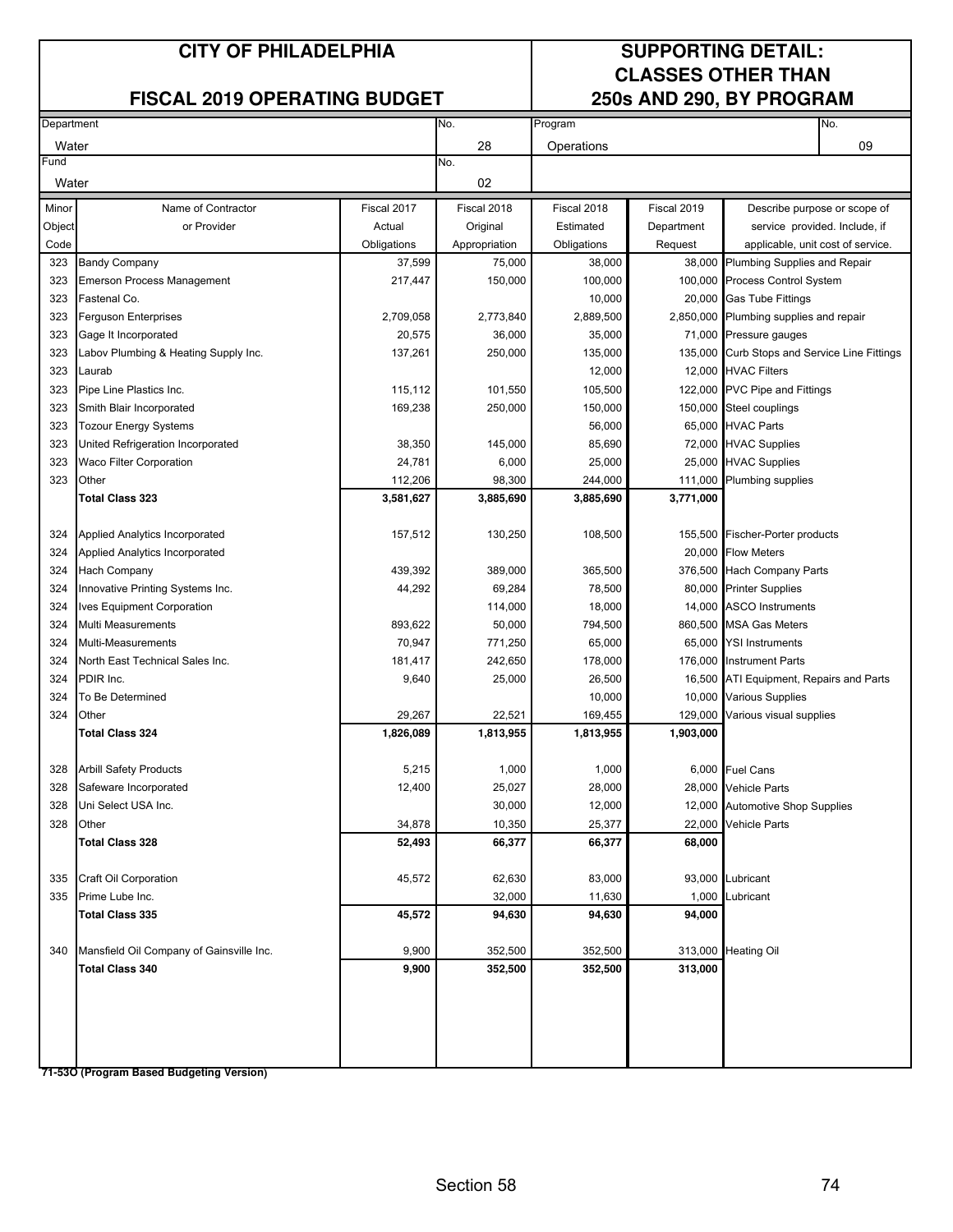## **FISCAL 2019 OPERATING BUDGET**

# **CLASSES OTHER THAN**

| Department |                                          |             | No.<br>Program |             |             |                                                               | No. |
|------------|------------------------------------------|-------------|----------------|-------------|-------------|---------------------------------------------------------------|-----|
| Water      |                                          |             | 28             | Operations  |             |                                                               | 09  |
| Fund       |                                          |             | No.            |             |             |                                                               |     |
| Water      |                                          |             | 02             |             |             |                                                               |     |
| Minor      | Name of Contractor                       | Fiscal 2017 | Fiscal 2018    | Fiscal 2018 | Fiscal 2019 |                                                               |     |
| Object     | or Provider                              | Actual      | Original       | Estimated   | Department  | Describe purpose or scope of<br>service provided. Include, if |     |
| Code       |                                          | Obligations | Appropriation  | Obligations | Request     | applicable, unit cost of service.                             |     |
| 345        | Mansfield Oil Company of Gainsville Inc. |             | 332,500        | 332,500     | 293,000     | Gasoline                                                      |     |
|            | <b>Total Class 345</b>                   |             | 332,500        | 332,500     | 293,000     |                                                               |     |
|            |                                          |             |                |             |             |                                                               |     |
| 410        | Exeter Supply Company Incorporated       |             | 30,000         | 30,000      |             | 15,000 Electrical Supplies                                    |     |
| 410        | Motorola Solutions Inc.                  |             | 330,000        | 284,579     |             | 256,000 Electrical Supplies                                   |     |
| 410        | Willier Electric Motor Co Inc.           | 11,000      | 70,000         | 71,000      |             | 81,000 Electric Motors                                        |     |
| 410        | Other                                    |             | 17,579         | 62,000      |             | 17,000 Electrical Supplies                                    |     |
|            | <b>Total Class 410</b>                   | 11,000      | 447,579        | 447,579     | 369,000     |                                                               |     |
|            |                                          |             |                |             |             |                                                               |     |
| 411        | American Crane & Equip Corp              |             |                |             |             | 5,000 Gantry crane and freight                                |     |
| 411        | Donato Spaventa & Sons Incorporated      | 140,499     | 350,300        | 128,000     |             | 129,000 General Equipment                                     |     |
| 411        | Philadelphia Mixer Solutions Ltd.        |             | 3,000          |             |             | <b>General Equipment</b>                                      |     |
| 411        | Willier Electric Motor Co Inc.           | 62,433      | 440,000        | 358,800     |             | 145.000 Electric Motors                                       |     |
| 411        | To Be Determined                         |             |                | 15,000      |             | 15,000 Nash-Hylor Vaccum Pump                                 |     |
| 411        | To Be Determined                         |             |                | 42,000      |             | 60,000 Sump, Barge Pumps                                      |     |
| 411        | To Be Determined                         |             |                | 180,000     |             | 205,000 Hydrogritter, Grit Pumps, Steam                       |     |
|            |                                          |             |                |             |             | <b>Cleaning Unit</b>                                          |     |
| 411        | Other                                    | 109,018     | 37,750         | 107,250     |             | 110,000 General Equipment                                     |     |
|            | <b>Total Class 411</b>                   | 311,950     | 831,050        | 831,050     | 669,000     |                                                               |     |
|            |                                          |             |                |             |             |                                                               |     |
| 423        | 503 Corp                                 | 5,500       |                | 11,000      |             | 8,000 Air Circulators                                         |     |
| 423        | Americhem International                  | 6,650       | 6,000          | 8,000       |             | 5,000 Heaters & Fans                                          |     |
| 423        | <b>Ferguson Enterprises</b>              | 13,791      | 76,550         | 10,000      |             | 5,000 Heaters, Water, Electric                                |     |
| 423        | To Be Determined                         |             |                | 23,000      |             | 23,000 Heating/Cooling Equipment                              |     |
| 423        | Other                                    | 35,640      | 100,443        | 130,993     |             | 66,000 Plumbing, Heating, A/C                                 |     |
|            | <b>Total Class 423</b>                   | 61,581      | 182,993        | 182,993     | 107,000     |                                                               |     |
|            |                                          |             |                |             |             |                                                               |     |
| 424        | Inner Tite Corporation                   | 31,993      |                |             |             | Precision, Photographic                                       |     |
| 424        | Multi-Measurement                        |             |                | 10,000      |             | 10,000 Purchase of Analysers and Samplers                     |     |
| 424        | To Be Determined                         |             | 112,385        | 70,000      |             | 70,000 Curb Stop Locks Quickview Cameras                      |     |
| 424        | To Be Determined                         |             |                | 30,000      |             | 35,500 Precision and Electroninc Test Equip                   |     |
| 424        | Other                                    | 3,520       | 7,688          | 10,073      |             | 46,500 Precision, Photographic                                |     |
|            | <b>Total Class 424</b>                   | 35,513      | 120,073        | 120,073     | 162,000     |                                                               |     |
|            |                                          |             |                |             |             |                                                               |     |
| 430        | Paik Incorporated                        | 1,730       | 8,000          |             |             | Contemporary Office Furniture, Steel                          |     |
| 430        | Philacor                                 | 42,715      | 32,500         | 41,000      |             | 29,000 Contemporary Office Furniture, Steel                   |     |
| 430        | Transamerican Office Furniture Inc.      | 127,896     | 144,986        | 121,000     |             | 123,000 Contemporary Office Furniture, Steel                  |     |
| 430        | To Be Determined                         |             |                | 10,836      |             | 18,000 Storage Equipment                                      |     |
| 430        | Other                                    | 41,144      | 45,350         | 58,000      |             | 73,000 Furniture and other finishings                         |     |
|            | <b>Total Class 430</b>                   | 213,485     | 230,836        | 230,836     | 243,000     |                                                               |     |
|            |                                          |             |                |             |             |                                                               |     |
|            |                                          |             |                |             |             |                                                               |     |
|            |                                          |             |                |             |             |                                                               |     |
|            |                                          |             |                |             |             |                                                               |     |
|            |                                          |             |                |             |             |                                                               |     |
|            |                                          |             |                |             |             |                                                               |     |
|            |                                          |             |                |             |             |                                                               |     |
|            |                                          |             |                |             |             |                                                               |     |
|            |                                          |             |                |             |             |                                                               |     |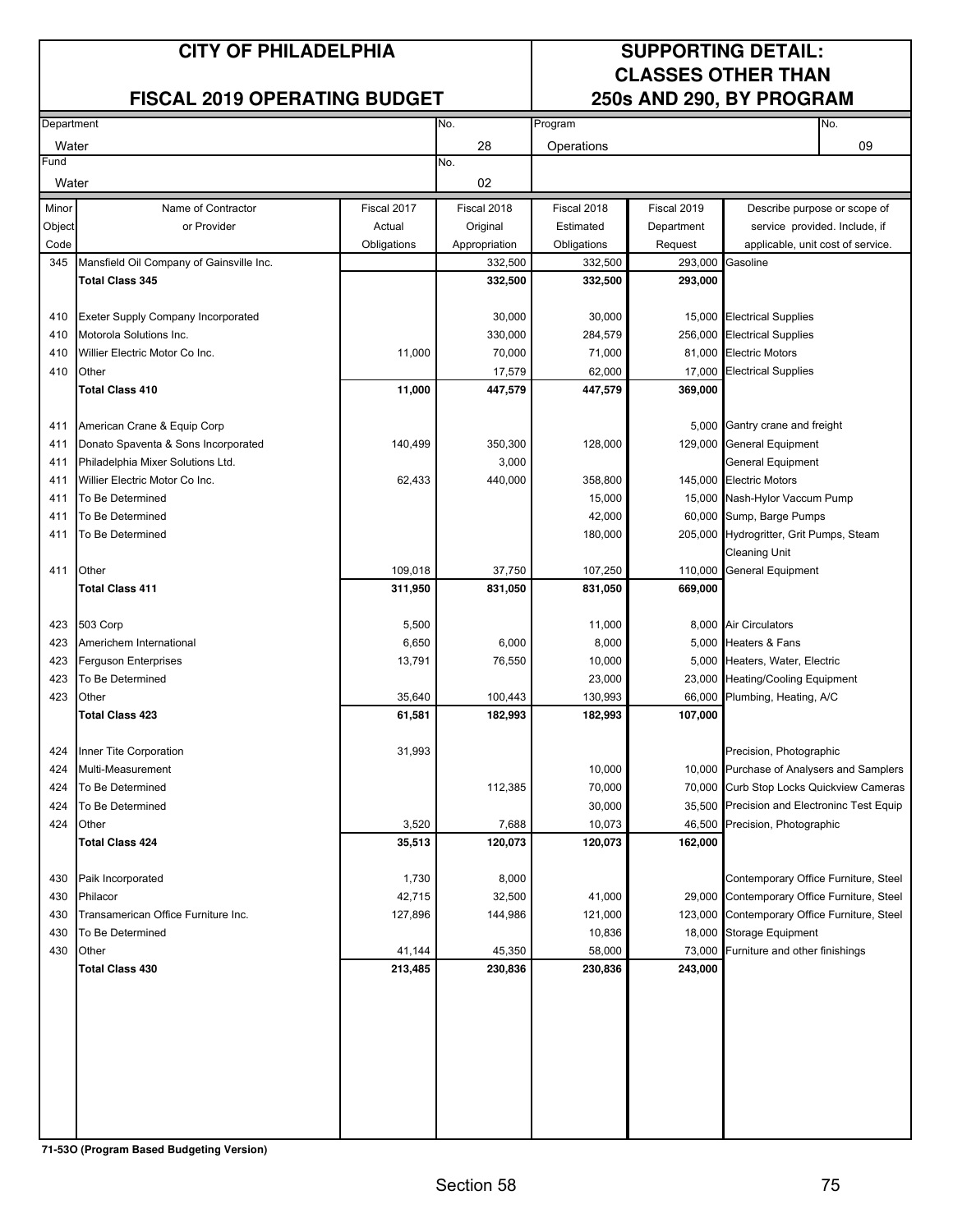|                        | <b>CITY OF PHILADELPHIA</b>                                                                                                                                                                                                                                                                                                                                                                                                                                                                                                                                                                                                                                                                                                                                                                                                                                                                                                                                                                               |                         | <b>PROGRAM SUMMARY - ALL FUNDS</b>                          |                                        |                       |                 |  |  |  |
|------------------------|-----------------------------------------------------------------------------------------------------------------------------------------------------------------------------------------------------------------------------------------------------------------------------------------------------------------------------------------------------------------------------------------------------------------------------------------------------------------------------------------------------------------------------------------------------------------------------------------------------------------------------------------------------------------------------------------------------------------------------------------------------------------------------------------------------------------------------------------------------------------------------------------------------------------------------------------------------------------------------------------------------------|-------------------------|-------------------------------------------------------------|----------------------------------------|-----------------------|-----------------|--|--|--|
|                        | <b>FISCAL 2019 OPERATING BUDGET</b>                                                                                                                                                                                                                                                                                                                                                                                                                                                                                                                                                                                                                                                                                                                                                                                                                                                                                                                                                                       |                         |                                                             |                                        |                       |                 |  |  |  |
| Department             |                                                                                                                                                                                                                                                                                                                                                                                                                                                                                                                                                                                                                                                                                                                                                                                                                                                                                                                                                                                                           | No.                     | Program                                                     |                                        |                       | No.             |  |  |  |
| Water                  |                                                                                                                                                                                                                                                                                                                                                                                                                                                                                                                                                                                                                                                                                                                                                                                                                                                                                                                                                                                                           | 28                      | <b>Public Affairs</b>                                       |                                        |                       | 40              |  |  |  |
|                        |                                                                                                                                                                                                                                                                                                                                                                                                                                                                                                                                                                                                                                                                                                                                                                                                                                                                                                                                                                                                           |                         | <b>Program Description</b>                                  |                                        |                       |                 |  |  |  |
|                        | This program creates and implements comprehensive communications strategies to inform and educate Philadelphians about PWD, to<br>expand access to PWD services, and to provide residents with critical information in times of breaking news or emergency repairs, making<br>sure that residents continue to receive information from the Department in a timely and comprehensive manner. This includes the<br>management of the newly merged Customer Contact Center which receives customer calls regarding water emergencies, requests for<br>customer service, and information about billing and collection. The program also has a special focus on public engagement and community<br>relations, and mediates the needs, expectations and concerns of PWD's stakeholders. This program facilitates, with the Mayor's Office,<br>media access to the PWD; designs and executes a digital strategy to engage citizens; and ensures that key information about the PWD is<br>available to residents. |                         |                                                             |                                        |                       |                 |  |  |  |
|                        |                                                                                                                                                                                                                                                                                                                                                                                                                                                                                                                                                                                                                                                                                                                                                                                                                                                                                                                                                                                                           |                         | <b>Program Objectives</b>                                   |                                        |                       |                 |  |  |  |
|                        | Establish a single communications channel through which to handle customer billing complaints, shut-offs and support for customers,<br>while leveraging best practices and technologies to enhance customer interactions at multiple touch points.<br>Implement a comprehensive communications plan that educates and engages with customers and the public-at-large in a manner that is<br>timely, accurate, informative and highly accessible.<br>· Strive to transform residents and partners into water resource advocates through engagement and education.                                                                                                                                                                                                                                                                                                                                                                                                                                          |                         |                                                             |                                        |                       |                 |  |  |  |
|                        |                                                                                                                                                                                                                                                                                                                                                                                                                                                                                                                                                                                                                                                                                                                                                                                                                                                                                                                                                                                                           |                         | <b>Performance Measures</b>                                 |                                        |                       |                 |  |  |  |
|                        | Description                                                                                                                                                                                                                                                                                                                                                                                                                                                                                                                                                                                                                                                                                                                                                                                                                                                                                                                                                                                               | Fiscal 2017<br>Year-End | Fiscal 2018<br>Target                                       | Fiscal 2018<br>Year-to-Date<br>9/30/17 | Fiscal 2019<br>Target |                 |  |  |  |
|                        | (1)                                                                                                                                                                                                                                                                                                                                                                                                                                                                                                                                                                                                                                                                                                                                                                                                                                                                                                                                                                                                       |                         | (2)                                                         | (3)                                    | (4)                   | (5)             |  |  |  |
| Comments:<br>Comments: | This is the average time it took for a call to be answered by an agent from when the caller first selected the option to speak to an agent. This measure does<br>not include abandoned calls. FY18 YTD is abnormally high due to critical vacancies. The Department is hiring for those positions actively.<br>Number of non-City employees in attendance at public meetings<br>FY18 Target is higher due to a rate increase request, which will likely see a higher number of non-City employees in attendance at public meetings.                                                                                                                                                                                                                                                                                                                                                                                                                                                                       |                         | 4,578                                                       | > 7,000                                | 2.259                 | > 4,800         |  |  |  |
|                        |                                                                                                                                                                                                                                                                                                                                                                                                                                                                                                                                                                                                                                                                                                                                                                                                                                                                                                                                                                                                           |                         | <b>Summary by Fund</b>                                      |                                        |                       |                 |  |  |  |
|                        |                                                                                                                                                                                                                                                                                                                                                                                                                                                                                                                                                                                                                                                                                                                                                                                                                                                                                                                                                                                                           | Fiscal 2017             | Fiscal 2018                                                 | Fiscal 2018                            | Fiscal 2019           | Increase        |  |  |  |
| Fund                   | Fund                                                                                                                                                                                                                                                                                                                                                                                                                                                                                                                                                                                                                                                                                                                                                                                                                                                                                                                                                                                                      | Actual                  | Original                                                    | Estimated                              | Proposed              | or              |  |  |  |
| No.                    |                                                                                                                                                                                                                                                                                                                                                                                                                                                                                                                                                                                                                                                                                                                                                                                                                                                                                                                                                                                                           | Obligations             | Appropriations                                              | Obligations                            | <b>Budget</b>         | (Decrease)      |  |  |  |
| (1)                    | (2)                                                                                                                                                                                                                                                                                                                                                                                                                                                                                                                                                                                                                                                                                                                                                                                                                                                                                                                                                                                                       | (3)                     | (4)                                                         | (5)                                    | (6)                   | (7)             |  |  |  |
| 02                     | Water                                                                                                                                                                                                                                                                                                                                                                                                                                                                                                                                                                                                                                                                                                                                                                                                                                                                                                                                                                                                     | 10,253,335              | 14,649,566                                                  | 14,649,566                             | 14,454,060            | (195, 506)      |  |  |  |
|                        |                                                                                                                                                                                                                                                                                                                                                                                                                                                                                                                                                                                                                                                                                                                                                                                                                                                                                                                                                                                                           |                         |                                                             |                                        |                       |                 |  |  |  |
|                        | Total                                                                                                                                                                                                                                                                                                                                                                                                                                                                                                                                                                                                                                                                                                                                                                                                                                                                                                                                                                                                     | 10,253,335              | 14,649,566<br><b>Summary of Full Time Positions by Fund</b> | 14,649,566                             | 14,454,060            | (195, 506)      |  |  |  |
| Fund                   |                                                                                                                                                                                                                                                                                                                                                                                                                                                                                                                                                                                                                                                                                                                                                                                                                                                                                                                                                                                                           | <b>Actual Positions</b> | Fiscal 2018                                                 | Increment Run                          | Fiscal 2019           | Inc. $/$ (Dec.) |  |  |  |
| No.                    | Fund                                                                                                                                                                                                                                                                                                                                                                                                                                                                                                                                                                                                                                                                                                                                                                                                                                                                                                                                                                                                      | 6/30/17                 | <b>Budgeted</b>                                             | PPE 11/26/17                           | <b>Budgeted</b>       | (Col. 6 less 4) |  |  |  |
| (1)                    | (2)                                                                                                                                                                                                                                                                                                                                                                                                                                                                                                                                                                                                                                                                                                                                                                                                                                                                                                                                                                                                       | (3)                     | (4)                                                         | (5)                                    | (6)                   | (7)             |  |  |  |
| 02                     | Water                                                                                                                                                                                                                                                                                                                                                                                                                                                                                                                                                                                                                                                                                                                                                                                                                                                                                                                                                                                                     | 46                      | 105                                                         | 77                                     | 106                   | $\mathbf{1}$    |  |  |  |
|                        |                                                                                                                                                                                                                                                                                                                                                                                                                                                                                                                                                                                                                                                                                                                                                                                                                                                                                                                                                                                                           |                         |                                                             |                                        |                       |                 |  |  |  |
|                        |                                                                                                                                                                                                                                                                                                                                                                                                                                                                                                                                                                                                                                                                                                                                                                                                                                                                                                                                                                                                           |                         |                                                             |                                        |                       |                 |  |  |  |
|                        |                                                                                                                                                                                                                                                                                                                                                                                                                                                                                                                                                                                                                                                                                                                                                                                                                                                                                                                                                                                                           |                         |                                                             |                                        |                       |                 |  |  |  |
|                        |                                                                                                                                                                                                                                                                                                                                                                                                                                                                                                                                                                                                                                                                                                                                                                                                                                                                                                                                                                                                           |                         |                                                             |                                        |                       |                 |  |  |  |
|                        | <b>Total Full Time</b>                                                                                                                                                                                                                                                                                                                                                                                                                                                                                                                                                                                                                                                                                                                                                                                                                                                                                                                                                                                    | 105                     | $77\,$                                                      | 106                                    | $\mathbf{1}$          |                 |  |  |  |

L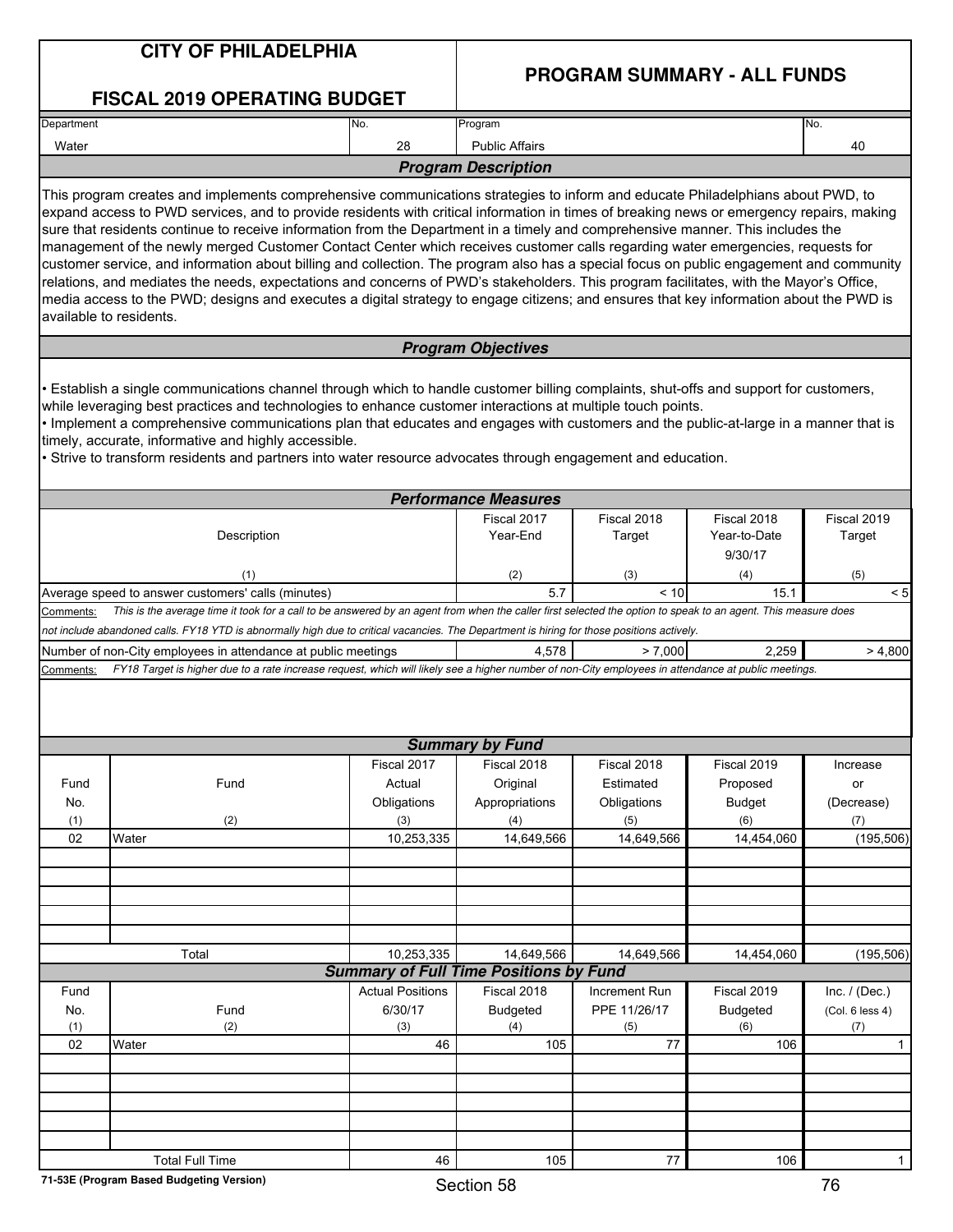### **CITY OF PHILADELPHIA**

## **PROGRAM SUMMARY - ALL FUNDS**

### **FISCAL 2019 OPERATING BUDGET**

| Department   |                              | No.         | Program                                             |                     |                 | No.                 |
|--------------|------------------------------|-------------|-----------------------------------------------------|---------------------|-----------------|---------------------|
| Water        |                              | 28          | <b>Public Affairs</b>                               |                     |                 | 40                  |
|              |                              |             | <b>Selected Associated Non-Tax Revenues by Fund</b> |                     |                 |                     |
|              |                              | Fiscal 2017 | Fiscal 2018                                         | Fiscal 2018         | Fiscal 2019     | Increase            |
| Fund         | Fund                         | Actual      | Original                                            | Estimate            | Proposed        | or                  |
| No.          |                              | Revenues    | <b>Budget</b>                                       |                     | <b>Budget</b>   | (Decrease)          |
| (1)          | (2)                          | (3)         | (4)                                                 | (5)                 | (6)             | (7)                 |
|              |                              |             |                                                     |                     |                 |                     |
|              |                              |             |                                                     |                     |                 |                     |
|              |                              |             |                                                     |                     |                 |                     |
|              |                              |             |                                                     |                     |                 |                     |
|              |                              |             | <b>Selected Associated Capital Projects</b>         |                     |                 |                     |
| Dept.        |                              | Carry       | Fiscal 2018                                         | Fiscal 2018         | Fiscal 2019     | Fiscal 2019         |
| Where        | Description                  | Forward     | Original Approp.                                    | Original Approp.    | Proposed Budget | Proposed Bdgt       |
| Appropriated |                              |             | (GO Only)                                           | (All Other Sources) | (GO Only)       | (All Other Sources) |
| (1)          | (2)                          | (3)         | (4)                                                 | (5)                 | (6)             | (7)                 |
|              |                              |             |                                                     |                     |                 |                     |
|              |                              |             |                                                     |                     |                 |                     |
|              |                              |             |                                                     |                     |                 |                     |
|              |                              |             |                                                     |                     |                 |                     |
|              |                              |             |                                                     |                     |                 |                     |
|              |                              |             |                                                     |                     |                 |                     |
|              |                              |             |                                                     |                     |                 |                     |
|              |                              |             |                                                     |                     |                 |                     |
|              |                              |             |                                                     |                     |                 |                     |
|              |                              |             |                                                     |                     |                 |                     |
|              |                              |             |                                                     |                     |                 |                     |
|              |                              |             |                                                     |                     |                 |                     |
|              |                              |             |                                                     |                     |                 |                     |
|              |                              |             | <b>Selected Associated Operating Costs</b>          |                     |                 |                     |
| Dept.        |                              | Fiscal 2017 | Fiscal 2018                                         | Fiscal 2018         | Fiscal 2019     | Increase            |
| Where        | Description                  | Calculated  | Calculated                                          | Calculated          | Calculated      | or                  |
| Appropriated |                              | Obligations | Appropriations                                      | Obligations         | <b>Budget</b>   | (Decrease)          |
| (1)          | (2)                          | (3)         | (4)                                                 | (5)                 | (6)             | (7)                 |
| Finance      | Employee Benefits - Civilian | 927,979     | 2,063,403                                           | 2,063,403           | 1,865,208       | (198, 195)          |
| Finance      | Employee Benefits - Uniform  |             |                                                     |                     |                 |                     |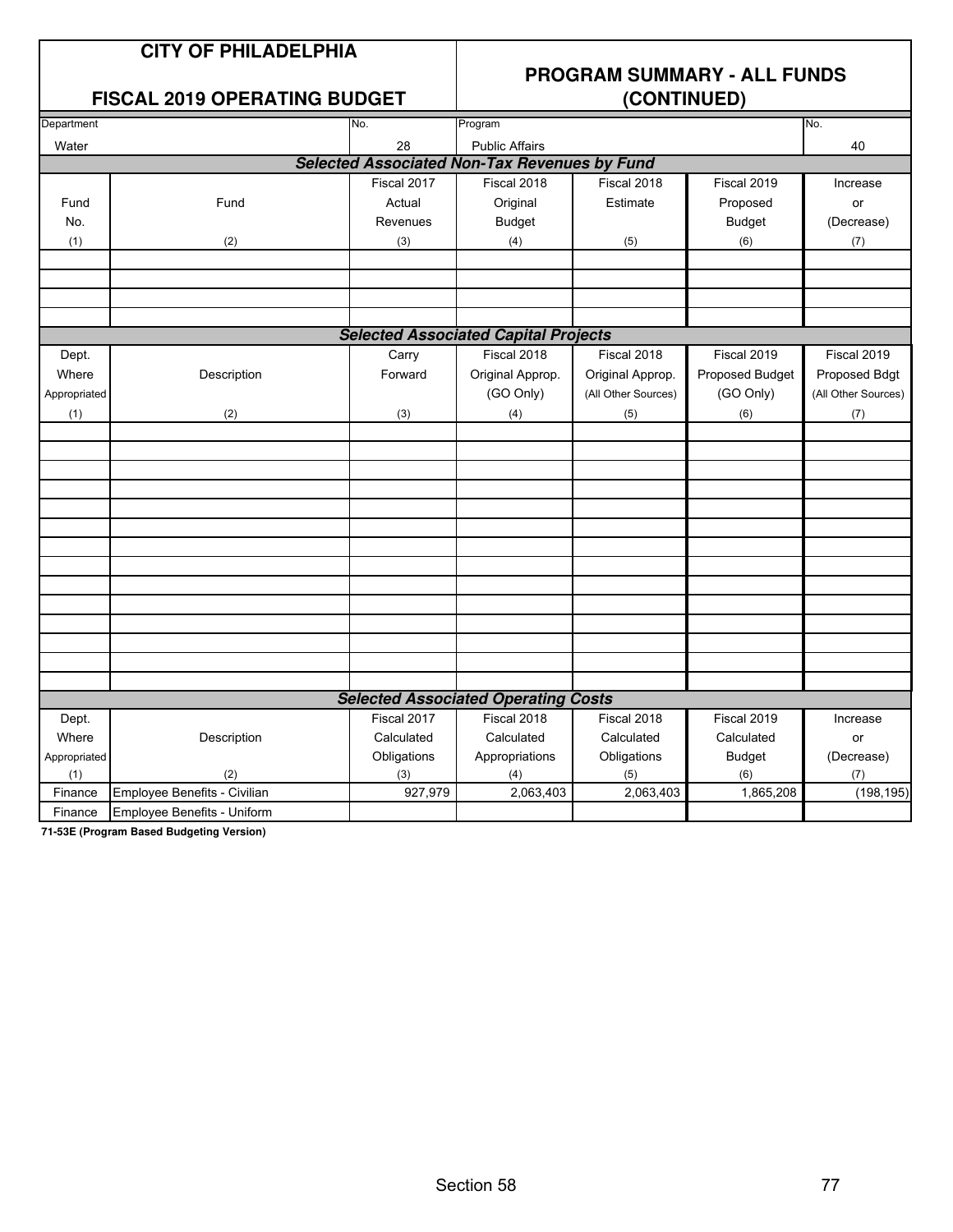## **CITY OF PHILADELPHIA**

### **PROGRAM SUMMARY**

## **FISCAL 2019 OPERATING BUDGET**

| Department         |                                      | No.                                                 | Program                     |              |                 | No.          |
|--------------------|--------------------------------------|-----------------------------------------------------|-----------------------------|--------------|-----------------|--------------|
| Water              |                                      | 28                                                  | <b>Public Affairs</b>       |              |                 | 40           |
| Fund               |                                      | No.                                                 |                             |              |                 |              |
| Water              |                                      | 02                                                  |                             |              |                 |              |
|                    |                                      |                                                     | <b>Summary by Class</b>     |              |                 |              |
|                    |                                      | Fiscal 2017                                         | Fiscal 2018                 | Fiscal 2018  | Fiscal 2019     | Increase     |
| Class              | Description                          | Actual                                              | Original                    | Estimated    | Proposed        | or           |
|                    |                                      | Obligations                                         | Appropriations              | Obligations  | <b>Budget</b>   | (Decrease)   |
| (1)                | (2)                                  | (3)                                                 | (4)                         | (5)          | (6)             | (7)          |
| 100                | <b>Employee Compensation</b>         |                                                     |                             |              |                 |              |
| a)                 | <b>Personal Services</b>             | 2,420,693                                           | 5,246,556                   | 5,246,556    | 4,891,060       | (355, 496)   |
| b)                 | <b>Employee Benefits</b>             |                                                     |                             |              |                 |              |
| 200                | <b>Purchase of Services</b>          | 7,167,949                                           | 8,348,386                   | 8,348,386    | 8,428,000       | 79,614       |
| 300                | Materials and Supplies               | 264,012                                             | 539,124                     | 539,124      | 558,000         | 18,876       |
| 400                | Equipment                            | 681                                                 | 15,500                      | 15,500       | 16,000          | 500          |
| 500                | Contributions, Indemnities and Taxes | 400,000                                             | 500,000                     | 500,000      | 561,000         | 61,000       |
| 700                | <b>Debt Service</b>                  |                                                     |                             |              |                 |              |
| 800                | Payments to Other Funds              |                                                     |                             |              |                 |              |
| 900                | Advances and Misc. Payments          |                                                     |                             |              |                 |              |
|                    | Total                                | 10,253,335                                          | 14,649,566                  | 14,649,566   | 14,454,060      | (195, 506)   |
|                    |                                      |                                                     | <b>Summary of Positions</b> |              |                 |              |
|                    |                                      | Actual                                              | Fiscal 2018                 | Increment    | Fiscal 2019     | Increase     |
|                    |                                      | Positions                                           | <b>Budgeted</b>             | Run          | <b>Budgeted</b> | or           |
| Code               | Category                             | 6/30/17                                             | Positions                   | PPE 11/26/17 | Positions       | (Decrease)   |
| (1)                | (2)                                  | (3)                                                 | (4)                         | (5)          | (6)             | (7)          |
| 101                | Full Time - Civilian                 | 46                                                  | 105                         | 77           | 106             | $\mathbf{1}$ |
| 105                | Full Time - Uniform                  |                                                     |                             |              |                 |              |
|                    | Total                                | 46                                                  | 105                         | 77           | 106             | $\mathbf{1}$ |
|                    |                                      | <b>Selected Associated Non-Tax Revenues by Type</b> |                             |              |                 |              |
|                    |                                      | Fiscal 2017                                         | Fiscal 2018                 | Fiscal 2018  | Fiscal 2019     | Increase     |
|                    | Description                          | Actual                                              | Original                    | Estimate     | Proposed        | or           |
|                    |                                      | Revenues                                            | <b>Budget</b>               |              | <b>Budget</b>   | (Decrease)   |
|                    | (1)                                  | (2)                                                 | (3)                         | (4)          | (5)             | (6)          |
| Local              |                                      |                                                     |                             |              |                 |              |
| Federal            |                                      |                                                     |                             |              |                 |              |
| <b>State</b>       |                                      |                                                     |                             |              |                 |              |
|                    | <b>Other Governments</b>             |                                                     |                             |              |                 |              |
| <b>Other Funds</b> |                                      |                                                     |                             |              |                 |              |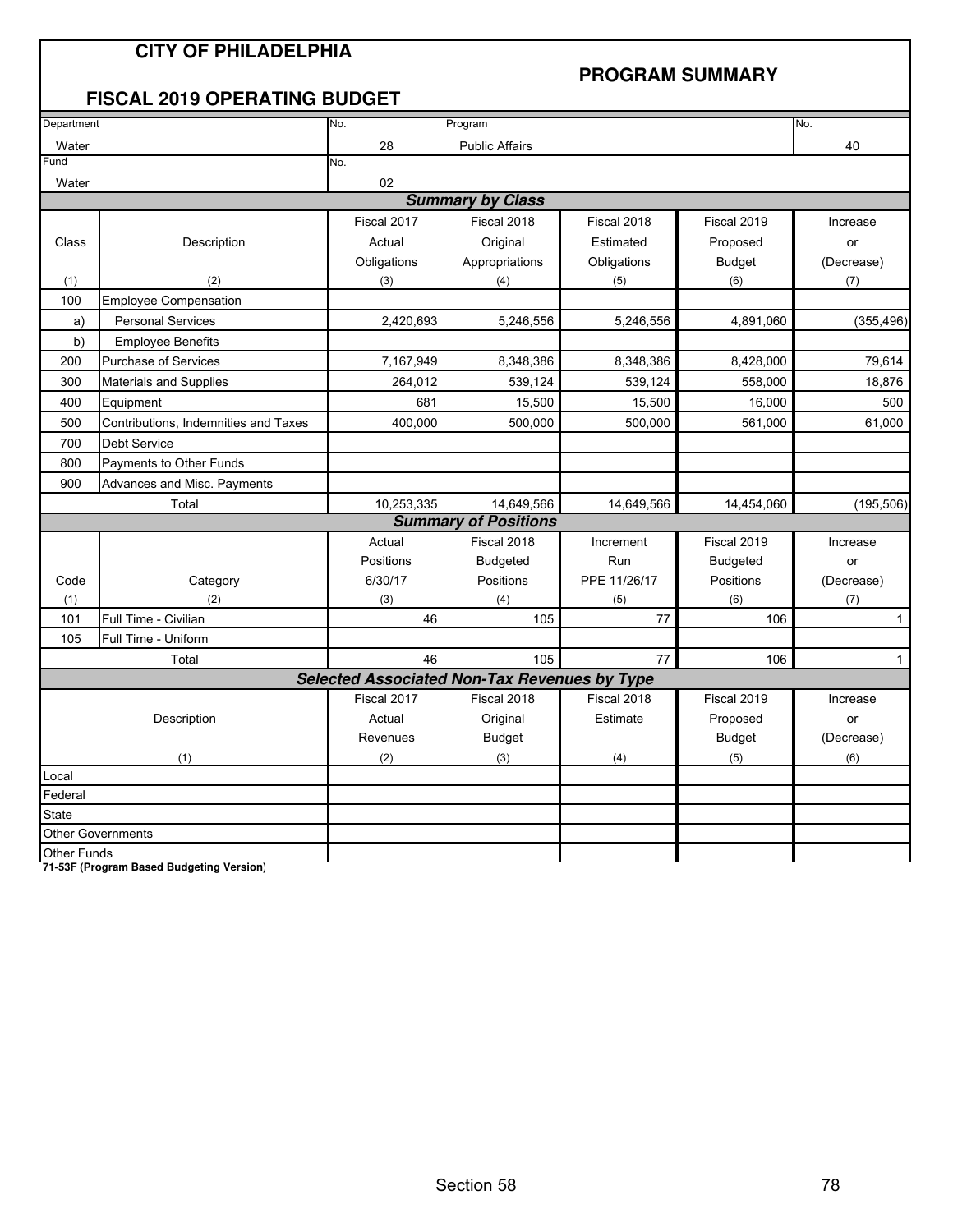## **LIST OF POSITIONS**

### **FISCAL 2019 OPERATING BUDGET**

|                | Department       |                                                   |               | No.         | Program               |              |                 |           | No.            |
|----------------|------------------|---------------------------------------------------|---------------|-------------|-----------------------|--------------|-----------------|-----------|----------------|
| Water          |                  |                                                   |               | 28          | <b>Public Affairs</b> |              |                 |           | 40             |
| Fund           |                  |                                                   |               | No.         |                       |              |                 |           |                |
| Water          |                  |                                                   |               | 02          |                       |              |                 |           |                |
|                |                  |                                                   |               | Fiscal      | Fiscal                |              | Fiscal          |           | Increase       |
|                |                  |                                                   | Salary        | 2017        | 2018                  | Increment    | 2019            | Annual    | (Decrease)     |
| Line           | Class            | Title                                             | Range         | Actual Pos. | <b>Budgeted</b>       | Run-PPE      | <b>Budgeted</b> | Salary    | (Col. 8        |
| No.            | Code             |                                                   | (in dollars)  | 6/30/17     | Positions             | 11/26/17     | Positions       | 7/1/18    | less Col. 6)   |
| (1)            | (2)              | (3)                                               | (4)           | (5)         | (6)                   | (7)          | (8)             | (9)       | (10)           |
|                |                  |                                                   |               |             |                       |              |                 |           |                |
|                |                  | <b>PUBLIC RELATIONS &amp; EDUCATION</b>           |               |             |                       |              |                 |           |                |
| 1              |                  | 2L10 Administrative Assistant Non-Confidential    | 37,764-48,548 |             | 1                     |              |                 |           | (1)            |
| $\overline{2}$ | 2L31             | Administrative Specialist I Non-Confidential      | 37,764-48,548 |             | 1                     |              | 1               | 48,548    |                |
| 3              | 2L20             | Administrative Officer                            | 49,321-63,412 |             |                       |              | 1               | 63,412    |                |
| $\overline{4}$ |                  | 1B10 Account Clerk                                | 36,332-39,539 |             |                       |              | 1               | 38,575    | 1              |
| 5              |                  | 3E02 City Planner I                               | 37,764-48,548 |             |                       |              |                 | 48,548    |                |
| 6              | 3E03             | City Planner II                                   | 48,116-61,866 |             | 1                     |              |                 |           | (1)            |
| 7              | 3E04             | City Planner III                                  | 61,249-68,901 | 1           |                       | 1            | 1               | 68,308    | 1              |
| 8              | 1A04             | Clerk III                                         | 38,634-42,156 |             | 1                     |              |                 |           | (1)            |
| 9              | 2J59             | <b>Community Initiatives Specialist</b>           | 40,637-52,251 | 2           | 2                     | 2            | 2               | 106,819   |                |
| 10             | 1D41             | Data Services Support Clerk                       | 35,282-38,348 | 1           | 1                     | $\mathbf{1}$ | 1               | 39,623    |                |
| 11             |                  | 3A01 Engineering Aide 1                           | 35,282-38,348 | 1           | 1                     | 1            | 1               | 38,973    |                |
| 12             |                  | 9D28 Environmental Education Planner              | 42,240-54,311 | 2           | 2                     | 2            | 4               | 212,256   | $\overline{2}$ |
| 13             | 9D27             | <b>Environmental Education Program Specialist</b> | 47,231-60,725 | 2           | 2                     | 2            | 2               | 124,250   |                |
| 14             |                  | 3B63 Environmental Engineer III                   | 62,578-80,457 | 1           | 1                     | 1            | 1               | 82,465    |                |
| 15             |                  | 3H12 Environmental Scientist I                    | 37,764-48,548 |             |                       |              | 1               | 48,548    | $\mathbf{1}$   |
| 16             |                  | 3H13 Environmental Scientist II                   | 48,116-61,866 |             | 1                     |              |                 |           | (1)            |
| 17             | 2J63             | Funding and Resource Development Officer          | 54,941-70,622 |             | 1                     |              |                 |           | (1)            |
| 18             |                  | G615 General Manager Public Affairs               | 104,919       | 1           | 1                     | 1            | 1               | 104,919   |                |
| 19             |                  | 9G05 Graphic Design Administrator                 | 58,456-75,151 |             |                       |              | 1               | 75,151    | 1              |
| 20             | 9G11             | <b>Graphic Design Specialist</b>                  | 47,390-52,235 |             |                       | 1            | 1               | 49,270    | 1              |
| 21             | 7N73             | Grounds Maintenance Worker Crew Chief             | 40,709-44,533 |             | 1                     | 1            | 1               | 46,158    |                |
| 22             |                  | 7N72 Grounds Maintenance Worker II                | 37,483-40,848 |             | 1                     |              |                 | 39,852    |                |
| 23             |                  | 2J52 Legislative & Regulatory Affairs Manager     | 67,091-86,256 |             | 1                     |              |                 |           | (1)            |
| 24             |                  | 6D03 Municipal Guard                              | 36,332-39,539 | 1           | 1                     | 1            | 1               | 40,364    |                |
| 25             |                  | 9D26 Park Environmental Education Director        | 67,091-86,256 |             | 1                     |              | 1               | 86,256    |                |
| 26             | 2J04             | <b>Public Information Officer</b>                 | 50,606-65,058 | 4           | 4                     | 4            | 3               | 198,624   | (1)            |
| 27             | 2J02             | <b>Public Relations Specialist I</b>              | 37,764-48,548 |             | 1                     |              |                 |           | (1)            |
| 28             |                  | 2J03 Public Relations Specialist II               | 46,079-59,245 | 2           | 1                     | 2            | 2               | 110,065   | 1              |
| 29             |                  | 1A37 Service Representative                       | 35,282-38,348 | 1           | 1                     |              | 1               | 37,413    |                |
| 30             |                  | 7N53 Urban Park Ranger 1                          | 29,013-30,908 |             | 1                     | 1            | 1               | 35,535    |                |
| 31             |                  | 7N54 Urban Park Ranger 2                          | 37,483-40,848 |             | 1                     | 1            | 1               | 41,473    |                |
| 32             | IE <sub>17</sub> | Web Editor                                        | 48,116-61,366 |             |                       |              | 1               | 61,366    | 1              |
| 33             |                  | 9E16 Waterworks Interpretive Center Director      | 61,052-78,495 | 1           | 1                     | $\mathbf{1}$ | 1               | 79,320    |                |
|                |                  |                                                   |               | 27          | 31                    | 25           | 33              | 1,926,091 | $\mathbf{2}$   |
|                |                  |                                                   |               |             |                       |              |                 |           |                |
|                |                  |                                                   |               |             |                       |              |                 |           |                |
|                |                  |                                                   |               |             |                       |              |                 |           |                |
|                |                  |                                                   |               |             |                       |              |                 |           |                |
|                |                  |                                                   |               |             |                       |              |                 |           |                |
|                |                  |                                                   |               |             |                       |              |                 |           |                |
|                |                  |                                                   |               |             |                       |              |                 |           |                |
|                |                  |                                                   |               |             |                       |              |                 |           |                |
|                |                  |                                                   |               |             |                       |              |                 |           |                |
|                |                  |                                                   |               |             |                       |              |                 |           |                |
|                |                  | 71-53I (Program Based Budgeting Version)          |               |             |                       |              |                 |           |                |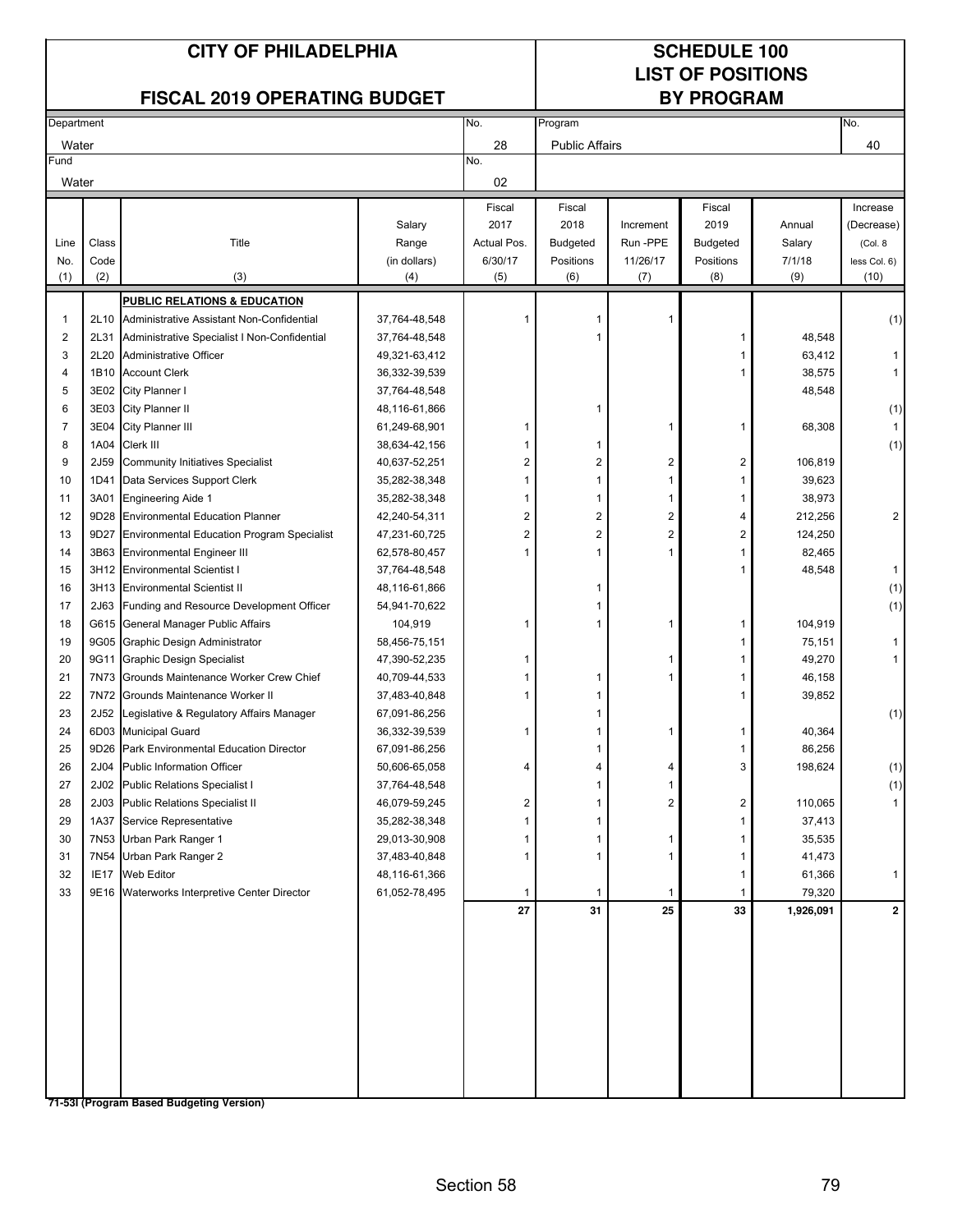| <b>CITY OF PHILADELPHIA</b> |
|-----------------------------|
|-----------------------------|

## **SCHEDULE 100 LIST OF POSITIONS**

| FISCAL 2019 OPERATING BUDGET |       |                                               |               | <b>BY PROGRAM</b> |                       |                  |                |           |              |
|------------------------------|-------|-----------------------------------------------|---------------|-------------------|-----------------------|------------------|----------------|-----------|--------------|
| Department                   |       |                                               |               | No.               | Program               |                  |                |           | No.          |
| Water                        |       |                                               |               | 28                | <b>Public Affairs</b> |                  |                |           | 40           |
| Fund                         |       |                                               |               | No.               |                       |                  |                |           |              |
| Water                        |       |                                               |               | 02                |                       |                  |                |           |              |
|                              |       |                                               |               | Fiscal            | Fiscal                |                  | Fiscal         |           | Increase     |
|                              |       |                                               | Salary        | 2017              | 2018                  | Increment        | 2019           | Annual    | (Decrease)   |
| Line                         | Class | Title                                         | Range         | Actual Pos.       | Budgeted              | Run-PPE          | Budgeted       | Salary    | (Col. 8      |
| No.                          | Code  |                                               | (in dollars)  | 6/30/17           | Positions             | 11/26/17         | Positions      | 7/1/18    | less Col. 6) |
| (1)                          | (2)   | (3)                                           | (4)           | (5)               | (6)                   | (7)              | (8)            | (9)       | (10)         |
|                              |       | <b>CUSTOMER INFORMATION</b>                   |               |                   |                       |                  |                |           |              |
| 34                           | 2L01  | Administrative Technician                     | 33,277-42,793 | 1                 | $\mathbf{1}$          |                  | $\mathbf 1$    | 42,793    |              |
| 35                           | 2B10  | Assistant Revenue Collection Manager          | 45,277-58,196 | 1                 | $\boldsymbol{2}$      | $\boldsymbol{2}$ | $\overline{2}$ | 118,842   |              |
| 36                           |       | 1A12 Clerk Typist 2                           | 32,688-35,342 |                   | $\mathbf{1}$          | $\mathbf{1}$     | $\mathbf{1}$   | 36,367    |              |
| 37                           |       | 2B02 Collection Customer Representative       | 38,634-42,156 | 9                 | 30                    | $17$             | 30             | 1,282,468 |              |
| 38                           | 2B04  | Collection Customer Representative Supervisor | 38,708-49,761 | $\mathbf 2$       | 8                     | 8                | 8              | 403,930   |              |
| 39                           |       | 1D59 Computer User Support Specialist         | 41,745-45,749 | $\mathbf{1}$      | $\mathbf{1}$          | 1                | -1             | 46,807    |              |
| 40                           |       | 1D41 Data Services Support Clerk              | 35,282-38,348 | 1                 | $\mathbf{1}$          | $\mathbf{1}$     |                |           | (1)          |
| 41                           | 2B20  | Revenue Collection Officer I                  | 71,597-92,059 |                   | $\mathbf{1}$          | $\mathbf{1}$     | $\mathbf{1}$   | 93,884    |              |
| 42                           |       | 1A37 Service Representative                   | 35,282-38,348 | 4                 | 29                    | 21               | 29             | 1,099,581 |              |
|                              |       |                                               |               | 19                | 74                    | 52               | 73             | 3,124,673 | (1)          |
|                              |       |                                               |               |                   |                       |                  |                |           |              |
|                              |       |                                               |               |                   |                       |                  |                |           |              |
|                              |       | <b>Program Total</b>                          |               | 46                | 105                   | ${\bf 77}$       | 106            | 5,050,764 | $\mathbf{1}$ |
|                              |       |                                               |               |                   |                       |                  |                |           |              |
|                              |       |                                               |               |                   |                       |                  |                |           |              |
|                              |       |                                               |               |                   |                       |                  |                |           |              |
|                              |       |                                               |               |                   |                       |                  |                |           |              |
|                              |       |                                               |               |                   |                       |                  |                |           |              |
|                              |       |                                               |               |                   |                       |                  |                |           |              |
|                              |       |                                               |               |                   |                       |                  |                |           |              |
|                              |       |                                               |               |                   |                       |                  |                |           |              |
|                              |       |                                               |               |                   |                       |                  |                |           |              |
|                              |       |                                               |               |                   |                       |                  |                |           |              |
|                              |       |                                               |               |                   |                       |                  |                |           |              |
|                              |       |                                               |               |                   |                       |                  |                |           |              |
|                              |       |                                               |               |                   |                       |                  |                |           |              |
|                              |       |                                               |               |                   |                       |                  |                |           |              |
|                              |       |                                               |               |                   |                       |                  |                |           |              |
|                              |       |                                               |               |                   |                       |                  |                |           |              |
|                              |       |                                               |               |                   |                       |                  |                |           |              |
|                              |       |                                               |               |                   |                       |                  |                |           |              |
|                              |       |                                               |               |                   |                       |                  |                |           |              |
|                              |       |                                               |               |                   |                       |                  |                |           |              |
|                              |       |                                               |               |                   |                       |                  |                |           |              |
|                              |       |                                               |               |                   |                       |                  |                |           |              |
|                              |       |                                               |               |                   |                       |                  |                |           |              |
|                              |       |                                               |               |                   |                       |                  |                |           |              |
|                              |       |                                               |               |                   |                       |                  |                |           |              |
|                              |       |                                               |               |                   |                       |                  |                |           |              |
|                              |       |                                               |               |                   |                       |                  |                |           |              |
|                              |       |                                               |               |                   |                       |                  |                |           |              |
|                              |       |                                               |               |                   |                       |                  |                |           |              |
|                              |       |                                               |               |                   |                       |                  |                |           |              |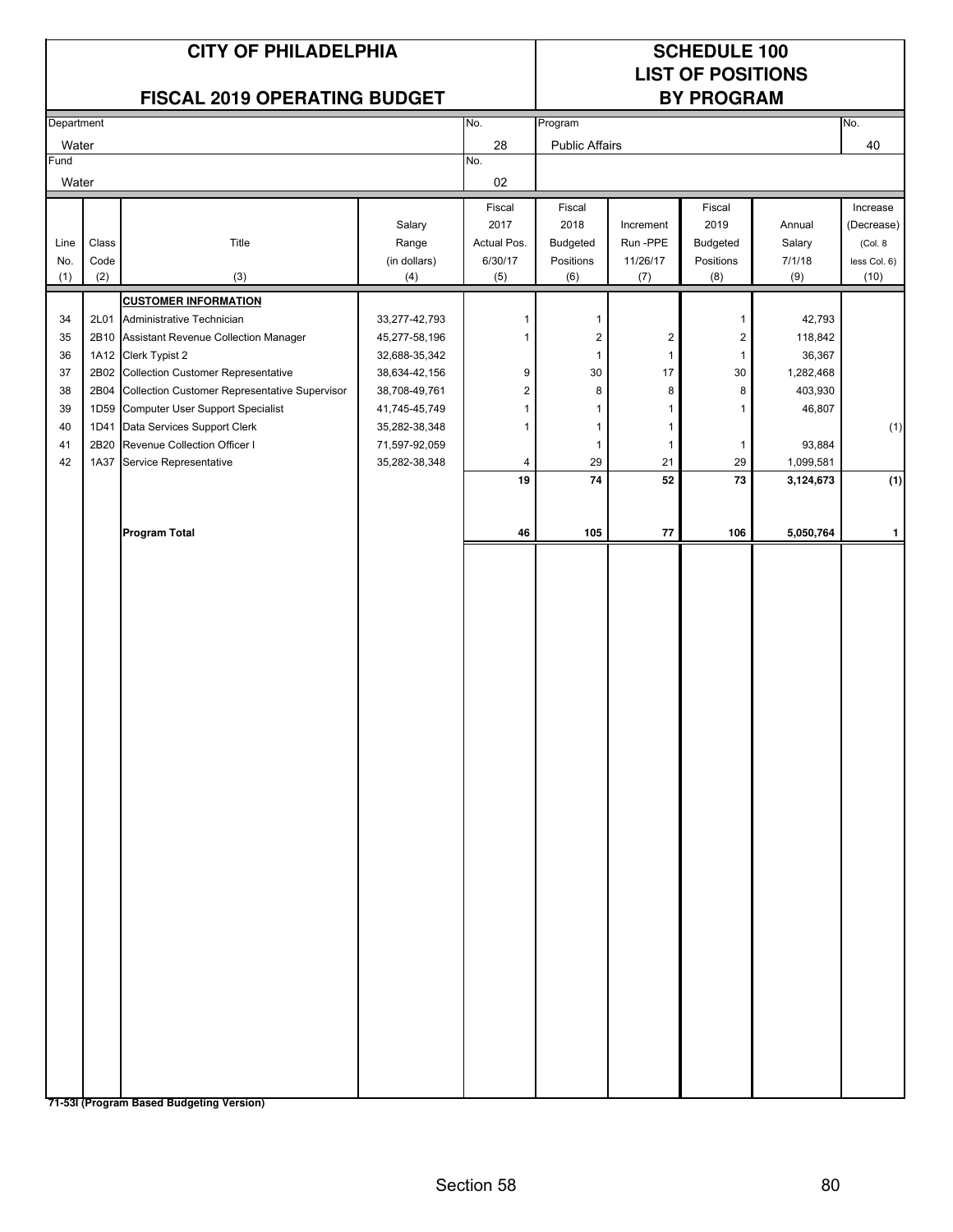|                    |                                        | <b>CITY OF PHILADELPHIA</b><br><b>FISCAL 2019 OPERATING BUDGET</b>                                                          |                      |                             |                                        | <b>SCHEDULE 100</b><br><b>LIST OF POSITIONS</b><br><b>BY PROGRAM</b> |                                                       |                                         |                                                |                                                             |                                                   |
|--------------------|----------------------------------------|-----------------------------------------------------------------------------------------------------------------------------|----------------------|-----------------------------|----------------------------------------|----------------------------------------------------------------------|-------------------------------------------------------|-----------------------------------------|------------------------------------------------|-------------------------------------------------------------|---------------------------------------------------|
| Department         |                                        |                                                                                                                             |                      |                             | No.                                    | Program                                                              |                                                       |                                         |                                                |                                                             | No.                                               |
| Water              |                                        |                                                                                                                             |                      |                             | 28                                     | <b>Public Affairs</b>                                                |                                                       |                                         |                                                |                                                             | 40                                                |
| Fund               |                                        |                                                                                                                             |                      |                             | No.                                    |                                                                      |                                                       |                                         |                                                |                                                             |                                                   |
| Water              |                                        |                                                                                                                             |                      |                             | 02                                     |                                                                      |                                                       |                                         |                                                |                                                             |                                                   |
| Line<br>No.<br>(1) | Class<br>Code<br>(2)                   | Title<br>(3)                                                                                                                |                      |                             | Salary<br>Range<br>(in dollars)<br>(4) | Fiscal<br>2017<br>Actual Pos.<br>6/30/17<br>(5)                      | Fiscal<br>2018<br><b>Budgeted</b><br>Positions<br>(6) | Increment<br>Run-PPE<br>11/26/17<br>(7) | Fiscal<br>2019<br>Budgeted<br>Positions<br>(8) | Annual<br>Salary<br>7/1/18<br>(9)                           | Inc.<br>(Dec.)<br>(Col. 8<br>less Col. 6)<br>(10) |
|                    | 101<br>121<br>161<br>171<br>100<br>181 | <b>Total Full Time</b><br>Temporary<br>Regular Overtime<br><b>Holiday Overtime</b><br>Lump Sum Separation Payments<br>Shift |                      |                             |                                        | 46                                                                   | 105                                                   | 77                                      | 106                                            | 5,050,764<br>197,000<br>396,000<br>3,060<br>15,000<br>2,000 | -1                                                |
|                    |                                        | <b>Total Gross Requirements</b>                                                                                             |                      |                             |                                        | 46                                                                   | 105                                                   | 77                                      | 106                                            | 5,663,824                                                   | $\mathbf{1}$                                      |
|                    |                                        | Plus: Earned Increment                                                                                                      |                      |                             |                                        |                                                                      |                                                       |                                         |                                                | 26,294                                                      |                                                   |
|                    |                                        | Plus: Longevity                                                                                                             |                      |                             |                                        | 3,745                                                                |                                                       |                                         |                                                |                                                             |                                                   |
|                    |                                        | Less: (Vacancy Allowance)                                                                                                   |                      |                             | (802, 803)                             |                                                                      |                                                       |                                         |                                                |                                                             |                                                   |
|                    |                                        |                                                                                                                             |                      | <b>Total Budget Request</b> |                                        |                                                                      |                                                       |                                         | 4,891,060                                      |                                                             |                                                   |
|                    |                                        |                                                                                                                             |                      |                             | <b>Summary of Personal Services</b>    |                                                                      |                                                       |                                         |                                                |                                                             |                                                   |
|                    |                                        |                                                                                                                             |                      | Fiscal 2017                 |                                        | Fiscal 2018                                                          |                                                       |                                         | Fiscal 2019                                    | Inc. $/$ (Dec.)                                             | Inc. $/$ (Dec.)                                   |
| Line               |                                        |                                                                                                                             | Actual               | Actual                      | Budgeted                               | Estimated                                                            | Increment                                             | Budgeted                                | Department                                     | in Require.                                                 | in Bud. Pos.                                      |
| No.                |                                        | Category                                                                                                                    | Positions<br>6/30/17 | Obligations                 | Positions                              | Obligations                                                          | Run-PPE<br>11/26/17                                   | Positions                               | Request                                        | (Col. 9                                                     | (Col. 8<br>less Col. 5)                           |
| (1)                |                                        | (2)                                                                                                                         | (3)                  | (4)                         | (5)                                    | (6)                                                                  | (7)                                                   | (8)                                     | (9)                                            | less Col. 6)<br>(10)                                        | (11)                                              |
| $\mathbf{1}$       | Lump Sum                               |                                                                                                                             |                      |                             |                                        | 15,000                                                               |                                                       |                                         | 15,000                                         |                                                             |                                                   |
| $\overline{2}$     |                                        | Full Time - Civilian                                                                                                        | 46                   | 2,128,393                   | 105                                    | 4,732,576                                                            | $77\,$                                                | 106                                     | 4,278,000                                      | (454, 576)                                                  | $\mathbf{1}$                                      |
| 3                  |                                        | Full Time - Uniform                                                                                                         |                      |                             |                                        |                                                                      |                                                       |                                         |                                                |                                                             |                                                   |
| $\overline{4}$     |                                        | Bonus, Gross Adj.                                                                                                           |                      | 21,457                      |                                        |                                                                      |                                                       |                                         |                                                |                                                             |                                                   |
| 5                  |                                        | PT, Temp/Seas, Bd, SCG                                                                                                      |                      | 70,011                      |                                        | 197,420                                                              |                                                       |                                         | 197,000                                        | (420)                                                       |                                                   |
| 6                  |                                        | Overtime - Civilian                                                                                                         |                      | 188,784                     |                                        | 296,072                                                              |                                                       |                                         | 396,000                                        | 99,928                                                      |                                                   |
| $\overline{7}$     |                                        | Overtime - Uniform                                                                                                          |                      |                             |                                        |                                                                      |                                                       |                                         |                                                |                                                             |                                                   |
| 8                  |                                        | Holiday Overtime - Civilian                                                                                                 |                      | 10,347                      |                                        | 3,252                                                                |                                                       |                                         | 3,060                                          | (192)                                                       |                                                   |
| 9                  |                                        | Unused Uniform Leave                                                                                                        |                      |                             |                                        |                                                                      |                                                       |                                         |                                                |                                                             |                                                   |
| 10                 | Shift/Stress                           |                                                                                                                             |                      | 1,701                       |                                        | 2,236                                                                |                                                       |                                         | 2,000                                          | (236)                                                       |                                                   |
| 11                 |                                        | H&L, IOD, LT-Sick                                                                                                           |                      |                             |                                        |                                                                      |                                                       |                                         |                                                |                                                             |                                                   |
| 12                 |                                        |                                                                                                                             |                      |                             |                                        |                                                                      |                                                       |                                         |                                                |                                                             |                                                   |
|                    |                                        | Total                                                                                                                       | 46                   | 2,420,693                   | 105                                    | 5,246,556                                                            | 77                                                    | 106                                     | 4,891,060                                      | (355, 496)                                                  | $\mathbf{1}$                                      |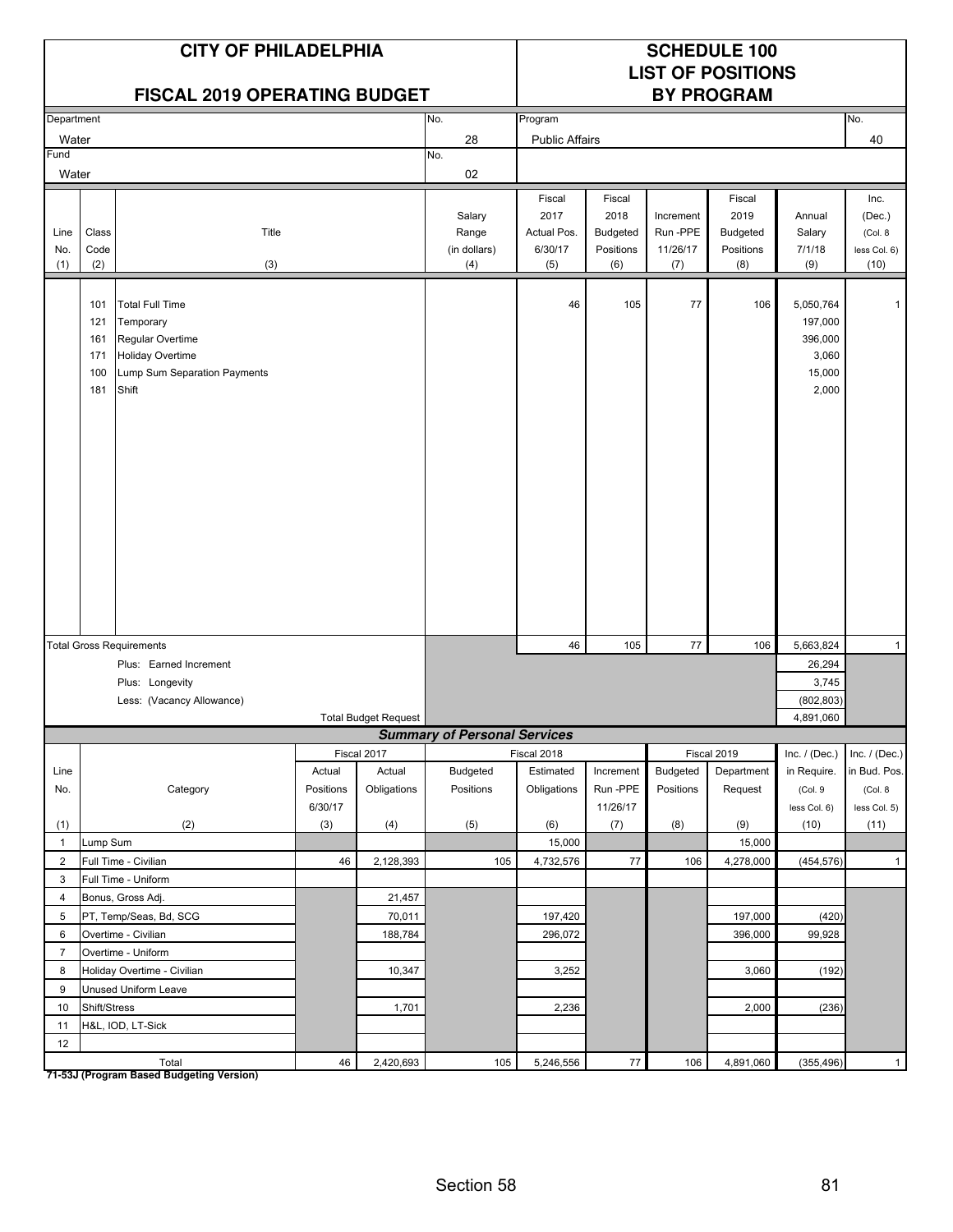### **FISCAL 2019 OPERATING BUDGET**

# **PURCHASE OF SERVICES**

|               | Department<br>No.                                |                                            | Program                                   | No.                                     |                                        |                              |
|---------------|--------------------------------------------------|--------------------------------------------|-------------------------------------------|-----------------------------------------|----------------------------------------|------------------------------|
|               |                                                  |                                            |                                           |                                         |                                        |                              |
| Water<br>Fund |                                                  | 28<br>No.                                  | <b>Public Affairs</b>                     |                                         |                                        | 40                           |
| Water         |                                                  | 02                                         |                                           |                                         |                                        |                              |
| Code          | Description                                      | Fiscal 2017<br>Actual<br>Obligations       | Fiscal 2018<br>Original<br>Appropriations | Fiscal 2018<br>Estimated<br>Obligations | Fiscal 2019<br>Departmental<br>Request | Increase<br>or<br>(Decrease) |
| (1)           | (2)                                              | (3)                                        | (4)                                       | (5)                                     | (6)                                    | (7)                          |
|               |                                                  | <b>Schedule 200 - Purchase of Services</b> |                                           |                                         |                                        |                              |
| 201           | Cleaning & Laundering                            |                                            |                                           |                                         |                                        |                              |
| 202           | Janitorial Services                              |                                            | 70,000                                    | 70,000                                  | 70,000                                 |                              |
| 205           | Refuse, Garbage, Silt and Sludge Removal         |                                            |                                           |                                         |                                        |                              |
| 209           | Telephone & Communication                        |                                            |                                           |                                         |                                        |                              |
| 210           | <b>Postal Services</b>                           | 105,000                                    | 275,000                                   | 275,000                                 | 275,000                                |                              |
| 211           | Transportation                                   | 1,828                                      | 2,500                                     | 2,500                                   | 2,000                                  | (500)                        |
| 215           | Licenses, Permits & Inspection Charges           |                                            | 500                                       | 500                                     |                                        | (500)                        |
| 216           | Commercial off the Shelf Software Licenses       |                                            | 30,000                                    | 30,000                                  |                                        | (30,000)                     |
| 220           | <b>Electric Current</b>                          |                                            |                                           |                                         |                                        |                              |
| 221           | <b>Gas Services</b>                              |                                            |                                           |                                         |                                        |                              |
| 222           | Steam for Heating                                |                                            |                                           |                                         |                                        |                              |
| 230           | Meals (non-travel) & Official Entertaining       | 3,678                                      | 5,500                                     | 5,500                                   | 6,000                                  | 500                          |
| 231           | <b>Overtime Meals</b>                            |                                            |                                           |                                         |                                        |                              |
| 240           | Advertising & Promotional Activities             | 1,257                                      | 1,500                                     | 1,500                                   | 3,000                                  | 1,500                        |
| 250           | <b>Professional Services</b>                     | 6,633,285                                  | 7,400,000                                 | 7,432,000                               | 7,608,000                              | 176,000                      |
| 251           | Professional Svcs. - Information Technology      |                                            |                                           |                                         |                                        |                              |
| 252           | Accounting & Auditing Services                   |                                            |                                           |                                         |                                        |                              |
| 253           | <b>Legal Services</b>                            |                                            |                                           |                                         |                                        |                              |
| 254           | Mental Health & Intellectual Disability Services |                                            |                                           |                                         |                                        |                              |
| 255           | <b>Dues</b>                                      | 40,305                                     | 100,000                                   | 100,000                                 | 109,000                                | 9,000                        |
| 256           | Seminar & Training Sessions                      | 2,140                                      | 8,000                                     | 8,000                                   | 10,000                                 | 2,000                        |
| 257           | Architectural & Engineering Services             | 275,000                                    | 337,000                                   | 305,000                                 | 305,000                                |                              |
| 258           | <b>Court Reporters</b>                           |                                            |                                           |                                         |                                        |                              |
| 259           | <b>Arbitration Fees</b>                          |                                            |                                           |                                         |                                        |                              |
| 260           | Repair & Maintenance Charges                     | 36,075                                     |                                           |                                         |                                        |                              |
| 261           | Repaving, Repairing & Resurfacing Streets        |                                            |                                           |                                         |                                        |                              |
| 262           | Demolition of Buildings                          |                                            |                                           |                                         |                                        |                              |
| 264           | <b>Abatement of Nuisances</b>                    |                                            |                                           |                                         |                                        |                              |
| 265           | Rehabilitation of Property                       |                                            |                                           |                                         |                                        |                              |
| 266           | Maint. & Support - Comp. Hardware & Software     | 14,799                                     | 78,600                                    | 78,600                                  |                                        | (78,600)                     |
| 275           | Juror Fees                                       |                                            |                                           |                                         |                                        |                              |
| 276           | Juror Expenses                                   |                                            |                                           |                                         |                                        |                              |
| 277           | Witness Fees                                     |                                            |                                           |                                         |                                        |                              |
| 280           | Insurance & Official Bonds                       |                                            |                                           |                                         |                                        |                              |
| 281           | Lease Payments -PMA                              |                                            |                                           |                                         |                                        |                              |
| 282           | Lease Purchase - Computer Systems                |                                            |                                           |                                         |                                        |                              |
| 283           | Lease Purchase - Vehicles                        |                                            |                                           |                                         |                                        |                              |
| 284           | Ground & Building Rental                         |                                            |                                           |                                         |                                        |                              |
| 285           | Rents - Other                                    | 54,582                                     | 38,200                                    | 38,200                                  | 38,000                                 | (200)                        |
| 286           | Rental of Parking Spaces                         |                                            |                                           |                                         |                                        |                              |
| 290           | Payments for Care of Individuals                 |                                            |                                           |                                         |                                        |                              |
| 295           | <b>Imprest Advances</b>                          |                                            |                                           |                                         |                                        |                              |
| 298           | Payments for Burials & Graves                    |                                            |                                           |                                         |                                        |                              |
| 299           | Other Expenses (not otherwise classified)        |                                            | 1,586                                     | 1,586                                   | 2,000                                  | 414                          |
|               |                                                  |                                            |                                           |                                         |                                        |                              |
|               |                                                  | 7,167,949                                  | 8,348,386                                 | 8,348,386                               | 8,428,000                              | 79,614                       |
|               | Total                                            |                                            |                                           |                                         |                                        |                              |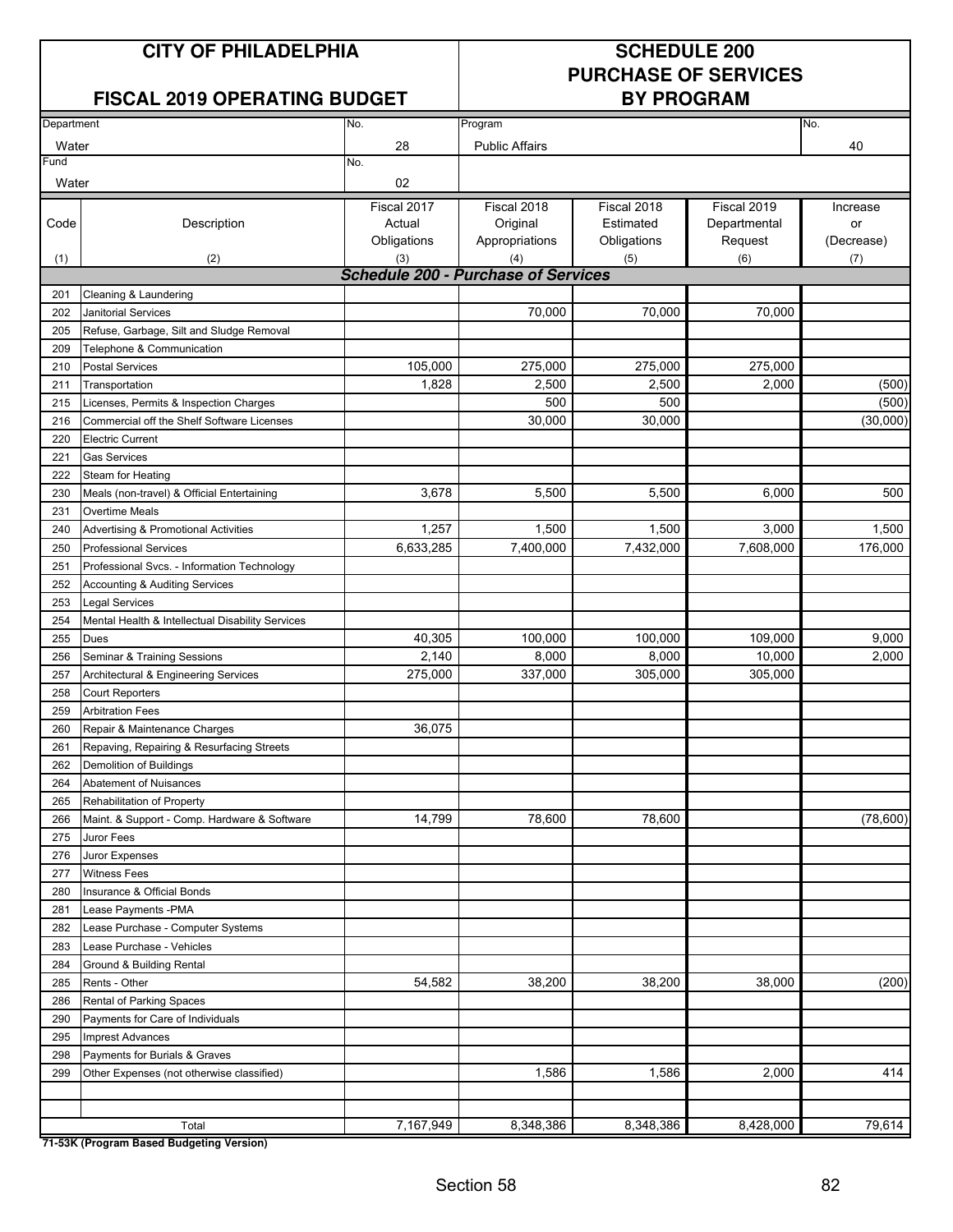### FISCAL 2019 OPERATING BUDGET **BY PROGRAM**

## **CITY OF PHILADELPHIA SCHEDULE 300 - 400 MATERIALS, SUPPLIES & EQUIPMENT**

| Department |                                                       | No.                                            | Program                                   |                                         |                                        | No.                          |
|------------|-------------------------------------------------------|------------------------------------------------|-------------------------------------------|-----------------------------------------|----------------------------------------|------------------------------|
| Water      |                                                       | 28                                             | <b>Public Affairs</b>                     |                                         |                                        | 40                           |
| Fund       |                                                       | No.                                            |                                           |                                         |                                        |                              |
| Water      |                                                       | 02                                             |                                           |                                         |                                        |                              |
| Code       | Description                                           | Fiscal 2017<br>Actual<br>Obligations           | Fiscal 2018<br>Original<br>Appropriations | Fiscal 2018<br>Estimated<br>Obligations | Fiscal 2019<br>Departmental<br>Request | Increase<br>or<br>(Decrease) |
| (1)        | (2)                                                   | (3)                                            | (4)                                       | (5)                                     | (6)                                    | (7)                          |
|            |                                                       | <b>Schedule 300 - Materials &amp; Supplies</b> |                                           |                                         |                                        |                              |
| 301        | Agricultural & Botanical                              |                                                |                                           |                                         |                                        |                              |
| 302        | Animal, Livestock & Marine                            |                                                |                                           |                                         |                                        |                              |
| 303        | Bakeshop, Dining Room & Kitchen                       |                                                |                                           |                                         |                                        |                              |
| 304        | Books & Other Publications                            |                                                | 7,000                                     | 7,000                                   | 7,000                                  |                              |
| 305        | <b>Building &amp; Construction</b>                    |                                                |                                           |                                         |                                        |                              |
| 306        | <b>Library Materials</b>                              |                                                |                                           |                                         |                                        |                              |
| 307        | <b>Chemicals &amp; Gases</b>                          |                                                |                                           |                                         |                                        |                              |
| 308        | Dry Goods, Notions & Wearing Apparel                  |                                                | 500                                       | 500                                     | 2,000                                  | 1,500                        |
| 309        | Cordage & Fibers                                      |                                                |                                           |                                         |                                        |                              |
| 310        | Electrical & Communication                            | 1,696                                          | 50,000                                    | 50,000                                  | 50,000                                 |                              |
| 311        | General Equipment & Machinery                         |                                                |                                           |                                         |                                        |                              |
| 312        | Fire Fighting & Safety                                |                                                | 500                                       | 500                                     | 1,000                                  | 500                          |
| 313        | Food                                                  |                                                |                                           |                                         |                                        |                              |
| 314        | Fuel - Heating & Cooling                              |                                                |                                           |                                         |                                        |                              |
| 316        | General Hardware & Minor Tools                        | 399                                            |                                           |                                         |                                        |                              |
| 317        | <b>Hospital &amp; Laboratory</b>                      |                                                | 3,000                                     | 3,000                                   | 3,000                                  |                              |
| 318        | Janitorial, Laundry & Household                       | 147                                            | 1,000                                     | 1,000                                   | 1,000                                  |                              |
| 320        | Office Materials & Supplies                           |                                                | 1,124                                     | 1,124                                   | 2,000                                  | 876                          |
| 322        | Small Power Tools & Hand Tools                        |                                                |                                           |                                         |                                        |                              |
| 323        | Plumbing, AC & Space Heating                          |                                                |                                           |                                         |                                        |                              |
| 324        | Precision, Photographic & Artists                     |                                                | 1,000                                     | 1,000                                   | 1,000                                  |                              |
| 325        | Printing                                              | 247,352                                        | 458,500                                   | 458,500                                 | 459,000                                | 500                          |
| 326        | Recreational & Educational                            | 14,418                                         | 16,500                                    | 16,500                                  | 32,000                                 | 15,500                       |
| 328        | Vehicle Parts & Accessories                           |                                                |                                           |                                         |                                        |                              |
| 335        | Lubricants                                            |                                                |                                           |                                         |                                        |                              |
| 340        | #2 Diesel Fuel                                        |                                                |                                           |                                         |                                        |                              |
| 341<br>342 | Compressed Natural Gas (CNG)                          |                                                |                                           |                                         |                                        |                              |
| 345        | Liquid Propane Gas (LPG)<br>Gasoline                  |                                                |                                           |                                         |                                        |                              |
| 399        |                                                       |                                                |                                           |                                         |                                        |                              |
|            | Other Materials & Supplies (not otherwise classified) |                                                |                                           |                                         |                                        |                              |
|            | Total                                                 | 264,012                                        | 539,124                                   | 539,124                                 | 558,000                                | 18,876                       |
|            |                                                       |                                                | <b>Schedule 400 - Equipment</b>           |                                         |                                        |                              |
| 405        | Construction, Dredging & Conveying                    |                                                |                                           |                                         |                                        |                              |
| 410        | Electrical, Lighting & Communications                 |                                                | 3,000                                     | 3,000                                   | 3,000                                  |                              |
| 411        | General Equipment & Machinery                         |                                                |                                           |                                         |                                        |                              |
| 412        | Fire Fighting & Emergency                             |                                                |                                           |                                         |                                        |                              |
| 417        | Hospital & Laboratory                                 |                                                | 1,000                                     | 1,000                                   | 1,000                                  |                              |
| 420        | <b>Office Equipment</b>                               |                                                |                                           |                                         |                                        |                              |
| 423        | Plumbing, AC & Space Heating                          | 384                                            |                                           |                                         |                                        |                              |
| 424        | Precision, Photographic & Artists                     |                                                | 1,000                                     | 1,000                                   | 1,000                                  |                              |
| 426        | Recreational & Educational                            |                                                |                                           |                                         |                                        |                              |
| 427        | Computer Equipment & Peripherals                      |                                                |                                           |                                         |                                        |                              |
| 428        | Vehicles                                              |                                                |                                           |                                         |                                        |                              |
| 430        | Furniture & Furnishings                               | 297                                            | 6,500                                     | 6,500                                   | 7,000                                  | 500                          |
| 499        | Other Equipment (not otherwise classified)            |                                                | 4,000                                     | 4,000                                   | 4,000                                  |                              |
|            | Total                                                 | 681                                            | 15,500                                    | 15,500                                  | 16,000                                 | 500                          |
|            |                                                       |                                                |                                           |                                         |                                        |                              |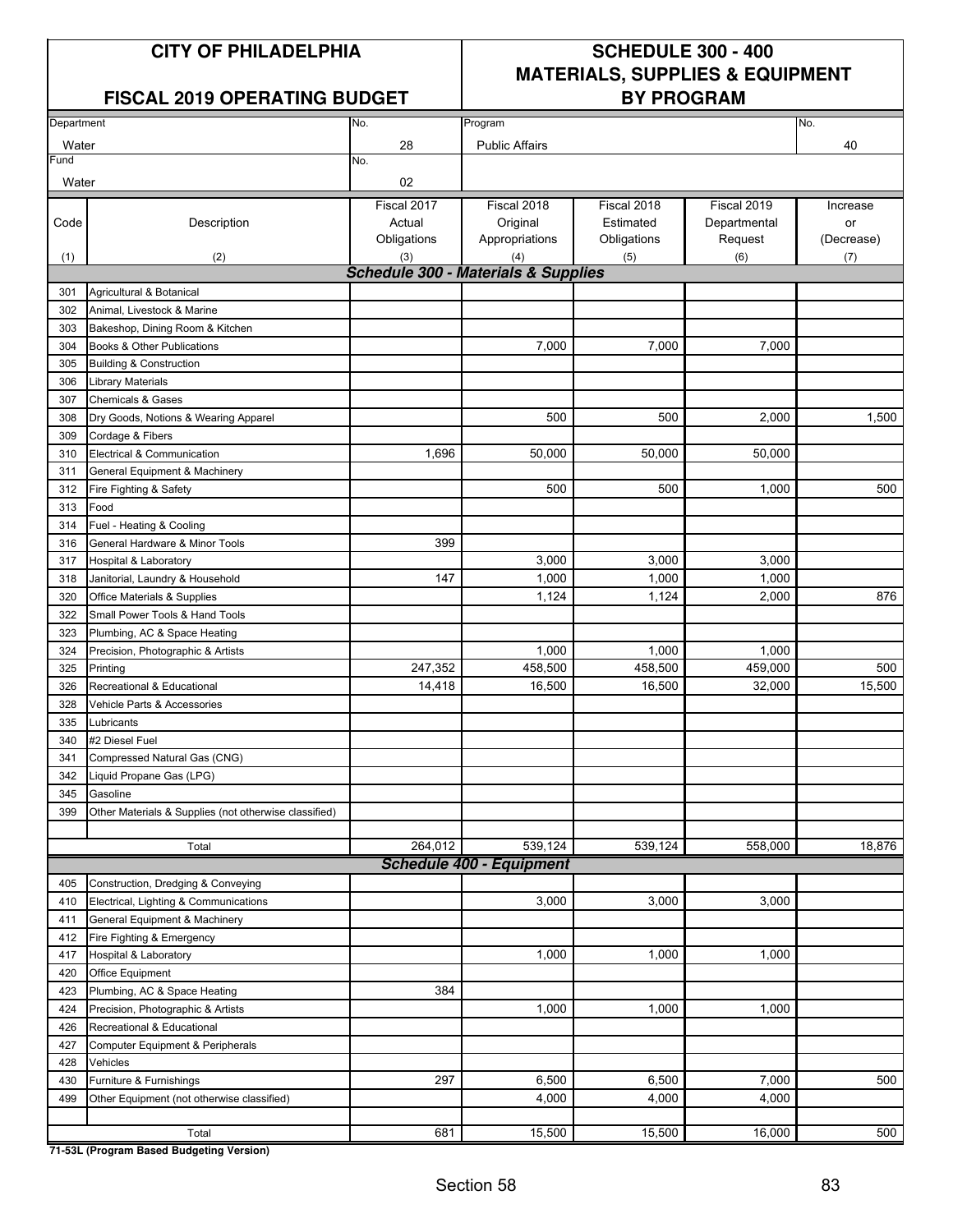## **CITY OF PHILADELPHIA**

## **SCHEDULE 500 - 700 - 800 - 900**

|            | <b>FISCAL 2019 OPERATING BUDGET</b>                                                          |                                                                 | <b>BY PROGRAM</b>                   |             |              |            |  |  |  |
|------------|----------------------------------------------------------------------------------------------|-----------------------------------------------------------------|-------------------------------------|-------------|--------------|------------|--|--|--|
| Department |                                                                                              | No.                                                             | Program                             |             |              | No.        |  |  |  |
| Water      |                                                                                              | 28                                                              | <b>Public Affairs</b>               |             |              | 40         |  |  |  |
| Fund       |                                                                                              | No.                                                             |                                     |             |              |            |  |  |  |
| Water      |                                                                                              | 02                                                              |                                     |             |              |            |  |  |  |
|            |                                                                                              | Fiscal 2017                                                     | Fiscal 2018                         | Fiscal 2018 | Fiscal 2019  | Increase   |  |  |  |
| Code       | Description                                                                                  | Actual                                                          | Original                            | Estimated   | Departmental | or         |  |  |  |
|            |                                                                                              | Obligations                                                     | Appropriations                      | Obligations | Request      | (Decrease) |  |  |  |
| (1)        | (2)                                                                                          | (3)                                                             | (4)                                 | (5)         | (6)          | (7)        |  |  |  |
|            |                                                                                              | <b>Schedule 500 - Contributions, Indemnities &amp; Taxes</b>    |                                     |             |              |            |  |  |  |
| 501        | Celebrations                                                                                 |                                                                 |                                     |             |              |            |  |  |  |
| 504        | <b>Meritorious Awards</b>                                                                    | 400,000                                                         | 500,000                             | 500,000     | 500,000      |            |  |  |  |
| 505        | Contributions to Educational & Recreational Org.                                             |                                                                 |                                     |             |              |            |  |  |  |
| 506        | Payments to Prisoners                                                                        |                                                                 |                                     |             |              |            |  |  |  |
| 512        | Refunds                                                                                      |                                                                 |                                     |             |              |            |  |  |  |
| 513        | Indemnities                                                                                  |                                                                 |                                     |             |              |            |  |  |  |
| 515        | Taxes                                                                                        |                                                                 |                                     |             |              |            |  |  |  |
| 517        | Contributions to Other Govt. Agencies and Non-Profit<br>Org. not Educational or Recreational |                                                                 |                                     |             | 61,000       | 61,000     |  |  |  |
|            |                                                                                              |                                                                 |                                     |             |              |            |  |  |  |
|            |                                                                                              |                                                                 |                                     |             |              |            |  |  |  |
|            |                                                                                              |                                                                 |                                     |             |              |            |  |  |  |
|            |                                                                                              |                                                                 |                                     |             |              |            |  |  |  |
|            |                                                                                              |                                                                 |                                     |             |              |            |  |  |  |
|            | Total                                                                                        | 400,000                                                         | 500,000                             | 500,000     | 561,000      | 61,000     |  |  |  |
|            |                                                                                              |                                                                 | <b>Schedule 700 - Debt Services</b> |             |              |            |  |  |  |
| 701        | Interest on City Debt - Long Term                                                            |                                                                 |                                     |             |              |            |  |  |  |
| 702        | Principal Payments on City Debt - Long Term                                                  |                                                                 |                                     |             |              |            |  |  |  |
| 703        | Interest on City Debt - Short Term                                                           |                                                                 |                                     |             |              |            |  |  |  |
| 704        | Sinking Fund Reserve Payment                                                                 |                                                                 |                                     |             |              |            |  |  |  |
| 705        | <b>Commitment Fee Expense</b>                                                                |                                                                 |                                     |             |              |            |  |  |  |
| 706        | Arbitrage Payments                                                                           |                                                                 |                                     |             |              |            |  |  |  |
|            |                                                                                              |                                                                 |                                     |             |              |            |  |  |  |
|            |                                                                                              |                                                                 |                                     |             |              |            |  |  |  |
|            | Total                                                                                        |                                                                 |                                     |             |              |            |  |  |  |
|            |                                                                                              | <b>Schedule 800 - Payments to Other Funds</b>                   |                                     |             |              |            |  |  |  |
| 801        | Payments to General Fund                                                                     |                                                                 |                                     |             |              |            |  |  |  |
| 803        | Payments to Water Fund                                                                       |                                                                 |                                     |             |              |            |  |  |  |
| 804        | Payments to Capital Projects Fund                                                            |                                                                 |                                     |             |              |            |  |  |  |
| 805        | Payments to Special Funds                                                                    |                                                                 |                                     |             |              |            |  |  |  |
| 806        | Payments to Bond Fund                                                                        |                                                                 |                                     |             |              |            |  |  |  |
| 807        | Payments to Other Funds                                                                      |                                                                 |                                     |             |              |            |  |  |  |
| 809        | Payments to Aviation Fund                                                                    |                                                                 |                                     |             |              |            |  |  |  |
| 812        | Payments to Grants Revenue Fund                                                              |                                                                 |                                     |             |              |            |  |  |  |
|            |                                                                                              |                                                                 |                                     |             |              |            |  |  |  |
|            | Total                                                                                        |                                                                 |                                     |             |              |            |  |  |  |
|            |                                                                                              | <b>Schedule 900 - Advances and Other Miscellaneous Payments</b> |                                     |             |              |            |  |  |  |
| 901        | Advances to Create Working Capital Funds                                                     |                                                                 |                                     |             |              |            |  |  |  |
| 902        | Miscellaneous Advances                                                                       |                                                                 |                                     |             |              |            |  |  |  |
|            |                                                                                              |                                                                 |                                     |             |              |            |  |  |  |
|            |                                                                                              |                                                                 |                                     |             |              |            |  |  |  |
|            |                                                                                              |                                                                 |                                     |             |              |            |  |  |  |
|            | Total                                                                                        |                                                                 |                                     |             |              |            |  |  |  |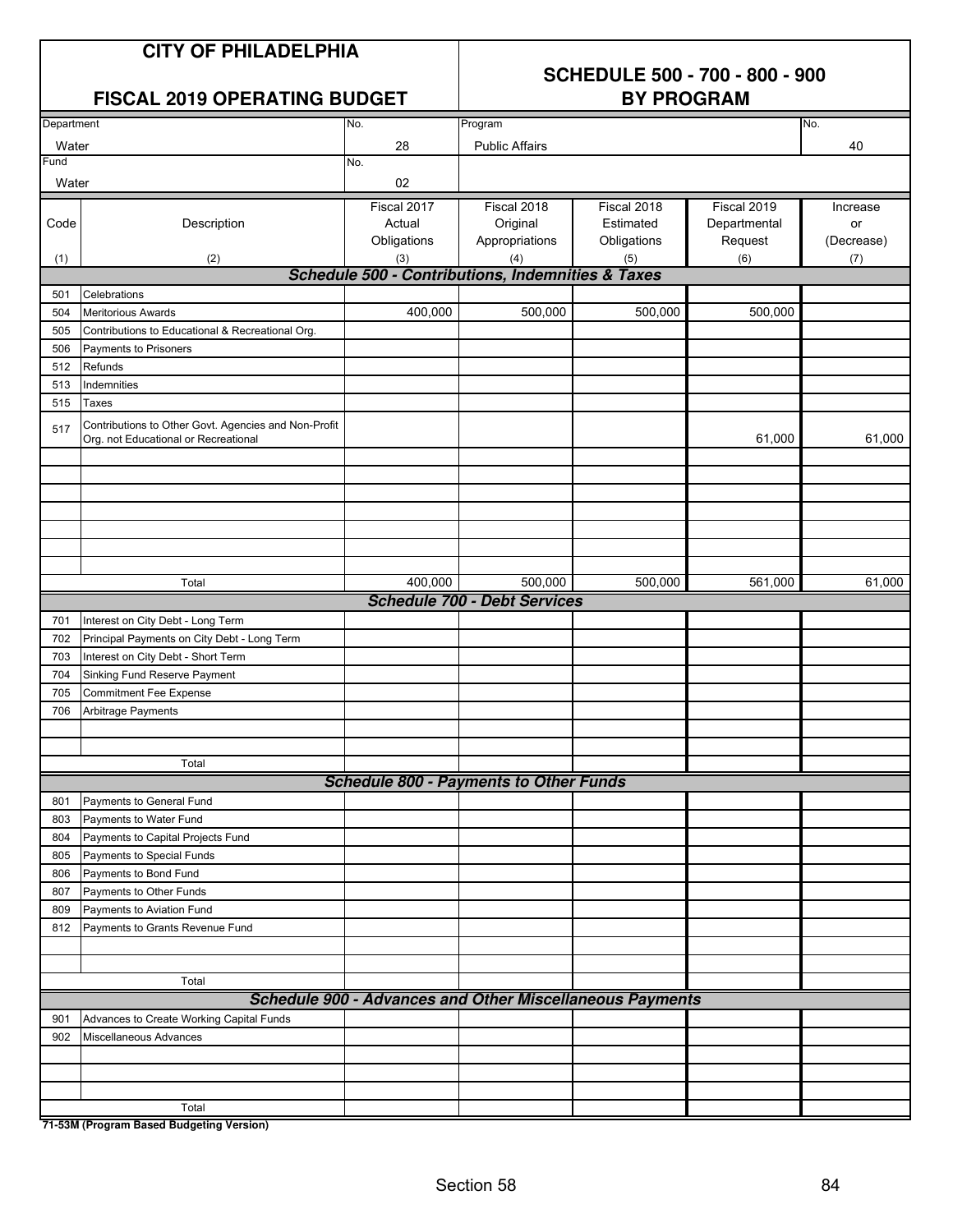| Department |                                              |                   | No.<br>Program |                       |             |                                                                             | No.        |
|------------|----------------------------------------------|-------------------|----------------|-----------------------|-------------|-----------------------------------------------------------------------------|------------|
| Water      |                                              |                   | 28             | <b>Public Affairs</b> |             |                                                                             | 40         |
| =und       |                                              |                   | No.            |                       |             |                                                                             |            |
| Water      |                                              |                   | 02             |                       |             |                                                                             |            |
|            |                                              |                   | Fiscal 2017    | Fiscal 2018           | Fiscal 2018 | Fiscal 2019                                                                 | Increase   |
|            |                                              |                   | Actual         | Original              | Estimated   | Department                                                                  | or         |
| Class      | Description                                  |                   | Obligations    | Appropriation         | Obligations | Request                                                                     | (Decrease) |
| (1)        | (2)                                          |                   | (3)            | (4)                   | (5)         | (6)                                                                         | (7)        |
| 250s       | Professional Services (250-254, 257-259)     |                   | 6,908,285      | 7,737,000             | 7,737,000   | 7,913,000                                                                   | 176,000    |
| 290        | Payments for Care of Individuals             |                   |                |                       |             |                                                                             |            |
| Minor      | Name of Contractor                           | Fiscal 2017       | Fiscal 2018    | Fiscal 2018           | Fiscal 2019 | Describe purpose or scope of                                                |            |
| Object     | or Provider                                  | Actual            | Original       | Estimated             | Department  | service provided. Include, if                                               |            |
| Code       |                                              | Obligations       | Appropriation  | Obligations           | Request     | applicable, unit cost of service.                                           |            |
| 250        | Adam Levine                                  | 32,000            | 32,000         | 32,000                |             | 50,000 PWD Archival Management                                              |            |
| 250        | Aecom Technical Services Inc.                | 130,500           | 100,000        | 100,000               |             | 100,000 Evaluation of Residential BMPs for                                  |            |
|            |                                              |                   |                |                       |             | <b>Potential Regulatory Credit</b>                                          |            |
| 250        | Alex Gilliam Llc Aka Public Workshop         | 32,000            | 32,000         | 32,000                |             | 32,000 Toolbox for Community/Public                                         |            |
|            |                                              |                   |                |                       |             | Engagement                                                                  |            |
| 250        | Arcweb Technologies                          | 32,000            |                |                       |             | <b>Web Consultancy</b>                                                      |            |
| 250        | Andrea Rose Photography - (Andrea Mcclennon) | 32,000            | 32,000         | 32,000                |             | 32,000 Photographic Assistance for FWW                                      |            |
|            |                                              |                   |                |                       |             | Web/Materials                                                               |            |
| 250        | <b>B</b> Fabrication                         | 15,000            |                | 50,000                |             | 50,000 FWWIC Exhibit Evacuation Planning                                    |            |
|            |                                              |                   |                |                       |             | and Services                                                                |            |
| 250        | Blake + Barancick Design Group, Inc.         | 32,000            | 32,000         | 32,000                |             | 50,000 Formating translated documents                                       |            |
| 250        | <b>Bria Wimberly</b>                         | 32,000            | 32,000         | 32,000                |             | 32,000 Educational Assitance for MS4 and                                    |            |
|            |                                              |                   |                |                       |             | <b>CSO Requlatory Requirement</b>                                           |            |
| 250        | Camp, Dresser & Mckee                        | 790,000           | 1,000,000      | 1,000,000             |             | 1,000,000 Public Engagement Support Staff for                               |            |
|            |                                              |                   |                |                       |             | GCCW CSO Regulatory Req.                                                    |            |
| 250<br>250 | Albert L Pundt<br>CH2M Hill                  | 32,000<br>100,000 | 75,000         |                       |             | Research & Development consultant<br>75,000 Facilitation of Stormwater Regs |            |
|            |                                              |                   |                | 75,000                |             | Developers Services Committee                                               |            |
| 250        | <b>Clean Water Action</b>                    | 32,000            | 32,000         | 32,000                |             | 32,000 Lead Outreach to Underserved                                         |            |
|            |                                              |                   |                |                       |             | Communities                                                                 |            |
| 250        | Cloud & Gershan Associates, Incorporated     | 100,000           | 100,000        | 100,000               |             | 100,000 Signage for Consent Order                                           |            |
|            |                                              |                   |                |                       |             | Agreement for public sites                                                  |            |
| 250        | Cloud Institute                              |                   |                | 32,000                |             | 32,000 Curriculum Evaluation re PA and PSD                                  |            |
|            |                                              |                   |                |                       |             | Requirement                                                                 |            |
| 250        | <b>CMC Energy (Civic Energy Services)</b>    | 450,000           | 650,000        | 650,000               |             | 650,000 Low Income Conservation Assistance                                  |            |
|            |                                              |                   |                |                       |             | Program (LICAP)                                                             |            |
| 250        | <b>Cultural Heritage Research Services</b>   | 32,000            |                |                       |             | Archeological Consultant                                                    |            |
| 250        | <b>Conservation Matters</b>                  |                   | 32,000         | 32,000                |             | 32,000 Assistance with Cobbs Creek                                          |            |
|            |                                              |                   |                |                       |             | Easements - IWMP                                                            |            |
| 250        | Daniel Glenn Kobza                           |                   | 32,000         |                       |             | <b>Wild West Philly</b>                                                     |            |
| 250        | East Falls Development Corporation           |                   | 32,000         | 32,000                |             | 32,000 Watershed Partnership (MS4                                           |            |
|            |                                              |                   |                |                       |             | Schuylkill)                                                                 |            |
| 250        | Edward F. Grusheski                          | 32,000            |                |                       |             | FWW Funders Tours, Historian,                                               |            |
|            |                                              |                   |                |                       |             | Museums Expert                                                              |            |
| 250        | <b>EFG Consulting</b>                        |                   | 32,000         | 32,000                |             | 32,000 FWW Funders Tours, Historian,                                        |            |
|            |                                              |                   |                |                       |             | Museums Expert                                                              |            |
| 250        | Ellen Freedman Shultz                        | 85,000            | 85,000         | 100,000               |             | 100,000 FWWIC Edu Consultant Services                                       |            |
| 250        | Fifteen Minutes Inc                          | 32,000            |                | 100,000               |             | 100,000 Public Campaign Marketing                                           |            |
|            | <b>Subtotal Class 250</b>                    | 2,022,500         | 2,330,000      | 2,495,000             | 2,531,000   | Consultant                                                                  |            |
|            |                                              |                   |                |                       |             |                                                                             |            |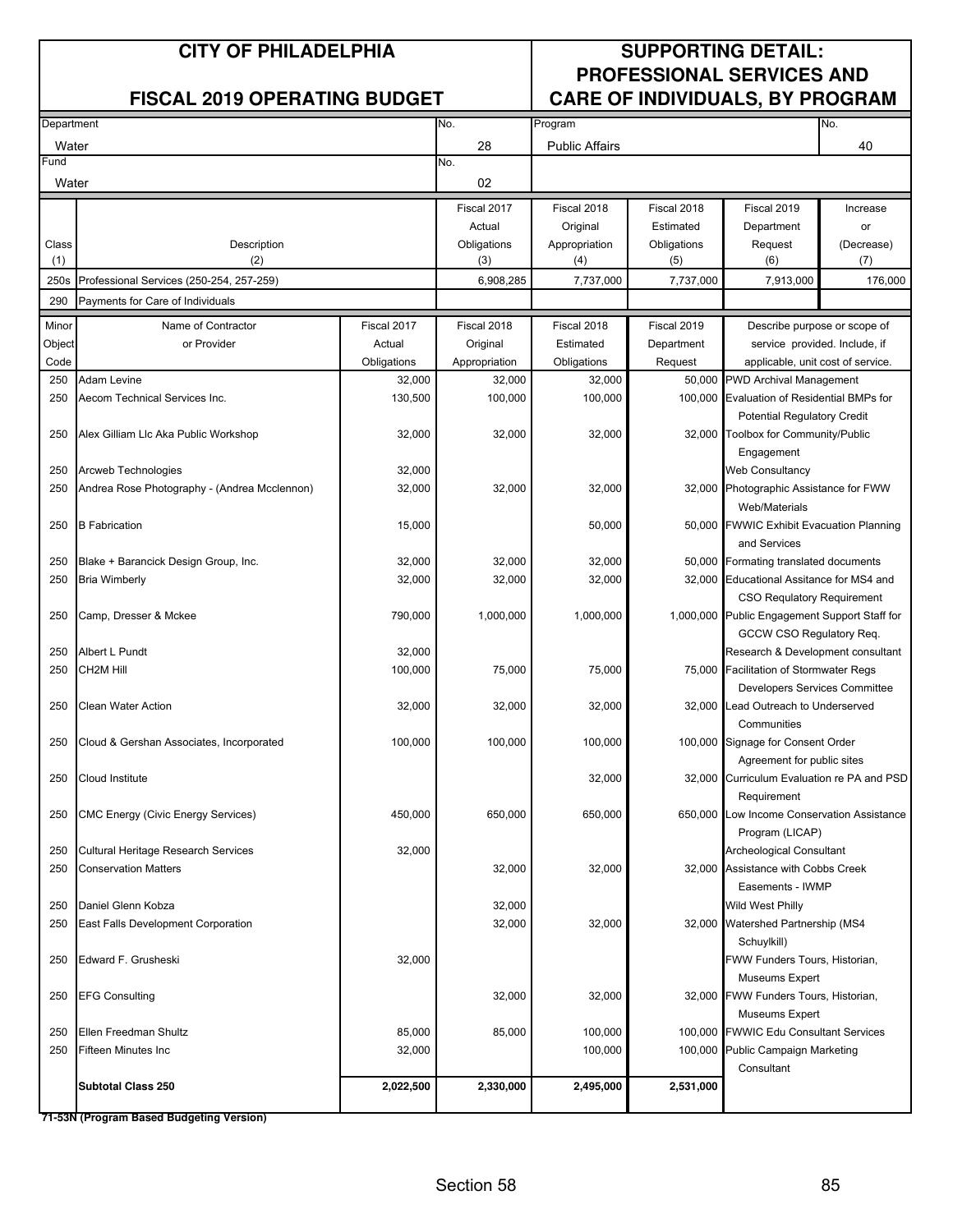| Department |                                              |             | No.           | Program               |             |                                                                             | No.                           |
|------------|----------------------------------------------|-------------|---------------|-----------------------|-------------|-----------------------------------------------------------------------------|-------------------------------|
| Water      |                                              |             | 28            | <b>Public Affairs</b> |             |                                                                             | 40                            |
| Fund       |                                              |             | No.           |                       |             |                                                                             |                               |
| Water      |                                              |             | 02            |                       |             |                                                                             |                               |
|            |                                              |             | Fiscal 2017   | Fiscal 2018           | Fiscal 2018 | Fiscal 2019                                                                 | Increase                      |
|            |                                              |             | Actual        | Original              | Estimated   | Department                                                                  | or                            |
| Class      | Description                                  |             | Obligations   | Appropriation         | Obligations | Request                                                                     | (Decrease)                    |
| (1)        | (2)                                          |             | (3)           | (4)                   | (5)         | (6)                                                                         | (7)                           |
| 250s       | Professional Services (250-254, 257-259)     |             | 6,908,285     | 7,737,000             | 7,737,000   | 7,913,000                                                                   | 176,000                       |
| 290        | Payments for Care of Individuals             |             |               |                       |             |                                                                             |                               |
| Minor      | Name of Contractor                           | Fiscal 2017 | Fiscal 2018   | Fiscal 2018           | Fiscal 2019 |                                                                             | Describe purpose or scope of  |
| Object     | or Provider                                  | Actual      | Original      | Estimated             | Department  |                                                                             | service provided. Include, if |
| Code       |                                              | Obligations | Appropriation | Obligations           | Request     | applicable, unit cost of service.                                           |                               |
| 250        | Fund for Philadelphia Inc.                   | 5,000       |               |                       |             | Fiduciary Program management                                                |                               |
| 250        | Fund for the Water Works                     |             |               | 32,000                |             | 32,000 Board and Admin Support for the                                      |                               |
|            |                                              |             |               |                       |             | <b>FWWIC</b>                                                                |                               |
| 250        | Geneva Worldwide Inc                         | 15,000      | 15,000        | 15,000                | 15,000      | <b>Document Translation Services</b>                                        |                               |
| 250        | Green Treks                                  | 105,000     | 120,000       | 150,000               |             | 150,000 Consent Order Agreement and MS4<br><b>Permit Educational Videos</b> |                               |
| 250        | Gary K. Paprocki                             | 32,000      |               | 32,000                |             | 32,000 Educational Assitance for MS4 and                                    |                               |
| 250        | Grancius                                     |             |               | 32,000                |             | CSO Req<br>32,000 Social Media Strategic Planning                           |                               |
| 250        | Habitheque, Inc.                             | 500,000     | 500,000       | 500,000               |             | 500,000 Exhibit Evaluation / Redesign-FWWIC                                 |                               |
| 250        | <b>Impact Services</b>                       |             | 32,000        |                       |             | Watershed Partnership (IWMP                                                 |                               |
|            |                                              |             |               |                       |             | Delaware)                                                                   |                               |
| 250        | Incontact                                    | 800,000     | 800,000       | 600,000               |             | 600,000 Call Centers Cloud Technology                                       |                               |
| 250        | JasTech                                      |             |               | 32,000                | 32,000      | Lead Service Line Outreach to                                               |                               |
|            |                                              |             |               |                       |             | Underserved Zip Codes                                                       |                               |
| 250        | Joy Smith (Joy Caldwell)                     |             | 32,000        | 32,000                |             | 32,000 Educational Assitance for MS4 and                                    |                               |
|            |                                              |             |               |                       |             | <b>CSO Requlatory Compliance</b>                                            |                               |
| 250        | Karen Friedman Enterprises                   | 75,000      | 100,000       | 100,000               |             | 100,000 Crisis Communications WQ and                                        |                               |
|            |                                              |             |               |                       |             | <b>Emergency Preparedness</b>                                               |                               |
| 250<br>250 | Kenneth Hinde<br><b>Elly Michael Newtsov</b> | 32,000      | 15,000        | 15,000<br>32,000      |             | 15,000 FWWIC Tours Consultant<br>32,000 Animation Design                    |                               |
| 250        | Language Line Services Inc                   | 30,000      | 80,000        | 80,000                | 80,000      | <b>Telephone Translation Services</b>                                       |                               |
| 250        | Len Pundt                                    |             | 32,000        | 32,000                | 32,000      | Development of FWW Historical App                                           |                               |
| 250        | Louis Cook Design                            | 95,000      | 95,000        | 95,000                |             | 95,000 Visual Communications Support                                        |                               |
| 250        | Manayunk Development Corporation             | 32,000      | 32,000        | 32,000                |             | 32,000 Watershed Partnership (MS4                                           |                               |
|            |                                              |             |               |                       |             | Schuylkill and Canal)                                                       |                               |
| 250        | Melena Murphy                                |             |               | 32,000                |             | 32,000 Educational Assitance for MS4 and                                    |                               |
|            |                                              |             |               |                       |             | CSO Regulatory Compliance                                                   |                               |
| 250        | Nationalities Service Center                 | 5,000       | 5,000         | 5,000                 |             | 5,000 Document Translation Services                                         |                               |
| 250        | <b>PA Environmental Council</b>              | 150,000     | 125,000       | 150,000               | 150,000     | <b>Watershed Partnerships Facilitation</b>                                  |                               |
| 250        | Partnership For Delaware Estuary             | 291,296     | 250,000       | 250,000               |             | 250,000 Source Water and Stormwater                                         |                               |
|            |                                              |             |               |                       |             | <b>Education and Facilitation</b>                                           |                               |
| 250        | Others                                       | 261         |               |                       |             | Others                                                                      |                               |
| 250        | Penn State                                   |             | 50,000        | 50,000                |             | 50,000 Master Watershed Steward Program                                     |                               |
| 250        | Pennsylvania Horticultural Society (PHS)     | 950,000     | 950,000       | 950,000               |             | 1,100,000 Raincheck and Rain Barrel<br>Workshops/Installation               |                               |
| 250        | Pennsylvania Horticultural Society (PHS)     |             |               | 32,000                | 32,000      | Flower Show Water Foundation                                                |                               |
|            |                                              |             |               |                       |             | Services                                                                    |                               |
| 250        | Phila. Mural Arts Advocates                  | 100,000     | 100,000       | 100,000               | 100,000     | Watershed Education Via Visual Arts                                         |                               |
|            | <b>Subtotal Class 250</b>                    | 3,217,557   | 3,333,000     | 3,380,000             | 3,530,000   |                                                                             |                               |
|            |                                              |             |               |                       |             |                                                                             |                               |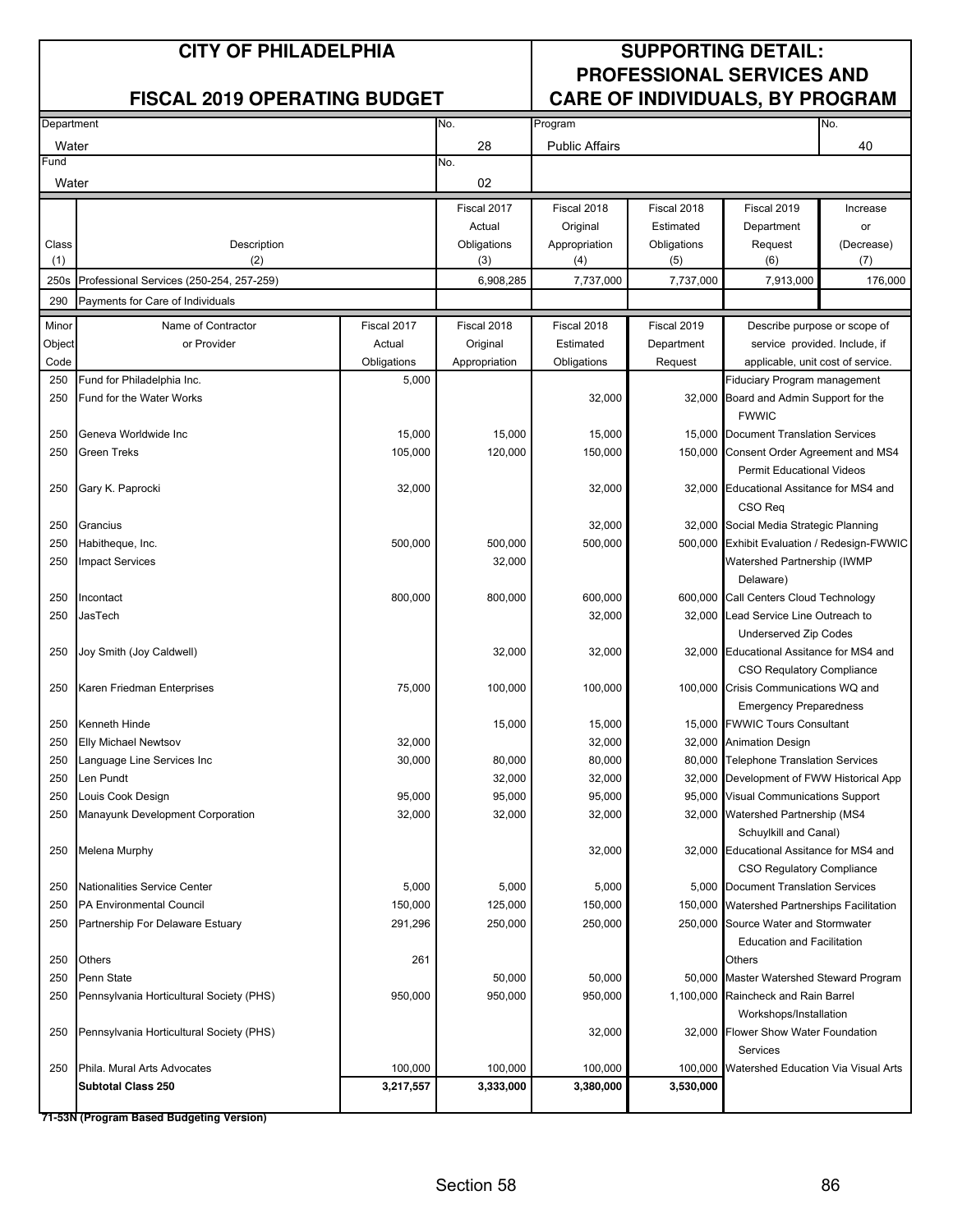| Department |                                          |             | No.           | Program               |             |                                                 | No.        |
|------------|------------------------------------------|-------------|---------------|-----------------------|-------------|-------------------------------------------------|------------|
| Water      |                                          |             | 28            | <b>Public Affairs</b> |             |                                                 | 40         |
| Fund       |                                          |             | No.           |                       |             |                                                 |            |
| Water      |                                          |             | 02            |                       |             |                                                 |            |
|            |                                          |             | Fiscal 2017   | Fiscal 2018           | Fiscal 2018 | Fiscal 2019                                     | Increase   |
|            |                                          |             | Actual        | Original              | Estimated   | Department                                      | or         |
| Class      | Description                              |             | Obligations   | Appropriation         | Obligations | Request                                         | (Decrease) |
| (1)        | (2)                                      |             | (3)           | (4)                   | (5)         | (6)                                             | (7)        |
| 250s       | Professional Services (250-254, 257-259) |             | 6,908,285     | 7,737,000             | 7,737,000   | 7,913,000                                       | 176,000    |
| 290        | Payments for Care of Individuals         |             |               |                       |             |                                                 |            |
| Minor      | Name of Contractor                       | Fiscal 2017 | Fiscal 2018   | Fiscal 2018           | Fiscal 2019 | Describe purpose or scope of                    |            |
| Object     | or Provider                              | Actual      | Original      | Estimated             | Department  | service provided. Include, if                   |            |
| Code       |                                          | Obligations | Appropriation | Obligations           | Request     | applicable, unit cost of service.               |            |
| 250        | Rachel Odoroff                           | 32,000      | 32,000        | 32,000                | 32,000      | Educational Assistance for MS4 and              |            |
|            |                                          |             |               |                       |             | CSO Reg                                         |            |
| 250        | Land Health Institute                    | 75,000      |               | 60,000                |             | 45,000 Watershed Youth Stewardship Prgm         |            |
| 250        | Sandy Sorlien                            | 32,000      | 50,000        | 32,000                |             | 32,000 Educational Assistance for MS4 and       |            |
|            |                                          |             |               |                       |             | CSO Req                                         |            |
| 250        | Schultz & Williams, Inc.                 | 113,750     | 200,000       | 200,000               |             | 200,000 FWWIC - Development                     |            |
| 250        | Scotlandyard Security                    | 494,023     | 400,000       | 400,000               |             | 400,000 Interpretive Center - Security          |            |
| 250        | Simon PR                                 |             | 100,000       |                       |             | Communications Support (Planning,               |            |
|            |                                          |             |               |                       |             | Media, Events)                                  |            |
| 250        | Sustainable Choices LLC                  | 74,000      | 100,000       | 100,000               |             | 105,000 Plant Tours / Public Education          |            |
| 250        | Tactile Design Group LLC                 | 12,200      | 25,000        | 32,000                |             | 32,000 Web Application-Homeowners Guide         |            |
| 250        | <b>Tarsha Scovens</b>                    | 32,000      |               | 32,000                |             | 32,000 Implementation of Environmental          |            |
|            |                                          |             |               |                       |             | Programs                                        |            |
| 250        | <b>TTF Watershed Partnership</b>         | 240,000     | 240,000       | 240,000               |             | 240,000 Watershed Partnerships (IWMP            |            |
|            |                                          |             |               |                       |             | Tacony)                                         |            |
| 250        | Trusteee of University of PA             | 32,000      |               | 75,000                |             | 75,000 Survey Consultant                        |            |
| 250        | Universal Services Associates, Inc       | 32,000      | 50,000        | 32,000                |             | 32,000 FWWIC Exhibit Maintenance                |            |
| 250        | Urban Affairs Coalition                  | 30,000      |               |                       |             | <b>SMIP Minority Participation Facilitation</b> |            |
| 250        | Virginia Ingram                          | 130,255     | 130,000       | 130,000               |             | 130,000 Digital Media Strategic Plan            |            |
|            |                                          |             |               |                       |             | Development                                     |            |
| 250        | Vivian Williams                          | 32,000      | 32,000        | 32,000                |             | 32,000 Educational Assitance for MS4 and        |            |
|            |                                          |             |               |                       |             | CSO Req                                         |            |
| 250        | <b>Wachter Boettcher Consulting</b>      | 32,000      |               |                       |             | Web Design and Development                      |            |
| 250        | To Be Determined 1                       |             | 75,000        |                       |             | <b>Customer Surveys</b>                         |            |
| 250        | To Be Determined 2                       |             | 32,000        | 32,000                |             | 32,000 Illicit Connection Design Challenge      |            |
| 250        | To Be Determined 3                       |             | 32,000        |                       |             | Animation for PSAs/Infographs                   |            |
| 250        | To Be Determined 4                       |             | 32,000        | 32,000                |             | 32,000 General Photography Assistance           |            |
| 250        | To Be Determined 5                       |             | 75,000        |                       |             | Watershed Partnerships (IWMP                    |            |
|            |                                          |             |               |                       |             | Cobbs Creek)                                    |            |
| 250        | To Be Determined 6                       |             | 132,000       |                       |             | Exhibit Removal and Install Flood Prep          |            |
| 250        | To Be Determined 7                       |             |               | 32,000                |             | 32,000 Trash Wheel Design Competition for       |            |
|            |                                          |             |               |                       |             | <b>CSO Floatables Control</b>                   |            |
| 250        | To Be Determined 8                       |             |               | 32,000                |             | 32,000 Flow Show Exhibit Construction           |            |
| 250        | To Be Determined 9                       |             |               | 32,000                | 32,000      | Call Center Merger Support                      |            |
|            | <b>Total Class 250</b>                   | 6,633,285   | 7,400,000     | 7,432,000             | 7,608,000   |                                                 |            |
|            |                                          |             |               |                       |             |                                                 |            |
| 257        | Mark B. Thompson                         | 275,000     | 275,000       | 275,000               |             | 275,000 Design / Expansion - FWWIC              |            |
| 257        | Sears Iron Works                         |             | 30,000        | 30,000                |             | 30,000 Repair and Restoration                   |            |
| 257        | To Be Detemined 10                       |             | 32,000        |                       |             | <b>WaterWheel Exhibit</b>                       |            |
|            | <b>Total Class 257</b>                   | 275,000     | 337,000       | 305,000               | 305,000     |                                                 |            |
|            |                                          |             |               |                       |             |                                                 |            |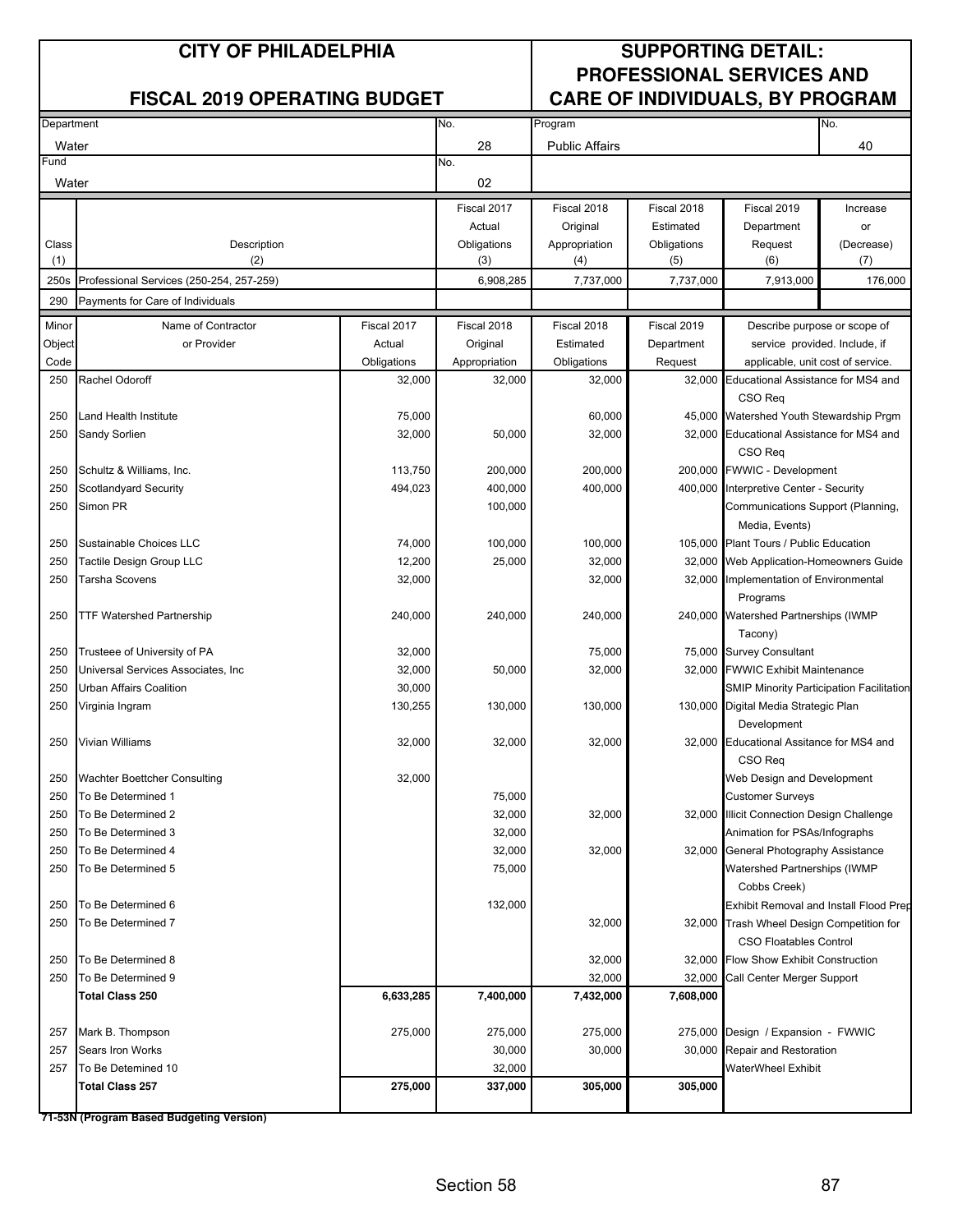### **FISCAL 2019 OPERATING BUDGET**

# **CLASSES OTHER THAN**

| Department |                                                |             | No.           | Program               |             | No.                                                        |
|------------|------------------------------------------------|-------------|---------------|-----------------------|-------------|------------------------------------------------------------|
| Water      |                                                |             | 28            | <b>Public Affairs</b> |             | 40                                                         |
| Fund       |                                                |             | No.           |                       |             |                                                            |
| Water      |                                                |             | 02            |                       |             |                                                            |
| Minor      | Name of Contractor                             | Fiscal 2017 | Fiscal 2018   | Fiscal 2018           | Fiscal 2019 | Describe purpose or scope of                               |
| Object     | or Provider                                    | Actual      | Original      | Estimated             | Department  | service provided. Include, if                              |
| Code       |                                                | Obligations | Appropriation | Obligations           | Request     | applicable, unit cost of service.                          |
| 202        | T U C S Cleaning                               |             | 70,000        | 70,000                | 70,000      | <b>Janitorial Services</b>                                 |
|            | <b>Total Class 202</b>                         |             | 70,000        | 70,000                | 70,000      |                                                            |
| 210        | U S Postmaster                                 | 105,000     | 275,000       | 275,000               | 275,000     | <b>Postal Services</b>                                     |
|            | <b>Total Class 210</b>                         | 105,000     | 275,000       | 275,000               | 275,000     |                                                            |
| 255        | Clean Water Alliance & Value of Water Campaign |             | 50,000        | 50,000                |             | 58,000 Alliance Dues                                       |
| 255        | TTF Watershed Partnership Treasurer (TTF)      | 40,000      | 40,000        | 40,000                |             | 44,000 Watershed Partnership Dues                          |
| 255        | Other                                          | 305         | 10,000        | 10,000                | 7,000       | <b>Dues</b>                                                |
|            | <b>Total Class 255</b>                         | 40,305      | 100,000       | 100,000               | 109,000     |                                                            |
| 266        | Amazon                                         | 14,799      | 78,600        | 78,600                |             | <b>Web Based Services</b>                                  |
|            | <b>Total Class 266</b>                         | 14,799      | 78,600        | 78,600                |             |                                                            |
|            |                                                |             |               |                       |             |                                                            |
| 310        | Other                                          | 1,696       | 50,000        | 50,000                | 50,000      | <b>Electrical and Communication Srvs</b><br>at Call Center |
|            | <b>Total Class 310</b>                         | 1,696       | 50,000        | 50,000                | 50,000      |                                                            |
| 325        | <b>Vanguard Direct</b>                         | 247,352     | 450,000       | 458,500               | 459,000     | <b>Printing Services</b>                                   |
| 325        | Other                                          |             | 8,500         |                       |             | <b>Printing Services</b>                                   |
|            | <b>Total Class 325</b>                         | 247,352     | 458,500       | 458,500               | 459,000     |                                                            |
|            |                                                |             |               |                       |             |                                                            |
|            | 504 UESF                                       | 400,000     | 500,000       | 500,000               | 500,000     | Assistance to Low Income Customers                         |
|            | <b>Total Class 504</b>                         | 400,000     | 500,000       | 500,000               | 500,000     |                                                            |
| 517        | To Be Determined                               |             |               |                       | 61,000      | <b>Public Engagement</b>                                   |
|            |                                                |             |               |                       | 61,000      |                                                            |
|            |                                                |             |               |                       |             |                                                            |
|            |                                                |             |               |                       |             |                                                            |
|            |                                                |             |               |                       |             |                                                            |
|            |                                                |             |               |                       |             |                                                            |
|            |                                                |             |               |                       |             |                                                            |
|            |                                                |             |               |                       |             |                                                            |
|            |                                                |             |               |                       |             |                                                            |
|            |                                                |             |               |                       |             |                                                            |
|            |                                                |             |               |                       |             |                                                            |
|            |                                                |             |               |                       |             |                                                            |
|            |                                                |             |               |                       |             |                                                            |
|            |                                                |             |               |                       |             |                                                            |
|            |                                                |             |               |                       |             |                                                            |
|            |                                                |             |               |                       |             |                                                            |
|            |                                                |             |               |                       |             |                                                            |
|            |                                                |             |               |                       |             |                                                            |
|            |                                                |             |               |                       |             |                                                            |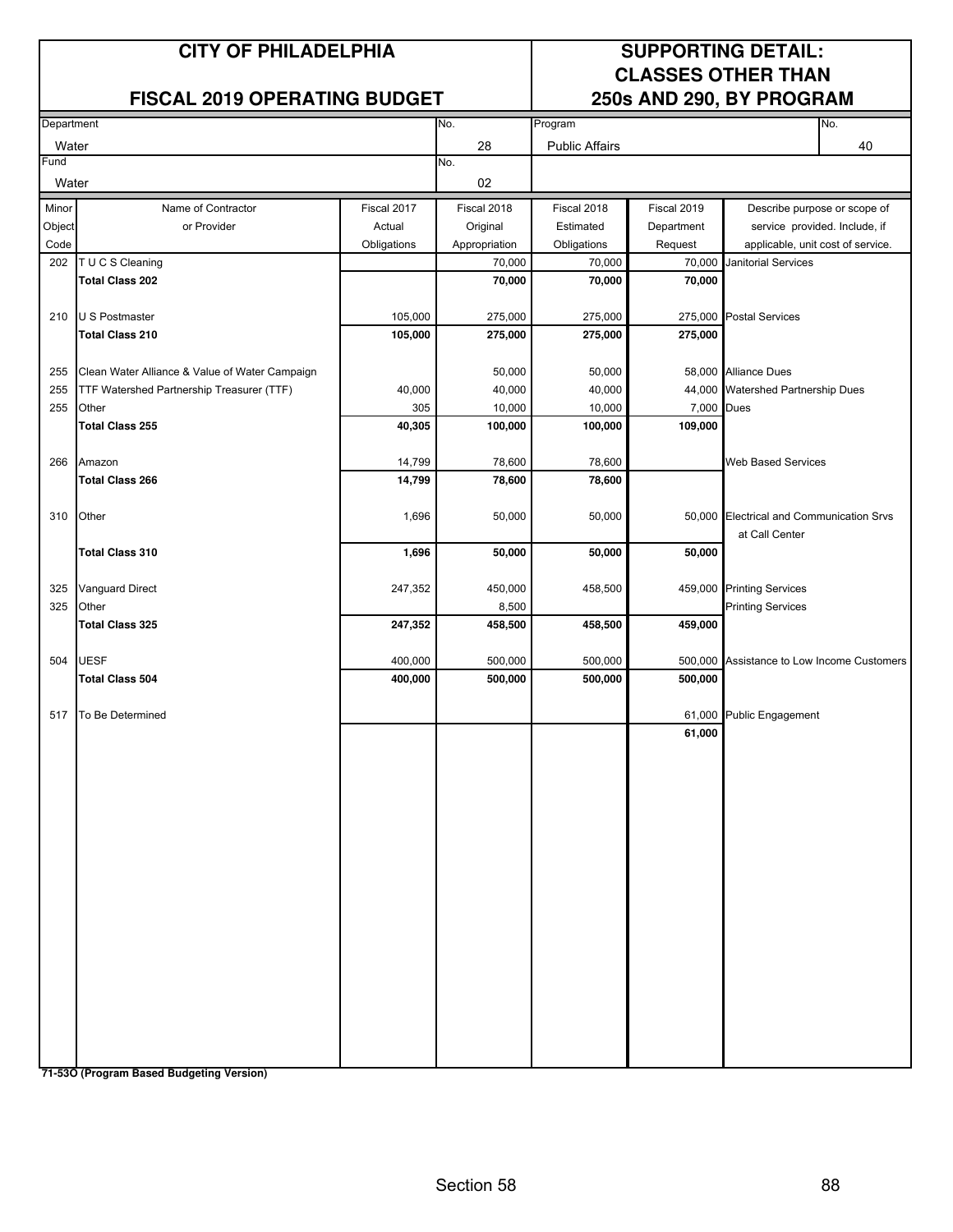|                                | <b>CITY OF PHILADELPHIA</b><br><b>FISCAL 2019 OPERATING BUDGET</b>                                                                                                                                                                                                                                                                                    |                                               |                                   | <b>PROGRAM SUMMARY - ALL FUNDS</b> |                         |                 |
|--------------------------------|-------------------------------------------------------------------------------------------------------------------------------------------------------------------------------------------------------------------------------------------------------------------------------------------------------------------------------------------------------|-----------------------------------------------|-----------------------------------|------------------------------------|-------------------------|-----------------|
| Department                     |                                                                                                                                                                                                                                                                                                                                                       | No.                                           | Program                           |                                    |                         | No.             |
| Water                          |                                                                                                                                                                                                                                                                                                                                                       | 28                                            | Planning & Environmental Services |                                    |                         | 42              |
|                                |                                                                                                                                                                                                                                                                                                                                                       |                                               | <b>Program Description</b>        |                                    |                         |                 |
|                                | This program manages the Green City, Clean Waters Program and other regulatory compliance obligations. It provides strategic planning<br>and research support for the Department. This program also manages laboratory services to support compliance and quality initiatives, as<br>well as materials analysis for capital projects and procurement. |                                               |                                   |                                    |                         |                 |
|                                |                                                                                                                                                                                                                                                                                                                                                       |                                               | <b>Program Objectives</b>         |                                    |                         |                 |
|                                | Conduct planning and adaptive management analyses and strategies developed for compliance with regulatory obligations.<br>Comply with required five-, 10-, 15-, 20- and 25-year milestones for the Green City, Clean Water Program.<br>• Provide laboratory support to the Department for compliance and quality initiatives.                         |                                               |                                   |                                    |                         |                 |
|                                |                                                                                                                                                                                                                                                                                                                                                       |                                               | <b>Performance Measures</b>       |                                    |                         |                 |
|                                |                                                                                                                                                                                                                                                                                                                                                       |                                               | Fiscal 2017                       | Fiscal 2018                        | Fiscal 2018             | Fiscal 2019     |
|                                | Description                                                                                                                                                                                                                                                                                                                                           |                                               | Year-End                          | Target                             | Year-to-Date<br>9/30/17 | Target          |
|                                | (1)                                                                                                                                                                                                                                                                                                                                                   |                                               | (2)                               | (3)                                | (4)                     | (5)             |
|                                | Constructed greened acres                                                                                                                                                                                                                                                                                                                             |                                               | 129                               | 200                                | 58                      | 200             |
| Comments:                      | This measure represents the number of greened acres associated with projects that have completed construction in the quarter that will be attributed to<br>the CSO Long-term Control Plan Consent Order, which requires completion of 2,148 green acres by FY21.                                                                                      |                                               |                                   |                                    |                         |                 |
|                                | Number of Green Acres design completed/year                                                                                                                                                                                                                                                                                                           |                                               | 351                               | 300                                | 134                     | 300             |
| Comments:                      | This measure represents the number of greened acres that have completed the design phase in the quarter that will be attributed to the CSO Long-term<br>Control Plan Consent Order once constructed.                                                                                                                                                  |                                               |                                   |                                    |                         |                 |
|                                | Analyses performed by Bureau of Laboratory Services/year                                                                                                                                                                                                                                                                                              |                                               | 411,911                           | 400.000                            | 99.896                  | 400,000         |
| Comments:<br>Manager's Report. | This measure is calculated by taking the number of analyses performed at PWD's central laboratory. This measure is reported monthly in the PWD's Monthly                                                                                                                                                                                              |                                               |                                   |                                    |                         |                 |
|                                | Site inspections completed/month                                                                                                                                                                                                                                                                                                                      |                                               | 232                               | 258                                | 331                     | 258             |
| Comments:                      | This is a measure of the number of average monthly site inspections performed at private properties installing stormwater management practices to confirm                                                                                                                                                                                             |                                               |                                   |                                    |                         |                 |
|                                | compliance with the approved design.                                                                                                                                                                                                                                                                                                                  |                                               | <b>Summary by Fund</b>            |                                    |                         |                 |
|                                |                                                                                                                                                                                                                                                                                                                                                       | Fiscal 2017                                   | Fiscal 2018                       | Fiscal 2018                        | Fiscal 2019             | Increase        |
| Fund                           | Fund                                                                                                                                                                                                                                                                                                                                                  | Actual                                        | Original                          | Estimated                          | Proposed                | or              |
| No.                            |                                                                                                                                                                                                                                                                                                                                                       | Obligations                                   | Appropriations                    | Obligations                        | <b>Budget</b>           | (Decrease)      |
| (1)                            | (2)                                                                                                                                                                                                                                                                                                                                                   | (3)                                           | (4)                               | (5)                                | (6)                     | (7)             |
| 02                             | Water                                                                                                                                                                                                                                                                                                                                                 | 38,318,215                                    | 35,719,187                        | 35,719,187                         | 37,956,000              | 2,236,813       |
|                                |                                                                                                                                                                                                                                                                                                                                                       |                                               |                                   |                                    |                         |                 |
|                                |                                                                                                                                                                                                                                                                                                                                                       |                                               |                                   |                                    |                         |                 |
|                                | Total                                                                                                                                                                                                                                                                                                                                                 | 38,318,215                                    | 35,719,187                        | 35,719,187                         | 37,956,000              | 2,236,813       |
|                                |                                                                                                                                                                                                                                                                                                                                                       | <b>Summary of Full Time Positions by Fund</b> |                                   |                                    |                         |                 |
| Fund                           |                                                                                                                                                                                                                                                                                                                                                       | <b>Actual Positions</b>                       | Fiscal 2018                       | Increment Run                      | Fiscal 2019             | Inc. $/$ (Dec.) |
| No.                            | Fund                                                                                                                                                                                                                                                                                                                                                  | 6/30/17                                       | Budgeted                          | PPE 11/26/17                       | <b>Budgeted</b>         | (Col. 6 less 4) |
| (1)<br>02                      | (2)<br>Water                                                                                                                                                                                                                                                                                                                                          | (3)<br>194                                    | (4)<br>199                        | (5)<br>187                         | (6)<br>216              | (7)<br>17       |
|                                |                                                                                                                                                                                                                                                                                                                                                       |                                               |                                   |                                    |                         |                 |
|                                |                                                                                                                                                                                                                                                                                                                                                       |                                               |                                   |                                    |                         |                 |
|                                |                                                                                                                                                                                                                                                                                                                                                       |                                               |                                   |                                    |                         |                 |
|                                |                                                                                                                                                                                                                                                                                                                                                       |                                               |                                   |                                    |                         |                 |
|                                | <b>Total Full Time</b>                                                                                                                                                                                                                                                                                                                                | 194                                           | 199                               | 187                                | 216                     | 17              |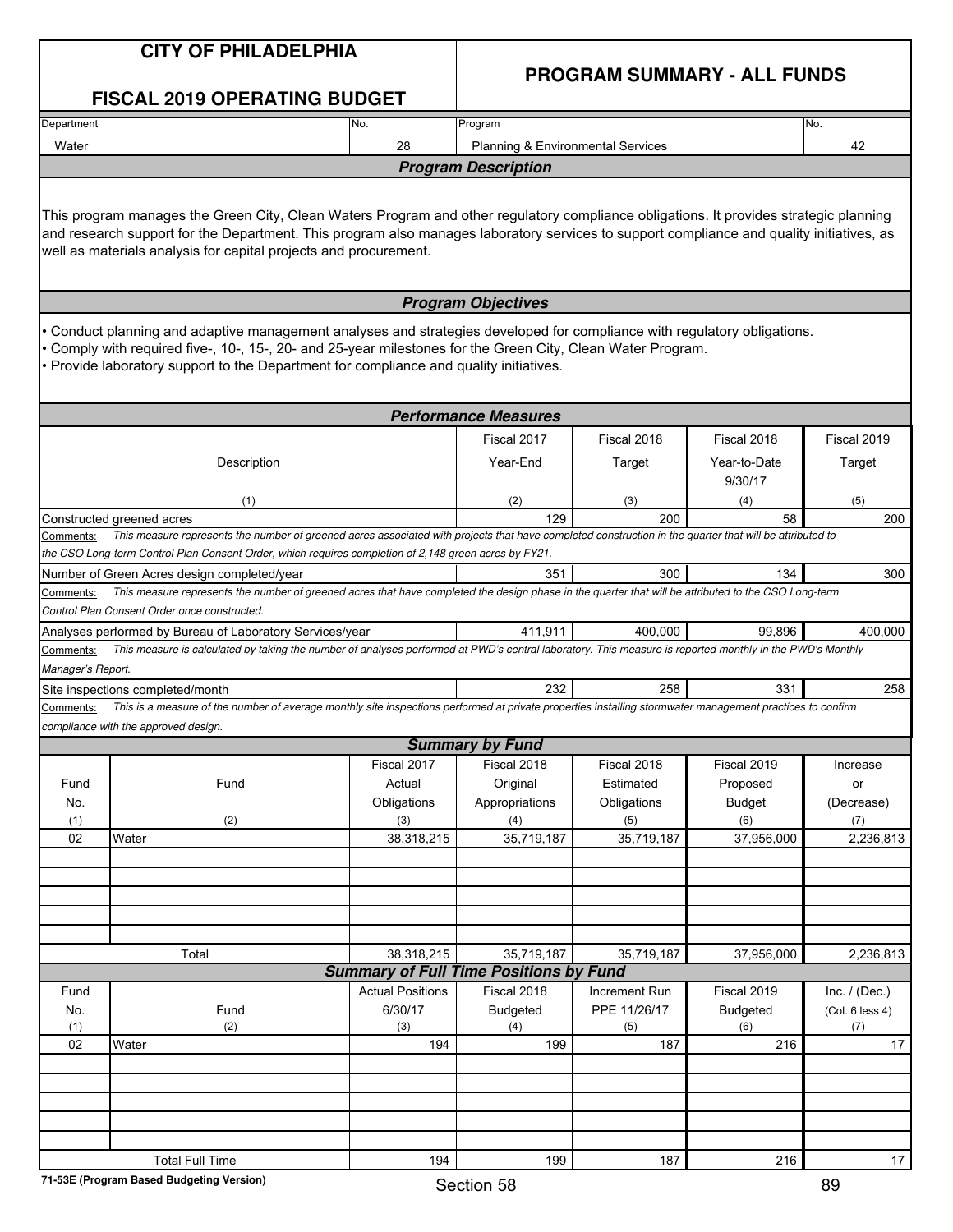### **CITY OF PHILADELPHIA**

### **FISCAL 2019 OPERATING BUDGET**

## **PROGRAM SUMMARY - ALL FUNDS**

| Department   |                              | No.         | Program                                             |                     |                 | No.                 |
|--------------|------------------------------|-------------|-----------------------------------------------------|---------------------|-----------------|---------------------|
| Water        |                              | 28          | Planning & Environmental Services                   |                     |                 | 42                  |
|              |                              |             | <b>Selected Associated Non-Tax Revenues by Fund</b> |                     |                 |                     |
|              |                              | Fiscal 2017 | Fiscal 2018                                         | Fiscal 2018         | Fiscal 2019     | Increase            |
| Fund         | Fund                         | Actual      | Original                                            | Estimate            | Proposed        | or                  |
| No.          |                              | Revenues    | <b>Budget</b>                                       |                     | <b>Budget</b>   | (Decrease)          |
| (1)          | (2)                          | (3)         | (4)                                                 | (5)                 | (6)             | (7)                 |
|              |                              |             |                                                     |                     |                 |                     |
|              |                              |             |                                                     |                     |                 |                     |
|              |                              |             |                                                     |                     |                 |                     |
|              |                              |             |                                                     |                     |                 |                     |
|              |                              |             | <b>Selected Associated Capital Projects</b>         |                     |                 |                     |
| Dept.        |                              | Carry       | Fiscal 2018                                         | Fiscal 2018         | Fiscal 2019     | Fiscal 2019         |
| Where        | Description                  | Forward     | Original Approp.                                    | Original Approp.    | Proposed Budget | Proposed Bdgt       |
| Appropriated |                              |             | (GO Only)                                           | (All Other Sources) | (GO Only)       | (All Other Sources) |
| (1)          | (2)                          | (3)         | (4)                                                 | (5)                 | (6)             | (7)                 |
|              |                              |             |                                                     |                     |                 |                     |
|              |                              |             |                                                     |                     |                 |                     |
|              |                              |             |                                                     |                     |                 |                     |
|              |                              |             |                                                     |                     |                 |                     |
|              |                              |             |                                                     |                     |                 |                     |
|              |                              |             |                                                     |                     |                 |                     |
|              |                              |             |                                                     |                     |                 |                     |
|              |                              |             |                                                     |                     |                 |                     |
|              |                              |             |                                                     |                     |                 |                     |
|              |                              |             |                                                     |                     |                 |                     |
|              |                              |             |                                                     |                     |                 |                     |
|              |                              |             |                                                     |                     |                 |                     |
|              |                              |             |                                                     |                     |                 |                     |
|              |                              |             |                                                     |                     |                 |                     |
|              |                              |             | <b>Selected Associated Operating Costs</b>          |                     |                 |                     |
| Dept.        |                              | Fiscal 2017 | Fiscal 2018                                         | Fiscal 2018         | Fiscal 2019     | Increase            |
| Where        | Description                  | Calculated  | Calculated                                          | Calculated          | Calculated      | or                  |
| Appropriated |                              | Obligations | Appropriations                                      | Obligations         | <b>Budget</b>   | (Decrease)          |
| (1)          | (2)                          | (3)         | (4)                                                 | (5)                 | (6)             | (7)                 |
| Finance      | Employee Benefits - Civilian | 5,333,196   | 5,766,652                                           | 5,766,652           | 5,782,668       | 16,016              |
| Finance      | Employee Benefits - Uniform  |             |                                                     |                     |                 |                     |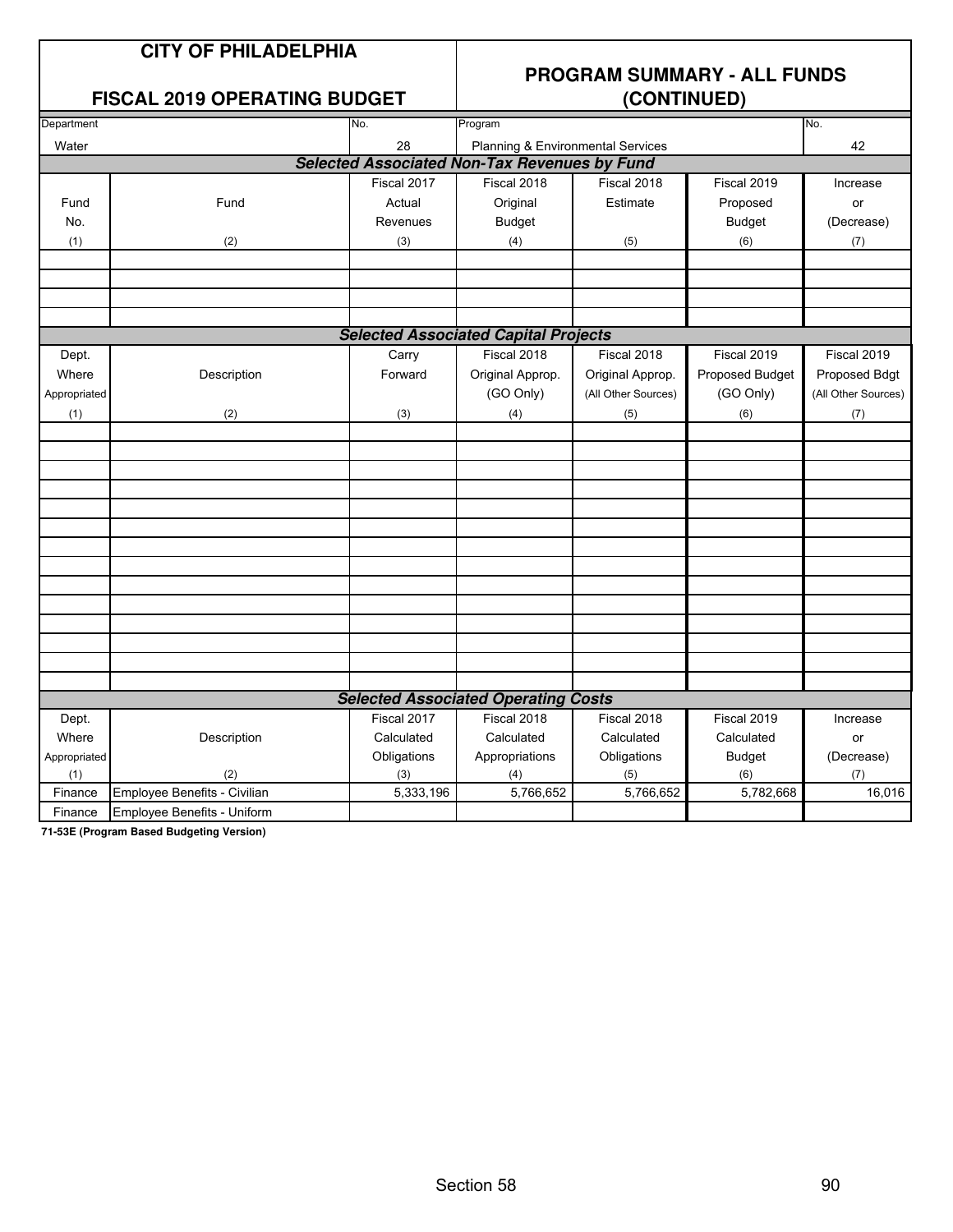|             | <b>CITY OF PHILADELPHIA</b><br><b>FISCAL 2019 OPERATING BUDGET</b> |                                              |                                   |              | <b>PROGRAM SUMMARY</b> |            |
|-------------|--------------------------------------------------------------------|----------------------------------------------|-----------------------------------|--------------|------------------------|------------|
| Department  |                                                                    | No.                                          | Program                           |              |                        | No.        |
| Water       |                                                                    | 28                                           | Planning & Environmental Services |              |                        | 42         |
| Fund        |                                                                    | No.                                          |                                   |              |                        |            |
| Water       |                                                                    | 02                                           |                                   |              |                        |            |
|             |                                                                    |                                              | <b>Summary by Class</b>           |              |                        |            |
|             |                                                                    | Fiscal 2017                                  | Fiscal 2018                       | Fiscal 2018  | Fiscal 2019            | Increase   |
| Class       | Description                                                        | Actual                                       | Original                          | Estimated    | Proposed               | or         |
|             |                                                                    | Obligations                                  | Appropriations                    | Obligations  | <b>Budget</b>          | (Decrease) |
| (1)         | (2)                                                                | (3)                                          | (4)                               | (5)          | (6)                    | (7)        |
| 100         | <b>Employee Compensation</b>                                       |                                              |                                   |              |                        |            |
| a)          | <b>Personal Services</b>                                           | 13,465,491                                   | 14,714,696                        | 14,714,696   | 14,847,000             | 132,304    |
| b)          | <b>Employee Benefits</b>                                           |                                              |                                   |              |                        |            |
| 200         | Purchase of Services                                               | 23,055,720                                   | 18,757,200                        | 18,757,200   | 20,259,000             | 1,501,800  |
| 300         | Materials and Supplies                                             | 1,448,059                                    | 1,428,850                         | 1,428,850    | 1,912,000              | 483,150    |
| 400         | Equipment                                                          | 348,945                                      | 818,441                           | 818,441      | 938,000                | 119,559    |
| 500         | Contributions, Indemnities and Taxes                               |                                              |                                   |              |                        |            |
| 700         | Debt Service                                                       |                                              |                                   |              |                        |            |
| 800         | Payments to Other Funds                                            |                                              |                                   |              |                        |            |
| 900         | Advances and Misc. Payments                                        |                                              |                                   |              |                        |            |
|             | Total                                                              | 38,318,215                                   | 35,719,187                        | 35,719,187   | 37,956,000             | 2,236,813  |
|             |                                                                    |                                              | <b>Summary of Positions</b>       |              |                        |            |
|             |                                                                    | Actual                                       | Fiscal 2018                       | Increment    | Fiscal 2019            | Increase   |
|             |                                                                    | Positions                                    | <b>Budgeted</b>                   | Run          | <b>Budgeted</b>        | or         |
| Code        | Category                                                           | 6/30/17                                      | Positions                         | PPE 11/26/17 | Positions              | (Decrease) |
| (1)         | (2)                                                                | (3)                                          | (4)                               | (5)          | (6)                    | (7)        |
| 101         | Full Time - Civilian                                               | 194                                          | 199                               | 187          | 216                    | 17         |
| 105         | Full Time - Uniform                                                |                                              |                                   |              |                        |            |
|             | Total                                                              | 194                                          | 199                               | 187          | 216                    | 17         |
|             |                                                                    | Selected Associated Non-Tax Revenues by Type |                                   |              |                        |            |
|             |                                                                    | Fiscal 2017                                  | Fiscal 2018                       | Fiscal 2018  | Fiscal 2019            | Increase   |
|             | Description                                                        | Actual                                       | Original                          | Estimate     | Proposed               | or         |
|             |                                                                    | Revenues                                     | <b>Budget</b>                     |              | <b>Budget</b>          | (Decrease) |
|             | (1)                                                                | (2)                                          | (3)                               | (4)          | (5)                    | (6)        |
| Local       |                                                                    |                                              |                                   |              |                        |            |
| Federal     |                                                                    |                                              |                                   |              |                        |            |
| State       |                                                                    |                                              |                                   |              |                        |            |
|             | <b>Other Governments</b>                                           |                                              |                                   |              |                        |            |
| Other Funds |                                                                    |                                              |                                   |              |                        |            |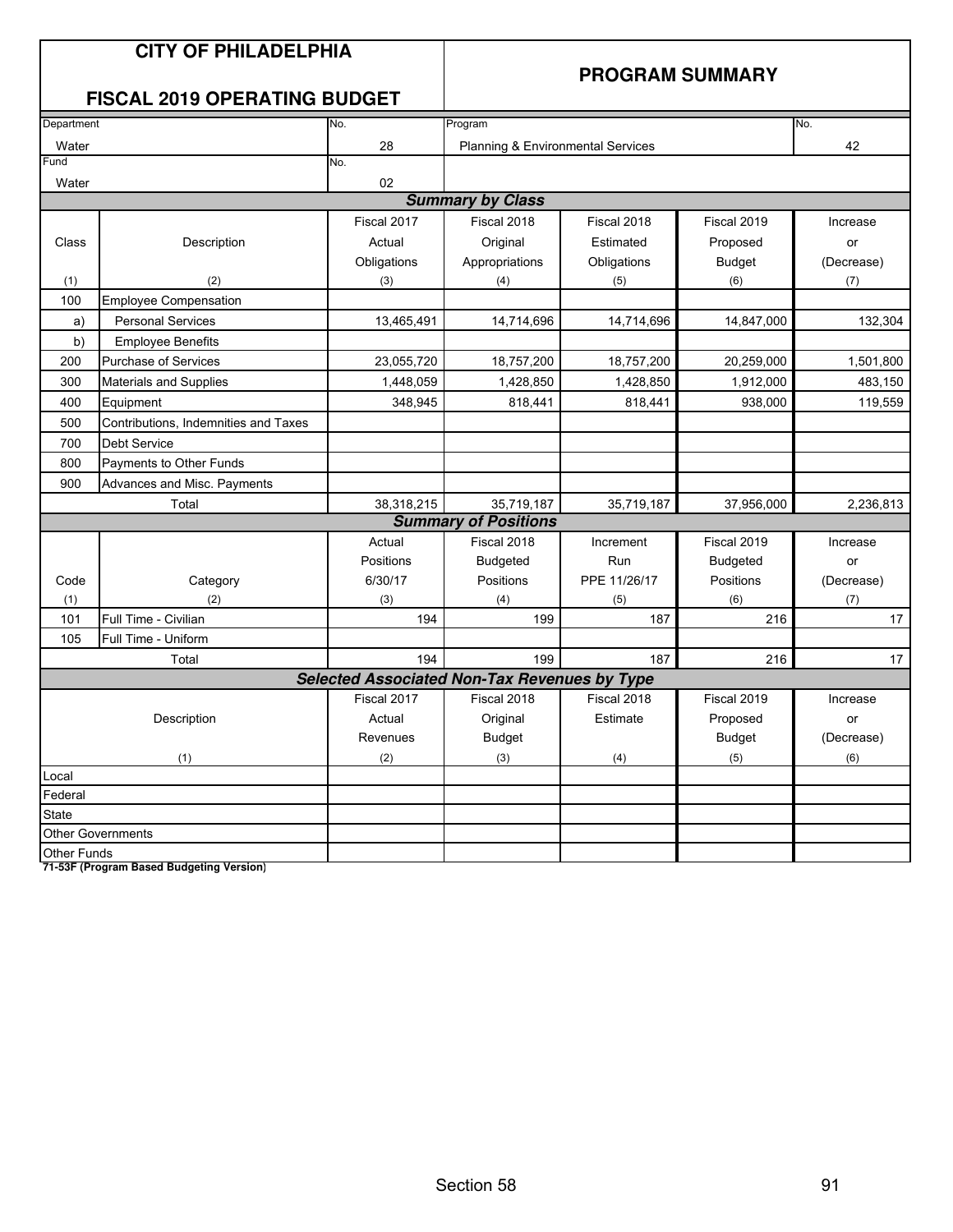## **LIST OF POSITIONS**

### **FISCAL 2019 OPERATING BUDGET**

|                | Department |                                             |                | No.                     | Program                 |                                   | No.                     |           |              |
|----------------|------------|---------------------------------------------|----------------|-------------------------|-------------------------|-----------------------------------|-------------------------|-----------|--------------|
| Water          |            |                                             |                | 28                      |                         | Planning & Environmental Services |                         |           | 42           |
| Fund           |            |                                             |                | No.                     |                         |                                   |                         |           |              |
| Water          |            |                                             |                | 02                      |                         |                                   |                         |           |              |
|                |            |                                             |                | Fiscal                  | Fiscal                  |                                   | Fiscal                  |           | Increase     |
|                |            |                                             | Salary         | 2017                    | 2018                    | Increment                         | 2019                    | Annual    | (Decrease)   |
| Line           | Class      | Title                                       | Range          | Actual Pos.             | <b>Budgeted</b>         | Run -PPE                          | Budgeted                | Salary    | (Col. 8)     |
| No.            | Code       |                                             | (in dollars)   | 6/30/17                 | Positions               | 11/26/17                          | Positions               | 7/1/18    | less Col. 6) |
| (1)            | (2)        | (3)                                         | (4)            | (5)                     | (6)                     | (7)                               | (8)                     | (9)       | (10)         |
|                |            | <b>PLANNING &amp; RESEARCH</b>              |                |                         |                         |                                   |                         |           |              |
| $\mathbf 1$    |            | 3D05 Architectural Projects Coordinator II  | 50,606-65,058  |                         |                         |                                   |                         |           |              |
| $\overline{2}$ |            | 3D10 Architectural Projects Coordinator III | 57,030-73,317  |                         | 1                       |                                   |                         |           | (1)          |
| 3              | 3E04       | City Planner III                            | 61,249-68,901  | 3                       | 1                       | 1                                 |                         |           | (1)          |
| $\overline{4}$ | 3E05       | <b>City Planner Supervisor</b>              | 71,518-80,457  | 1                       |                         |                                   | 1                       | 80,457    | $\mathbf{1}$ |
| 5              | 3B05       | Civil Engineer I                            | 50,466-56,777  |                         | 2                       | 1                                 | 1                       | 56,777    | (1)          |
| 6              | 3B06       | Civil Engineer II                           | 54,983-61,866  | 2                       |                         |                                   |                         |           |              |
| $\overline{7}$ | 1A04       | Clerk III                                   | 38,634-42,156  |                         | 1                       | 1                                 | 1                       | 43,314    |              |
| 8              | 3B71       | <b>Construction Engineer I</b>              | 62,578-80,457  |                         |                         |                                   |                         |           |              |
| 9              | 3A17       | Construction Projects Technician I          | 44,891-49,386  | 2                       |                         |                                   |                         |           |              |
| 10             | 3A19       | Construction Projects Technician III        | 53,934-59,646  | 1                       |                         |                                   |                         |           |              |
| 11             | 3B74       | <b>Engineering Specialist</b>               | 57,030-73,317  | 5                       | 4                       | 5                                 | 6                       | 443,447   | 2            |
| 12             | 3B81       | <b>Engineering Supervisor I</b>             | 62,578-80,457  | 1                       |                         |                                   |                         |           |              |
| 13             | 3B61       | <b>Environmental Engineer I</b>             | 50,466-56,777  | 2                       | 3                       | 3                                 | 1                       | 170,331   | (2)          |
| 14             | 3B62       | <b>Environmental Engineer II</b>            | 54,983-61,866  |                         | 1                       | 1                                 | 2                       | 123,836   | $\mathbf{1}$ |
| 15             | 3B63       | <b>Environmental Engineer III</b>           | 62,578-80,457  | 2                       | $\overline{\mathbf{c}}$ | 2                                 | 1                       | 81,482    | (1)          |
| 16             | 3B64       | <b>Environmental Engineer IV</b>            | 76,487-98,337  | 4                       | 3                       | 3                                 | 3                       | 398,648   |              |
| 17             |            | 3H12 Environmental Scientist I              | 37,764-48,548  | 1                       |                         |                                   |                         |           |              |
| 18             | 3H13       | <b>Environmental Scientist II</b>           | 48,116-61,866  | 2                       |                         |                                   |                         |           |              |
| 19             | 3H14       | <b>Environmental Scientist Supervisor</b>   | 62,578-80,457  |                         |                         | 1                                 | 1                       | 81,082    | 1            |
| 20             | 3B04       | Graduate Civil Engineer                     | 52,251-52,251  | 3                       |                         |                                   |                         |           |              |
| 21             | 3B60       | Graduate Environmental Engineer             | 52,251-52,251  | 3                       | 1                       | 1                                 | 1                       | 52,251    |              |
| 22             | 3H11       | <b>Graduate Environmental Scientist</b>     | 45,260-45,260  |                         |                         |                                   | 1                       | 45,260    | 1            |
| 23             | 3B75       | Staff Engineer I                            | 61,052-78,495  | 1                       | $\overline{\mathbf{c}}$ | 1                                 | 1                       | 79,320    | (1)          |
| 24             | 3B76       | Staff Engineer II                           | 86,941-92,059  | $\overline{2}$          | 1                       | 2                                 | 1                       | 93,784    |              |
| 25             | 3C26       | Water Engineering Planning and Research Mgr | 83,312-107,108 |                         | 1                       |                                   | 1                       | 107,108   |              |
|                |            |                                             |                | 40                      | 23                      | 23                                | 22                      | 1,857,097 | (1)          |
|                |            |                                             |                |                         |                         |                                   |                         |           |              |
|                |            | <b>OFFICE OF WATERSHEDS</b>                 |                |                         |                         |                                   |                         |           |              |
| 26             | 2L10       | Administrative Assistant-Non Confidential   | 37,764-48,548  |                         | 1                       | 1                                 | 1                       | 49,940    |              |
| 27             | 3H79       | <b>Administrative Scientist</b>             | 76,487-98,337  |                         | $\overline{c}$          | $\overline{c}$                    | $\overline{2}$          | 192,688   |              |
| 28             | 2L06       | Administrative Trainee I                    | 34,109-43,864  |                         |                         |                                   |                         |           |              |
| 29             | A398       | <b>Assistant Managing Director</b>          | 40,500-80,000  |                         |                         |                                   |                         |           |              |
| 30             | 3E02       | City Planner 1                              | 37,764-48,548  |                         | 1                       |                                   |                         |           | (1)          |
| 31             | 3E04       | City Planner III                            | 61,249-68,901  | 7                       | 1                       | 2                                 | 1                       | 69,214    |              |
| 32             | 3E06       | <b>City Planner Manager</b>                 | 81,824-92,059  |                         | 1                       |                                   | 1                       | 92,059    |              |
| 33             | 3E05       | <b>City Planner Supervisor</b>              | 71,518-80,457  | $\overline{\mathbf{c}}$ | 1                       | 1                                 | 1                       | 81,082    |              |
| 34             | 3B05       | Civil Engineer I                            | 50,466-56,777  |                         | $\overline{\mathbf{c}}$ | 1                                 | $\overline{\mathbf{c}}$ | 113,554   |              |
| 35             |            | 3B06 Civil Engineer II                      | 54,983-61,866  | 1                       | 1                       |                                   | $\overline{2}$          | 123,732   | 1            |
|                |            |                                             |                |                         |                         |                                   |                         |           |              |
|                |            |                                             |                |                         |                         |                                   |                         |           |              |
|                |            |                                             |                |                         |                         |                                   |                         |           |              |
|                |            |                                             |                |                         |                         |                                   |                         |           |              |
|                |            |                                             |                |                         |                         |                                   |                         |           |              |
|                |            |                                             |                |                         |                         |                                   |                         |           |              |
|                |            | 71-53I (Program Based Budgeting Version)    |                |                         |                         |                                   |                         |           |              |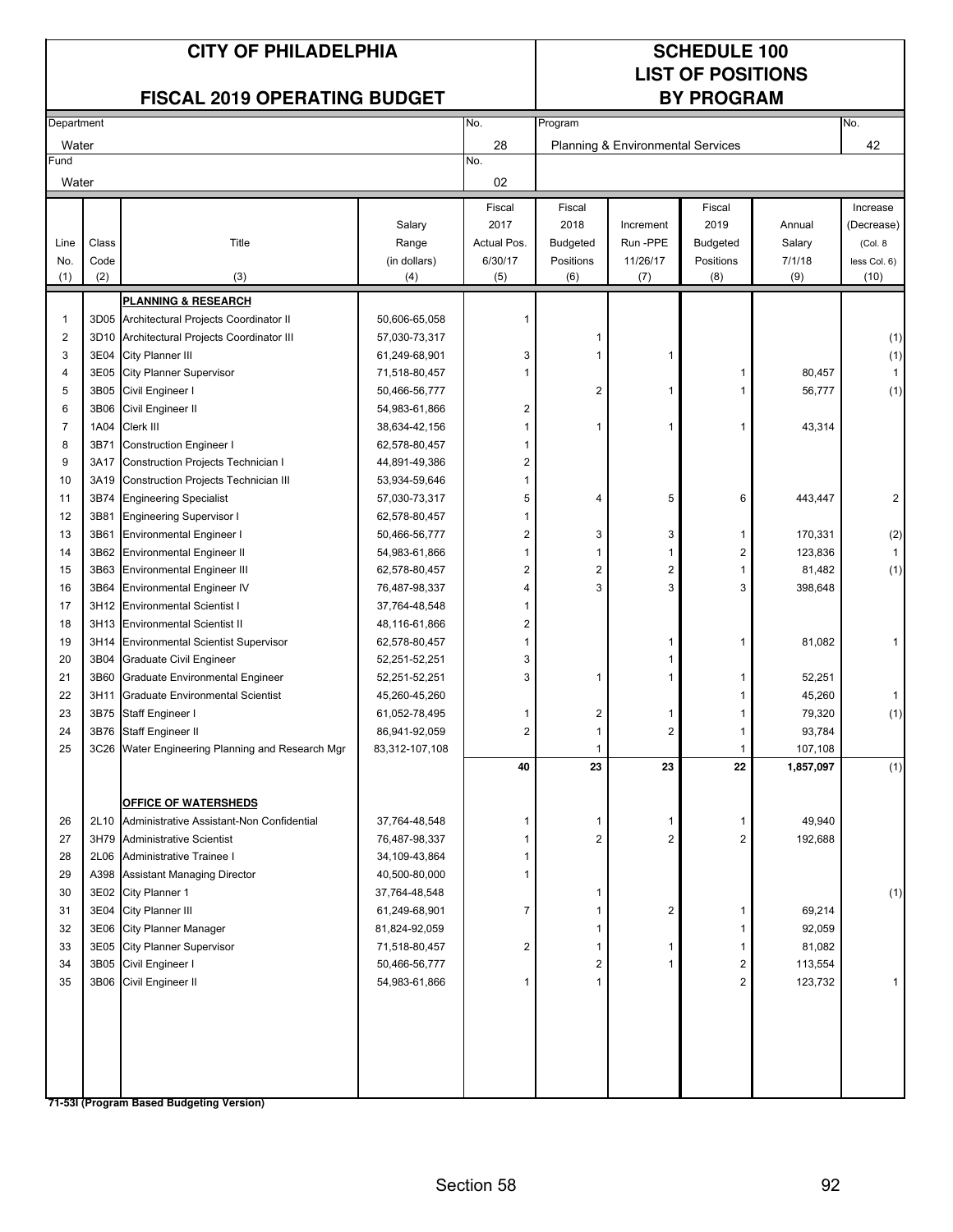## **LIST OF POSITIONS**

### **FISCAL 2019 OPERATING BUDGET**

| Department |       |                                                                                 |                | No.            |                         | No.                               |                 |           |                     |
|------------|-------|---------------------------------------------------------------------------------|----------------|----------------|-------------------------|-----------------------------------|-----------------|-----------|---------------------|
| Water      |       |                                                                                 |                | 28             |                         | Planning & Environmental Services |                 |           | 42                  |
| Fund       |       |                                                                                 |                | No.            |                         |                                   |                 |           |                     |
| Water      |       |                                                                                 |                | 02             |                         |                                   |                 |           |                     |
|            |       |                                                                                 |                | Fiscal         | Fiscal                  |                                   | Fiscal          |           | Increase            |
|            |       |                                                                                 | Salary         | 2017           | 2018                    | Increment                         | 2019            | Annual    | (Decrease)          |
| Line       | Class | Title                                                                           | Range          | Actual Pos.    | <b>Budgeted</b>         | Run -PPE                          | <b>Budgeted</b> | Salary    | (Col. 8             |
| No.        | Code  |                                                                                 | (in dollars)   | 6/30/17        | Positions               | 11/26/17                          | Positions       | 7/1/18    | less Col. 6)        |
| (1)        | (2)   | (3)                                                                             | (4)            | (5)            | (6)                     | (7)                               | (8)             | (9)       | (10)                |
|            |       | <b>OFFICE OF WATERSHEDS (cont'd)</b>                                            |                |                |                         |                                   |                 |           |                     |
| 36         |       | D250 Deputy Commissioner                                                        | 120,000        | 1              |                         |                                   |                 |           |                     |
| 37         | 3B74  | <b>Engineering Specialist</b>                                                   | 57,030-73,317  | 8              | 4                       | 5                                 | 8               | 591,589   | 4                   |
| 38         | 3B82  | <b>Engineering Supervisor 2</b>                                                 | 71,597-92,059  |                |                         |                                   | 1               | 92,059    |                     |
| 39         | 3B81  | <b>Engineering Supervisor I</b>                                                 | 62,578-80,457  | $\overline{2}$ | 1                       | 1                                 | 1               | 81,082    |                     |
| 40         | 3B61  | <b>Environmental Engineer I</b>                                                 | 50,466-56,777  | $\overline{2}$ |                         |                                   | 1               | 56,777    | 1                   |
| 41         | 3B62  | <b>Environmental Engineer II</b>                                                | 54,983-61,866  |                | 2                       | $\overline{2}$                    |                 |           | (2)                 |
| 42         | 3B63  | <b>Environmental Engineer III</b>                                               | 62,578-80,457  | 3              | 1                       | $\overline{1}$                    | 3               | 243,246   | 2                   |
| 43         | 3B64  | <b>Environmental Engineer IV</b>                                                | 76,487-98,337  | 3              | 1                       | $\mathbf 1$                       | 1               | 99,362    |                     |
| 44         |       | 3H12 Environmental Scientist I                                                  | 37,764-48,548  |                |                         |                                   | 2               | 97,096    | $\overline{c}$      |
| 45         |       | 3H13 Environmental Scientist II                                                 | 48,116-61,866  | 3              | 2                       | 3                                 | 1               | 57,582    | (1)                 |
| 46         |       | 3H16 Environmental Scientist Specialist                                         | 53,601-68,901  | 3              | 1                       |                                   | 3               | 206,703   | $\overline{c}$      |
| 47         |       | 3H14 Environmental Scientist Supervisor                                         | 62,578-80,457  | 3              | 2                       | -1                                | 1               | 81,082    | (1)                 |
| 48         | 3E21  |                                                                                 | 48,116-61,866  | 4              | 1                       | 1                                 |                 |           |                     |
| 49         | 3E22  | Geographic Info Systems Specialist II<br>Geographic Info Systems Specialist III | 61,052-78,495  | $\overline{2}$ |                         |                                   | 1               | 78,495    | (1)<br>$\mathbf{1}$ |
|            |       |                                                                                 |                | $\overline{2}$ |                         |                                   | 3               |           | 3                   |
| 50         | 3B04  | Graduate Civil Engineer                                                         | 52,251-52,251  |                |                         | -1                                |                 | 156,753   |                     |
| 51         | 3H11  | <b>Graduate Envionmental Scientist</b>                                          | 45,260-45,260  |                |                         |                                   |                 |           |                     |
| 52         | 3B60  | Graduate Mechanical Engineer                                                    | 52,251-52,251  |                |                         |                                   | 1               | 52,251    |                     |
| 53         | 4J60  | Industrial Hygienist                                                            | 58,456-75,151  |                |                         | -1                                |                 | 76,626    |                     |
| 54         | 3B75  | Staff Engineer I                                                                | 61,052-78,495  |                | 3                       | 1                                 | 2               | 158,640   | (1)                 |
| 55         | 3H29  | Staff Environmental Scientist II                                                | 71,597-92,059  | 1              | 1                       | 1                                 | 1               | 93,084    |                     |
| 56         |       | 3C26 Water Engineering Planning and Research Mgr                                | 83,312-107,108 |                |                         |                                   | -1              | 107,108   |                     |
|            |       |                                                                                 |                | 54             | 33                      | 26                                | 42              | 3,051,804 | 9                   |
|            |       | <b>BUREAU OF LABORTORY SERVICES</b>                                             |                |                |                         |                                   |                 |           |                     |
| 57         | 2L20  | <b>Administrative Officer</b>                                                   | 49,321-63,412  | 1              | 1                       | -1                                | 1               | 64,904    |                     |
| 58         |       | 3H79 Administrative Scientist                                                   | 76,487-98,337  | $\overline{2}$ | 2                       | $\overline{2}$                    | 2               | 199,324   |                     |
| 59         |       | 3H26 Analytical Chemist I                                                       | 37,764-48,548  |                | 3                       | $\mathbf 1$                       | 3               | 145,644   |                     |
| 60         |       | 3H27 Analytical Chemist II                                                      | 48,116-61,866  | 5              | 5                       | 5                                 | 5               | 315,855   |                     |
| 61         |       | 3H30 Analytical Chemist Supervisor                                              | 62,578-80,457  | 5              | 5                       | 5                                 | 5               | 408,677   |                     |
| 62         | 3G31  | Chemical Technician Supervisor                                                  | 38,708-49,761  | 9              | 9                       | 9                                 | 9               | 458,807   |                     |
| 63         |       | 3B05 Civil Engineer I                                                           | 50,466-56,777  |                |                         |                                   |                 |           |                     |
| 64         |       | 3B06 Civil Engineer II                                                          | 54,983-61,866  |                | $\overline{\mathbf{c}}$ | $\overline{c}$                    | $\overline{2}$  | 123,784   |                     |
| 65         |       | 1A22 Clerical Supervisor II                                                     | 40,709-44,533  |                | 1                       | $\mathbf{1}$                      | 1               | 45,558    |                     |
| 66         |       | 1A04 Clerk III                                                                  | 38,634-42,156  | 3              | 3                       | 3                                 | 3               | 128,944   |                     |
| 67         |       | 7D13 Custodial Work Crew Chief                                                  | 38,634-42,156  |                | 1                       | $\mathbf{1}$                      | 1               | 43,781    |                     |
| 68         |       | 7D11 Custodial Worker I                                                         | 31,468-33,772  | 3              | 3                       | 4                                 | 2               | 65,631    | (1)                 |
| 69         |       | 7D12 Custodial Worker II                                                        | 34,021-36,916  |                | 1                       |                                   | 1               | 36,016    |                     |
| 70         | 7K64  | Electronic Technician II                                                        | 47,390-52,235  | 1              | 1                       | $\mathbf 1$                       | 1               | 53,026    |                     |
| 71         | 3B74  | <b>Engineering Specialist</b>                                                   | 57,030-73,317  | 2              | 2                       | $\overline{c}$                    | 2               | 147,884   |                     |
| 72         | 3B82  | <b>Engineering Supervisor II</b>                                                | 71,597-92,059  |                | 1                       | $\mathbf{1}$                      | 1               | 93,084    |                     |
| 73         | 3B61  | <b>Environmental Engineer I</b>                                                 | 50,466-56,777  |                | 1                       | 1                                 | 1               | 56,777    |                     |
| 74         |       | 3B62 Environmental Engineer II                                                  | 54,983-61,866  | 1              | 1                       | $\mathbf 1$                       | 1               | 62,126    |                     |
|            |       |                                                                                 |                |                |                         |                                   |                 |           |                     |
|            |       |                                                                                 |                |                |                         |                                   |                 |           |                     |
|            |       | 71-53I (Program Based Budgeting Version)                                        |                |                |                         |                                   |                 |           |                     |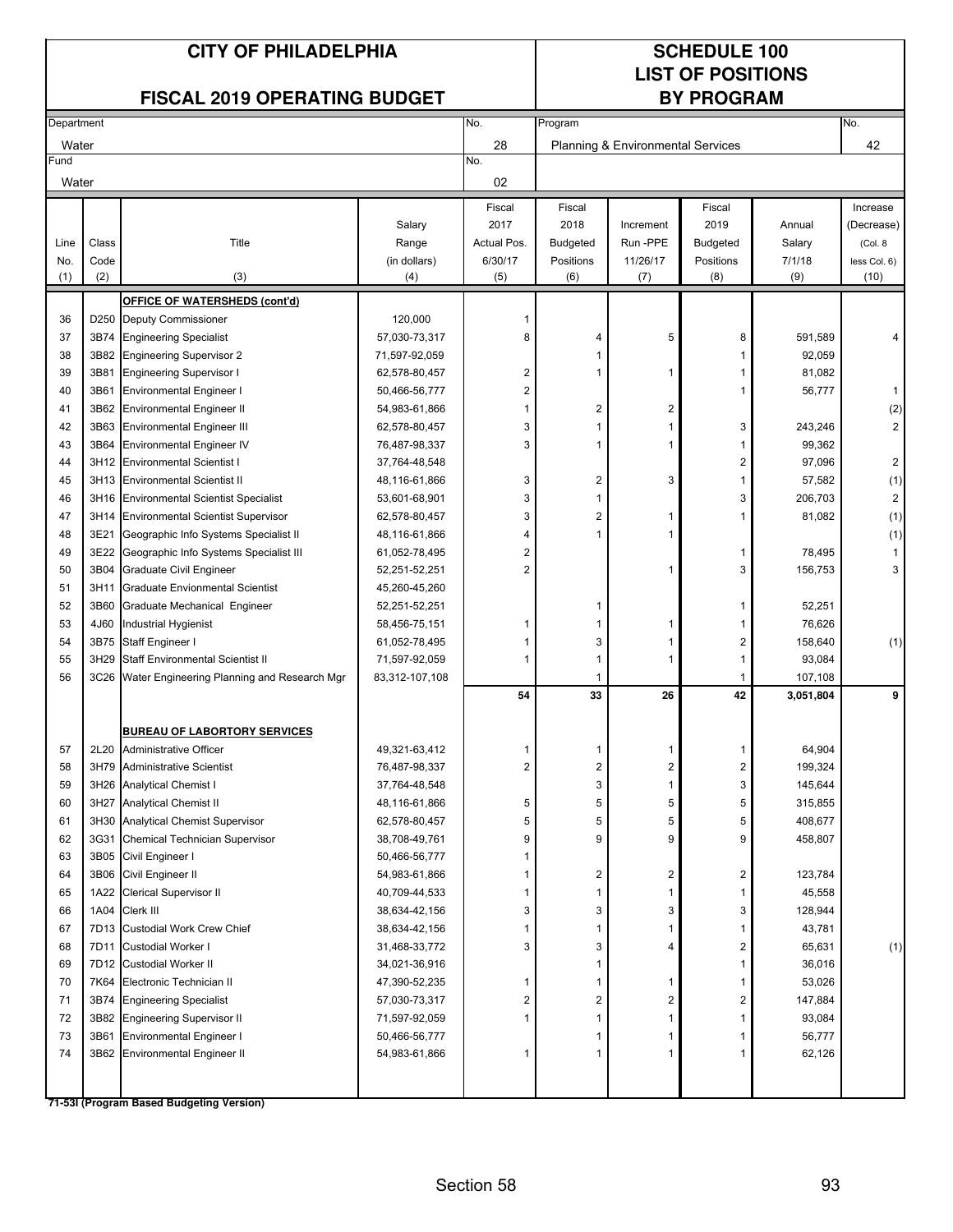## **LIST OF POSITIONS**

### **FISCAL 2019 OPERATING BUDGET**

| 28<br>42<br>Water<br>Planning & Environmental Services<br>No.<br>02<br>Water<br>Fiscal<br>Fiscal<br>Fiscal<br>Increase<br>2017<br>2018<br>2019<br>Salary<br>Annual<br>(Decrease)<br>Increment<br>Class<br>Title<br>Actual Pos.<br>Run-PPE<br>Range<br><b>Budgeted</b><br><b>Budgeted</b><br>Salary<br>(Col. 8<br>Line<br>Code<br>6/30/17<br>11/26/17<br>Positions<br>7/1/18<br>No.<br>(in dollars)<br>Positions<br>less Col. 6)<br>(1)<br>(2)<br>(3)<br>(5)<br>(6)<br>(8)<br>(9)<br>(10)<br>(7)<br>(4)<br><b>BUREAU OF LABORTORY SERVICES (cont'd)</b><br>75<br>3B63 Environmental Engineer III<br>62,578-80,457<br>81,082<br>1<br>1<br>1<br>99,595<br>76<br>3B64<br><b>Environmental Engineer IV</b><br>76,487-98,337<br>1<br>1<br>1<br>77<br>3H20<br><b>Environmental Scientist</b><br>59,256<br>1<br>3<br>78<br>3H12<br><b>Environmental Scientist I</b><br>37,764-48,548<br>4<br>3<br>146,263<br>9<br>5<br>79<br>3H13<br><b>Environmental Scientist II</b><br>48,116-61,866<br>6<br>357,245<br>(3)<br>7<br>$\overline{\mathbf{c}}$<br>80<br>3H16<br><b>Environmental Scientist Specialist</b><br>53,601-68,901<br>1<br>69,826<br>1<br>3<br>3<br>81<br>3H14<br><b>Environmental Scientist Supervisor</b><br>3<br>3<br>245,029<br>62,578-80,457<br>2<br>2<br>82<br>7D01<br>General Departmental Worker<br>2<br>2<br>71,093<br>31,468-33,772<br>3<br>83<br>3H25<br><b>Graduate Chemist</b><br>42,744-45,260<br>3<br>135,780<br>3<br>1<br>3B60<br>52,251<br>84<br>Graduate Environmental Engineer<br>52,251-52,251<br>1<br>1<br>2<br>2<br>85<br>3H11<br><b>Graduate Environmental Scientist</b><br>91,562<br>45,260-45,260<br>4<br>1<br>7N71<br>86<br>Grounds & Facilities Maint<br>34,021-36,916<br>1<br>87<br>1E70<br>Information Technology Trainee<br>39,205-50,400<br>1<br>9<br>9<br>88<br>3H18<br>Lab Program Scientist<br>53,601-68,901<br>9<br>9<br>629,884<br>3H38 Laboratory Director<br>89<br>83,312-107,108<br>108,933<br>1<br>1<br>1<br>90<br>1E07<br>Local Area Network Administrator<br>57,030-73,317<br>1<br>91<br>7H04<br>Maintenance Mechanic<br>39,852<br>37,483-40,848<br>1<br>1<br>-1<br>$\overline{\mathbf{c}}$<br>2<br>2<br>92<br>3H31<br><b>Mass Spectrometist</b><br>50,606-65,058<br>2<br>131,716<br>3B58<br>100,162<br>93<br>Materials Testing Laboratory Manager<br>1<br>1<br>76,487-98,337<br>1<br>94<br>3B57<br>Materials Testing Laboratory Supervisor<br>62,578-80,457<br>81,482<br>1<br>1<br>95<br>6D03 Municipal Guard<br>36,332-39,539<br>96<br>1D55 Network Support Specialist<br>56,777<br>44, 173-56, 777<br>1<br>1<br>1<br>65,058<br>97<br>2J04<br><b>Public Information Officer</b><br>50,606-65,058<br>1<br>1<br>20<br>21<br>22<br>21<br>960,722<br>98<br>3G32 Science Technician<br>41,745-45,749<br>99<br>1E58<br>78,495<br>Scientific Applications Systems Analyst<br>61,052-78,495<br>1<br>1<br>3H29<br>93,084<br>100<br><b>Staff Environmental Scientist II</b><br>71,597-92,059<br>-1<br>1<br>1<br>1<br>101<br>7B01<br>Water Operations Repair Helper<br>35,282-38,348<br>100<br>103<br>102<br>104<br>6,145,712<br>$\mathbf{1}$<br>GREEN STORMWATER INFRASTRUCTURE IMPLEMENTATION<br>2L31<br>Admin Specialist 1 - Non Confidential<br>102<br>37,764-48,548<br>1<br>49,173<br>1<br>1<br>103<br>2L32 Admin Specialist 2 - Non Confidential<br>48,116-61,866<br>61,866<br>1<br>1<br>104<br>2L06 Administrative Trainee I<br>34,109 - 43,864<br>(1)<br>1<br>$\overline{\mathbf{c}}$<br>3D04 Architectural Projects Coordinator I<br>(2)<br>105<br>42,240 - 54,311<br>54,311<br>3D05 Architectural Projects Coordinator II<br>65,058<br>106<br>50,606-65,058<br>$\mathbf{1}$<br>1<br>3E04 City Planner III<br>7<br>107<br>61,249 - 68,901<br>7<br>6<br>415,720<br>(1)<br>3E06 City Planner Manager<br>108<br>81,824-92,059<br>92,059<br>$\mathbf{1}$<br>1<br>109<br>3E05 City Planner Supervisor<br>2<br>$\overline{c}$<br>71,518 - 80,457<br>3<br>243,246<br>3B05 Civil Engineer I<br>2<br>110<br>50,466 - 56,777<br>113,554<br>1<br>1<br>3B06 Civil Engineer II<br>111<br>54,983 - 61,866<br>61,886<br>1<br>1<br>1A04<br>Clerk III<br>41,128<br>112<br>37-692-41,128<br>1<br>3B71<br><b>Construction Engineer I</b><br>113<br>62,578 - 80,457<br>81,482<br>1<br>-1<br>1<br>3B72 Construction Engineer II<br>71,597-92,059<br>92,059<br>114<br>1<br>1 | Department |  | No. | Program | No. |  |  |
|--------------------------------------------------------------------------------------------------------------------------------------------------------------------------------------------------------------------------------------------------------------------------------------------------------------------------------------------------------------------------------------------------------------------------------------------------------------------------------------------------------------------------------------------------------------------------------------------------------------------------------------------------------------------------------------------------------------------------------------------------------------------------------------------------------------------------------------------------------------------------------------------------------------------------------------------------------------------------------------------------------------------------------------------------------------------------------------------------------------------------------------------------------------------------------------------------------------------------------------------------------------------------------------------------------------------------------------------------------------------------------------------------------------------------------------------------------------------------------------------------------------------------------------------------------------------------------------------------------------------------------------------------------------------------------------------------------------------------------------------------------------------------------------------------------------------------------------------------------------------------------------------------------------------------------------------------------------------------------------------------------------------------------------------------------------------------------------------------------------------------------------------------------------------------------------------------------------------------------------------------------------------------------------------------------------------------------------------------------------------------------------------------------------------------------------------------------------------------------------------------------------------------------------------------------------------------------------------------------------------------------------------------------------------------------------------------------------------------------------------------------------------------------------------------------------------------------------------------------------------------------------------------------------------------------------------------------------------------------------------------------------------------------------------------------------------------------------------------------------------------------------------------------------------------------------------------------------------------------------------------------------------------------------------------------------------------------------------------------------------------------------------------------------------------------------------------------------------------------------------------------------------------------------------------------------------------------------------------------------------------------------------------------------------------------------------------------------------------------------------------------------------------------------------------------------------------------------------------------------------------------------------------------------------------------------------------------------------------------------------------------------------------------------------------------------------------------------------------------------------------------------------------------------------------------------------------------------------------------------------------------------------------------------------------|------------|--|-----|---------|-----|--|--|
|                                                                                                                                                                                                                                                                                                                                                                                                                                                                                                                                                                                                                                                                                                                                                                                                                                                                                                                                                                                                                                                                                                                                                                                                                                                                                                                                                                                                                                                                                                                                                                                                                                                                                                                                                                                                                                                                                                                                                                                                                                                                                                                                                                                                                                                                                                                                                                                                                                                                                                                                                                                                                                                                                                                                                                                                                                                                                                                                                                                                                                                                                                                                                                                                                                                                                                                                                                                                                                                                                                                                                                                                                                                                                                                                                                                                                                                                                                                                                                                                                                                                                                                                                                                                                                                                                                  |            |  |     |         |     |  |  |
|                                                                                                                                                                                                                                                                                                                                                                                                                                                                                                                                                                                                                                                                                                                                                                                                                                                                                                                                                                                                                                                                                                                                                                                                                                                                                                                                                                                                                                                                                                                                                                                                                                                                                                                                                                                                                                                                                                                                                                                                                                                                                                                                                                                                                                                                                                                                                                                                                                                                                                                                                                                                                                                                                                                                                                                                                                                                                                                                                                                                                                                                                                                                                                                                                                                                                                                                                                                                                                                                                                                                                                                                                                                                                                                                                                                                                                                                                                                                                                                                                                                                                                                                                                                                                                                                                                  | Fund       |  |     |         |     |  |  |
|                                                                                                                                                                                                                                                                                                                                                                                                                                                                                                                                                                                                                                                                                                                                                                                                                                                                                                                                                                                                                                                                                                                                                                                                                                                                                                                                                                                                                                                                                                                                                                                                                                                                                                                                                                                                                                                                                                                                                                                                                                                                                                                                                                                                                                                                                                                                                                                                                                                                                                                                                                                                                                                                                                                                                                                                                                                                                                                                                                                                                                                                                                                                                                                                                                                                                                                                                                                                                                                                                                                                                                                                                                                                                                                                                                                                                                                                                                                                                                                                                                                                                                                                                                                                                                                                                                  |            |  |     |         |     |  |  |
|                                                                                                                                                                                                                                                                                                                                                                                                                                                                                                                                                                                                                                                                                                                                                                                                                                                                                                                                                                                                                                                                                                                                                                                                                                                                                                                                                                                                                                                                                                                                                                                                                                                                                                                                                                                                                                                                                                                                                                                                                                                                                                                                                                                                                                                                                                                                                                                                                                                                                                                                                                                                                                                                                                                                                                                                                                                                                                                                                                                                                                                                                                                                                                                                                                                                                                                                                                                                                                                                                                                                                                                                                                                                                                                                                                                                                                                                                                                                                                                                                                                                                                                                                                                                                                                                                                  |            |  |     |         |     |  |  |
|                                                                                                                                                                                                                                                                                                                                                                                                                                                                                                                                                                                                                                                                                                                                                                                                                                                                                                                                                                                                                                                                                                                                                                                                                                                                                                                                                                                                                                                                                                                                                                                                                                                                                                                                                                                                                                                                                                                                                                                                                                                                                                                                                                                                                                                                                                                                                                                                                                                                                                                                                                                                                                                                                                                                                                                                                                                                                                                                                                                                                                                                                                                                                                                                                                                                                                                                                                                                                                                                                                                                                                                                                                                                                                                                                                                                                                                                                                                                                                                                                                                                                                                                                                                                                                                                                                  |            |  |     |         |     |  |  |
|                                                                                                                                                                                                                                                                                                                                                                                                                                                                                                                                                                                                                                                                                                                                                                                                                                                                                                                                                                                                                                                                                                                                                                                                                                                                                                                                                                                                                                                                                                                                                                                                                                                                                                                                                                                                                                                                                                                                                                                                                                                                                                                                                                                                                                                                                                                                                                                                                                                                                                                                                                                                                                                                                                                                                                                                                                                                                                                                                                                                                                                                                                                                                                                                                                                                                                                                                                                                                                                                                                                                                                                                                                                                                                                                                                                                                                                                                                                                                                                                                                                                                                                                                                                                                                                                                                  |            |  |     |         |     |  |  |
|                                                                                                                                                                                                                                                                                                                                                                                                                                                                                                                                                                                                                                                                                                                                                                                                                                                                                                                                                                                                                                                                                                                                                                                                                                                                                                                                                                                                                                                                                                                                                                                                                                                                                                                                                                                                                                                                                                                                                                                                                                                                                                                                                                                                                                                                                                                                                                                                                                                                                                                                                                                                                                                                                                                                                                                                                                                                                                                                                                                                                                                                                                                                                                                                                                                                                                                                                                                                                                                                                                                                                                                                                                                                                                                                                                                                                                                                                                                                                                                                                                                                                                                                                                                                                                                                                                  |            |  |     |         |     |  |  |
|                                                                                                                                                                                                                                                                                                                                                                                                                                                                                                                                                                                                                                                                                                                                                                                                                                                                                                                                                                                                                                                                                                                                                                                                                                                                                                                                                                                                                                                                                                                                                                                                                                                                                                                                                                                                                                                                                                                                                                                                                                                                                                                                                                                                                                                                                                                                                                                                                                                                                                                                                                                                                                                                                                                                                                                                                                                                                                                                                                                                                                                                                                                                                                                                                                                                                                                                                                                                                                                                                                                                                                                                                                                                                                                                                                                                                                                                                                                                                                                                                                                                                                                                                                                                                                                                                                  |            |  |     |         |     |  |  |
|                                                                                                                                                                                                                                                                                                                                                                                                                                                                                                                                                                                                                                                                                                                                                                                                                                                                                                                                                                                                                                                                                                                                                                                                                                                                                                                                                                                                                                                                                                                                                                                                                                                                                                                                                                                                                                                                                                                                                                                                                                                                                                                                                                                                                                                                                                                                                                                                                                                                                                                                                                                                                                                                                                                                                                                                                                                                                                                                                                                                                                                                                                                                                                                                                                                                                                                                                                                                                                                                                                                                                                                                                                                                                                                                                                                                                                                                                                                                                                                                                                                                                                                                                                                                                                                                                                  |            |  |     |         |     |  |  |
|                                                                                                                                                                                                                                                                                                                                                                                                                                                                                                                                                                                                                                                                                                                                                                                                                                                                                                                                                                                                                                                                                                                                                                                                                                                                                                                                                                                                                                                                                                                                                                                                                                                                                                                                                                                                                                                                                                                                                                                                                                                                                                                                                                                                                                                                                                                                                                                                                                                                                                                                                                                                                                                                                                                                                                                                                                                                                                                                                                                                                                                                                                                                                                                                                                                                                                                                                                                                                                                                                                                                                                                                                                                                                                                                                                                                                                                                                                                                                                                                                                                                                                                                                                                                                                                                                                  |            |  |     |         |     |  |  |
|                                                                                                                                                                                                                                                                                                                                                                                                                                                                                                                                                                                                                                                                                                                                                                                                                                                                                                                                                                                                                                                                                                                                                                                                                                                                                                                                                                                                                                                                                                                                                                                                                                                                                                                                                                                                                                                                                                                                                                                                                                                                                                                                                                                                                                                                                                                                                                                                                                                                                                                                                                                                                                                                                                                                                                                                                                                                                                                                                                                                                                                                                                                                                                                                                                                                                                                                                                                                                                                                                                                                                                                                                                                                                                                                                                                                                                                                                                                                                                                                                                                                                                                                                                                                                                                                                                  |            |  |     |         |     |  |  |
|                                                                                                                                                                                                                                                                                                                                                                                                                                                                                                                                                                                                                                                                                                                                                                                                                                                                                                                                                                                                                                                                                                                                                                                                                                                                                                                                                                                                                                                                                                                                                                                                                                                                                                                                                                                                                                                                                                                                                                                                                                                                                                                                                                                                                                                                                                                                                                                                                                                                                                                                                                                                                                                                                                                                                                                                                                                                                                                                                                                                                                                                                                                                                                                                                                                                                                                                                                                                                                                                                                                                                                                                                                                                                                                                                                                                                                                                                                                                                                                                                                                                                                                                                                                                                                                                                                  |            |  |     |         |     |  |  |
|                                                                                                                                                                                                                                                                                                                                                                                                                                                                                                                                                                                                                                                                                                                                                                                                                                                                                                                                                                                                                                                                                                                                                                                                                                                                                                                                                                                                                                                                                                                                                                                                                                                                                                                                                                                                                                                                                                                                                                                                                                                                                                                                                                                                                                                                                                                                                                                                                                                                                                                                                                                                                                                                                                                                                                                                                                                                                                                                                                                                                                                                                                                                                                                                                                                                                                                                                                                                                                                                                                                                                                                                                                                                                                                                                                                                                                                                                                                                                                                                                                                                                                                                                                                                                                                                                                  |            |  |     |         |     |  |  |
|                                                                                                                                                                                                                                                                                                                                                                                                                                                                                                                                                                                                                                                                                                                                                                                                                                                                                                                                                                                                                                                                                                                                                                                                                                                                                                                                                                                                                                                                                                                                                                                                                                                                                                                                                                                                                                                                                                                                                                                                                                                                                                                                                                                                                                                                                                                                                                                                                                                                                                                                                                                                                                                                                                                                                                                                                                                                                                                                                                                                                                                                                                                                                                                                                                                                                                                                                                                                                                                                                                                                                                                                                                                                                                                                                                                                                                                                                                                                                                                                                                                                                                                                                                                                                                                                                                  |            |  |     |         |     |  |  |
|                                                                                                                                                                                                                                                                                                                                                                                                                                                                                                                                                                                                                                                                                                                                                                                                                                                                                                                                                                                                                                                                                                                                                                                                                                                                                                                                                                                                                                                                                                                                                                                                                                                                                                                                                                                                                                                                                                                                                                                                                                                                                                                                                                                                                                                                                                                                                                                                                                                                                                                                                                                                                                                                                                                                                                                                                                                                                                                                                                                                                                                                                                                                                                                                                                                                                                                                                                                                                                                                                                                                                                                                                                                                                                                                                                                                                                                                                                                                                                                                                                                                                                                                                                                                                                                                                                  |            |  |     |         |     |  |  |
|                                                                                                                                                                                                                                                                                                                                                                                                                                                                                                                                                                                                                                                                                                                                                                                                                                                                                                                                                                                                                                                                                                                                                                                                                                                                                                                                                                                                                                                                                                                                                                                                                                                                                                                                                                                                                                                                                                                                                                                                                                                                                                                                                                                                                                                                                                                                                                                                                                                                                                                                                                                                                                                                                                                                                                                                                                                                                                                                                                                                                                                                                                                                                                                                                                                                                                                                                                                                                                                                                                                                                                                                                                                                                                                                                                                                                                                                                                                                                                                                                                                                                                                                                                                                                                                                                                  |            |  |     |         |     |  |  |
|                                                                                                                                                                                                                                                                                                                                                                                                                                                                                                                                                                                                                                                                                                                                                                                                                                                                                                                                                                                                                                                                                                                                                                                                                                                                                                                                                                                                                                                                                                                                                                                                                                                                                                                                                                                                                                                                                                                                                                                                                                                                                                                                                                                                                                                                                                                                                                                                                                                                                                                                                                                                                                                                                                                                                                                                                                                                                                                                                                                                                                                                                                                                                                                                                                                                                                                                                                                                                                                                                                                                                                                                                                                                                                                                                                                                                                                                                                                                                                                                                                                                                                                                                                                                                                                                                                  |            |  |     |         |     |  |  |
|                                                                                                                                                                                                                                                                                                                                                                                                                                                                                                                                                                                                                                                                                                                                                                                                                                                                                                                                                                                                                                                                                                                                                                                                                                                                                                                                                                                                                                                                                                                                                                                                                                                                                                                                                                                                                                                                                                                                                                                                                                                                                                                                                                                                                                                                                                                                                                                                                                                                                                                                                                                                                                                                                                                                                                                                                                                                                                                                                                                                                                                                                                                                                                                                                                                                                                                                                                                                                                                                                                                                                                                                                                                                                                                                                                                                                                                                                                                                                                                                                                                                                                                                                                                                                                                                                                  |            |  |     |         |     |  |  |
|                                                                                                                                                                                                                                                                                                                                                                                                                                                                                                                                                                                                                                                                                                                                                                                                                                                                                                                                                                                                                                                                                                                                                                                                                                                                                                                                                                                                                                                                                                                                                                                                                                                                                                                                                                                                                                                                                                                                                                                                                                                                                                                                                                                                                                                                                                                                                                                                                                                                                                                                                                                                                                                                                                                                                                                                                                                                                                                                                                                                                                                                                                                                                                                                                                                                                                                                                                                                                                                                                                                                                                                                                                                                                                                                                                                                                                                                                                                                                                                                                                                                                                                                                                                                                                                                                                  |            |  |     |         |     |  |  |
|                                                                                                                                                                                                                                                                                                                                                                                                                                                                                                                                                                                                                                                                                                                                                                                                                                                                                                                                                                                                                                                                                                                                                                                                                                                                                                                                                                                                                                                                                                                                                                                                                                                                                                                                                                                                                                                                                                                                                                                                                                                                                                                                                                                                                                                                                                                                                                                                                                                                                                                                                                                                                                                                                                                                                                                                                                                                                                                                                                                                                                                                                                                                                                                                                                                                                                                                                                                                                                                                                                                                                                                                                                                                                                                                                                                                                                                                                                                                                                                                                                                                                                                                                                                                                                                                                                  |            |  |     |         |     |  |  |
|                                                                                                                                                                                                                                                                                                                                                                                                                                                                                                                                                                                                                                                                                                                                                                                                                                                                                                                                                                                                                                                                                                                                                                                                                                                                                                                                                                                                                                                                                                                                                                                                                                                                                                                                                                                                                                                                                                                                                                                                                                                                                                                                                                                                                                                                                                                                                                                                                                                                                                                                                                                                                                                                                                                                                                                                                                                                                                                                                                                                                                                                                                                                                                                                                                                                                                                                                                                                                                                                                                                                                                                                                                                                                                                                                                                                                                                                                                                                                                                                                                                                                                                                                                                                                                                                                                  |            |  |     |         |     |  |  |
|                                                                                                                                                                                                                                                                                                                                                                                                                                                                                                                                                                                                                                                                                                                                                                                                                                                                                                                                                                                                                                                                                                                                                                                                                                                                                                                                                                                                                                                                                                                                                                                                                                                                                                                                                                                                                                                                                                                                                                                                                                                                                                                                                                                                                                                                                                                                                                                                                                                                                                                                                                                                                                                                                                                                                                                                                                                                                                                                                                                                                                                                                                                                                                                                                                                                                                                                                                                                                                                                                                                                                                                                                                                                                                                                                                                                                                                                                                                                                                                                                                                                                                                                                                                                                                                                                                  |            |  |     |         |     |  |  |
|                                                                                                                                                                                                                                                                                                                                                                                                                                                                                                                                                                                                                                                                                                                                                                                                                                                                                                                                                                                                                                                                                                                                                                                                                                                                                                                                                                                                                                                                                                                                                                                                                                                                                                                                                                                                                                                                                                                                                                                                                                                                                                                                                                                                                                                                                                                                                                                                                                                                                                                                                                                                                                                                                                                                                                                                                                                                                                                                                                                                                                                                                                                                                                                                                                                                                                                                                                                                                                                                                                                                                                                                                                                                                                                                                                                                                                                                                                                                                                                                                                                                                                                                                                                                                                                                                                  |            |  |     |         |     |  |  |
|                                                                                                                                                                                                                                                                                                                                                                                                                                                                                                                                                                                                                                                                                                                                                                                                                                                                                                                                                                                                                                                                                                                                                                                                                                                                                                                                                                                                                                                                                                                                                                                                                                                                                                                                                                                                                                                                                                                                                                                                                                                                                                                                                                                                                                                                                                                                                                                                                                                                                                                                                                                                                                                                                                                                                                                                                                                                                                                                                                                                                                                                                                                                                                                                                                                                                                                                                                                                                                                                                                                                                                                                                                                                                                                                                                                                                                                                                                                                                                                                                                                                                                                                                                                                                                                                                                  |            |  |     |         |     |  |  |
|                                                                                                                                                                                                                                                                                                                                                                                                                                                                                                                                                                                                                                                                                                                                                                                                                                                                                                                                                                                                                                                                                                                                                                                                                                                                                                                                                                                                                                                                                                                                                                                                                                                                                                                                                                                                                                                                                                                                                                                                                                                                                                                                                                                                                                                                                                                                                                                                                                                                                                                                                                                                                                                                                                                                                                                                                                                                                                                                                                                                                                                                                                                                                                                                                                                                                                                                                                                                                                                                                                                                                                                                                                                                                                                                                                                                                                                                                                                                                                                                                                                                                                                                                                                                                                                                                                  |            |  |     |         |     |  |  |
|                                                                                                                                                                                                                                                                                                                                                                                                                                                                                                                                                                                                                                                                                                                                                                                                                                                                                                                                                                                                                                                                                                                                                                                                                                                                                                                                                                                                                                                                                                                                                                                                                                                                                                                                                                                                                                                                                                                                                                                                                                                                                                                                                                                                                                                                                                                                                                                                                                                                                                                                                                                                                                                                                                                                                                                                                                                                                                                                                                                                                                                                                                                                                                                                                                                                                                                                                                                                                                                                                                                                                                                                                                                                                                                                                                                                                                                                                                                                                                                                                                                                                                                                                                                                                                                                                                  |            |  |     |         |     |  |  |
|                                                                                                                                                                                                                                                                                                                                                                                                                                                                                                                                                                                                                                                                                                                                                                                                                                                                                                                                                                                                                                                                                                                                                                                                                                                                                                                                                                                                                                                                                                                                                                                                                                                                                                                                                                                                                                                                                                                                                                                                                                                                                                                                                                                                                                                                                                                                                                                                                                                                                                                                                                                                                                                                                                                                                                                                                                                                                                                                                                                                                                                                                                                                                                                                                                                                                                                                                                                                                                                                                                                                                                                                                                                                                                                                                                                                                                                                                                                                                                                                                                                                                                                                                                                                                                                                                                  |            |  |     |         |     |  |  |
|                                                                                                                                                                                                                                                                                                                                                                                                                                                                                                                                                                                                                                                                                                                                                                                                                                                                                                                                                                                                                                                                                                                                                                                                                                                                                                                                                                                                                                                                                                                                                                                                                                                                                                                                                                                                                                                                                                                                                                                                                                                                                                                                                                                                                                                                                                                                                                                                                                                                                                                                                                                                                                                                                                                                                                                                                                                                                                                                                                                                                                                                                                                                                                                                                                                                                                                                                                                                                                                                                                                                                                                                                                                                                                                                                                                                                                                                                                                                                                                                                                                                                                                                                                                                                                                                                                  |            |  |     |         |     |  |  |
|                                                                                                                                                                                                                                                                                                                                                                                                                                                                                                                                                                                                                                                                                                                                                                                                                                                                                                                                                                                                                                                                                                                                                                                                                                                                                                                                                                                                                                                                                                                                                                                                                                                                                                                                                                                                                                                                                                                                                                                                                                                                                                                                                                                                                                                                                                                                                                                                                                                                                                                                                                                                                                                                                                                                                                                                                                                                                                                                                                                                                                                                                                                                                                                                                                                                                                                                                                                                                                                                                                                                                                                                                                                                                                                                                                                                                                                                                                                                                                                                                                                                                                                                                                                                                                                                                                  |            |  |     |         |     |  |  |
|                                                                                                                                                                                                                                                                                                                                                                                                                                                                                                                                                                                                                                                                                                                                                                                                                                                                                                                                                                                                                                                                                                                                                                                                                                                                                                                                                                                                                                                                                                                                                                                                                                                                                                                                                                                                                                                                                                                                                                                                                                                                                                                                                                                                                                                                                                                                                                                                                                                                                                                                                                                                                                                                                                                                                                                                                                                                                                                                                                                                                                                                                                                                                                                                                                                                                                                                                                                                                                                                                                                                                                                                                                                                                                                                                                                                                                                                                                                                                                                                                                                                                                                                                                                                                                                                                                  |            |  |     |         |     |  |  |
|                                                                                                                                                                                                                                                                                                                                                                                                                                                                                                                                                                                                                                                                                                                                                                                                                                                                                                                                                                                                                                                                                                                                                                                                                                                                                                                                                                                                                                                                                                                                                                                                                                                                                                                                                                                                                                                                                                                                                                                                                                                                                                                                                                                                                                                                                                                                                                                                                                                                                                                                                                                                                                                                                                                                                                                                                                                                                                                                                                                                                                                                                                                                                                                                                                                                                                                                                                                                                                                                                                                                                                                                                                                                                                                                                                                                                                                                                                                                                                                                                                                                                                                                                                                                                                                                                                  |            |  |     |         |     |  |  |
|                                                                                                                                                                                                                                                                                                                                                                                                                                                                                                                                                                                                                                                                                                                                                                                                                                                                                                                                                                                                                                                                                                                                                                                                                                                                                                                                                                                                                                                                                                                                                                                                                                                                                                                                                                                                                                                                                                                                                                                                                                                                                                                                                                                                                                                                                                                                                                                                                                                                                                                                                                                                                                                                                                                                                                                                                                                                                                                                                                                                                                                                                                                                                                                                                                                                                                                                                                                                                                                                                                                                                                                                                                                                                                                                                                                                                                                                                                                                                                                                                                                                                                                                                                                                                                                                                                  |            |  |     |         |     |  |  |
|                                                                                                                                                                                                                                                                                                                                                                                                                                                                                                                                                                                                                                                                                                                                                                                                                                                                                                                                                                                                                                                                                                                                                                                                                                                                                                                                                                                                                                                                                                                                                                                                                                                                                                                                                                                                                                                                                                                                                                                                                                                                                                                                                                                                                                                                                                                                                                                                                                                                                                                                                                                                                                                                                                                                                                                                                                                                                                                                                                                                                                                                                                                                                                                                                                                                                                                                                                                                                                                                                                                                                                                                                                                                                                                                                                                                                                                                                                                                                                                                                                                                                                                                                                                                                                                                                                  |            |  |     |         |     |  |  |
|                                                                                                                                                                                                                                                                                                                                                                                                                                                                                                                                                                                                                                                                                                                                                                                                                                                                                                                                                                                                                                                                                                                                                                                                                                                                                                                                                                                                                                                                                                                                                                                                                                                                                                                                                                                                                                                                                                                                                                                                                                                                                                                                                                                                                                                                                                                                                                                                                                                                                                                                                                                                                                                                                                                                                                                                                                                                                                                                                                                                                                                                                                                                                                                                                                                                                                                                                                                                                                                                                                                                                                                                                                                                                                                                                                                                                                                                                                                                                                                                                                                                                                                                                                                                                                                                                                  |            |  |     |         |     |  |  |
|                                                                                                                                                                                                                                                                                                                                                                                                                                                                                                                                                                                                                                                                                                                                                                                                                                                                                                                                                                                                                                                                                                                                                                                                                                                                                                                                                                                                                                                                                                                                                                                                                                                                                                                                                                                                                                                                                                                                                                                                                                                                                                                                                                                                                                                                                                                                                                                                                                                                                                                                                                                                                                                                                                                                                                                                                                                                                                                                                                                                                                                                                                                                                                                                                                                                                                                                                                                                                                                                                                                                                                                                                                                                                                                                                                                                                                                                                                                                                                                                                                                                                                                                                                                                                                                                                                  |            |  |     |         |     |  |  |
|                                                                                                                                                                                                                                                                                                                                                                                                                                                                                                                                                                                                                                                                                                                                                                                                                                                                                                                                                                                                                                                                                                                                                                                                                                                                                                                                                                                                                                                                                                                                                                                                                                                                                                                                                                                                                                                                                                                                                                                                                                                                                                                                                                                                                                                                                                                                                                                                                                                                                                                                                                                                                                                                                                                                                                                                                                                                                                                                                                                                                                                                                                                                                                                                                                                                                                                                                                                                                                                                                                                                                                                                                                                                                                                                                                                                                                                                                                                                                                                                                                                                                                                                                                                                                                                                                                  |            |  |     |         |     |  |  |
|                                                                                                                                                                                                                                                                                                                                                                                                                                                                                                                                                                                                                                                                                                                                                                                                                                                                                                                                                                                                                                                                                                                                                                                                                                                                                                                                                                                                                                                                                                                                                                                                                                                                                                                                                                                                                                                                                                                                                                                                                                                                                                                                                                                                                                                                                                                                                                                                                                                                                                                                                                                                                                                                                                                                                                                                                                                                                                                                                                                                                                                                                                                                                                                                                                                                                                                                                                                                                                                                                                                                                                                                                                                                                                                                                                                                                                                                                                                                                                                                                                                                                                                                                                                                                                                                                                  |            |  |     |         |     |  |  |
|                                                                                                                                                                                                                                                                                                                                                                                                                                                                                                                                                                                                                                                                                                                                                                                                                                                                                                                                                                                                                                                                                                                                                                                                                                                                                                                                                                                                                                                                                                                                                                                                                                                                                                                                                                                                                                                                                                                                                                                                                                                                                                                                                                                                                                                                                                                                                                                                                                                                                                                                                                                                                                                                                                                                                                                                                                                                                                                                                                                                                                                                                                                                                                                                                                                                                                                                                                                                                                                                                                                                                                                                                                                                                                                                                                                                                                                                                                                                                                                                                                                                                                                                                                                                                                                                                                  |            |  |     |         |     |  |  |
|                                                                                                                                                                                                                                                                                                                                                                                                                                                                                                                                                                                                                                                                                                                                                                                                                                                                                                                                                                                                                                                                                                                                                                                                                                                                                                                                                                                                                                                                                                                                                                                                                                                                                                                                                                                                                                                                                                                                                                                                                                                                                                                                                                                                                                                                                                                                                                                                                                                                                                                                                                                                                                                                                                                                                                                                                                                                                                                                                                                                                                                                                                                                                                                                                                                                                                                                                                                                                                                                                                                                                                                                                                                                                                                                                                                                                                                                                                                                                                                                                                                                                                                                                                                                                                                                                                  |            |  |     |         |     |  |  |
|                                                                                                                                                                                                                                                                                                                                                                                                                                                                                                                                                                                                                                                                                                                                                                                                                                                                                                                                                                                                                                                                                                                                                                                                                                                                                                                                                                                                                                                                                                                                                                                                                                                                                                                                                                                                                                                                                                                                                                                                                                                                                                                                                                                                                                                                                                                                                                                                                                                                                                                                                                                                                                                                                                                                                                                                                                                                                                                                                                                                                                                                                                                                                                                                                                                                                                                                                                                                                                                                                                                                                                                                                                                                                                                                                                                                                                                                                                                                                                                                                                                                                                                                                                                                                                                                                                  |            |  |     |         |     |  |  |
|                                                                                                                                                                                                                                                                                                                                                                                                                                                                                                                                                                                                                                                                                                                                                                                                                                                                                                                                                                                                                                                                                                                                                                                                                                                                                                                                                                                                                                                                                                                                                                                                                                                                                                                                                                                                                                                                                                                                                                                                                                                                                                                                                                                                                                                                                                                                                                                                                                                                                                                                                                                                                                                                                                                                                                                                                                                                                                                                                                                                                                                                                                                                                                                                                                                                                                                                                                                                                                                                                                                                                                                                                                                                                                                                                                                                                                                                                                                                                                                                                                                                                                                                                                                                                                                                                                  |            |  |     |         |     |  |  |
|                                                                                                                                                                                                                                                                                                                                                                                                                                                                                                                                                                                                                                                                                                                                                                                                                                                                                                                                                                                                                                                                                                                                                                                                                                                                                                                                                                                                                                                                                                                                                                                                                                                                                                                                                                                                                                                                                                                                                                                                                                                                                                                                                                                                                                                                                                                                                                                                                                                                                                                                                                                                                                                                                                                                                                                                                                                                                                                                                                                                                                                                                                                                                                                                                                                                                                                                                                                                                                                                                                                                                                                                                                                                                                                                                                                                                                                                                                                                                                                                                                                                                                                                                                                                                                                                                                  |            |  |     |         |     |  |  |
|                                                                                                                                                                                                                                                                                                                                                                                                                                                                                                                                                                                                                                                                                                                                                                                                                                                                                                                                                                                                                                                                                                                                                                                                                                                                                                                                                                                                                                                                                                                                                                                                                                                                                                                                                                                                                                                                                                                                                                                                                                                                                                                                                                                                                                                                                                                                                                                                                                                                                                                                                                                                                                                                                                                                                                                                                                                                                                                                                                                                                                                                                                                                                                                                                                                                                                                                                                                                                                                                                                                                                                                                                                                                                                                                                                                                                                                                                                                                                                                                                                                                                                                                                                                                                                                                                                  |            |  |     |         |     |  |  |
|                                                                                                                                                                                                                                                                                                                                                                                                                                                                                                                                                                                                                                                                                                                                                                                                                                                                                                                                                                                                                                                                                                                                                                                                                                                                                                                                                                                                                                                                                                                                                                                                                                                                                                                                                                                                                                                                                                                                                                                                                                                                                                                                                                                                                                                                                                                                                                                                                                                                                                                                                                                                                                                                                                                                                                                                                                                                                                                                                                                                                                                                                                                                                                                                                                                                                                                                                                                                                                                                                                                                                                                                                                                                                                                                                                                                                                                                                                                                                                                                                                                                                                                                                                                                                                                                                                  |            |  |     |         |     |  |  |
|                                                                                                                                                                                                                                                                                                                                                                                                                                                                                                                                                                                                                                                                                                                                                                                                                                                                                                                                                                                                                                                                                                                                                                                                                                                                                                                                                                                                                                                                                                                                                                                                                                                                                                                                                                                                                                                                                                                                                                                                                                                                                                                                                                                                                                                                                                                                                                                                                                                                                                                                                                                                                                                                                                                                                                                                                                                                                                                                                                                                                                                                                                                                                                                                                                                                                                                                                                                                                                                                                                                                                                                                                                                                                                                                                                                                                                                                                                                                                                                                                                                                                                                                                                                                                                                                                                  |            |  |     |         |     |  |  |
|                                                                                                                                                                                                                                                                                                                                                                                                                                                                                                                                                                                                                                                                                                                                                                                                                                                                                                                                                                                                                                                                                                                                                                                                                                                                                                                                                                                                                                                                                                                                                                                                                                                                                                                                                                                                                                                                                                                                                                                                                                                                                                                                                                                                                                                                                                                                                                                                                                                                                                                                                                                                                                                                                                                                                                                                                                                                                                                                                                                                                                                                                                                                                                                                                                                                                                                                                                                                                                                                                                                                                                                                                                                                                                                                                                                                                                                                                                                                                                                                                                                                                                                                                                                                                                                                                                  |            |  |     |         |     |  |  |
|                                                                                                                                                                                                                                                                                                                                                                                                                                                                                                                                                                                                                                                                                                                                                                                                                                                                                                                                                                                                                                                                                                                                                                                                                                                                                                                                                                                                                                                                                                                                                                                                                                                                                                                                                                                                                                                                                                                                                                                                                                                                                                                                                                                                                                                                                                                                                                                                                                                                                                                                                                                                                                                                                                                                                                                                                                                                                                                                                                                                                                                                                                                                                                                                                                                                                                                                                                                                                                                                                                                                                                                                                                                                                                                                                                                                                                                                                                                                                                                                                                                                                                                                                                                                                                                                                                  |            |  |     |         |     |  |  |
|                                                                                                                                                                                                                                                                                                                                                                                                                                                                                                                                                                                                                                                                                                                                                                                                                                                                                                                                                                                                                                                                                                                                                                                                                                                                                                                                                                                                                                                                                                                                                                                                                                                                                                                                                                                                                                                                                                                                                                                                                                                                                                                                                                                                                                                                                                                                                                                                                                                                                                                                                                                                                                                                                                                                                                                                                                                                                                                                                                                                                                                                                                                                                                                                                                                                                                                                                                                                                                                                                                                                                                                                                                                                                                                                                                                                                                                                                                                                                                                                                                                                                                                                                                                                                                                                                                  |            |  |     |         |     |  |  |
|                                                                                                                                                                                                                                                                                                                                                                                                                                                                                                                                                                                                                                                                                                                                                                                                                                                                                                                                                                                                                                                                                                                                                                                                                                                                                                                                                                                                                                                                                                                                                                                                                                                                                                                                                                                                                                                                                                                                                                                                                                                                                                                                                                                                                                                                                                                                                                                                                                                                                                                                                                                                                                                                                                                                                                                                                                                                                                                                                                                                                                                                                                                                                                                                                                                                                                                                                                                                                                                                                                                                                                                                                                                                                                                                                                                                                                                                                                                                                                                                                                                                                                                                                                                                                                                                                                  |            |  |     |         |     |  |  |
|                                                                                                                                                                                                                                                                                                                                                                                                                                                                                                                                                                                                                                                                                                                                                                                                                                                                                                                                                                                                                                                                                                                                                                                                                                                                                                                                                                                                                                                                                                                                                                                                                                                                                                                                                                                                                                                                                                                                                                                                                                                                                                                                                                                                                                                                                                                                                                                                                                                                                                                                                                                                                                                                                                                                                                                                                                                                                                                                                                                                                                                                                                                                                                                                                                                                                                                                                                                                                                                                                                                                                                                                                                                                                                                                                                                                                                                                                                                                                                                                                                                                                                                                                                                                                                                                                                  |            |  |     |         |     |  |  |
|                                                                                                                                                                                                                                                                                                                                                                                                                                                                                                                                                                                                                                                                                                                                                                                                                                                                                                                                                                                                                                                                                                                                                                                                                                                                                                                                                                                                                                                                                                                                                                                                                                                                                                                                                                                                                                                                                                                                                                                                                                                                                                                                                                                                                                                                                                                                                                                                                                                                                                                                                                                                                                                                                                                                                                                                                                                                                                                                                                                                                                                                                                                                                                                                                                                                                                                                                                                                                                                                                                                                                                                                                                                                                                                                                                                                                                                                                                                                                                                                                                                                                                                                                                                                                                                                                                  |            |  |     |         |     |  |  |
|                                                                                                                                                                                                                                                                                                                                                                                                                                                                                                                                                                                                                                                                                                                                                                                                                                                                                                                                                                                                                                                                                                                                                                                                                                                                                                                                                                                                                                                                                                                                                                                                                                                                                                                                                                                                                                                                                                                                                                                                                                                                                                                                                                                                                                                                                                                                                                                                                                                                                                                                                                                                                                                                                                                                                                                                                                                                                                                                                                                                                                                                                                                                                                                                                                                                                                                                                                                                                                                                                                                                                                                                                                                                                                                                                                                                                                                                                                                                                                                                                                                                                                                                                                                                                                                                                                  |            |  |     |         |     |  |  |
|                                                                                                                                                                                                                                                                                                                                                                                                                                                                                                                                                                                                                                                                                                                                                                                                                                                                                                                                                                                                                                                                                                                                                                                                                                                                                                                                                                                                                                                                                                                                                                                                                                                                                                                                                                                                                                                                                                                                                                                                                                                                                                                                                                                                                                                                                                                                                                                                                                                                                                                                                                                                                                                                                                                                                                                                                                                                                                                                                                                                                                                                                                                                                                                                                                                                                                                                                                                                                                                                                                                                                                                                                                                                                                                                                                                                                                                                                                                                                                                                                                                                                                                                                                                                                                                                                                  |            |  |     |         |     |  |  |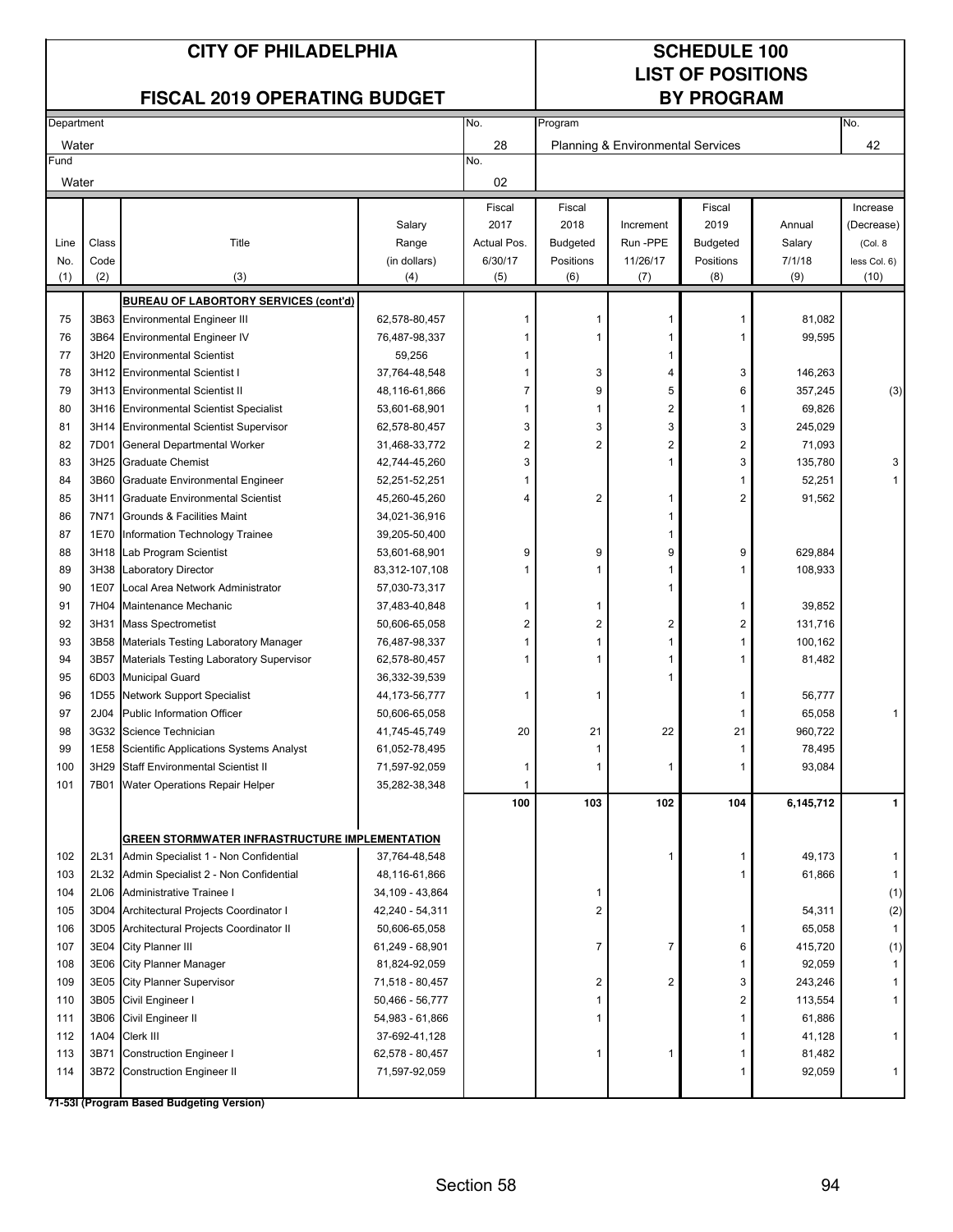## No. No. 28 42 Water Planning & Environmental Services No. 02 Fiscal Fiscal Fiscal Increase Salary 2017 2018 Increment 2019 Annual (Decrease) Line Class Number 2011 Title The Range Actual Pos. Budgeted Run -PPE Budgeted Salary (Col. 8 No. Code (in dollars) 6/30/17 Positions 11/26/17 Positions 7/1/18 less Col. 6) (1) (2) (3) (3) (4) (5) (6) (7) (8) (9) (9) (10) **GREEN STORMWATER INFRASTRUCTURE IMPLEMENTATION (cont'd)** 115 3A17 Construction Projects Technician I 44,891-49,386  $\vert$  3 141,045 116 3A18 Construction Projects Technician II 47,390-52,235 | 100,948 100,948 117 3A19 Construction Projects Technician III 53,934-59,646 1 1 (1) 118 3B74 Engineering Specialist 1 57,030-73,317 | 1 4 5 5 5 369,210 1 119 3B81 Engineering Supervisor I and C2,578-80,457 | 2 | 2 | 1 81,082 | 1) 120 3B82 Engineering Supervisor II 71,597-92,059 2 184,118 2 184,118 2 184,118 2 121 3B62 Environmental Engineer II **54,983-61,866** 2 1 61,866 1 61,866 1 61,866 1 61,866 1 61,866 1 61,866 1 61, 122 3B63 Environmental Engineer III **62,578-80,457** 1 1 1 1 1 2 162,564 1 123 3B64 Environmental Engineer IV 76,487-98,337 3 3 2 2 198,291 (1) 124 3H13 Environmental Scientist II 48,116-61,886 2 1 (2) 1 125 3H14 Environmental Scientist Supervisor 62,578-80,457 1 80,457 1 126 3H16 Environmental Scientist Specialist 153,601-68,901 2 3 3 3 3 4,853 127 3E21 Geographic Info Systems Specialist II 48,116-61,866 2 3 3 3 3 408,259 128 3E22 Geographic Info Systems Specialist III 61,052-78,495 2 2 (2) 129 3E23 Geographic Info Systems Manager 171,597-92,059 2 184,118 2 184,118 2 184,118 2 184,118 2 184,118 2 1 130 3B04 Graduate Civil Engineer 1 52,251-52,251 1 1 1 1 52,251 1 1 52,251 1 1 52,251 1 1 1 52,251 1 1 1 52,251 131 3B60 Graduate Environmental Engineer 1992, 1992, 1993, 251-52,251 2 (2) 2 (2) 2 (2) 2 (2) 2 (2) 2 (2) 2 (2) 132 3B75 Staff Engineer I 61,052-78,495 1 78,495 1 133 3C26 Water Engineering Planning and Research Mgr 83,312-107,108 1 107,108 1 107,108 1 107,108 1 107,108 1 134 3H28 Staff Environmental Scientist I 61,052-78,495 1 78,495 1 78,495 1 78,495 1 78,495 1 78,495 1 78,495 1 **40 36 48 3,494,702 8 Program Total 194 199 187 216 14,549,314 17 CITY OF PHILADELPHIA CITY OF PHILADELPHIA LIST OF POSITIONS FISCAL 2019 OPERATING BUDGET BY PROGRAM** Department **Program** Program Program **Program** Program Program Program Program Program Program Program Program Program Program Program Program Program Program Program Program Program Program Program Program Program Program Fund **Water**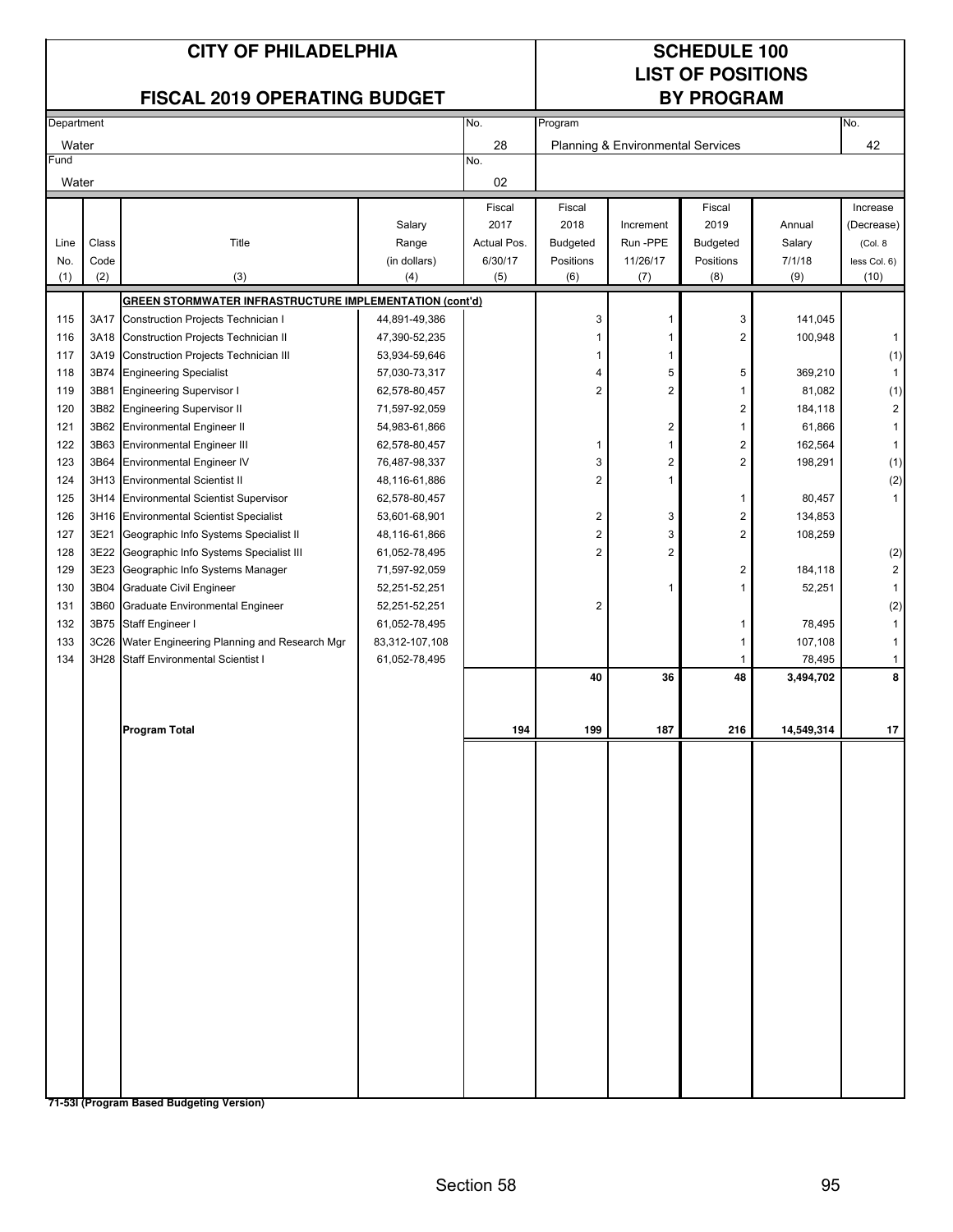|                    |                                        | <b>CITY OF PHILADELPHIA</b><br><b>FISCAL 2019 OPERATING BUDGET</b>                                                                       |           |                             |                                        |                                                 |                                                       |                                         | <b>SCHEDULE 100</b><br><b>LIST OF POSITIONS</b><br><b>BY PROGRAM</b> |                                                                 |                                                   |
|--------------------|----------------------------------------|------------------------------------------------------------------------------------------------------------------------------------------|-----------|-----------------------------|----------------------------------------|-------------------------------------------------|-------------------------------------------------------|-----------------------------------------|----------------------------------------------------------------------|-----------------------------------------------------------------|---------------------------------------------------|
| Department         |                                        |                                                                                                                                          |           |                             | No.                                    | Program                                         |                                                       |                                         |                                                                      |                                                                 | No.                                               |
| Water              |                                        |                                                                                                                                          |           |                             | 28                                     |                                                 |                                                       | Planning & Environmental Services       |                                                                      |                                                                 | 42                                                |
| Fund               |                                        |                                                                                                                                          |           |                             | No.                                    |                                                 |                                                       |                                         |                                                                      |                                                                 |                                                   |
| Water              |                                        |                                                                                                                                          |           |                             | 02                                     |                                                 |                                                       |                                         |                                                                      |                                                                 |                                                   |
| Line<br>No.<br>(1) | Class<br>Code<br>(2)                   | Title<br>(3)                                                                                                                             |           |                             | Salary<br>Range<br>(in dollars)<br>(4) | Fiscal<br>2017<br>Actual Pos.<br>6/30/17<br>(5) | Fiscal<br>2018<br><b>Budgeted</b><br>Positions<br>(6) | Increment<br>Run-PPE<br>11/26/17<br>(7) | Fiscal<br>2019<br>Budgeted<br>Positions<br>(8)                       | Annual<br>Salary<br>7/1/18<br>(9)                               | Inc.<br>(Dec.)<br>(Col. 8<br>less Col. 6)<br>(10) |
|                    | 101<br>121<br>161<br>171<br>172<br>100 | <b>Total Full Time</b><br>Temporary<br>Regular Overtime<br><b>Holiday Overtime</b><br>Shift Differential<br>Lump Sum Separation Payments |           |                             |                                        | 194                                             | 199                                                   | 187                                     | 216                                                                  | 14,549,314<br>993,000<br>340,000<br>36,000<br>11,000<br>204,000 | 17                                                |
|                    |                                        | <b>Total Gross Requirements</b>                                                                                                          |           |                             |                                        | 194                                             | 199                                                   | 187                                     | 216                                                                  | 16,133,314                                                      | 17                                                |
|                    |                                        | Plus: Earned Increment                                                                                                                   |           |                             |                                        |                                                 |                                                       |                                         |                                                                      | 39,937                                                          |                                                   |
|                    |                                        | Plus: Longevity                                                                                                                          |           |                             |                                        |                                                 |                                                       |                                         |                                                                      | 6,588                                                           |                                                   |
|                    |                                        | Less: (Vacancy Allowance)                                                                                                                |           |                             |                                        |                                                 |                                                       |                                         |                                                                      | (1, 332, 839)                                                   |                                                   |
|                    |                                        |                                                                                                                                          |           | <b>Total Budget Request</b> |                                        |                                                 |                                                       |                                         |                                                                      | 14,847,000                                                      |                                                   |
|                    |                                        |                                                                                                                                          |           |                             | <b>Summary of Personal Services</b>    |                                                 |                                                       |                                         |                                                                      |                                                                 |                                                   |
|                    |                                        |                                                                                                                                          |           | Fiscal 2017                 |                                        | Fiscal 2018                                     |                                                       |                                         | Fiscal 2019                                                          | Inc. $/$ (Dec.)                                                 | Inc. $/$ (Dec.)                                   |
| Line               |                                        |                                                                                                                                          | Actual    | Actual                      | <b>Budgeted</b>                        | Estimated                                       | Increment                                             | <b>Budgeted</b>                         | Department                                                           | in Require.                                                     | in Bud. Pos.                                      |
| No.                |                                        | Category                                                                                                                                 | Positions | Obligations                 | Positions                              | Obligations                                     | Run-PPE                                               | Positions                               | Request                                                              | (Col.9                                                          | (Col. 8)                                          |
|                    |                                        |                                                                                                                                          | 6/30/17   |                             |                                        |                                                 | 11/26/17                                              |                                         |                                                                      | less Col. 6)                                                    | less Col. 5)                                      |
| (1)                |                                        | (2)                                                                                                                                      | (3)       | (4)                         | (5)                                    | (6)                                             | (7)                                                   | (8)                                     | (9)                                                                  | (10)                                                            | (11)                                              |
| $\mathbf{1}$       | Lump Sum                               |                                                                                                                                          |           | 33,915                      |                                        | 177,000                                         |                                                       |                                         | 204,000                                                              | 27,000                                                          |                                                   |
| $\overline{2}$     |                                        | Full Time - Civilian                                                                                                                     | 194       | 12,232,100                  | 199                                    | 13,226,265                                      | 187                                                   | 216                                     | 13,263,000                                                           | 36,735                                                          | 17                                                |
| $\mathbf{3}$       |                                        | Full Time - Uniform                                                                                                                      |           |                             |                                        |                                                 |                                                       |                                         |                                                                      |                                                                 |                                                   |
| 4                  |                                        | Bonus, Gross Adj.                                                                                                                        |           | 194,053                     |                                        |                                                 |                                                       |                                         |                                                                      |                                                                 |                                                   |
| 5<br>6             |                                        | PT, Temp/Seas, Bd, SCG<br>Overtime - Civilian                                                                                            |           | 702,538<br>274,438          |                                        | 947,221<br>317,210                              |                                                       |                                         | 993,000<br>340,000                                                   | 45,779<br>22,790                                                |                                                   |
| $\overline{7}$     |                                        | Overtime - Uniform                                                                                                                       |           |                             |                                        |                                                 |                                                       |                                         |                                                                      |                                                                 |                                                   |
| 8                  |                                        | Holiday Overtime - Civilian                                                                                                              |           | 23,167                      |                                        | 36,000                                          |                                                       |                                         | 36,000                                                               |                                                                 |                                                   |
| 9                  |                                        | Unused Uniform Leave                                                                                                                     |           |                             |                                        |                                                 |                                                       |                                         |                                                                      |                                                                 |                                                   |
| 10                 | Shift/Stress                           |                                                                                                                                          |           | 4,766                       |                                        | 11,000                                          |                                                       |                                         | 11,000                                                               |                                                                 |                                                   |
| 11                 |                                        | H&L, IOD, LT-Sick                                                                                                                        |           | 514                         |                                        |                                                 |                                                       |                                         |                                                                      |                                                                 |                                                   |
| 12                 |                                        |                                                                                                                                          |           |                             |                                        |                                                 |                                                       |                                         |                                                                      |                                                                 |                                                   |
|                    |                                        | Total                                                                                                                                    | 194       | 13,465,491                  | 199                                    | 14,714,696                                      | 187                                                   | 216                                     | 14,847,000                                                           | 132,304                                                         | 17                                                |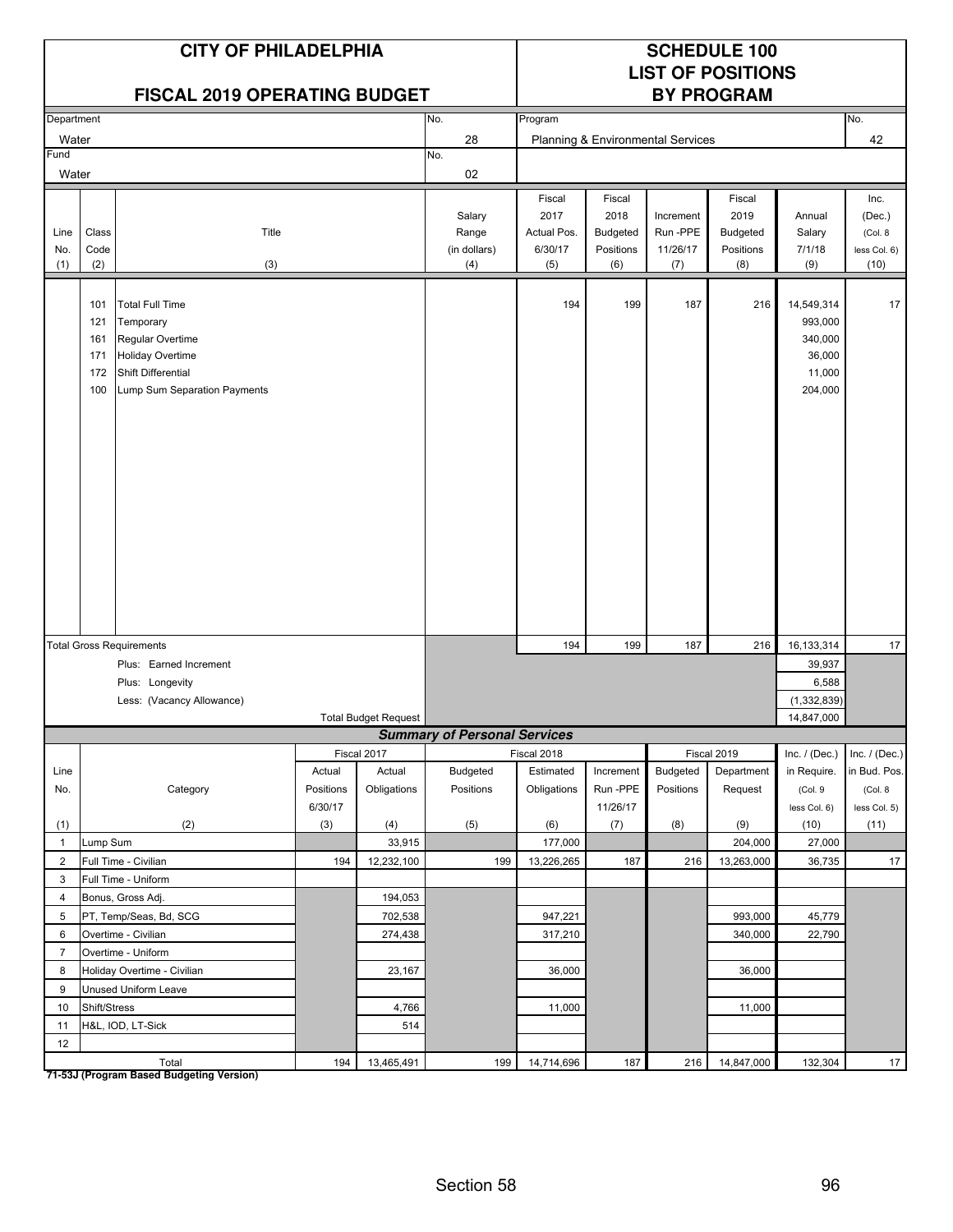### **FISCAL 2019 OPERATING BUDGET**

## **PURCHASE OF SERVICES**

| Department<br>No. |                                                  |                                            | Program<br>No.                               |             |              |            |  |  |  |
|-------------------|--------------------------------------------------|--------------------------------------------|----------------------------------------------|-------------|--------------|------------|--|--|--|
|                   |                                                  |                                            | <b>Planning &amp; Environmental Services</b> |             |              |            |  |  |  |
| Water<br>Fund     |                                                  | 28<br>No.                                  |                                              |             |              | 42         |  |  |  |
| Water             |                                                  | 02                                         |                                              |             |              |            |  |  |  |
|                   |                                                  | Fiscal 2017                                | Fiscal 2018                                  | Fiscal 2018 | Fiscal 2019  | Increase   |  |  |  |
| Code              | Description                                      | Actual                                     | Original                                     | Estimated   | Departmental | or         |  |  |  |
|                   |                                                  | Obligations                                | Appropriations                               | Obligations | Request      | (Decrease) |  |  |  |
| (1)               | (2)                                              | (3)                                        | (4)                                          | (5)         | (6)          | (7)        |  |  |  |
|                   |                                                  | <b>Schedule 200 - Purchase of Services</b> |                                              |             |              |            |  |  |  |
| 201               | Cleaning & Laundering                            | 1,364                                      | 3,100                                        | 3,100       | 3,000        | (100)      |  |  |  |
| 202               | <b>Janitorial Services</b>                       |                                            | 5,000                                        | 5,000       | 5,000        |            |  |  |  |
| 205               | Refuse, Garbage, Silt and Sludge Removal         | 5,690                                      | 5,000                                        | 5,000       | 5,000        |            |  |  |  |
| 209               | Telephone & Communication                        |                                            |                                              |             |              |            |  |  |  |
| 210               | <b>Postal Services</b>                           |                                            | 1,000                                        | 1,000       | 1,000        |            |  |  |  |
| 211               | Transportation                                   | 22,595                                     | 37,500                                       | 37,500      | 38,000       | 500        |  |  |  |
| 215               | Licenses, Permits & Inspection Charges           | 17,241                                     | 23,500                                       | 23,500      | 23,000       | (500)      |  |  |  |
| 216               | Commercial off the Shelf Software Licenses       |                                            |                                              |             |              |            |  |  |  |
| 220               | <b>Electric Current</b>                          |                                            |                                              |             |              |            |  |  |  |
| 221               | <b>Gas Services</b>                              |                                            |                                              |             |              |            |  |  |  |
| 222               | Steam for Heating                                |                                            |                                              |             |              |            |  |  |  |
| 230               | Meals (non-travel) & Official Entertaining       | 490                                        | 1,400                                        | 1,400       | 3,000        | 1,600      |  |  |  |
| 231               | Overtime Meals                                   |                                            |                                              |             |              |            |  |  |  |
| 240               | <b>Advertising &amp; Promotional Activities</b>  |                                            |                                              |             |              |            |  |  |  |
| 250               | <b>Professional Services</b>                     | 20,685,839                                 | 15,734,000                                   | 15,734,000  | 16,699,000   | 965,000    |  |  |  |
| 251               | Professional Svcs. - Information Technology      |                                            |                                              |             |              |            |  |  |  |
| 252               | Accounting & Auditing Services                   |                                            |                                              |             |              |            |  |  |  |
| 253               | Legal Services                                   |                                            |                                              |             |              |            |  |  |  |
| 254               | Mental Health & Intellectual Disability Services |                                            |                                              |             |              |            |  |  |  |
| 255               | Dues                                             | 586,208                                    | 510,950                                      | 510,950     | 561,000      | 50,050     |  |  |  |
| 256               | Seminar & Training Sessions                      | 203,891                                    | 260,000                                      | 260,000     | 300,000      | 40,000     |  |  |  |
| 257               | Architectural & Engineering Services             | 933,960                                    | 1,700,000                                    | 1,700,000   | 1,300,000    | (400,000)  |  |  |  |
| 258               | <b>Court Reporters</b>                           |                                            |                                              |             |              |            |  |  |  |
| 259               | <b>Arbitration Fees</b>                          |                                            |                                              |             |              |            |  |  |  |
| 260               | Repair & Maintenance Charges                     | 474,000                                    | 365,950                                      | 365,950     | 872,000      | 506,050    |  |  |  |
| 261               | Repaving, Repairing & Resurfacing Streets        | 13,087                                     |                                              |             | 300,000      | 300,000    |  |  |  |
| 262               | Demolition of Buildings                          |                                            |                                              |             |              |            |  |  |  |
| 264               | Abatement of Nuisances                           |                                            |                                              |             |              |            |  |  |  |
| 265               | <b>Rehabilitation of Property</b>                |                                            |                                              |             |              |            |  |  |  |
| 266               | Maint. & Support - Comp. Hardware & Software     | 9,948                                      |                                              |             |              |            |  |  |  |
| 275               | Juror Fees                                       |                                            |                                              |             |              |            |  |  |  |
| 276               | Juror Expenses                                   |                                            |                                              |             |              |            |  |  |  |
| 277               | <b>Witness Fees</b>                              |                                            |                                              |             |              |            |  |  |  |
| 280               | Insurance & Official Bonds                       |                                            |                                              |             |              |            |  |  |  |
| 281               | Lease Payments - PMA                             |                                            |                                              |             |              |            |  |  |  |
| 282               | Lease Purchase - Computer Systems                |                                            |                                              |             |              |            |  |  |  |
| 283               | Lease Purchase - Vehicles                        |                                            |                                              |             |              |            |  |  |  |
| 284               | Ground & Building Rental                         |                                            |                                              |             |              |            |  |  |  |
| 285               | Rents - Other                                    | 101,407                                    | 109,800                                      | 109,800     | 149,000      | 39,200     |  |  |  |
| 286               | Rental of Parking Spaces                         |                                            |                                              |             |              |            |  |  |  |
| 290               | Payments for Care of Individuals                 |                                            |                                              |             |              |            |  |  |  |
| 295               | <b>Imprest Advances</b>                          |                                            |                                              |             |              |            |  |  |  |
| 298               | Payments for Burials & Graves                    |                                            |                                              |             |              |            |  |  |  |
| 299               | Other Expenses (not otherwise classified)        |                                            |                                              |             |              |            |  |  |  |
|                   |                                                  |                                            |                                              |             |              |            |  |  |  |
|                   |                                                  |                                            |                                              |             |              |            |  |  |  |
|                   | Total                                            | 23,055,720                                 | 18,757,200                                   | 18,757,200  | 20,259,000   | 1,501,800  |  |  |  |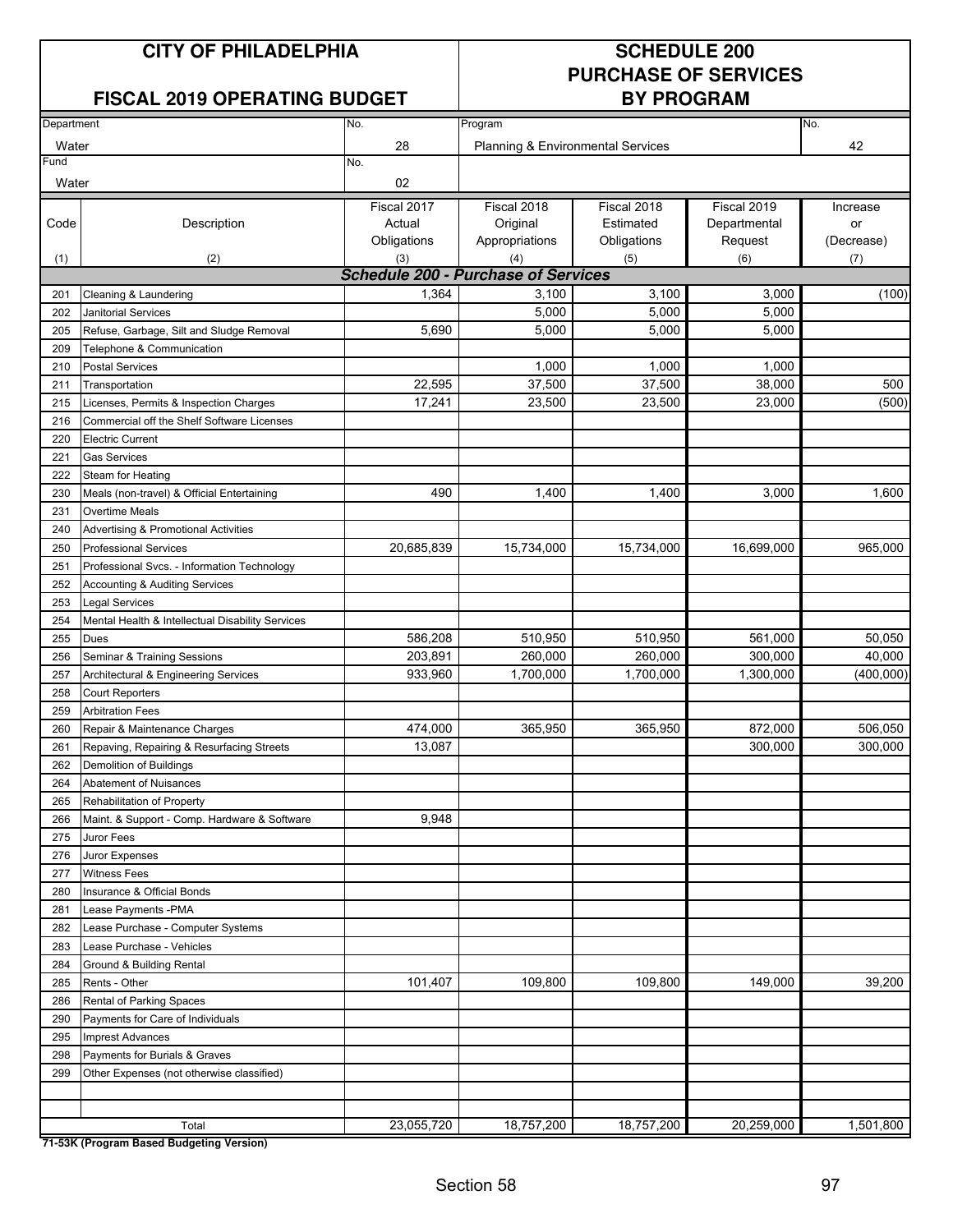### FISCAL 2019 OPERATING BUDGET **BY PROGRAM**

## **CITY OF PHILADELPHIA SCHEDULE 300 - 400 MATERIALS, SUPPLIES & EQUIPMENT**

| Department |                                                                   | No.                                            | No.                                                     |                   |                   |                     |
|------------|-------------------------------------------------------------------|------------------------------------------------|---------------------------------------------------------|-------------------|-------------------|---------------------|
| Water      |                                                                   | 28                                             | Program<br><b>Planning &amp; Environmental Services</b> |                   | 42                |                     |
| Fund       |                                                                   | No.                                            |                                                         |                   |                   |                     |
| Water      |                                                                   | 02                                             |                                                         |                   |                   |                     |
|            |                                                                   | Fiscal 2017                                    | Fiscal 2018                                             | Fiscal 2018       | Fiscal 2019       | Increase            |
| Code       | Description                                                       | Actual                                         | Original                                                | Estimated         | Departmental      | or                  |
|            |                                                                   | Obligations                                    | Appropriations                                          | Obligations       | Request           | (Decrease)          |
| (1)        | (2)                                                               | (3)                                            | (4)                                                     | (5)               | (6)               | (7)                 |
|            |                                                                   | <b>Schedule 300 - Materials &amp; Supplies</b> |                                                         |                   |                   |                     |
| 301        | Agricultural & Botanical                                          | 23,086                                         | 32,300                                                  | 32,300            | 32,000            | (300)               |
| 302        | Animal, Livestock & Marine                                        |                                                |                                                         |                   |                   |                     |
| 303        | Bakeshop, Dining Room & Kitchen                                   |                                                |                                                         |                   |                   |                     |
| 304        | Books & Other Publications                                        | 5,613                                          | 18,300                                                  | 18,300            | 14,000            | (4, 300)            |
| 305        | <b>Building &amp; Construction</b>                                | 9,381                                          | 21,500                                                  | 21,500            | 230,000           | 208,500             |
| 306        | <b>Library Materials</b>                                          |                                                |                                                         |                   |                   |                     |
| 307        | <b>Chemicals &amp; Gases</b>                                      | 104,691                                        | 60,000                                                  | 60,000            | 114,000           | 54,000              |
| 308        | Dry Goods, Notions & Wearing Apparel                              | 8,087                                          | 10,700                                                  | 10,700            | 18,000            | 7,300               |
| 309        | Cordage & Fibers                                                  |                                                |                                                         |                   | 51,000            | 51,000              |
| 310        | Electrical & Communication                                        | 48,370                                         | 60.000                                                  | 60,000            | 67,000            | 7,000               |
| 311        | General Equipment & Machinery                                     | 11,442                                         | 9,150                                                   | 9,150             | 15,000            | 5,850               |
| 312        | Fire Fighting & Safety                                            | 2,402                                          | 11,000                                                  | 11,000            | 10,000            | (1,000)             |
| 313        | Food                                                              |                                                | 10,000                                                  | 10,000            |                   |                     |
| 314        | Fuel - Heating & Cooling                                          |                                                | 60.000                                                  | 60.000            | 8,000             | (2,000)<br>(36,000) |
| 316        | General Hardware & Minor Tools                                    | 4,892                                          |                                                         |                   | 24,000            |                     |
| 317        | <b>Hospital &amp; Laboratory</b>                                  | 766,147<br>14,222                              | 600,000<br>15,000                                       | 600,000<br>15,000 | 618,000<br>18,000 | 18,000<br>3,000     |
| 318<br>320 | Janitorial, Laundry & Household                                   | 11,144                                         | 15,500                                                  | 15,500            | 16,000            | 500                 |
| 322        | Office Materials & Supplies<br>Small Power Tools & Hand Tools     | 46,736                                         | 45,000                                                  | 45,000            | 53,000            | 8,000               |
| 323        |                                                                   | 39,615                                         | 50,000                                                  | 50,000            | 220,000           | 170,000             |
| 324        | Plumbing, AC & Space Heating<br>Precision, Photographic & Artists | 347,246                                        | 323,500                                                 | 323,500           | 366,000           | 42,500              |
| 325        | Printing                                                          | 4,681                                          | 24,000                                                  | 24,000            | 15,000            | (9,000)             |
| 326        | Recreational & Educational                                        |                                                |                                                         |                   | 2,000             | 2,000               |
| 328        | Vehicle Parts & Accessories                                       |                                                | 17,500                                                  | 17,500            | 5,000             | (12, 500)           |
| 335        | Lubricants                                                        |                                                |                                                         |                   |                   |                     |
| 340        | #2 Diesel Fuel                                                    |                                                |                                                         |                   |                   |                     |
| 341        | Compressed Natural Gas (CNG)                                      |                                                |                                                         |                   |                   |                     |
| 342        | Liquid Propane Gas (LPG)                                          |                                                |                                                         |                   |                   |                     |
| 345        | Gasoline                                                          |                                                |                                                         |                   |                   |                     |
| 399        | Other Materials & Supplies (not otherwise classified)             | 304                                            | 45,400                                                  | 45,400            | 16,000            | (29, 400)           |
|            |                                                                   |                                                |                                                         |                   |                   |                     |
|            | Total                                                             | 1,448,059                                      | 1,428,850                                               | 1,428,850         | 1,912,000         | 483,150             |
|            |                                                                   |                                                | <b>Schedule 400 - Equipment</b>                         |                   |                   |                     |
| 405        | Construction, Dredging & Conveying                                |                                                |                                                         |                   |                   |                     |
| 410        | Electrical, Lighting & Communications                             | 13,500                                         | 35,695                                                  | 35,695            | 22,000            | (13, 695)           |
| 411        | General Equipment & Machinery                                     |                                                | 3,161                                                   | 3,161             | 4,000             | 839                 |
| 412        | Fire Fighting & Emergency                                         |                                                |                                                         |                   |                   |                     |
| 417        | Hospital & Laboratory                                             | 233,150                                        | 648,800                                                 | 648,800           | 658,000           | 9,200               |
| 420        | <b>Office Equipment</b>                                           | 3,259                                          | 5,000                                                   | 5,000             |                   | (5,000)             |
| 423        | Plumbing, AC & Space Heating                                      | 3,746                                          |                                                         |                   |                   |                     |
| 424        | Precision, Photographic & Artists                                 | 37,304                                         | 24,000                                                  | 24,000            | 22,000            | (2,000)             |
| 426        | Recreational & Educational                                        |                                                |                                                         |                   |                   |                     |
| 427        | Computer Equipment & Peripherals                                  | 14,219                                         |                                                         |                   |                   |                     |
| 428        | Vehicles                                                          |                                                |                                                         |                   |                   |                     |
| 430        | Furniture & Furnishings                                           | 43,168                                         | 72,098                                                  | 72,098            | 62,000            | (10,098)            |
| 499        | Other Equipment (not otherwise classified)                        | 599                                            | 29,687                                                  | 29,687            | 170,000           | 140,313             |
|            |                                                                   |                                                |                                                         |                   |                   |                     |
|            | Total                                                             | 348,945                                        | 818,441                                                 | 818,441           | 938,000           | 119,559             |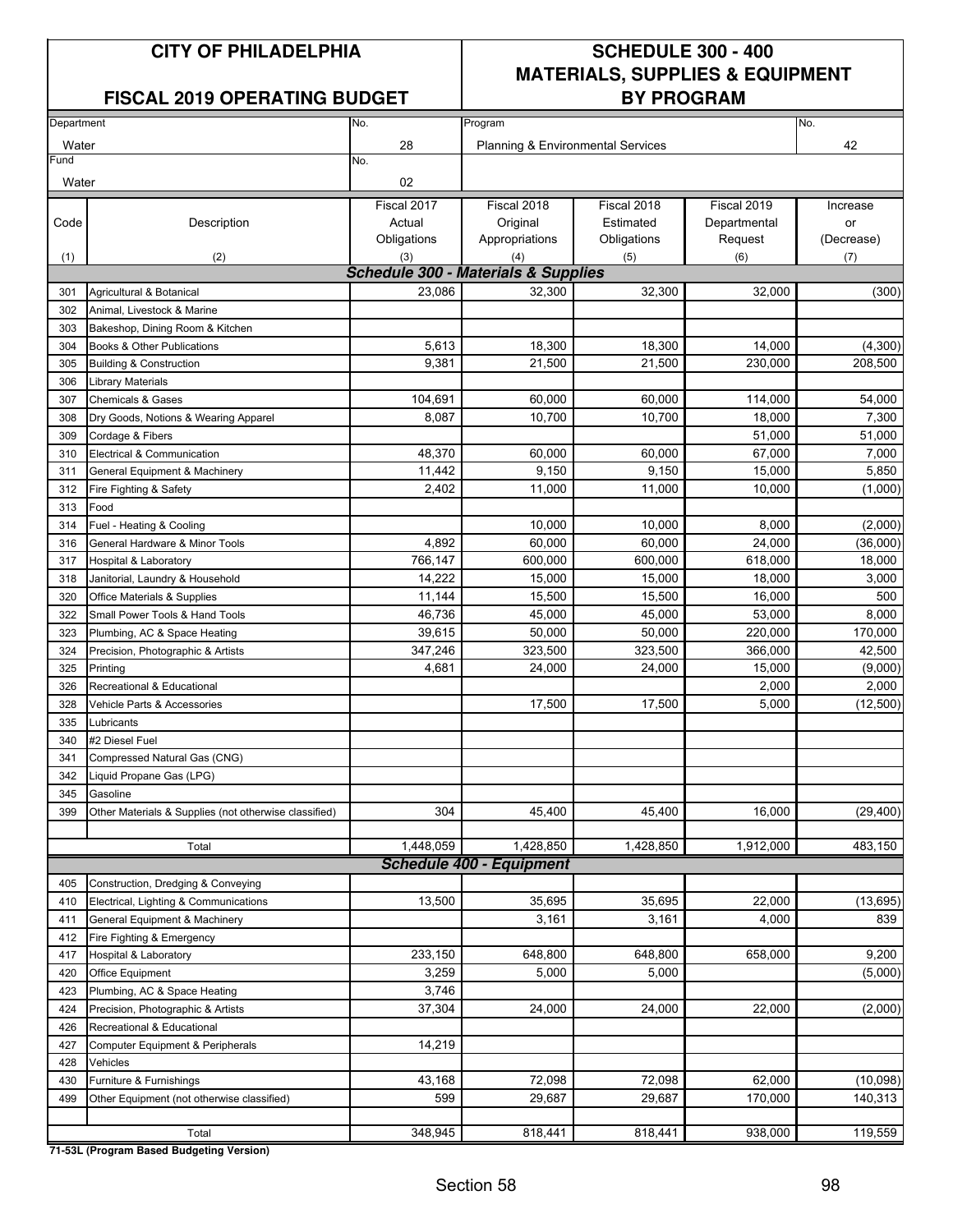| Department |                                          | No.         | Program       |                                   |             | No.                                            |                                   |
|------------|------------------------------------------|-------------|---------------|-----------------------------------|-------------|------------------------------------------------|-----------------------------------|
| Water      |                                          |             | 28            | Planning & Environmental Services |             |                                                | 42                                |
| Fund       |                                          |             | No.           |                                   |             |                                                |                                   |
| Water      |                                          |             | 02            |                                   |             |                                                |                                   |
|            |                                          |             | Fiscal 2017   | Fiscal 2018                       | Fiscal 2018 | Fiscal 2019                                    | Increase                          |
|            |                                          |             | Actual        | Original                          | Estimated   | Department                                     | or                                |
| Class      | Description                              |             | Obligations   | Appropriation                     | Obligations | Request                                        | (Decrease)                        |
| (1)        | (2)                                      |             | (3)           | (4)                               | (5)         | (6)                                            | (7)                               |
| 250s       | Professional Services (250-254, 257-259) |             | 21,619,799    | 17,434,000                        | 17,434,000  | 17,999,000                                     | 565,000                           |
| 290        | Payments for Care of Individuals         |             |               |                                   |             |                                                |                                   |
| Minor      | Name of Contractor                       | Fiscal 2017 | Fiscal 2018   | Fiscal 2018                       | Fiscal 2019 | Describe purpose or scope of                   |                                   |
| Object     | or Provider                              | Actual      | Original      | Estimated                         | Department  | service provided. Include, if                  |                                   |
| Code       |                                          | Obligations | Appropriation | Obligations                       | Request     | applicable, unit cost of service.              |                                   |
| 250        | AKRF, Inc                                | 3,101,861   |               |                                   |             | Grn Infrastr-Maintenance stormwater            |                                   |
|            |                                          |             |               |                                   |             | management practices                           |                                   |
| 250        | AKRF, Inc                                | 350,000     |               |                                   |             | Stormwater Tech Support, Graphic               |                                   |
|            |                                          |             |               |                                   |             | Website Dev and Outreach                       |                                   |
| 250        | Black & Veatch (UWSEP)                   | 412,947     |               |                                   |             | Energy Program, general consulting             |                                   |
|            |                                          |             |               |                                   |             | support                                        |                                   |
| 250        | Brown & Caldwell                         | 750,000     | 500,000       | 480,000                           |             | 250,000 Sustainable Utility Water Planning /   |                                   |
|            |                                          |             |               |                                   |             | Water Master Planning                          |                                   |
| 250        | Camp, Dresser & Mckee                    | 6,417,700   |               |                                   |             | General Planning & Research Supp               |                                   |
| 250        | Camp, Dresser & Mckee                    |             | 150,000       | 150,000                           |             | 150,000 Planning and engineering services to   |                                   |
|            |                                          |             |               |                                   |             | Support the Cap. Planning Process              |                                   |
| 250        | <b>CDM Smith</b>                         |             | 1,950,000     | 1,950,000                         |             | 1,950,000 Water Resources Regulatory           |                                   |
|            |                                          |             |               |                                   |             | Compliance Support                             |                                   |
| 250        | CH2M Hill Engineers Inc                  | 150,000     | 150,000       | 150,000                           |             | 150,000 Provides exercises (drills, tabletops) |                                   |
|            |                                          |             |               |                                   |             | in water contamination response                |                                   |
|            |                                          |             |               |                                   |             | to help maintain Contamination                 |                                   |
|            |                                          |             |               |                                   |             | <b>Warning System</b>                          |                                   |
| 250        | CH2M Hill Engineers Inc                  | 1,300,000   |               |                                   |             | Planning and engineering services for          |                                   |
|            |                                          |             |               |                                   |             | Germantown Storm Flood Relief                  |                                   |
|            |                                          |             |               |                                   |             | Capital Improvement Plan                       |                                   |
| 250        | Corona Environmental Consultants         | 460,000     | 460,000       | 460,000                           |             | 460,000 Environmental Consulting on Water      |                                   |
|            |                                          |             |               |                                   |             | Quality & Regulatory Compliance                |                                   |
| 250        | Data-Core System Inc                     | 400,000     |               |                                   |             | Data Warehousing & Business Intel              |                                   |
| 250        | <b>Drexel University</b>                 | 200,000     | 300,000       | 300,000                           |             | 300,000 Research Leading Edge Perform.         |                                   |
|            |                                          |             |               |                                   |             | Data & Innovative Green Strmwtr                |                                   |
|            |                                          |             |               |                                   |             | Infrastr. Installations                        |                                   |
| 250        | E Consult Solutions, Inc.                | 100,000     |               |                                   |             | Economic incentive analysis/                   |                                   |
|            |                                          |             |               |                                   |             | compliance projs for SW Regs,                  |                                   |
|            |                                          |             |               |                                   |             |                                                | SMIP/GARP and Public Green City   |
|            |                                          |             |               |                                   |             | Clean Waters Green Stormwater                  |                                   |
|            |                                          |             |               |                                   |             | Infrastructure                                 |                                   |
| 250        | <b>Education Works</b>                   | 246,000     |               |                                   |             | PowerCorps                                     |                                   |
| 250        | Engineering and Land Planning Associates | 32,000      |               |                                   |             | Property Management System                     |                                   |
| 250        | Eurofins Lancaster Laboratories Env LLC  | 220,000     | 220,000       | 220,000                           |             | 240,000 Provides Analytical testing as well as |                                   |
|            |                                          |             |               |                                   |             | back-up support for Water,                     |                                   |
|            |                                          |             |               |                                   |             | Wastewater, Industrial waste                   |                                   |
|            |                                          |             |               |                                   |             | compliance                                     |                                   |
| 250        | Eurofins QC Laboratories                 |             | 50,000        | 50,000                            |             | 60,000 Whole Effluent Toxicity Testing         |                                   |
|            |                                          |             |               |                                   |             |                                                | (wastewater). Required as part of |
|            | <b>Subtotal Class 250</b>                | 14,140,508  | 3,780,000     | 3,760,000                         | 3,560,000   | PWD's NPDES permit.                            |                                   |
|            |                                          |             |               |                                   |             |                                                |                                   |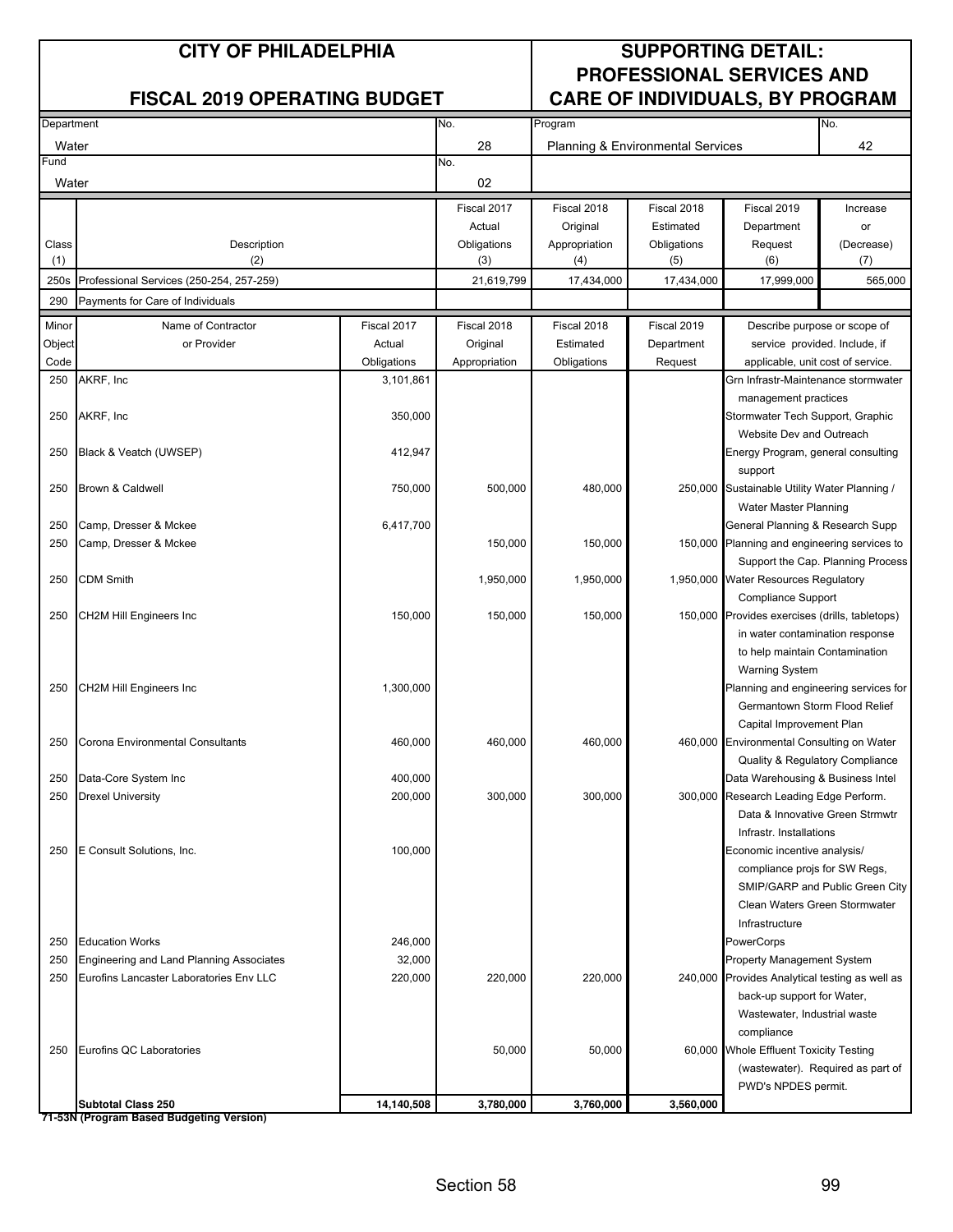| Department |                                          |             | No.           | Program       |                                                    |                                                 | No.                               |
|------------|------------------------------------------|-------------|---------------|---------------|----------------------------------------------------|-------------------------------------------------|-----------------------------------|
| Water      |                                          |             | 28            |               | 42<br><b>Planning &amp; Environmental Services</b> |                                                 |                                   |
| Fund       |                                          |             | No.           |               |                                                    |                                                 |                                   |
| Water      |                                          |             | 02            |               |                                                    |                                                 |                                   |
|            |                                          |             | Fiscal 2017   | Fiscal 2018   | Fiscal 2018                                        | Fiscal 2019                                     | Increase                          |
|            |                                          |             | Actual        | Original      | Estimated                                          | Department                                      | or                                |
| Class      | Description                              |             | Obligations   | Appropriation | Obligations                                        | Request                                         | (Decrease)                        |
| (1)        | (2)                                      |             | (3)           | (4)           | (5)                                                | (6)                                             | (7)                               |
| 250s       | Professional Services (250-254, 257-259) |             | 21,619,799    | 17,434,000    | 17,434,000                                         | 17,999,000                                      | 565,000                           |
| 290        | Payments for Care of Individuals         |             |               |               |                                                    |                                                 |                                   |
| Minor      | Name of Contractor                       | Fiscal 2017 | Fiscal 2018   | Fiscal 2018   | Fiscal 2019                                        | Describe purpose or scope of                    |                                   |
| Object     | or Provider                              | Actual      | Original      | Estimated     | Department                                         | service provided. Include, if                   |                                   |
| Code       |                                          | Obligations | Appropriation | Obligations   | Request                                            | applicable, unit cost of service.               |                                   |
| 250        | Fairmount Park Conservancy               | 300,000     | 300,000       | 300,000       | 300,000                                            | Citywide coordination of stormwater             |                                   |
|            |                                          |             |               |               |                                                    |                                                 | management on Parks and Rec site  |
| 250        | <b>Gannett Fleming</b>                   | 220,946     |               |               |                                                    | Water Research - Air Scour                      |                                   |
|            |                                          |             |               |               |                                                    | <b>Backwash Pilot</b>                           |                                   |
| 250        | Greely and Hansen - 1700                 | 205,000     |               |               |                                                    | Wastewater Master Planning                      |                                   |
| 250        | Hazen & Sawyer                           |             | 300,000       | 200,000       |                                                    | 300,000 Wastewater Planning Staff Support       |                                   |
| 250        | Industrial Commercial Cleaning           | 5,965       |               |               |                                                    | Commercial Deep Cleaning for Labs               |                                   |
| 250        | Johnson, Mirmaran & Thompson             | 485,000     | 600,000       | 600,000       |                                                    | 900,000 Post-construction inspections of        |                                   |
|            |                                          |             |               |               |                                                    | development projects for CO&A,                  |                                   |
|            |                                          |             |               |               |                                                    | MS4 and PWD Regs compliance                     |                                   |
| 250        | Keystone Engineering                     | 400,000     |               |               |                                                    | Provides tech design & construction             |                                   |
|            |                                          |             |               |               |                                                    | & installation & op. support for                |                                   |
|            |                                          |             |               |               |                                                    | online water quality monitoring                 |                                   |
|            |                                          |             |               |               |                                                    | network & the early warning                     |                                   |
|            |                                          |             |               |               |                                                    | system at the intakes.                          |                                   |
| 250        | <b>Laboratory Testing</b>                | 32,000      | 32,000        | 32,000        |                                                    | 32,000 Materials Analytical Testing to support  |                                   |
|            |                                          |             |               |               |                                                    | Procurement's specification<br>compliance       |                                   |
| 250        | Lehigh University                        | 100,000     | 120,000       | 120,000       |                                                    | 120,000 Providing eval. of Cryptosporidium      |                                   |
|            |                                          |             |               |               |                                                    | occurrence in the watershed for                 |                                   |
|            |                                          |             |               |               |                                                    | Source Water Protection Plan.                   |                                   |
| 250        | Partnership for the Delaware Estuary     | 172,235     | 135,000       | 135,000       |                                                    | 135,000 Citywide Stormwater Education Prog.     |                                   |
|            |                                          |             |               |               |                                                    | & Facilitation of the Schuylkill                |                                   |
|            |                                          |             |               |               |                                                    | <b>Action Network</b>                           |                                   |
| 250        | Public Health Management Corp.           |             | 85,000        | 85,000        |                                                    | 85,000 PWD support a Surveillance Coordr in     |                                   |
|            |                                          |             |               |               |                                                    | DPH's Acute Communicable                        |                                   |
|            |                                          |             |               |               |                                                    | Disease program.                                |                                   |
| 250        | <b>QC</b> Laboratories                   | 50,000      |               |               |                                                    | <b>Toxicity Testing</b>                         |                                   |
| 250        | Rob Automatic & Collision Center         | 13,000      |               |               |                                                    | Automatic Services - Removal                    |                                   |
|            |                                          |             |               |               |                                                    | /Relocation of cars                             |                                   |
| 250        | Rodriguez Consulting LLC                 | 757,303     | 800,000       |               |                                                    | Reg consulting svcs- review & insp.             |                                   |
|            |                                          |             |               |               |                                                    |                                                 | of development projects for CO&A, |
|            |                                          |             |               |               |                                                    | MS4, and PWD SW Regs compli.                    |                                   |
| 250        | Sage Services                            |             | 1,500,000     | 1,500,000     |                                                    | 1,500,000 Drinking Water Supply Protection/     |                                   |
|            |                                          |             |               |               |                                                    | Delaware Valley Early Warning                   |                                   |
|            |                                          |             |               |               |                                                    | <b>System Support</b>                           |                                   |
| 250        | Sci Tek Environmental Services Co.       |             | 300,000       | 300,000       |                                                    | 300,000 Linear Asset Planning Staff Support     |                                   |
| 250        | Sci Tek Environmental Services Co.       |             | 2,000,000     | 2,000,000     |                                                    | 2,100,000 Hydraulic & Hydrologic Data Analytics |                                   |
| 250        | Sci Tek Environmental Services Co.       | 1,765,000   |               |               |                                                    | Sewer Flow, Precipitation, & Other              |                                   |
|            |                                          |             |               |               |                                                    | Water Environment E&P (OoW)                     |                                   |
|            | <b>Subtotal Class 250</b>                | 4,506,449   | 6,172,000     | 5,272,000     | 5,772,000                                          |                                                 |                                   |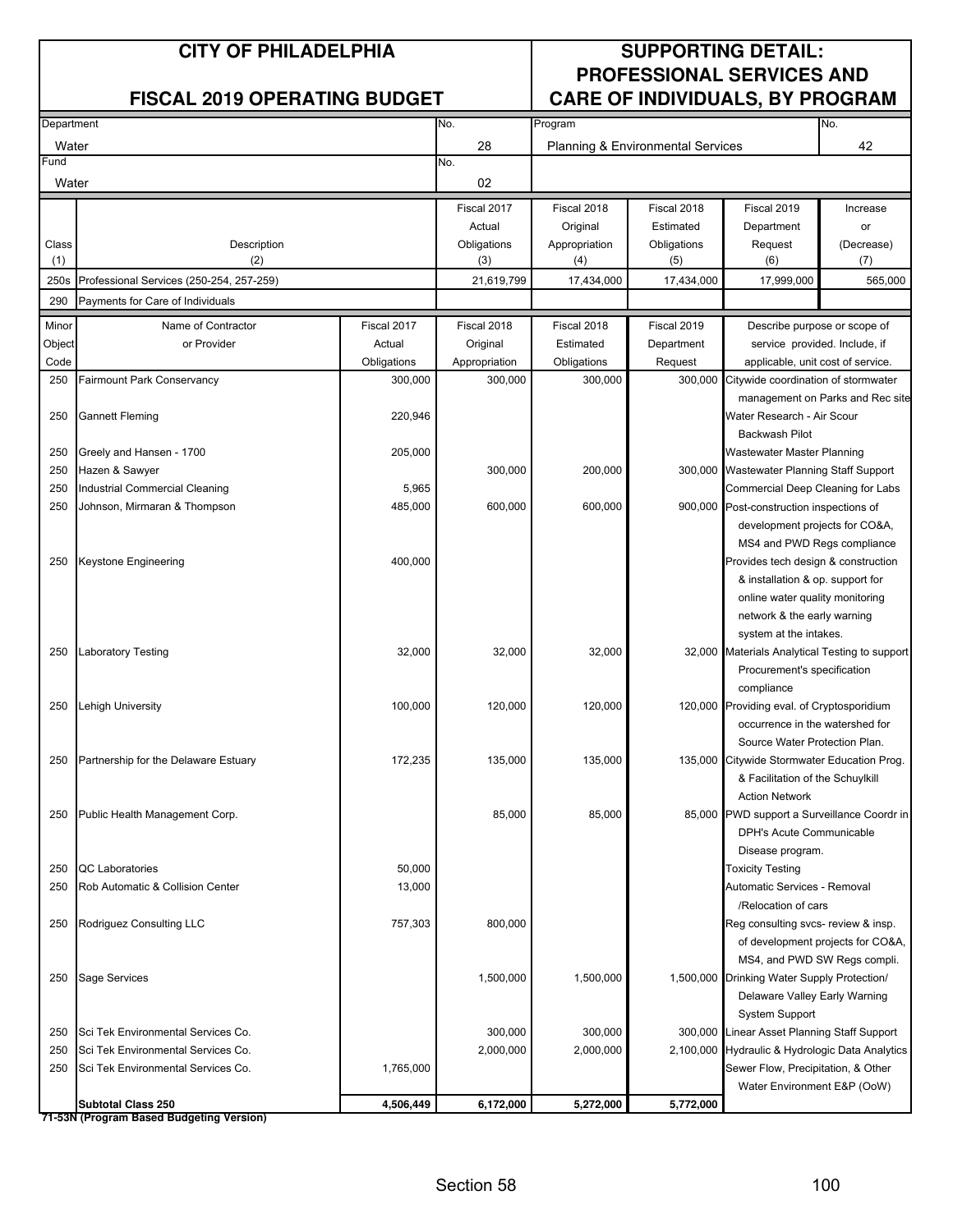| Department |                                          |             | No.<br>Program |                                              |             | No.                                                           |                                     |
|------------|------------------------------------------|-------------|----------------|----------------------------------------------|-------------|---------------------------------------------------------------|-------------------------------------|
| Water      |                                          |             | 28             | <b>Planning &amp; Environmental Services</b> |             |                                                               | 42                                  |
| Fund       |                                          |             | No.            |                                              |             |                                                               |                                     |
| Water      |                                          |             | 02             |                                              |             |                                                               |                                     |
|            |                                          |             | Fiscal 2017    | Fiscal 2018                                  | Fiscal 2018 | Fiscal 2019                                                   | Increase                            |
|            |                                          |             | Actual         | Original                                     | Estimated   | Department                                                    | or                                  |
| Class      | Description                              |             | Obligations    | Appropriation                                | Obligations | Request                                                       | (Decrease)                          |
| (1)        | (2)                                      |             | (3)            | (4)                                          | (5)         | (6)                                                           | (7)                                 |
| 250s       | Professional Services (250-254, 257-259) |             | 21,619,799     | 17,434,000                                   | 17,434,000  | 17,999,000                                                    | 565,000                             |
| 290        | Payments for Care of Individuals         |             |                |                                              |             |                                                               |                                     |
| Minor      | Name of Contractor                       | Fiscal 2017 | Fiscal 2018    | Fiscal 2018                                  | Fiscal 2019 | Describe purpose or scope of                                  |                                     |
| Object     | or Provider                              | Actual      | Original       | Estimated                                    | Department  | service provided. Include, if                                 |                                     |
| Code       |                                          | Obligations | Appropriation  | Obligations                                  | Request     | applicable, unit cost of service.                             |                                     |
| 250        | Tactile Group                            |             | 200,000        | 200,000                                      | 200,000     | PWDPlanReview.org Support &                                   |                                     |
|            |                                          |             |                |                                              |             | Maintenance                                                   |                                     |
| 250        | <b>Temple University</b>                 | 100,000     | 120,000        | 120,000                                      |             | 120,000 Developing testing markers to better                  |                                     |
|            |                                          |             |                |                                              |             | determine where human sewage                                  |                                     |
|            |                                          |             |                |                                              |             | contamination is impacting our                                |                                     |
|            |                                          |             |                |                                              |             | streams. This will move into the                              |                                     |
|            |                                          |             |                |                                              |             |                                                               | development of PCR capabilities to  |
|            |                                          |             |                |                                              |             | enhance the lab capabilities for                              |                                     |
|            |                                          |             |                |                                              |             | doing PCR testing.                                            |                                     |
| 250        | Tetra-Tech                               | 119,996     | 120,000        | 120,000                                      |             | 200,000 Water Quality Model Software                          |                                     |
|            |                                          |             |                |                                              |             | <b>Developer Expert Services</b>                              |                                     |
| 250        | The Davey Tree Expert Company            |             | 5,000          | 5,000                                        |             | 5,000 Tree pruning and cutting to care for                    |                                     |
|            |                                          |             |                |                                              |             | <b>BLS</b> property                                           |                                     |
| 250        | Townscapes Incorporated                  | 3,365       | 10,000         | 10,000                                       |             | 10,000 Landscape management to care for                       |                                     |
|            |                                          |             |                |                                              |             | <b>BLS</b> property                                           |                                     |
| 250        | U.S. Department of the Interior          | 268,945     | 300,000        | 300,000                                      |             | 300,000 Stream Gauge Stations and                             |                                     |
|            |                                          |             |                |                                              |             | Groundwater Monitoring Stations                               |                                     |
| 250        | Urban Affairs Coalition                  | 30,000      |                |                                              |             | Provide OEO reporting compliance                              |                                     |
|            |                                          |             |                |                                              |             | for SMIP/GARP<br>70,000 Source Water Protection - Wildlife    |                                     |
| 250        | USDA                                     | 70,000      | 70,000         | 70,000                                       |             |                                                               |                                     |
| 250        | Vieux & Associates, Inc.                 | 91,980      | 75,000         | 75,000                                       |             | Management (OoW)<br>75,000 Radar - Rainfall Precip Monitoring |                                     |
| 250        | Villanova University                     | 300,000     | 300,000        | 300,000                                      |             | 300,000 Research on Design related Issues -                   |                                     |
|            |                                          |             |                |                                              |             | Green Stormwater Infrastructure                               |                                     |
| 250        | Water Department and Others              | 14,793      |                |                                              |             | Petty Cash and Others                                         |                                     |
| 250        | Water Research Foundation                | 100,000     | 100,000        | 100,000                                      |             | 100,000 Non-Profit facilitation of workshops,                 |                                     |
|            |                                          |             |                |                                              |             | onsite visits, written reports on                             |                                     |
|            |                                          |             |                |                                              |             |                                                               | emerging issues affecting drinking  |
|            |                                          |             |                |                                              |             | water & Wastewater.                                           |                                     |
| 250        | Weeds Incorporated                       | 9,888       | 50,000         | 50,000                                       |             | 50,000 Invasive Plant Species Management                      |                                     |
| 250        | Weston Solutions, Inc.                   | 30,000      | 30,000         | 30,000                                       |             | 30,000 Assists in monitoring the PNE airport                  |                                     |
|            |                                          |             |                |                                              |             | landfill & in reporting data to the                           |                                     |
|            |                                          |             |                |                                              |             |                                                               | PaDEP as part of the City's permit. |
| 250        | Whitman, Requardt & Associates LLP       |             | 150,000        | 150,000                                      |             | 150,000 Planning and engineering services to                  |                                     |
|            |                                          |             |                |                                              |             |                                                               | supp. the Capital Planning Process  |
| 250        | Woods Hole Group Inc                     | 899,915     | 1,900,000      | 1,900,000                                    |             | 2,135,000 Estuarine Data Acquisition and                      |                                     |
|            |                                          |             |                |                                              |             | <b>Modeling Support</b>                                       |                                     |
| 250        | To Be Determined 1                       |             | 100,000        |                                              |             | Belmont Pre-Treatment Algae Control                           |                                     |
| 250        | To Be Determined 2                       |             | 600,000        | 250,000                                      | 300,000     | <b>Research Support Services</b>                              |                                     |
|            | <b>Subtotal Class 250</b>                | 2,038,882   | 4,130,000      | 3,680,000                                    | 4,045,000   |                                                               |                                     |
|            |                                          |             |                |                                              |             |                                                               |                                     |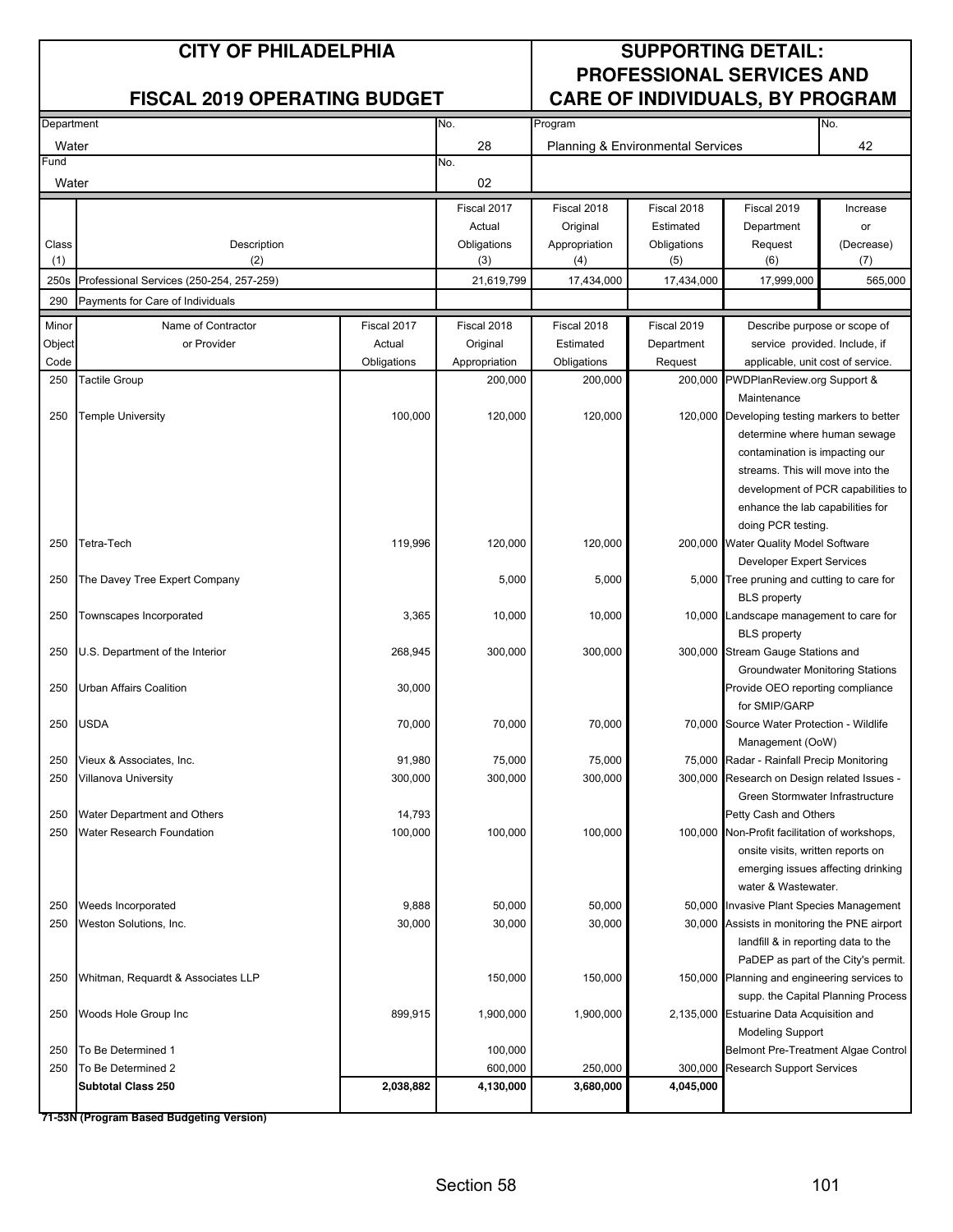| Department |                                          | No.         | Program       |               |                                   | No.                                                                          |                                      |
|------------|------------------------------------------|-------------|---------------|---------------|-----------------------------------|------------------------------------------------------------------------------|--------------------------------------|
| Water      |                                          |             | 28            |               | Planning & Environmental Services |                                                                              | 42                                   |
| Fund       |                                          |             | No.           |               |                                   |                                                                              |                                      |
| Water      |                                          |             | 02            |               |                                   |                                                                              |                                      |
|            |                                          |             | Fiscal 2017   | Fiscal 2018   | Fiscal 2018                       | Fiscal 2019                                                                  | Increase                             |
|            |                                          |             | Actual        | Original      | Estimated                         | Department                                                                   | or                                   |
| Class      | Description                              |             | Obligations   | Appropriation | Obligations                       | Request                                                                      | (Decrease)                           |
| (1)        | (2)                                      |             | (3)           | (4)           | (5)                               | (6)                                                                          | (7)                                  |
| 250s       | Professional Services (250-254, 257-259) |             | 21,619,799    | 17,434,000    | 17,434,000                        | 17,999,000                                                                   | 565,000                              |
| 290        | Payments for Care of Individuals         |             |               |               |                                   |                                                                              |                                      |
| Minor      | Name of Contractor                       | Fiscal 2017 | Fiscal 2018   | Fiscal 2018   | Fiscal 2019                       |                                                                              | Describe purpose or scope of         |
| Object     | or Provider                              | Actual      | Original      | Estimated     | Department                        |                                                                              | service provided. Include, if        |
| Code       |                                          | Obligations | Appropriation | Obligations   | Request                           | applicable, unit cost of service.                                            |                                      |
| 250        | To Be Determined 3                       |             |               |               |                                   | 300,000 Energy Support Services                                              |                                      |
| 250        | To Be Determined 4                       |             | 192,000       | 192,000       |                                   | 96,000 Green City Clean Water Support                                        |                                      |
| 250        | To Be Determined 5                       |             | 300,000       | 300,000       |                                   | SW Reg Proj Tracking Sys Rebuild                                             |                                      |
| 250        | To Be Determined 6                       |             | 60,000        | 60,000        |                                   | 60,000 Use PCR technology to evaluate the                                    |                                      |
|            |                                          |             |               |               |                                   | Schuylkill River in ways that are                                            |                                      |
|            |                                          |             |               |               |                                   |                                                                              | predicted to be required in 5-10 yrs |
| 250        | To Be Determined 7                       |             | 50,000        | 50,000        |                                   | 50,000 Developing online training modules                                    |                                      |
|            |                                          |             |               |               |                                   | for routine new employee &                                                   |                                      |
|            |                                          |             |               |               |                                   | refresher training                                                           |                                      |
| 250        | To Be Determined 8                       |             | 100,000       | 100,000       |                                   | 100,000 Ongoing maintenance of Fairmount                                     |                                      |
|            |                                          |             |               |               |                                   | Fishway viewing/counting center                                              |                                      |
| 250        | To Be Determined 9                       |             | 500,000       | 350,000       |                                   | 500,000 Private Development/Incentives                                       |                                      |
| 250        | To Be Determined 10                      |             | 450,000       | 450,000       |                                   | /Innovation Support Services<br>450,000 Planning and engineering support for |                                      |
|            |                                          |             |               |               |                                   |                                                                              | the advancement of the stormwater    |
|            |                                          |             |               |               |                                   | incentives program                                                           |                                      |
| 250        | To Be Determined 11                      |             |               |               |                                   | 100,000 Installation of CSO Outfall                                          |                                      |
|            |                                          |             |               |               |                                   | informational signage as                                                     |                                      |
|            |                                          |             |               |               |                                   |                                                                              | stipulated in drafted 2017 NPDES     |
|            |                                          |             |               |               |                                   | WPCP permit                                                                  |                                      |
| 250        | To Be Determined 12                      |             |               | 100,000       |                                   | 100,000 CFD modeling guidance in specific                                    |                                      |
|            |                                          |             |               |               |                                   | model runs                                                                   |                                      |
| 250        | To Be Determined 13                      |             |               |               |                                   | 700,000 85% capture - Northeast Drainage                                     |                                      |
|            |                                          |             |               |               |                                   |                                                                              | District - Wet Weather & High Rate   |
|            |                                          |             |               |               |                                   | <b>Treatment capacity Testing</b>                                            |                                      |
| 250        | To Be Determined 14                      |             |               |               |                                   | 66,000 Support of Planning efforts                                           |                                      |
| 250        | To Be Determined 15                      |             |               | 800,000       |                                   | 800,000 Stormwater Regulations Consulting                                    |                                      |
|            |                                          |             |               |               |                                   |                                                                              | Services - Review & Inspection of    |
|            |                                          |             |               |               |                                   | Development Project                                                          |                                      |
| 250        | To Be Determined 16                      |             |               | 620,000       |                                   | Water Quality Model Software                                                 |                                      |
|            |                                          |             |               |               |                                   | Developer Expert Services                                                    |                                      |
|            | <b>Total Class 250</b>                   | 20,685,839  | 15,734,000    | 15,734,000    | 16,699,000                        |                                                                              |                                      |
|            |                                          |             |               |               |                                   |                                                                              |                                      |
|            |                                          |             |               |               |                                   |                                                                              |                                      |
|            |                                          |             |               |               |                                   |                                                                              |                                      |
|            |                                          |             |               |               |                                   |                                                                              |                                      |
|            |                                          |             |               |               |                                   |                                                                              |                                      |
|            |                                          |             |               |               |                                   |                                                                              |                                      |
|            |                                          |             |               |               |                                   |                                                                              |                                      |
|            |                                          |             |               |               |                                   |                                                                              |                                      |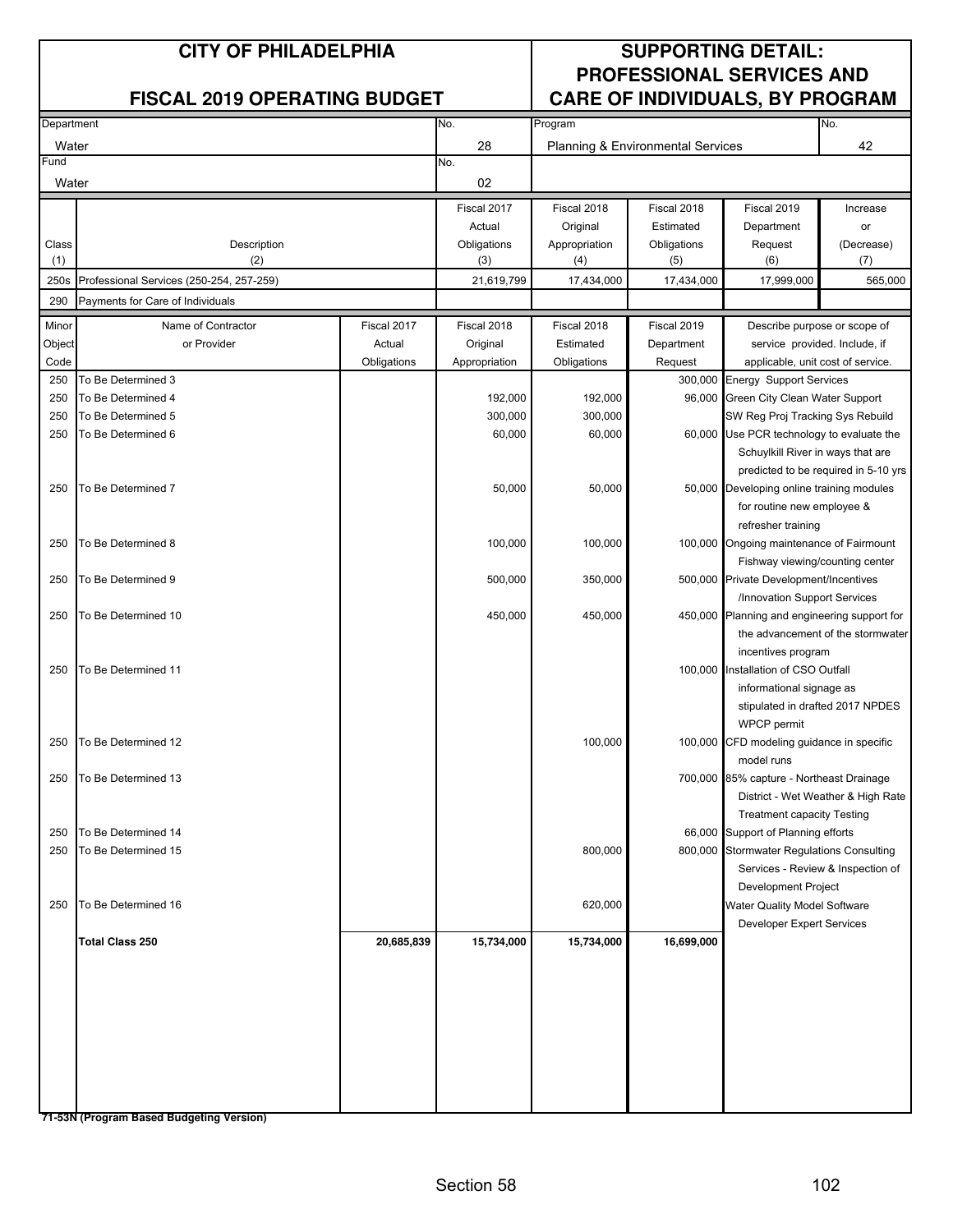| Department |                                          | No.         | Program       |               |                                   | No.                                          |                                     |
|------------|------------------------------------------|-------------|---------------|---------------|-----------------------------------|----------------------------------------------|-------------------------------------|
| Water      |                                          |             | 28            |               | Planning & Environmental Services |                                              | 42                                  |
| Fund       |                                          |             | No.           |               |                                   |                                              |                                     |
| Water      |                                          |             | 02            |               |                                   |                                              |                                     |
|            |                                          |             | Fiscal 2017   | Fiscal 2018   | Fiscal 2018                       | Fiscal 2019                                  | Increase                            |
|            |                                          |             | Actual        | Original      | Estimated                         | Department                                   | or                                  |
| Class      | Description                              |             | Obligations   | Appropriation | Obligations                       | Request                                      | (Decrease)                          |
| (1)        | (2)                                      |             | (3)           | (4)           | (5)                               | (6)                                          | (7)                                 |
| 250s       | Professional Services (250-254, 257-259) |             | 21,619,799    | 17,434,000    | 17,434,000                        | 17,999,000                                   | 565,000                             |
| 290        | Payments for Care of Individuals         |             |               |               |                                   |                                              |                                     |
| Minor      | Name of Contractor                       | Fiscal 2017 | Fiscal 2018   | Fiscal 2018   | Fiscal 2019                       | Describe purpose or scope of                 |                                     |
| Object     | or Provider                              | Actual      | Original      | Estimated     | Department                        | service provided. Include, if                |                                     |
| Code       |                                          | Obligations | Appropriation | Obligations   | Request                           | applicable, unit cost of service.            |                                     |
| 257        | Arcadis US Inc                           | 160,000     | 150,000       | 150,000       | 150,000                           | Planning and engineering services to         |                                     |
|            |                                          |             |               |               |                                   |                                              | support the Cap. Planning Process   |
| 257        | <b>CDM</b>                               | 150,000     |               |               |                                   | Planning and engineering services to         |                                     |
|            |                                          |             |               |               |                                   |                                              | support the Cap. Planning Process   |
| 257        | CH2MHill                                 |             | 900,000       | 873,000       |                                   | 500,000 Flood Management Program             |                                     |
| 257        | Hatch, Mott, MacDonald I & E LLC         | 100,000     | 150,000       | 125,000       |                                   | 150,000 Planning and engineering services to | support the Cap. Planning Process   |
| 257        | Hazen and Sawyer                         | 160,000     | 150,000       | 150,000       |                                   | 150,000 Planning and engineering services to |                                     |
|            |                                          |             |               |               |                                   |                                              | support the Cap. Planning Process   |
| 257        | Keystone Engineering                     |             | 350,000       | 350,000       |                                   | 350,000 Provides tech design & construction  |                                     |
|            |                                          |             |               |               |                                   |                                              | & installation & operations support |
|            |                                          |             |               |               |                                   | for PWD online water quality                 |                                     |
|            |                                          |             |               |               |                                   | monitoring network & the early               |                                     |
|            |                                          |             |               |               |                                   | warning system at the intakes                |                                     |
| 257        | Mott MacDonald                           | 150,000     |               |               |                                   | Capital Improvement                          |                                     |
| 257        | <b>University City District</b>          | 31,960      |               |               |                                   | Architectural Consultant                     |                                     |
| 257        | Urban Roots                              | 32,000      |               |               |                                   | Community Outreach and Project               |                                     |
|            |                                          |             |               |               |                                   |                                              | Management for Parks Green City     |
|            |                                          |             |               |               |                                   | Clean Waters Green Stormwater                |                                     |
|            |                                          |             |               |               |                                   | Infrastructure projects                      |                                     |
| 257        | Whitman, Reguardt & Associates           | 150,000     |               |               |                                   | Planning and engineering services to         |                                     |
| 257        | To Be Determined 17                      |             |               | 52,000        |                                   | Green City Clean Water Support               | support the Cap. Planning Process   |
|            | <b>Total Class 257</b>                   | 933,960     | 1,700,000     | 1,700,000     | 1,300,000                         |                                              |                                     |
|            |                                          |             |               |               |                                   |                                              |                                     |
|            |                                          |             |               |               |                                   |                                              |                                     |
|            |                                          |             |               |               |                                   |                                              |                                     |
|            |                                          |             |               |               |                                   |                                              |                                     |
|            |                                          |             |               |               |                                   |                                              |                                     |
|            |                                          |             |               |               |                                   |                                              |                                     |
|            |                                          |             |               |               |                                   |                                              |                                     |
|            |                                          |             |               |               |                                   |                                              |                                     |
|            |                                          |             |               |               |                                   |                                              |                                     |
|            |                                          |             |               |               |                                   |                                              |                                     |
|            |                                          |             |               |               |                                   |                                              |                                     |
|            |                                          |             |               |               |                                   |                                              |                                     |
|            |                                          |             |               |               |                                   |                                              |                                     |
|            |                                          |             |               |               |                                   |                                              |                                     |
|            |                                          |             |               |               |                                   |                                              |                                     |
|            |                                          |             |               |               |                                   |                                              |                                     |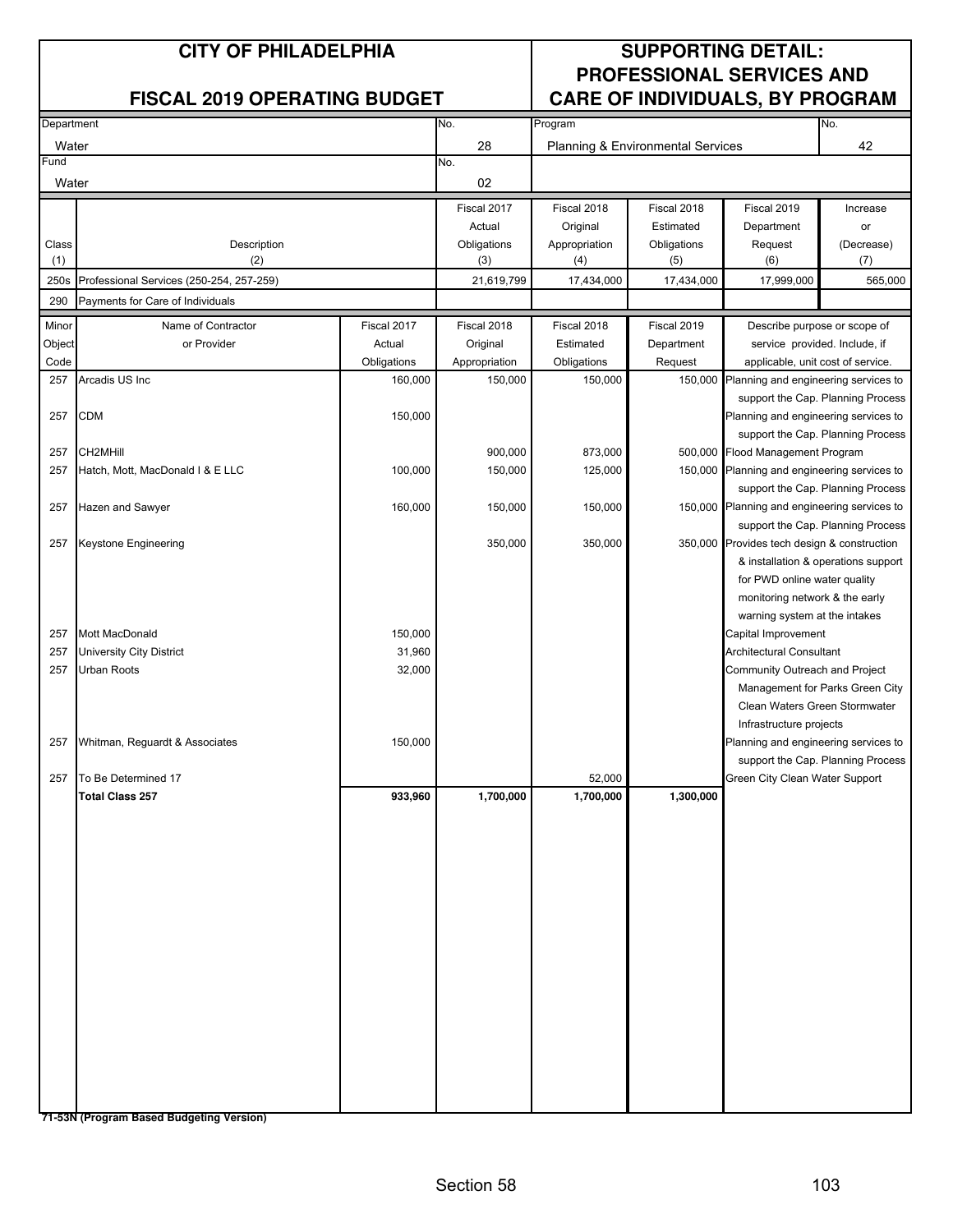### **FISCAL 2019 OPERATING BUDGET**

# **CLASSES OTHER THAN**

| Department |                                             | No.         | Program       |                                   |             | No.                                        |                                      |
|------------|---------------------------------------------|-------------|---------------|-----------------------------------|-------------|--------------------------------------------|--------------------------------------|
| Water      |                                             |             | 28            | Planning & Environmental Services |             |                                            | 42                                   |
| Fund       |                                             |             | No.           |                                   |             |                                            |                                      |
| Water      |                                             |             | 02            |                                   |             |                                            |                                      |
| Minor      | Name of Contractor                          | Fiscal 2017 | Fiscal 2018   | Fiscal 2018                       | Fiscal 2019 |                                            | Describe purpose or scope of         |
| Object     | or Provider                                 | Actual      | Original      | Estimated                         | Department  |                                            | service provided. Include, if        |
| Code       |                                             | Obligations | Appropriation | Obligations                       | Request     | applicable, unit cost of service.          |                                      |
| 255        | Alliance for Water Efficiency               | 7,608       | 8,000         | 8,000                             | 8,000       | <b>Membership Dues</b>                     |                                      |
| 255        | American Biogas Council (ABC)               |             |               | 550                               |             | 1,000 Annual Membership                    |                                      |
| 255        | American Water Resources Association (AWRA) |             |               |                                   |             | 250 Annual Local Chapter Membership        |                                      |
| 255        | American Water Works Association            | 24,244      | 23,100        | 23,000                            | 24,000      | <b>Utility Association</b>                 |                                      |
| 255        | ISLE Inc.                                   |             | 12,000        | 12,000                            | 12,000      | Urban Green Development Org                |                                      |
| 255        | McNees, Wallace, & Nurick, LLC              | 25,000      | 20,000        | 20,000                            |             | 30,000 Legal - Quarterly Membership        |                                      |
| 255        | Pennsylvania Biomass to Energy Association  | 250         | 250           | 250                               | 250         | <b>Membership Dues</b>                     |                                      |
| 255        | Schuylkill River Greenway Association       | 100,000     | 100,000       | 100,000                           | 100,000     | Mgmt Org. for the Schuylkill River         |                                      |
|            |                                             |             |               |                                   |             | Natl & State Heritage Area                 |                                      |
| 255        | Temple WET Center                           |             |               | 21,550                            |             | 30,000 Annual Membership                   |                                      |
| 255        | Water Environment Federation                | 10,053      | 11,600        | 11,600                            | 13,000      | <b>Membership Dues</b>                     |                                      |
| 255        | Water Environment Research Foundation       | 151,606     | 163,500       | 156,500                           | 161,000     | Scientific Research Association            |                                      |
| 255        | Water Research Foundation                   | 254,917     | 140,000       | 137,000                           |             | 144,000 Water Quality Association          |                                      |
| 255        | Water Resource Association                  |             | 5,500         | 5,500                             | 5,500       | <b>Membership Dues</b>                     |                                      |
| 255        | Other                                       | 12,530      | 27,000        | 15,000                            | 32,000      | <b>Membership Dues</b>                     |                                      |
|            | <b>Total Class 255</b>                      | 586,208     | 510,950       | 510,950                           | 561,000     |                                            |                                      |
| 260        | Agilent Technologies Inc.                   | 107,628     | 90,000        | 100,000                           |             | 100,000 Maintenance - Analytical Equipment |                                      |
| 260        | Charles W Romano Company                    | 40,539      |               | 60,000                            |             | 100,000 Calibration                        |                                      |
| 260        | J P C GROUP INC                             | 95,953      |               |                                   |             | Repair and Maintenance                     |                                      |
| 260        | PDIR Inc                                    |             |               |                                   |             | 20,000 ATI Equipment, Repairs and Parts    |                                      |
| 260        | <b>Quality Medical Group</b>                | 27,716      |               | 30,000                            |             | 38,000 Maintenance - Scientific Equipment  |                                      |
| 260        | Teledyne Instruments Inc.                   | 26,101      | 30,000        | 25,000                            | 25,000      | <b>Precision Measurement</b>               |                                      |
|            |                                             |             |               |                                   |             | Instrumentation                            |                                      |
| 260        | To Be Determined                            |             |               |                                   |             | 40,000 General installation services for   |                                      |
|            |                                             |             |               |                                   |             | pre-fabricated storage facility            |                                      |
|            |                                             |             |               |                                   |             |                                            | including masonry pad installation & |
|            |                                             |             |               |                                   |             | electrical appurtenances                   |                                      |
| 260        | To Be Determined                            |             |               |                                   | 300,000     | Requirements contract for small            |                                      |
|            |                                             |             |               |                                   |             | scale Green City Clean Waters              |                                      |
|            |                                             |             |               |                                   |             | Green Stormwater Infrastructure            |                                      |
|            |                                             |             |               |                                   |             | installation                               |                                      |
| 260        | Other                                       | 176,063     | 245,950       | 150,950                           | 249,000     | Repair and Maintenance                     |                                      |
|            | <b>Total Class 260</b>                      | 474,000     | 365,950       | 365,950                           | 872,000     |                                            |                                      |
|            |                                             |             |               |                                   |             |                                            |                                      |
| 261        | JPC Group Inc                               | 13,087      |               |                                   |             | Emergency excavation repairs               |                                      |
| 261        | To Be Determined                            |             |               |                                   | 300,000     | Requirements contract for small            |                                      |
|            |                                             |             |               |                                   |             | scale Green City Clean Waters              |                                      |
|            |                                             |             |               |                                   |             | Green Stormwater Infrastructure            |                                      |
|            |                                             |             |               |                                   |             | Installation - Excavation/Paving           |                                      |
|            | <b>Total Class 261</b>                      | 13,087      |               |                                   | 300,000     |                                            |                                      |
|            |                                             |             |               |                                   |             |                                            |                                      |
|            |                                             |             |               |                                   |             |                                            |                                      |
|            |                                             |             |               |                                   |             |                                            |                                      |
|            |                                             |             |               |                                   |             |                                            |                                      |